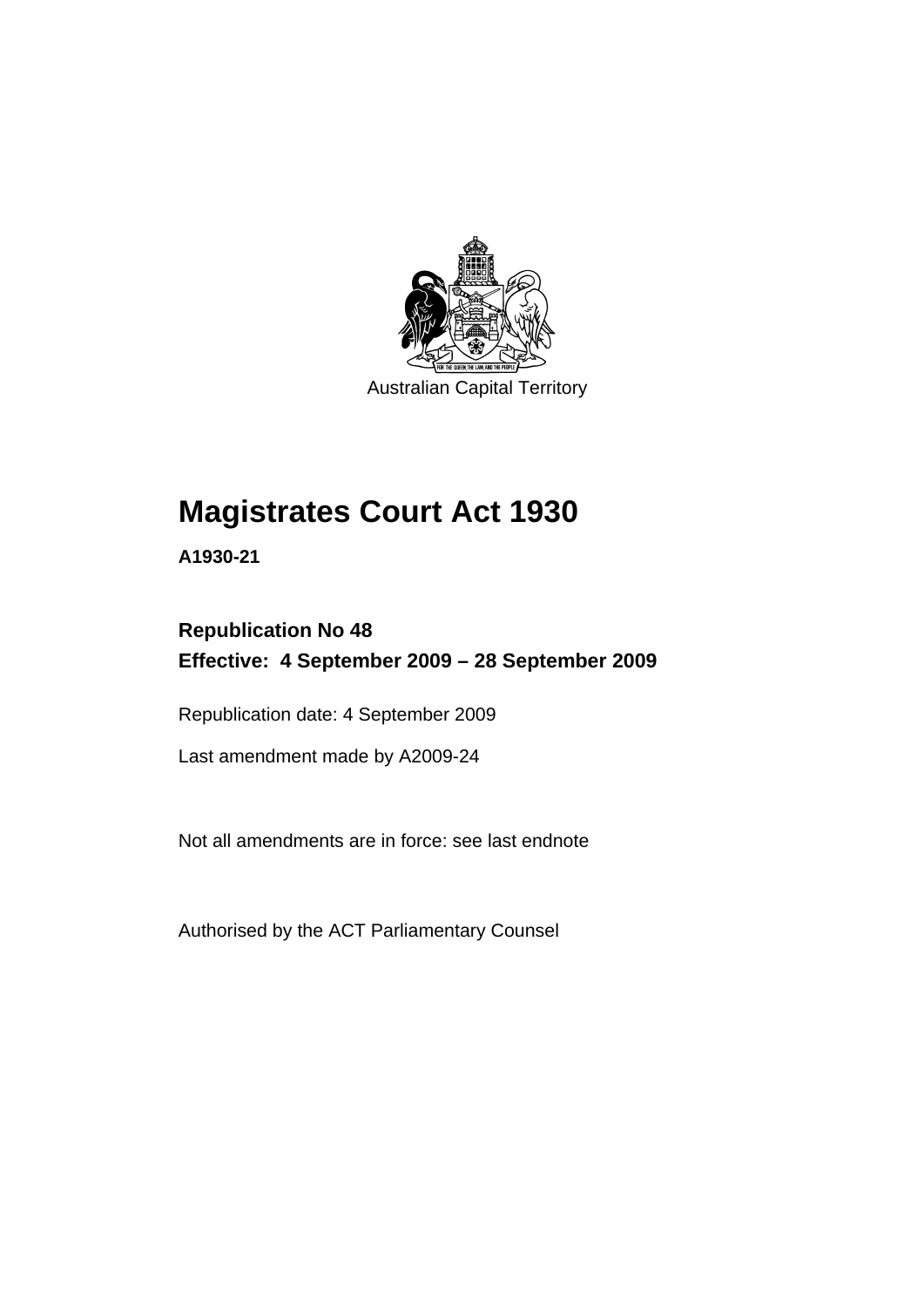#### **About this republication**

#### **The republished law**

This is a republication of the *Magistrates Court Act 1930* (including any amendment made under the *Legislation Act 2001*, part 11.3 (Editorial changes)) as in force on 4 September 2009*.*  It also includes any amendment, repeal or expiry affecting the republished law to 4 September 2009.

The legislation history and amendment history of the republished law are set out in endnotes 3 and 4.

#### **Kinds of republications**

The Parliamentary Counsel's Office prepares 2 kinds of republications of ACT laws (see the ACT legislation register at www.legislation.act.gov.au):

- authorised republications to which the *Legislation Act 2001* applies
- unauthorised republications.

The status of this republication appears on the bottom of each page.

#### **Editorial changes**

The *Legislation Act 2001*, part 11.3 authorises the Parliamentary Counsel to make editorial amendments and other changes of a formal nature when preparing a law for republication. Editorial changes do not change the effect of the law, but have effect as if they had been made by an Act commencing on the republication date (see *Legislation Act 2001*, s 115 and s 117). The changes are made if the Parliamentary Counsel considers they are desirable to bring the law into line, or more closely into line, with current legislative drafting practice.

This republication includes amendments made under part 11.3 (see endnote 1).

#### **Uncommenced provisions and amendments**

If a provision of the republished law has not commenced or is affected by an uncommenced amendment, the symbol  $\mathbf{U}$  appears immediately before the provision heading. The text of the uncommenced provision  $\overline{or}$  amendment appears only in the last endnote.

#### **Modifications**

If a provision of the republished law is affected by a current modification, the symbol  $\mathbf{M}$ appears immediately before the provision heading. The text of the modifying provision appears in the endnotes. For the legal status of modifications, see *Legislation Act 2001*, section 95.

#### **Penalties**

The value of a penalty unit for an offence against this republished law at the republication date is—

- (a) if the person charged is an individual—\$100; or
- (b) if the person charged is a corporation—\$500.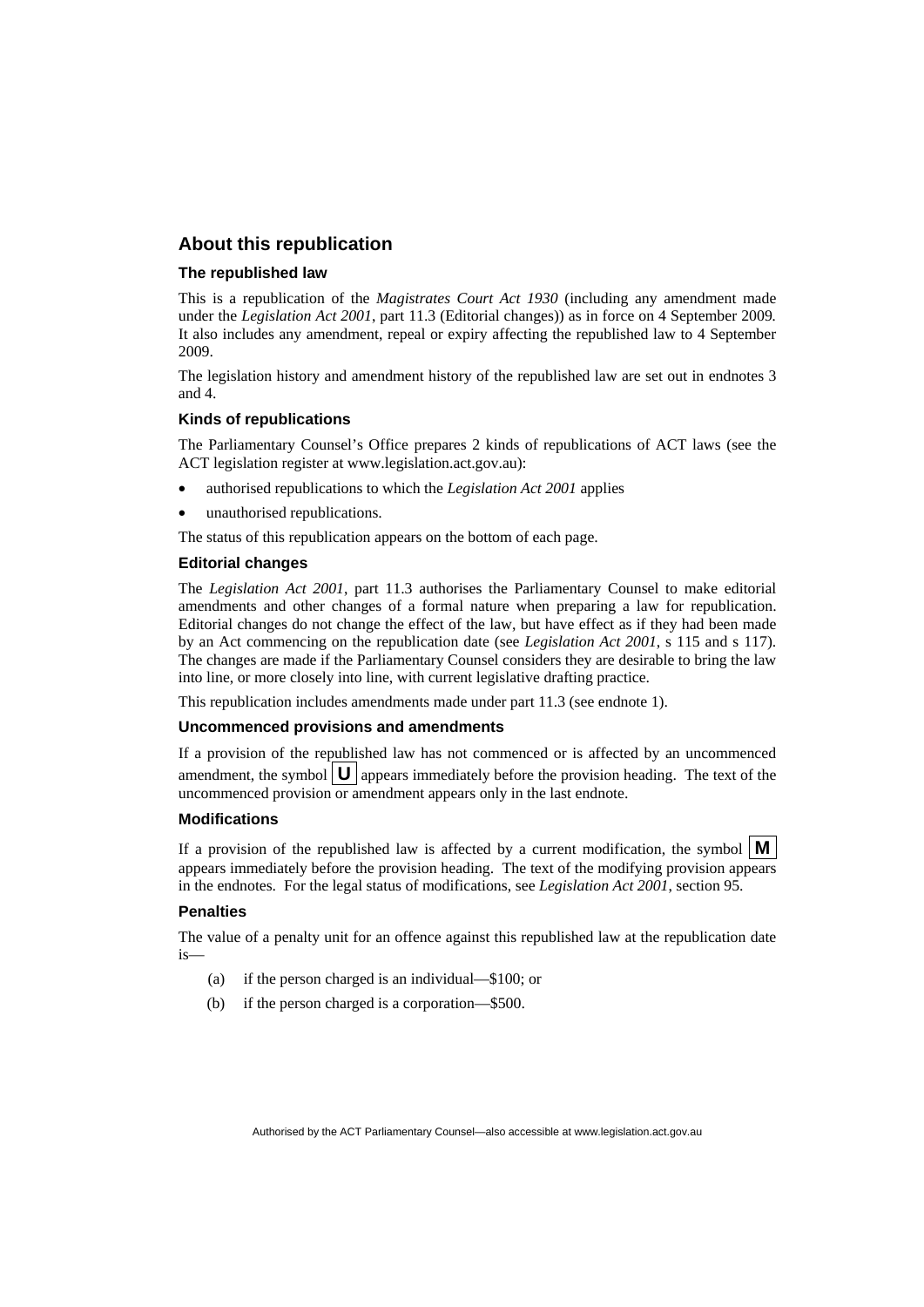

# **[Magistrates Court Act 1930](#page-16-0)**

### **Contents**

|                  |                                          | Page           |
|------------------|------------------------------------------|----------------|
| <b>Chapter 1</b> | <b>Preliminary</b>                       |                |
| 1                | Name of Act                              | 2              |
| 2                | Dictionary                               | $\overline{2}$ |
| 3                | <b>Notes</b>                             | 2              |
| <b>Chapter 2</b> | <b>Magistrates Court and magistrates</b> |                |
| <b>Part 2.1</b>  | The court                                |                |
| 4                | Constitution of court                    | 3              |
| 5                | Arrangement of court business            | 3              |

| R48      | Magistrates Court Act 1930   | contents 1 |
|----------|------------------------------|------------|
| 04/09/09 | Effective: 04/09/09-28/09/09 |            |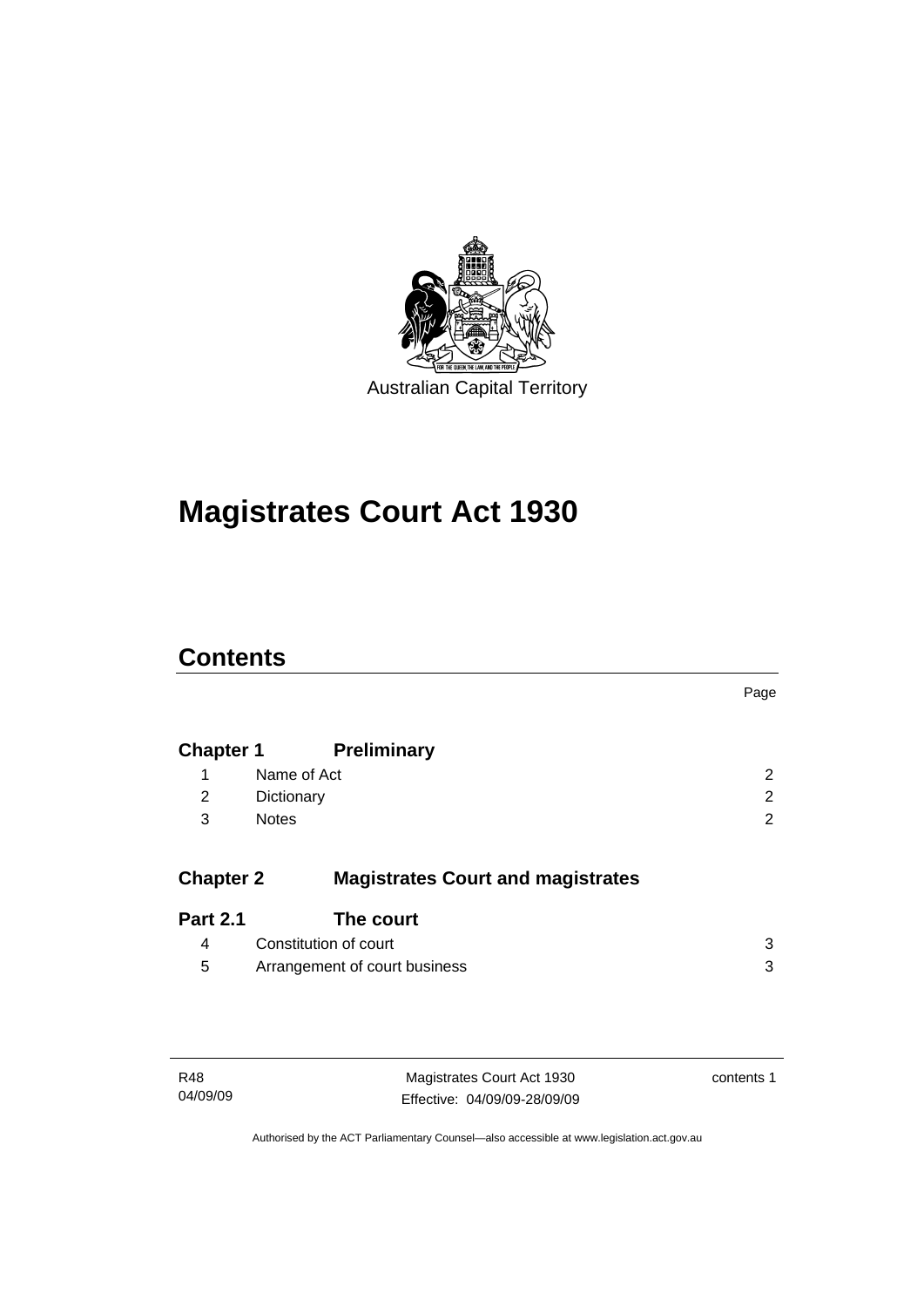| I<br>. .<br>٧ |
|---------------|
|---------------|

| <b>Part 2.2</b> | Appointment and jurisdiction of magistrates |
|-----------------|---------------------------------------------|
| Division 2.2.1  | Magistrates other than special magistrates  |

|                 | magistrates other than special magistrates                  |                |
|-----------------|-------------------------------------------------------------|----------------|
| 6               | Meaning of <i>magistrate</i> in div 2.2.1                   | 5              |
| $\overline{7}$  | Appointment of Chief Magistrate and other magistrates       | 5              |
| 7A              | Eligibility for appointment as magistrate                   | 5              |
| 7B              | Seniority of magistrates                                    | 6              |
| 7C              | Conditions of appointment of magistrates                    | 6              |
| 7D              | Term of appointment of magistrates                          | 6              |
| 7E              | <b>Acting Chief Magistrate</b>                              | 6              |
| 7F              | Retirement                                                  | $\overline{7}$ |
| 7G              | Magistrates not to do other work                            | $\overline{7}$ |
| 7H              | Rights of public servants                                   | $\overline{7}$ |
| Division 2.2.2  | <b>Special magistrates</b>                                  |                |
| 8               | Appointment of special magistrates                          | 8              |
| 8A              | Term of appointment of special magistrates                  | 8              |
| 8B              | Conditions of appointment of special magistrates            | 8              |
| Division 2.2.3  | <b>Registrar and other court officers</b>                   |                |
| 9               | Appointment of registrar etc                                | 9              |
| 9Α              | Staff assisting registrar                                   | 9              |
| 9B              | Functions of registrar and deputy registrars                | 9              |
| Division 2.2.4  | Jurisdiction of magistrates                                 |                |
| 10P             | Oath etc of office                                          | 10             |
| 11              | Acts done beyond ACT                                        | 10             |
| 12              | Acts by magistrate out of court etc                         | 10             |
| 13              | Making of enforcement order after case decided              | 11             |
| 15              | Process not invalid only because of death of magistrate etc | 11             |
| 16              | Order instead of mandamus order                             | 11             |
| 17              | Magistrates may exercise functions of justices of peace     | 11             |
| <b>Part 2.3</b> | Protection of magistrates in execution of their<br>office   |                |
| <b>17A</b>      | Magistrate sued for act not within jurisdiction             | 12             |
| contents 2      | Magistrates Court Act 1930                                  | R48            |

Effective: 04/09/09-28/09/09

R48 04/09/09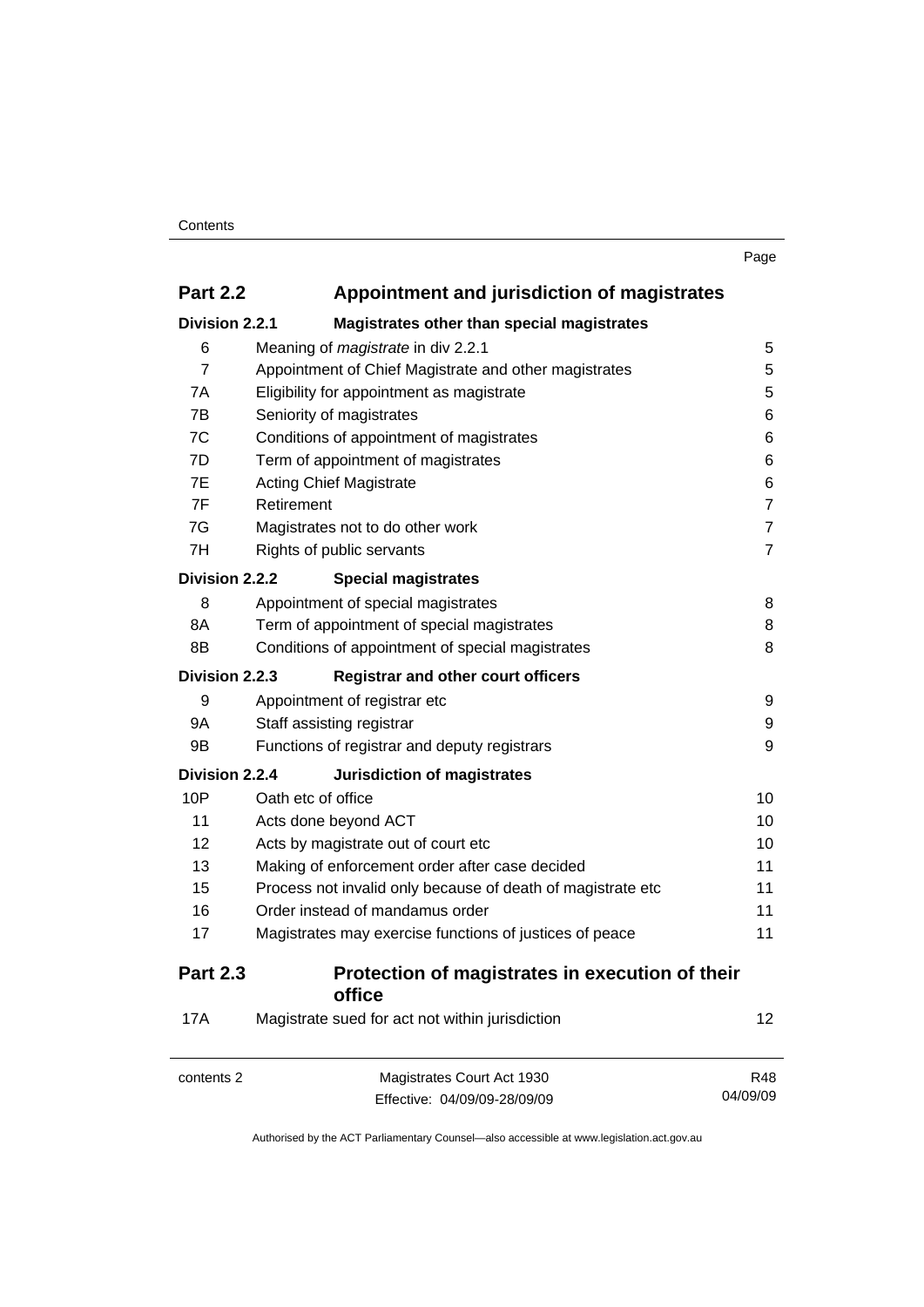|                  |                                                                                   | Page |
|------------------|-----------------------------------------------------------------------------------|------|
| 17 <sub>C</sub>  | Committal or enforcement order by magistrate on order of court                    | 13   |
| 17D              | No action for acts done under Supreme Court order                                 | 13   |
| 17E              | No action if proceeding confirmed on appeal                                       | 13   |
| 17F              | Actions in cases prohibited                                                       | 13   |
| 17G              | Payment into court                                                                | 13   |
| 17H              | No action against magistrate for judicial acts in Magistrates Court               | 14   |
| 17 <sup>1</sup>  | Magistrate sued for acts within magistrate's jurisdiction only liable in          |      |
|                  | case of malice and absence of reasonable and probable cause                       | 14   |
| 17J              | Verdict for defendant                                                             | 15   |
| 17K              | Damages                                                                           | 15   |
|                  |                                                                                   |      |
| <b>Chapter 3</b> | <b>Criminal proceedings</b>                                                       |      |
| <b>Part 3.1</b>  | <b>Preliminary</b>                                                                |      |
| <b>18A</b>       | Definitions for ch 3                                                              | 16   |
| <b>Part 3.2</b>  | <b>Criminal jurisdiction</b>                                                      |      |
| 19               | Jurisdiction of court                                                             | 17   |
| 21               | Jurisdiction of court if defendant absent from ACT                                | 17   |
| 22               | Proceeding of court if it considers offence should be dealt with on<br>indictment | 17   |
|                  |                                                                                   |      |
| <b>Part 3.3</b>  | <b>Beginning criminal proceedings</b>                                             |      |
| Division 3.3.1   | Beginning criminal proceedings—general                                            |      |

|                       | $100$ guidenly vehicles proceduring gonoran        |            |
|-----------------------|----------------------------------------------------|------------|
| 25                    | Informations                                       | 18         |
| <b>Division 3.3.2</b> | <b>Informations</b>                                |            |
| 26                    | Laying of informations                             | 18         |
| 27                    | Description of people and property and of offences | 18         |
| 28                    | Power of court to amend information                | 18         |
| 29                    | Court may adjourn hearing if amendment made        | 19         |
| 30                    | Form of information                                | 19         |
| Division 3.3.3        | <b>Summonses</b>                                   |            |
| 37                    | When magistrate may issue summons                  | 19         |
| <b>R48</b>            | Magistrates Court Act 1930                         | contents 3 |
| 04/09/09              | Effective: 04/09/09-28/09/09                       |            |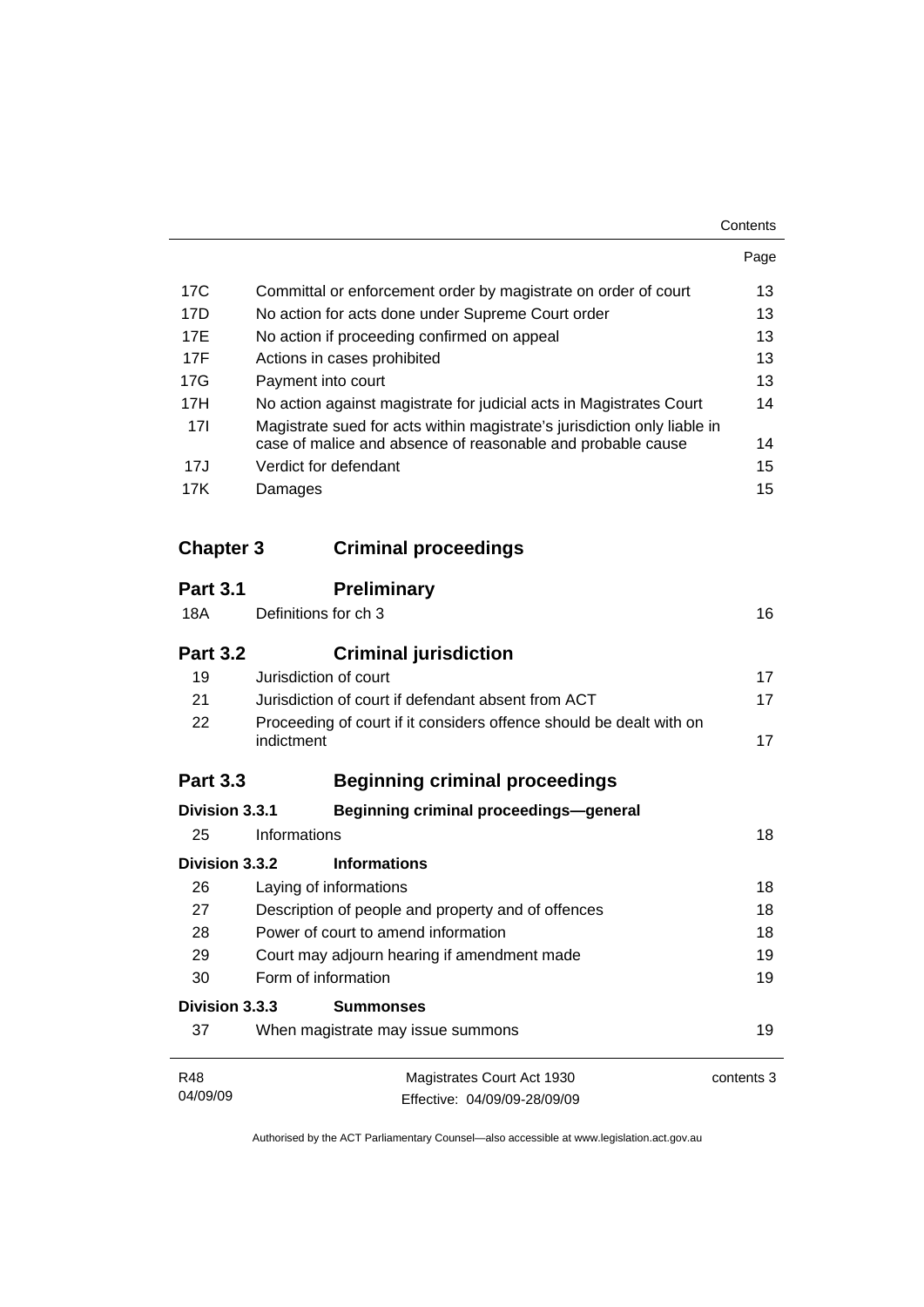|                 |                                                                 | Page     |
|-----------------|-----------------------------------------------------------------|----------|
| 38              | Form of summons                                                 | 20       |
| 41              | Service of summons                                              | 20       |
| Division 3.3.3A | Court attendance notices                                        |          |
| 41 A            | Definitions-div 3.3.3A                                          | 20       |
| 41 <sub>B</sub> | Commencing criminal proceeding by court attendance notice       | 21       |
| 41C             | Court attendance notice-service                                 | 22       |
| 41 <sub>D</sub> | Court attendance notice-filing                                  | 22       |
| 41E             | Court attendance notice—relationship to information and summons | 23       |
| Division 3.3.4  | Warrants                                                        |          |
| 42              | Issue of warrant and summons                                    | 23       |
| 43              | Procedure on filing indictment                                  | 24       |
| 44              | Direction of warrant                                            | 25       |
| 45              | Any police officer may execute warrant                          | 25       |
| 47              | Form of arrest warrant                                          | 25       |
| 48              | Warrant to be in force till executed                            | 26       |
| 49              | Sunday warrants                                                 | 26       |
| <b>Part 3.4</b> | <b>Hearing of criminal proceedings</b>                          |          |
| Division 3.4.1  | Hearing of criminal proceedings-general                         |          |
| 53              | Conduct of case generally                                       | 27       |
| 54              | If both parties present in court to hear case                   | 27       |
| Division 3.4.2  | <b>Warrants for witnesses</b>                                   |          |
| 62              | Definitions-div 3.4.2                                           | 28       |
| 63              | Warrant to bring witness to court                               | 28       |
| 64              | Warrant in the first instance                                   | 28       |
| 65              | Warrant remains in force until executed                         | 29       |
| 66              | Executing a warrant                                             | 29       |
| 67              | Procedure after arrest                                          | 29       |
| 68              | Orders following executed warrant                               | 29       |
| Division 3.4.3  | Remand                                                          |          |
| 70              | Remand of defendant                                             | 29       |
| 72              | Bringing remanded defendant before court                        | 30       |
| contents 4      | Magistrates Court Act 1930                                      | R48      |
|                 | Effective: 04/09/09-28/09/09                                    | 04/09/09 |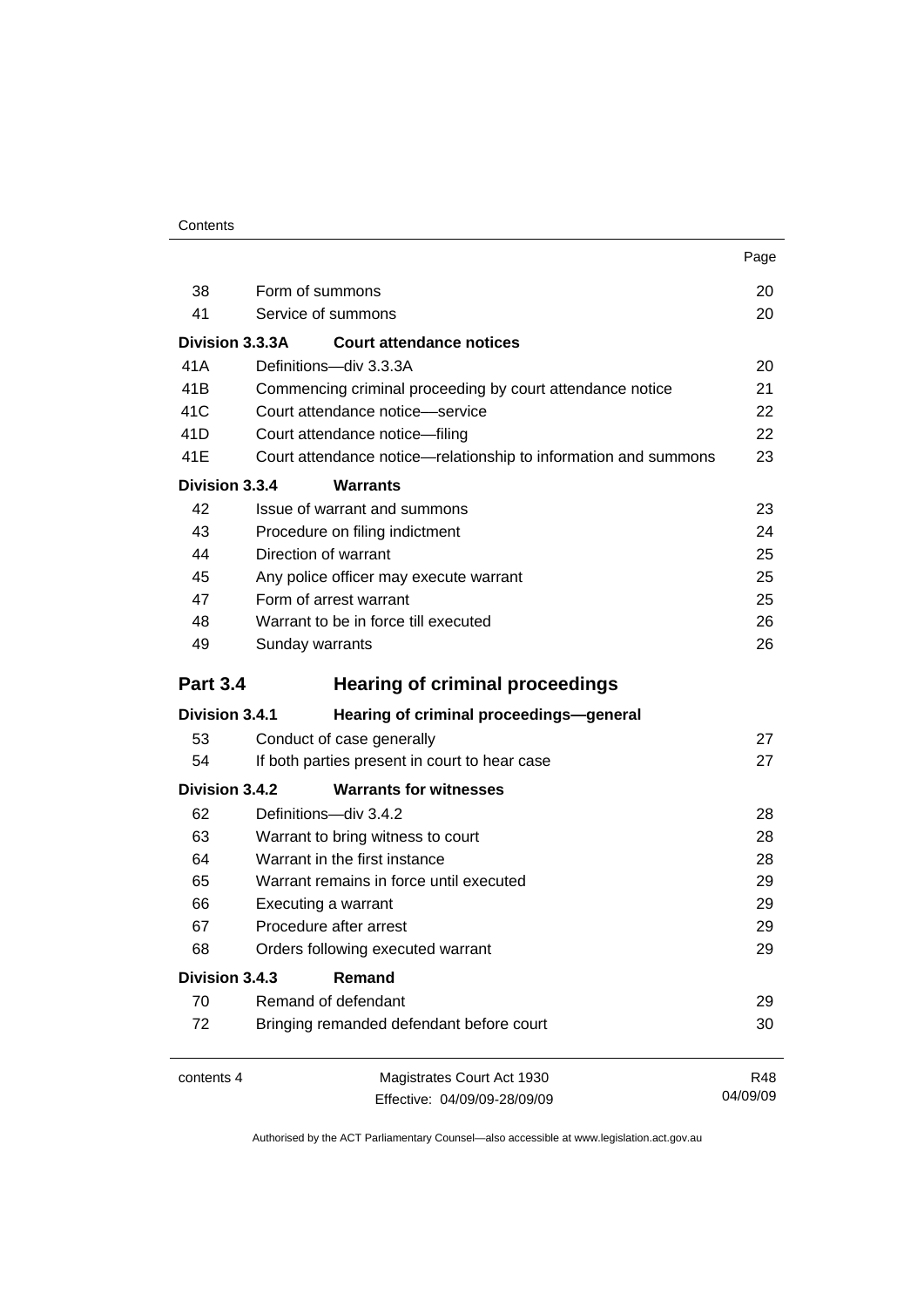|                 |                                                                   | Contents   |
|-----------------|-------------------------------------------------------------------|------------|
|                 |                                                                   | Page       |
| 72A             | Bail application hearings-audiovisual links                       | 30         |
| 72B             | Defendant's appearance in non-bail proceedings—audiovisual links  | 31         |
| Division 3.4.4  | <b>Committal and recognisance</b>                                 |            |
| 73A             | Extended application of div 3.4.4                                 | 31         |
| 74              | Remand of defendant before decision                               | 31         |
| 75              | Remand of witness or defendant after decision                     | 32         |
| 76              | Witnesses may be discharged on recognisance                       | 32         |
| 77              | Recognisances                                                     | 32         |
| 78              | Issue of warrant for non-appearance                               | 32         |
| 79              | Recognisances taken out of court                                  | 32         |
| 80              | Forfeited recognisances-how enforced                              | 33         |
| Division 3.4.5  | Adjournment of criminal proceedings                               |            |
| 83              | Magistrate may adjourn court generally                            | 33         |
| 84              | Particular cases may be adjourned                                 | 33         |
| 85              | Proceeding if either party not present at adjourned hearing       | 34         |
| 86              | Proceeding if both parties present at adjourned hearing           | 34         |
| 87              | Witness to attend adjourned etc hearing                           | 34         |
| 88              | Postponement of hearing                                           | 35         |
| <b>Part 3.5</b> | <b>Proceedings for indictable offences</b>                        |            |
| Division 3.5.1  | Preliminary                                                       |            |
| 88A             | Meaning of jury in pt 3.5                                         | 36         |
| Division 3.5.2  | Indictable offences-beginning of proceedings                      |            |
| 89              | Disobedience of summons                                           | 36         |
| 89A             | Accused person may be excused from attendance before court        | 37         |
| 90              | Committal proceedings-prosecution evidence to be given to accused |            |
|                 | person                                                            | 38         |
| 90AA            | Written statements may be admitted in evidence                    | 39         |
| 90AB            | Witnesses generally not to be cross-examined at committal hearing | 41         |
| 90ABA           | Attendance of accused not required if order made under s 89A      | 42         |
| 90A             | Plea of guilty at committal hearing                               | 42         |
| 91              | Proceeding following prosecution evidence                         | 45         |
| 92A             | Committal for sentence for indictable offence tried summarily     | 46         |
| R48             | Magistrates Court Act 1930                                        | contents 5 |
| 04/09/09        | Effective: 04/09/09-28/09/09                                      |            |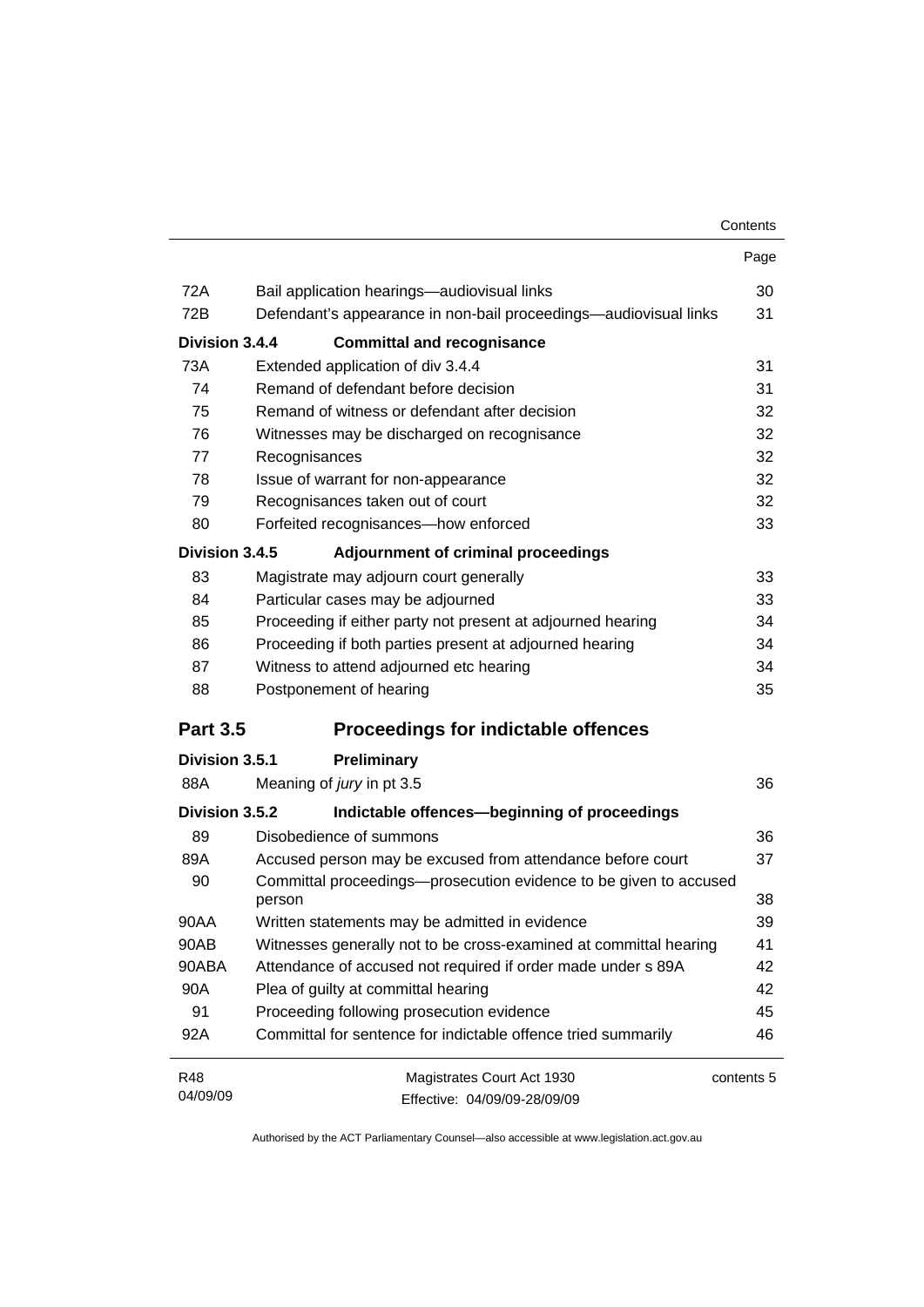|                 |                            |                                                              | Page     |
|-----------------|----------------------------|--------------------------------------------------------------|----------|
| 92B             |                            | Depositions as evidence                                      | 47       |
| 93              | Admissions and confessions |                                                              | 47       |
| Division 3.5.3  |                            | Indictable offences-proceedings after hearing of<br>evidence |          |
| 94              |                            | Discharge or committal for trial                             | 47       |
| 95              |                            | Depositions of dead or absent people                         | 48       |
| 96              |                            | Evidence for defence                                         | 49       |
| Division 3.5.4  |                            | Indictable offences-costs                                    |          |
| 97              |                            | Discontinued proceeding                                      | 49       |
| Division 3.5.5  |                            | Indictable offences-witness recognisances                    |          |
| 103             |                            | Recognisance of witnesses etc                                | 49       |
| 104             |                            | Signature of magistrate-notice to witnesses                  | 50       |
| 105             |                            | Court may remand noncompliant witness                        | 50       |
| Division 3.5.6  |                            | Indictable offences-other provisions                         |          |
| 105A            |                            | Meaning of certified copy of depositions in div 3.5.6        | 50       |
| 106             |                            | Giving depositions etc to director of public prosecutions    | 51       |
| 107             |                            | Giving documents to proper officer of court                  | 51       |
| 108             |                            | Accused person may obtain copies of depositions etc          | 52       |
| <b>Part 3.6</b> |                            | Proceedings for offences punishable                          |          |
|                 |                            | summarily                                                    |          |
| 108A            |                            | Indictable offences dealt with summarily                     | 53       |
| 109             |                            | Dismissal or adjournment in absence of informant             | 53       |
| 110             |                            | Hearing in absence of defendant                              | 54       |
| 111             |                            | Adjournment if defendant does not appear                     | 55       |
| 113             |                            | Proceeding at hearing on defendant's confession              | 56       |
| 114             |                            | If defendant does not admit the case                         | 56       |
| 115             |                            | Conduct of summary proceeding                                | 57       |
| <b>Part 3.7</b> |                            | Service and pleading by post for certain<br>offences         |          |
| 116A            |                            | Definitions for pt 3.7                                       | 58       |
| 116AA           |                            | Meaning of prescribed offence for pt 3.7                     | 58       |
| contents 6      |                            | Magistrates Court Act 1930                                   | R48      |
|                 |                            | Effective: 04/09/09-28/09/09                                 | 04/09/09 |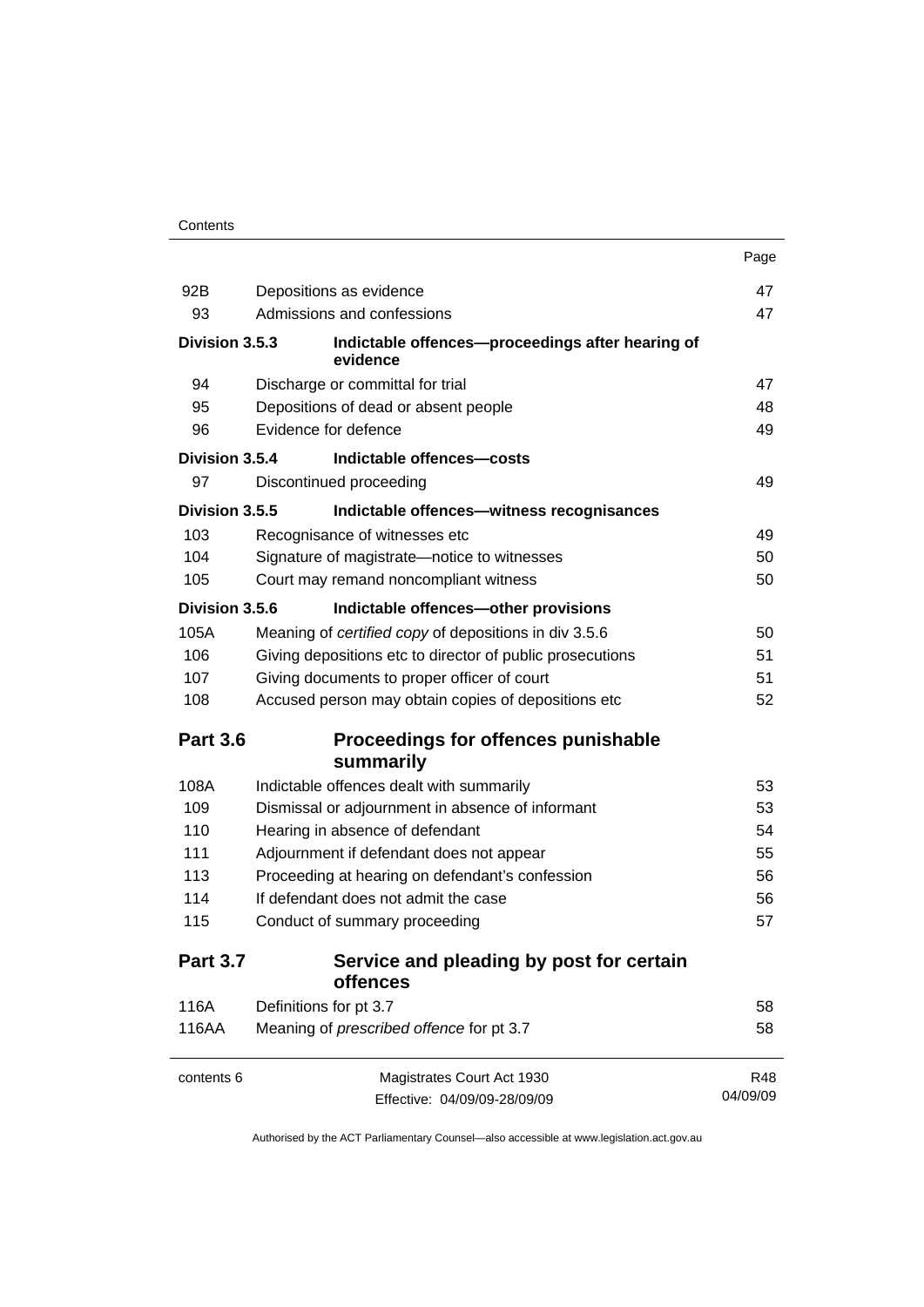|                 |                                                                   | Page       |
|-----------------|-------------------------------------------------------------------|------------|
| 116B            | Service of summons for prescribed offence                         | 59         |
| 116BA           | Giving of notice by registrar                                     | 60         |
| 116C            | Proof of service                                                  | 60         |
| 116D            | Pleas to prescribed offence                                       | 61         |
| 116E            | Procedure if plea of guilty entered                               | 61         |
| 116F            | Procedure if notice of intention to defend given                  | 62         |
| 116FA           | Procedure if defendant pleads not guilty                          | 62         |
| 116G            | Procedure if defendant does not plead                             | 62         |
| 116H            | Restricted penalties under pt 3.7                                 | 63         |
| <b>116l</b>     | Consequences of conviction in absence of defendant                | 64         |
| <b>Part 3.8</b> | Infringement notices for certain offences                         |            |
| Division 3.8.1  | Preliminary                                                       |            |
| 117             | Definitions for pt 3.8                                            | 65         |
| 118             | Purpose and effect of pt 3.8                                      | 67         |
| 119             | Regulations about infringement notice offences                    | 67         |
| Division 3.8.2  | Infringement and reminder notices                                 |            |
| 120             | Service of infringement notices                                   | 68         |
| 121             | Contents of infringement notices                                  | 69         |
| 122             | Additional information in infringement notices                    | 70         |
| 123             | Time for payment of infringement notice penalty                   | 71         |
| 124             | Extension of time to pay penalty                                  | 72         |
| 125             | Effect of payment of infringement notice penalty                  | 72         |
| 126             | Application for withdrawal of infringement notice                 | 73         |
| 127             | Withdrawal of infringement notice                                 | 73         |
| 128             | Guidelines about withdrawal of infringement notices               | 74         |
| 129             | Reminder notices                                                  | 75         |
| 130             | Contents of reminder notices                                      | 75         |
| 131             | Additional information in reminder notices                        | 76         |
| Division 3.8.3  | Additional provisions for vehicle-related offences                |            |
| 131A            | Meaning of infringement notice                                    | 78         |
| 131B            | Service of infringement notice on responsible person for vehicles | 78         |
| 131C            | Liability for vehicle-related offences                            | 80         |
| R48             | Magistrates Court Act 1930                                        | contents 7 |
| 04/09/09        | Effective: 04/09/09-28/09/09                                      |            |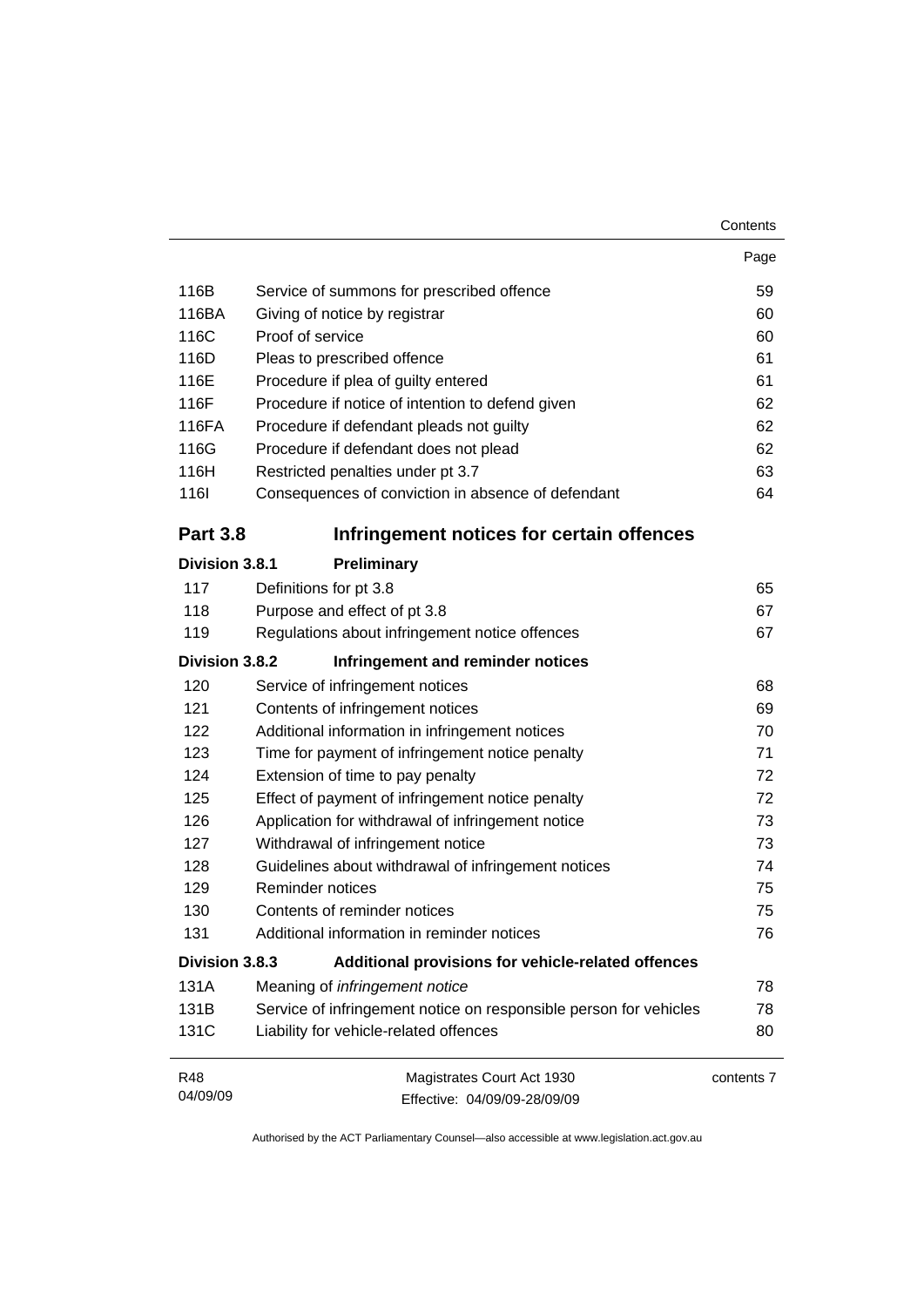|                 |                                                     | Page |
|-----------------|-----------------------------------------------------|------|
| 131D            | Illegal user declarations                           | 81   |
| 131E            | Known offender declarations                         | 82   |
| 131F            | Sold vehicle declarations                           | 84   |
| 131G            | Unknown offender declarations                       | 85   |
| Division 3.8.4  | Disputing liability for infringement notices        |      |
| 132             | Disputing liability for infringement notice offence | 86   |
| 133             | Extension of time to dispute liability              | 87   |
| 134             | Procedure if liability disputed                     | 87   |
| Division 3.8.5  | Infringement notices-other provisions               |      |
| 134A            | Authorised people for infringement notice offences  | 89   |
| 135             | Delegation of administering authority's functions   | 90   |
| 136             | Evidentiary certificates                            | 90   |
| <b>Part 3.9</b> | <b>Enforcement of criminal decisions</b>            |      |
| Division 3.9.1  | Enforcement of criminal decisions-general           |      |
| 141             | Minute of decision and notice to defendant          | 92   |
| 142             | Formal convictions and orders                       | 93   |
| 143             | Consequences if information dismissed               | 93   |
| 144             | Copies of informations and other documents          | 93   |
| Division 3.9.2  | <b>Enforcement of fines</b>                         |      |
| 146             | Definitions for div 3.9.2                           | 94   |
| 147             | Payment of fine                                     | 95   |
| 147A            | Notice of address etc                               | 96   |
| 147B            | Access to particulars of address                    | 96   |
| 147C            | Doubtful service                                    | 97   |
| 148             | Court may allow time to pay                         | 97   |
| 149             | Penalty notice                                      | 98   |
| 150             | Default                                             | 99   |
| 151             | Default notice                                      | 99   |
| 152             | Special arrangements                                | 100  |
| 153             | Notice for suspension of driver licence etc         | 101  |
| 154             | Access to personal information                      | 102  |

contents 8 Magistrates Court Act 1930 Effective: 04/09/09-28/09/09

R48 04/09/09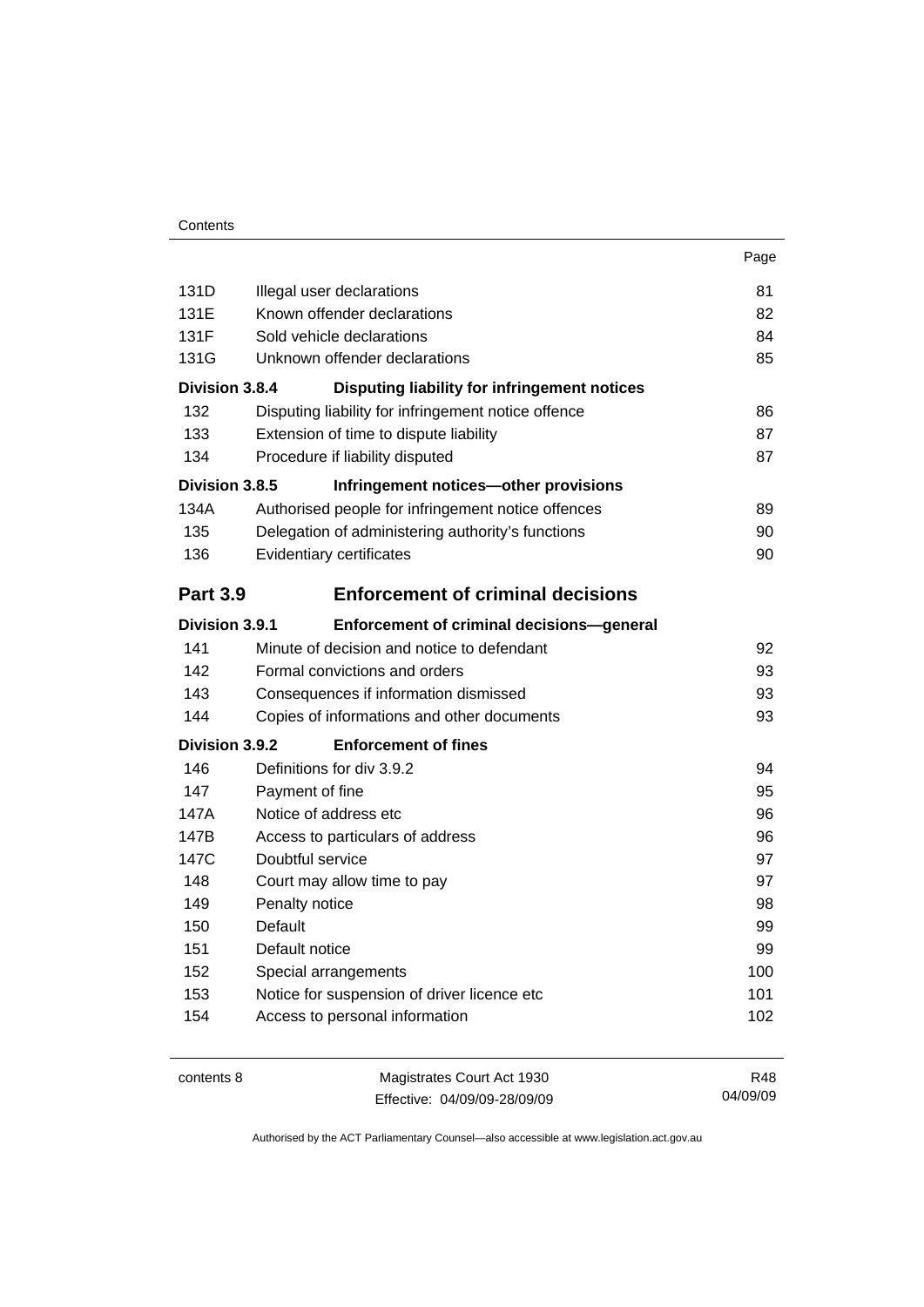|                  |                                         |                                                                 | Contents   |
|------------------|-----------------------------------------|-----------------------------------------------------------------|------------|
|                  |                                         |                                                                 | Page       |
| 154D             |                                         | Fine defaulters-imprisonment                                    | 102        |
| 154E             | Young fine defaulters                   |                                                                 | 103        |
| 154F             |                                         | Young fine defaulters-no capacity to pay                        | 104        |
| 157              |                                         | Outstanding fine discharged by payment                          | 105        |
| 158              |                                         | Outstanding fine satisfied by imprisonment                      | 105        |
| 158A             |                                         | Outstanding fine satisfied by imprisonment-young fine defaulter | 105        |
| 160              |                                         | Conviction or order quashed or set aside                        | 106        |
| 161              |                                         | Other enforcement provisions not affected                       | 106        |
| Division 3.9.3   |                                         | Reciprocal enforcement of fines against bodies<br>corporate     |            |
| 166A             |                                         | Definitions for div 3.9.3                                       | 106        |
| 166B             |                                         | Declarations relating to reciprocating courts                   | 107        |
| 166C             |                                         | Enforcement of fine                                             | 107        |
| 166D             |                                         | Effect of enforcement by reciprocating court                    | 109        |
| 166E             |                                         | Registrar to notify payment of territory fine                   | 109        |
| Division 3.9.4   |                                         | Enforcement of criminal decisions-other provisions              |            |
| 184              |                                         | Enforcement of costs against informant                          | 110        |
| 191              |                                         | Accounts to be kept of amounts received                         | 110        |
| 193              |                                         | Forfeited goods may be sold                                     | 110        |
| 194              |                                         | Enforcement order not void for form only                        | 110        |
| 195              |                                         | Convictions etc to be given to Supreme Court registrar          | 111        |
| <b>Part 3.10</b> |                                         | <b>Criminal appeals</b>                                         |            |
| Division 3.10.1  |                                         | <b>Criminal appeals-jurisdiction of Supreme Court</b>           |            |
| 207              |                                         | Jurisdiction of Supreme Court                                   | 112        |
| Division 3.10.2  |                                         | <b>Appeals in criminal matters</b>                              |            |
| 208              |                                         | Appeals to which div 3.10.2 applies                             | 112        |
| 209              |                                         | Institution of appeal                                           |            |
| 210              | Substituted service of notice of appeal |                                                                 | 114        |
| 214              | Appeals in cases other than civil cases |                                                                 | 115        |
| 216              |                                         | Stay of execution pending appeal in certain cases               | 116        |
| 218              |                                         | Orders by Supreme Court on appeals                              | 116        |
| 219              |                                         | No right of appeal under div 3.10.2 if review appeal            | 117        |
| R48              |                                         | Magistrates Court Act 1930                                      | contents 9 |
| 04/09/09         |                                         | Effective: 04/09/09-28/09/09                                    |            |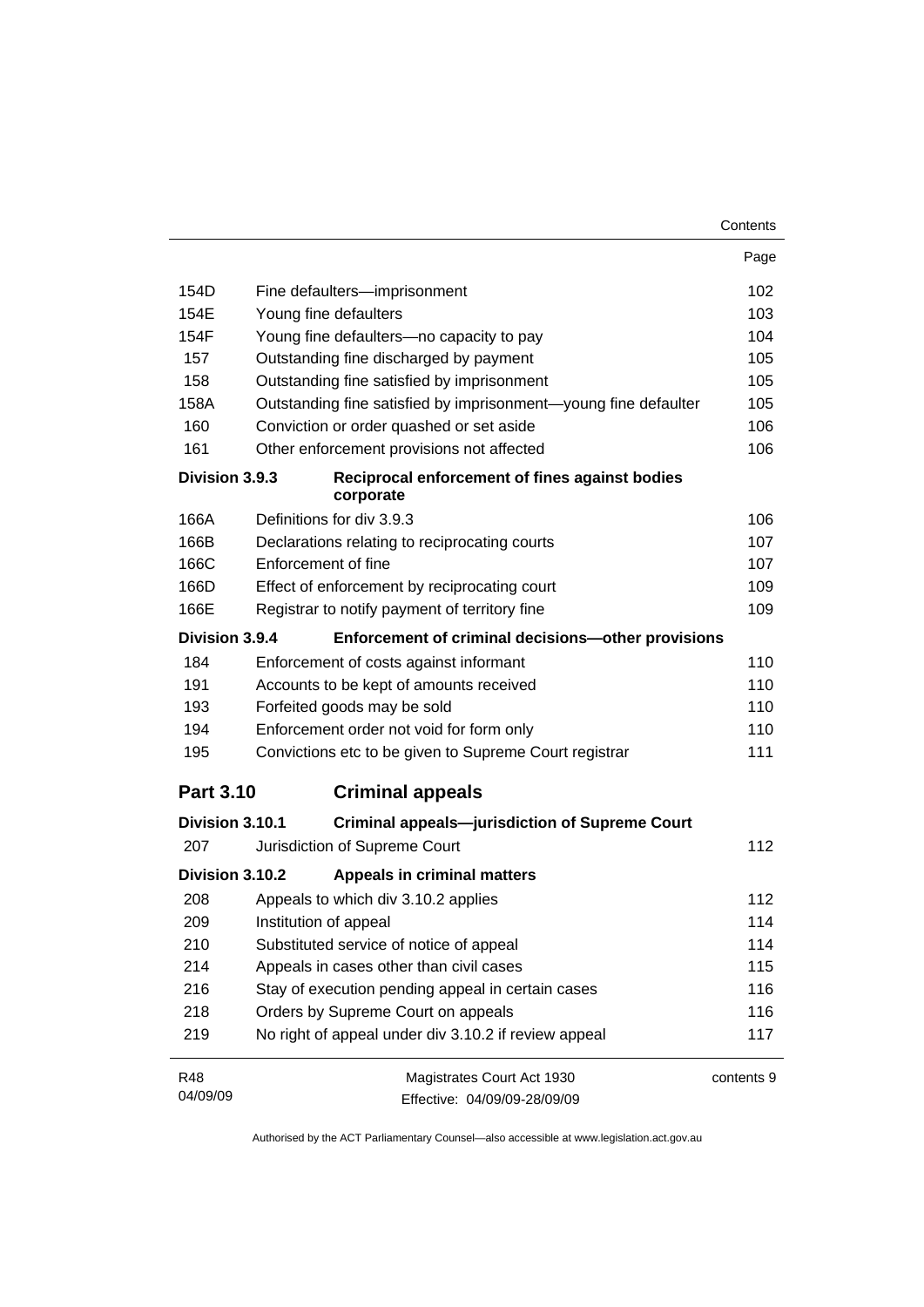| × | ٧ |
|---|---|

| Division 3.10.2A | Reference appeals in criminal matters               |     |
|------------------|-----------------------------------------------------|-----|
| 219A             | What is a reference appeal?                         | 117 |
| 219AB            | Reference appeal in relation to proceeding          | 117 |
| 219AC            | Who may be heard at reference appeal                | 118 |
| 219AD            | Reference appeal decision does not affect verdict   | 118 |
| Division 3.10.3  | Review appeals in criminal matters                  |     |
| 219B             | Decisions subject to review appeal                  | 118 |
| 219C             | How review appeal is instituted                     | 119 |
| 219D             | Grounds for review                                  | 120 |
| 219E             | <b>Report by Magistrate</b>                         | 121 |
| 219F             | Powers of Supreme Court                             | 121 |
| Division 3.10.4  | <b>Criminal appeals-other provisions</b>            |     |
| 222              | Control of Supreme Court over summary convictions   | 123 |
| 223              | Amendment of documents                              | 123 |
| 224              | In cases of certiorari order                        | 124 |
| 225              | Notice dispensed with                               | 124 |
| 226              | Power of court to admit to bail                     | 125 |
| 227              | Respecting the amendment of convictions etc         | 125 |
| 228              | No summons or information                           | 125 |
| 229              | Distribution of penalty                             | 126 |
| <b>Part 3.11</b> | <b>Costs in criminal matters</b>                    |     |
| 244              | Costs in criminal matters                           | 127 |
| <b>Part 3.12</b> | <b>Securities in criminal matters</b>               |     |
| 249              | Securities taken under Act                          | 128 |
| 250              | Recovery of amount due under security               | 128 |
| 252              | Sums paid by surety may be recovered from principal | 128 |
| 253              | Payment enforced by security                        | 129 |
| 254              | Enforcement of recognisance                         | 129 |
|                  |                                                     |     |

contents 10 Magistrates Court Act 1930 Effective: 04/09/09-28/09/09

R48 04/09/09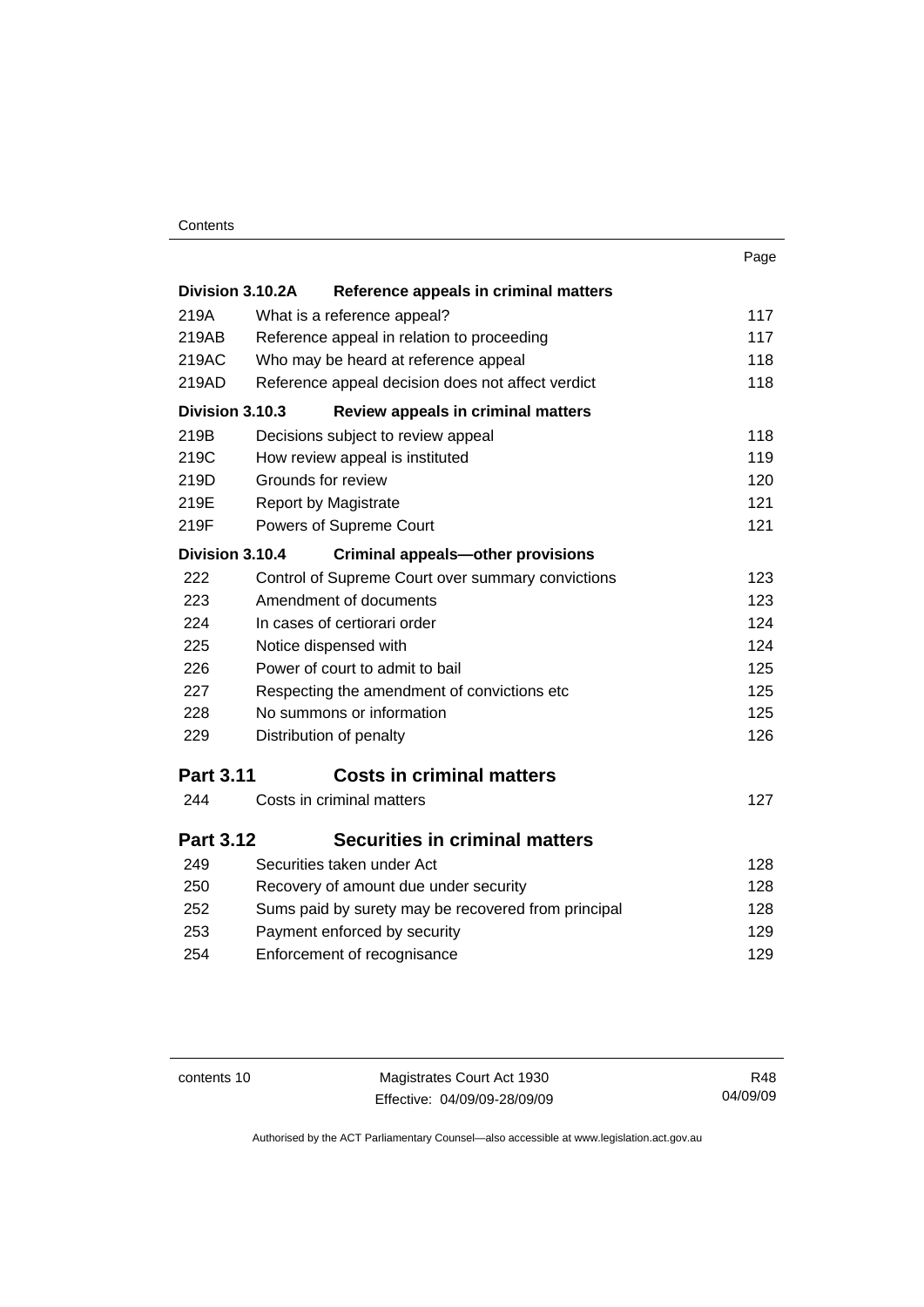|                  |                                                                                             | Contents    |
|------------------|---------------------------------------------------------------------------------------------|-------------|
|                  |                                                                                             | Page        |
| <b>Chapter 4</b> | <b>Civil proceedings</b>                                                                    |             |
| <b>Part 4.1</b>  | <b>Preliminary</b>                                                                          |             |
| 256              | Application of ch 4                                                                         | 131         |
| <b>Part 4.2</b>  | <b>Civil jurisdiction</b>                                                                   |             |
| 257              | Personal actions at law—amount or value                                                     | 132         |
| 258              | Power of court to grant relief                                                              | 133         |
| 259              | Rules of equity to prevail                                                                  | 133         |
| 260              | Nuisance                                                                                    | 134         |
| 261              | Disputed debts                                                                              | 134         |
| 262              | Cause of action arising, or defendant resident, outside ACT                                 | 134         |
| 263              | Requests under conventions relating to legal proceedings in civil and<br>commercial matters | 135         |
| 264              | Proceedings affecting title to land                                                         | 135         |
| 265              | Disputes under Residential Tenancies Act                                                    | 135         |
| 266              | Complaints under Utilities Act, pt 12                                                       | 135         |
| 266A             | Civil disputes under ACT Civil and Administrative Tribunal Act                              | 136         |
| <b>Part 4.3</b>  | <b>Case stated for Supreme Court</b>                                                        |             |
| 267              | Case stated                                                                                 | 137         |
| <b>Part 4.4</b>  | <b>Transfer of proceedings from or to Supreme</b><br><b>Court</b>                           |             |
| 268              | Transfer of action from Supreme Court                                                       | 138         |
| 269              | Procedure on transfer of action from Supreme Court                                          | 138         |
| 270              | Removal of proceedings into Supreme Court                                                   | 139         |
| 271              | Stay of proceedings                                                                         | 139         |
| <b>Part 4.5</b>  | <b>Civil appeals</b>                                                                        |             |
| 272              | Meaning of appeal-pt 4.5                                                                    | 140         |
| 273              | Jurisdiction                                                                                | 140         |
| 274              | Cases in which appeal may be brought                                                        | 140         |
| 276              | Evidence on appeal                                                                          | 141         |
| R48              | Magistrates Court Act 1930                                                                  | contents 11 |

Effective: 04/09/09-28/09/09

04/09/09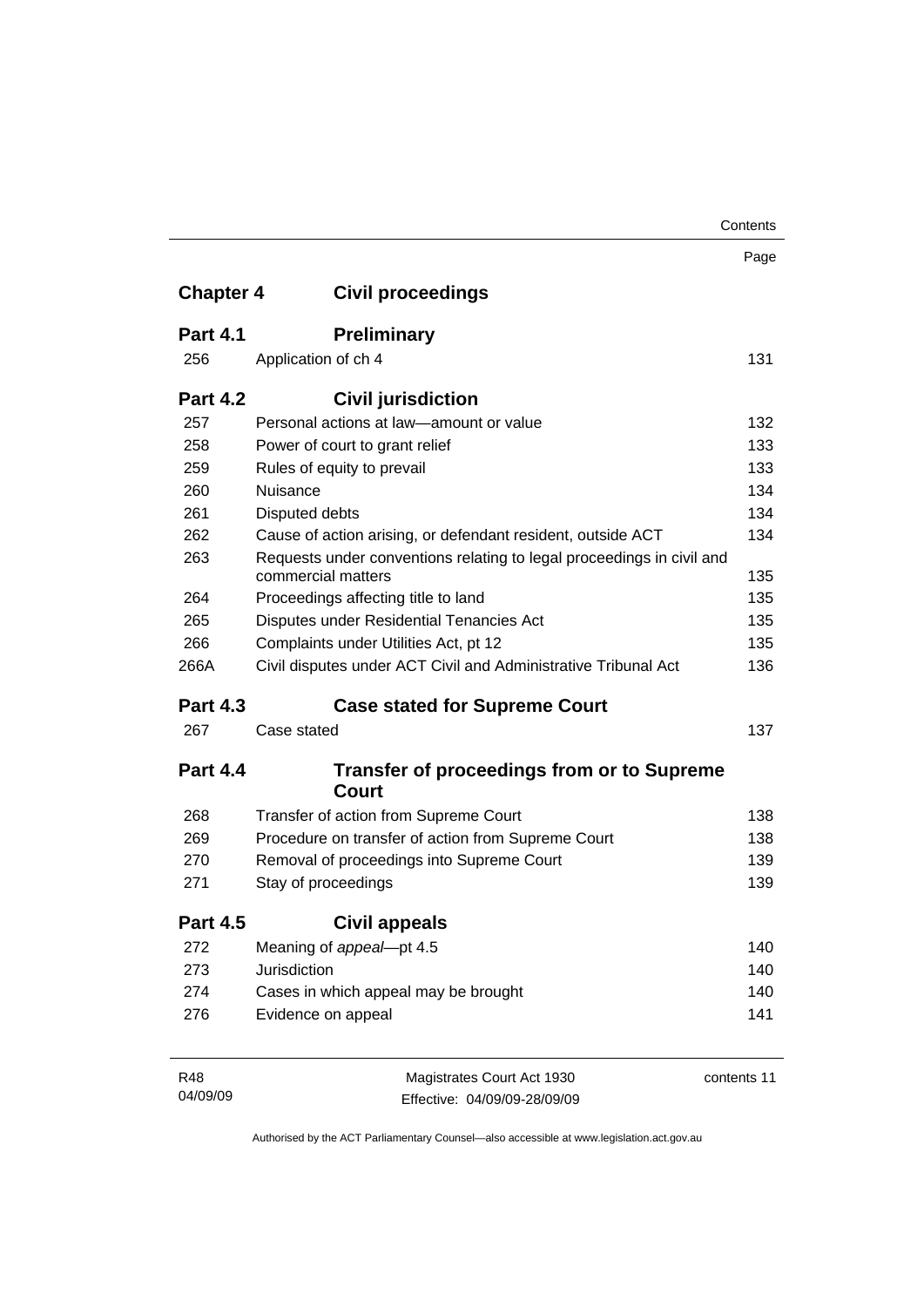### **Chapter 4A The Childrens Court**

| <b>Part 4A.1</b>                                | <b>The Childrens Court</b>                                         |                |
|-------------------------------------------------|--------------------------------------------------------------------|----------------|
| 287                                             | <b>Childrens Court</b>                                             | 142            |
| 288                                             | Jurisdiction of Childrens Court                                    | 142            |
| 289                                             | Proceedings where children jointly charged with adults             | 143            |
| 290                                             | Chief Magistrate to arrange business of Childrens Court            | 143            |
| 291                                             | Childrens Court Magistrate to hear all matters                     |                |
| <b>Part 4A.2</b>                                | <b>Childrens Court Magistrate</b>                                  |                |
| 291A                                            | <b>Childrens Court Magistrate</b>                                  | 145            |
| 291B                                            | Acting Childrens Court Magistrate                                  | 145            |
| 291C                                            | Assignment of other magistrates for Childrens Court matters<br>146 |                |
| 291D                                            | Completion of part-heard matters                                   | 147            |
| <b>Part 4A.3</b><br><b>Criminal proceedings</b> |                                                                    |                |
|                                                 | Description of the book and the Potal Hotel (for a con-            | $\overline{1}$ |

| 291E | Procedures for hearing indictable offences                           | 148 |
|------|----------------------------------------------------------------------|-----|
| 291F | Childrens Court may adjourn hearings to allow access to legal advice | 148 |
| 291G | Childrens Court may send cases to Supreme Court for sentencing       | 149 |

### **Chapter 5 Miscellaneous**

| <b>Part 5.1</b> | <b>Offences</b>                                 |     |
|-----------------|-------------------------------------------------|-----|
| 292             | Failure to comply with order in nuisance action | 150 |
| 298             | Prejudice to employee                           | 150 |
| <b>Part 5.2</b> | Other                                           |     |
| 307             | Contempt of court                               | 151 |
| 308             | Magistrates Court's seal                        | 151 |
| 309             | Directions about procedure etc                  | 152 |
| 310             | Hearings generally to be in public              | 153 |
| 311             | Appearance by audiovisual or audio links etc    | 154 |
| 312             | Failure to give evidence-committal              | 154 |

contents 12 Magistrates Court Act 1930 Effective: 04/09/09-28/09/09 R48 04/09/09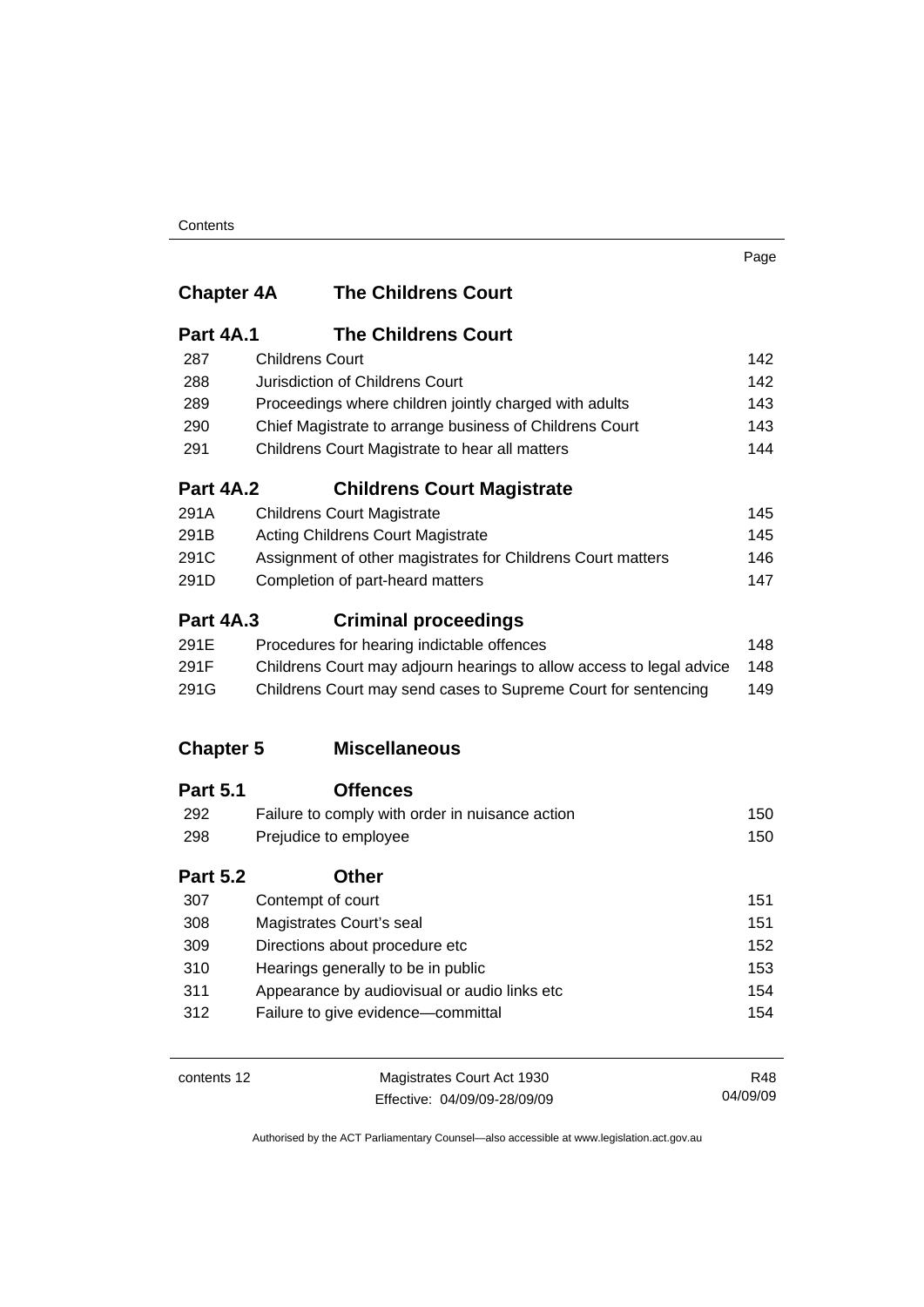|     |                                                            | Contents |
|-----|------------------------------------------------------------|----------|
|     |                                                            | Page     |
| 314 | Registrar to give directions for preparation of transcript | 156      |
| 315 | Applications for transcripts                               | 156      |
| 316 | Record of proceedings                                      | 158      |
| 317 | Record of proceedings and transcript                       | 159      |
| 318 | Person about to leave ACT may be ordered to be examined or |          |
|     | produce documents                                          | 161      |
| 319 | Witnesses' rights and liabilities                          | 162      |
| 320 | Depositions to be given to registrar                       | 162      |
| 321 | Regulation-making power                                    | 162      |

#### **Chapter 10 Transitional—Children and Young People Act 2008**

| 400 | <b>Childrens Court Magistrate</b>                                                          | 163 |
|-----|--------------------------------------------------------------------------------------------|-----|
| 401 | Existing proceedings in Childrens Court                                                    | 163 |
| 402 | Completion of part-heard matters if magistrate no longer Childrens<br>Court magistrate etc | 164 |
| 403 | <b>Transitional regulations</b>                                                            | 164 |
| 404 | Expiry-ch 10                                                                               | 165 |

#### **Chapter 11 Transitional—Crimes Legislation Amendment Act 2008**

| 450  | Application of amendments-indictable offences           | 166 |
|------|---------------------------------------------------------|-----|
| 451  | Application of certain other amendments                 | 166 |
| 451A | Admissibility of certain written statements made before |     |
|      | commencement day                                        | 167 |
| 452  | <b>Transitional regulations</b>                         | 167 |
| 453  | Expiry-ch 11                                            | 168 |
|      |                                                         |     |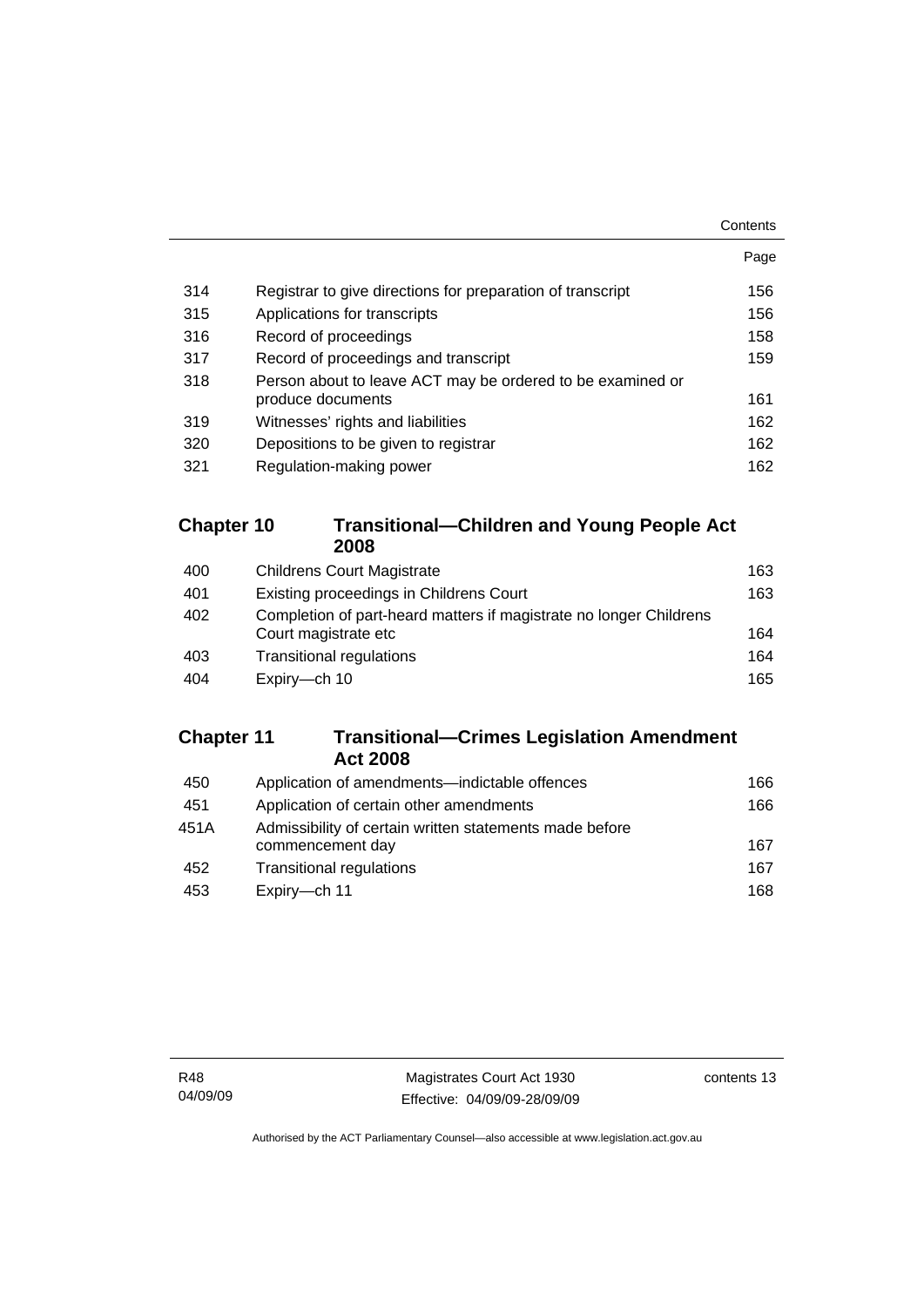|                   |                                | Page |
|-------------------|--------------------------------|------|
| <b>Schedule 1</b> | Oath and affirmation of office | 169  |
| <b>Dictionary</b> |                                | 170  |
| <b>Endnotes</b>   |                                |      |
| 1                 | About the endnotes             | 175  |
| 2                 | Abbreviation key               | 175  |
| 3                 | Legislation history            | 176  |
| 4                 | Amendment history              | 196  |
| 5                 | Earlier republications         | 257  |
| 6                 | Uncommenced amendments<br>264  |      |

contents 14 Magistrates Court Act 1930 Effective: 04/09/09-28/09/09

R48 04/09/09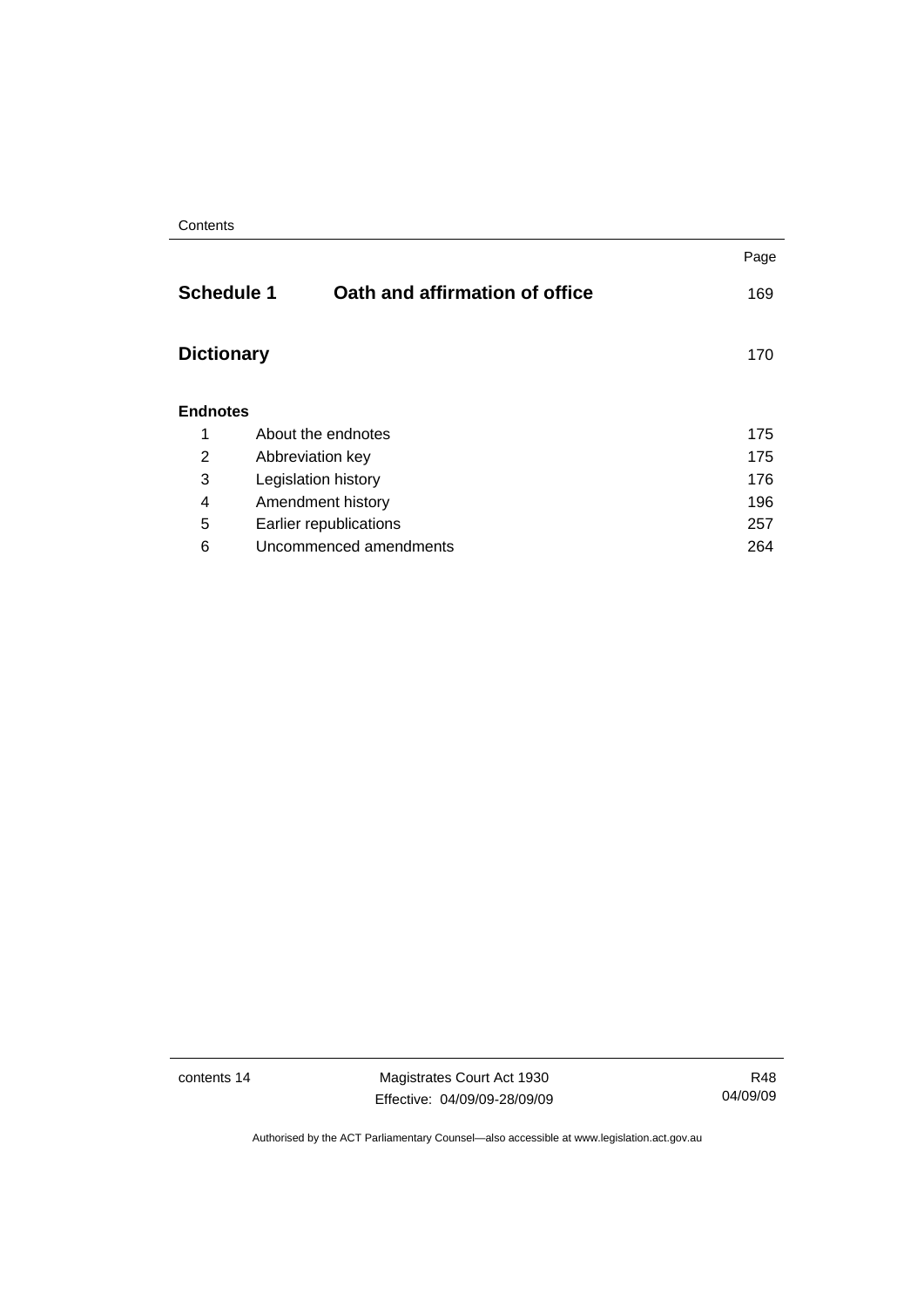<span id="page-16-0"></span>

# **Magistrates Court Act 1930**

An Act to establish a Magistrates Court, to provide for the appointment of magistrates, and for other purposes

R48 04/09/09

l

Magistrates Court Act 1930 Effective: 04/09/09-28/09/09 page 1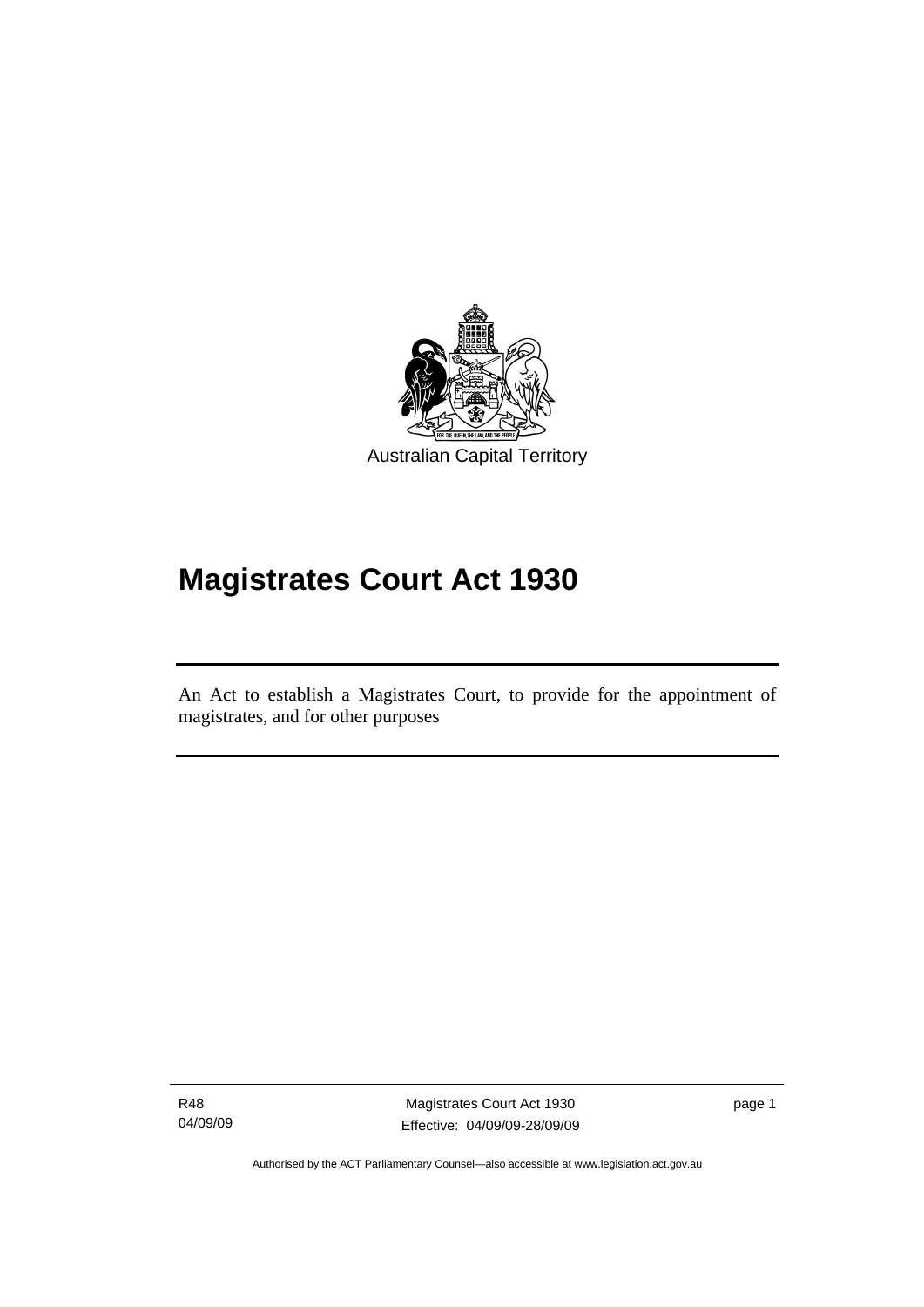<span id="page-17-0"></span>Section 1

# **Chapter 1** Preliminary

#### **1 Name of Act**

This Act is the *Magistrates Court Act 1930*.

#### **2 Dictionary**

The dictionary at the end of this Act is part of this Act.

*Note 1* The dictionary at the end of this Act defines certain terms used in this Act, and includes references (*signpost definitions*) to other terms defined elsewhere.

> For example, the signpost definition '*vehicle*, for part 3.8 (Infringement notices for certain offences)—see the *Road Transport (Vehicle Registration) Act 1999*, dictionary.' means that the term 'vehicle' is defined in that dictionary and the definition applies to part 3.8.

*Note 2* A definition in the dictionary (including a signpost definition) applies to the entire Act unless the definition, or another provision of the Act, provides otherwise or the contrary intention otherwise appears (see Legislation Act, s 155 and s 156 (1)).

#### **3 Notes**

A note included in this Act is explanatory and is not part of this Act.

*Note* See the Legislation Act, s 127 (1), (4) and (5) for the legal status of notes.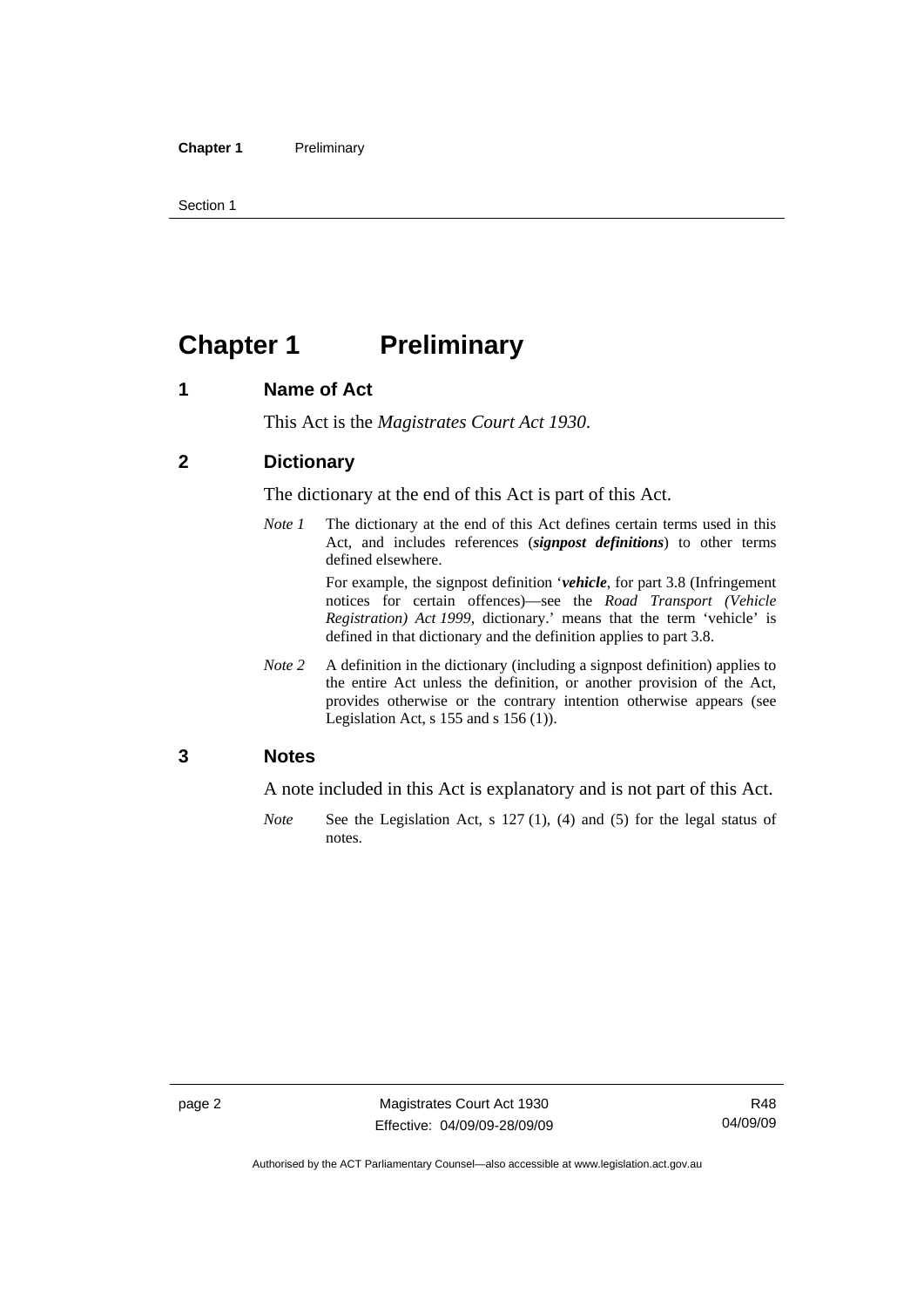# <span id="page-18-0"></span>**Chapter 2 Magistrates Court and magistrates**

### **Part 2.1 The court**

#### **4 Constitution of court**

- (1) The Magistrates Court is continued in existence.
- (2) The jurisdiction of the court may be exercised by a magistrate (other than a special magistrate) or by 1 or more special magistrates.
- (3) If 2 or more special magistrates are divided in opinion on a case, the case must be—
	- (a) if there is a majority—decided according to the decision of the majority; or
	- (b) if the court is equally divided in opinion—adjourned for hearing and decision by a magistrate (other than a special magistrate).
- (4) The rules may provide for the jurisdiction of the court otherwise exercisable by a magistrate to be exercised by the registrar, in the cases and subject to the conditions prescribed under the rules.
- (5) For the purposes of the exercise of jurisdiction given to the registrar under the rules, this Act has effect, subject to this section, as if the court consisted of the magistrates and the registrar.
- (6) In this section:

*registrar* includes deputy registrar.

#### **5 Arrangement of court business**

 (1) The Chief Magistrate is responsible for ensuring the orderly and prompt discharge of the Magistrates Court's business.

Authorised by the ACT Parliamentary Counsel—also accessible at www.legislation.act.gov.au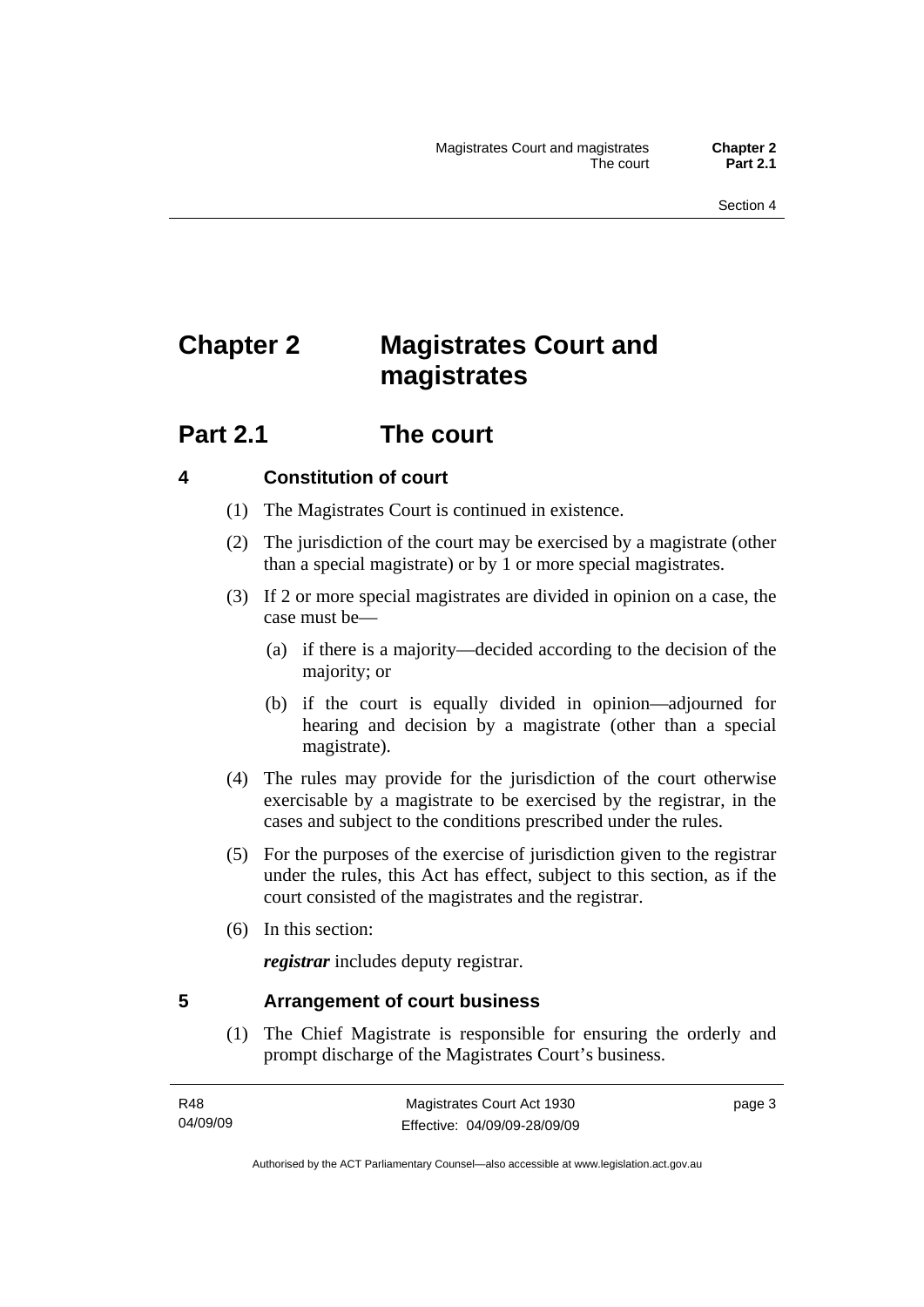| <b>Chapter 2</b> | Magistrates Court and magistrates |
|------------------|-----------------------------------|
| <b>Part 2.1</b>  | The court                         |

Section 5

- (2) The Chief Magistrate may, subject to consultation with the magistrates that is appropriate and practicable, make arrangements about a magistrate who is to constitute the court in particular matters or classes of matters.
- (3) In this section:

*magistrate* includes special magistrate.

page 4 Magistrates Court Act 1930 Effective: 04/09/09-28/09/09

R48 04/09/09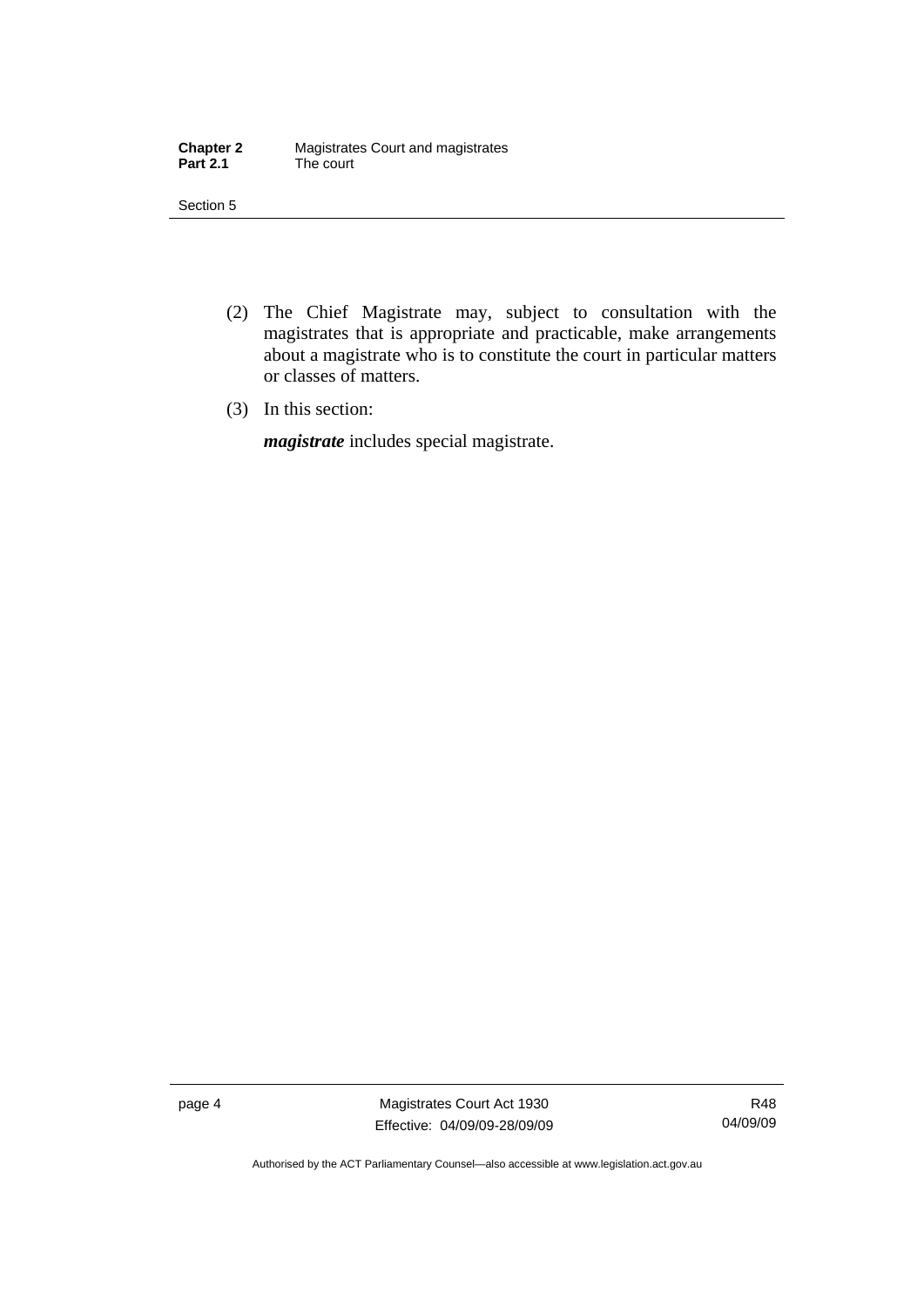# <span id="page-20-0"></span>**Part 2.2 Appointment and jurisdiction of magistrates**

### **Division 2.2.1 Magistrates other than special magistrates**

#### **6 Meaning of** *magistrate* **in div 2.2.1**

In this division:

*magistrate* means—

- (a) the Chief Magistrate; or
- (b) a person who is appointed under section 7 as a magistrate.

#### **7 Appointment of Chief Magistrate and other magistrates**

- (1) There is to be a Chief Magistrate and other magistrates.
- (2) The Chief Magistrate and other magistrates are appointed by the Executive.
	- *Note* For the making of appointments (including acting appointments), see the Legislation Act, pt 19.3.
- (3) If a magistrate is appointed as the Chief Magistrate, the person stops holding the position of magistrate.

#### **7A Eligibility for appointment as magistrate**

A person is not eligible for appointment as a magistrate unless the person is a lawyer and has been a lawyer for at least 5 years.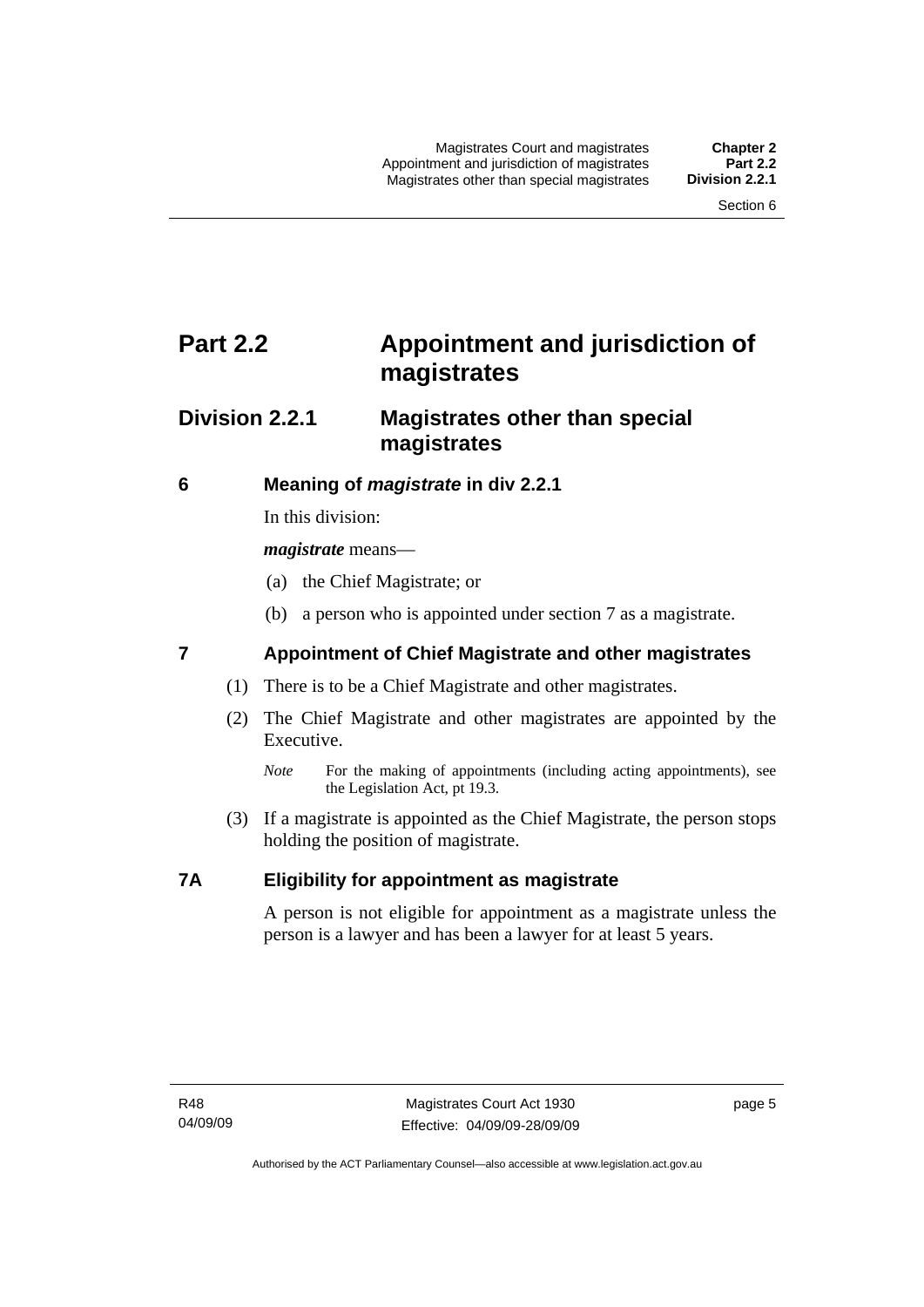#### <span id="page-21-0"></span>**7B Seniority of magistrates**

Magistrates other than the Chief Magistrate have seniority according to—

- (a) the dates their appointments took effect; or
- (b) if the appointments of 2 or more of them took effect on the same date—the precedence given to them by the instruments of their appointment.

#### **7C Conditions of appointment of magistrates**

A magistrate holds the position on the conditions (if any) about matters not provided for under this Act or another territory law that are decided by the Executive.

#### **7D Term of appointment of magistrates**

- (1) A magistrate is appointed for the term ending when the magistrate turns 65 years old.
	- *Note 1* The *Judicial Commissions Act 1994*, s 4 provides that a magistrate may only be removed from office in accordance with that Act.
	- *Note 2* A magistrate's appointment also ends if the magistrate resigns (see Legislation Act, s 210).
- (2) A person who is at least 65 years old must not be appointed as a magistrate.

#### **7E Acting Chief Magistrate**

- (1) The Executive may appoint a magistrate to act as Chief Magistrate.
	- *Note* See the Legislation Act, s 209, div 19.3.2 and div 19.3.2A about acting appointments.
- (2) If no appointment is made under subsection (1), the senior magistrate who is in the ACT and is able and willing to act must act as Chief Magistrate.

Authorised by the ACT Parliamentary Counsel—also accessible at www.legislation.act.gov.au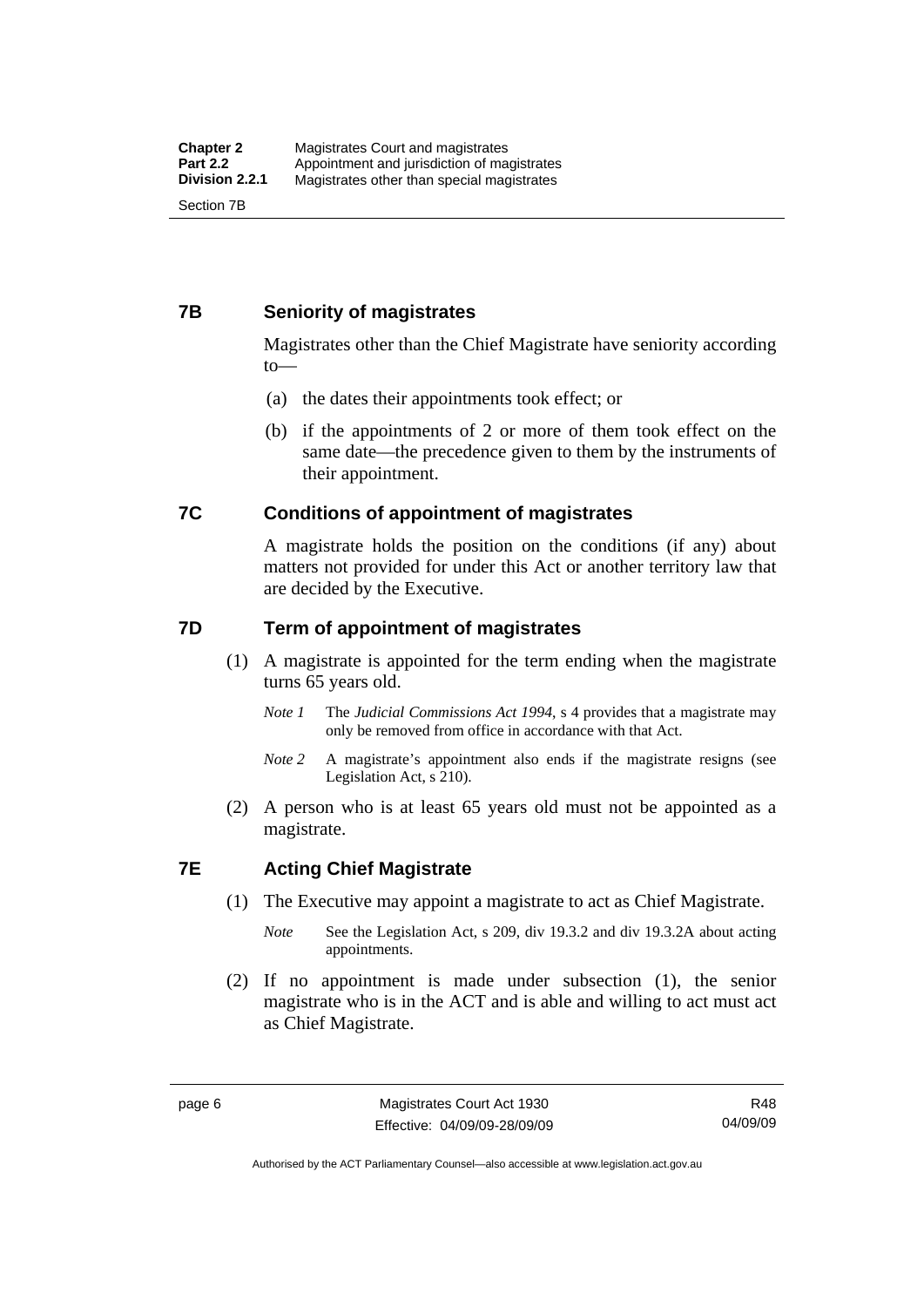### <span id="page-22-0"></span> **U 7F Retirement**

- (1) This section applies if a magistrate is—
	- (a) an eligible employee for the *Superannuation Act 1976* (Cwlth); or
	- (b) a member of the superannuation scheme for the *Superannuation Act 1990* (Cwlth).
- (2) The Executive may retire the magistrate on the ground of invalidity with the magistrate's consent.

#### **7G Magistrates not to do other work**

- (1) A magistrate must not practise as a lawyer.
- (2) A magistrate must not, without the Attorney-General's written consent—
	- (a) engage in remunerative employment otherwise than in connection with duties as a magistrate; or
	- (b) accept appointment to another position under a law of the Territory, the Commonwealth, a State or another Territory.
- (3) The Attorney-General must consult with the Chief Magistrate before giving consent.

#### **7H Rights of public servants**

- (1) A magistrate who was a public servant or APS employee immediately before his or her appointment keeps his or her existing and accruing rights.
- (2) In this section:

*APS employee*—see the *Public Service Act 1999* (Cwlth), section 7.

page 7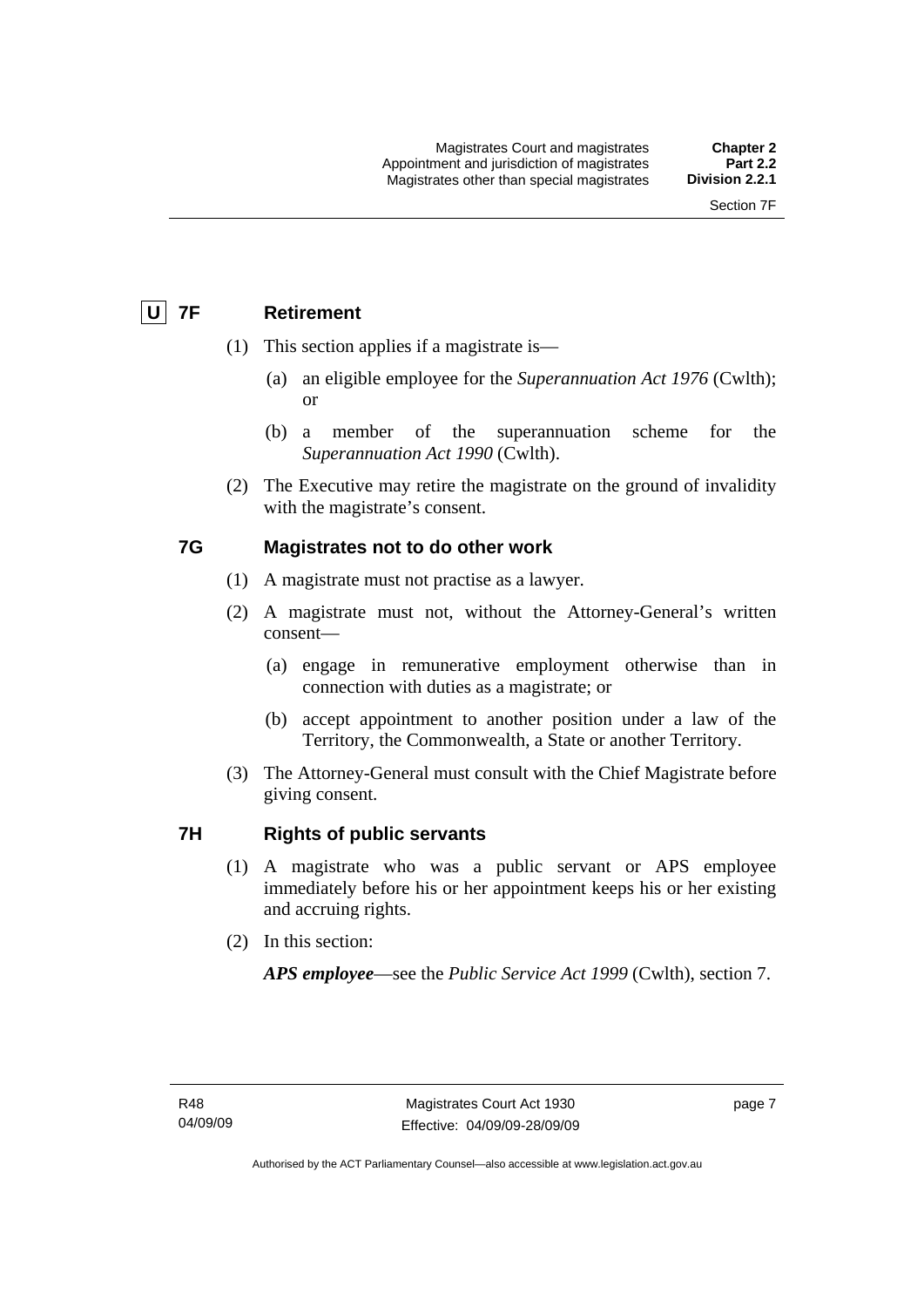### <span id="page-23-0"></span>**Division 2.2.2 Special magistrates**

#### **8 Appointment of special magistrates**

The Executive may appoint special magistrates.

*Note* For the making of appointments (including acting appointments), see the Legislation Act, pt 19.3.

#### **8A Term of appointment of special magistrates**

- (1) A special magistrate is appointed—
	- (a) for the term mentioned in the instrument of appointment; or
	- (b) if a term is not mentioned—for the term ending when the special magistrate turns 70 years old.
	- *Note 1* The *Judicial Commissions Act 1994*, s 4 provides that a magistrate may only be removed from office in accordance with that Act.
	- *Note 2* A special magistrate's appointment also ends if the special magistrate resigns (see Legislation Act, s 210).
- (2) A person who is at least 70 years old must not be appointed as a special magistrate.
- (3) A person must not be appointed as a special magistrate for a term that extends beyond the person's 70th birthday.

#### **8B Conditions of appointment of special magistrates**

A special magistrate holds the position on the conditions (if any) about matters not provided for under this Act or another territory law that are decided by the Executive.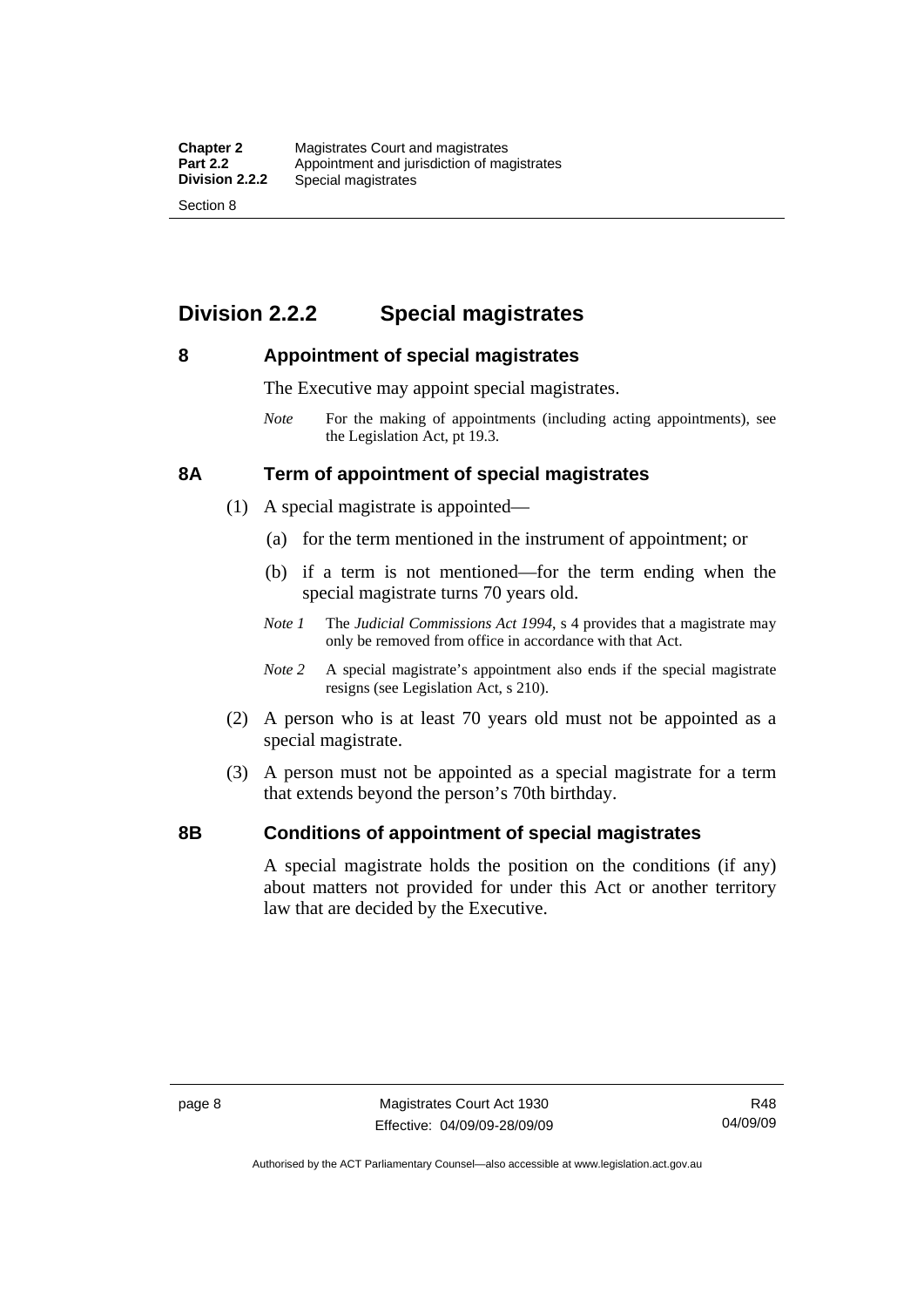### <span id="page-24-0"></span>**Division 2.2.3 Registrar and other court officers**

#### **9 Appointment of registrar etc**

- (1) The Minister may appoint a registrar of the Magistrates Court.
	- *Note 1* For the making of appointments (including acting appointments), see the Legislation Act, pt 19.3.
	- *Note 2* In particular, an appointment may be made by naming a person or nominating the occupant of a position (see Legislation Act, s 207).
- (2) The registrar may appoint the deputy registrars of the court, bailiffs and other officers that are required.
- (3) In subsection (2):

*registrar* does not include a deputy registrar.

#### **9A Staff assisting registrar**

The staff assisting the registrar are to be employed under the *Public Sector Management Act 1994*.

#### **9B Functions of registrar and deputy registrars**

- (1) The registrar has power to administer oaths and may exercise the other functions given to the registrar under this Act, another territory law or an order of the court.
- (2) Subject to this Act and to any directions of the registrar, a deputy registrar may exercise the functions of the registrar under this Act or another territory law.
	- *Note* A reference to an Act includes a reference to the statutory instruments made or in force under the Act, including regulations and rules (see Legislation Act, s 104).
- (3) The exercise of a function by a deputy registrar does not affect the power of the registrar to exercise the function.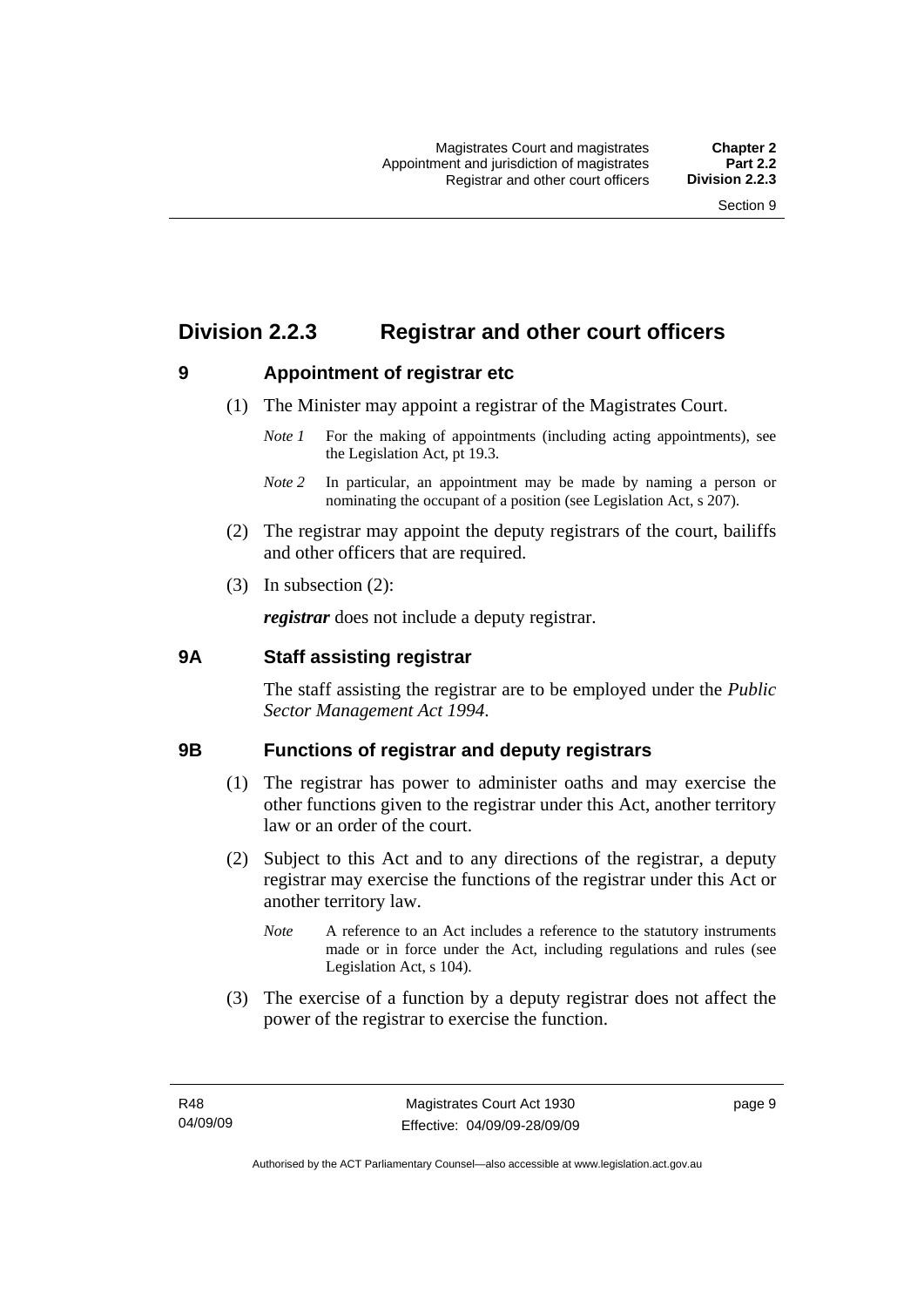<span id="page-25-0"></span>**Division 2.2.4 Jurisdiction of magistrates** 

#### **10P Oath etc of office**

- (1) A person appointed as the Chief Magistrate, a magistrate or special magistrate must not exercise the functions given to a magistrate under any territory law unless the person has sworn an oath or made an affirmation in accordance with the form in schedule 1.
- (2) The oath must be sworn or affirmation made before the Chief **Justice**.

#### **11 Acts done beyond ACT**

- (1) An act done by a magistrate, because of his or her office, outside the ACT for the purpose of authenticating the signature of a person to an instrument intended to take effect in the ACT is, unless the act is required by law to be done in the ACT, effective for any territory law.
- (2) An oath or affirmation administered by a magistrate, because of his or her office, outside the ACT in any case in which an oath or affirmation may be administered by a magistrate is, unless the oath or affirmation is required by law to be administered in the ACT, effective for any territory law.

#### **12 Acts by magistrate out of court etc**

- (1) Any magistrate out of court or the registrar may do all or any of the following:
	- (a) receive an information;
	- (b) issue a summons or warrant on an information;
	- (c) issue a summons or warrant to compel the attendance of a witness;
	- (d) do anything else that is necessary and preliminary to a hearing.

Authorised by the ACT Parliamentary Counsel—also accessible at www.legislation.act.gov.au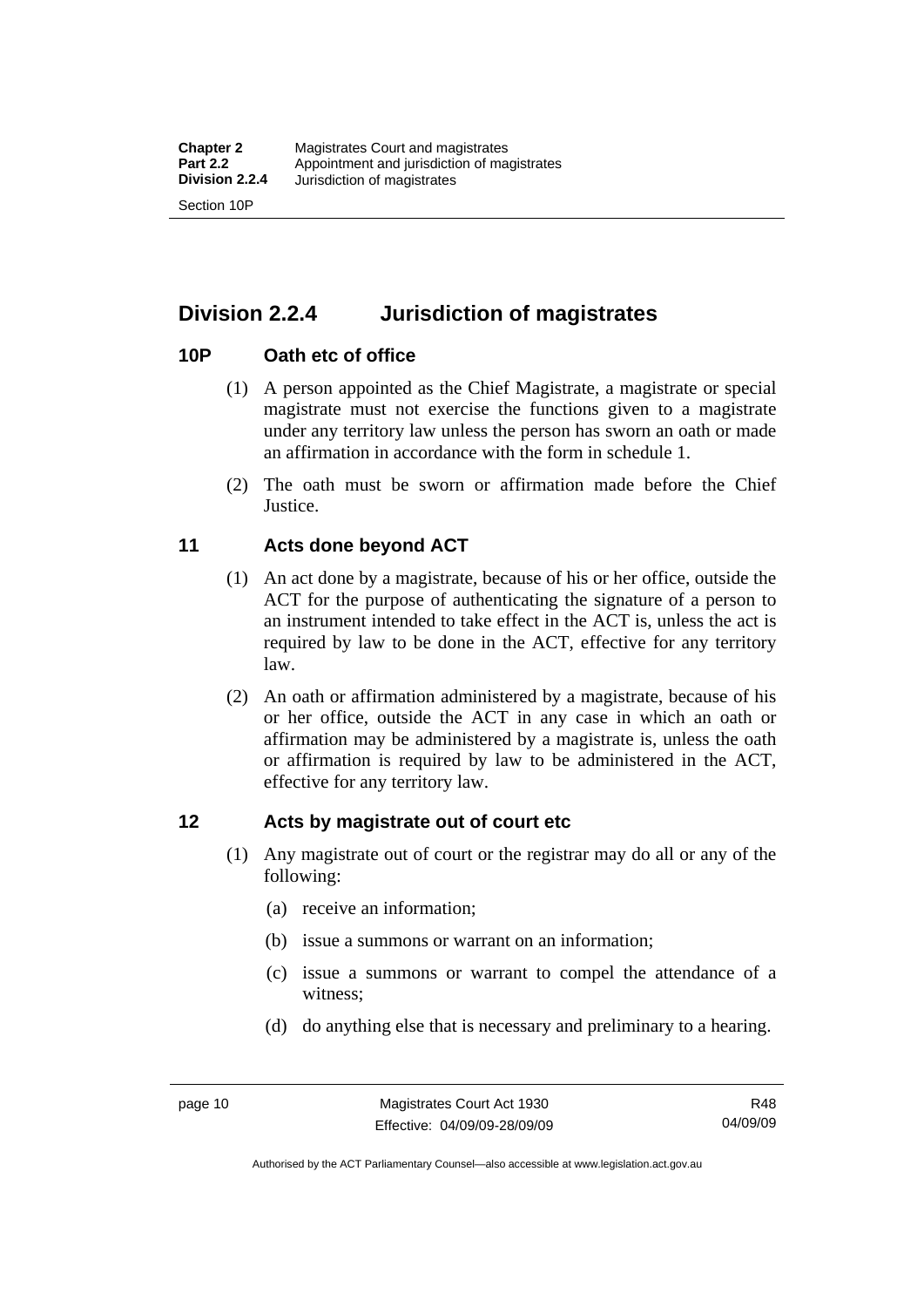<span id="page-26-0"></span> (2) Without limiting subsection (1), if a law in force in the ACT provides that an information or complaint may be laid or made before, or a summons or warrant issued by, a court or justice of the peace, the information or complaint may be laid or made, and the summons or warrant may be issued, by a magistrate or the registrar.

#### **13 Making of enforcement order after case decided**

After a case has been heard and decided, any magistrate or the registrar may make an enforcement order for the purposes of the case.

#### **15 Process not invalid only because of death of magistrate etc**

A summons or warrant issued, or order made, by a magistrate or registrar is not invalid only because of the magistrate or registrar dying or otherwise ceasing to hold the position.

#### **16 Order instead of mandamus order**

- (1) If a magistrate or registrar refuses to do any act relating to the duties of his or her office as a magistrate or registrar, the party requiring the act to be done may apply to the Supreme Court for an order calling on the magistrate or registrar and also the party to be affected by the act to show cause why the act should not be done, and if good cause is not shown against it, the Supreme Court may make the order absolute, with or without payment of costs.
- (2) A magistrate or registrar on being served with an order absolute must obey the order, and do the act required by it to be done.

#### **17 Magistrates may exercise functions of justices of peace**

If under any law in force in the ACT, anything is required or permitted to be done before, to or by a justice of the peace, it may be done before, to or by a magistrate.

page 11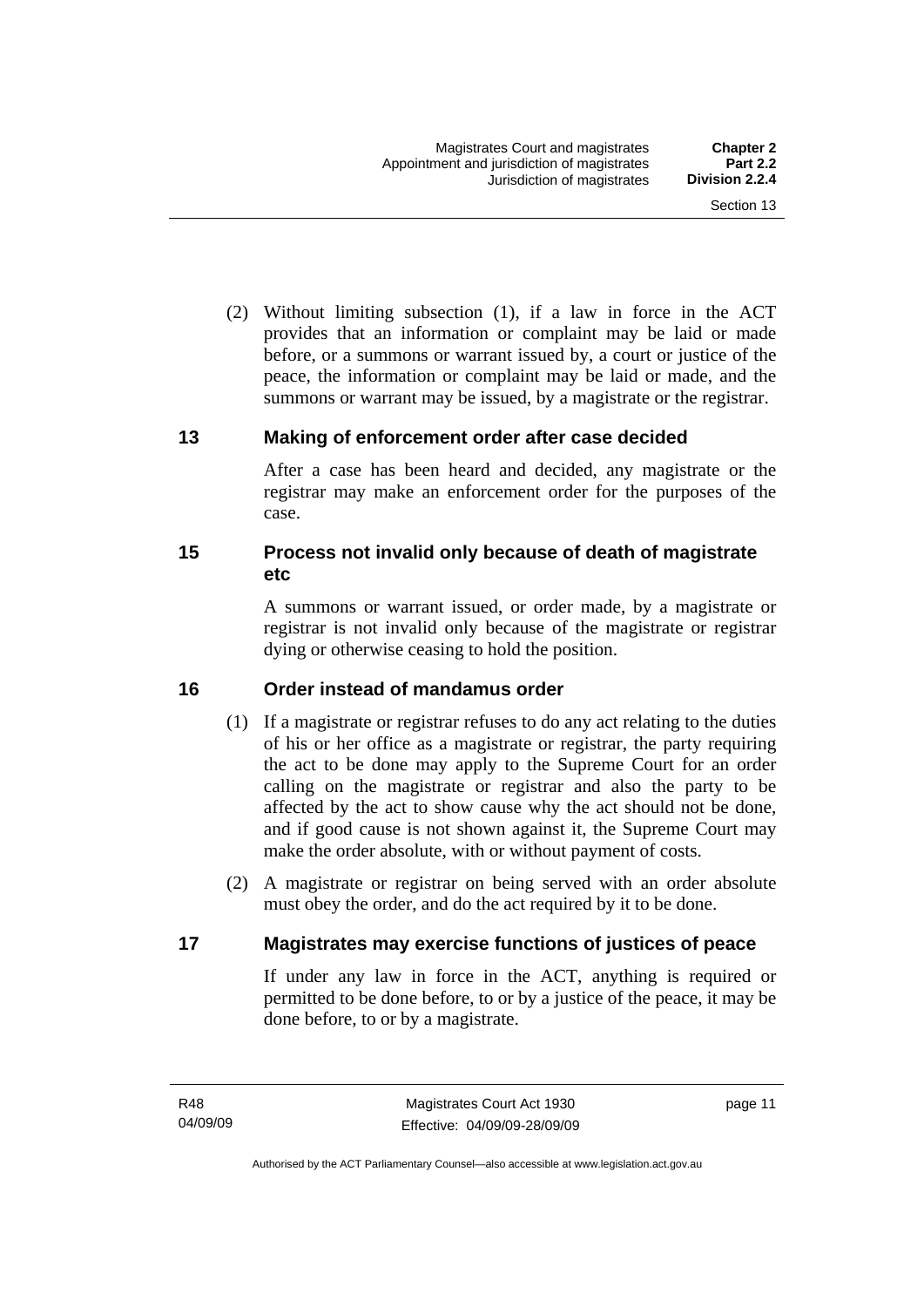<span id="page-27-0"></span>Section 17A

# **Part 2.3 Protection of magistrates in execution of their office**

#### **17A Magistrate sued for act not within jurisdiction**

- (1) Any person injured by an act done by a magistrate in a matter in which by law the magistrate has no jurisdiction or in which the magistrate has exceeded his or her jurisdiction, or by an act done under any conviction or order made or warrant or writ issued by a magistrate in any such matter, may maintain in the Supreme Court an action against the magistrate without alleging in his or her statement of claim that the act complained of was done maliciously and without reasonable and probable cause.
- (2) No such action is maintainable for anything done under any such conviction or order until after the conviction or order has been quashed or set aside on appeal.
- (3) No such action is maintainable for anything done under any such warrant that was issued by the magistrate to procure the appearance of the person charged, and that has been followed by a conviction or order in the same matter, until after the conviction or order has been so quashed or set aside.
- (4) If the lastmentioned warrant has not been followed by a conviction or order, or if it is a warrant on an information of an alleged indictable offence, and if a summons was issued previously to the warrant being issued, and the summons was served on the person charged either personally or by leaving it for the person with someone at the person's last-known or usual home or business address, and the person did not appear according to the exigency of the summons, in that case no action is maintainable against the magistrate for anything done under the warrant.

Authorised by the ACT Parliamentary Counsel—also accessible at www.legislation.act.gov.au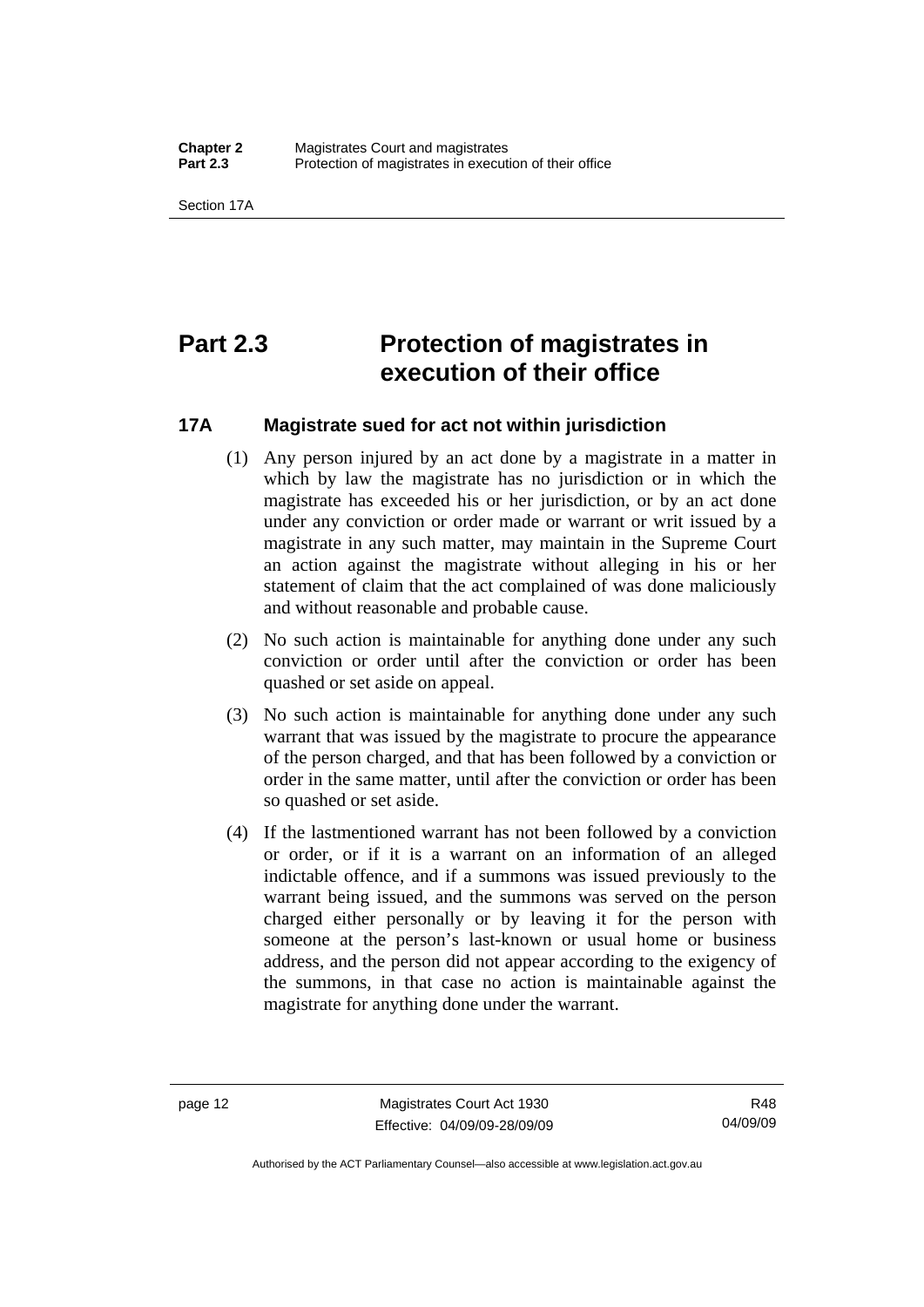#### <span id="page-28-0"></span>**17C Committal or enforcement order by magistrate on order of court**

If a conviction or order is made by the court and a committal order or enforcement order is made for the conviction or order by a magistrate bona fide and without collusion, an action in relation to any defect in the conviction or order or any want of jurisdiction in the court making the conviction or order is maintainable only against the magistrate constituting the court that made the conviction or order.

#### **17D No action for acts done under Supreme Court order**

An action is not maintainable against a magistrate for doing an act if the magistrate does the act in accordance with a Supreme Court order.

#### **17E No action if proceeding confirmed on appeal**

If a committal order or enforcement order is made by a magistrate on a conviction or order that, either before or after the making of the committal order or enforcement order, is confirmed on appeal, an action is not maintainable against the magistrate who made the committal order or enforcement order for anything done under it because of any defect in the conviction or order.

#### **17F Actions in cases prohibited**

If any action, which by this Act is declared to be not maintainable, is brought against a magistrate, the Supreme Court, on application of the defendant, and on affidavit of the facts, may set aside or stay the proceeding with or without costs.

#### **17G Payment into court**

 (1) After an action under this part has been started but before the case has been heard, a defendant may pay into court the amount the defendant considers appropriate.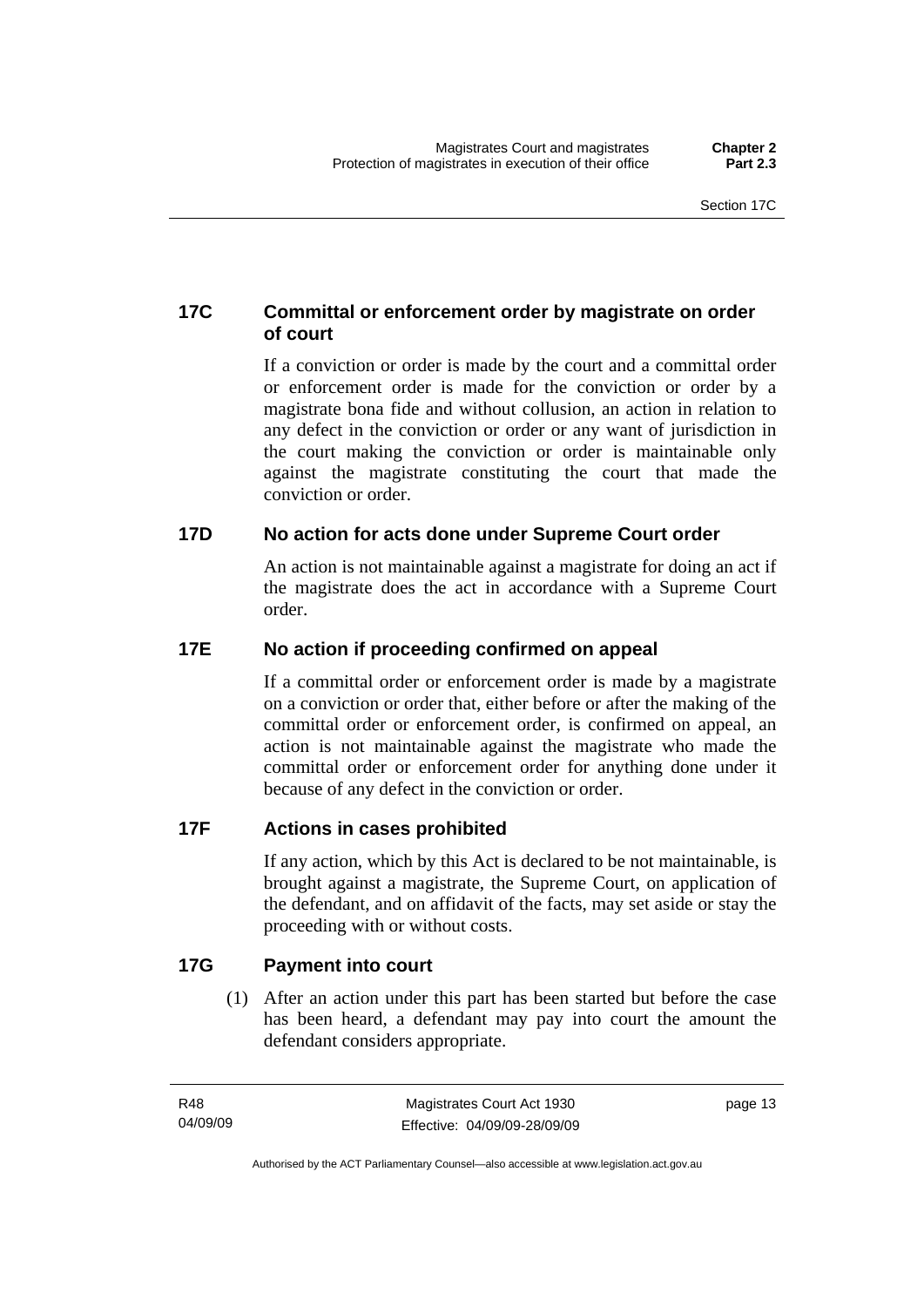<span id="page-29-0"></span>Section 17H

- (2) Judgment must be given for the defendant if the Supreme Court at the trial considers that the plaintiff is not entitled to damages beyond the amount paid into court, and the amount paid into court, or the part of it that is enough to meet the defendant's costs, must be paid out of court to the defendant, and the rest (if any) must be paid to the plaintiff.
- (3) If the plaintiff accepts the amount paid into court in satisfaction of the plaintiff's damages in the action, the plaintiff may apply to the Supreme Court for an order for the payment of the amount out of court to the plaintiff, with or without costs.
- (4) If the Supreme Court makes the order, the action is decided and the order is a bar to any other action for the same cause.

#### **17H No action against magistrate for judicial acts in Magistrates Court**

An action must not be brought in the Magistrates Court against a magistrate in relation to anything done by the magistrate in the execution of the magistrate's office.

#### **17I Magistrate sued for acts within magistrate's jurisdiction only liable in case of malice and absence of reasonable and probable cause**

In an action against a magistrate for any act done by the magistrate in the execution of the magistrate's duty as a magistrate in relation to any matter within the magistrate's jurisdiction as a magistrate, it must be expressly alleged in the statement of claim that the act was done maliciously and without reasonable and probable cause, and if the allegations are denied, and at the trial of the action the plaintiff fails to prove them, judgment must be given for the defendant.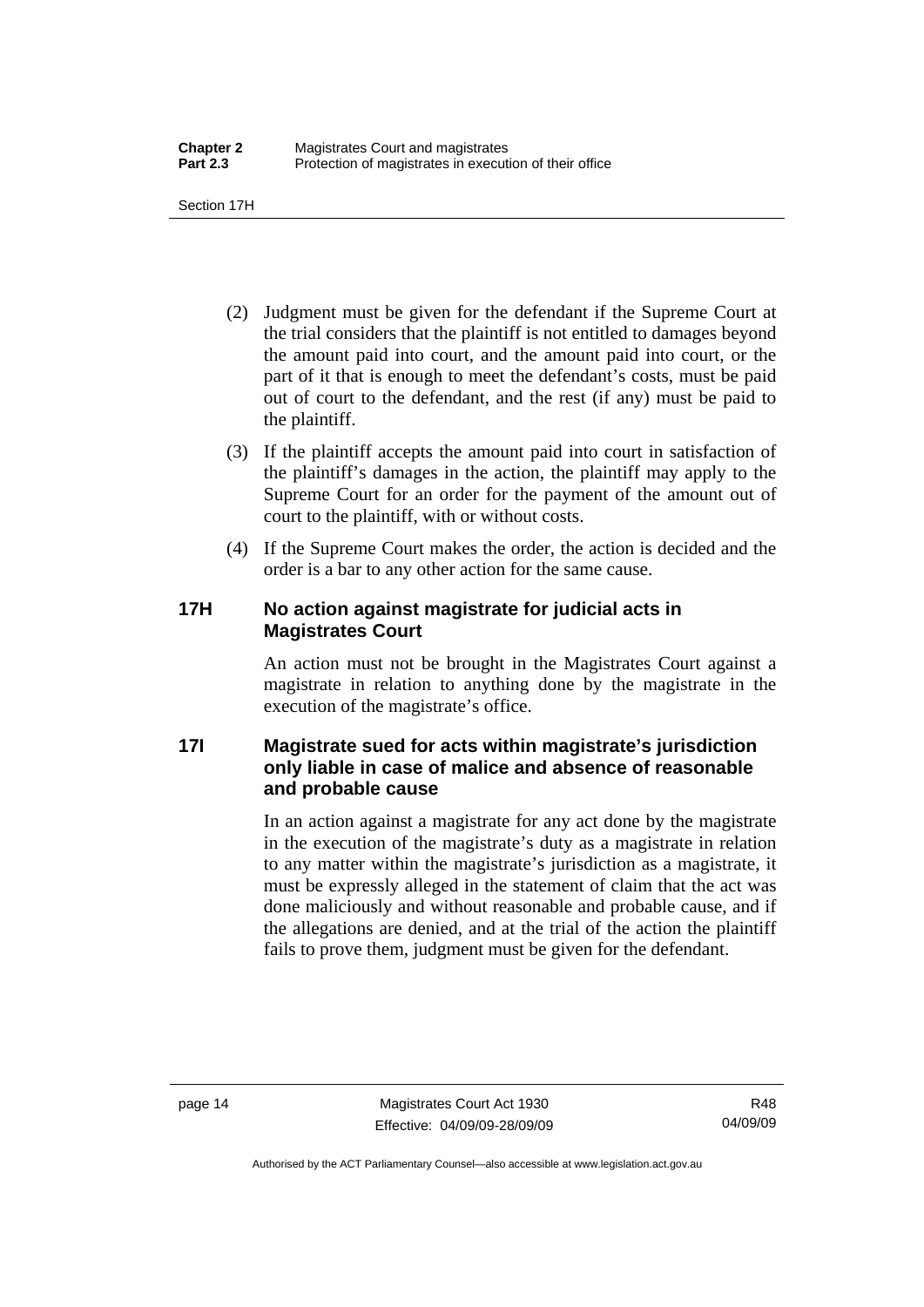#### <span id="page-30-0"></span>**17J Verdict for defendant**

If the plaintiff in an action against a magistrate does not prove the cause of action at the trial, judgment must be given for the defendant.

#### **17K Damages**

 $If$ —

- (a) the plaintiff in an action against a magistrate is entitled to recover, and seeks to recover a penalty or other amount paid or raised as a result of a conviction, judgment or order or to recover damages for imprisonment; and
- (b) it is proved that the plaintiff was guilty of the offence or liable to pay the amount or, for imprisonment, did not undergo any greater punishment than could have been imposed for the offence of which the plaintiff was convicted;

the plaintiff is not entitled to recover the penalty or other amount paid or raised or, for imprisonment, damages greater than 1 cent, or any costs in the action.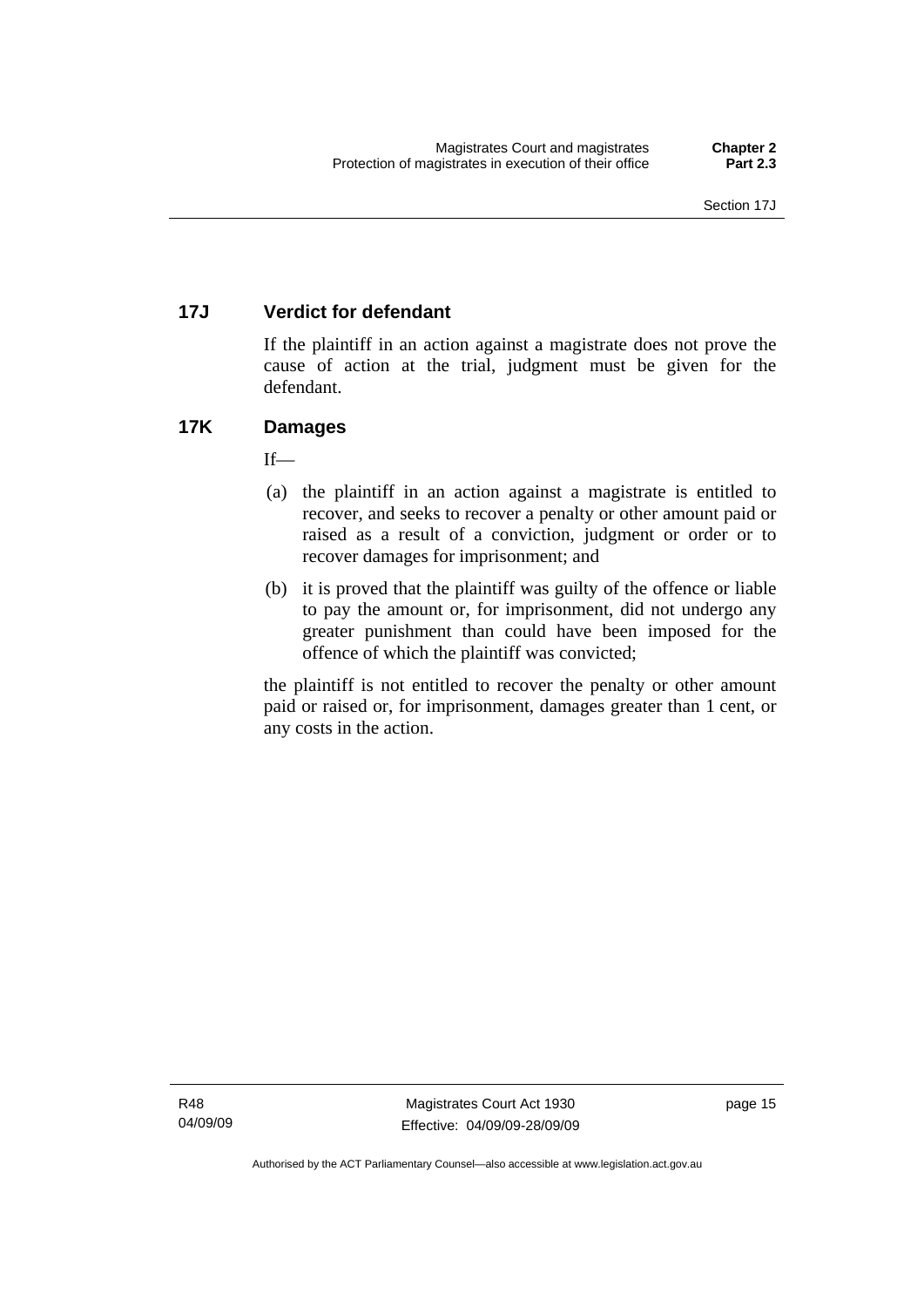<span id="page-31-0"></span>**Chapter 3 Criminal proceedings**<br> **Part 3.1 Preliminary Preliminary** 

Section 18A

# **Chapter 3 Criminal proceedings**

# **Part 3.1 Preliminary**

#### **18A Definitions for ch 3**

In this chapter:

*Crimes Act* means the *Crimes Act 1900*.

*decision* includes a committal for trial, admission to bail, and a conviction, order or other decision.

*defendant* means a person against whom an information is laid.

page 16 Magistrates Court Act 1930 Effective: 04/09/09-28/09/09

R48 04/09/09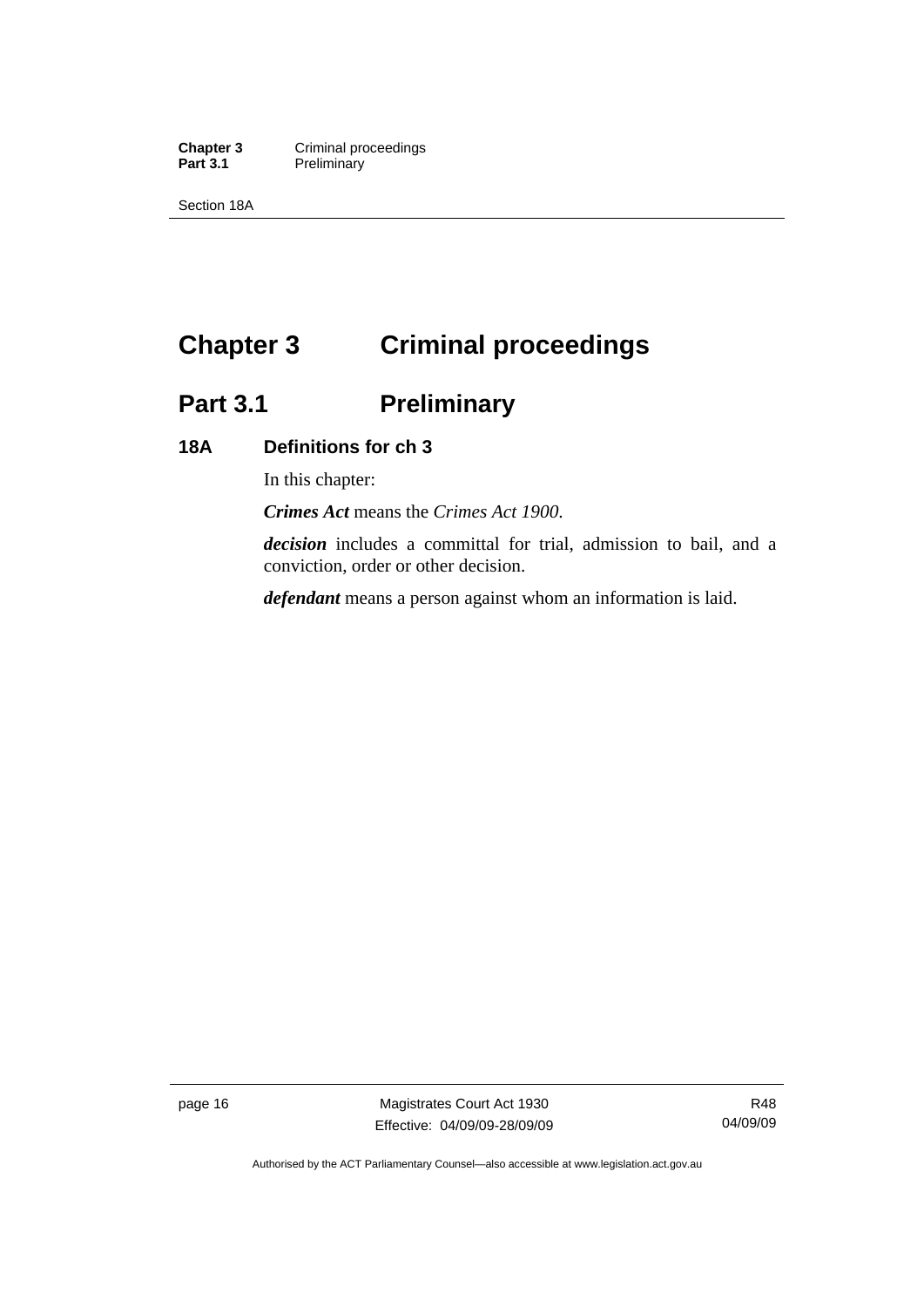## <span id="page-32-0"></span>**Part 3.2 Criminal jurisdiction**

#### **19 Jurisdiction of court**

If, by any law in force in the ACT, any offence is punishable on summary conviction or any person is made liable to a penalty or punishment or to pay an amount for any offence, act or omission, and no other provision is made for the trial of the person committing the offence, the matter may be heard and decided by the court in a summary way under the provisions of this Act.

#### **21 Jurisdiction of court if defendant absent from ACT**

The court has jurisdiction even though the defendant is not in the ACT.

#### **22 Proceeding of court if it considers offence should be dealt with on indictment**

If, for an information in relation to an offence that is punishable either summarily or on indictment it appears to the court, on the close of the case for the prosecution, that the offence ought to be dealt with on indictment, the court must abstain from adjudication on the information and must deal with the case for the purpose of committal for trial only.

R48 04/09/09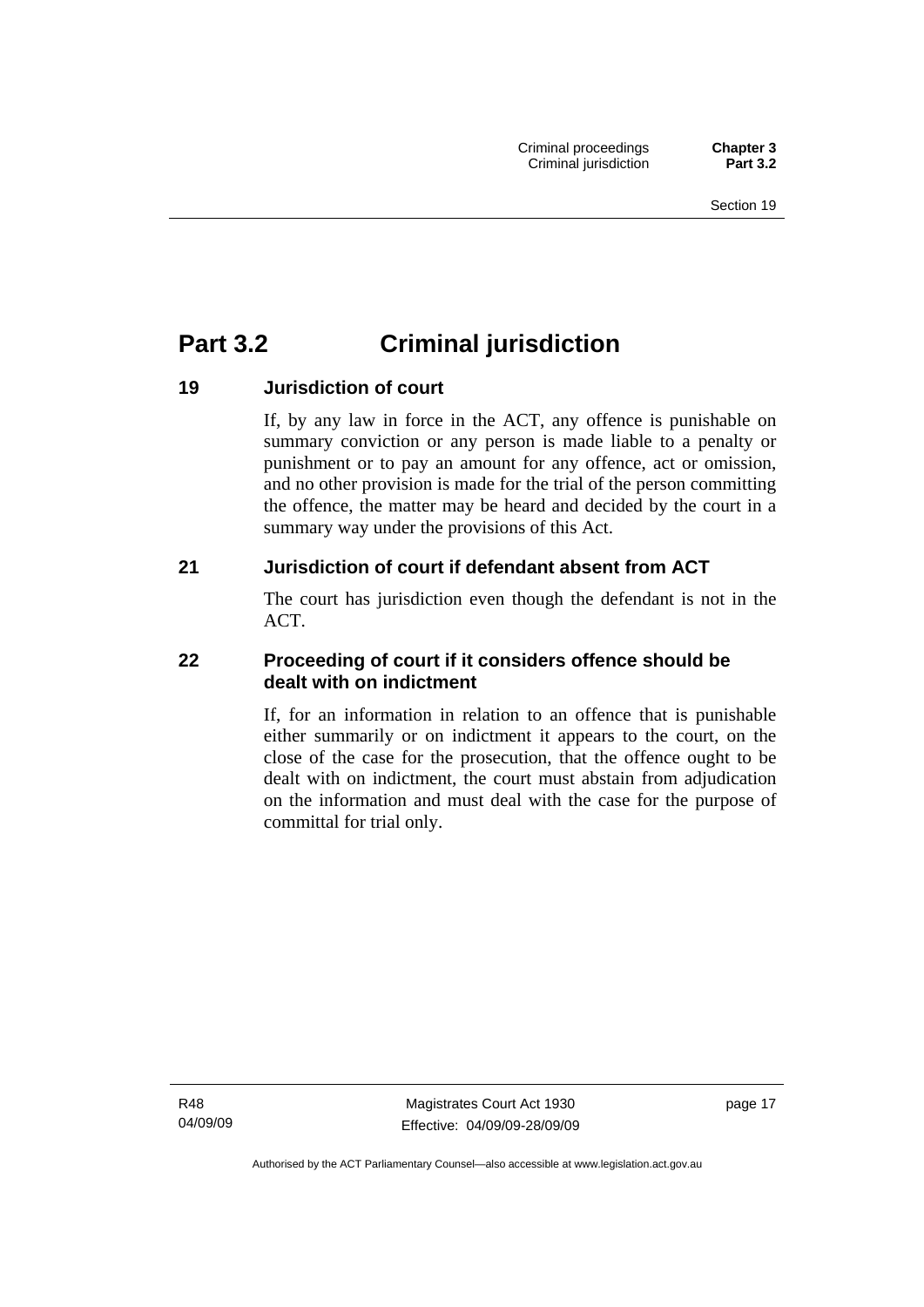<span id="page-33-0"></span>Section 25

## **Part 3.3 Beginning criminal proceedings**

### **Division 3.3.1 Beginning criminal proceedings general**

#### **25 Informations**

A proceeding may be started in the court by information laid by the informant or by a lawyer or anyone else representing the informant.

### **Division 3.3.2 Informations**

#### **26 Laying of informations**

An information may be laid before a magistrate in any case where a person has committed or is suspected of having committed, in the ACT, an indictable offence or an offence that may be dealt with summarily as provided in section 19.

#### **27 Description of people and property and of offences**

- (1) Such description of people or things as would be sufficient in an indictment is sufficient in informations.
- (2) The description of any offence in the words of the Act, ordinance, law, order, by-law, regulation, or other instrument creating the offence, or in similar words, is sufficient in law.

#### **28 Power of court to amend information**

 (1) If at the hearing of any information or summons any objection is taken to an alleged defect in it in substance or form or if objection is taken to any variance between the information or summons and the evidence adduced at the hearing of it, the court may make any amendment in the information or summons that appears to it to be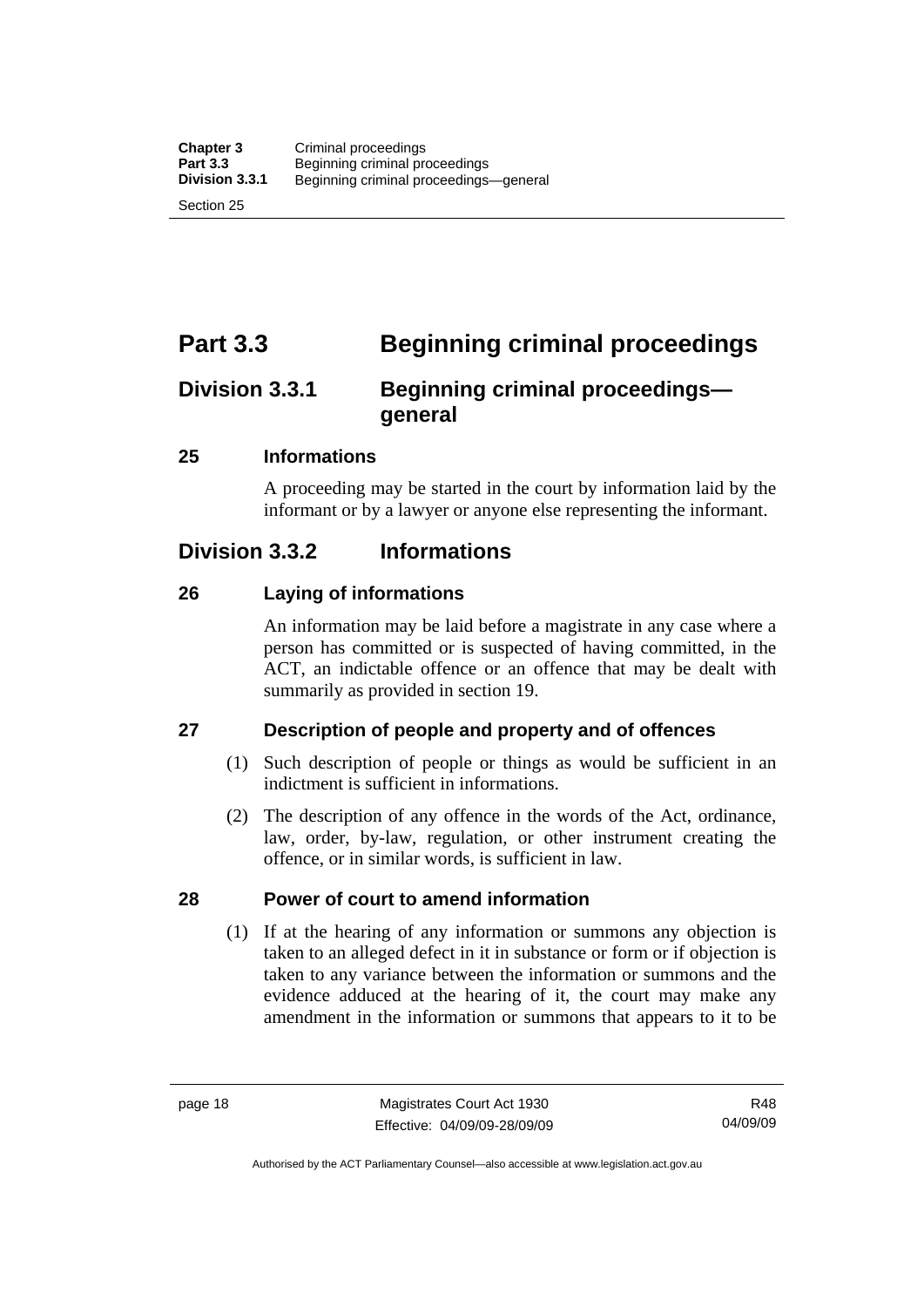<span id="page-34-0"></span>desirable or to be necessary to enable the real question in dispute to be decided.

 (2) The court must not make an amendment under subsection (1) if it considers that the amendment cannot be made without injustice to the defendant.

#### **29 Court may adjourn hearing if amendment made**

If in any case where an amendment in an information or summons has been made under section 28 the court considers that the defendant has been misled by the form in which the information or summons has been made out, it may adjourn the hearing of the case for the period it considers appropriate and may make any order about the costs of the adjournment it considers appropriate.

#### **30 Form of information**

- (1) If a warrant is intended to be issued in the first instance against the person charged, the information must be in writing and on oath.
- (2) The oath may be made by the informant or someone else.
- (3) If a summons instead of a warrant is intended to be issued in the first instance against the person charged, the information may be made orally and without oath.
- (4) Subsection (3) applies whether or not the law under which the information is laid requires it to be in writing.

#### **Division 3.3.3 Summonses**

#### **37 When magistrate may issue summons**

If an information is laid before a magistrate, the magistrate may issue a summons.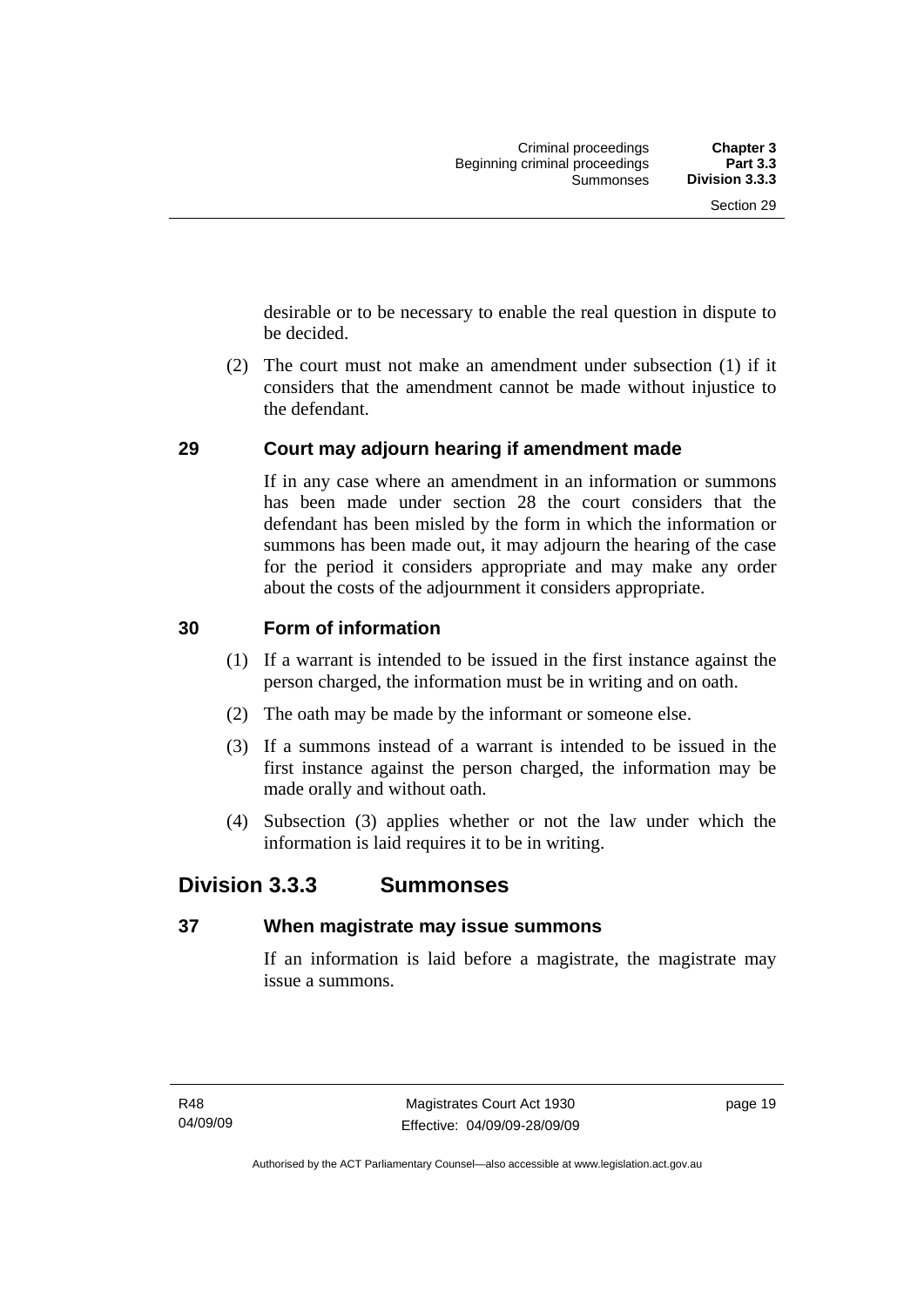#### <span id="page-35-0"></span>**38 Form of summons**

A summons issued in the case of an information must be directed to the defendant, and must state shortly the matter of the information and require the defendant to appear at a certain time and place before the court, to answer to the information and to be further dealt with according to law.

#### **41 Service of summons**

- (1) A summons issued in relation to an information may be served on the person to whom it is directed by—
	- (a) giving a copy of the summons to the person; or
	- (b) by leaving a copy of the summons at the last-known or usual home or business address of the person with someone who appears to be at least 16 years old and to live or be employed at the address.
- (2) Service of a summons under subsection (1) must be effected at least 72 hours before the time appointed in the summons for the hearing of the information.
- (3) If it appears to the court or a magistrate or the registrar, by statement on oath or by affidavit, that from any cause service in accordance with subsections (1) and (2) cannot be effected, the court or magistrate or the registrar may extend the time for hearing.
- (4) Service of a summons in accordance with this section may be proved by the oath of the person who served it or by affidavit or otherwise.

#### **Division 3.3.3A Court attendance notices**

#### **41A Definitions—div 3.3.3A**

In this division:

*authorised person* means—

page 20 Magistrates Court Act 1930 Effective: 04/09/09-28/09/09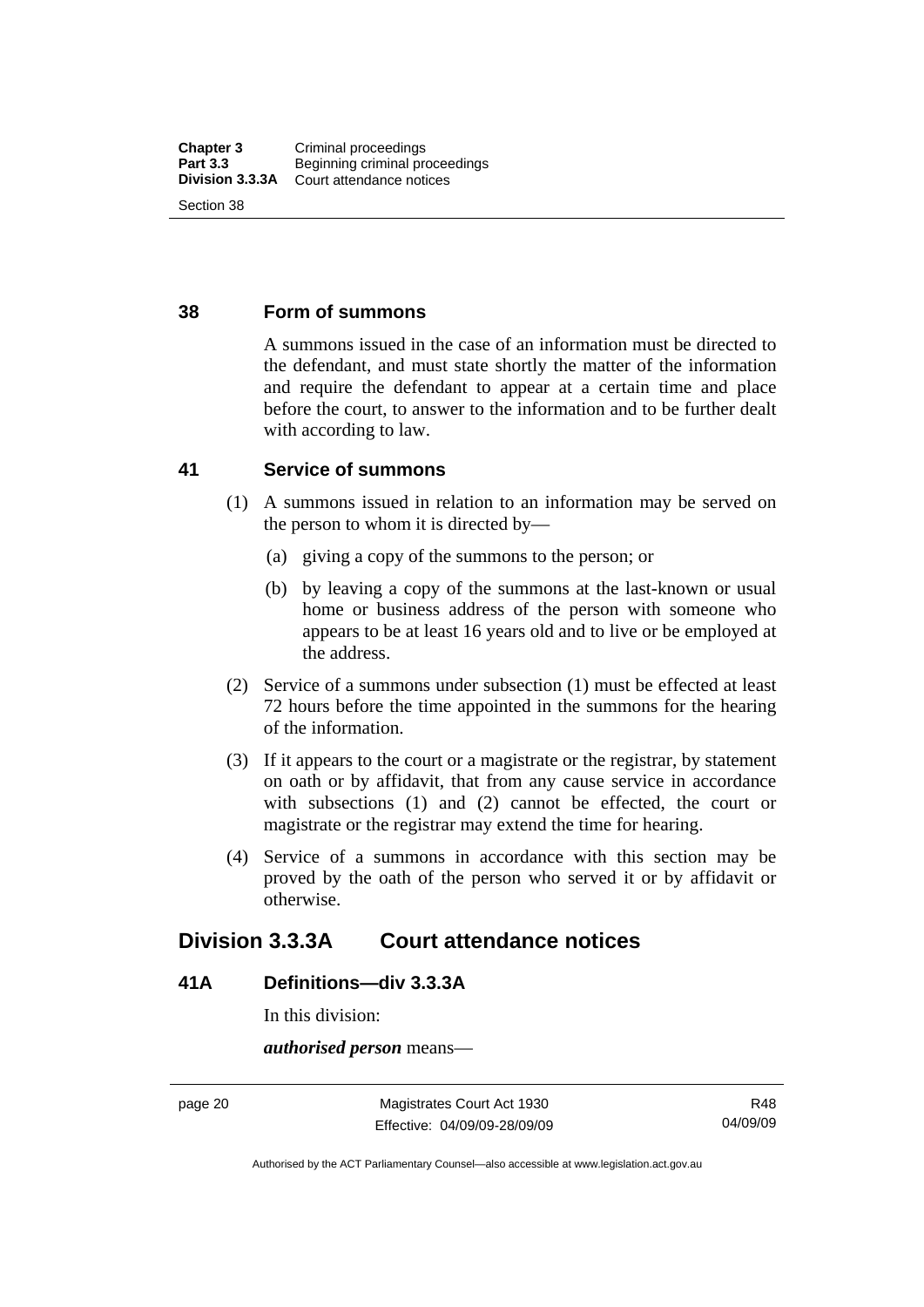- (a) a police officer; or
- (b) a person prescribed by regulation.

*court attendance notice*—see section 41B.

## **41B Commencing criminal proceeding by court attendance notice**

- (1) A proceeding for an alleged offence may be commenced by serving and filing a notice (a *court attendance notice*) under this division.
- (2) A court attendance notice served on a person must––
	- (a) state the name of the person; and
	- (b) describe the offence to which it relates; and
	- (c) briefly state the particulars of the offence; and
	- (d) state the name of the authorised person serving the notice; and
	- (e) unless a warrant is issued for the arrest of the person or the person is refused bail—
		- (i) require the person to appear before a magistrate at a stated date, time and place; and
		- (ii) state that failure to appear may result in the person's arrest or in the proceeding being dealt with in the person's absence; and
	- (f) if the person consents to appear before a magistrate at the stated date and time—include a statement, signed by the person, that the person consents to appear at the stated date and time.
	- *Note* If a form is approved under the *Court Procedures Act 2004* for this provision, the form must be used.
- (3) It is sufficient to describe an offence in the notice in the way the offence is described in the law that creates the offence.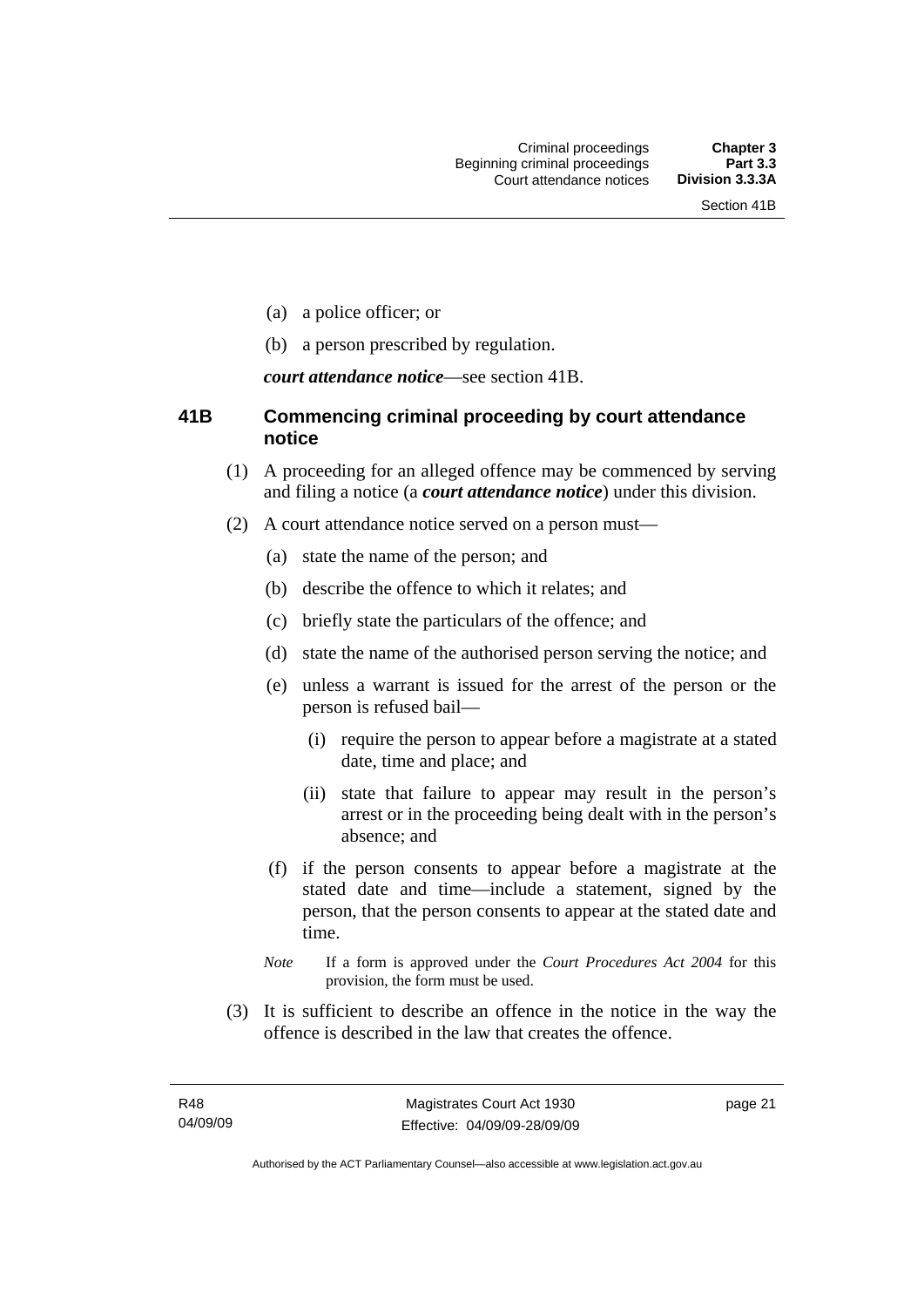- (4) The date stated for the person to appear before a magistrate must be—
	- (a) at least 14 days after the day the notice is served; or
	- (b) if the notice contains a consent signed by the person to appear before a magistrate at an earlier date available to a Magistrate—the date as stated in the notice.
- (5) The rules may prescribe additional matters that must be included in a court attendance notice.

## **41C Court attendance notice––service**

- (1) If an authorised person suspects, on reasonable grounds, that a person has committed an offence, the authorised person may serve a court attendance notice on the person.
- (2) The notice must be served personally by the authorised person.
- (3) The *Court Procedures Rules 2006,* part 6.8 (Service) apply to the service of a court attendance notice as if—
	- (a) the notice were a document in the proceeding for the offence to which it relates; and
	- (b) the copy of the notice served were a stamped copy.
- (4) However, the *Court Procedures Rules 2006,* division 6.8.3 (Service—Magistrates Court) does not apply to service of a court attendance notice.

## **41D Court attendance notice—filing**

- (1) A copy of a court attendance notice served on a person must be filed—
	- (a) not less than 14 days before the day stated in the notice for the person to appear before a magistrate; or

Authorised by the ACT Parliamentary Counsel—also accessible at www.legislation.act.gov.au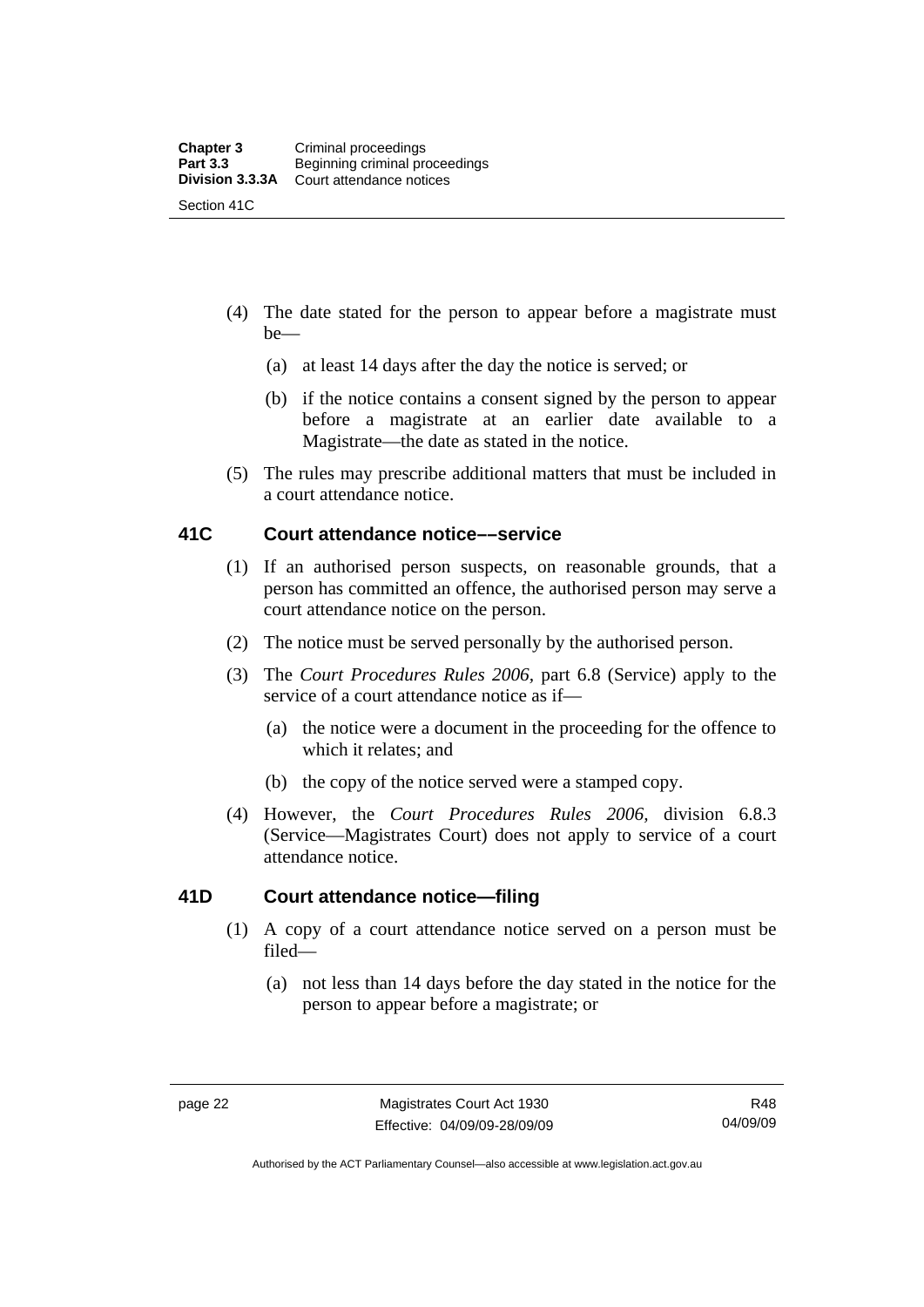- (b) if the notice contains a consent signed by the person to appear before a magistrate at a date earlier than 14 days after service of the notice—as soon as practicable.
- (2) If a warrant is intended to be issued in the first instance against the person, the notice must be filed with a sworn statement about the particulars of the offence stated in the notice.

## **41E Court attendance notice—relationship to information and summons**

- (1) This division is additional to, and does not limit, any other provision of a Territory law about an information or summons in relation to a criminal proceeding.
- (2) A court attendance notice served under this division is taken, for all purposes, to be a summons served under division 3.3.3.
- (3) A court attendance notice filed under this division is taken, for all purposes, to be an information laid under division 3.3.2.
- (4) For subsections (2) and (3), a provision mentioned in subsection (1) applies, with any necessary changes and any changes prescribed by regulation—
	- (a) in relation to a court attendance notice served under this division—as if it were a summons issued under division 3.3.3; and
	- (b) in relation to a court attendance notice filed under this division—as if it were an information laid under division 3.3.2.

## **Division 3.3.4 Warrants**

## **42 Issue of warrant and summons**

- (1) This section applies if—
	- (a) an information is laid before a magistrate under division 3.3.2 against a person for an offence; and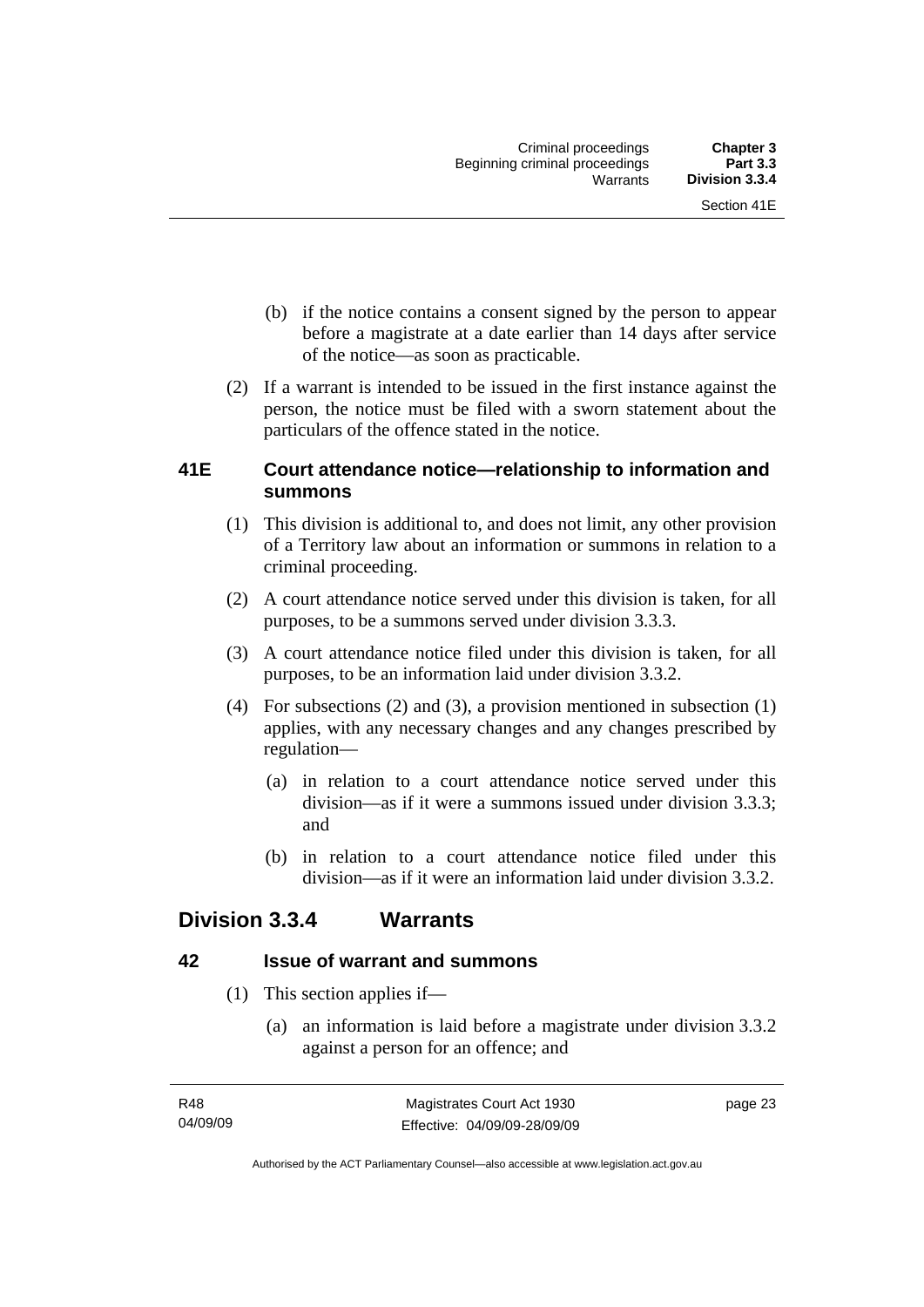- (b) the information is substantiated by the oath of the informant or a witness; and
- (c) the person is not in custody.
- (2) The magistrate may issue a warrant for the person's arrest, and for bringing the person before the court to answer to the information and to be further dealt with according to law.
- (3) However, the magistrate may issue a summons instead of the warrant if the magistrate considers it appropriate.
- (4) The issue of the summons does not prevent a magistrate from issuing a warrant at any time before or after the time mentioned in the summons for the person's appearance.
- (5) However, subsection (4) does not authorise the issue of a warrant to bring the person before the court to answer to the information if a summons has been served on the person for the offence in accordance with section 116B (Service of summons for prescribed offence).

## **43 Procedure on filing indictment**

- (1) If an indictment in relation to an offence committed in the ACT has been filed in the Supreme Court by the Attorney-General, Attorney-General of the Commonwealth or other officer, authority or person duly appointed in that behalf against any person then at large, whether on bail or not, the registrar of the Supreme Court must at any time after the end of the then sittings of the court if the person so indicted has not already appeared and pleaded to the indictment, on application by or on behalf of the prosecutor, grant to the prosecutor or person applying on the prosecutor's behalf a certificate that the indictment has been filed.
- (2) On production of the certificate to a magistrate, the magistrate must—

Authorised by the ACT Parliamentary Counsel—also accessible at www.legislation.act.gov.au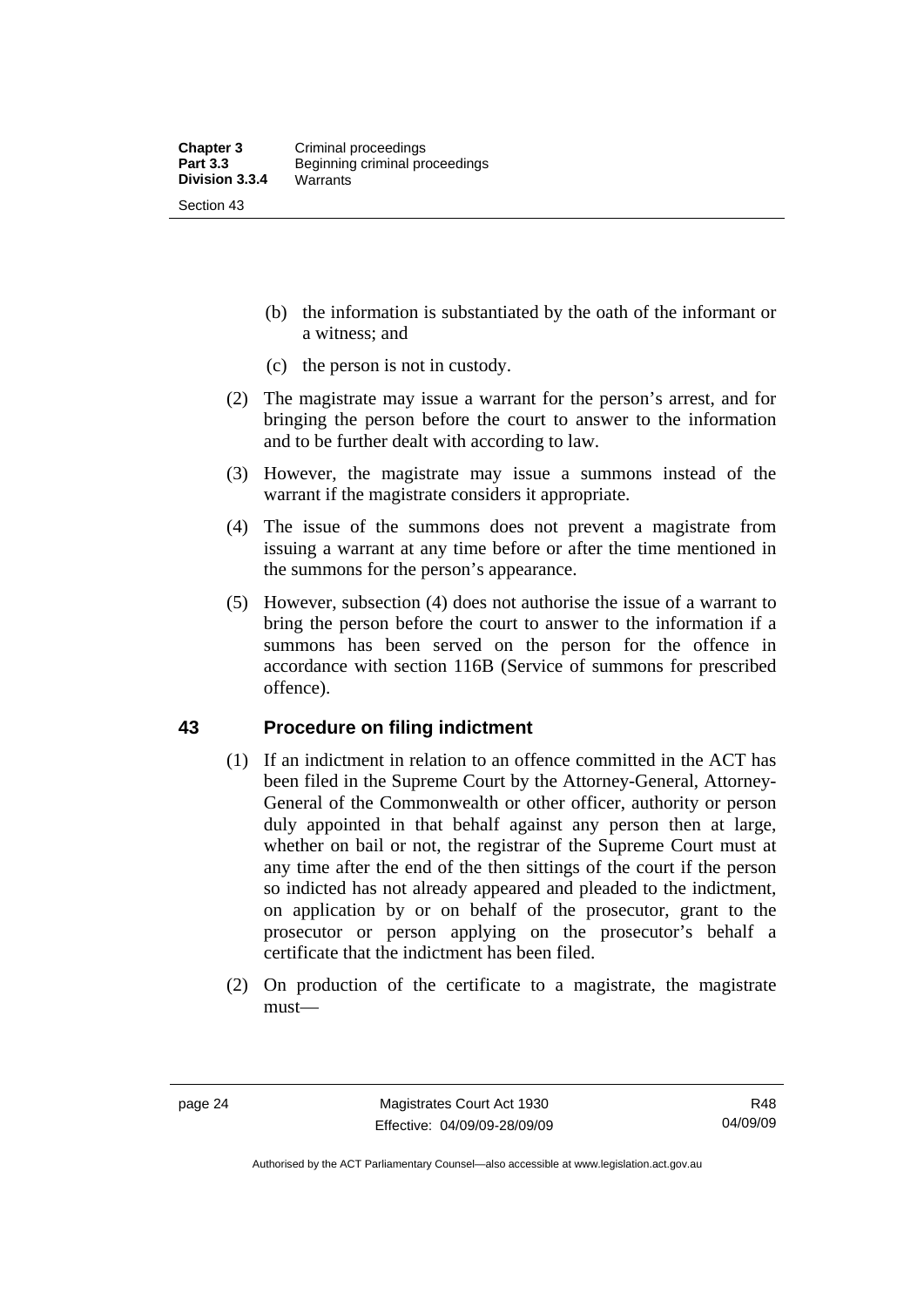- (a) if the person indicted is, at the time of both the application for and the production of the certificate, detained at a correctional centre (including a NSW correctional centre) for any other offence—on proof on oath that the person is the person charged in the indictment, issue a warrant directing the person in charge of the correctional centre to detain the person until, by a habeas corpus order or another order, the person is removed from custody for the purpose of being tried on the indictment, or until the person is otherwise removed or discharged out of custody by due course of law; and
- (b) in any other case—issue a warrant to apprehend the person so indicted and to cause the person to be brought before the court to be dealt with according to law and the court when any person apprehended under any such warrant is brought before it must on proof on oath that the person is the person charged and named in the indictment, and without further inquiry commit the person for trial or admit the person to bail in accordance with the *Bail Act 1992*.

## **44 Direction of warrant**

A warrant to apprehend a defendant that the defendant may answer to an information may be directed either to any police officer by name or generally to all police officers within the ACT, without naming them, or to both.

## **45 Any police officer may execute warrant**

If a warrant is directed to all police officers, any police officer may execute the warrant as if it were directed specially to the police officer by name.

## **47 Form of arrest warrant**

A warrant issued on an information must—

(a) briefly state the offence or matter of the information; and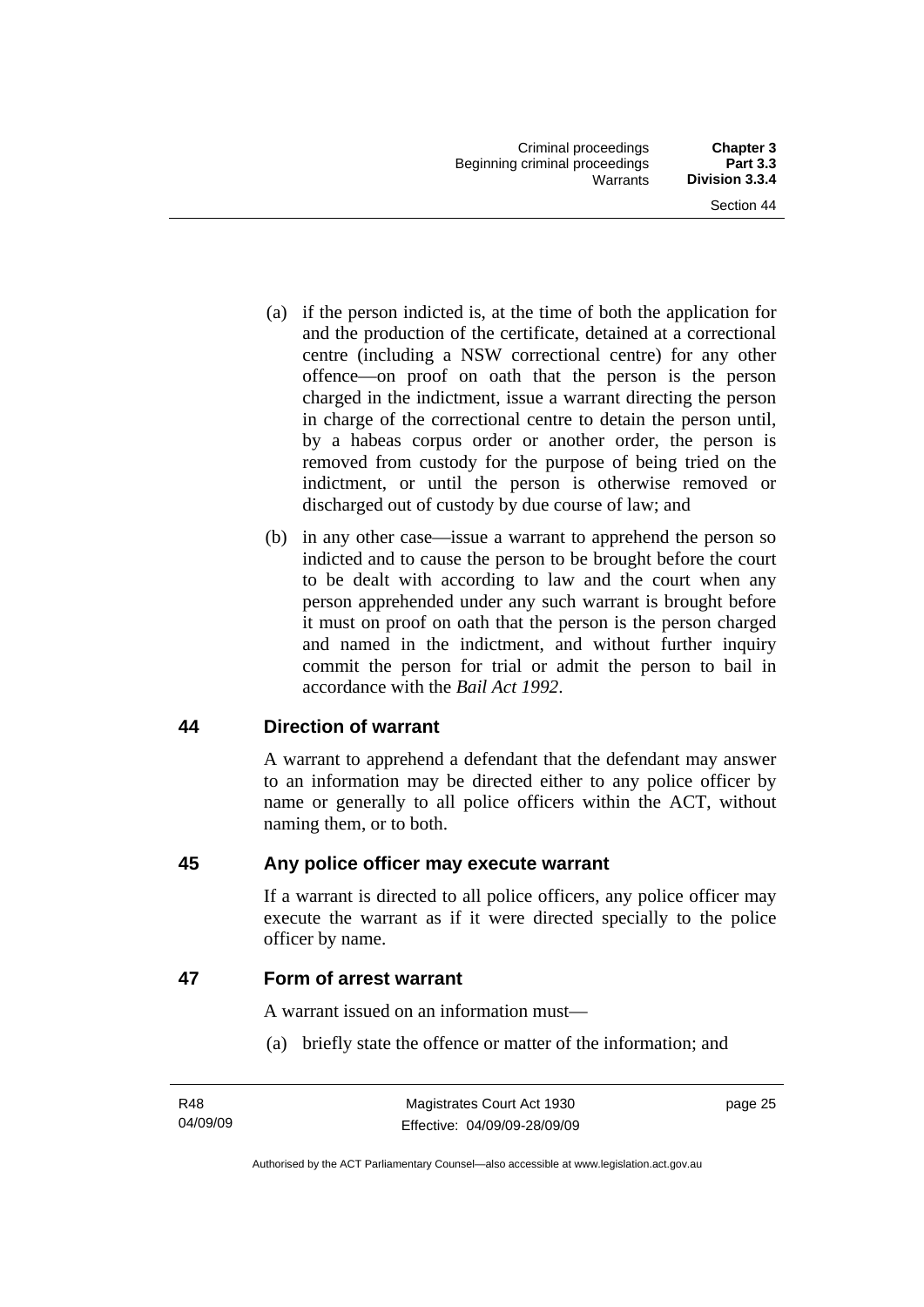- (b) name or otherwise describe the person against whom it is issued; and
- (c) order the police officers to whom it is directed to—
	- (i) arrest the person; and
	- (ii) bring the person before the court to answer the information and to be further dealt with according to law.

## **48 Warrant to be in force till executed**

A warrant need not be returnable at any particular time, but may remain in force until executed.

## **49 Sunday warrants**

A magistrate may issue a warrant on an information of an indictable offence, or a search warrant, on a Sunday as on any other day.

page 26 Magistrates Court Act 1930 Effective: 04/09/09-28/09/09

R48 04/09/09

Authorised by the ACT Parliamentary Counsel—also accessible at www.legislation.act.gov.au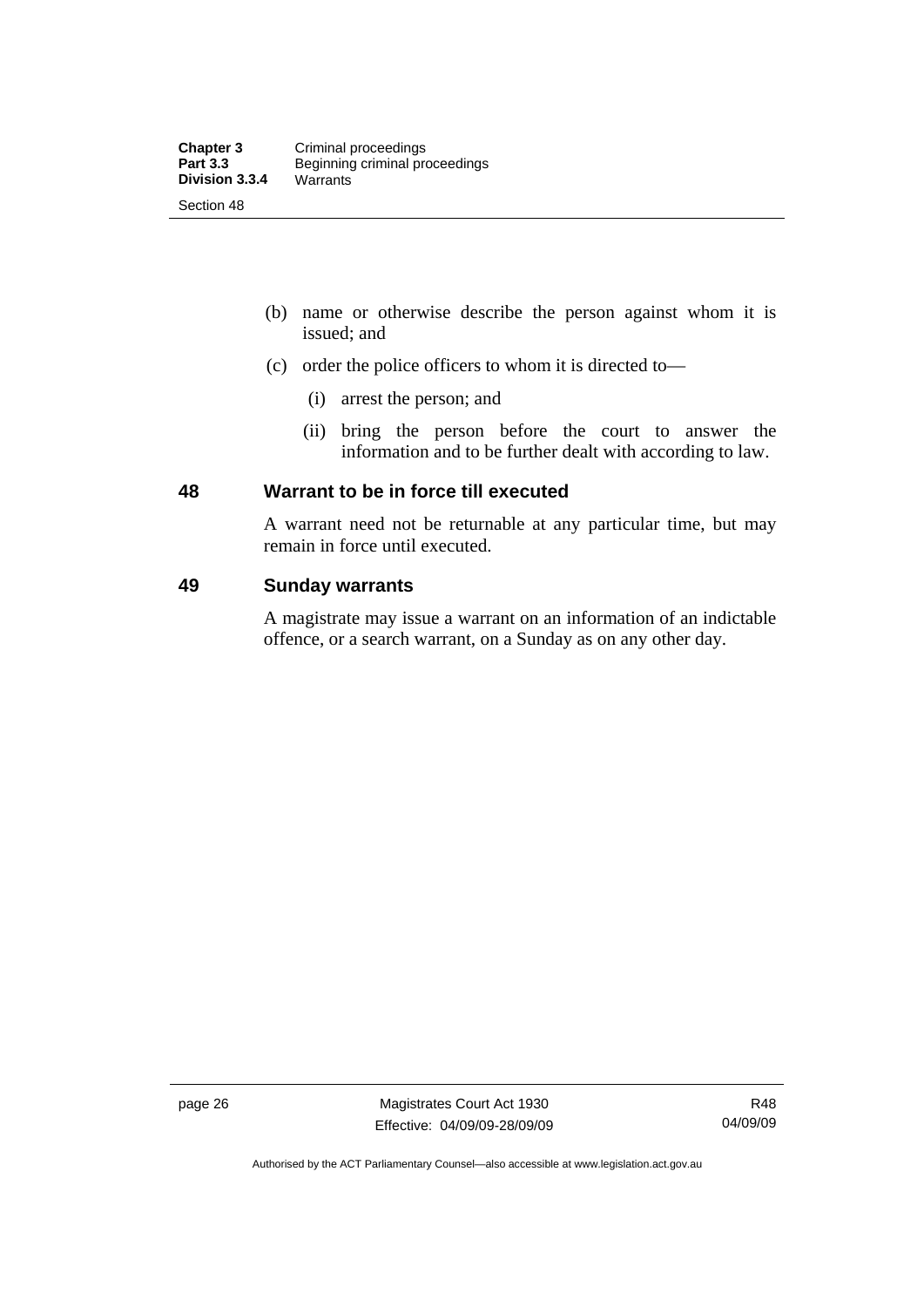# **Part 3.4 Hearing of criminal proceedings**

# **Division 3.4.1 Hearing of criminal proceedings general**

## **53 Conduct of case generally**

- (1) The informant may—
	- (a) conduct his or her case personally or by a lawyer; and
	- (b) examine and cross-examine the witnesses giving evidence for or against the informant; and
	- (c) if the defendant gives any evidence or examines any witness about anything other than general character—call and examine witnesses in reply.
- (2) The defendant may—
	- (a) fully answer and defend personally or by a lawyer; and
	- (b) give evidence; and
	- (c) examine and cross-examine the witnesses giving evidence for or against the defendant.

## **54 If both parties present in court to hear case**

The court must hear and decide an information if both parties to the information appear personally or by lawyers or anyone else appearing for them.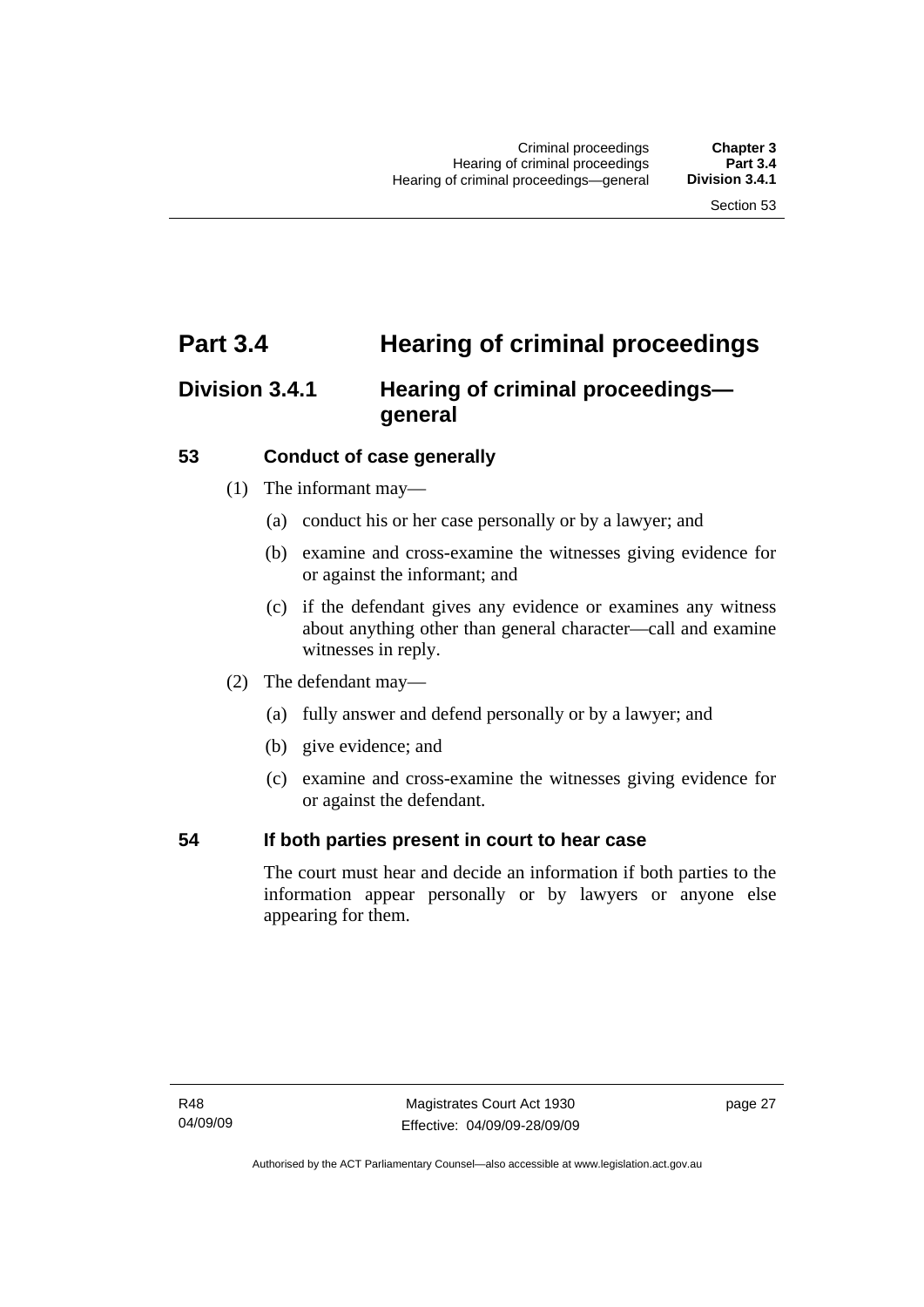**Chapter 3 Criminal proceedings**<br>**Part 3.4 Hearing of criminal procession Part 3.4 Hearing of criminal proceedings**<br>**Division 3.4.2** Warrants for witnesses Warrants for witnesses Section 62

# **U Division 3.4.2 Warrants for witnesses**

## **U 62 Definitions—div 3.4.2**

## **U** 63 Warrant to bring witness to court

If a witness—

- (a) has been informed of the time and place for the hearing; and
- (b) has been requested, has given an undertaking, or has been served with a subpoena, to appear at the hearing to give evidence; and
- (c) the witness does not appear in accordance with the request, undertaking or subpoena and does not provide to the court a reasonable explanation for his or her non-appearance;

the court may issue a warrant requiring the witness to be brought before the court at the time and place specified in the warrant to give evidence.

## **U 64 Warrant in the first instance**

If a magistrate is satisfied by evidence on oath that it is probable that a person whose evidence is desired will not attend to give evidence without being compelled to do so, then, instead of issuing a subpoena, the magistrate may issue a warrant in the first instance.

page 28 Magistrates Court Act 1930 Effective: 04/09/09-28/09/09

R48 04/09/09

Authorised by the ACT Parliamentary Counsel—also accessible at www.legislation.act.gov.au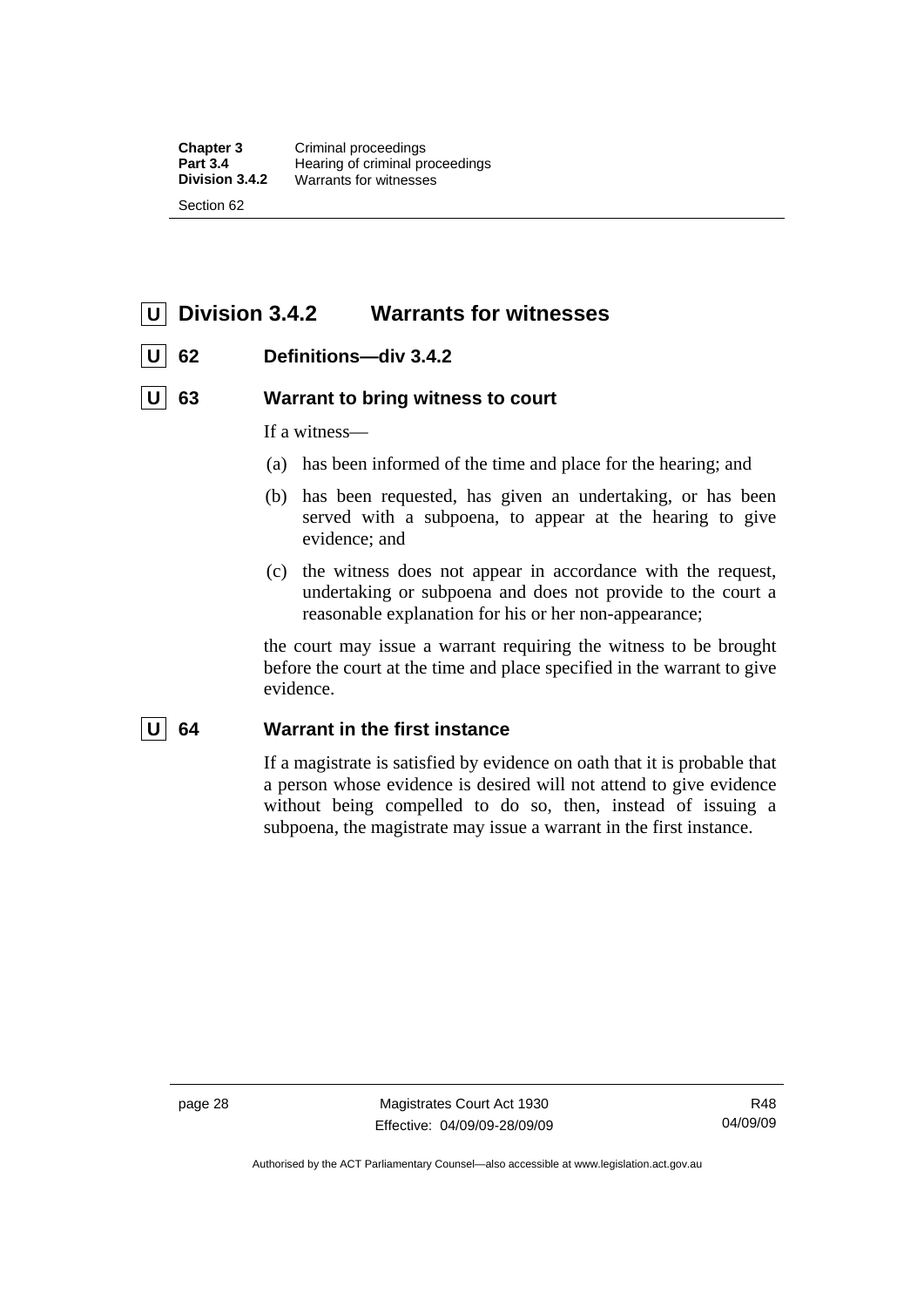- **U 65 Warrant remains in force until executed**
- **66** Executing a warrant
- **67** Procedure after arrest
- **68** Orders following executed warrant

## **Division 3.4.3 Remand**

## **70 Remand of defendant**

- (1) This section applies if the court considers it is necessary or desirable to adjourn the hearing of a proceeding for an indictable offence—
	- (a) because of the absence of witnesses; or
	- (b) for any other reasonable cause.
- (2) The court may—
	- (a) adjourn the hearing; and
	- (b) order the remand of the defendant into custody for a stated period; and
	- (c) order the chief executive to arrange for the defendant to be brought before the court at a stated time and place for the hearing.
	- *Note* The court must issue a warrant for the remand of the defendant in the chief executive's custody (see *Crimes (Sentence Administration) Act 2005*, s 17).
- (3) If the period of remand is not longer than 3 days, the order may be made orally.
	- *Note* The *Crimes (Sentence Administration) Act 2005*, pt 3.2 provides for the chief executive to have custody of the defendant during the remand.
- (4) Any single period of remand under this section must be no longer than—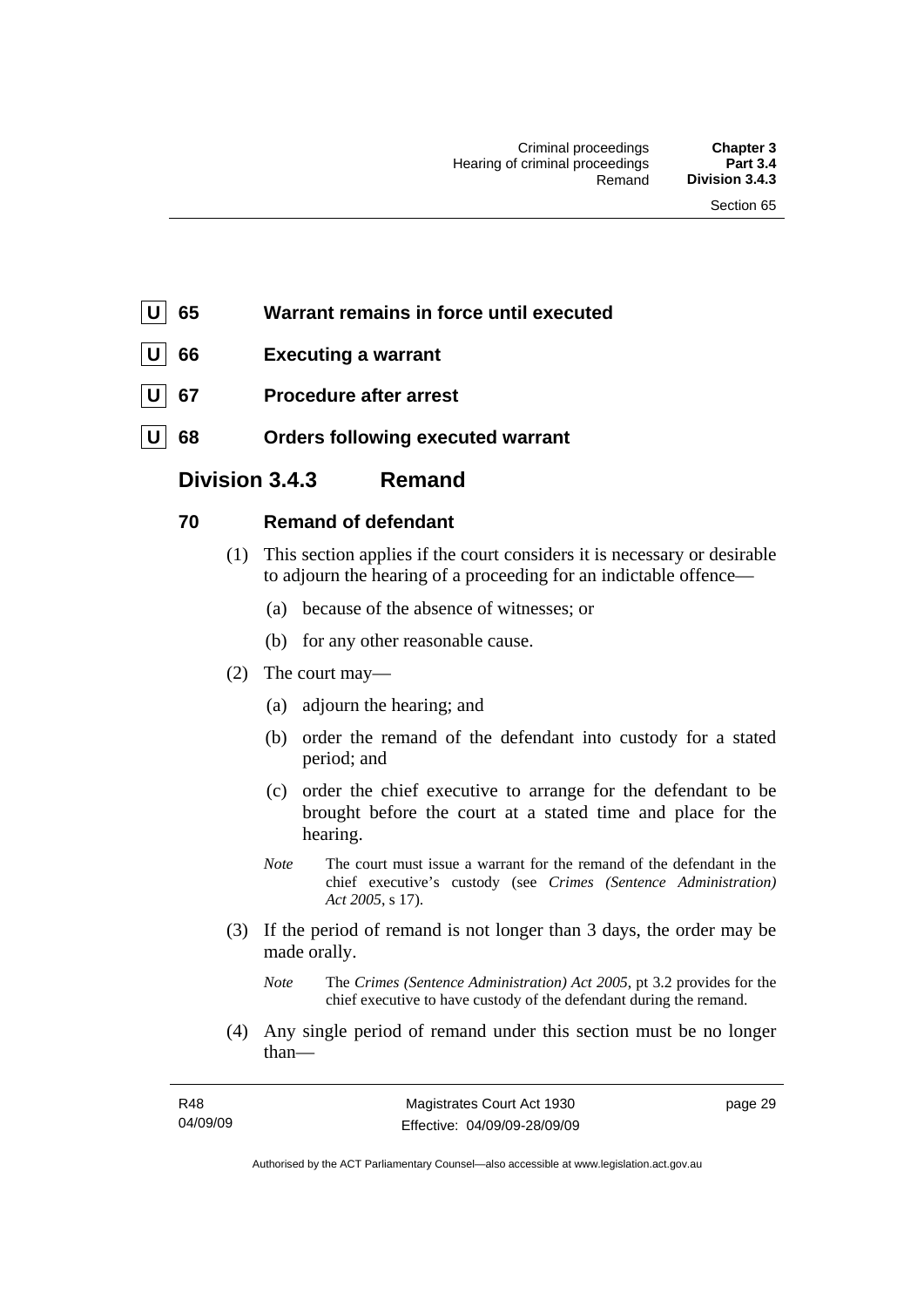- (a) 28 days; or
- (b) if the defendant chooses to be remanded for a longer period without review—a longer period that the court considers reasonable.

#### **72 Bringing remanded defendant before court**

The court may order that a defendant remanded under section 70 be brought before the court at any time during the period for which the defendant was remanded.

*Note* The *Crimes (Sentence Administration) Act 2005*, pt 3.2 and pt 3.3 provide for the chief executive to have custody of the defendant during the remand and to bring the defendant before the court as ordered by the court.

## **72A Bail application hearings—audiovisual links**

- (1) This section applies if—
	- (a) a person in custody is entitled to appear, or is required to appear or be brought, before the court for the hearing of an application for bail; and
	- (b) the hearing could be conducted using an audiovisual link between the court and the place of custody.
- (2) Unless the court directs otherwise, the hearing must be conducted using the audiovisual link.
- (3) The court may amend or revoke a direction under subsection (2)—
	- (a) at any time; and
	- (b) on its own initiative or on application by a party to the bail proceeding.
- (4) In this section:

*audiovisual link*—see the *Evidence (Miscellaneous Provisions) Act 1991*, dictionary.

Authorised by the ACT Parliamentary Counsel—also accessible at www.legislation.act.gov.au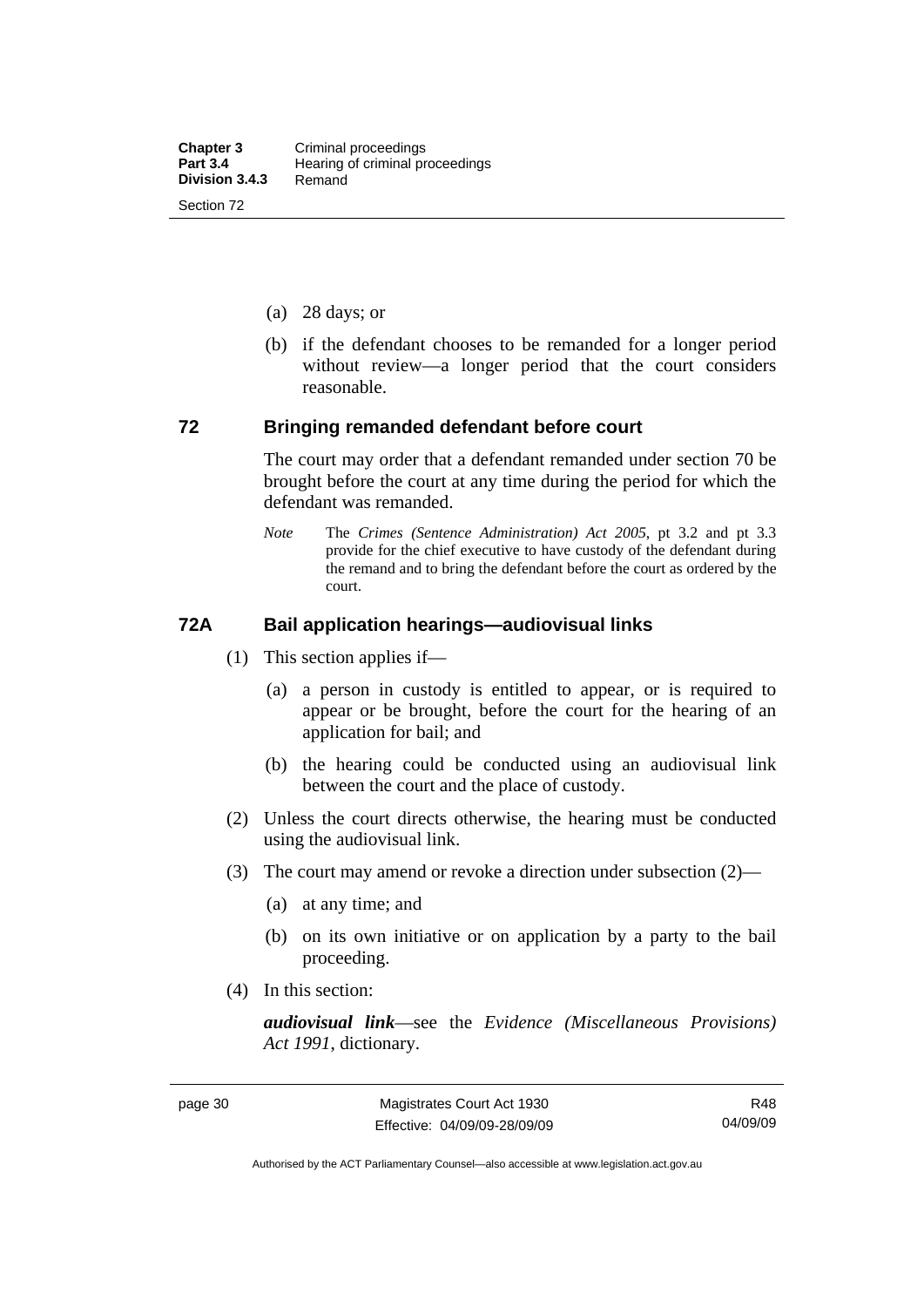## **72B Defendant's appearance in non-bail proceedings audiovisual links**

- (1) This section applies if the court gives a direction under the *Evidence (Miscellaneous Provisions) Act 1991*, section 20 (Territory courts may take evidence and submissions from outside ACT) or section 32 (1) (Use of link in proceedings) in relation to any part of a proceeding in relation to a defendant remanded under—
	- (a) section 70 (Remand of defendant); or
	- (b) section 72 (Bringing remanded defendant before court).
- (2) The chief executive must make arrangements to ensure that the evidence can be taken, or the submission made, in accordance with the court's direction.

## **Division 3.4.4 Committal and recognisance**

## **73A Extended application of div 3.4.4**

- (1) This division applies in relation to a person for whom a warrant prescribed under the rules has been issued under the rules as if all necessary changes, and any changes prescribed under the rules, were made.
- (2) This section does not limit any other application of this division.

## **74 Remand of defendant before decision**

The court may, at any time before the court gives its decision in a case, order that the defendant be remanded in custody.

- *Note 1* The court must issue a warrant for the remand of the defendant in the chief executive's custody (see *Crimes (Sentence Administration) Act 2005*, s 17).
- *Note 2* The *Crimes (Sentence Administration) Act 2005*, pt 3.2 provides for the chief executive to have custody of the defendant during the remand.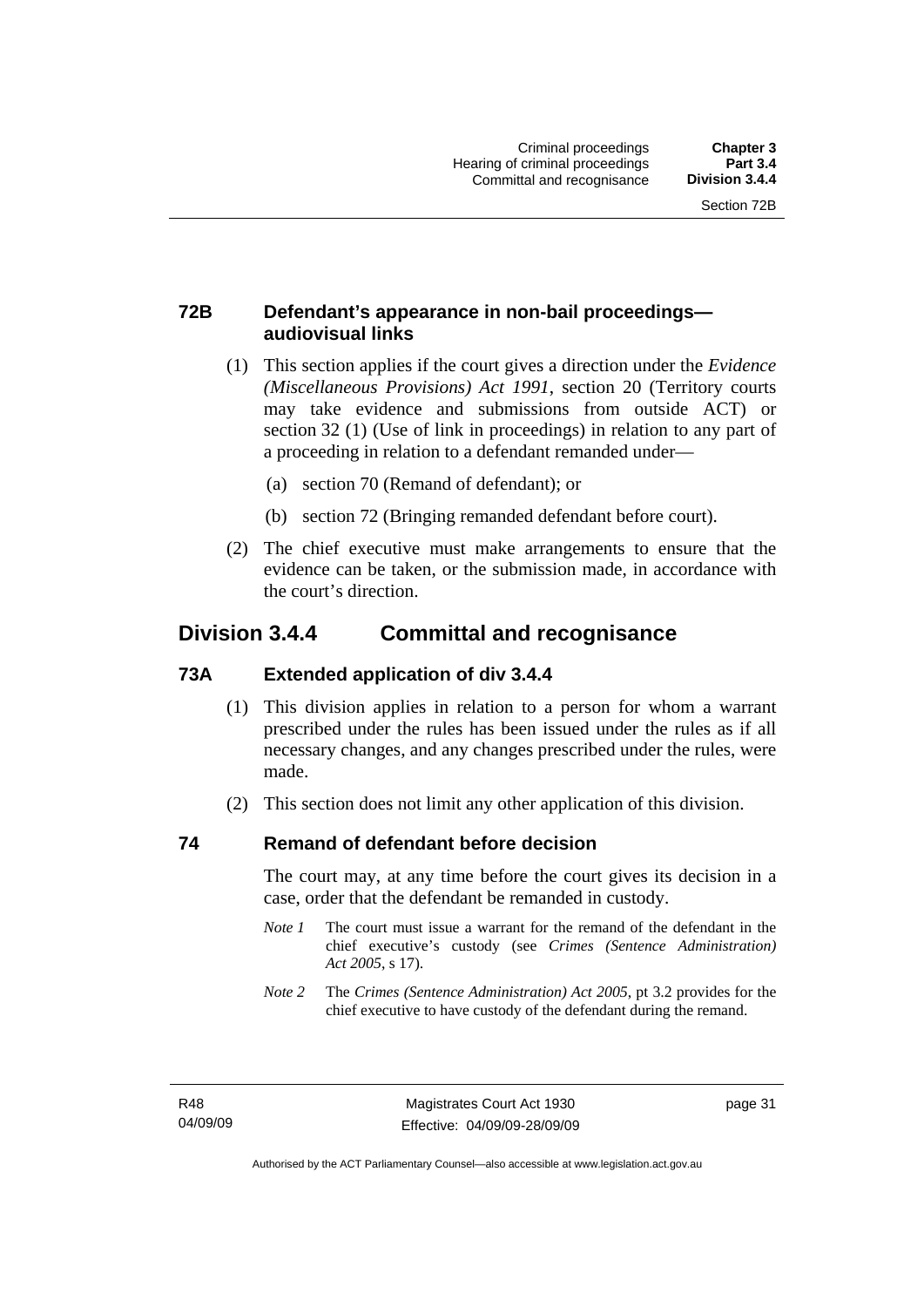## **75 Remand of witness or defendant after decision**

- (1) If the court commits a witness or a person sought to be made a witness, it must order that the witness or person be remanded in custody.
- (2) If the court commits a defendant, it must order that the defendant be remanded in custody.

## **76 Witnesses may be discharged on recognisance**

A witness, other than a witness committed under section 312 (Failure to give evidence—committal), or person sought to be made a witness may be discharged on recognisance.

## **77 Recognisances**

If the court is authorised to discharge the witness, or person sought to be made a witness, on recognisance, it may order his or her discharge on his or her entering into a recognisance, with or without a surety or sureties at its discretion, conditioned for his or her appearance at the time and place to which the hearing is adjourned, or that is named in the recognisance.

## **78 Issue of warrant for non-appearance**

If the witness, or person sought to be made a witness, does not appear at the time and place mentioned in the recognisance, the court may adjourn the hearing, and may issue a warrant for his or her apprehension in accordance with division 3.3.4 (Warrants).

## **79 Recognisances taken out of court**

- (1) A recognisance under this Act need not be entered into before the court, but may be entered into by the parties before—
	- (a) a magistrate; or
	- (b) the registrar; or

Authorised by the ACT Parliamentary Counsel—also accessible at www.legislation.act.gov.au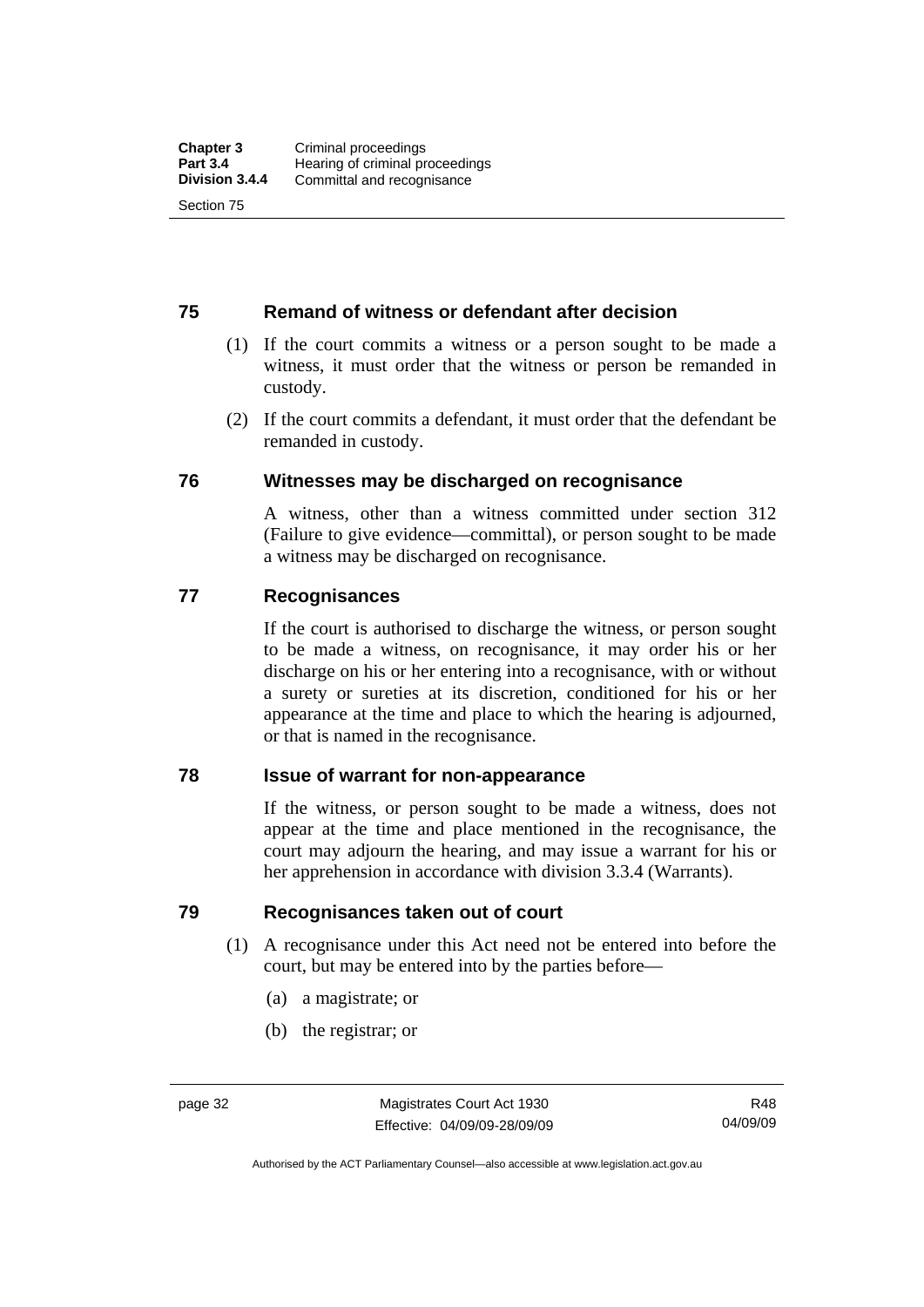- (c) a police officer in charge of a police station; or
- (d) if a party is at a correctional centre—the person in charge of the centre.
- (2) The provisions of this Act in relation to recognisances taken before the court apply in relation to the recognisance as if it had been entered into before the court.

#### **80 Forfeited recognisances—how enforced**

If the conditions, or any of them, in a recognisance entered by a witness or a person sought to be made a witness are not complied with, any magistrate may certify on the back of the recognisance in what respect the conditions have not been observed, and give it to the proper officer, to be proceeded on in a similar way as other recognisances, and that certificate is taken to be deemed sufficient prima facie evidence of the recognisance having been forfeited.

## **Division 3.4.5 Adjournment of criminal proceedings**

## **83 Magistrate may adjourn court generally**

If all the cases have not been heard and decided at any sitting of the court, the magistrate may adjourn the cases remaining unheard or undecided, either to the next day appointed for the holding of the court or to the other time the magistrate considers appropriate.

## **84 Particular cases may be adjourned**

- (1) Before or during the hearing or further hearing of an information, the magistrate may adjourn the hearing or further hearing.
- (2) The magistrate may, by order, release the defendant (whether or not on bail) or remand the defendant in custody.
	- *Note 1* If the court remands the defendant in custody it must issue a warrant for the defendant's remand in the chief executive's custody (see *Crimes (Sentence Administration) Act 2005*, s 17).

R48 04/09/09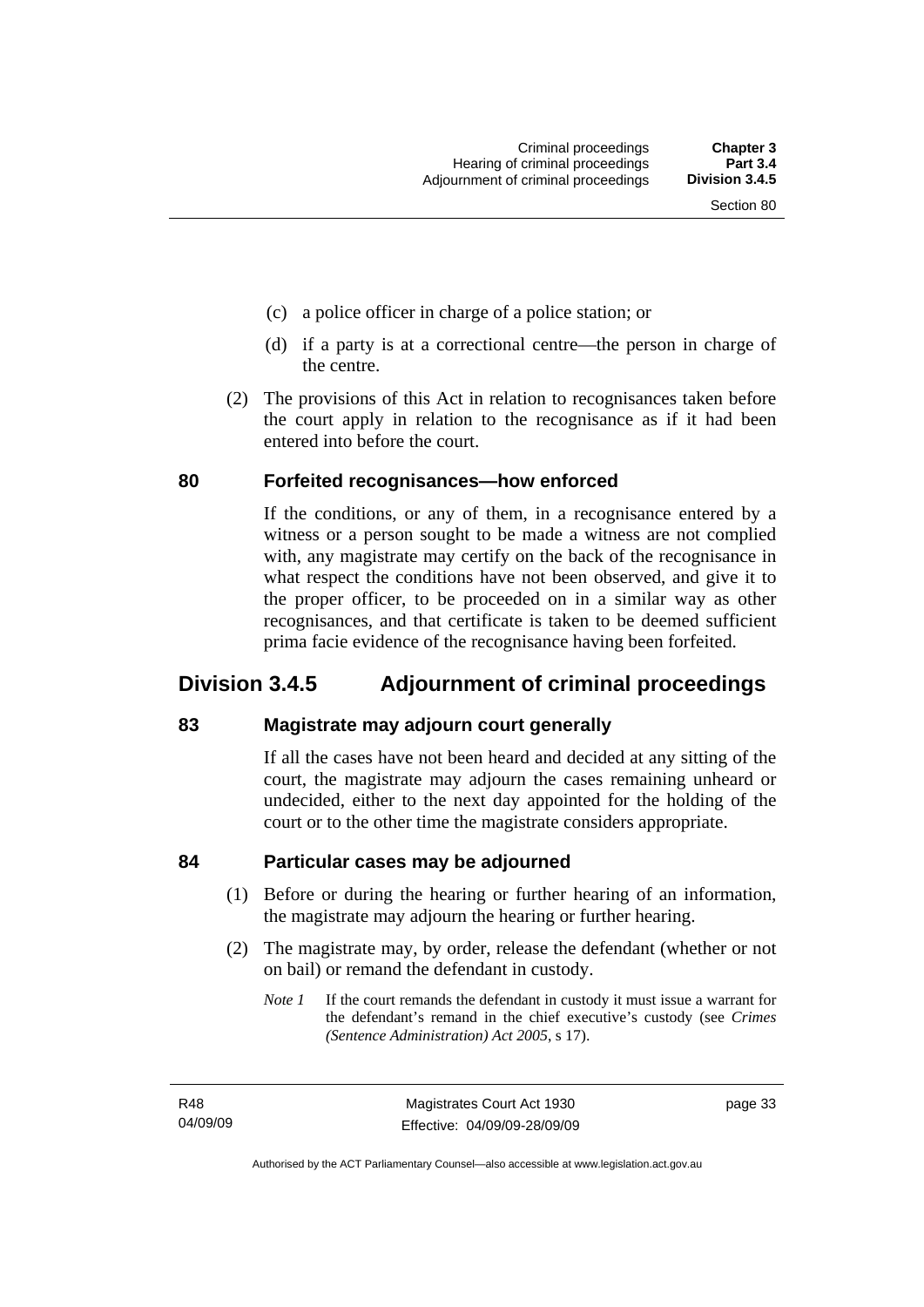*Note 2* The *Crimes (Sentence Administration) Act 2005*, part 3.2 provides for the chief executive to have custody of the defendant during the remand.

## **85 Proceeding if either party not present at adjourned hearing**

- (1) This section applies if either or both of the parties do not appear personally or by lawyers or anyone else appearing for them at the time and place to which the hearing or further hearing is adjourned.
- (2) The court may—
	- (a) go ahead with the hearing or further hearing as if the party or parties were present; or
	- (b) if the informant does not appear—dismiss the information, with or without costs as the court considers just.

## **86 Proceeding if both parties present at adjourned hearing**

- (1) This section applies if the parties appear personally or by lawyers or anyone else appearing for them at the time and place to which the hearing or further hearing is adjourned.
- (2) The court may go ahead with the hearing or further hearing.

## **87 Witness to attend adjourned etc hearing**

- (1) This section applies to a person who is required by summons to attend a hearing to give evidence or produce a document if the hearing is adjourned or postponed.
- (2) The person must attend at the time and place to which the hearing is adjourned or postponed without the issue or service of a further summons.
- (3) However, the person is entitled to additional expenses for attending.

Authorised by the ACT Parliamentary Counsel—also accessible at www.legislation.act.gov.au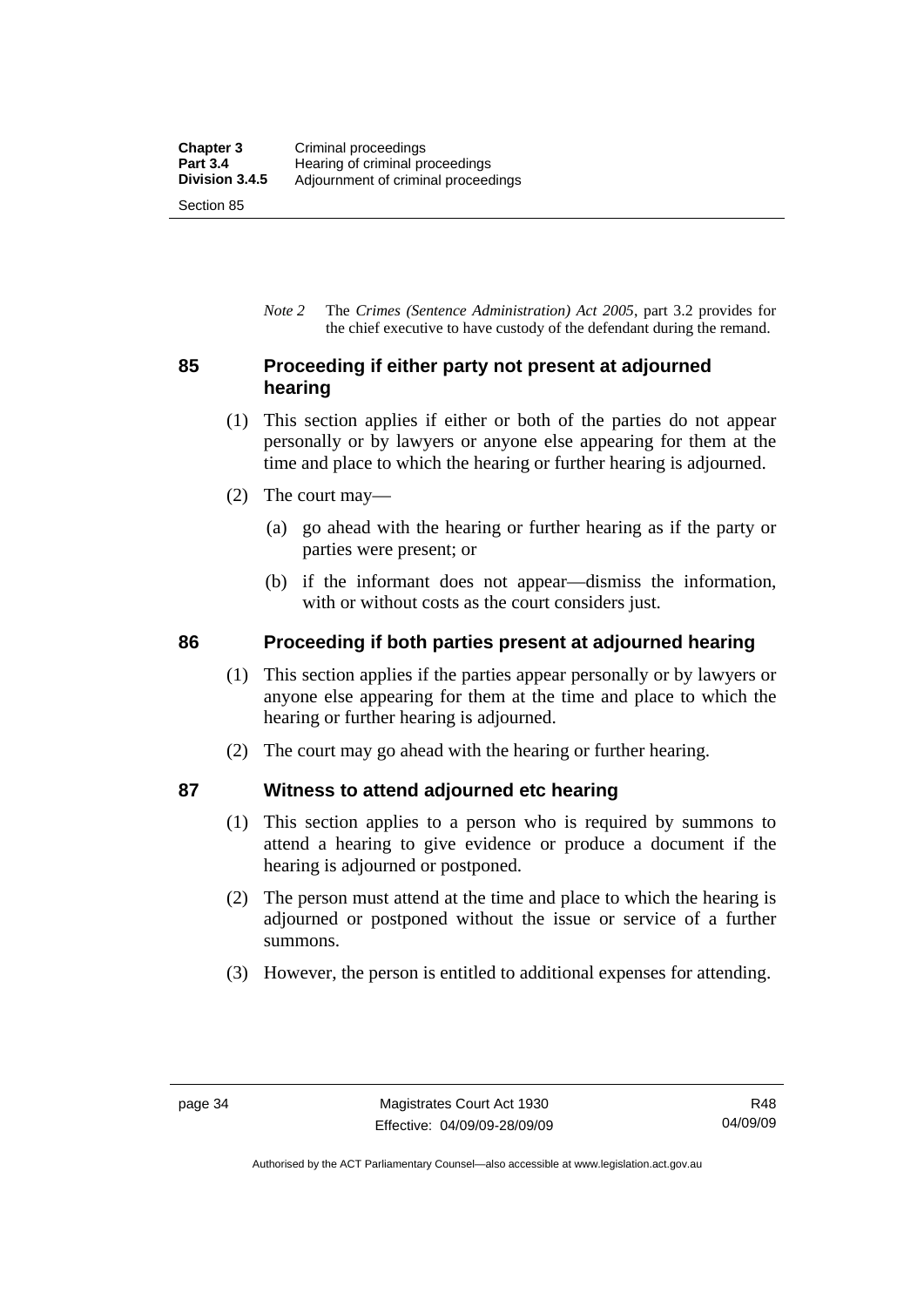## **88 Postponement of hearing**

If, on the return of any summons or at any adjournment of the hearing or at the time to which the hearing is postponed, a magistrate is not present, the registrar may, and after the lapse of an hour, at the request of the informant, must, postpone the hearing until the next day when a court will be held at the place mentioned in the summons or to which the case has been so adjourned.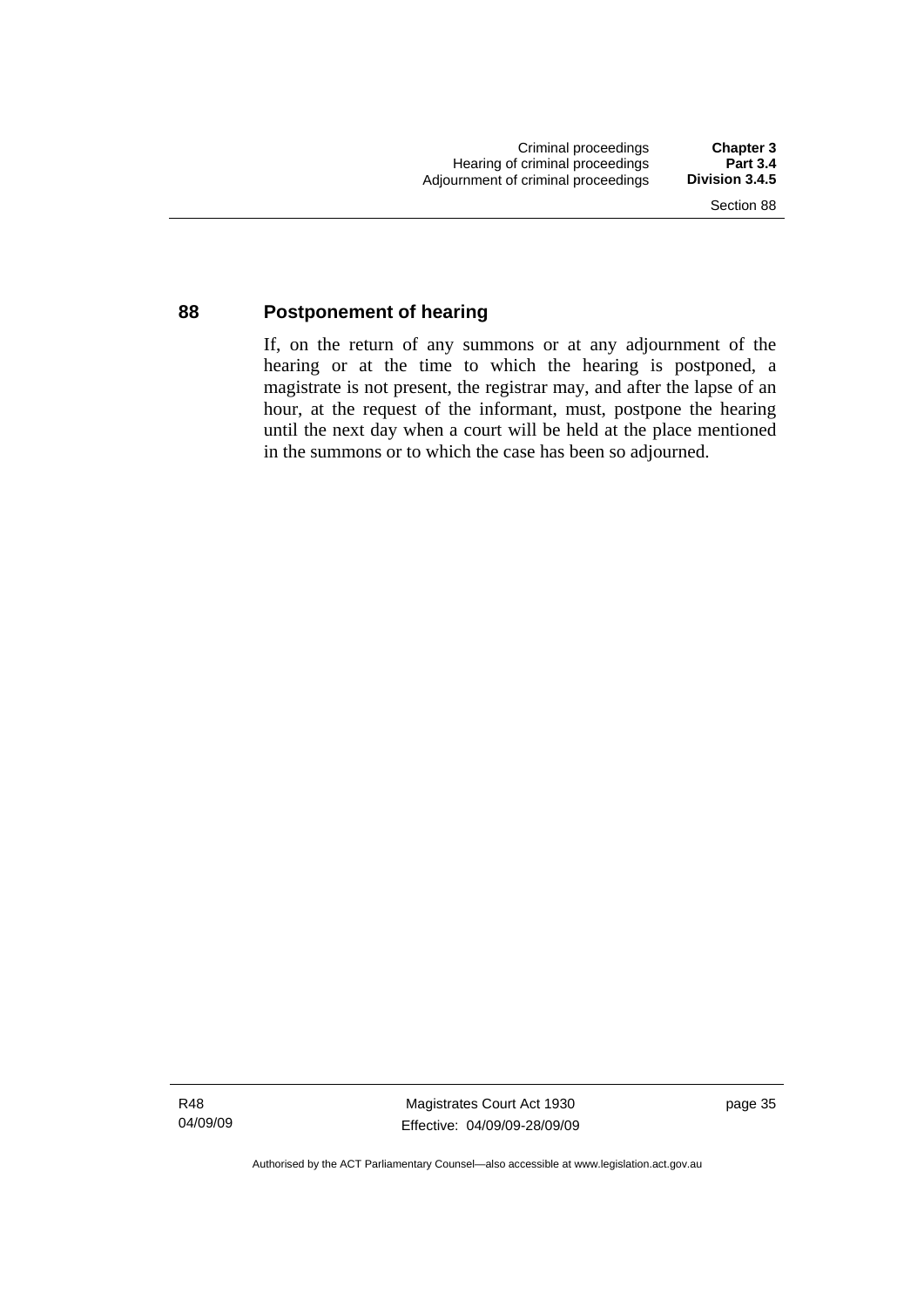# **Part 3.5** Proceedings for indictable **offences**

## **Division 3.5.1 Preliminary**

## **88A Meaning of** *jury* **in pt 3.5**

In this part:

*jury* means a reasonable jury properly instructed.

## **Division 3.5.2 Indictable offences—beginning of proceedings**

## **89 Disobedience of summons**

- (1) This section applies if—
	- (a) a person is alleged by an information to have committed an indictable offence; and
	- (b) a summons is issued against the person; and
	- (c) the person does not appear before the court at the time and place mentioned in the summons; and
	- (d) the court is satisfied, on oath, that the summons was properly served on the person a reasonable time before the time mentioned in the summons for the appearance; and
	- (e) the information is substantiated by the oath of the informant or a witness.
- (2) The court may issue a warrant for the person's arrest and for bringing the person before the court to answer to the information and to be further dealt with according to law.

Authorised by the ACT Parliamentary Counsel—also accessible at www.legislation.act.gov.au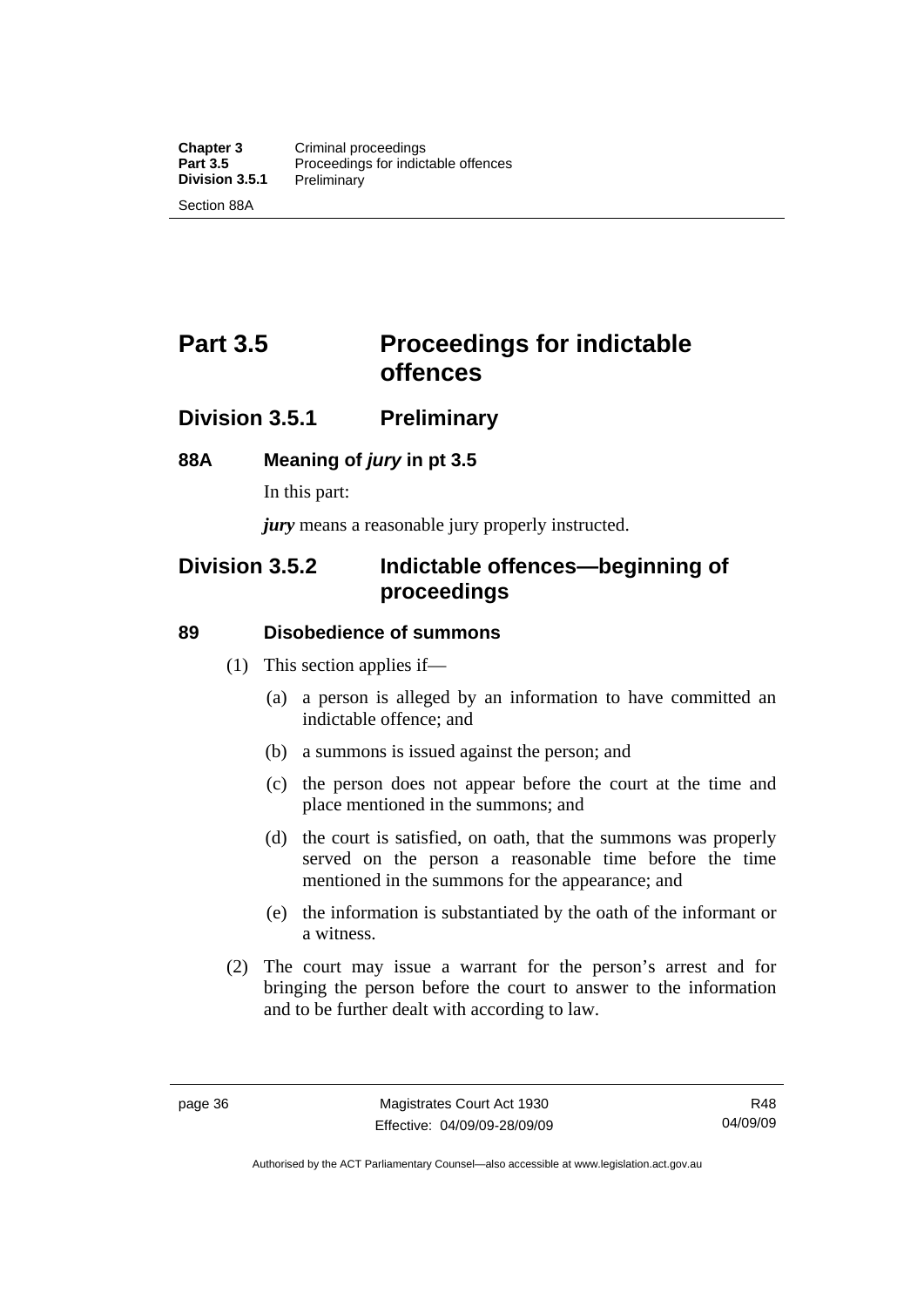(3) This section does not apply if an order has been made under section 89A (1) excusing the person from attending before the court.

## **89A Accused person may be excused from attendance before court**

- $(1)$  If—
	- (a) an information for an indictable offence has been laid; and
	- (b) a summons has been issued against the person named in the information;

the court may, on an application made by or on behalf of the person, by order excuse the person from attendance before the court to answer the information or for any other purpose in connection with the proceeding begun by the information.

- (2) An order under subsection (1) may be made—
	- (a) at any time after the issue of the summons and before the completion of the taking of evidence for the prosecution; and
	- (b) whether or not any evidence has been taken in the proceeding; and
	- (c) whether or not the applicant for the order is before the court or has attended before the court in relation to the proceeding.
- (3) The court must not make an order under subsection (1) unless the court has been informed, by or on behalf of the applicant, that the applicant is represented by a lawyer for the purposes of the proceeding.
- (4) The court may, at any time during a proceeding begun by an information for an indictable offence, direct the informant to give to a person in relation to whom an order has been made under subsection (1) written notice requiring the person to attend before the court, for the purposes of the proceeding, at the time and place specified by the court.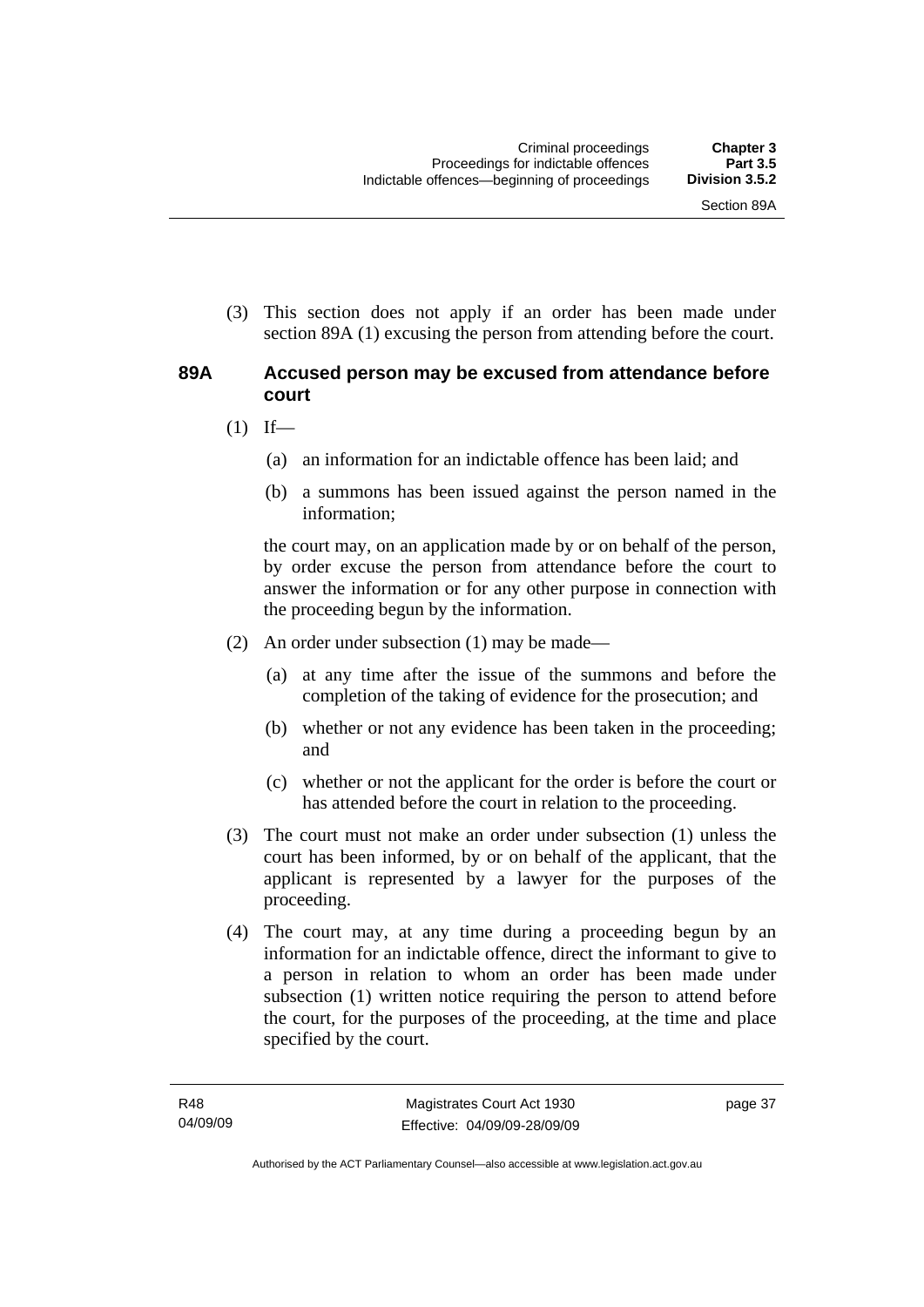#### $(5)$  If—

- (a) a person has been excused, under subsection (1), from attendance before the court; and
- (b) all the evidence for the prosecution has been taken;

the court must direct the informant to give to the person a written notice requiring the person to attend, at the time and place specified by the court, to be dealt with in accordance with section 91.

- (6) A notice under subsection (4) or (5) may be given to a person by—
	- (a) giving a copy of the notice to the person; or
	- (b) leaving a copy of the notice at the last-known or usual home or business address of the person with someone who appears to be at least 16 years old and to live or be employed at the address.
- (7) The giving of a notice under subsection (4) or (5) may be proved in the same way as the service of a summons.
- (8) If an accused person does not attend before the court in accordance with a notice under subsection (4) or (5), the court may issue a warrant for the arrest of the person and for bringing the person before the court at the time and place specified in the warrant.

## **90 Committal proceedings—prosecution evidence to be given to accused person**

- (1) This section applies if a person (the *accused person*) is charged with an indictable offence and a committal hearing is to be held in relation to the charge.
- (2) Within the period, prescribed under the rules, before the date set for the committal hearing, the informant must serve the following documents on the accused person:
	- (a) a copy of the written statements that the informant proposes to tender at the hearing;

Authorised by the ACT Parliamentary Counsel—also accessible at www.legislation.act.gov.au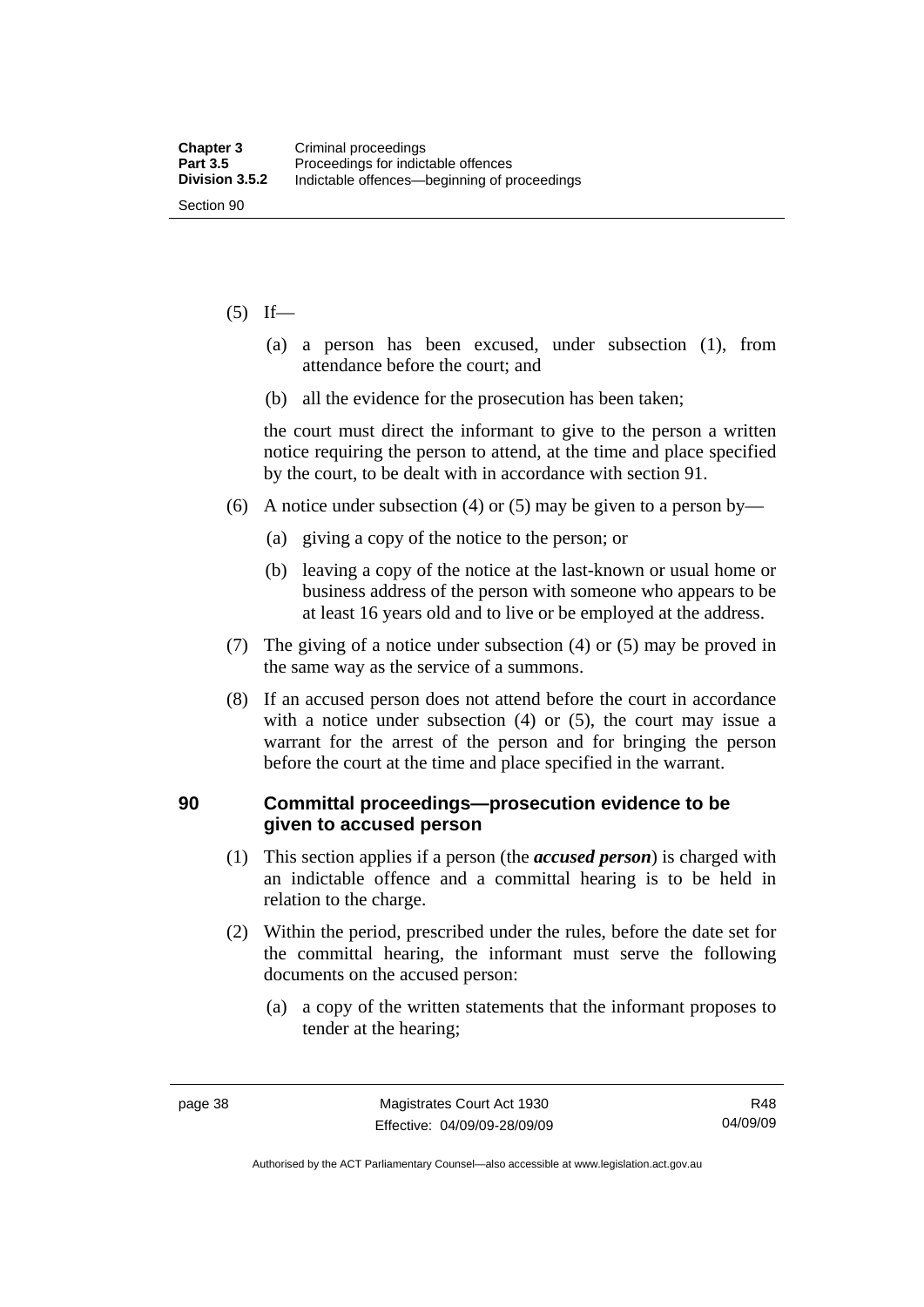- (b) for each exhibit identified in the statements—a copy of the exhibit or a notice relating to inspection of it.
- (3) A copy of the documents served must be filed in the court within the period prescribed under the rules.
- (4) Before the committal hearing, the accused person or the person's lawyer may ask the informant to allow the accused person or the person's lawyer to—
	- (a) inspect the exhibits mentioned in the notice (if any) served on the accused person under subsection (2) (b); and
	- (b) if a statement is in the form of a transcript of a recording as mentioned in section 90AA (4)—listen to or view the recording.
- (5) The informant must comply with a request under subsection (4).
- (6) Subsection (4) (b) does not entitle the accused person or the person's lawyer to be given or make a copy of the recording.

## **90AA Written statements may be admitted in evidence**

- (1) If the informant has served a copy of a written statement on the accused person in accordance with section 90, the court at the committal hearing must (subject to subsection (3)) admit the statement (and any exhibit identified in it) as evidence of the matters in it.
- (2) The statement is the deposition of the person who made it if admitted into evidence.
- (3) Subject to subsection (4), a written statement must not be admitted in evidence by the court unless—
	- (a) it contains the following endorsement by the person who made it:

'This statement made by me accurately sets out the evidence that I would be prepared, if necessary, to give in court as a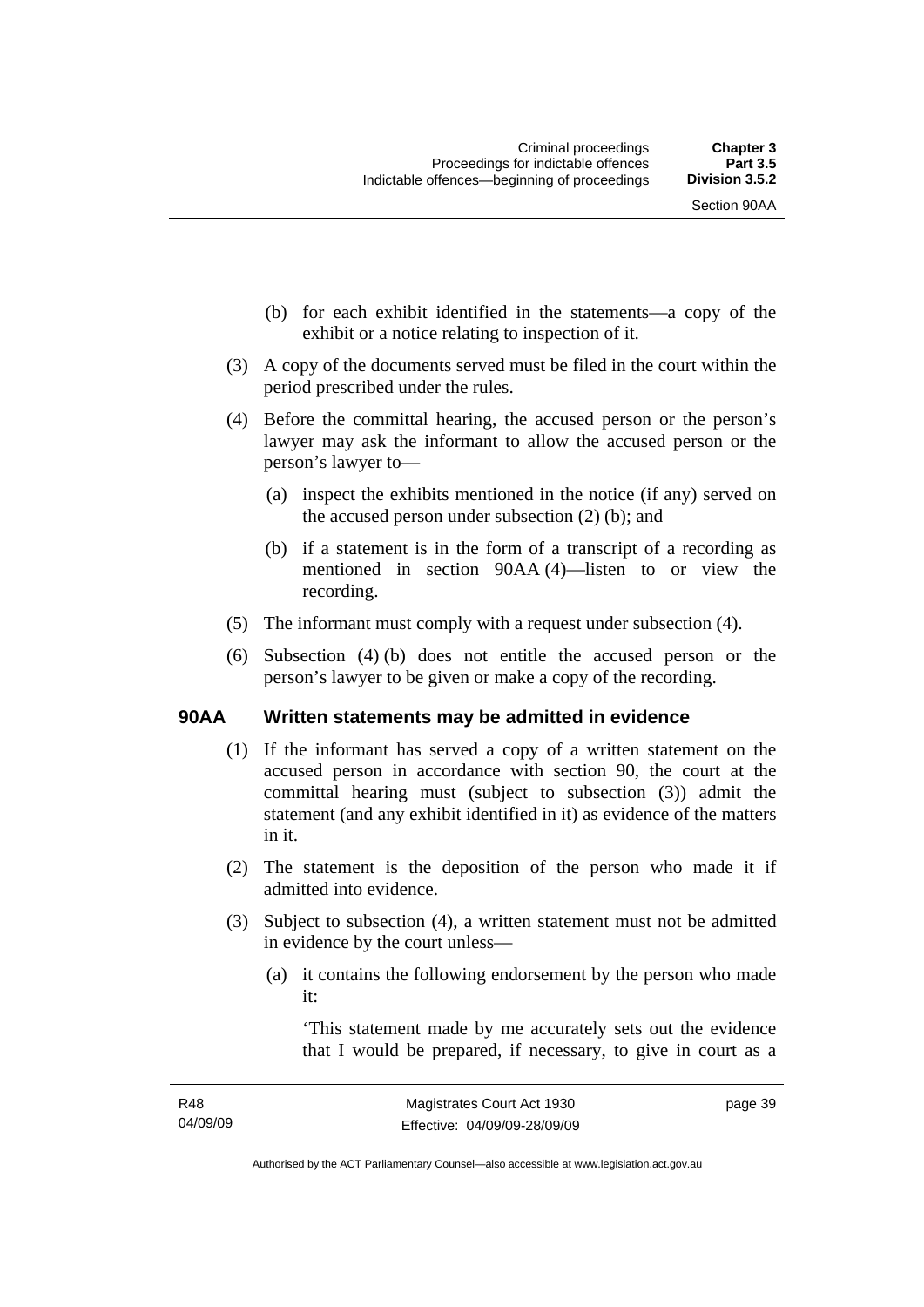Section 90AA

witness. The statement is true to the best of my knowledge and belief and I make it knowing that, if it is tendered in evidence, I will be liable to prosecution if I have wilfully stated in it anything that I know to be false or do not believe to be true.'; and

- (b) it contains a statement that, before the person signed it, the person who made it read the statement or had it read to the person.
- (4) A written statement that is in the form of a transcript of a recording made by a police officer may be admitted in evidence by the court if—
	- (a) the transcript is of a recording of an interview with a person during which the person was questioned by the police officer in connection with the investigation of an offence the subject of the proceeding; and
	- (b) a police officer certifies that the statement is an accurate transcript of the recording.
- (5) If it appears to the court that any part of a written statement tendered in evidence under this section is inadmissible according to the rules of evidence, the court may, if the statement is otherwise admissible under this section, admit that statement, but, if it does so, must identify the part that is inadmissible and must, with reference to that part, write on the statement the words 'ruled inadmissible' or words to that effect.
- (6) A prosecution witness may give evidence-in-chief in person at a committal hearing only with the court's leave.
- (7) The court may give leave only—
	- (a) on application by the prosecution; and
	- (b) if it considers that the interests of justice cannot adequately be satisfied if the witness's evidence-in-chief is not given in person at the hearing.

Authorised by the ACT Parliamentary Counsel—also accessible at www.legislation.act.gov.au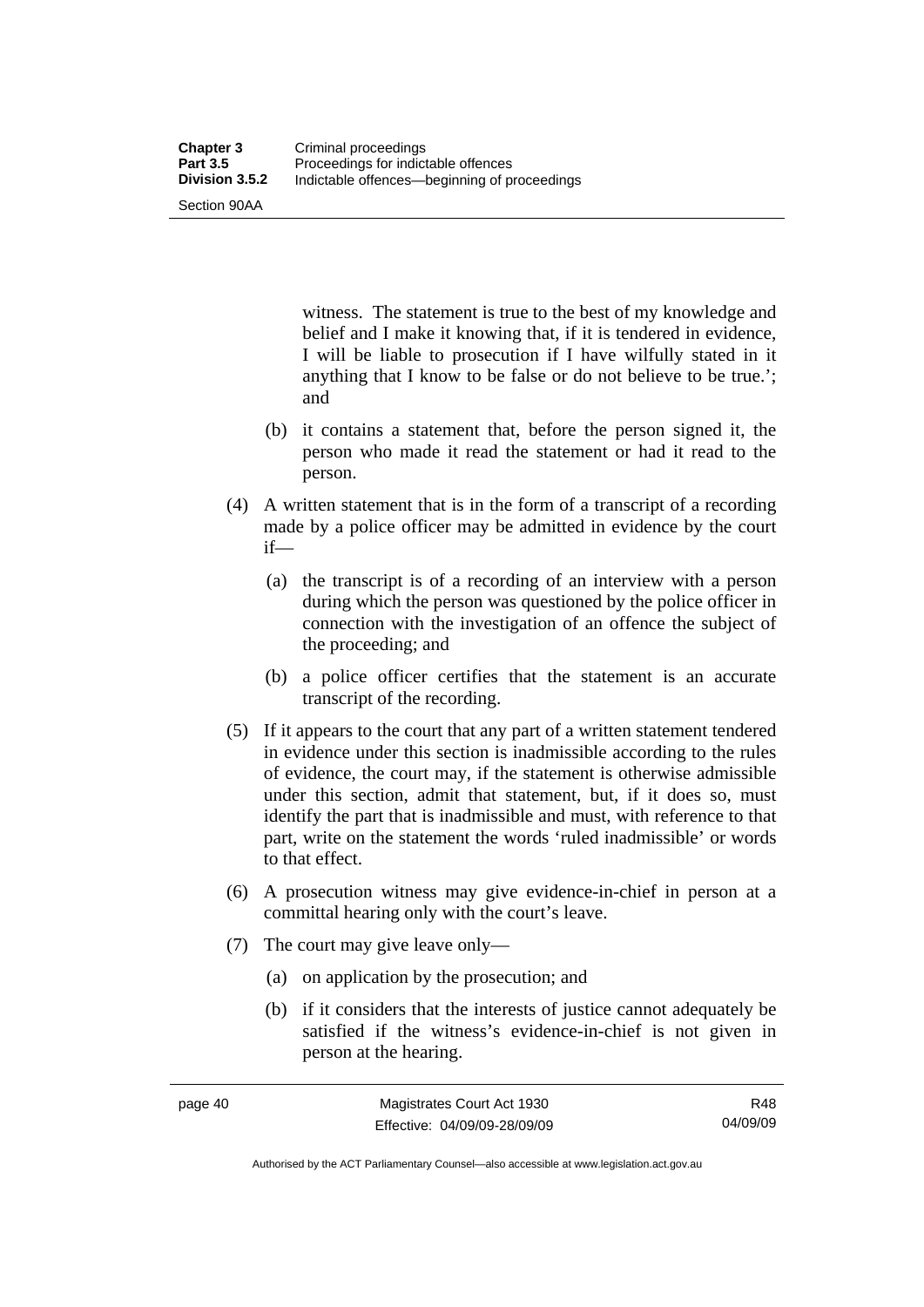- (8) However, a person must not be required to attend and give evidence at a committal hearing in relation to a sexual offence (whether or not the hearing also relates to another offence) if the person is a complainant in relation to the sexual offence.
- (9) In this section:

*sexual offence* means an offence against the *Crimes Act 1900*, part 3 (Sexual Offences), part 4 (Female genital mutilation) or part 5 (Sexual servitude).

## **90AB Witnesses generally not to be cross-examined at committal hearing**

- (1) A witness must not be cross-examined at a committal hearing if—
	- (a) the hearing relates to a sexual offence (whether or not it relates also to another offence); and
	- (b) the witness is a complainant in relation to the sexual offence.
- (2) A witness (other than a witness mentioned in subsection (1)) must not be cross-examined at a committal hearing unless, on application by the party seeking to cross-examine the witness, the court is satisfied that—
	- (a) the party has—
		- (i) identified an issue to which the proposed questioning relates; and
		- (ii) provided a reason why the evidence of the witness is relevant to the issue; and
		- (iii) explained why the evidence disclosed by the prosecution does not address the issue; and
		- (iv) identified to the court the purpose and general nature of the questions to be put to the witness to address the issue; and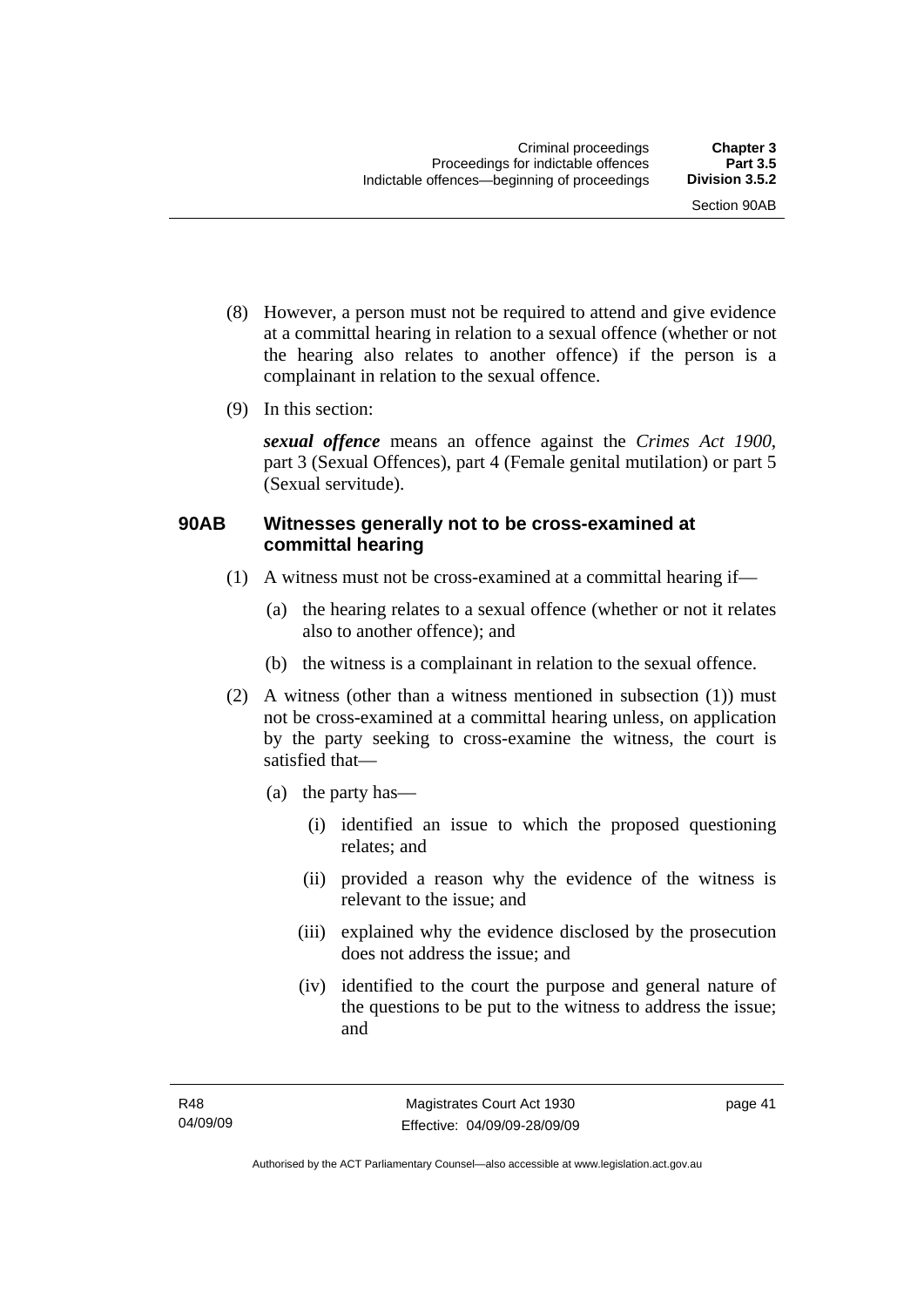- (b) the interests of justice cannot adequately be satisfied by leaving cross-examination of the witness about the issue to the trial.
- (3) In this section:

*sexual offence* means an offence against the *Crimes Act 1900*, part 3 (Sexual offences), part 4 (Female genital mutilation) or part 5 (Sexual servitude).

## **90ABA Attendance of accused not required if order made under s 89A**

The accused person is not required to be present at the committal hearing if the person is excused from attending the hearing under section 89A.

## **90A Plea of guilty at committal hearing**

- (1) This section does not apply in relation to a person charged with an indictable offence punishable by imprisonment for life.
- (2) Subsections (3), (4), (5) and (6) do not apply in relation to a person charged with an offence in relation to which the Crimes Act, section 375 applies.
- (3) A person (the *accused person*) who is before the court charged with an indictable offence may at any stage of the proceeding plead guilty to the charge.
- (4) The court may accept or reject the plea but the rejection of the plea at any stage of the proceeding does not prevent the accused person from pleading guilty under this section at a later stage of the proceeding and the court may accept or reject the plea at that later stage.
- (5) If the court rejects the plea, the proceeding before the court must continue as if the plea had not been made.
- $(6)$  If—

Authorised by the ACT Parliamentary Counsel—also accessible at www.legislation.act.gov.au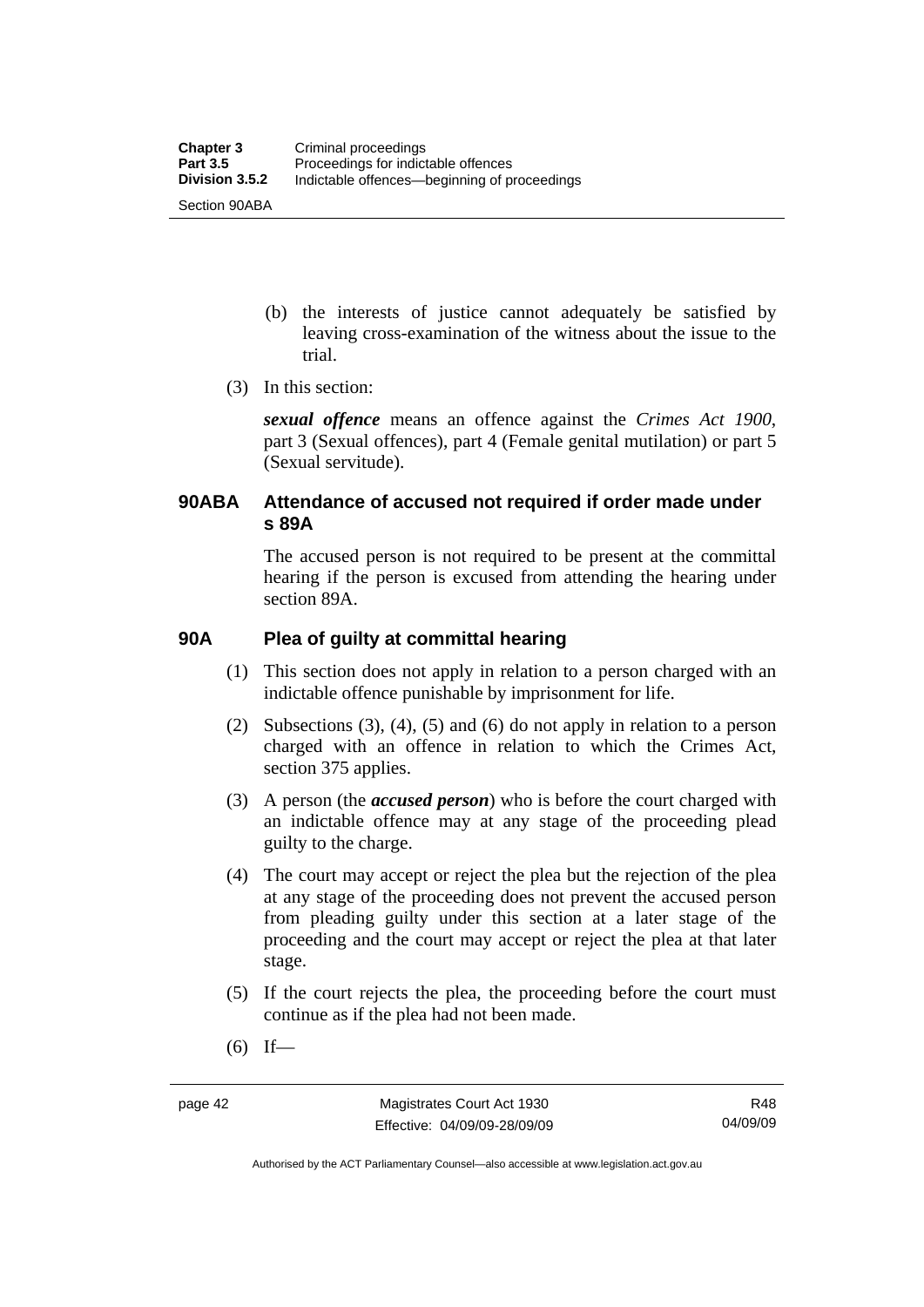- (a) the court accepts the plea; and
- (b) any of the following subparagraphs applies to the offence:
	- (i) the offence is under a law in force in the ACT punishable either on indictment or summary conviction;
	- (ii) the offence may be dealt with summarily without the accused person's consent;
	- (iii) the offence may be dealt with summarily if the accused person consents and the accused person consents to it being dealt with summarily;
	- (iv) the offence may be dealt with summarily if the prosecutor requests and the prosecutor requests that it be dealt with summarily; and
- (c) it appears to the court that it is proper to deal with the case summarily;

the court may, without hearing further evidence, sentence or otherwise deal with the accused person and finally dispose of the charge and all incidental matters.

- $(7)$  If—
	- (a) the court accepts the plea; and
	- (b) any of the following subparagraphs applies to the offence:
		- (i) it does not appear to the court that it is proper to deal with the case summarily;
		- (ii) the offence is punishable only on indictment;
		- (iii) the offence may be dealt with summarily if the accused person consents, but the accused person does not consent to it being dealt with summarily;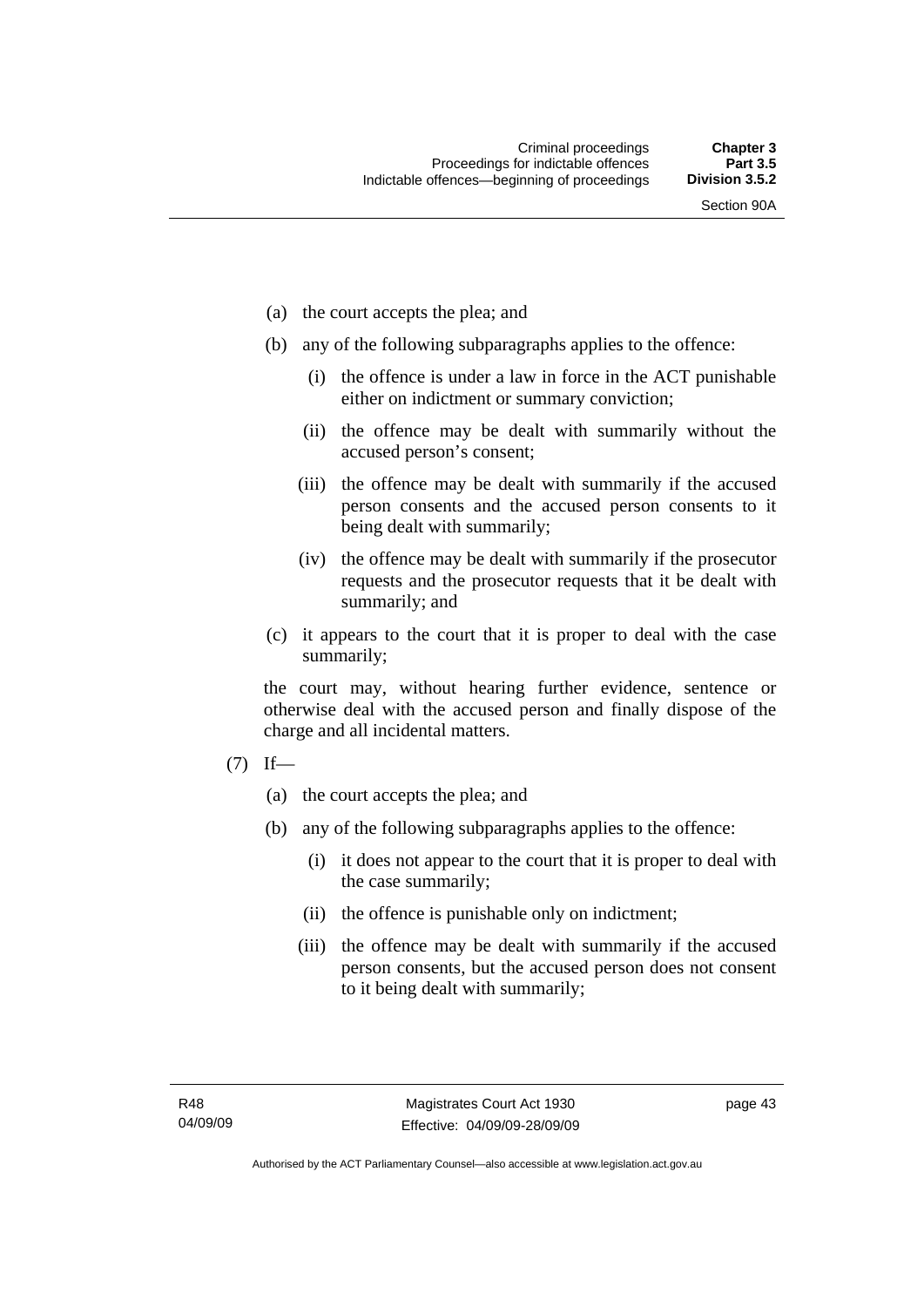Section 90A

- (iv) the offence may be dealt with summarily if the prosecutor requests, but the prosecutor does not request that it be dealt with summarily;
- (v) this subsection applies to the accused person under the Crimes Act, section 375;

the Magistrates Court must commit the accused person to the sittings of the Supreme Court that the Supreme Court directs and the Supreme Court must deal with the accused person in accordance with subsections (8) to (13).

- (8) A committal under subsection (7) is taken, for all purposes relating to the venue or change of venue of a proceeding consequent on the committal, to be a committal for trial.
- (9) The Supreme Court may order that the proceeding before the Magistrates Court where the accused person pleaded guilty be continued at a time and place stated in the order.
- (10) The Supreme Court must make an order under subsection (9) if—
	- (a) it appears to the Supreme Court from the information or evidence given to or before it that the facts in relation to which the accused person was charged before the Magistrates Court do not support the charge to which the accused person pleaded guilty; or
	- (b) the accused person or a lawyer representing the accused person or informant asks that the order be made.
- (11) Except if an order is made under subsection (9), the Supreme Court has the same powers of sentencing or otherwise dealing with the accused person and of finally disposing of the charge and of all incidental matters as it would have had if the accused person, on arraignment at any sittings of the court, had pleaded guilty to the offence charged on an indictment filed by the Attorney-General or the Attorney-General of the Commonwealth.

Authorised by the ACT Parliamentary Counsel—also accessible at www.legislation.act.gov.au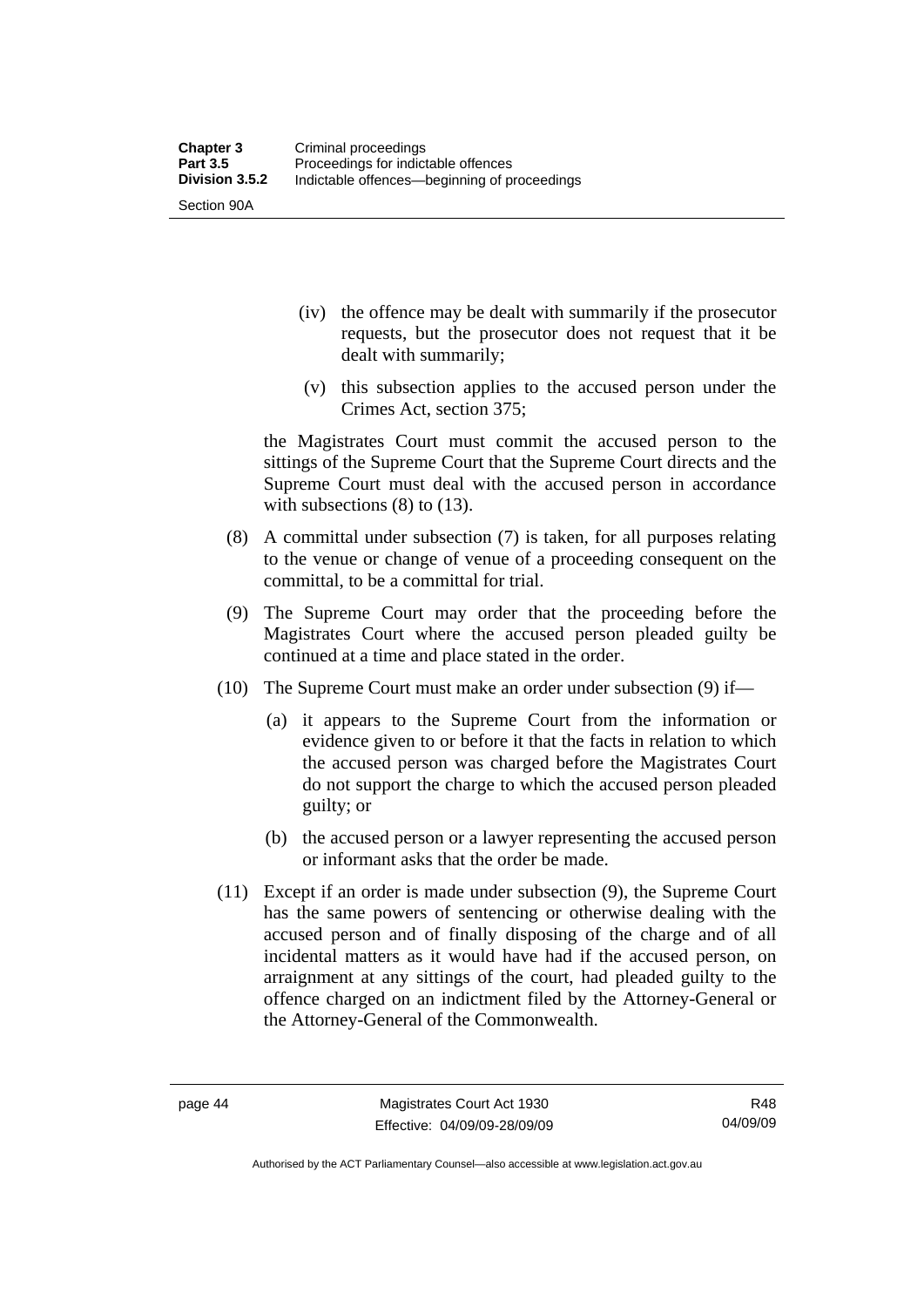- (12) The procedure relating to committal for trial applies, as nearly as may be, to a committal under subsection (7) and bail may be granted as on a committal for trial, but a person must not be bound over to give evidence on a committal under that subsection unless the court otherwise orders.
- (13) If an order is made by the Supreme Court under subsection (9) that the proceeding before a court where an accused person pleaded guilty be continued at a time and place stated in the order—
	- (a) the proceeding must be continued in all respects as if the accused person had not pleaded guilty and as if the proceeding had been adjourned by the court to the time and place so stated; and
	- (b) the Supreme Court may exercise any power that the Magistrates Court might have exercised under division 3.4.3 (Remand) if the order had been an order made by the Magistrates Court adjourning the proceeding to the stated time and place, and that division applies in relation to the accused person.

## **91 Proceeding following prosecution evidence**

 (1) When all the evidence offered by the prosecution in relation to the indictable offence with which the accused person is charged has been taken, the court must charge the accused person with the offence and must say to the accused person these words, or words to the like effect:

'Do you wish to say anything in answer to the charge? You are not obliged to say anything unless you desire to do so; but whatever you say may be given in evidence against you on your trial. You are clearly to understand that you have nothing to hope from any promise or favour, and nothing to fear from any threat that may have been held out to you to induce you to make any admission or confession of your guilt; but whatever you now say may be given in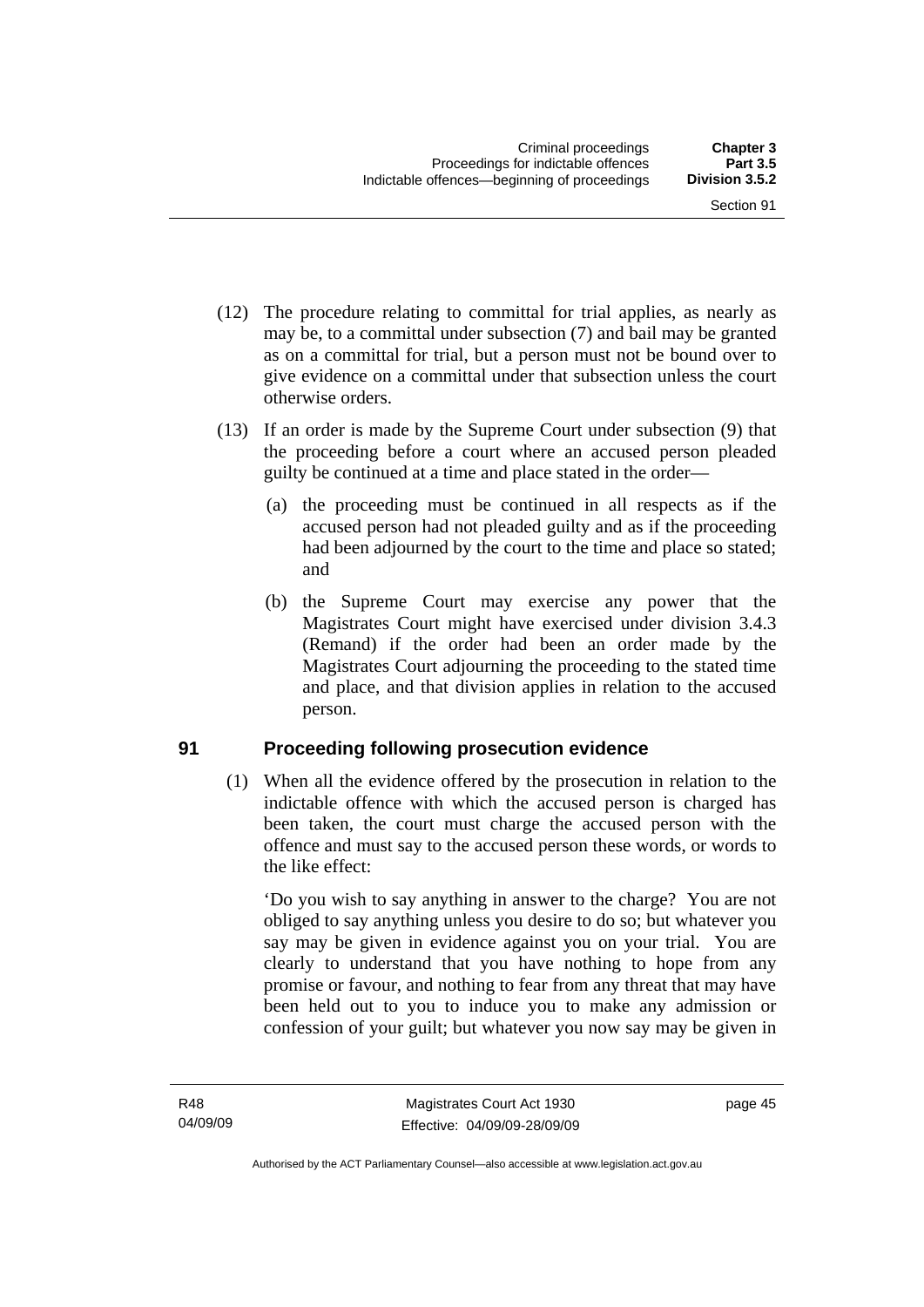Section 92A

evidence against you on your trial, notwithstanding any such promise or threat.'.

- (2) Subsection (1) does not apply in relation to a person charged with an indictable offence if the court has decided to dispose of the case summarily under a law in force in the ACT.
- (3) If the court commits the accused person for trial before the Supreme Court, any statement made by the person in reply to the question mentioned in subsection (1) is, on the trial of the accused person, admissible as evidence.
- (4) Whether or not the accused person makes a statement in reply to the question mentioned in subsection (1), the magistrate must ask the person if the person wishes to give evidence himself or herself or to call any witnesses on his or her behalf and, if the accused person or any other person then gives evidence, the prosecutor is at liberty to cross-examine the witness and to adduce evidence in reply.

## **92A Committal for sentence for indictable offence tried summarily**

- (1) On the summary conviction of a person charged with an indictable offence, the court may, if it appears to it that because of the character and antecedents of the person it is desirable that sentence be passed on the person by the Supreme Court, commit the person for sentence to the sittings of the Supreme Court that the court directs.
- (2) If the court commits a person for sentence under subsection (1), the court must deal with the person in the same way as a person who is committed for trial under section 94 (b).
- (3) The Supreme Court has the same powers of sentencing or otherwise dealing with a person committed for sentence under this section as it would have had if the person had been convicted in that court.

Authorised by the ACT Parliamentary Counsel—also accessible at www.legislation.act.gov.au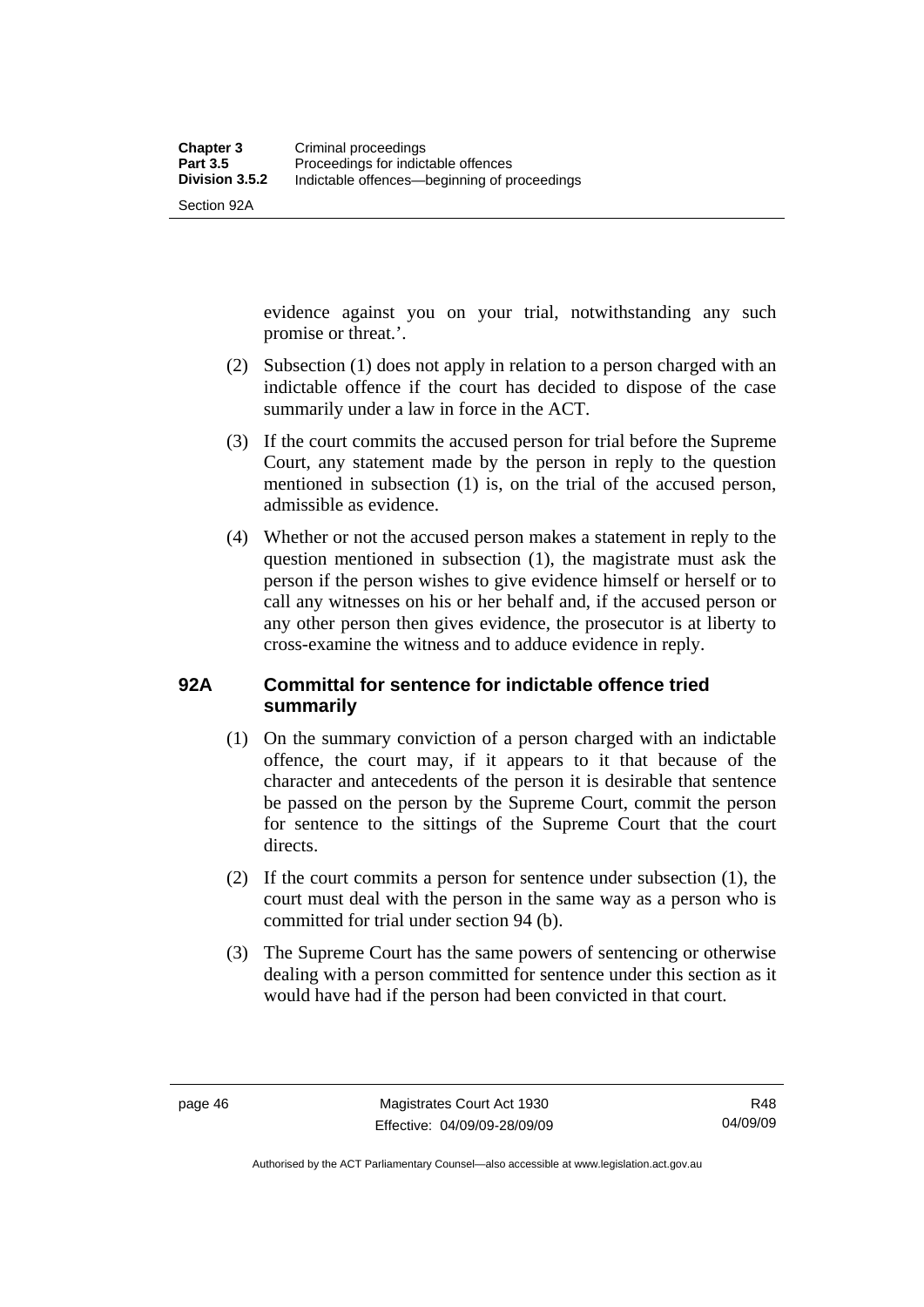## **92B Depositions as evidence**

 $If$ —

- (a) a person is charged with an indictable offence; and
- (b) the person has not admitted the truth of the charge; and
- (c) the court has decided to dispose of the case summarily under a law in force in the ACT;

the depositions of the witnesses who gave evidence for the prosecution at the preliminary hearing are taken to be evidence given on the hearing of the charge and the witnesses, or any of them, must, if so required by the prosecutor or the defendant, be called or recalled for examination or cross-examination.

## **93 Admissions and confessions**

This Act does not prevent the prosecutor in any case from giving in evidence any admission or confession or other statement of the defendant made at any time if it is admissible as evidence against the defendant.

## **Division 3.5.3 Indictable offences—proceedings after hearing of evidence**

## **94 Discharge or committal for trial**

When all the evidence for the prosecution and the defence have been taken in relation to the indictable offence with which the accused person is charged, the court must—

 (a) if the court is satisfied, having regard to all the evidence before it, that there is no reasonable prospect that the person would be found guilty of an indictable offence—if the person is in custody in relation to the offence, immediately order that the person be released from custody in relation to the offence; or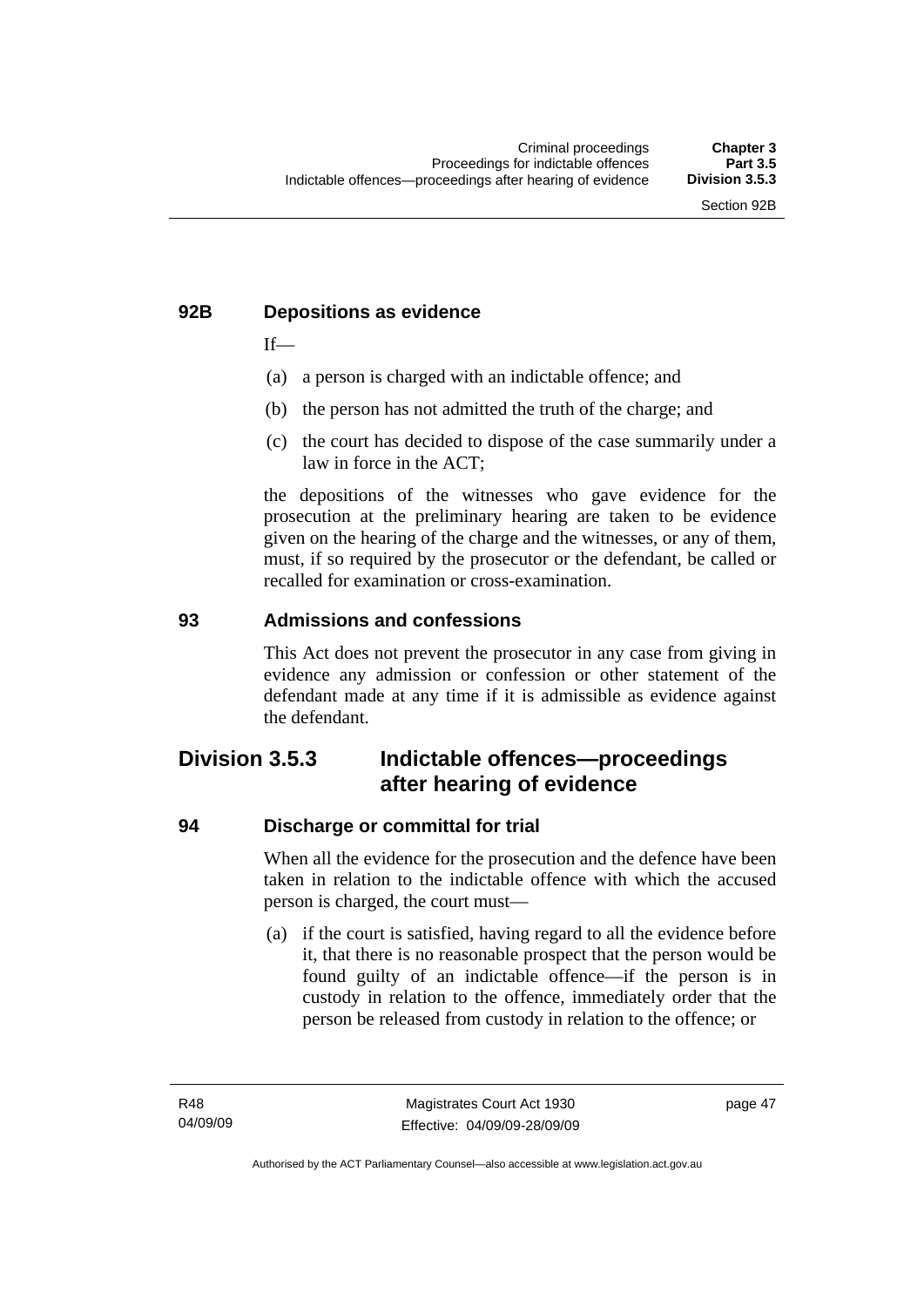- (b) if the court is not satisfied as mentioned in paragraph (a) commit the person for trial.
- *Note 1* For the meaning of *commit* a person for trial, see the Legislation Act, dict, pt 1.
- *Note* 2 The court must issue a warrant for the remand of the defendant in the chief executive's custody (see *Crimes (Sentence Administration) Act 2005*, s 17).

## **95 Depositions of dead or absent people**

If, on the trial of a person who has previously been charged before the court with an indictable offence and committed for trial, it is proved—

- (a) that a witness whose depositions were taken at the hearing of the charge before the magistrate is dead or so ill as not to be able to travel or to give evidence, or is absent from Australia; and
- (b) that the depositions of the witness were taken in the presence of the accused person; and
- (c) that the accused person or a lawyer representing the accused person had a full opportunity of cross-examining the witness;

the depositions are admissible as evidence—

- (d) if taken in the way specified in section 316 (3)—be read as evidence at the trial of the accused person without further proof unless it is proved that the magistrate by whom the depositions purport to have been signed did not in fact sign them; or
- (e) if recorded by 1 of the ways specified in section 316 (2)—be read as evidence at the trial of the accused person if it is proved that the record is a correct record of the depositions and that the transcript is a correct transcript of that record.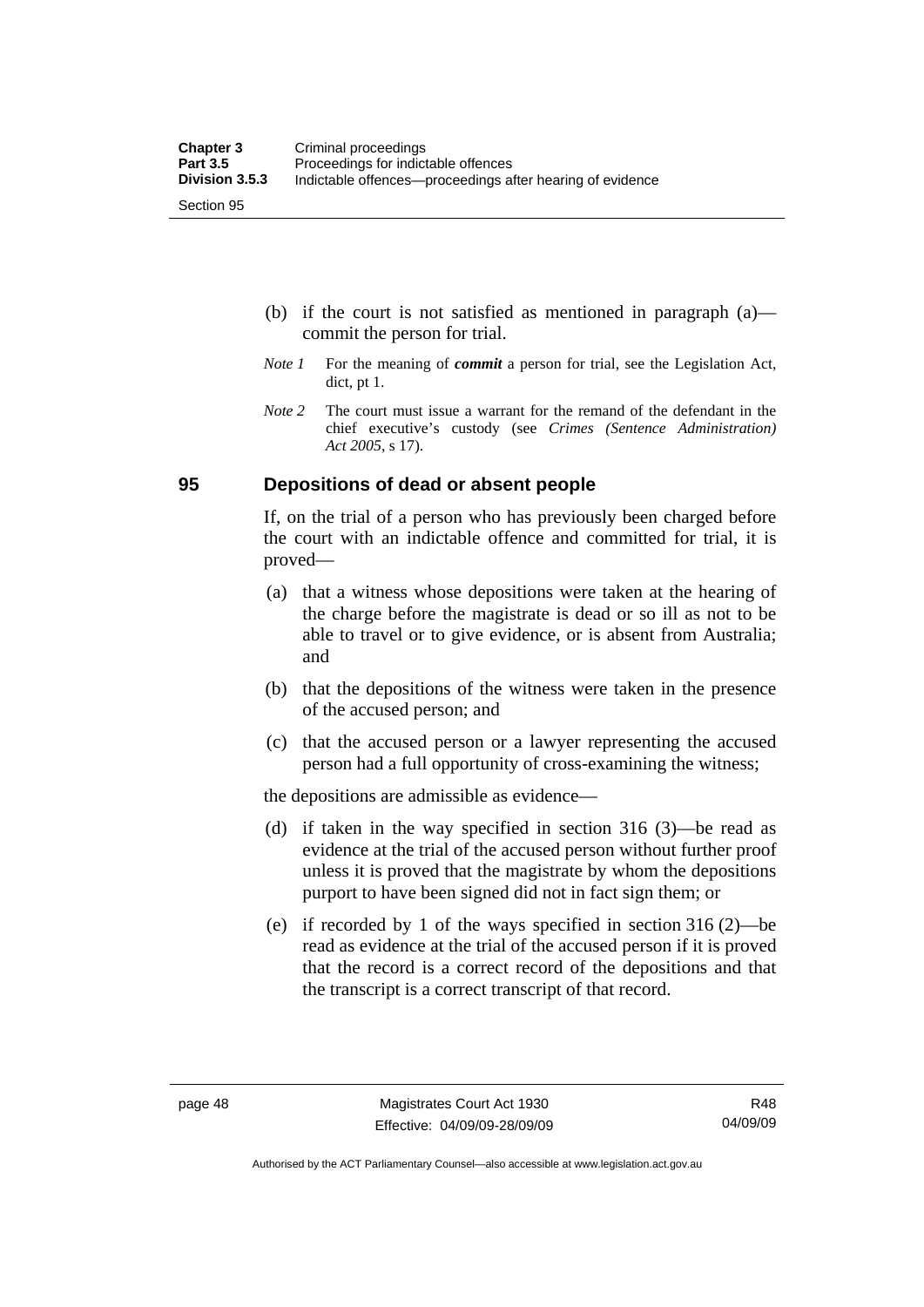## **96 Evidence for defence**

If a person is charged with an indictable offence as such, the court is bound to hear any evidence tendered on the person's behalf tending to show that the defendant is not guilty of the offence with which the defendant is charged.

## **Division 3.5.4 Indictable offences—costs**

## **97 Discontinued proceeding**

 $If$ <sub>—</sub>

- (a) in a proceeding under this part, the court is of the opinion, having regard to all the evidence before it, that there is no reasonable prospect that the person would be convicted of an indictable offence; or
- (b) a proceeding under this part is discontinued for any other reason;

the court may order that the informant pay to the defendant the costs the court considers just.

# **Division 3.5.5 Indictable offences—witness recognisances**

## **103 Recognisance of witnesses etc**

- (1) The court may bind by recognisance every person whose written statement was admitted in evidence under section 90AA, or who was examined before it, to appear at the court at which the defendant is to be tried, and then and there to give evidence against the defendant.
- (2) The recognisance must particularly specify the profession, trade, or calling of every person who enters into it, together with the person's full name and place of residence.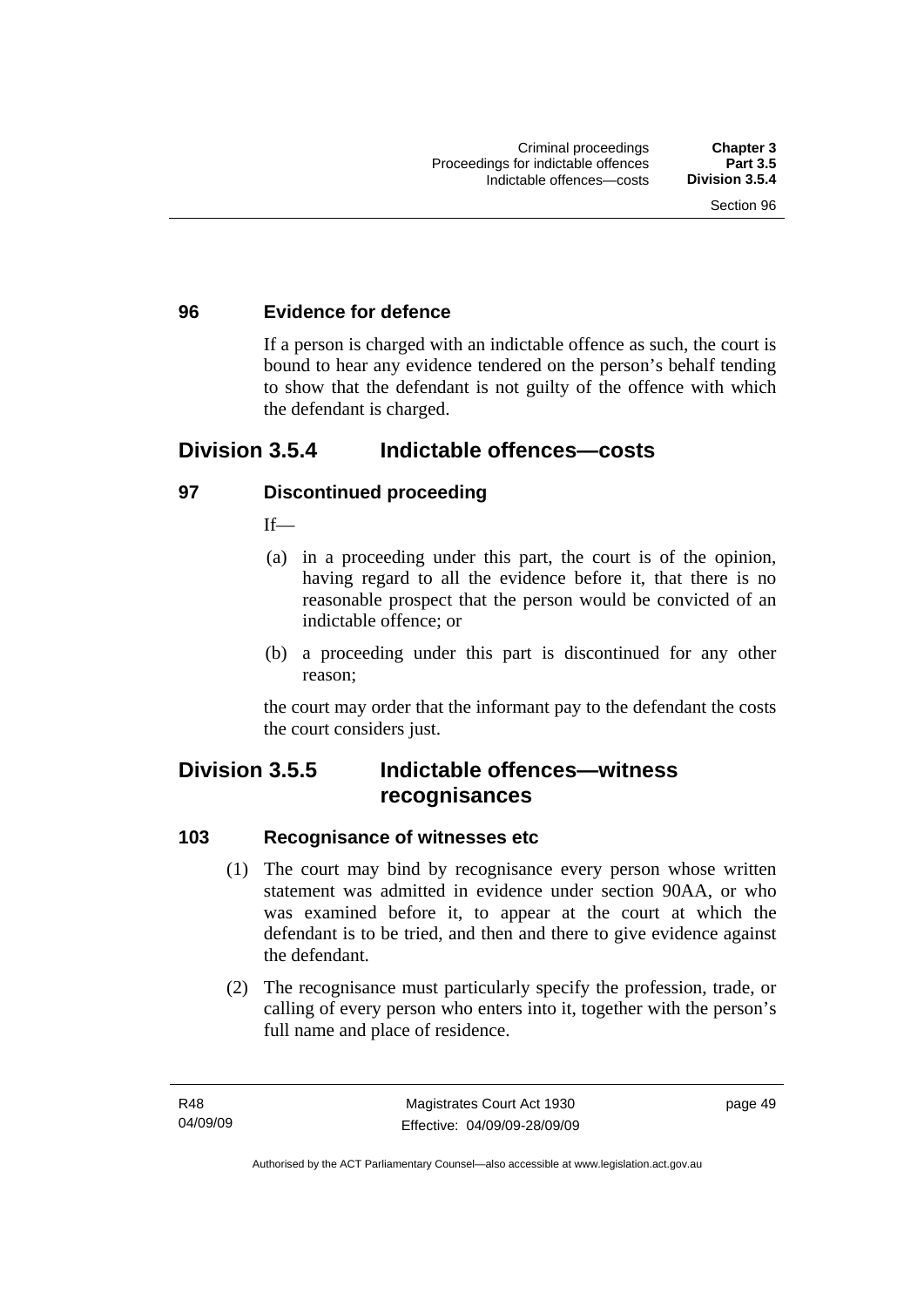## **104 Signature of magistrate—notice to witnesses**

Every such recognisance must be duly acknowledged by every person who enters into it, and must be subscribed by the magistrate before whom it is acknowledged, and a notice of it signed by the magistrate must at the same time be given to every person bound by it.

## **105 Court may remand noncompliant witness**

 (1) If a witness fails to enter into a recognisance, the court may order the remand of the witness in custody until after the defendant's trial, unless the witness enters into the recognisance before a magistrate.

- (2) If the witness is remanded under this section, a magistrate may order the chief executive to release the witness from custody in accordance with the order if—
	- (a) the defendant is not committed for trial for the offence with which the defendant is charged; or
	- (b) the relevant officer declines to file an information against the defendant for the offence; or
	- (c) the witness enters into the recognisance before a magistrate.

## **Division 3.5.6 Indictable offences—other provisions**

## **105A Meaning of** *certified copy* **of depositions in div 3.5.6**

In this division:

*certified copy*, of depositions, means—

 (a) if a record of the deposition was made in accordance with section 316 (2)—a transcript of the record certified in accordance with section 314 (2); or

*Note* The *Crimes (Sentence Administration) Act 2005*, pt 3.2 provides for the chief executive to have custody of the defendant during the remand.

Authorised by the ACT Parliamentary Counsel—also accessible at www.legislation.act.gov.au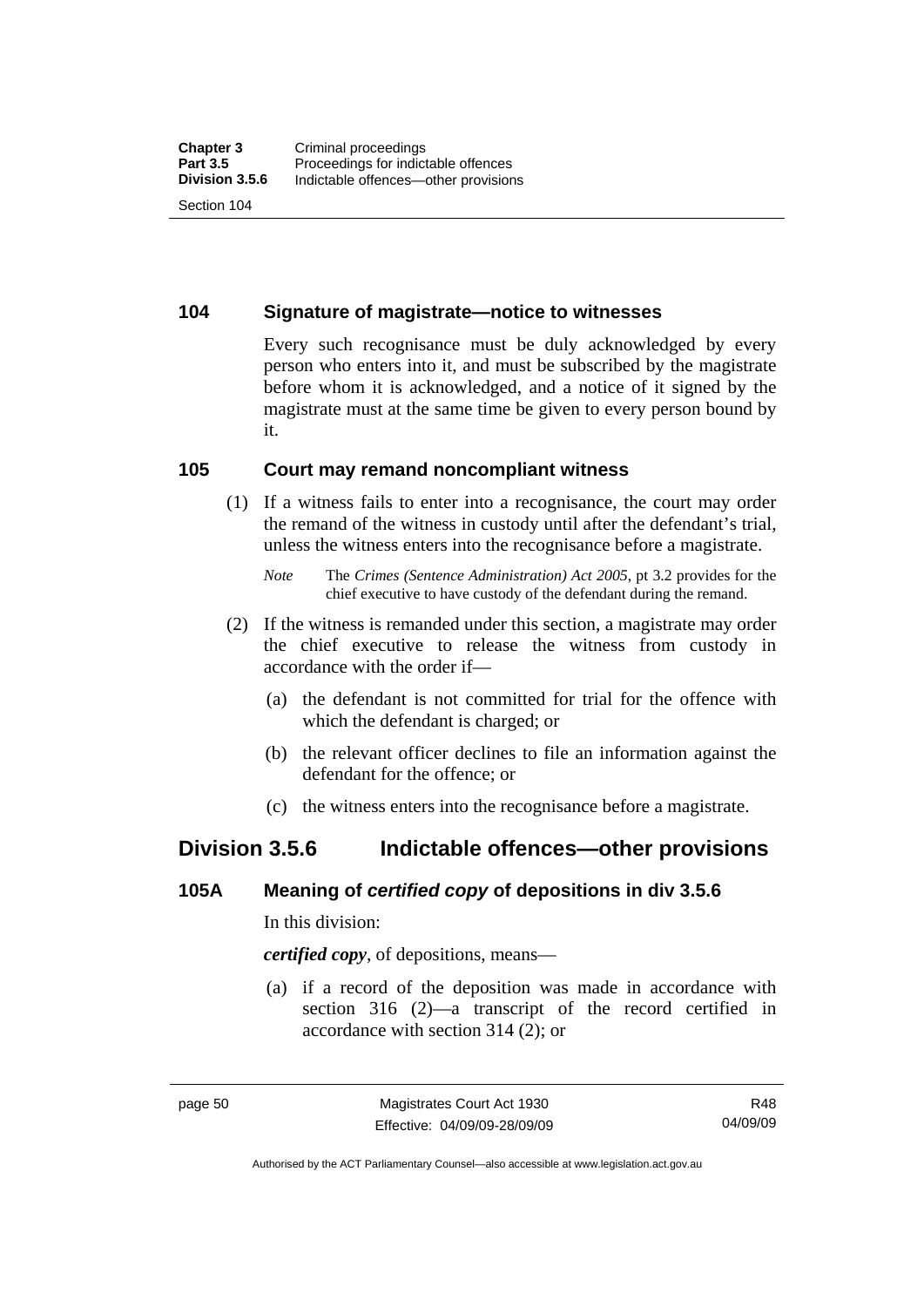(b) if the depositions were taken down in writing and signed in accordance with section 316 (3)—the depositions as taken down and signed.

## **106 Giving depositions etc to director of public prosecutions**

- (1) If a defendant is committed for trial or for sentence, the court must as soon as possible after the conclusion of the case before it, give to the director of public prosecutions or a person authorised by the director of public prosecutions all informations, examinations, depositions, statements, bail undertakings and other documents sworn taken or acknowledged in the case.
- (2) In this section:

*depositions* means a certified copy of depositions.

*statement* includes a certified copy of the statement (if any) made by a defendant in reply to the question mentioned in section 91 (1).

## **107 Giving documents to proper officer of court**

- (1) After being given the documents and before the day of trial, the director of public prosecutions or a person authorised by the director of public prosecutions has and is subject to the same duties and liabilities in relation to the documents on a certiorari order directed to him or her as the court would have had and been subject to on a certiorari order to it if the documents had not been given.
- (2) The director of public prosecutions, a person authorised by the director of public prosecutions, the person representing the director of public prosecutions or the person representing the informant, must, at any time after the opening of the Supreme Court at the sitting at which the trial is to be had, give the documents or any of them to the proper officer of the Supreme Court, if the presiding judge so directs.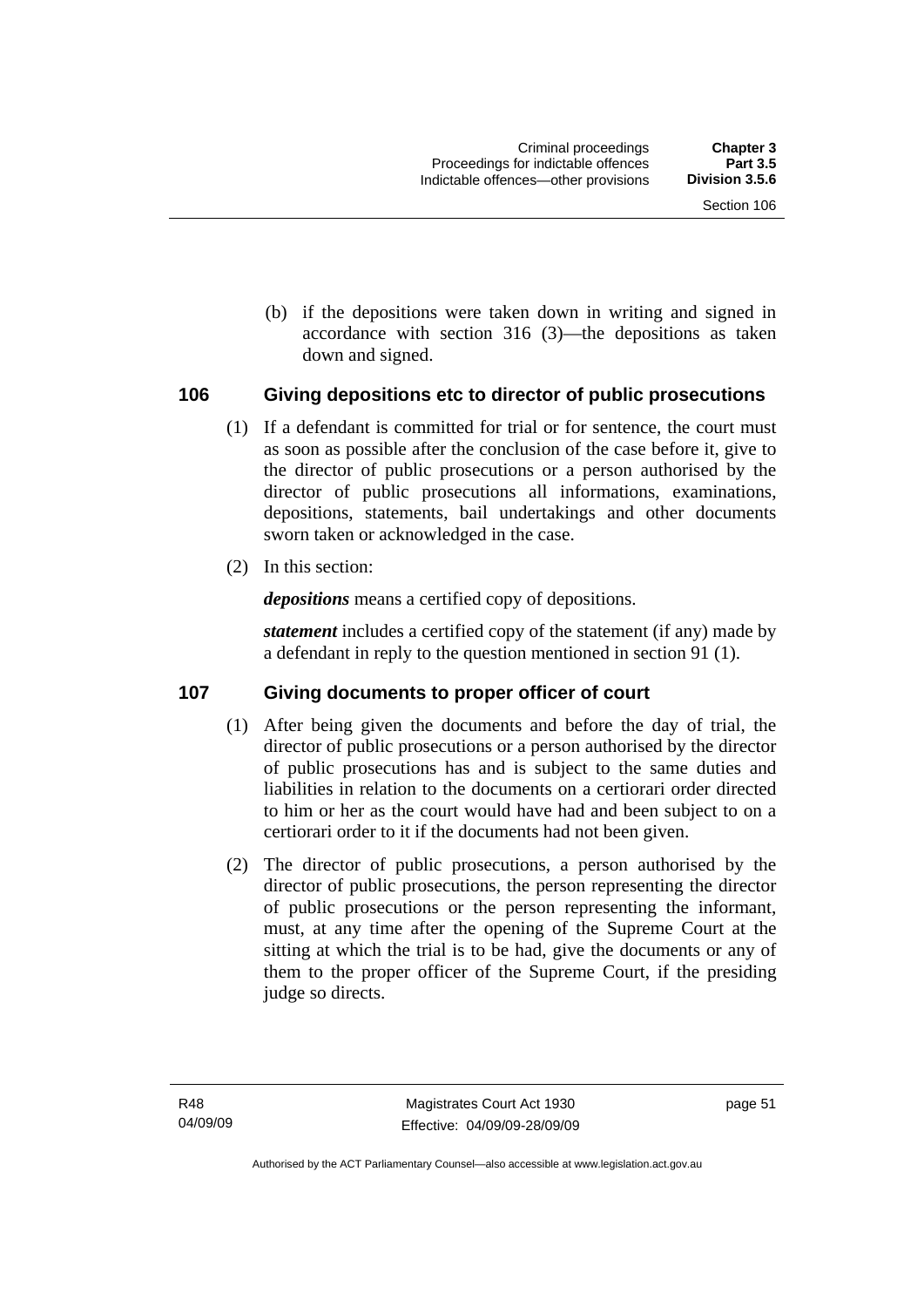**108 Accused person may obtain copies of depositions etc** 

- (1) This section applies if—
	- (a) a person is charged with an indictable offence; and
	- (b) the Magistrates Court commits the person for trial before the Supreme Court.
- (2) At any time before the person's trial before the Supreme Court starts, the person may apply to the registrar—
	- (a) for certified copies of depositions in the case; and
	- (b) for the evidence given on the cross-examination or the examination of any witnesses in the case.
- (3) The registrar must give the person the certified copies of depositions and the evidence applied for under subsection (2).
- (4) If the person is in custody, the person having the custody of the person must give any application under subsection (2) to the registrar.

page 52 Magistrates Court Act 1930 Effective: 04/09/09-28/09/09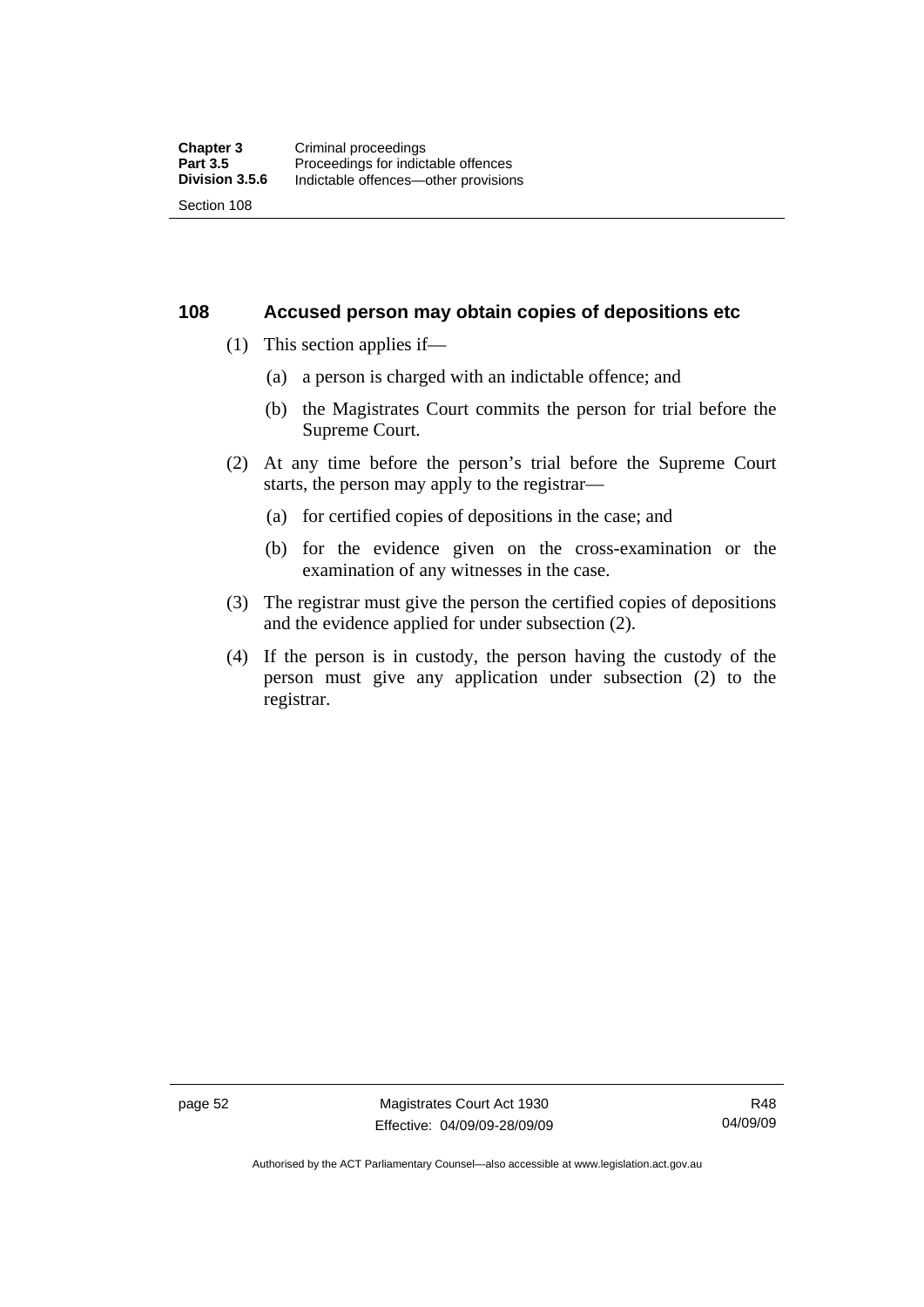# **Part 3.6 Proceedings for offences punishable summarily**

## **108A Indictable offences dealt with summarily**

 $If$ <sub>—</sub>

- (a) a person is charged with an indictable offence; and
- (b) the court has decided to dispose of the case summarily under a law in force in the ACT;

this part applies, so far as it is applicable, to the summary disposal of the case.

## **109 Dismissal or adjournment in absence of informant**

- $(1)$  If—
	- (a) the defendant appears (whether voluntarily, in accordance with a summons or under a warrant) at the time and place for the hearing of an information in relation to an offence punishable summarily; and
	- (b) the informant, having been notified of the time and place for the hearing, does not appear either personally or by a lawyer appearing for the informant;

the court must, subject to subsection (2), dismiss the information.

 (2) The court may, if it considers it is appropriate to do so, adjourn to another day the hearing of an information that would otherwise be dismissed under subsection (1).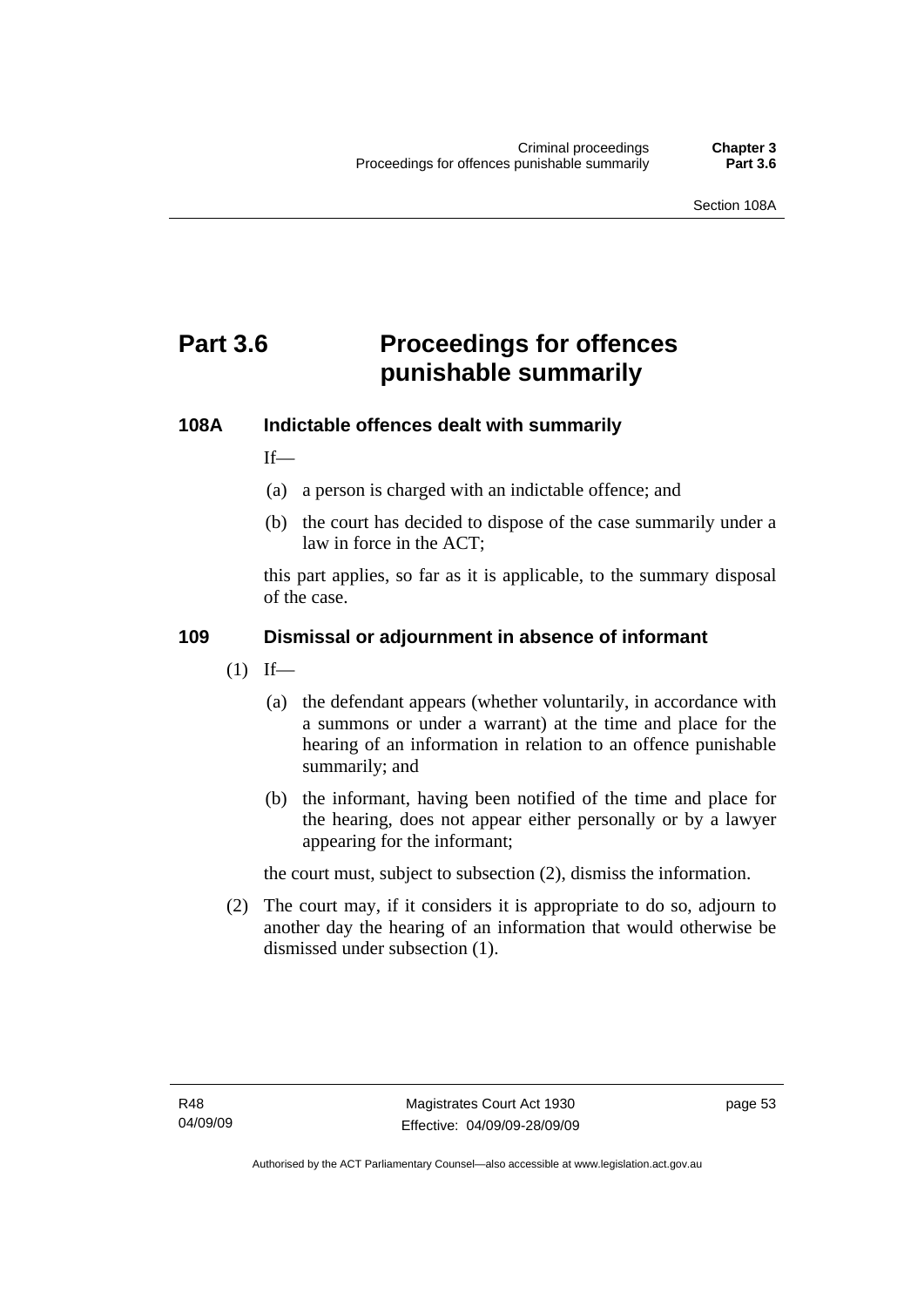Section 110

## **110 Hearing in absence of defendant**

- (1) If a summons has been served in accordance with section 41 and the defendant does not appear when called, the court may either—
	- (a) proceed to hear and decide the case in the absence of the defendant; or
	- (b) on oath being made before it, substantiating the matter of the information to its satisfaction, issue a warrant for the arrest of the defendant and to bring the defendant before the court to answer to the information and be further dealt with according to law.
- (2) If the court proceeds under subsection  $(1)$   $(a)$ 
	- (a) the evidence of the informant or another person may be given orally; or
	- (b) a written statement made by the informant or another person may be admitted as evidence of the matters contained in it.
- (3) A written statement admitted in evidence constitutes the depositions of the person who made the statement.
- (4) A written statement must not be admitted in evidence unless it is sworn before—
	- (a) a lawyer; or
	- (b) a justice of the peace; or
	- (c) the registrar; or
	- (d) a person prescribed by regulation or rule.
- (5) If the court admits a written statement in evidence it may, on its own initiative, adjourn the hearing of the information and require the person who made the statement to attend before the court to give evidence.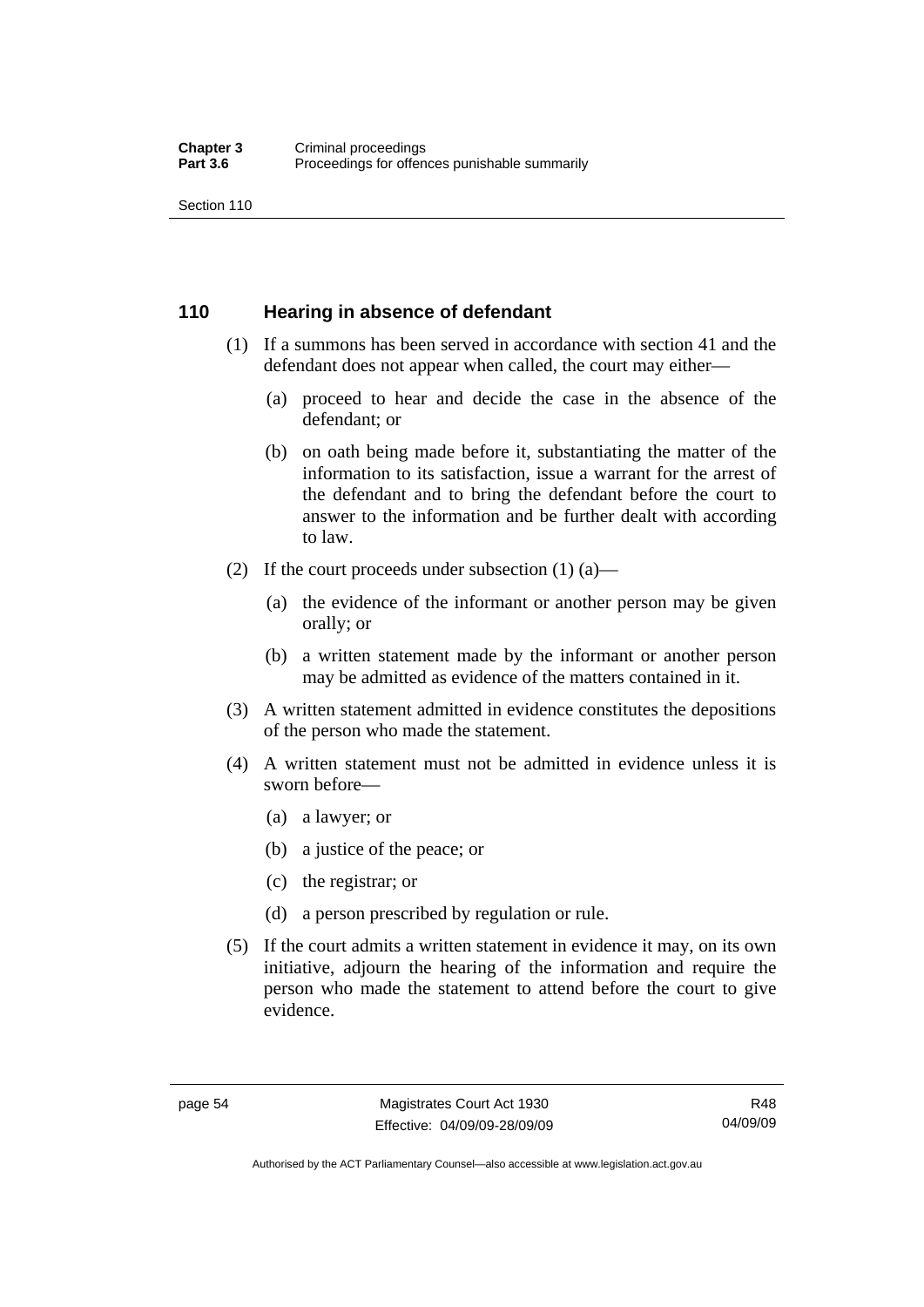- (6) Although a part of a written statement tendered in evidence under this section is inadmissible according to the rules of evidence, the statement is nevertheless admissible under this section as evidence of the matters contained in the remainder of that statement, but, if the court admits such a statement, the court must identify the part that is inadmissible and must, with reference to that part, write on the statement 'ruled inadmissible' or words to that effect.
- (7) The court must not sentence a defendant to imprisonment for an offence if the court has heard and decided the case under subsection (1) (a) in the absence of the defendant.
- (8) The court must set aside an order made in hearing and deciding a case under subsection (1) (a) if—
	- (a) the defendant applies under the rules to have the order set aside; and
	- (b) the court is satisfied on reasonable grounds that the defendant—
		- (i) did not know the hearing date; or
		- (ii) did not understand that the court could proceed to hear and decide the case in the defendant's absence if the defendant failed to appear; or
		- (iii) otherwise had a reasonable excuse for failing to appear.

## **111 Adjournment if defendant does not appear**

- (1) This section applies if—
	- (a) the defendant does not appear before the court for the hearing of the information; and
	- (b) the court has issued a warrant for the defendant's arrest.
- (2) The court must adjourn the hearing until the defendant is arrested.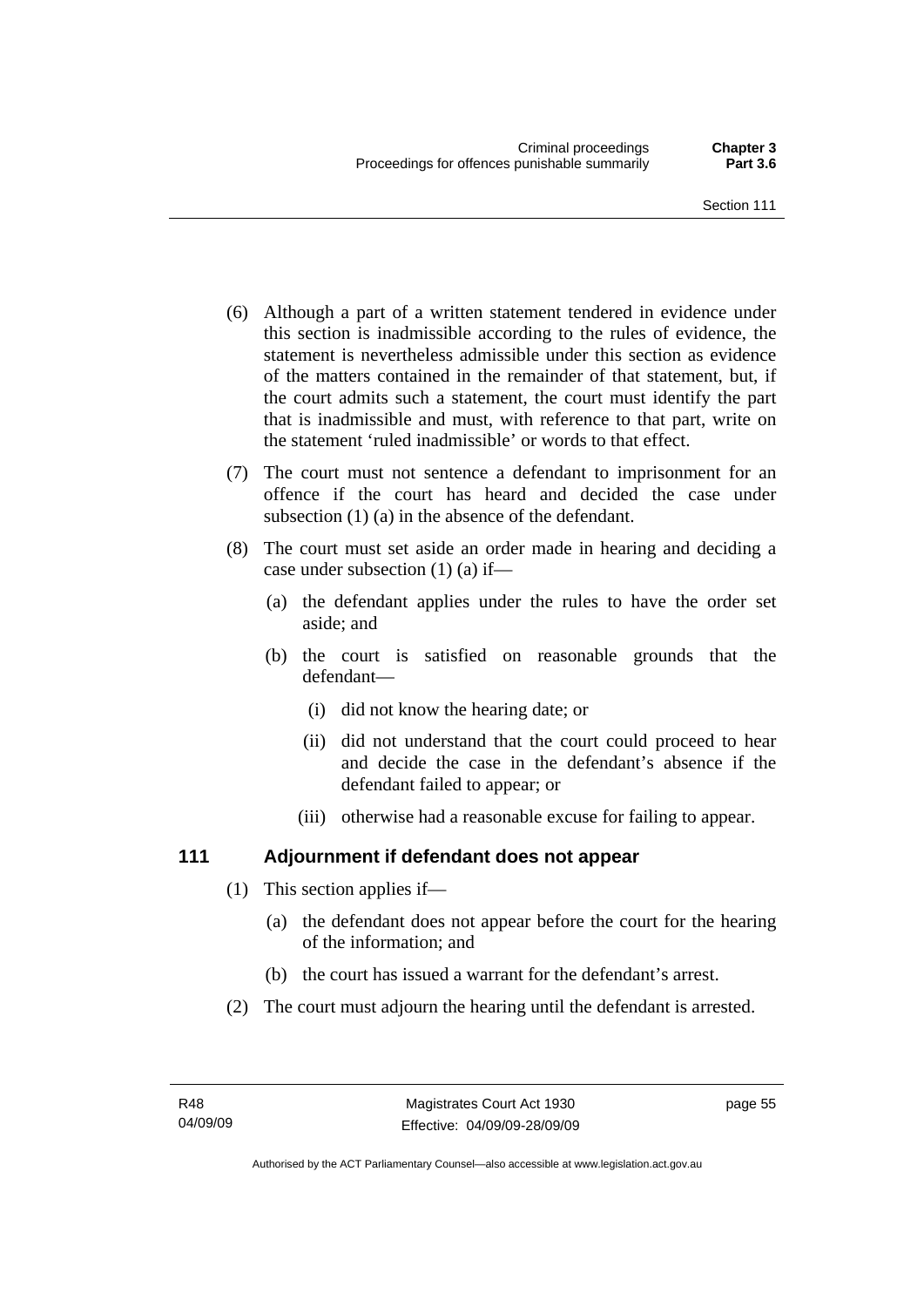Section 113

- (3) If the defendant is arrested under the warrant, the defendant must be detained in custody until the defendant can be brought before the court at a time and place fixed by the court.
- (4) The court must give the informant notice of the time and place fixed.

## **113 Proceeding at hearing on defendant's confession**

If the defendant is present at the hearing, the substance of the information must be stated to the defendant, and the defendant must be asked if the defendant has any cause to show why the defendant should not be convicted or why an order should not be made against the defendant, and if the defendant has no cause to show, the court may convict the defendant, or make an order against the defendant accordingly.

## **114 If defendant does not admit the case**

- (1) This section applies if the defendant does not admit the truth of the information.
- (2) The court must hear—
	- (a) the informant and the informant's witnesses (if any); and
	- (b) if the defendant wants to give evidence—the defendant; and
	- (c) the defendant's witnesses (if any); and
	- (d) if the defendant has given evidence other than about the defendant's general character—the informant's witnesses in reply (if any).
- (3) Having heard each party and the evidence, the court must decide the information and do 1 of the following as justice requires:
	- (a) convict the defendant;
	- (b) make an order on the defendant;

Authorised by the ACT Parliamentary Counsel—also accessible at www.legislation.act.gov.au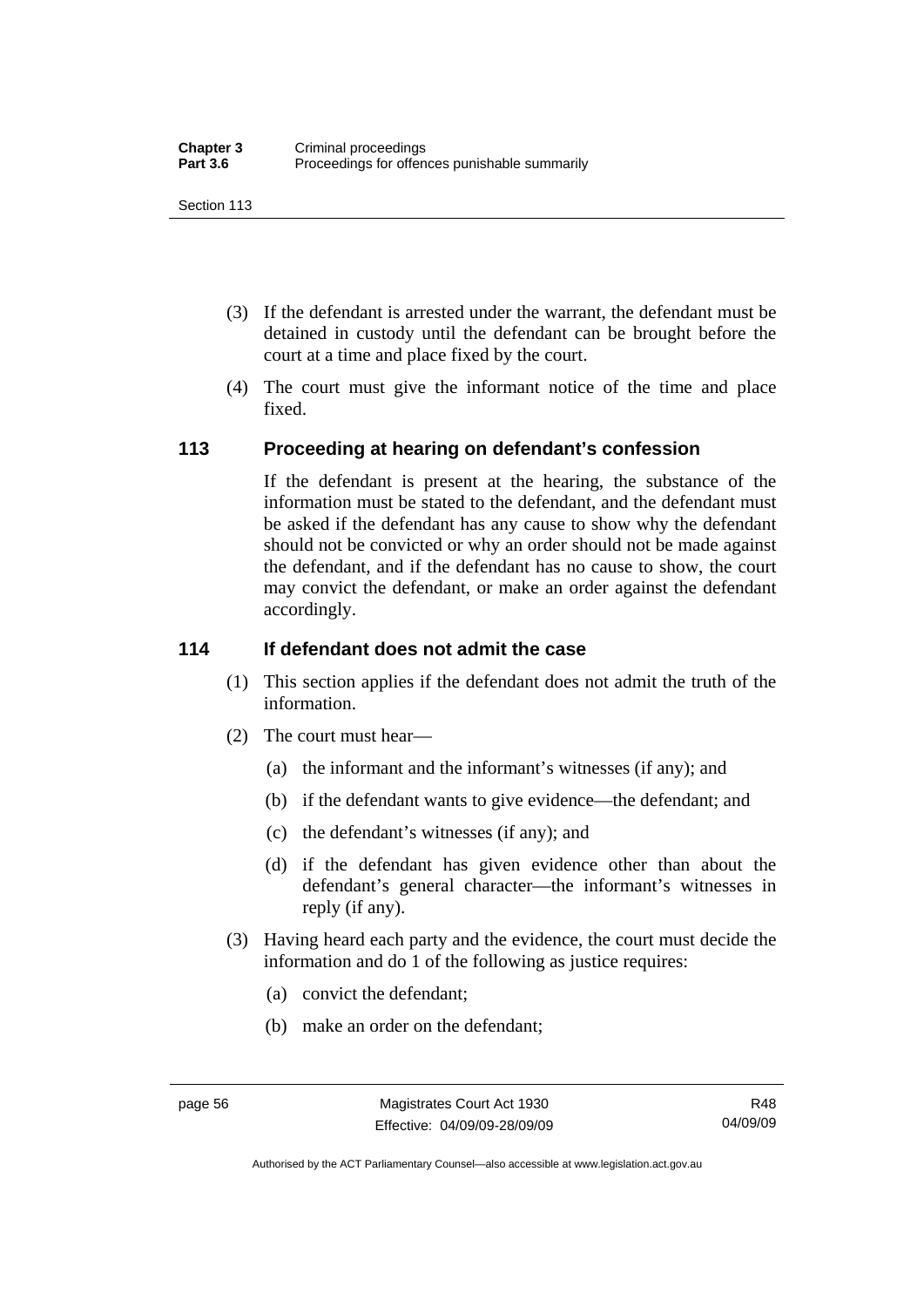(c) dismiss the information.

#### **115 Conduct of summary proceeding**

- (1) The defendant or a lawyer representing the defendant may address the court after all the evidence for the informant and the evidence (if any) for the defendant and for the informant in reply has been given.
- (2) The informant or a lawyer representing the informant may make a closing address.

R48 04/09/09

Magistrates Court Act 1930 Effective: 04/09/09-28/09/09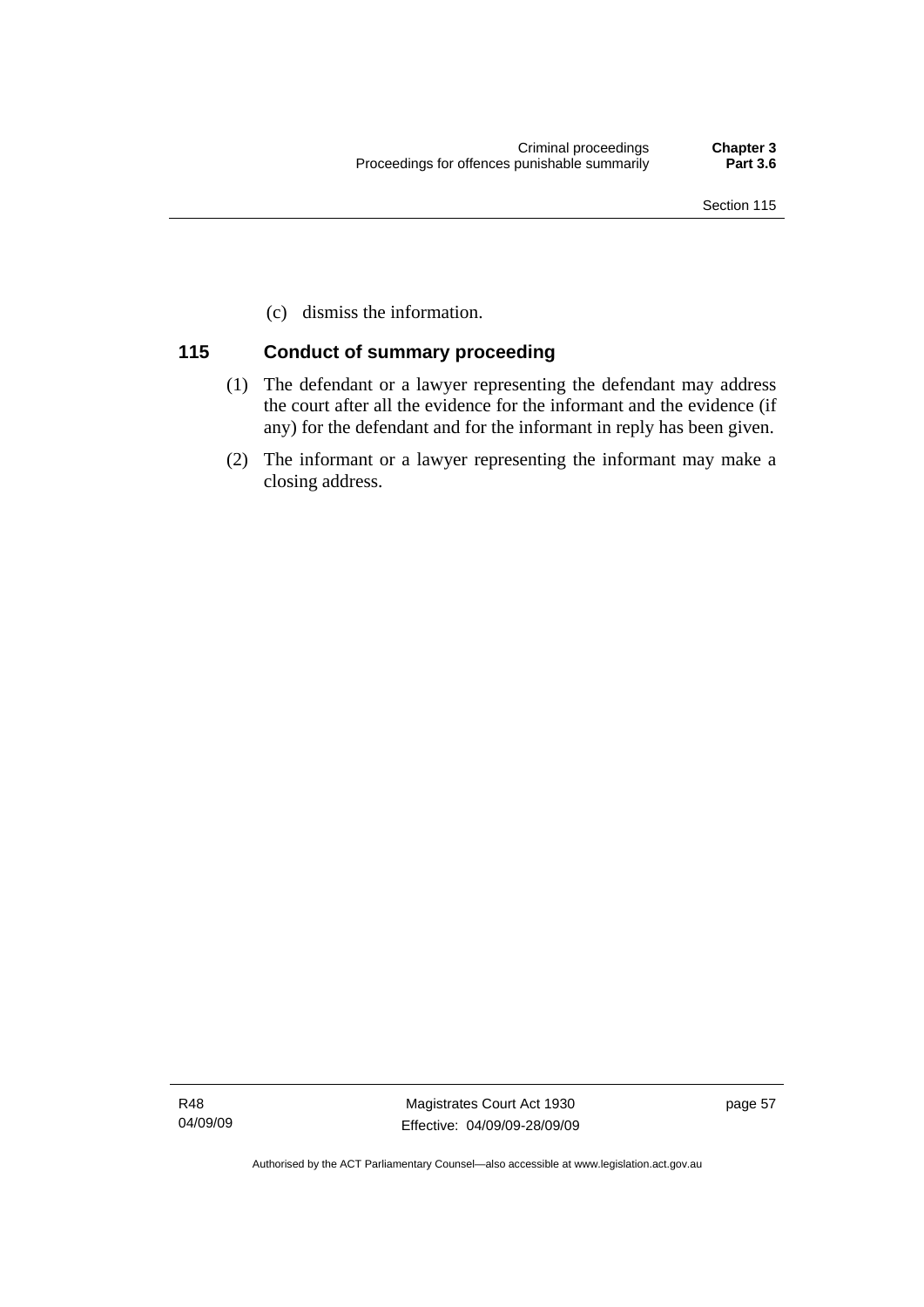Section 116A

# **Part 3.7 Service and pleading by post for certain offences**

#### **116A Definitions for pt 3.7**

(1) In this part:

*defendant* means a person who has been properly served with a summons in accordance with section 116B.

*law in force in the ACT* includes a statute of the Australian National University about parking or traffic.

 (2) For this part (other than section 116B (2)), a *notice to defendant form*, *notice of intention to defend form* and *plea of guilty form* includes a copy of the form printed on the back of a copy of a summons.

#### *U* 116AA Meaning of *prescribed offence* for pt 3.7

- (1) For this part, an offence against a law in force in the ACT is a *prescribed offence* in relation to a person if—
	- (a) for an offence against the road transport legislation—the maximum fine that can be imposed on the person for the offence is 30 penalty units; or
	- (b) for any other offence—the maximum fine that can be imposed on the person for the offence is 10 penalty units.
- (2) In subsection (1):

*road transport legislation* means the following:

- (a) the *Road Transport (Dimensions and Mass) Act 1990*;
- (b) the *Road Transport (Driver Licensing) Act 1990*;
- (c) the *Road Transport (General) Act 1999*;

Authorised by the ACT Parliamentary Counsel—also accessible at www.legislation.act.gov.au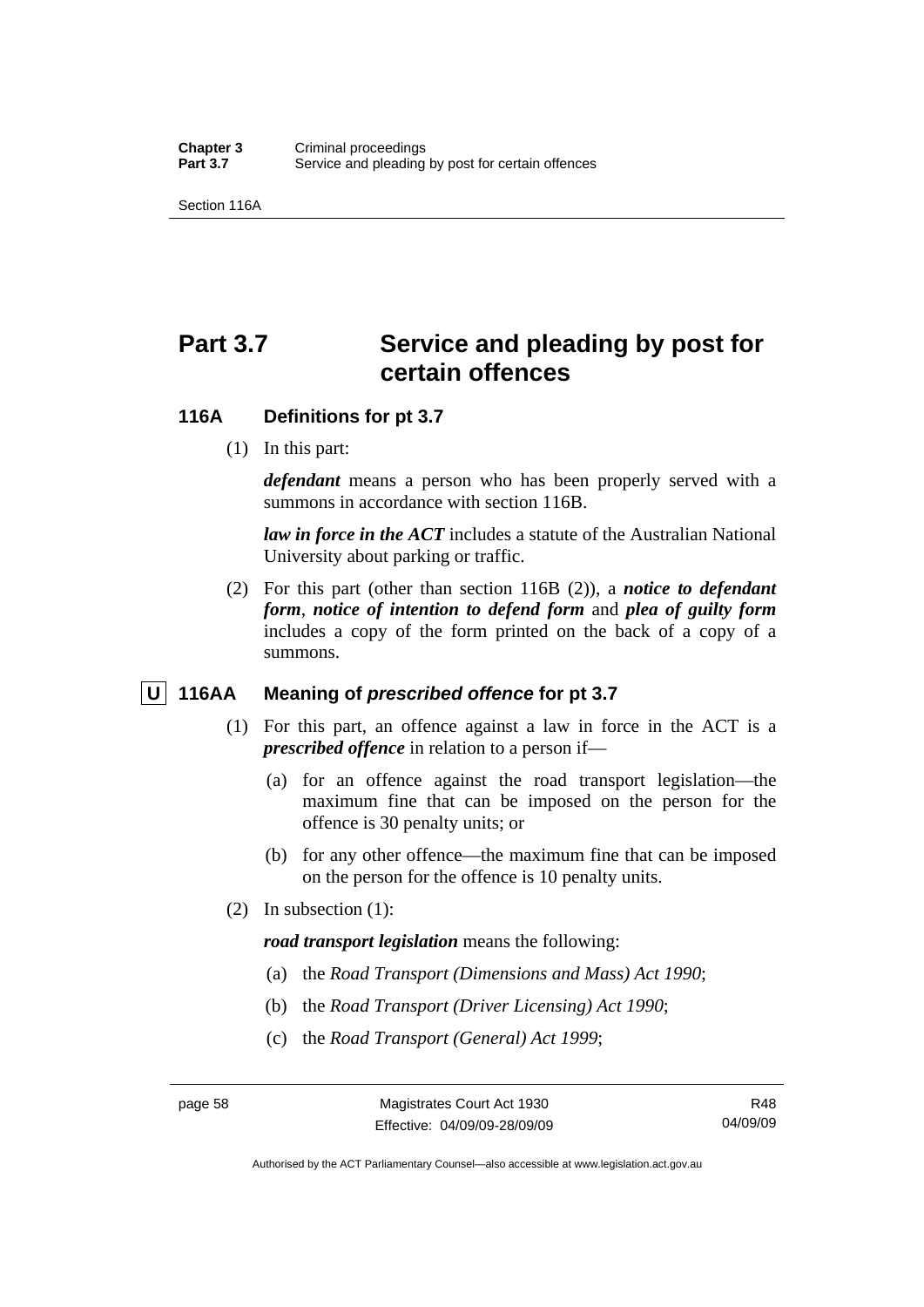- (d) the *Road Transport (Public Passenger Services) Act 2001*;
- (e) the *Road Transport (Safety and Traffic Management) Act 1999*;
- (f) the *Road Transport (Vehicle Registration) Act 1999*;
- (g) any other Act or any regulation prescribed by regulation.
- *Note 1* A reference to an Act includes a reference to the statutory instruments made or in force under the Act, including any regulation (see Legislation Act, s 104).
- *Note 2* A reference to an Act includes a reference to a provision of an Act, and a reference to a subordinate law includes a reference to a provision of a subordinate law (see Legislation Act, s 7 and s 8).

#### **116B Service of summons for prescribed offence**

- (1) A summons for a person in relation to a prescribed offence may be served on the person—
	- (a) by giving 2 copies of the summons to the person; or
	- (b) by sending 2 copies of the summons by prepaid post, addressed to the person, at the person's last-known home or business address; or
	- (c) by leaving 2 copies of the summons at the person's last-known home or business address with someone who appears to be at least 16 years old and to live or be employed at the address.
- (2) One copy of a summons in relation to a prescribed offence served in accordance with this section must have the notice to defendant form printed on the back of it, and the other copy of that summons so served must have the notice of intention to defend form and the plea of guilty form printed on the back of it.
- (3) Service of a summons on a person in relation to a prescribed offence in a way mentioned in subsection (1) (a) or (c) must be made not less than 14 days before the day the person is required by the summons to appear before the court.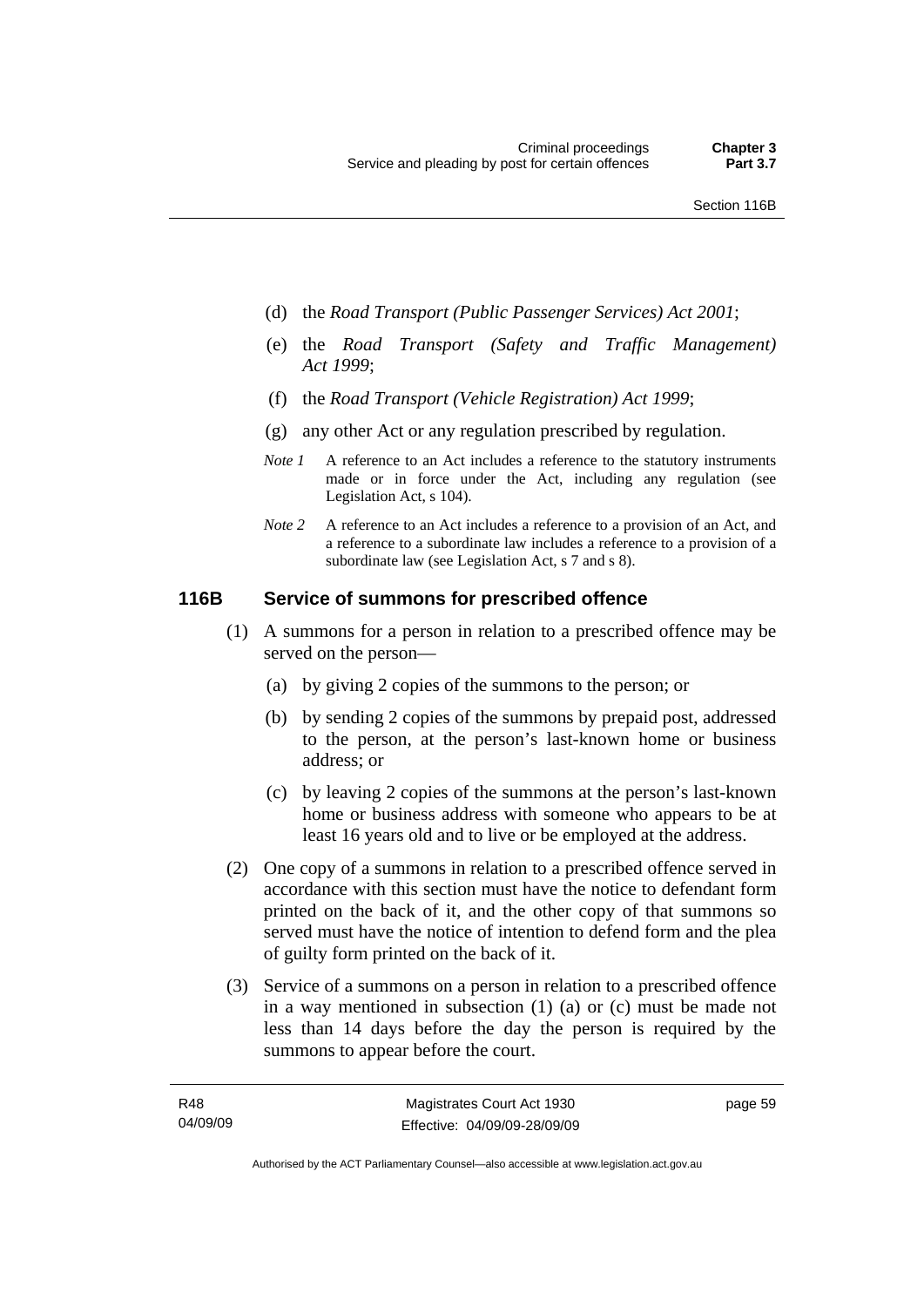Section 116BA

- (4) If a summons in relation to a prescribed offence is served in accordance with this section in the way mentioned in subsection (1) (b), the 2 copies of the summons must be sent by post not less than 21 days before the day when the person to whom it is directed is required by the summons to appear before the court.
	- *Note* If a form is approved under the *Court Procedures Act 2004* for this provision, the form must be used.

#### **116BA Giving of notice by registrar**

If the registrar is required to give notice to a person under this part, the notice may be given by sending the notice by prepaid post, addressed to the person, at the person's last-known home or business address.

#### **116C Proof of service**

- (1) Service of a summons or notice for this part may be proved by the oath of the person who served it, by affidavit or otherwise.
- (2) For this part, if—
	- (a) a summons has been served in accordance with section 116B; and
	- (b) a copy of the summons is returned to the registrar with the notice of intention to defend form or the plea of guilty form completed;

the defendant is taken, unless the contrary is proved, to have completed and signed the form so completed and to have returned the form to the registrar.

- (3) The plea of guilty form must be signed in the presence of 1 of the following people:
	- (a) the registrar;
	- (b) a lawyer;

Authorised by the ACT Parliamentary Counsel—also accessible at www.legislation.act.gov.au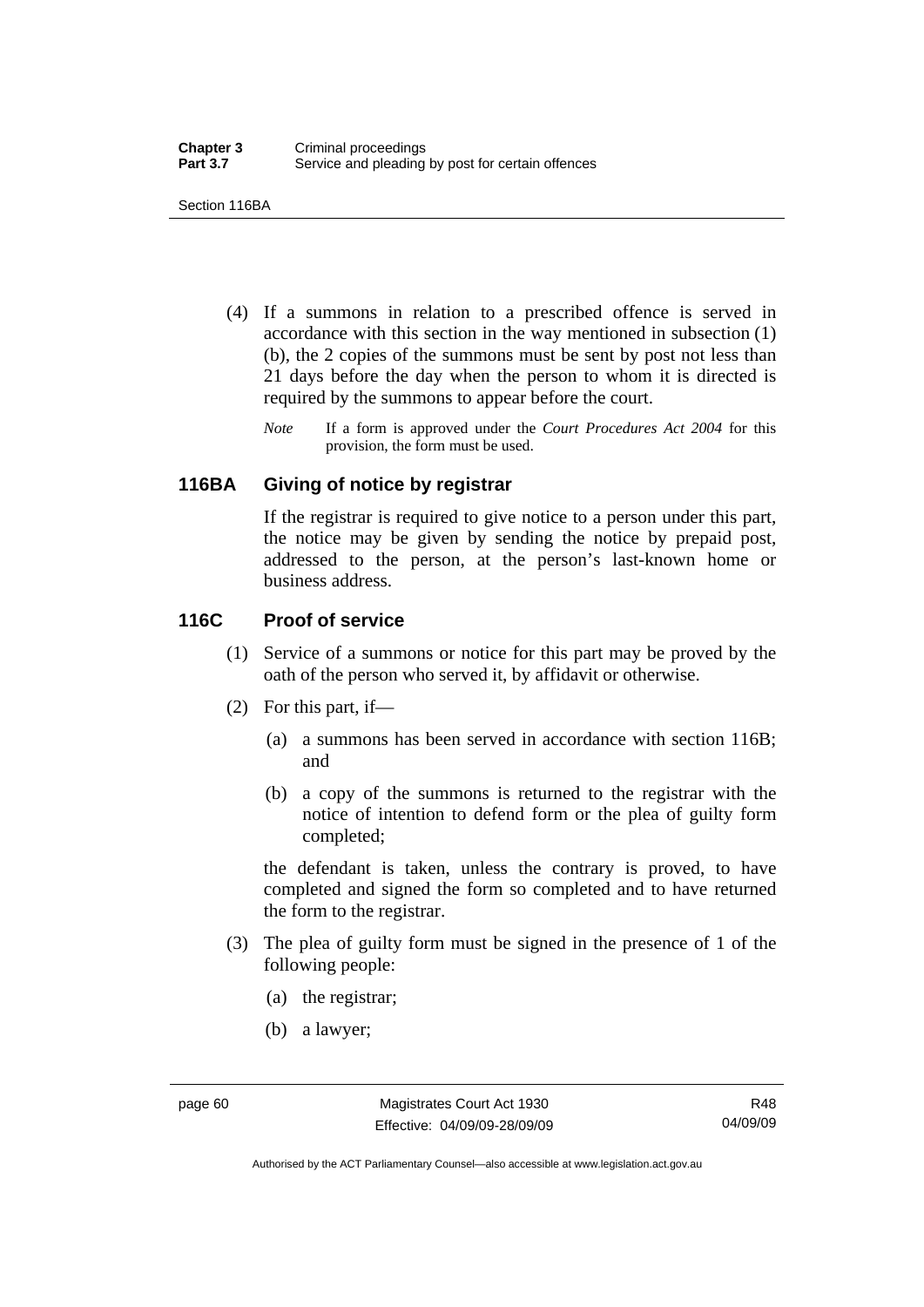- (c) a justice of the peace;
- (d) a person prescribed by regulation or rule.

#### **116D Pleas to prescribed offence**

A defendant may—

- (a) without prejudice to any other means of pleading guilty, enter a plea of guilty by completing the plea of guilty form and returning the form, whether by post or otherwise, to the registrar; or
- (b) give notice of his or her intention to defend by completing the notice of intention to defend form and returning the form, whether by post or otherwise, to the registrar.

### **116E Procedure if plea of guilty entered**

- $(1)$  If—
	- (a) a defendant enters a plea of guilty in accordance with section 116D; and
	- (b) the defendant—
		- (i) does not appear at the hearing; or
		- (ii) appears but does not withdraw his or her plea of guilty; and
	- (c) the court accepts the plea of guilty;

the court must record a plea of guilty and decide the proceeding accordingly.

 (2) The court must, in deciding a proceeding under subsection (1), have regard to the matters (if any) drawn to the attention of the court in the plea of guilty and must give to the matters the weight that to the court considers proper.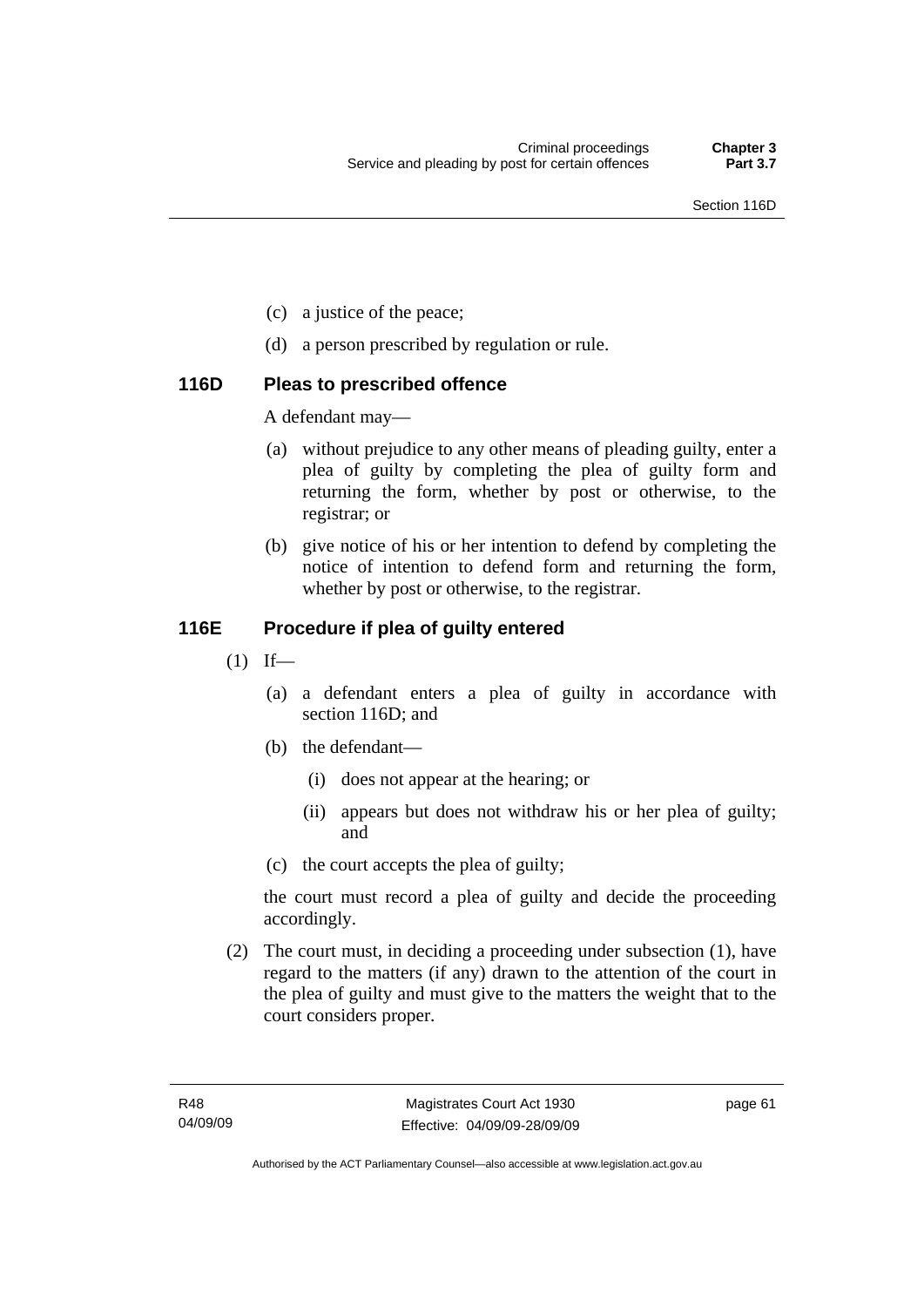Section 116F

- (3) If the court declines to accept a plea of guilty entered in accordance with section 116D—
	- (a) the court must adjourn the hearing and fix a time and place for the hearing of the proceeding; and
	- (b) if the defendant is not before the court—the registrar must give to the defendant notice of the time and place fixed.
- (4) If a defendant does not appear at the time and place fixed under subsection (3), the court may hear and decide the proceeding in the absence of the defendant.

#### **116F Procedure if notice of intention to defend given**

If a defendant returns the notice of intention to defend form to the registrar before the day when the defendant is required by the summons to appear before the court—

- (a) the court must fix a time and place for the hearing of the proceeding; and
- (b) the registrar must give to the defendant notice of the time and place fixed.

#### **116FA Procedure if defendant pleads not guilty**

If the defendant appears before the court at the time and place at which the defendant is required by the summons to appear and pleads not guilty, the court must adjourn the hearing, fix a time and place for the hearing of the proceeding and inform the defendant of the time and place fixed.

#### **116G Procedure if defendant does not plead**

 $If$ —

- (a) a summons has been served in accordance with section 116B; and
- (b) either—

Authorised by the ACT Parliamentary Counsel—also accessible at www.legislation.act.gov.au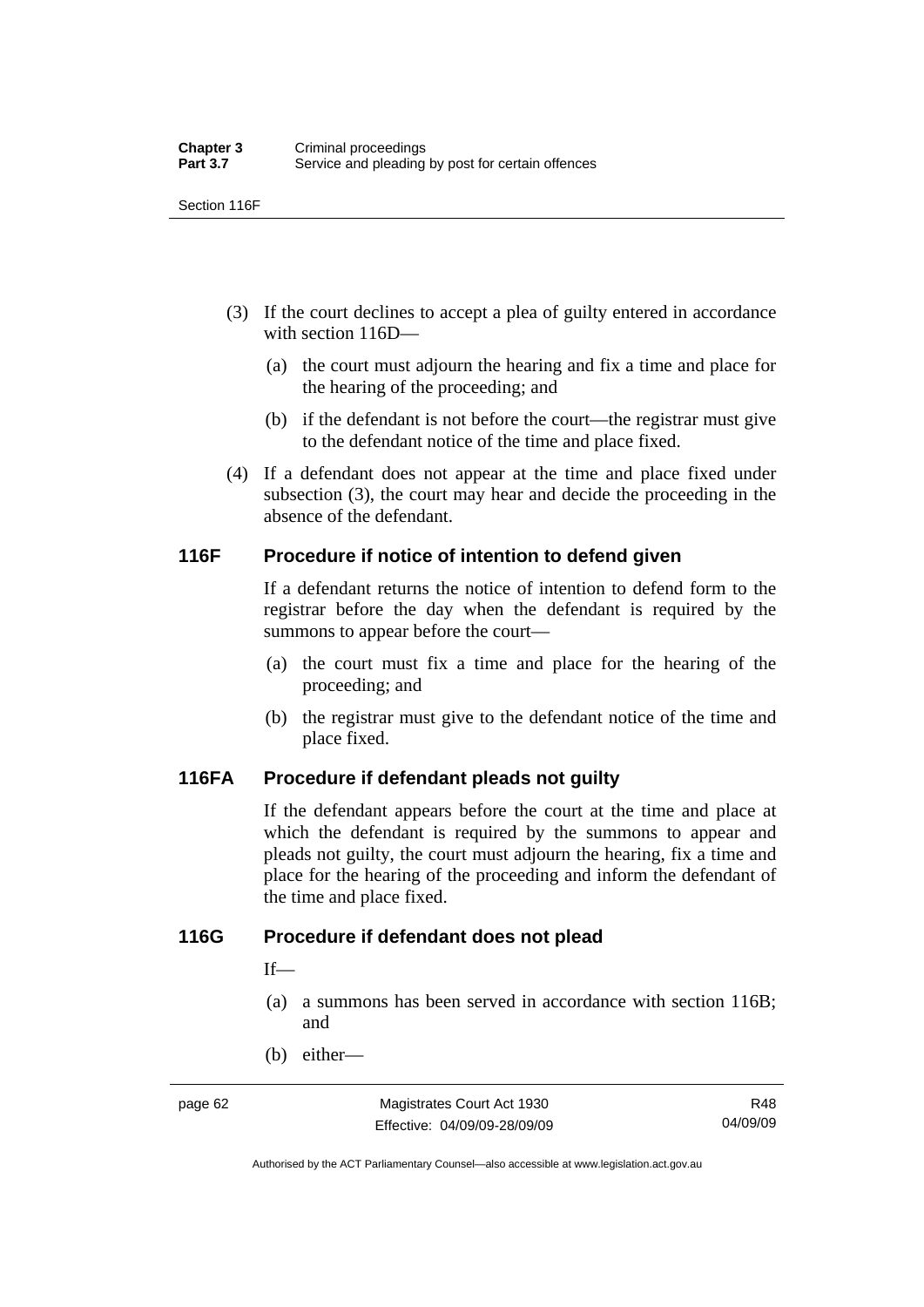- (i) the defendant does not enter a plea of guilty in accordance with section 116D or return the notice of intention to defend form to the registrar before the day when the defendant is required by the summons to appear before the court, and does not appear before the court at the time and place specified in the summons; or
- (ii) the defendant does not appear before the court at the time and place specified in the notice given to the defendant in accordance with section 116F or fixed by the court in accordance with section 116FA; and
- (c) the court is satisfied—
	- (i) that the matters alleged in the summons are reasonably sufficient to inform the defendant of the offence alleged against the defendant; and
	- (ii) that the matters alleged in the summons constitute the offence charged in the summons;

the court may convict the defendant of the offence charged in the summons.

#### **116H Restricted penalties under pt 3.7**

- (1) Subject to subsection (3), if—
	- (a) a defendant is convicted under this part of an offence against a law mentioned in a paragraph of section 116AA (1); and
	- (b) at the time that the defendant is sentenced, the defendant is not before the court or is not represented before the court by a lawyer;

the only penalty that the court may impose is a fine of an amount not exceeding the amount mentioned in that paragraph.

 $(2)$  If—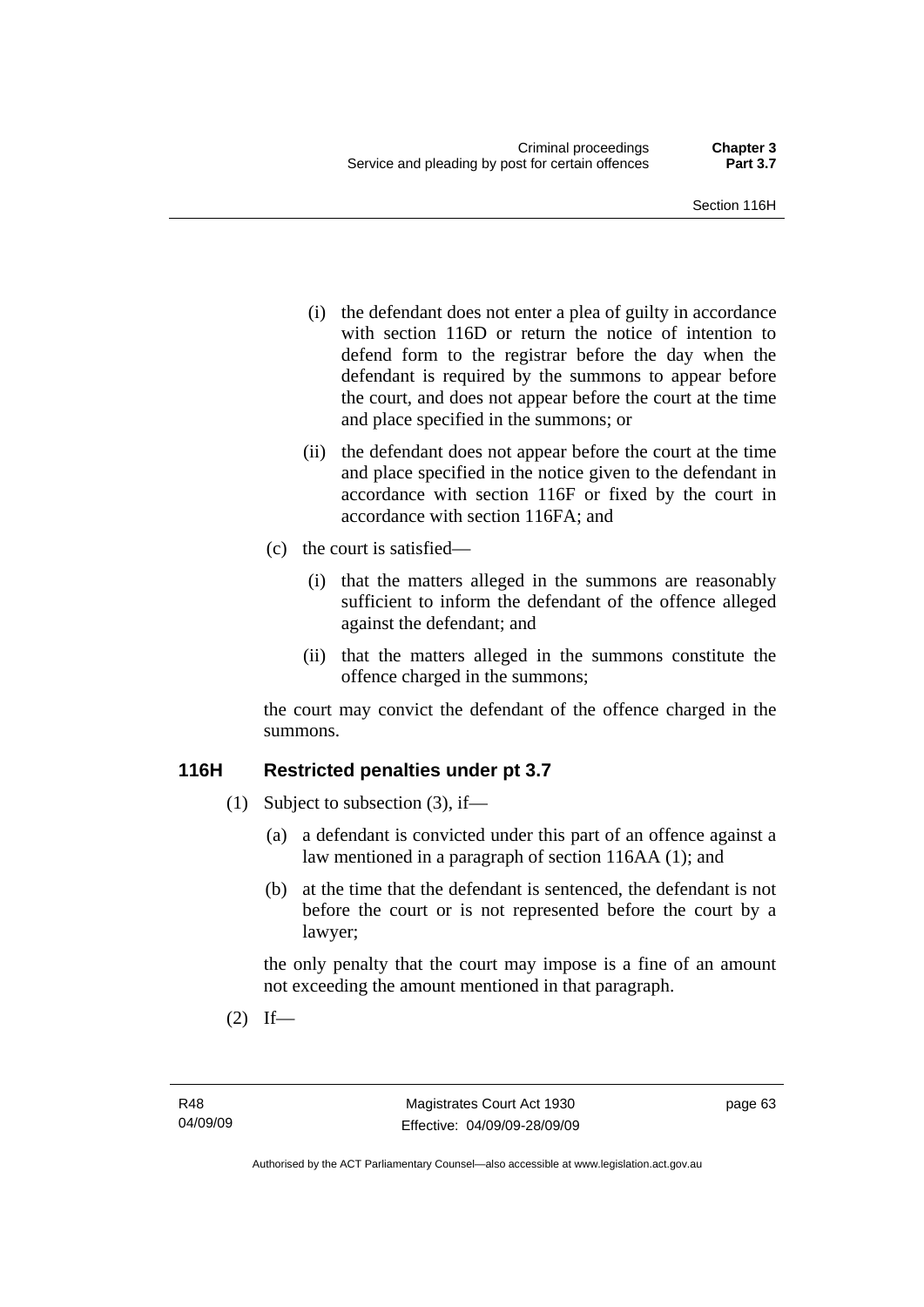Section 116I

- (a) the court convicts a defendant of an offence against a law mentioned in a paragraph of section 116AA (1); and
- (b) the law provides in effect that a penalty other than a fine may be imposed on the defendant; and
- (c) when the defendant is sentenced, the defendant is not before the court or is not represented before the court by a lawyer; and
- (d) the court considers that a penalty other than a fine may be appropriate;

the court must adjourn the hearing and fix a time and place for sentence.

- (3) The registrar must give the defendant notice of the time and place fixed.
- (4) If a defendant convicted of an offence against a law mentioned in a paragraph of section 116AA (1) does not appear at the time and place fixed under subsection (2), the court, in the absence of the defendant, may impose on the defendant any penalty that is applicable under that law.

#### **116I Consequences of conviction in absence of defendant**

If a defendant is, in his or her absence, convicted of an offence, the registrar must give to the defendant written notice of—

- (a) the conviction and order of the court; and
- (b) the penalty (if any) imposed by the court, and the way in which and the time by which the penalty is required to be discharged; and
- (c) unless the proceeding is decided in accordance with section 116E (1), the defendant's right to apply for the setting aside of the conviction or order in accordance with the rules.

Authorised by the ACT Parliamentary Counsel—also accessible at www.legislation.act.gov.au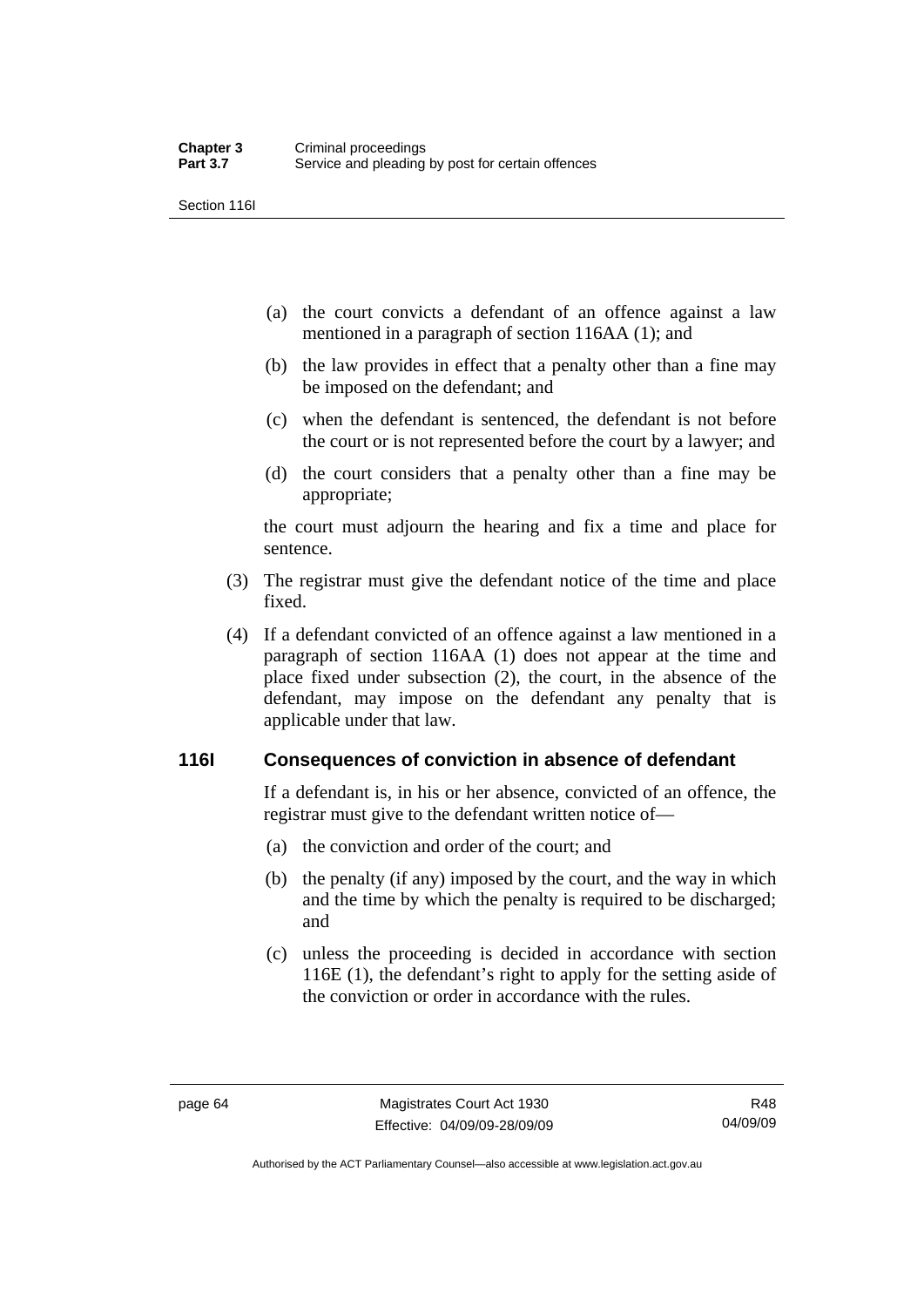# **Part 3.8 Infringement notices for certain offences**

## **Division 3.8.1 Preliminary**

#### **117 Definitions for pt 3.8**

In this part:

*administering authority*, for an infringement notice offence, means the entity that, under the regulations, is the administering authority for the offence.

*another jurisdiction* means a jurisdiction other than the ACT.

*authorised person*—see section 134A (3).

*date of service*, of an infringement notice or reminder notice that has been, or is to be, served on a person, means the date the notice is served on the person.

*driver*, of a vehicle, means the person who is driving the vehicle.

*home address*, of a person, means the address of the place where the person usually lives.

*illegal user declaration*—see section 131D.

*infringement notice* means a notice under section 120 (Service of infringement notices).

*infringement notice offence* means an offence declared under the regulations to be an offence to which this part applies.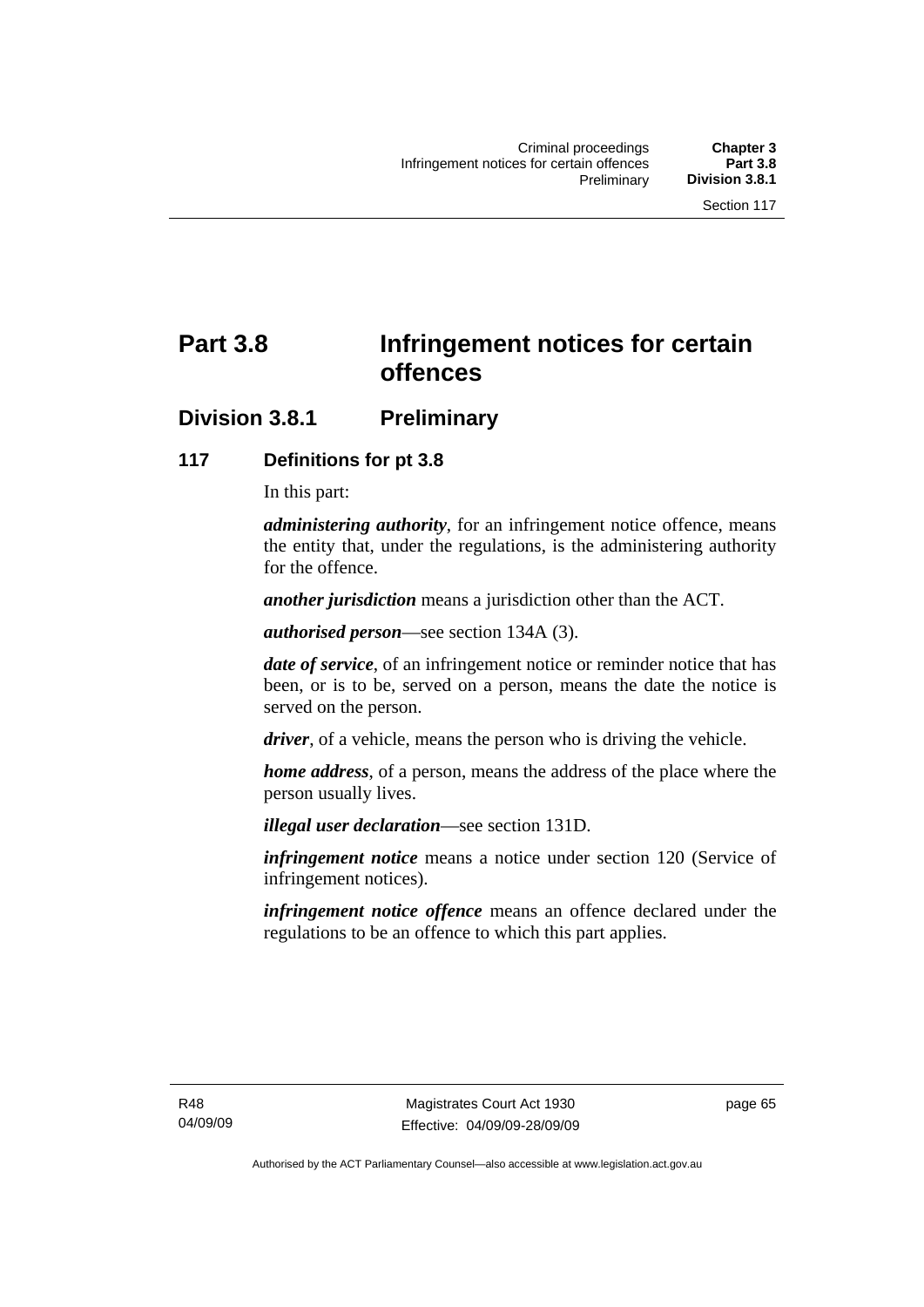Section 117

*infringement notice penalty*, for a person for an infringement notice offence, means—

- (a) the amount prescribed by regulation as the penalty payable by the person for the offence under an infringement notice for the offence; or
- (b) if a reminder notice has also been served on the person for the offence—the total of the amount mentioned in paragraph (a) and the amount prescribed by regulation as the amount payable by the person for the cost of serving the reminder notice.

*known offender declaration*—see section 131E.

*registered*, for a vehicle, means registered under the *Road Transport (Vehicle Registration) Act 1999*.

*reminder notice* means a notice under section 129 (Reminder notices).

*responsible person*, for a vehicle—see the *Road Transport (General) Act 1999*, section 10 and section 11.

*sold vehicle declaration*—see section 131F.

*unknown offender declaration*—see section 131G.

*vehicle*—see the *Road Transport (Vehicle Registration) Act 1999*, dictionary.

*vehicle-related offence* means an infringement notice offence that—

- (a) involves a vehicle; and
- (b) is declared by regulation to be an offence to which division 8.2A applies.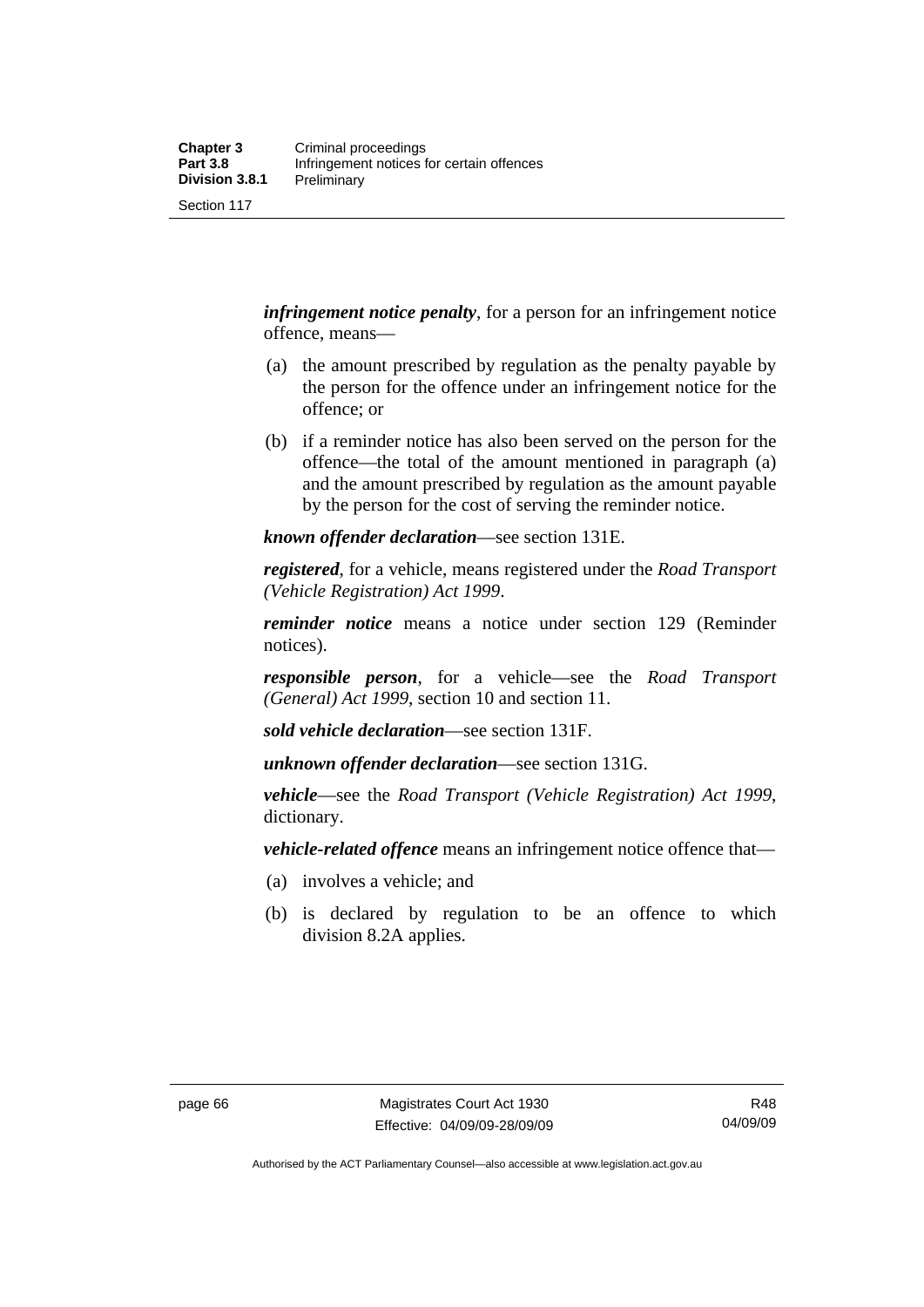#### **118 Purpose and effect of pt 3.8**

- (1) The purpose of this part is to create a system of infringement notices for certain offences as an alternative to prosecution.
- (2) This part does not—
	- (a) require an infringement or reminder notice to be served on a person; or
	- (b) affect the liability of a person to be prosecuted for an offence if—
		- (i) an infringement or reminder notice is not served on the person for the offence; or
		- (ii) the person does not comply with an infringement or reminder notice served on the person for the offence; or
		- (iii) an infringement notice served on the person for the offence is withdrawn; or
	- (c) prevent the service of 2 or more infringement notices on a person for an offence; or
	- (d) limit or otherwise affect the penalty that may be imposed by a court on a person for an offence.

#### **119 Regulations about infringement notice offences**

- (1) A regulation may prescribe an offence for the definition of *infringement notice offence* in section 117 by—
	- (a) stating the offence; or
	- (b) referring to the provision creating the offence; or
	- (c) providing that all offences, or all offences except for stated offences, against an Act or subordinate law are infringement notice offences.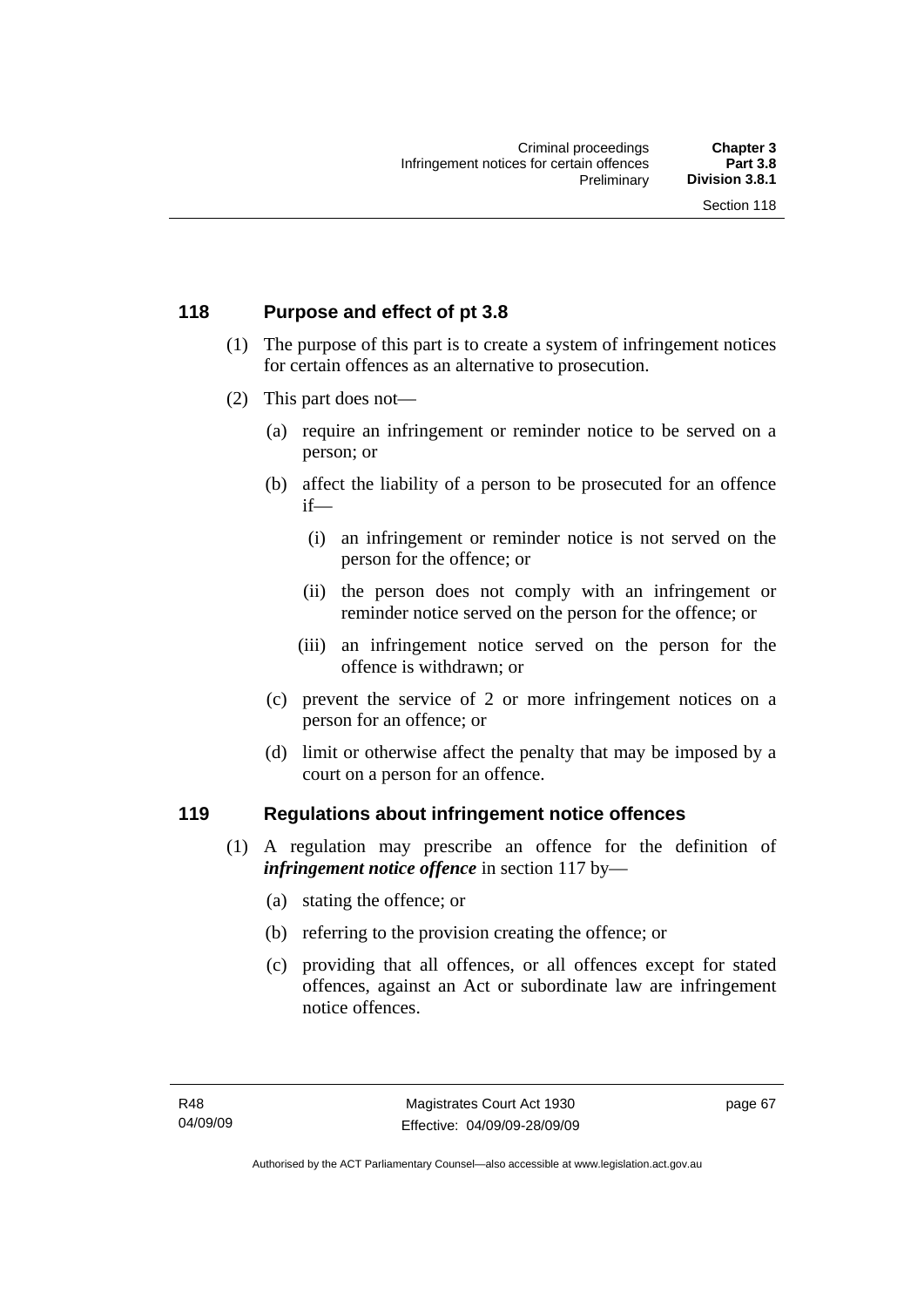Section 120

- (2) Subsection (1) does not limit the way that a regulation may prescribe an offence for that definition.
- (3) A regulation may, for the definition of infringement notice penalty in section 117, prescribe—
	- (a) an amount as the penalty payable by anyone for an offence if it is dealt with under this part; or
	- (b) different amounts as the penalties payable for different offences if they are dealt with under this part; or
	- (c) different amounts as the penalties payable for the same kind of offence committed by different people or in different circumstances if the offence is dealt with under this part.
- (4) However, an infringement notice penalty prescribed for a person for an offence must not exceed the maximum fine that could be imposed by a court on the person for the offence.
- (5) Subsection (3) does not limit the way that a regulation may prescribe an amount for that definition.

## **Division 3.8.2 Infringement and reminder notices**

## **120 Service of infringement notices**

- (1) If an authorised person believes, on reasonable grounds, that a person has committed an infringement notice offence, the authorised person may serve a notice (an *infringement notice*) on the person for the offence.
- (2) A regulation may make provision in relation to when an authorised person is, or is not, taken to have reasonable grounds for a belief mentioned in subsection (1).
- (3) To remove any doubt, an authorised person may not serve an infringement notice on a person under this section for an offence after the end of the time within which a prosecution may be brought for the offence.

Authorised by the ACT Parliamentary Counsel—also accessible at www.legislation.act.gov.au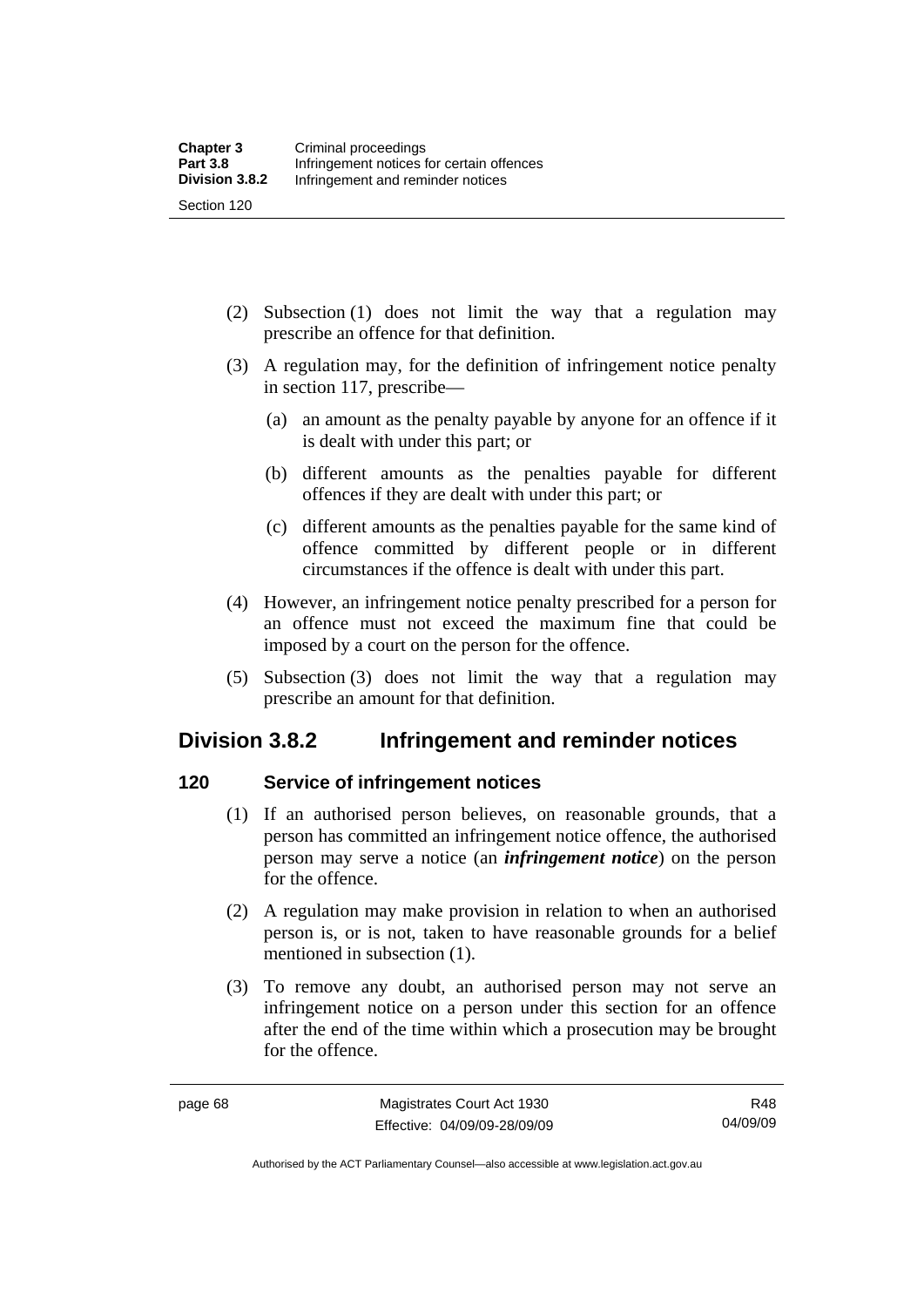(4) This section does not prevent an infringement notice for a vehiclerelated offence being served on a person under section 131B (Service of infringement notice on responsible person for vehicle).

#### **121 Contents of infringement notices**

- (1) An infringement notice served on a person by an authorised person for an infringement notice offence must—
	- (a) be identified by a unique number; and
	- (b) state the date of service of the notice; and
	- (c) state—
		- (i) the full name, or surname and initials, and address of the person on whom the notice is served; or
		- (ii) the particulars that are, under the regulations, identifying particulars for the person; and
	- (d) give brief details of the offence, including the Act or subordinate law, and the provision of it, contravened by the person, and—
		- (i) if the offence took place over a period—the period, or approximate period, when the offence was committed; or
		- (ii) in any other case—the place where the offence was committed and the date and approximate time of the offence; and
	- (e) state the infringement notice penalty payable by the person for the offence; and
	- (f) contain the information required by section 122 (Additional information in infringement notices); and
	- (g) identify the authorised person in accordance with the regulations; and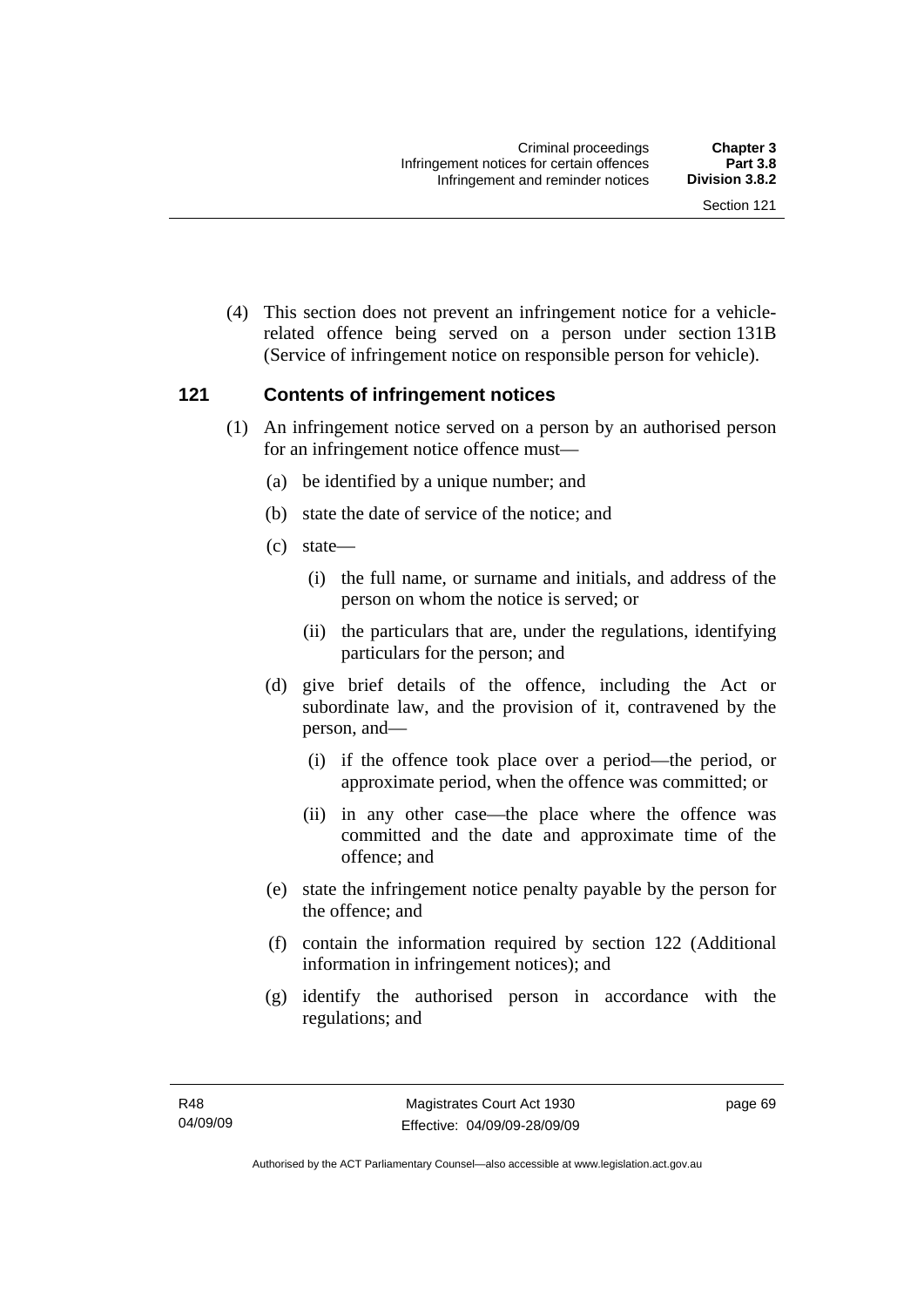- (h) include any other information required by regulation and any additional information that the administering authority considers appropriate.
- (2) A regulation may provide that subsection (1) (c) does not apply to an infringement notice.

#### **122 Additional information in infringement notices**

- (1) The infringement notice must also tell the person on whom it is served that—
	- (a) the person may pay the infringement notice penalty for the offence or dispute liability for the offence within 28 days after the day when the notice is served on the person (the *date of service* of the notice); and
	- (b) the person may apply to the administering authority for additional time in which to pay the penalty or dispute liability for the offence; and
	- (c) the notice may be withdrawn before or after the penalty is paid; and
	- (d) if the person pays the penalty within the 28 days (or any additional time allowed by the administering authority), then, unless the infringement notice is withdrawn and any penalty refunded—
		- (i) any liability of the person for the offence is discharged; and
		- (ii) the person will not be prosecuted in court for the offence; and
		- (iii) the person will not be taken to have been convicted of the offence; and
	- (e) if the person wishes to dispute liability for the offence, the issue may be referred to the Magistrates Court; and

Authorised by the ACT Parliamentary Counsel—also accessible at www.legislation.act.gov.au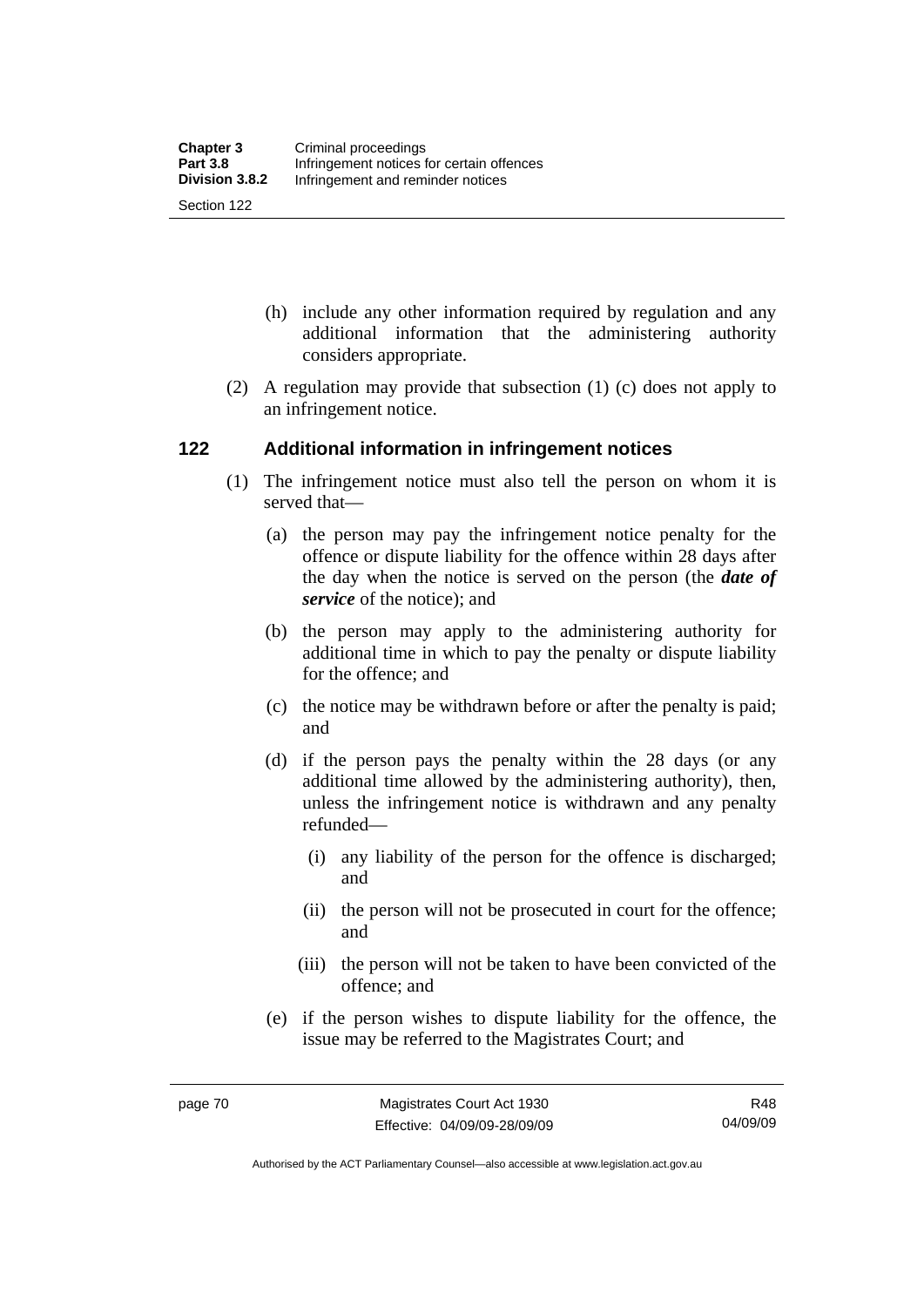- (f) if the Magistrates Court finds against the person or the person is prosecuted in court for the offence, the person may be convicted of the offence and ordered to pay a penalty and costs, and be subject to other court orders; and
- (g) if the person does not pay the infringement notice penalty, or disputes liability for the offence, within the 28 days (or any additional time allowed by the administering authority), a reminder notice may be served on the person for the offence or the person may be prosecuted in court for the offence; and
- (h) if a reminder notice is served on the person, the infringement notice penalty is increased by the amount payable by the person for the cost of serving the reminder notice.
- (2) In addition, the infringement notice must—
	- (a) explain how the person may pay the infringement notice penalty or dispute liability for the offence; and
	- (b) explain how the person may apply for additional time to pay the infringement notice penalty or dispute liability for the offence.

#### **123 Time for payment of infringement notice penalty**

The infringement notice penalty payable by a person under an infringement notice or reminder notice is payable—

- (a) within 28 days after the date of service of the notice; or
- (b) if the person applies to the administering authority within the 28 days for additional time to pay and the additional time is allowed—within the additional time allowed by the administering authority; or
- (c) if the person applies to the administering authority within the 28 days for additional time to pay and the application is refused—within 7 days after the day the person is told of the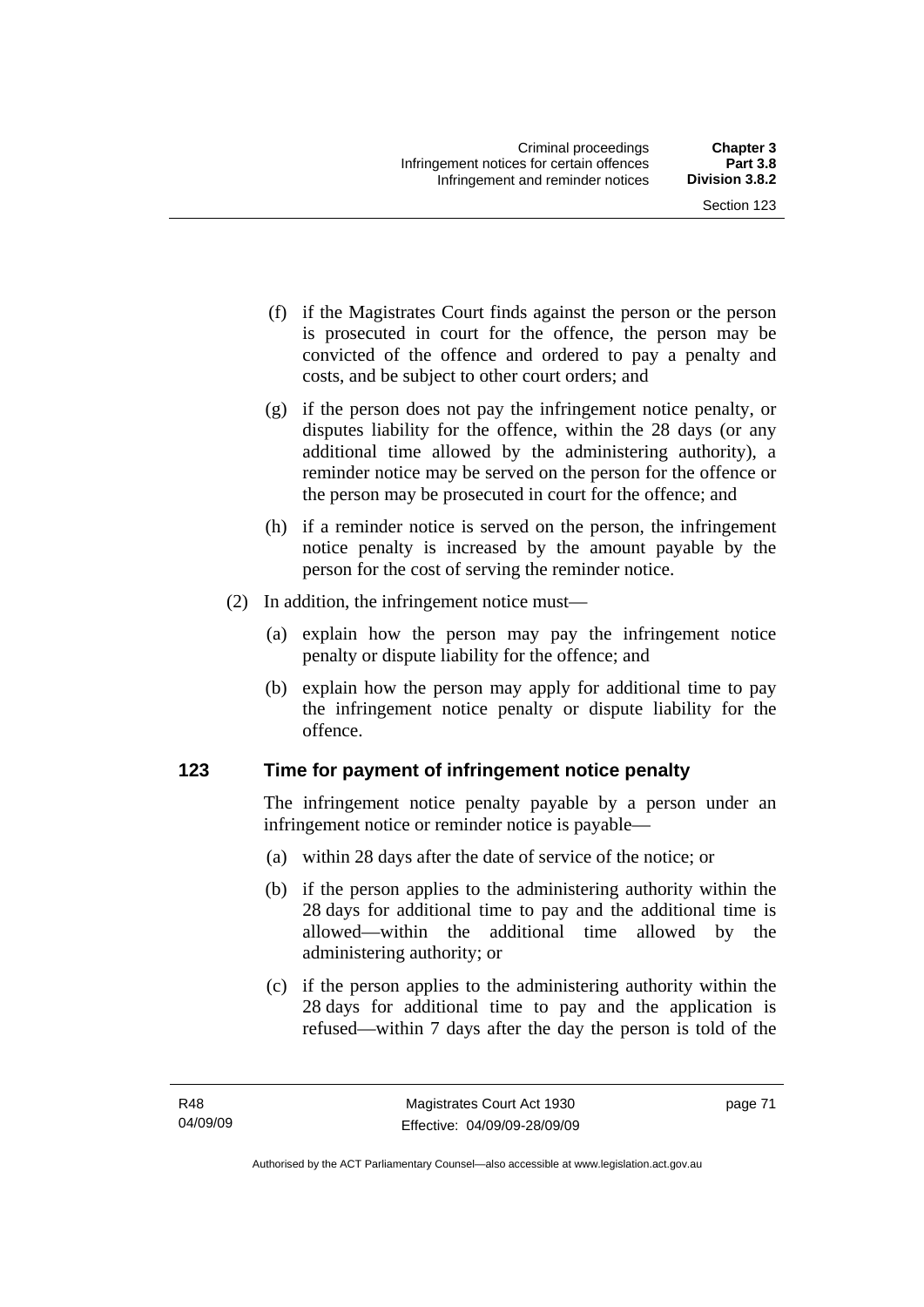Section 124

refusal or 28 days after the date of service of the notice, whichever is later.

### **124 Extension of time to pay penalty**

- (1) The person on whom an infringement notice or reminder notice is served may apply, in writing, to the administering authority, within 28 days after the date of service of the notice, for a stated additional time (of not longer than 6 months) in which to pay the infringement notice penalty.
- (2) The administering authority must—
	- (a) allow or refuse to allow the additional time; and
	- (b) tell the person in writing of the decision and, if the decision is a refusal, the reasons for it.

### **125 Effect of payment of infringement notice penalty**

- (1) This section applies if—
	- (a) an infringement notice has been served on a person for an infringement notice offence; and
	- (b) the person pays the infringement notice penalty for the offence in accordance with this part; and
	- (c) when the payment is made, the infringement notice had not been withdrawn and an information had not been laid in the Magistrates Court against the person for the offence.
	- *Note* Section 127 (Withdrawal of infringement notice) provides for the withdrawal at any time of an infringement notice that has been served on a person. If s 125 applied to the infringement notice offence, it ceases to apply, and is taken never to have applied, on the withdrawal of the notice (see s  $127(4)$ ).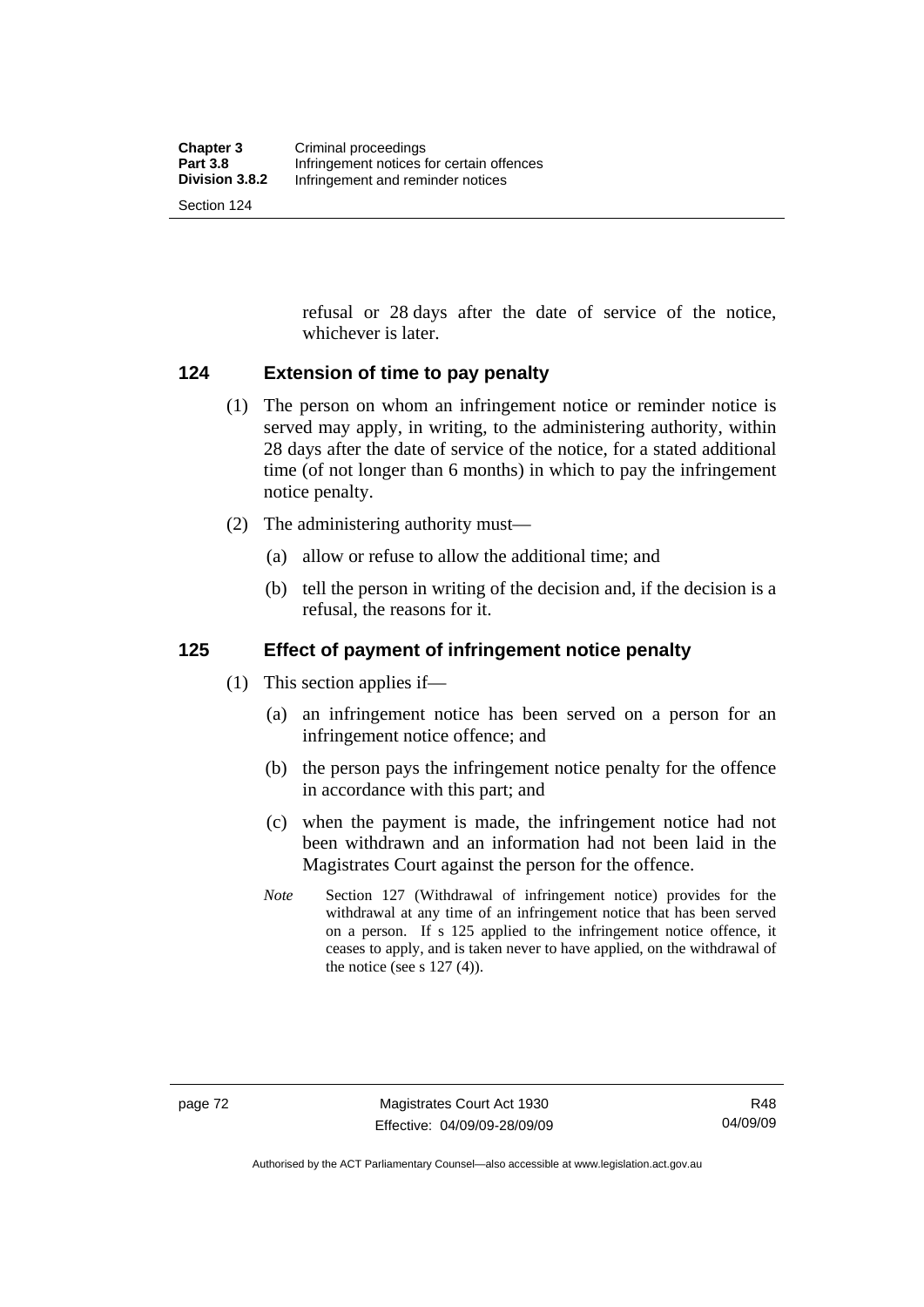- (2) If this section applies—
	- (a) any liability of the person for the offence is discharged; and
	- (b) the person must not be prosecuted in a court for the offence; and
	- (c) the person is not taken to have been convicted of the offence.
- (3) If 2 or more infringement notices were served on the person for the offence, then, unless all the infringement notices have been withdrawn, subsection (2) applies to the person in relation to the offence if the person pays, in accordance with this part, the infringement notice penalty in relation to any of the notices (together with any costs and disbursements payable under this part in relation to the notice).

#### **126 Application for withdrawal of infringement notice**

- (1) The person on whom an infringement notice for an infringement notice offence is served may apply to the administering authority, in writing, for the withdrawal of the notice within 28 days after the day when the infringement notice, or a reminder notice for the offence, is served on the person (or any additional time allowed by the administering authority).
- (2) The administering authority must—
	- (a) withdraw the notice or refuse to withdraw the notice; and
	- (b) tell the person in writing of the decision and, if the decision is a refusal, the reasons for it.

#### **127 Withdrawal of infringement notice**

- (1) This section applies to an infringement notice that has been served on a person for an infringement notice offence.
- (2) The administering authority may, by notice served on the person, withdraw the infringement notice, whether or not—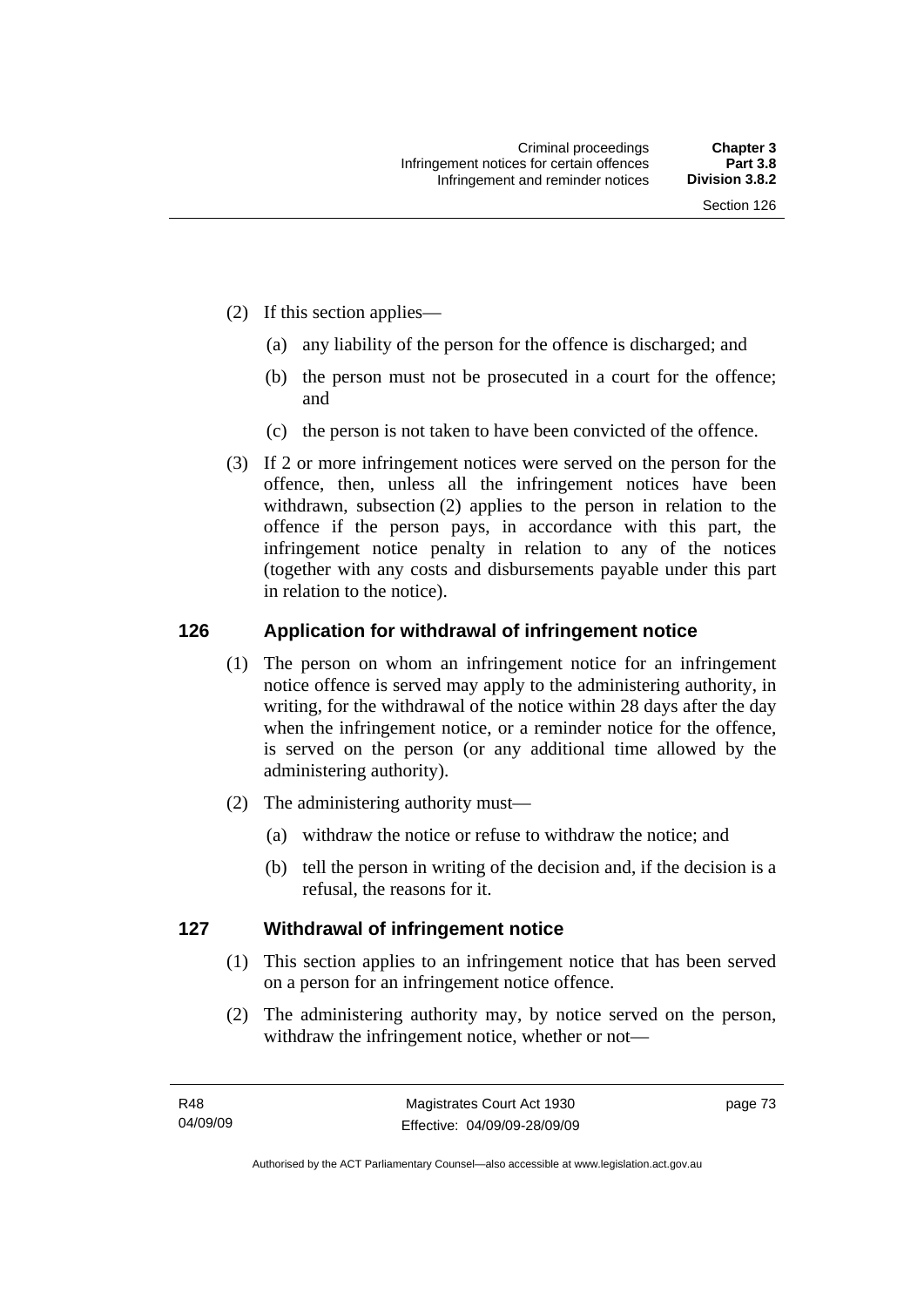- (a) the person has made an application for the withdrawal of the infringement notice; or
- (b) the infringement notice penalty (or part of it) has been paid for the offence; or
- (c) the person has disputed liability for the infringement notice offence.
- (3) The notice must—
	- (a) include the number of the infringement notice and the date of service of the infringement notice; and
	- (b) tell the person that the infringement notice is withdrawn and, in general terms, about subsection (4).
- (4) On service of the notice—
	- (a) this part ceases to apply to the infringement notice; and
	- (b) if the infringement notice penalty (or part of it) has been paid—the amount paid must be repaid by the administering authority; and
	- (c) if section 125 (Effect of payment of infringement notice penalty) applies to the offence—the section ceases to apply, and is taken never to have applied, to the offence; and
	- (d) a proceeding for the offence may be taken in a court against anyone (including the person) as if the infringement notice had not been served on the person.

#### **128 Guidelines about withdrawal of infringement notices**

 (1) The Minister may, in writing, issue guidelines about the exercise of an administering authority's functions under section 126 (Application for withdrawal of infringement notice), section 127 (Withdrawal of infringement notice) or section 133 (Extension of time to dispute liability).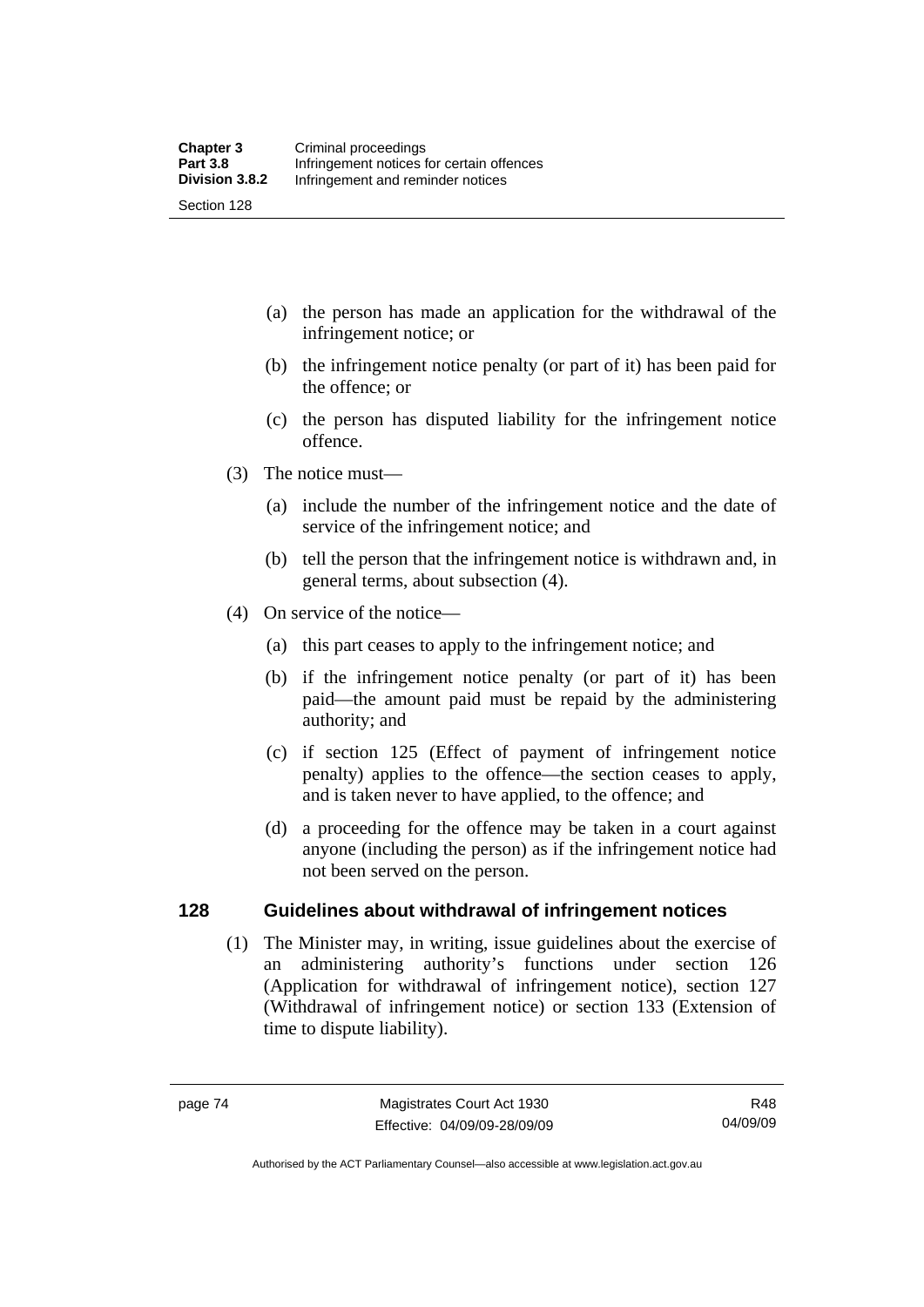- (2) The administering authority for an infringement notice offence must comply with any guidelines applying to the offence.
- (3) A guideline is a disallowable instrument.
	- *Note* A disallowable instrument must be notified, and presented to the Legislative Assembly, under the Legislation Act*.*

#### **129 Reminder notices**

An authorised person may serve a notice (a *reminder notice*) on a person if—

- (a) an infringement notice has been served on the person for an infringement notice offence; and
- (b) the infringement notice has not been withdrawn; and
- (c) the infringement notice penalty has not been paid to the administering authority within the time for payment under this part; and
- (d) written notice disputing liability has not been given to the administering authority in accordance with this part; and
- (e) a reminder notice has not previously been served on the person for the offence.

#### **130 Contents of reminder notices**

A reminder notice served on a person by an authorised person for an infringement notice offence must—

- (a) be identified by a unique number; and
- (b) include the following information:
	- (i) the Act or subordinate law, and the provision of it, contravened by the person;
	- (ii) the number of the infringement notice served on the person for the offence;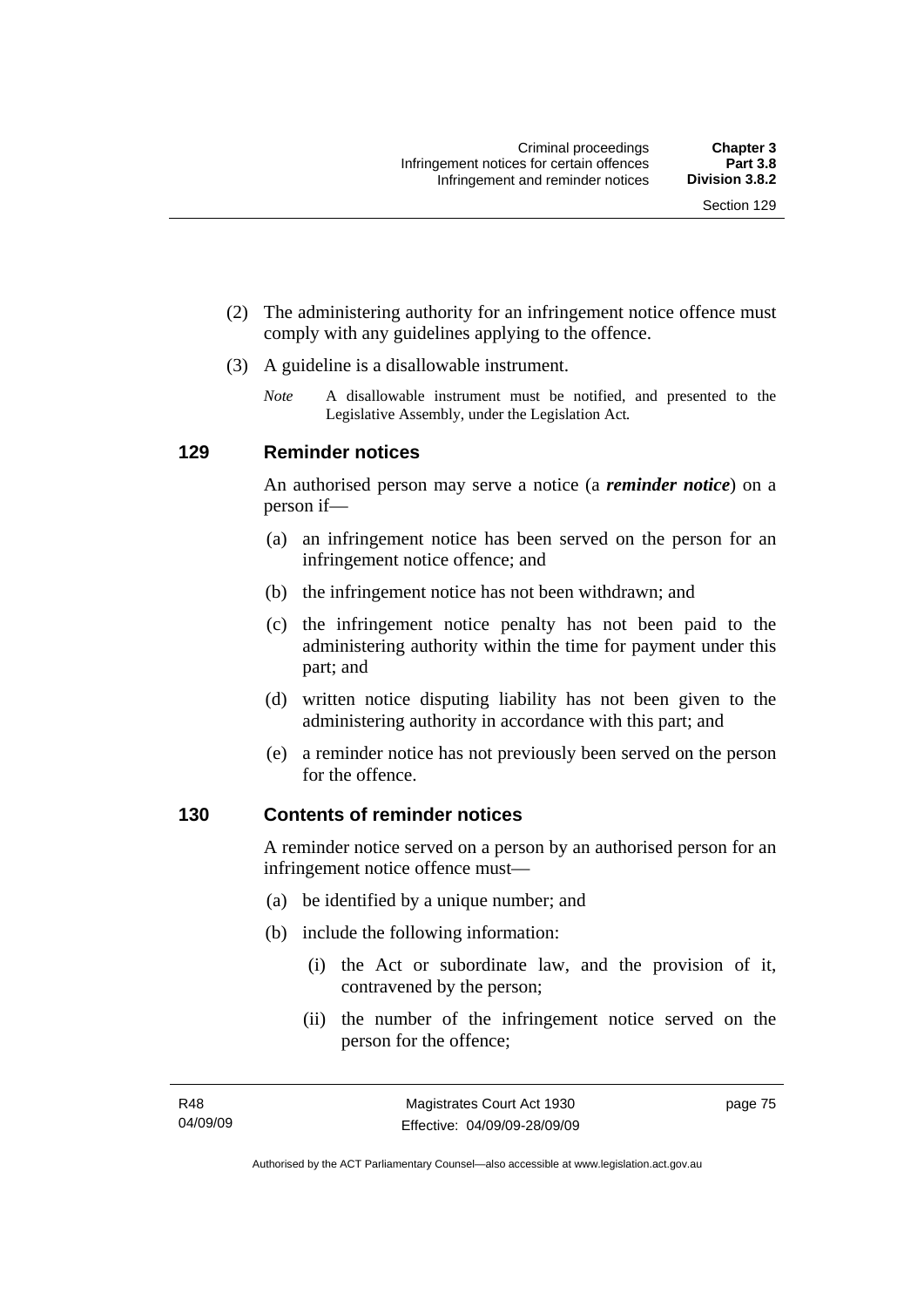- (iii) the date of service of the infringement notice; and
- (c) state the date of service of the reminder notice; and
- (d) state the infringement notice penalty that is now payable by the person for the offence; and
- (e) contain the information required by section 131 (Additional information in reminder notices); and
- (f) identify the authorised person in accordance with the regulations; and
- (g) include any other information required by regulation and any additional information that the administering authority considers appropriate.

#### **131 Additional information in reminder notices**

- (1) The reminder notice must also tell the person on whom it is served that—
	- (a) the infringement notice penalty for the offence has not been paid; and
	- (b) the infringement notice has not been withdrawn; and
	- (c) written notice disputing liability has not been received by the administering authority from the person for the offence; and
	- (d) the infringement notice penalty for the offence has been increased by the amount payable by the person for the cost of serving the reminder notice; and
	- (e) the person may pay the infringement notice penalty that is now payable by the person for the offence or dispute liability for the offence within 28 days after the day when the reminder notice is served on the person (the *date of service* of the notice); and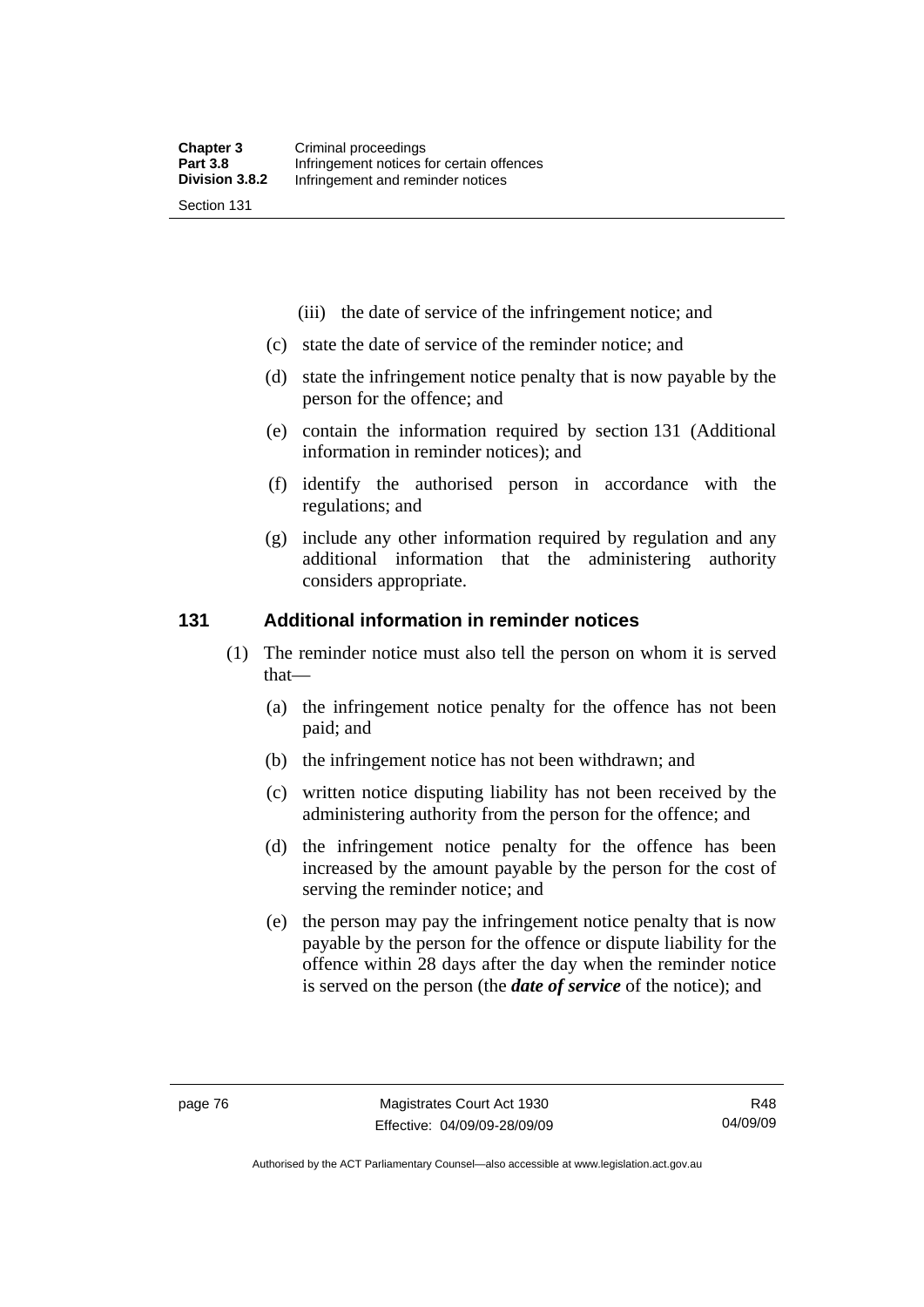- (f) the person may apply to the administering authority for additional time in which to pay the penalty or dispute liability for the offence; and
- (g) the infringement notice may be withdrawn before or after the penalty is paid; and
- (h) if the person pays the penalty within the 28 days (or any additional time allowed by the administering authority), then, unless the infringement notice is withdrawn and any penalty refunded—
	- (i) any liability of the person for the offence is discharged; and
	- (ii) the person will not be prosecuted in court for the offence; and
	- (iii) the person will not be taken to have been convicted of the offence; and
- (i) if the person wishes to dispute liability for the offence, the issue may be referred to the Magistrates Court; and
- (j) if the Magistrates Court finds against the person or the person is prosecuted in court for the offence, the person may be convicted of the offence and ordered to pay a penalty and costs, and be subject to other court orders; and
- (k) if the person does not pay the infringement notice penalty, or dispute liability for the offence, within the 28 days (or any additional time allowed by the administering authority), the person may be prosecuted in court for the offence.
- (2) In addition, the reminder notice must—
	- (a) explain how the person may pay the infringement notice penalty or dispute liability for the offence; and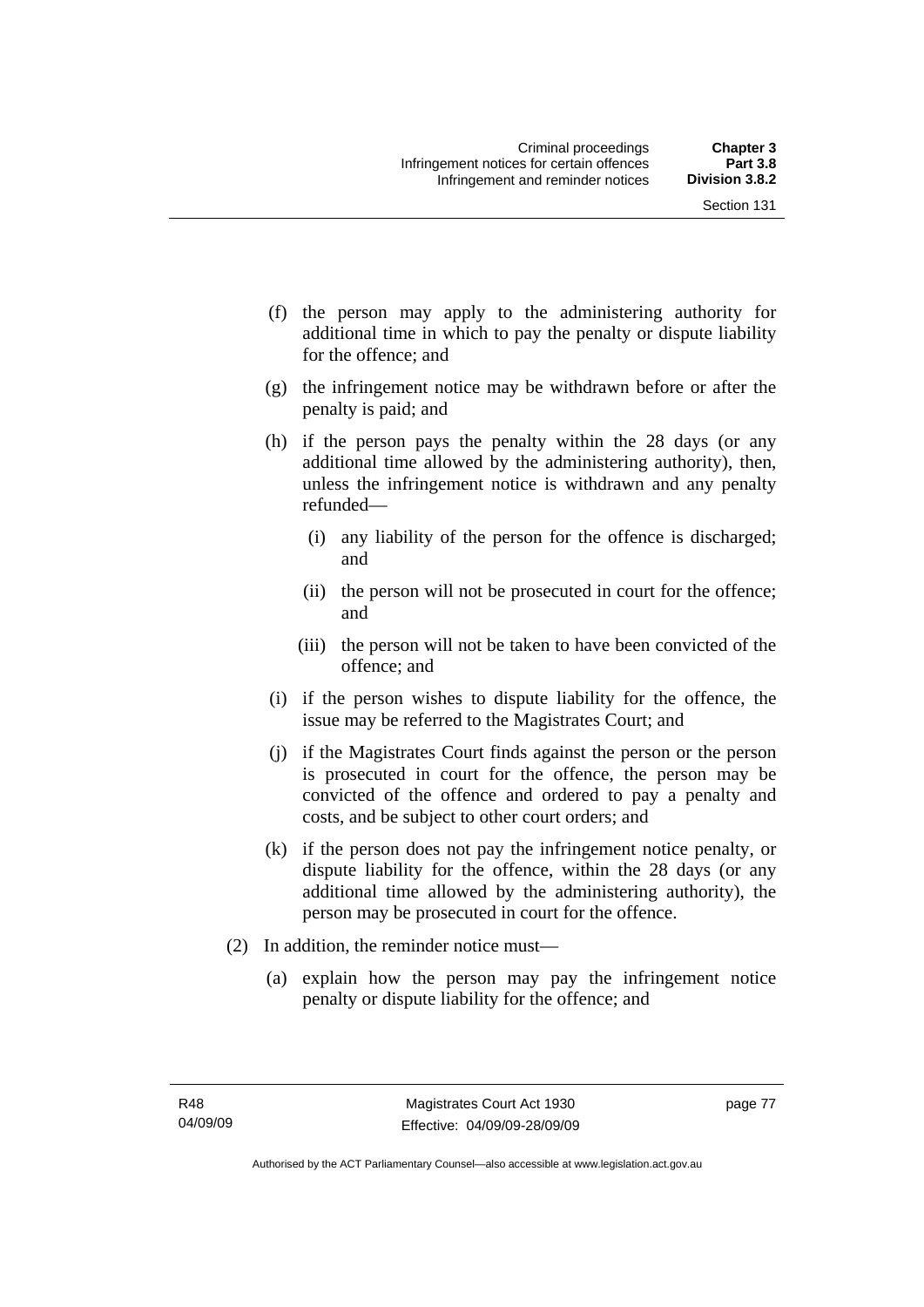(b) explain how the person may apply for additional time to pay the infringement notice penalty or dispute liability for the offence.

## **Division 3.8.3 Additional provisions for vehiclerelated offences**

#### **131A Meaning of** *infringement notice*

In this division:

*infringement notice* means an infringement notice for a vehicle-related offence.

#### **131B Service of infringement notice on responsible person for vehicles**

- (1) This section applies if an authorised person believes, on reasonable grounds, that a vehicle-related offence has been committed.
- (2) The authorised person may serve an infringement notice for the offence on—
	- (a) the responsible person for the vehicle at the time of the offence; or
	- (b) if there is more than 1 responsible person for the vehicle at that time—each or any of them.
	- *Note 1* For how documents may be served, see the Legislation Act, pt 19.5
	- *Note 2* Subsections (3) and (4) provide additional ways for serving infringement notices (see Legislation Act, s 251 (1)).
- (3) If the infringement notice is to be served on a person under this section by post and the vehicle is registered under a law of another jurisdiction corresponding to the *Road Transport (Vehicle Registration) Act 1999*, the notice may be served by sending it by prepaid post, addressed to the person, to the latest address of the person in the registration records kept under that law.

Authorised by the ACT Parliamentary Counsel—also accessible at www.legislation.act.gov.au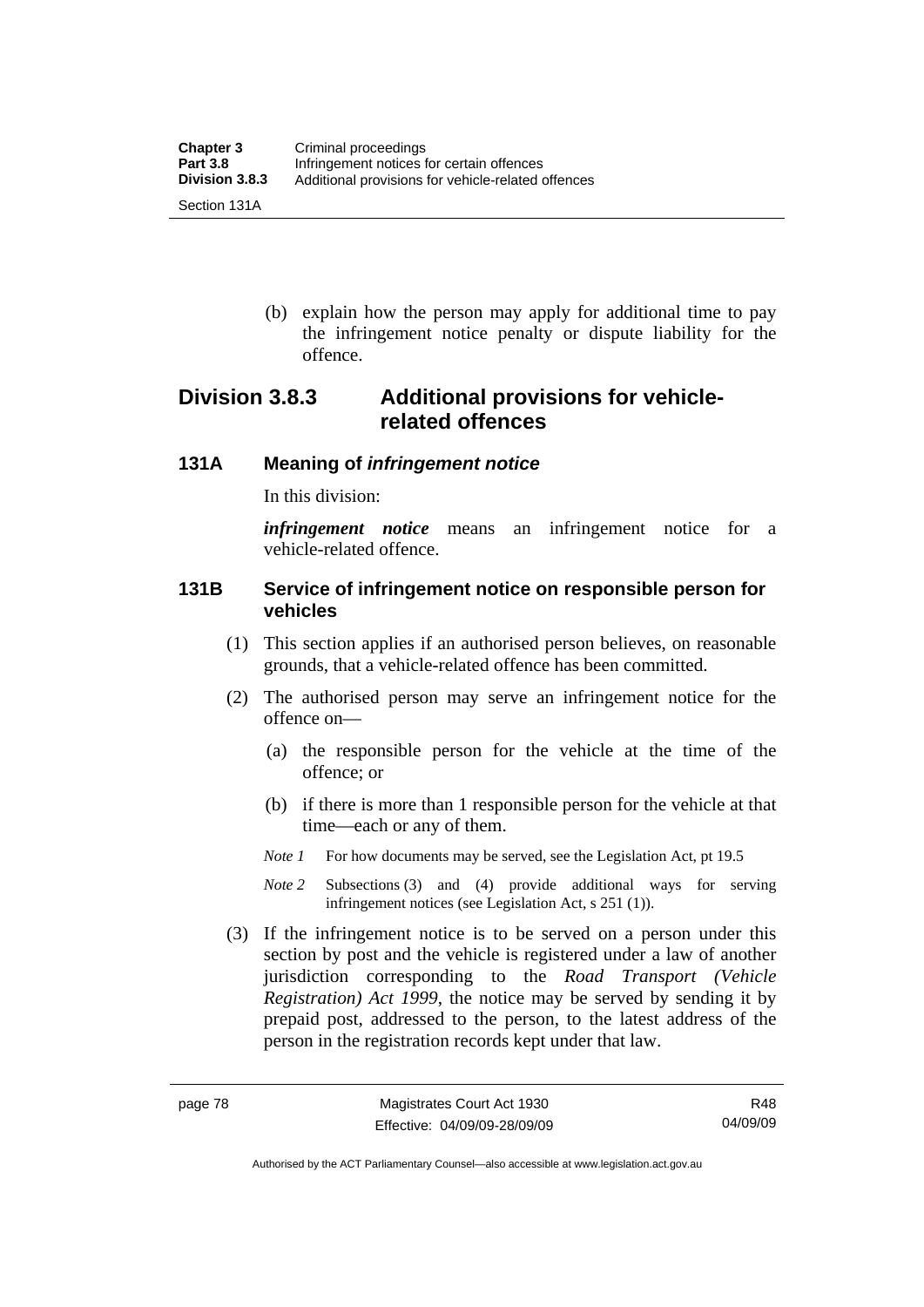- (4) An infringement notice for a vehicle-related offence may be served by securely placing or attaching the notice, addressed to the responsible person (without further description), on or to the vehicle in a conspicuous position.
- (5) If an infringement notice is served in the way mentioned in subsection (4), it is taken to have been served, on the day that it is placed on or attached to the vehicle, on—
	- (a) the responsible person for the vehicle; or
	- (b) if there is more than 1 responsible person for the vehicle at that time—each of them.
- (6) A person must not remove, deface or interfere with an infringement notice placed on, or attached to, a vehicle unless the person is the driver of the vehicle or the responsible person (or a responsible person) for the vehicle.

Maximum penalty: 20 penalty units.

- (7) A regulation may provide that an infringement notice for a vehiclerelated offence may only be served on a person under this section within the prescribed period after the day the offence was committed.
- (8) To remove any doubt, an authorised person may not serve an infringement notice on a person under this section for an offence after—
	- (a) if a regulation under subsection (7) prescribes a period for the offence—the end of the prescribed period; or
	- (b) in any other case—the end of the time within which a prosecution may be brought against the person for the offence.
- (9) This section does not prevent an infringement notice for a vehiclerelated offence being served on a person under section 120 (Service of infringement notices).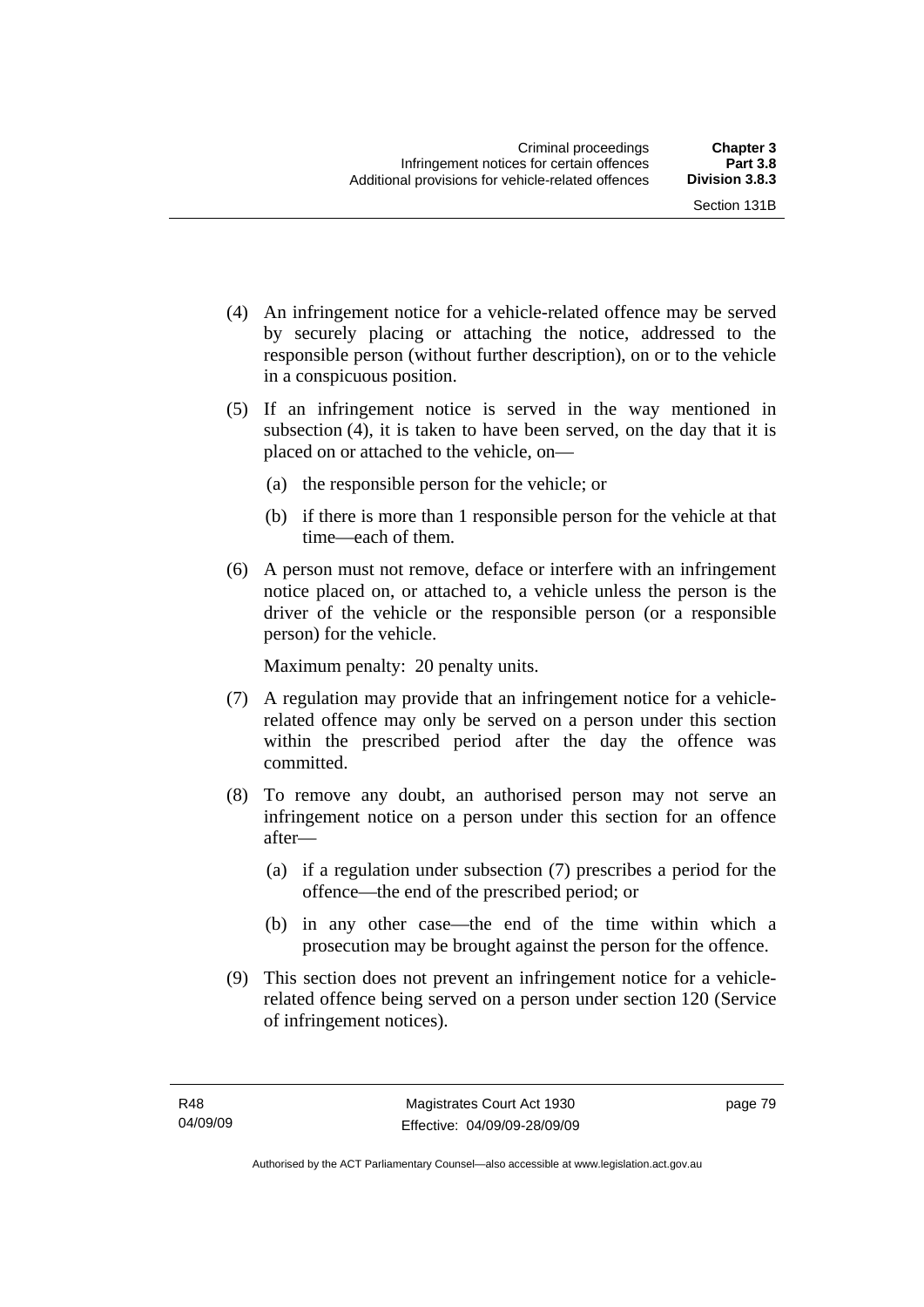#### **131C Liability for vehicle-related offences**

- (1) If an infringement notice for a vehicle-related offence is served on a person under section 131B, the person is liable for the offence, and may be convicted of and punished for the offence, even though the person who actually committed the offence (the *actual offender*) may have been someone else.
- (2) If the actual offender is not the responsible person (or a responsible person) for the vehicle at the time of the offence, subsection (1) does not affect the liability of the actual offender, but—
	- (a) an additional penalty for the offence may not be recovered from or imposed on the actual offender if an infringement notice penalty for the offence has been paid by, or a penalty has been imposed on, the responsible person (or a responsible person) for the vehicle at that time; and
	- (b) an additional penalty for the offence may not be recovered from or imposed on the responsible person (or a responsible person) for the vehicle at that time if an infringement notice penalty for the offence has been paid by, or a penalty has been imposed on, the actual offender.
- (3) However, in a prosecution against a responsible person for a vehicle-related offence, it is a defence if the responsible person establishes—
	- (a) that the vehicle was stolen, or illegally taken or used, at the time of the offence; or
	- (b) that the person made and gave to the administering authority a known offender declaration in accordance with section 131E (Known offender declaration) for the offence; or
	- (c) that the vehicle (or all of the person's interest in the vehicle) had been sold or disposed of by the person before the time of the offence, and that at that time the person did not have an interest in the vehicle; or

R48 04/09/09

Authorised by the ACT Parliamentary Counsel—also accessible at www.legislation.act.gov.au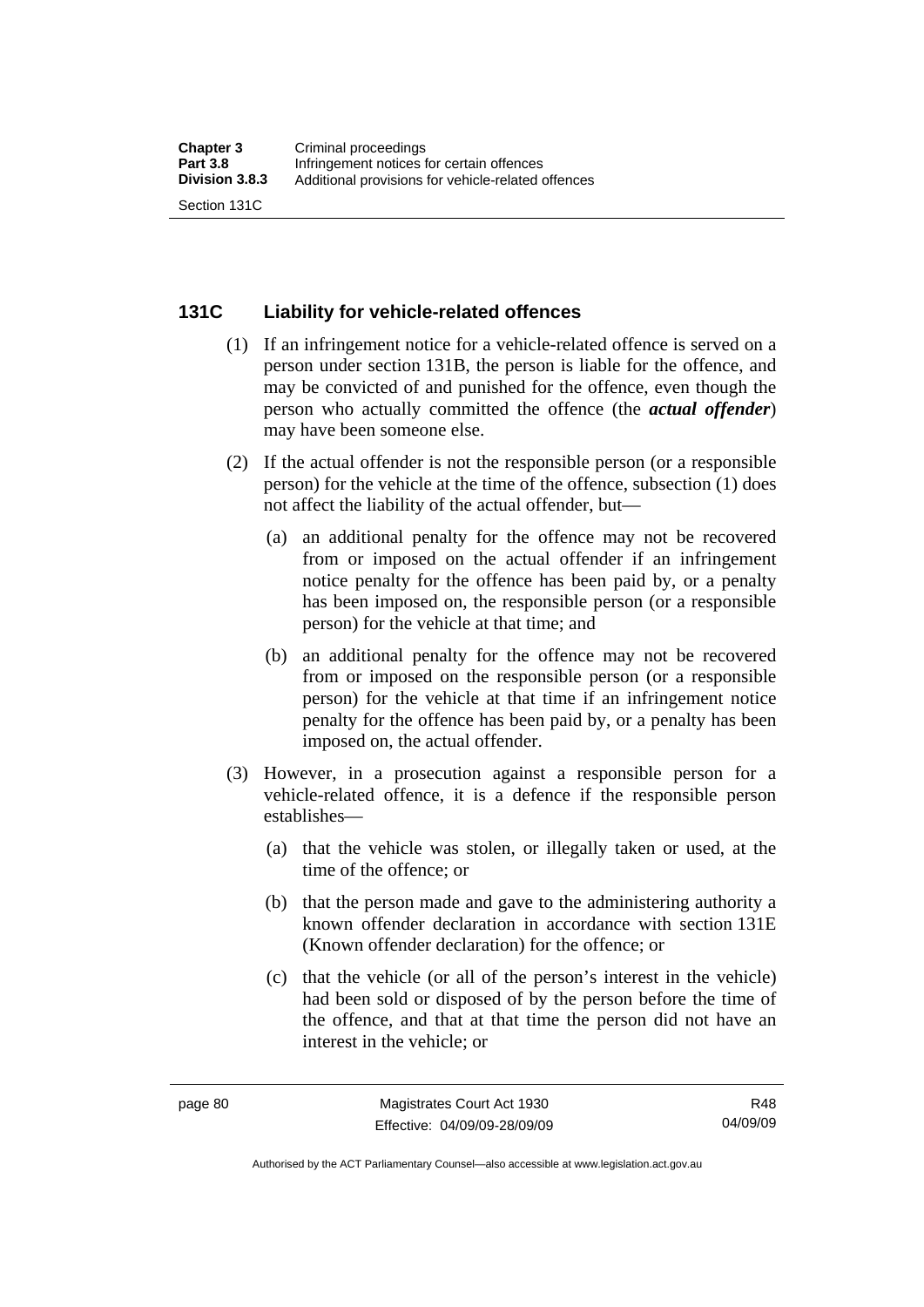- (d) that the person—
	- (i) was not the driver of the vehicle at the time of the offence; and
	- (ii) does not know, and could not with reasonable diligence have found out, the name and address of the driver of the vehicle at that time.

#### **131D Illegal user declarations**

- (1) This section applies if—
	- (a) an infringement notice for a vehicle-related offence is served on a person under section 131B (Service of infringement notice on responsible person for vehicles); and
	- (b) the person makes a statutory declaration (an *illegal user declaration*) stating that the vehicle was stolen, or illegally taken or used, at the time of the offence and providing all relevant facts supporting that statement, including details of where and when the matter was reported to the police; and
	- (c) the person gives the illegal user declaration to the administering authority within 28 days after the day when the infringement notice, or a reminder notice for the offence, is served on the person (or any additional time allowed by the administering authority).
- (2) An infringement notice for the offence may be served under section 120 (Service of infringement notices) on the person (if any) stated in the illegal user declaration as the person (the *named offender*) who was illegally in charge of the vehicle at the time of the offence.
- (3) If a document (including an infringement notice or reminder notice) is to be served on the named offender under this part by post in relation to the offence, the document may be addressed to the named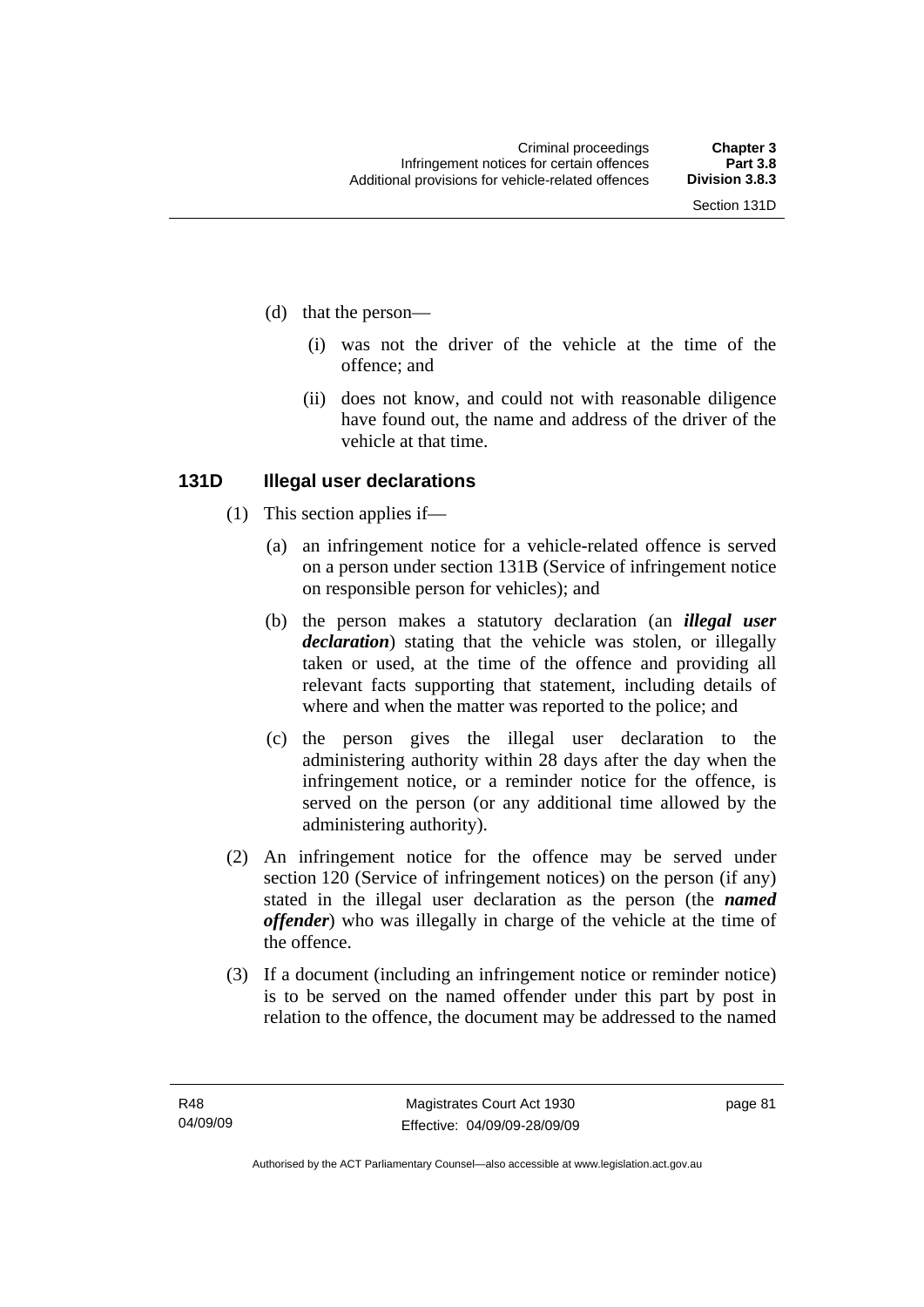Section 131E

offender at his or her home or business address stated in the illegal user declaration.

- (4) Section 131C (Liability for vehicle-related offences) and section 131E (Known offender declarations) apply as if the named offender were the responsible person for the vehicle at the time of the offence and the infringement notice had been served on the named offender under section 131B.
- (5) However, a proceeding for the offence may be brought in a court against the named offender only if a copy of the illegal user declaration has been served on the named offender by an authorised person.
- (6) In a proceeding against the named offender for the offence, the illegal user declaration is evidence that the named offender was the driver of the vehicle at the time of the offence.

#### **131E Known offender declarations**

- (1) This section applies if—
	- (a) an infringement notice for a vehicle-related offence is served on a person under section 131B (Service of infringement notice on responsible person for vehicles); and
	- (b) the person makes a statutory declaration (a *known offender declaration*) stating—
		- (i) if the person is an individual—
			- (A) that the person was not the driver of the vehicle at the time of the offence and did not commit the offence; and
			- (B) the name and home or business address of the person (the *named offender*) who was the driver of the vehicle at that time; and
			- (C) all relevant facts supporting those statements; or

Authorised by the ACT Parliamentary Counsel—also accessible at www.legislation.act.gov.au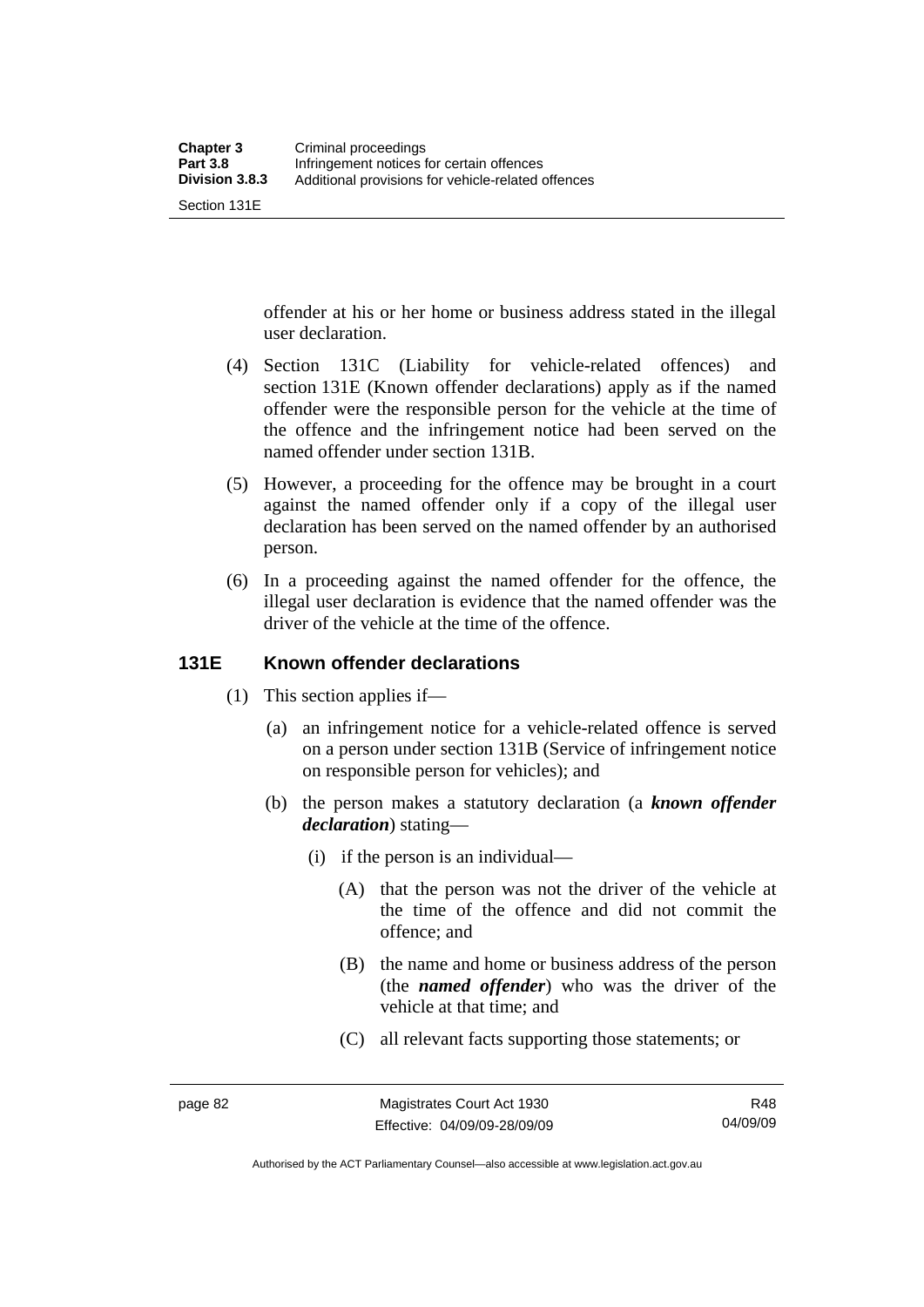- (ii) if the person is a corporation—the name and home or business address of the person (also the *named offender*) who was the driver of the vehicle at the time of the offence and all relevant facts supporting that statement; or
- (iii) for a vehicle-related offence under an Act declared by regulation to be an Act to which this subparagraph applies—the person saw another named person (also the *named offender*) do the act the subject of the offence and stating—
	- (A) the address of the named offender; and
	- (B) if the person does not know the other person's address—the reasons why the person does not know the address; and
- (c) the person gives the known offender declaration to the administering authority within 28 days after the day when the infringement notice, or a reminder notice for the offence, is served on the person (or any additional time allowed by the administering authority).
- (2) An infringement notice for the offence may be served under section 120 (Service of infringement notices) on the named offender.
- (3) If a document (including an infringement notice or reminder notice) is to be served on the named offender under this part by post in relation to the offence, the document may be addressed to the named offender at his or her home or business address stated in the known offender declaration.
- (4) Section 131C (Liability for vehicle-related offences), this section and section 131F apply as if the named offender were the responsible person for the vehicle at the time of the offence and the infringement notice had been served on the named offender under section 131B.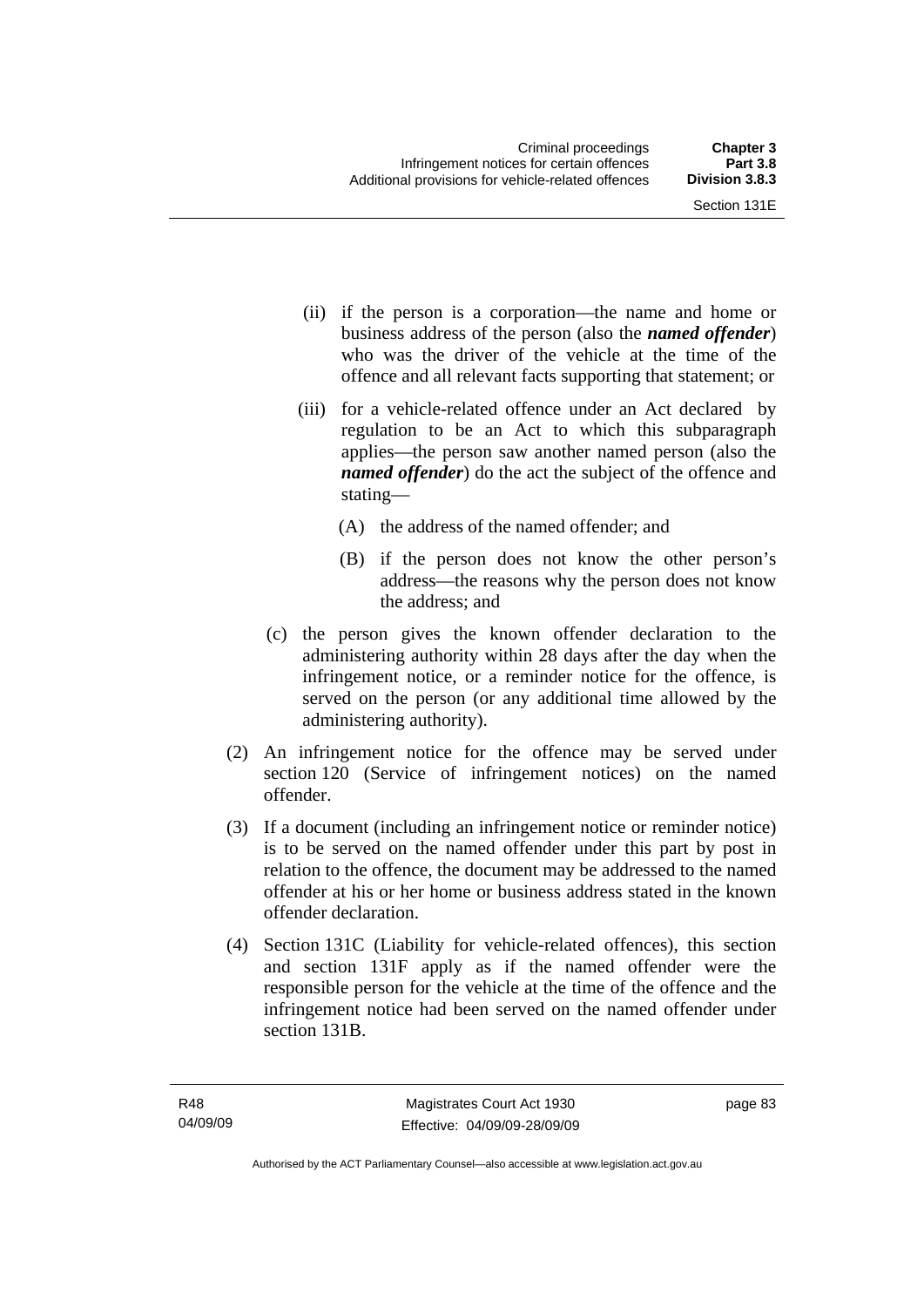- (5) However, a proceeding for the offence may be brought in a court against the named offender only if a copy of the known offender declaration has been served on the named offender by an authorised person.
- (6) In a proceeding against the named offender for the offence, the known offender declaration is evidence that the named offender was the offender at the time of the offence.

### **131F Sold vehicle declarations**

- (1) This section applies if—
	- (a) an infringement notice for a vehicle-related offence is served on a person under section 131B (Service of infringement notice on responsible person for vehicles); and
	- (b) the person makes a statutory declaration (a *sold vehicle declaration*) stating that the vehicle (or all of the person's interest in the vehicle) had been sold or otherwise disposed of by the person before the time of the offence and providing all relevant facts supporting that statement, including—
		- (i) the name and home or business address of the person (the *buyer*) to whom the vehicle (or the person's interest in the vehicle) was sold or disposed of by the person; and
		- (ii) the date and, if relevant to the offence, time of the sale or disposal; and
		- (iii) if an agent made the sale or disposal for the person—the name and home or business address of the agent; and
		- (iv) whether the person had any interest in the vehicle at the time of the offence; and
	- (c) the person gives the sold vehicle declaration to the administering authority within 28 days after the day when the infringement notice, or a reminder notice for the offence, is

Authorised by the ACT Parliamentary Counsel—also accessible at www.legislation.act.gov.au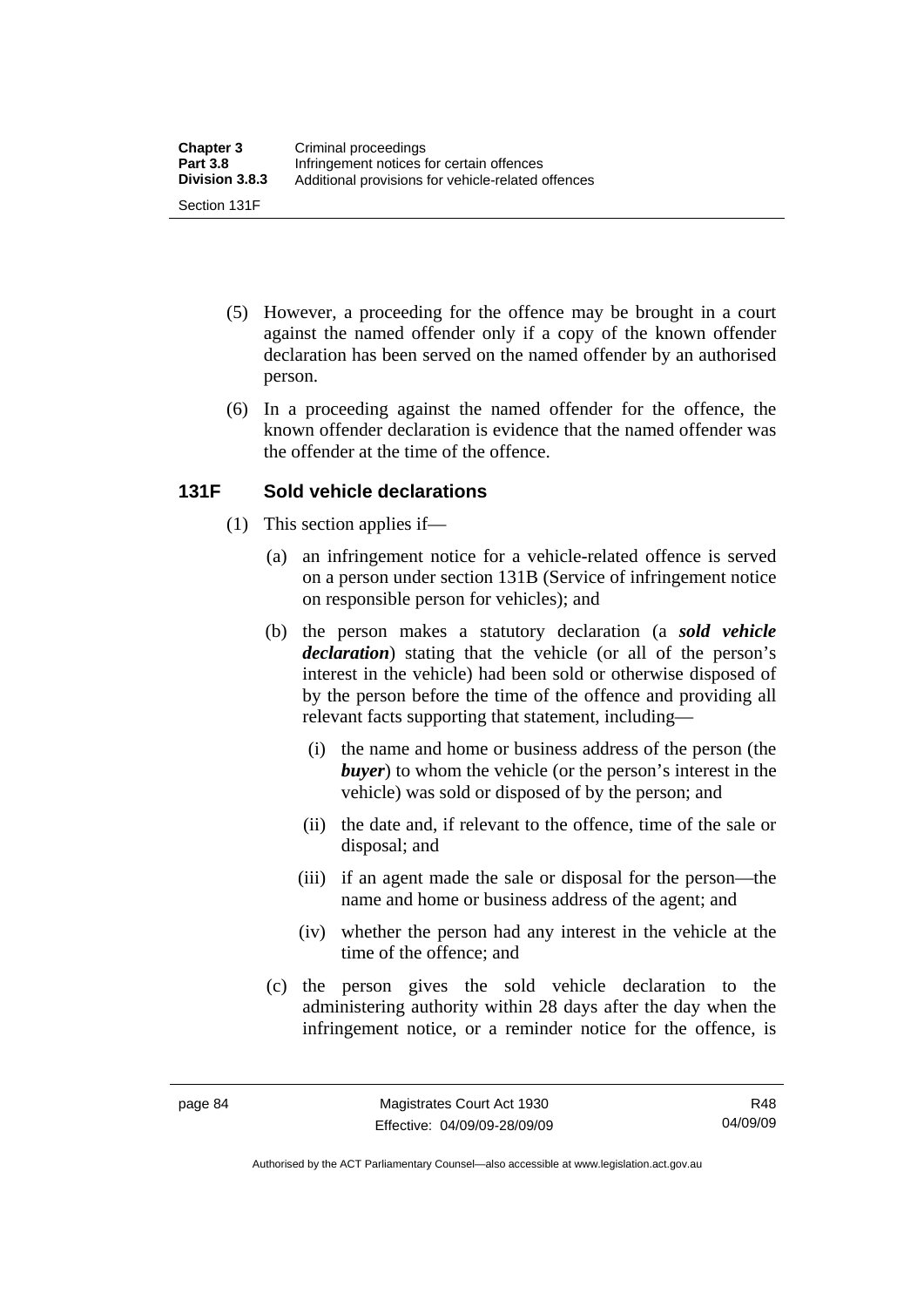served on the person (or any additional time allowed by the administering authority).

- (2) An infringement notice for the offence may be served under section 120 (Service of infringement notices) on the buyer.
- (3) If a document (including an infringement notice or reminder notice) is to be served on the buyer under this part by post in relation to the offence, the document may be addressed to the buyer at his or her home or business address stated in the sold vehicle declaration.
- (4) Section 131C (Liability for vehicle-related offences), section 131E and this section apply as if the buyer were a responsible person for the vehicle at the time of the offence and the infringement notice had been served on the buyer under section 131B.
- (5) However, a proceeding for the offence may be brought in a court against the buyer only if a copy of the sold vehicle declaration has been served on the buyer by an authorised person.
- (6) In a proceeding against the buyer for the offence, the sold vehicle declaration is evidence that the buyer was the responsible person for the vehicle at the time of the offence.

#### **131G Unknown offender declarations**

If an infringement notice for a vehicle-related offence is served on a person under section 131B (Service of infringement notice on responsible person for vehicles), the person may—

- (a) make a statutory declaration (an *unknown offender declaration*) stating—
	- (i) that—
		- (A) if the person is an individual—the person was not the driver of the vehicle at the time of the offence and did not commit the offence; or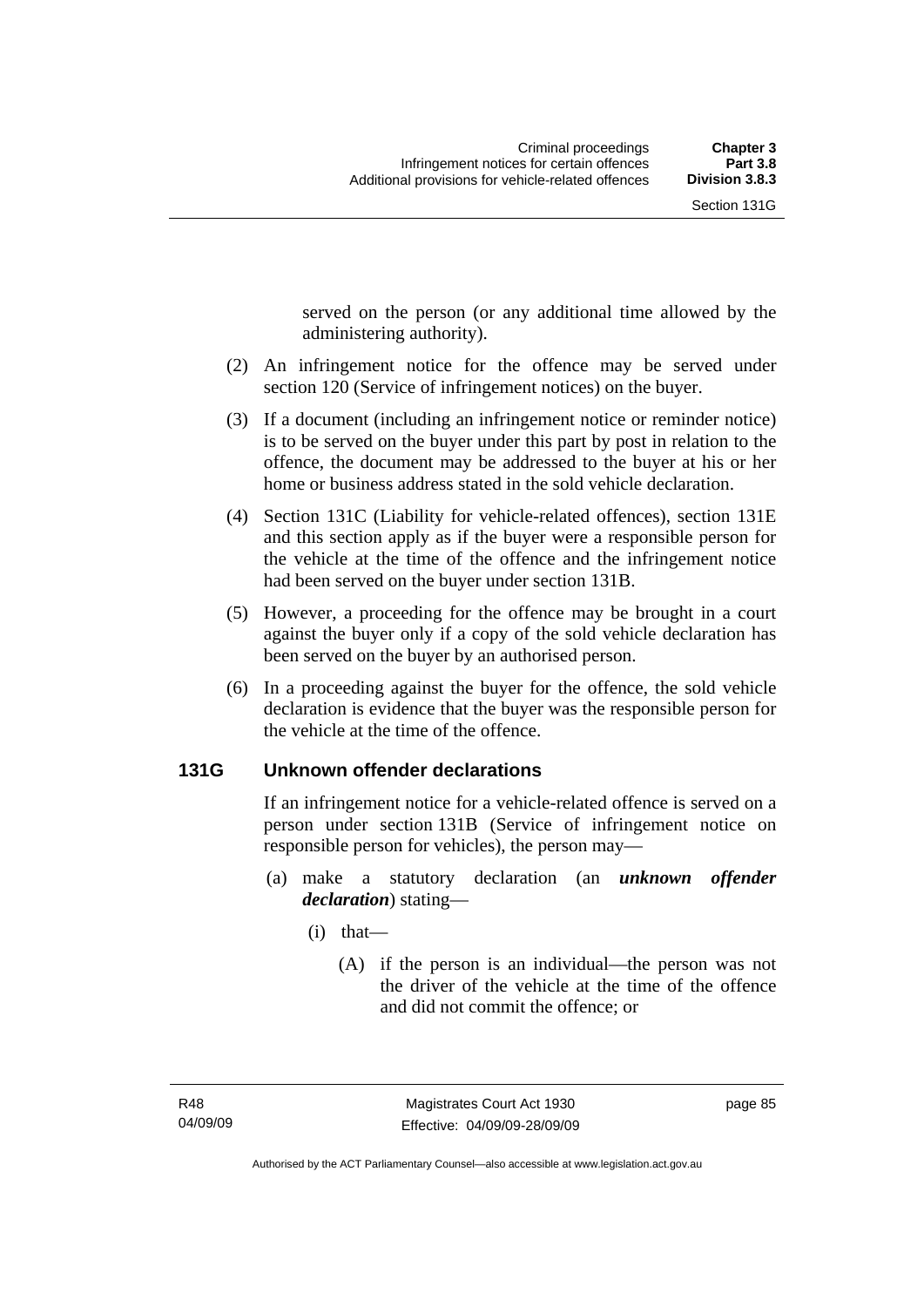- (B) if the person is a corporation—the vehicle was not being used for the corporation's purposes at the time of the offence; and
- (ii) that the person has made inquiries to find out who was—
	- (A) the driver of the vehicle at that time; or
	- (B) for a vehicle-related offence under an Act declared by regulation to be an Act to which this subparagraph applies—the offender was at that time; and
- (iii) that the person does not know, and has not been able to find out, who was the driver of the vehicle, or the offender, at that time; and
- (iv) the nature and extent of the inquiries made by the person; and
- (b) give the unknown offender declaration to the administering authority within 28 days after the day when the infringement notice, or a reminder notice for the offence, is served on the person (or any additional time allowed by the administering authority).

## **Division 3.8.4 Disputing liability for infringement notices**

#### **132 Disputing liability for infringement notice offence**

- (1) A person on whom an infringement notice or reminder notice has been served for an infringement notice offence may dispute liability for the offence by written notice given to the administering authority.
- (2) The notice must set out the grounds on which the person relies.
- (3) The notice must be given to the administering authority—

Authorised by the ACT Parliamentary Counsel—also accessible at www.legislation.act.gov.au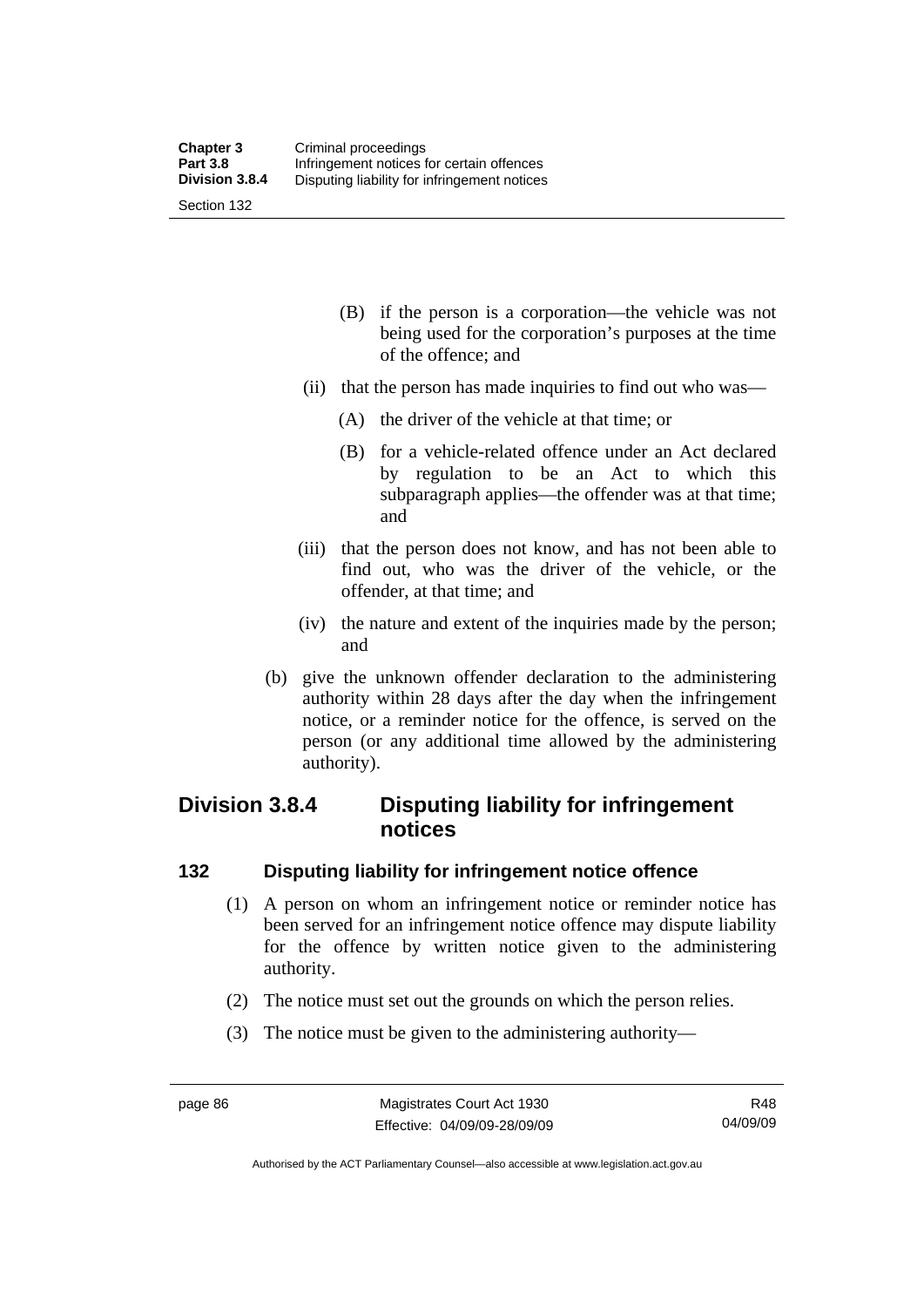Section 133

- (a) within 28 days after the date of service of the infringement notice or reminder notice; or
- (b) if the person applies to the administering authority within the 28 days for additional time to dispute liability for the offence and the additional time is allowed—within the additional time allowed by the administering authority; or
- (c) if the person applies to the administering authority within the 28 days for additional time to dispute liability for the offence and the application is refused—within 7 days after the day the person is told of the refusal or 28 days after the date of service of the infringement notice or reminder notice, whichever is later.

#### **133 Extension of time to dispute liability**

- (1) The person on whom an infringement notice or reminder notice is served may apply, in writing, to the administering authority, within 28 days after the date of service of the notice, for a stated additional time in which to dispute liability for the offence.
- (2) The administering authority must—
	- (a) allow or refuse to allow the additional time; and
	- (b) tell the person in writing of the decision and, if the decision is a refusal, the reasons for it.

#### **134 Procedure if liability disputed**

- (1) This section applies if a person disputes liability for an infringement notice offence by giving the administering authority a notice in accordance with section 132 (Disputing liability for infringement notice offence).
- (2) The administering authority may lay an information in the Magistrates Court against the person for the offence within 60 days after being given the notice.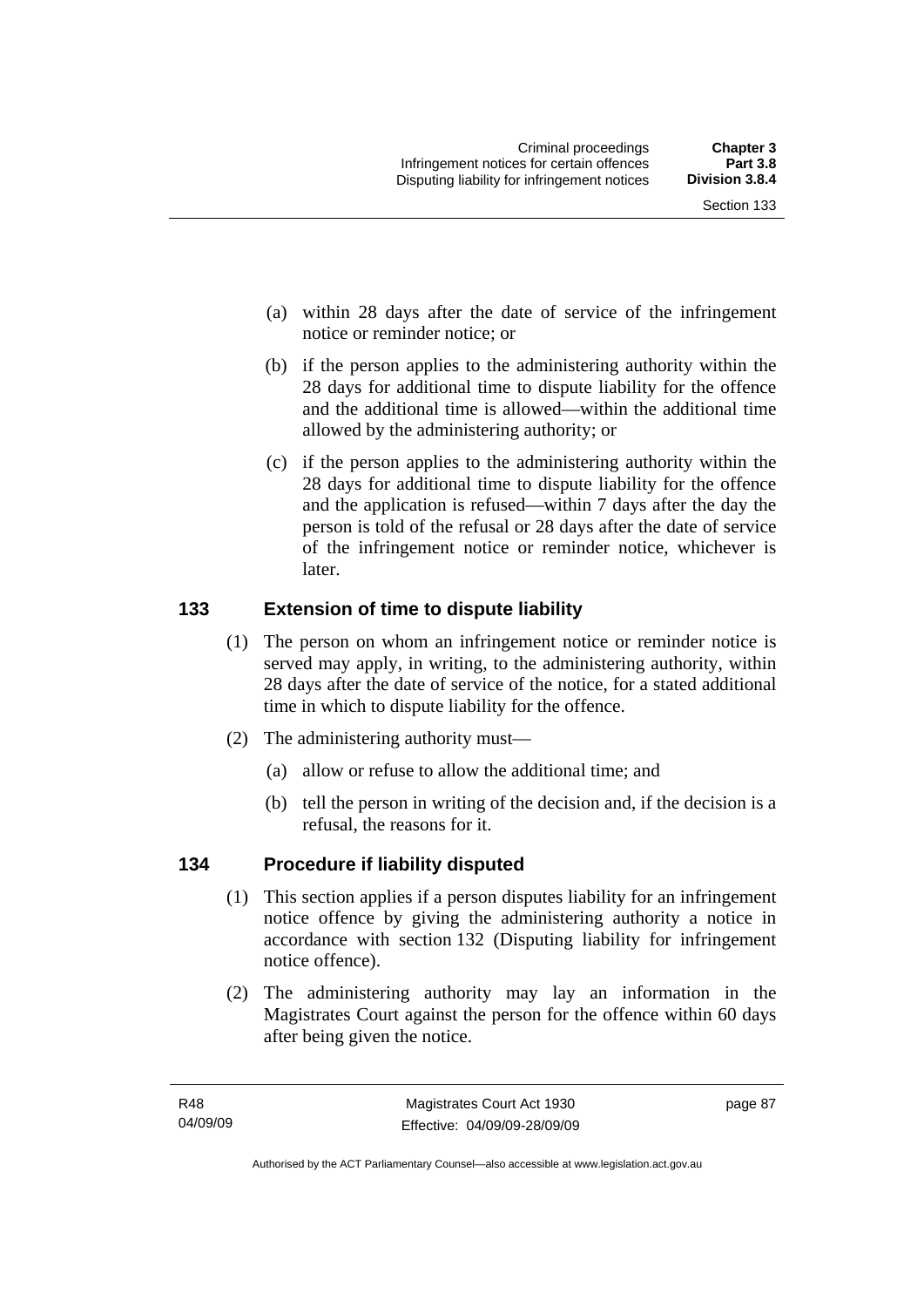- (3) The administering authority must discontinue a proceeding brought against the person for the offence if, before the hearing of the proceeding, the person pays the total of—
	- (a) the infringement notice penalty; and
	- (b) the costs (if any) prescribed by regulation for beginning the proceeding; and
	- (c) the disbursements (if any) incurred by the administering authority up to the day payment is made.
- (4) If subsection (3) applies, section 125 (Effect of payment of infringement notice penalty) also applies to the person in relation to the offence, even though the person paid the infringement notice penalty for the offence after an information had been laid in the Magistrates Court against the person for the offence.
- (5) If the administering authority does not lay an information in the Magistrates Court against the person for the offence within 60 days after being given the notice, the administering authority must—
	- (a) tell the person, in writing, that no further action will be taken against the person for the offence; and
	- (b) take no further action against the person for the offence.
- (6) To remove any doubt, subsection (2) does not permit the administering authority to lay an information against a person for an offence after the end of the time within which, apart from this section, a prosecution may be brought against the person for the offence.
	- *Note* For the time within which a prosecution must be begun, see the Legislation Act, s 192.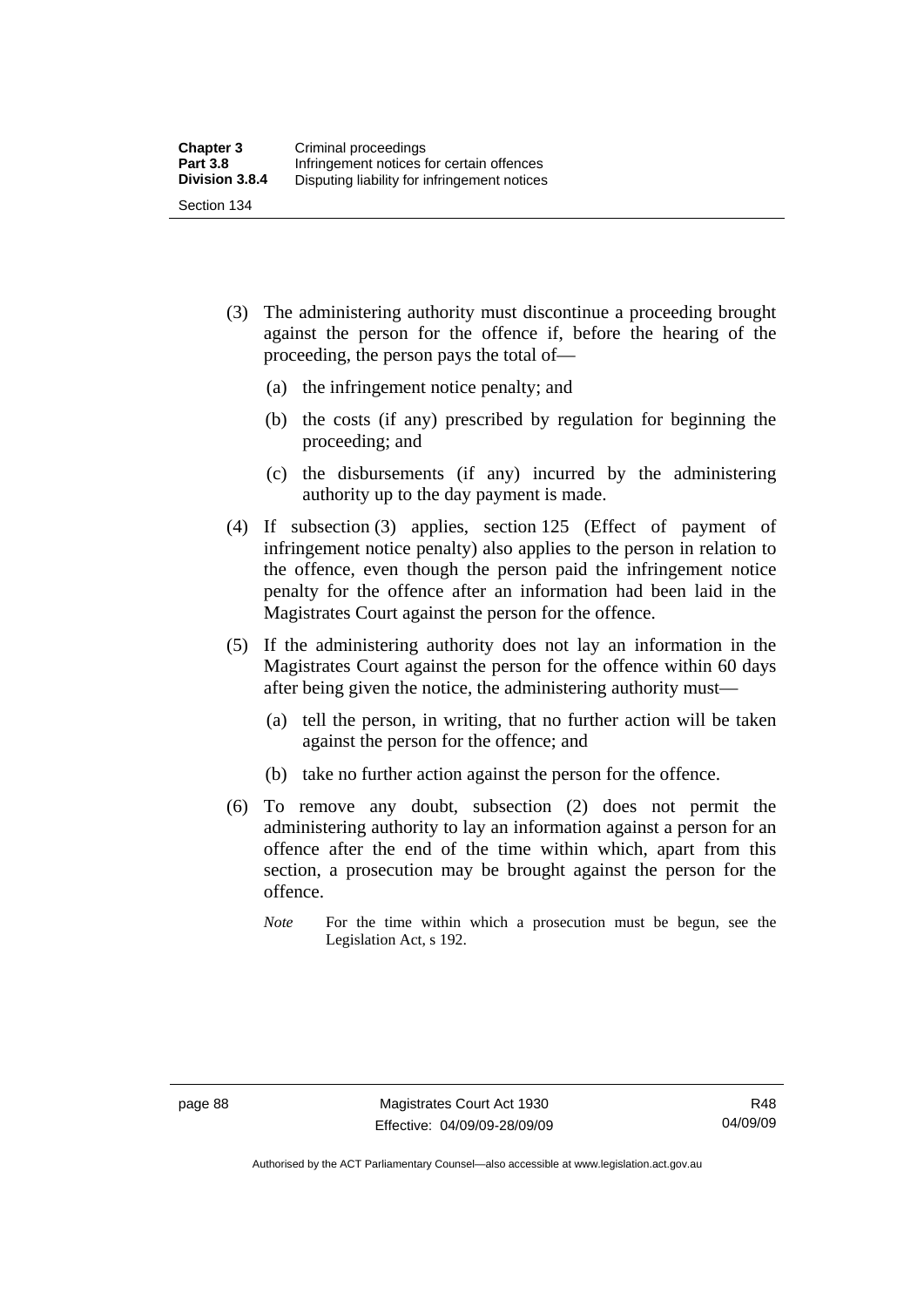## **Division 3.8.5 Infringement notices—other provisions**

#### **134A Authorised people for infringement notice offences**

- (1) The administering authority for an infringement notice offence may appoint a person to be an authorised person to serve infringement notices or reminder notices.
- *Note 1* For the making of appointments (including acting appointments), see the Legislation Act, pt 19.3.
- *Note 2* In particular, a person may be appointed for a particular provision of a law (see Legislation Act, s 7 (3)) and an appointment may be made by naming a person or nominating the occupant of a position (see s 207).
- (2) A regulation may prescribe a person to be an authorised person for the service of infringement notices or reminder notices.
- (3) In this part:

#### *authorised person* means—

- (a) for an infringement notice for an infringement notice offence—
	- (i) the administering authority; or
	- (ii) a person who is appointed under this section by the administering authority to serve an infringement notice for the offence; or
	- (iii) anyone else who, under the regulations, may serve an infringement notice for the offence; or
- (b) for a reminder notice for an infringement notice offence—
	- (i) the administering authority; or
	- (ii) a person who is appointed under this section by the administering authority to serve a reminder notice for the offence; or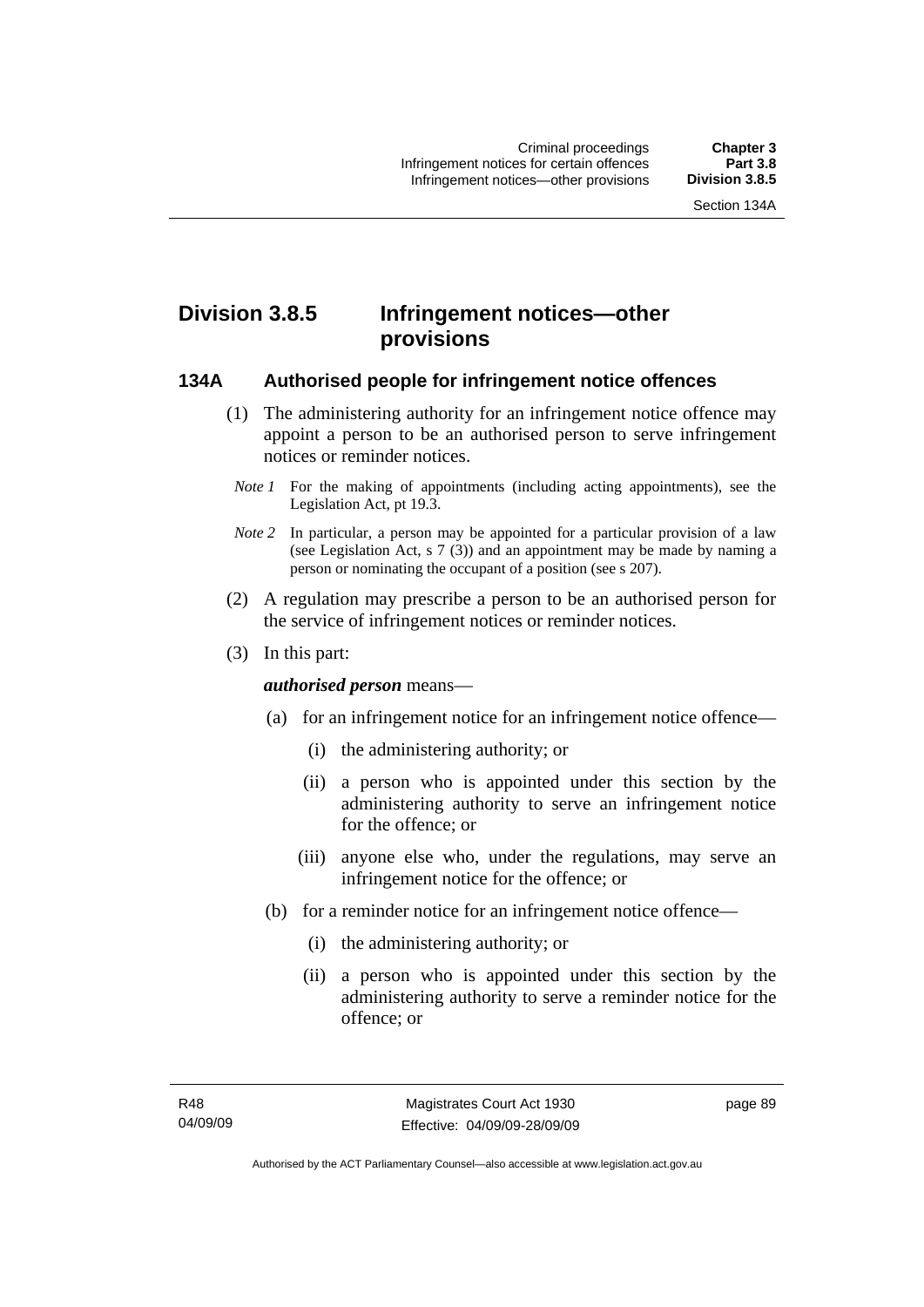(iii) anyone else who, under the regulations, may serve a reminder notice for the offence.

#### **135 Delegation of administering authority's functions**

- (1) The administering authority for an infringement notice offence may delegate the administering authority's functions under this part to an authorised person or a person prescribed by regulation.
- (2) A person prescribed by regulation for subsection (1) may delegate the functions delegated to the person under that subsection to anyone else.
	- *Note* For the making of delegations and the exercise of delegated functions, see Legislation Act, pt 19.4.

#### **136 Evidentiary certificates**

- (1) This section applies to a proceeding for an infringement notice offence.
- (2) A certificate that appears to be signed by or on behalf of the administering authority, and states any matter relevant to anything done or not done under this part in relation to the offence, is evidence of the matter.
- (3) Without limiting subsection (2), a certificate given under that subsection may state any of the following:
	- (a) a stated infringement notice or reminder notice was served by a stated authorised person in a stated way on a stated person on a stated date for a stated infringement notice offence;
	- (b) the administering authority did not allow additional time, or allowed stated additional time, for payment of the infringement notice penalty or to dispute liability for the offence;
	- (c) the infringement notice penalty was not paid within the time in which it was required to be paid under this part;

Authorised by the ACT Parliamentary Counsel—also accessible at www.legislation.act.gov.au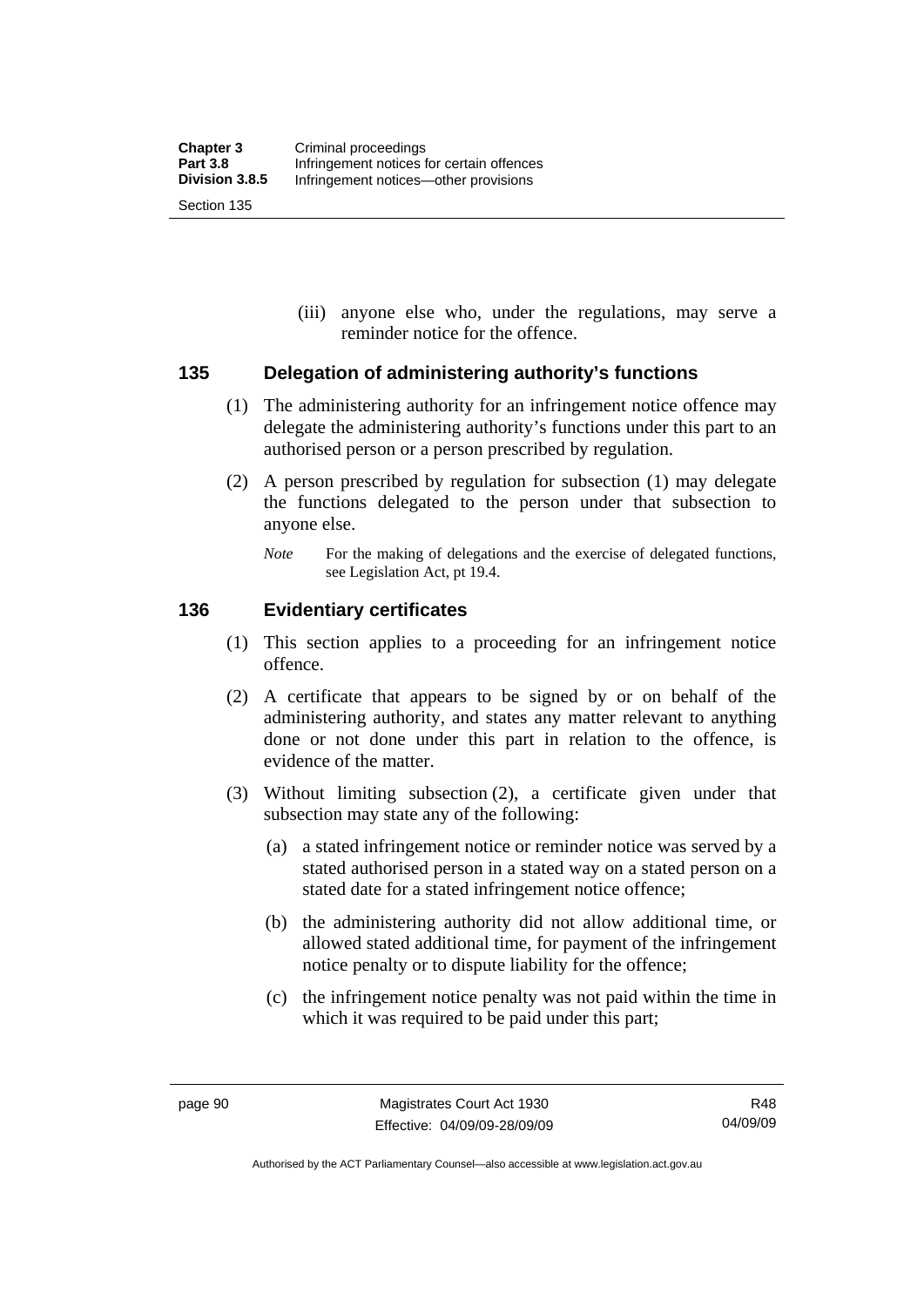- Section 136
- (d) the infringement notice has not been withdrawn or was withdrawn on a stated date:
- (e) a stated address was, on a stated date, the latest business, home or email address, or fax number, of a stated person recorded in a register or other record kept by the administering authority;
- (f) an infringement notice penalty has not been paid by, or a penalty has not been imposed on, a stated person or anyone for the offence.
- (4) A court must accept a certificate given under this section as proof of the matters stated in it if there is no evidence to the contrary.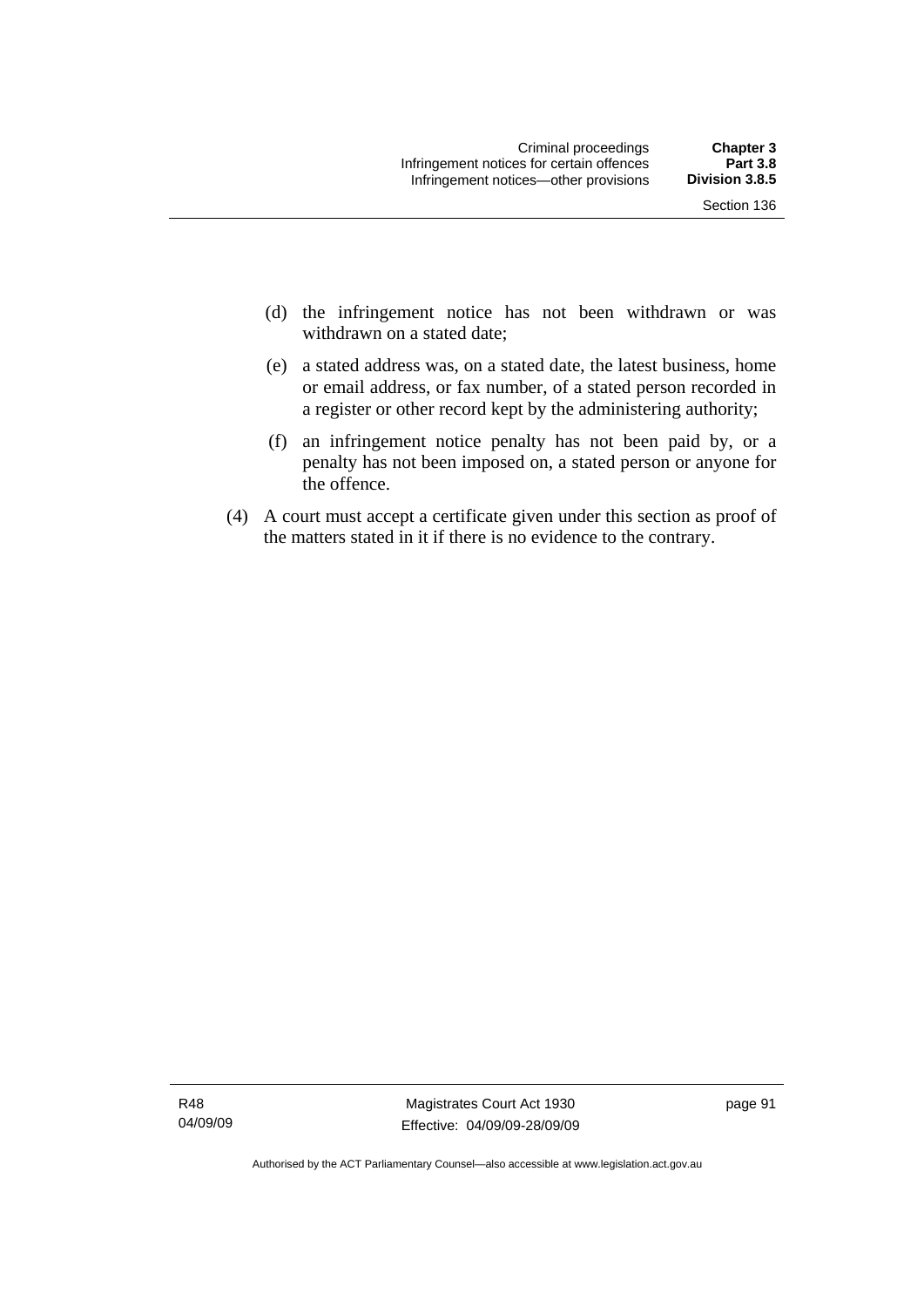Section 141

# **Part 3.9 Enforcement of criminal decisions**

## **Division 3.9.1 Enforcement of criminal decisions general**

#### **141 Minute of decision and notice to defendant**

- (1) If the court convicts or makes an order against a defendant—
	- (a) a minute or memorandum of the conviction or order must be made and signed by the magistrate exercising the jurisdiction of the court; and
	- (b) the defendant must be notified in writing of the conviction or order.
	- *Note* If the defendant is sentenced to imprisonment, the court must issue a warrant for the imprisonment of the defendant in the chief executive's custody (see *Crimes (Sentence Administration) Act 2005*, s 12).
- (2) A minute or memorandum under subsection (1) (a) must specify the amount of any levy imposed under the *Victims of Crime (Financial Assistance) Act 1983*, part 5.
	- *Note* The *Victims of Crime Act 1994*, s 25 (1) requires the amount of the victims services levy payable by a person (in relation to an offence to which that Act, pt 5 applies), to be stated on a fine order under the *Crimes (Sentencing) Act 2005* and on any notice or copy of the fine order given to the person.
- (3) Failure to comply with subsection (1) does not invalidate a conviction or order or the enforcement of a conviction or order.
- (4) The minute must not form part of—
	- (a) a warrant under the *Crimes (Sentence Administration) Act 2005*, section 12 (Warrant for imprisonment); or

Authorised by the ACT Parliamentary Counsel—also accessible at www.legislation.act.gov.au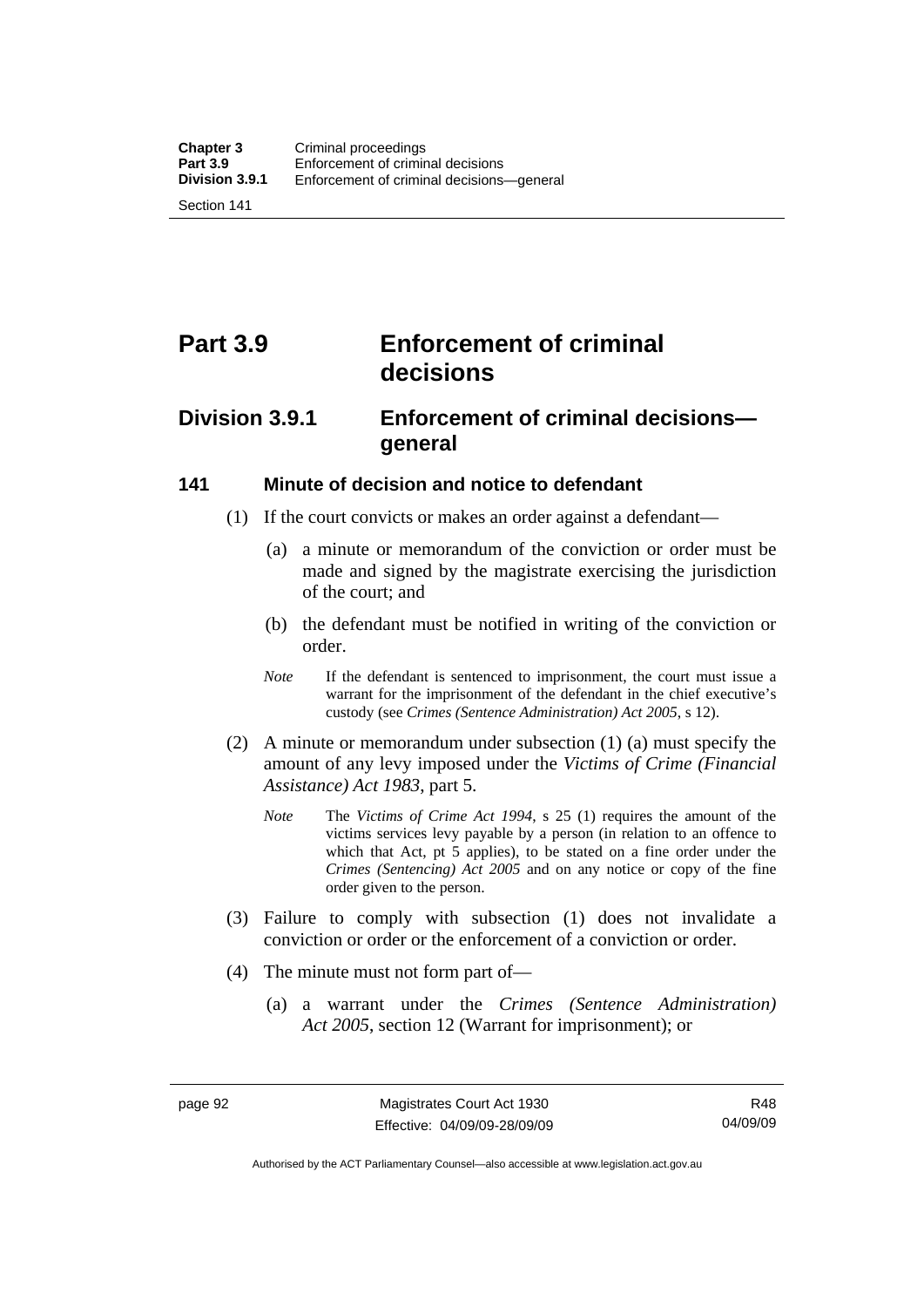- (b) an enforcement order.
- (5) A document purporting to be a copy of the minute or memorandum signed by the registrar is prima facie evidence in all courts of law of the making of the conviction or order.

#### **142 Formal convictions and orders**

- (1) The conviction or order must, if required, be drawn up by the court in proper form and be filed by the registrar in the court's records.
- (2) It is not necessary for a court formally to draw up a conviction or order or any other record of a decision, unless it is demanded by a party to the proceeding for the purpose of an appeal against the decision, or is required for the purpose of a habeas corpus order or another order from the Supreme Court.

## **143 Consequences if information dismissed**

- (1) The court must make an order of dismissal if the court dismisses an information.
- (2) The court must give the defendant a certificate of dismissal signed by the adjudicating magistrate or the registrar if the defendant applies for it.
- (3) If a certificate of dismissal is produced to a court—
	- (a) the court must accept it as proof of the matters stated in it if there is no evidence to the contrary; and
	- (b) it is a bar to any other information or proceeding in any court (other than an appeal) for the same matter against the same party.

#### **144 Copies of informations and other documents**

- (1) On application, the registrar must give an applicant a copy of—
	- (a) an information; or

page 93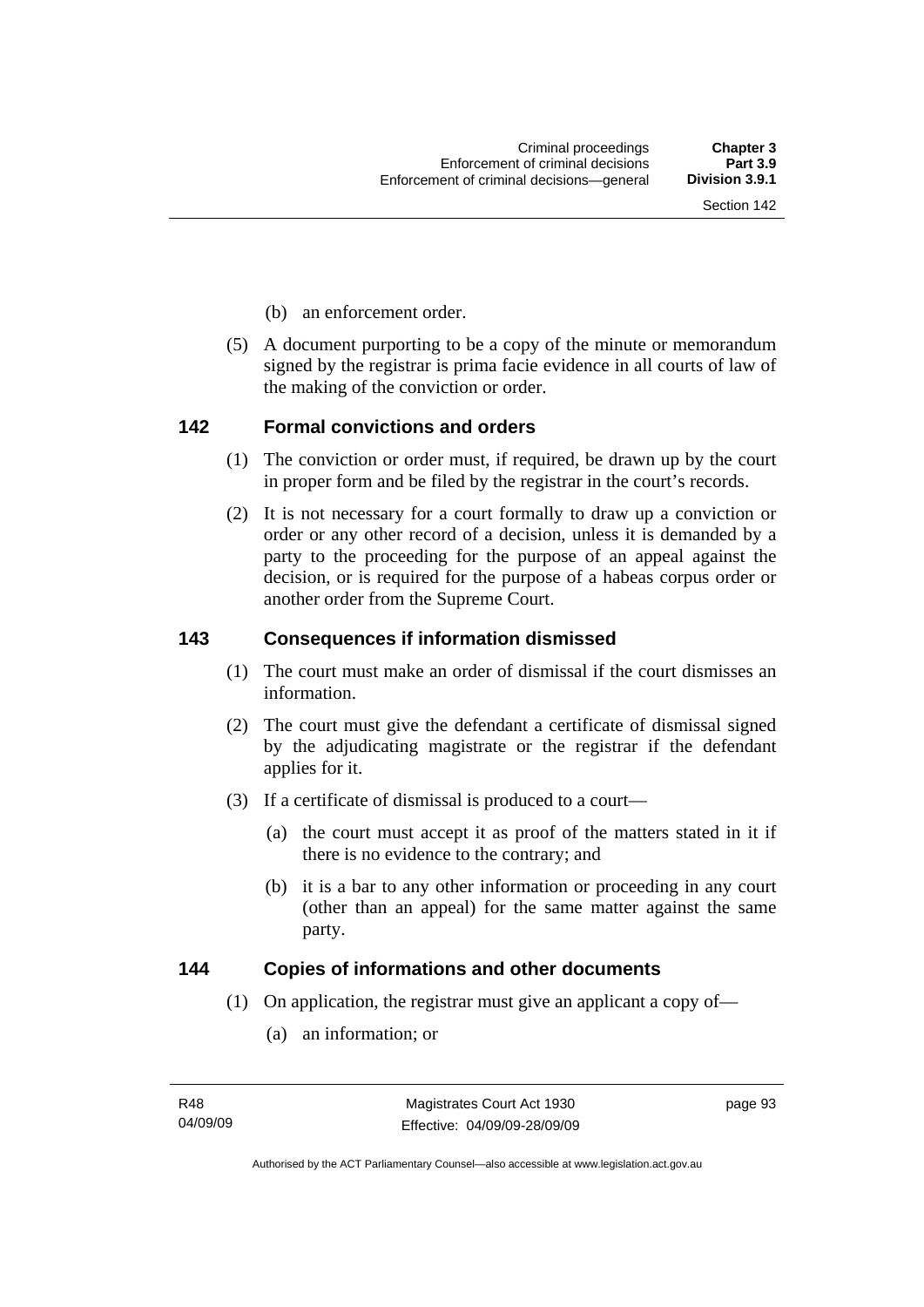(b) a minute or memorandum of a conviction or order; or

- (c) a formal conviction or order; or
- (d) a committal order.
- (2) The registrar may refuse an application under subsection (1) if—
	- (a) the applicant is not a party to the relevant proceeding; and
	- (b) the registrar or a magistrate is not satisfied that the applicant has a good reason for being given that copy.

# **Division 3.9.2 Enforcement of fines**

## **146 Definitions for div 3.9.2**

In this division:

*default notice* means a notice in force under section 151 and includes any variation under section 152.

*fine* means—

- (a) a fine payable under a fine order under the *Crimes (Sentencing) Act 2005*; or
- (b) a fee or charge payable to the Territory that is imposed by a court in a proceeding for an offence; or
- (c) costs payable to the Territory under a court order in a proceeding for an offence; or
- (d) a levy imposed under the *Victims of Crime (Financial Assistance) Act 1983*; or
- (e) a victims services levy imposed under the *Victims of Crime Act 1994*; or

Authorised by the ACT Parliamentary Counsel—also accessible at www.legislation.act.gov.au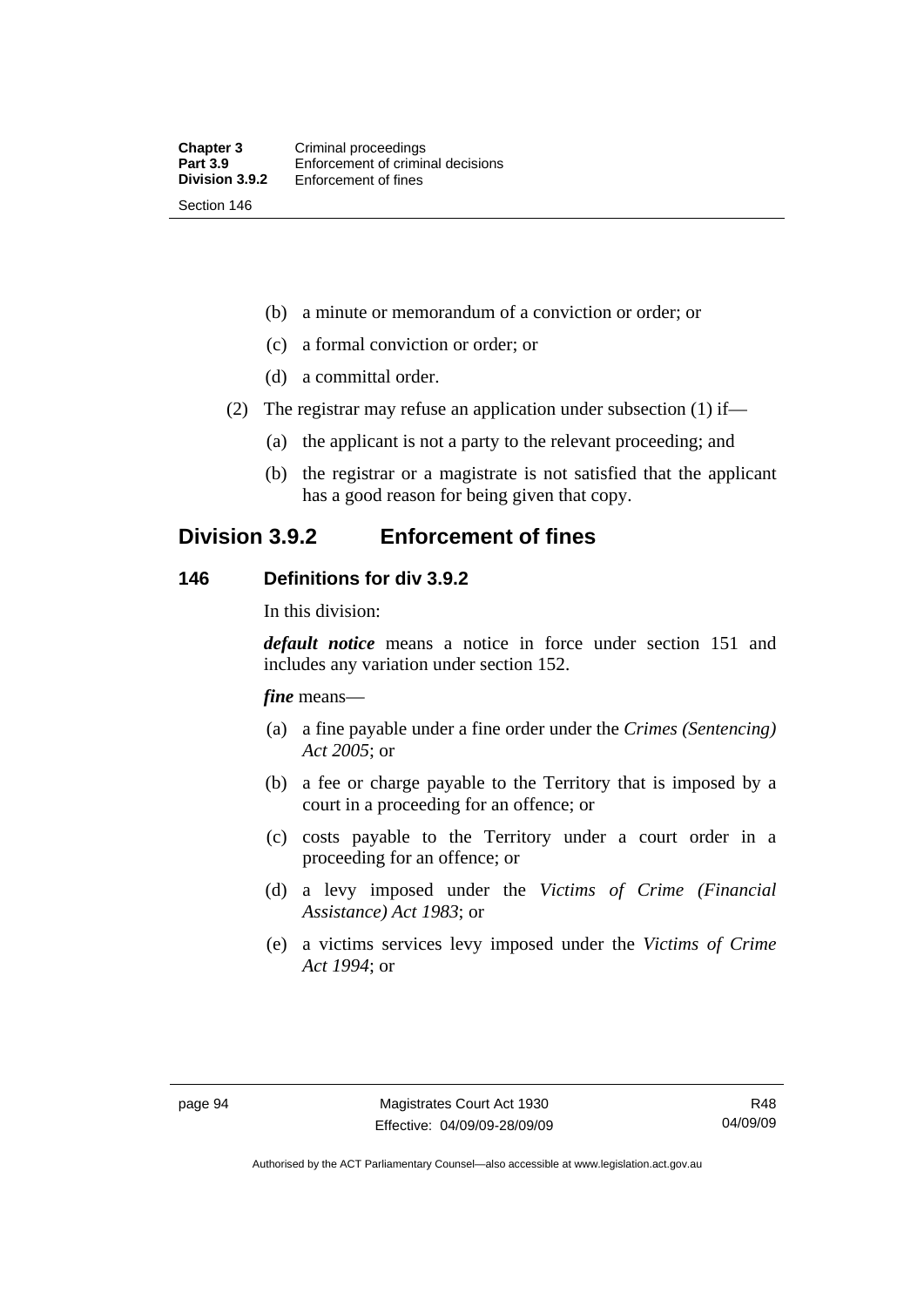- (f) an amount payable to the Territory under a reparation order under the *Crimes (Sentencing) Act 2005*; or
	- *Note* A reparation order under the *Crimes Act 1900*, s 350 (repealed) is taken to be a reparation order under the *Crimes (Sentencing) Act 2005* (see that Act, s 142).
- (g) a financial penalty imposed, otherwise than under the *Crimes (Sentencing) Act 2005*, in relation to an offence.

*fine defaulter* means a person to whom a default notice has been given who subsequently defaults in payment of the relevant outstanding fine.

*government agency* means—

- (a) an administrative unit; or
- (b) ACTEW Corporation Limited; or
- (c) a territory entity prescribed by regulation.

*outstanding fine*, in relation to a person, means the total of—

- (a) the whole or any part of a fine that the person is liable to pay; and
- (b) the whole or any part of an administrative fee that the person is liable to pay in relation to the fine.

*penalty notice* means a notice in force under section 149, and includes any variation under section 152.

*territory entity*—see the *Auditor-General Act 1996*, dictionary.

## **147 Payment of fine**

A fine is payable in accordance with this division to the registrar.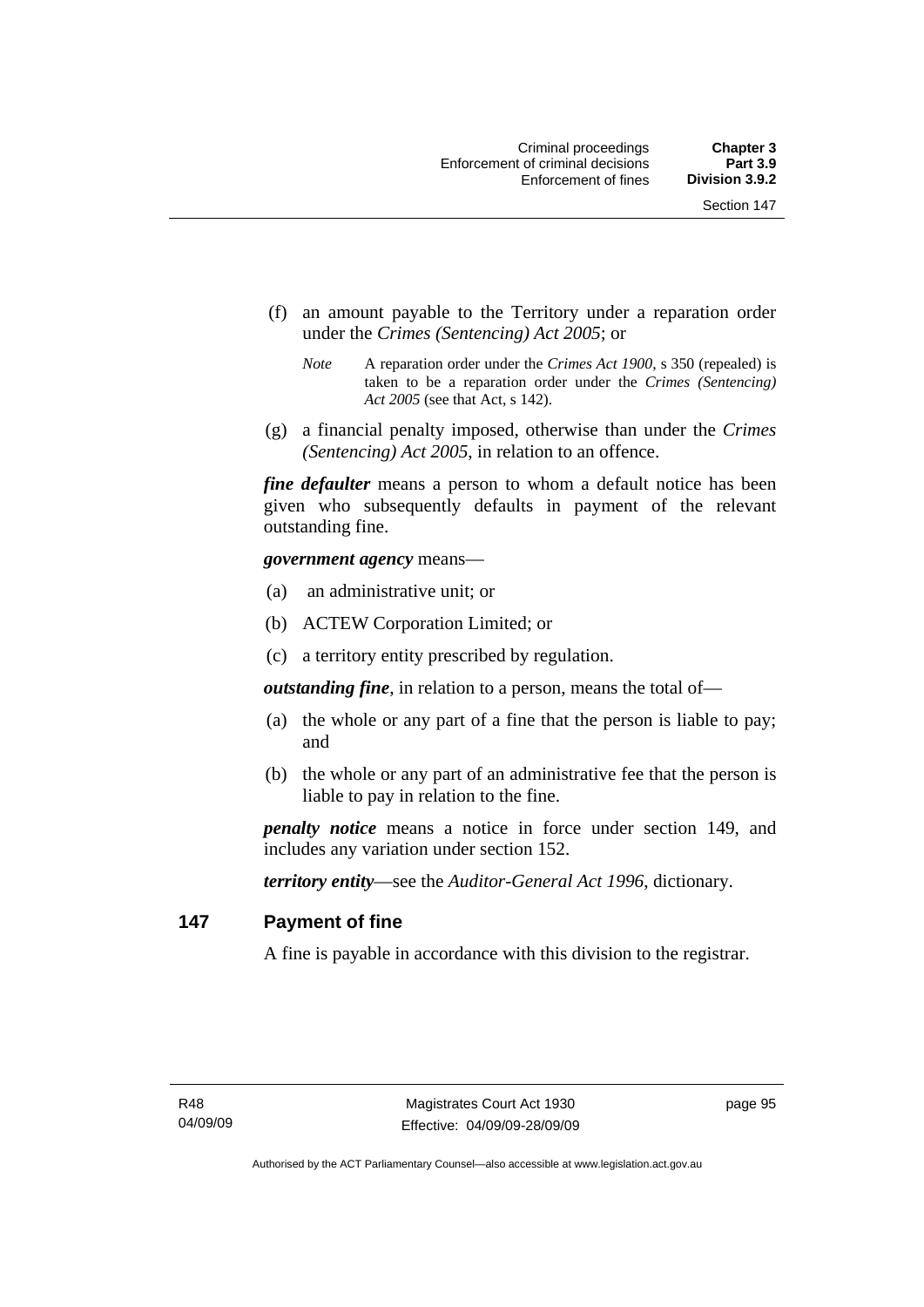## **147A Notice of address etc**

 (1) A person on whom a fine is imposed must not, without reasonable excuse, fail to give to the registrar particulars of his or her address within 7 days after the day when the fine is imposed.

Maximum penalty: 5 penalty units.

 (2) A person who is liable to pay a fine and who changes address before the fine and any relevant administrative fee are paid must not, without reasonable excuse, fail to give to the registrar particulars of the new address within 7 days after changing address.

Maximum penalty: 5 penalty units.

 (3) A person who is liable to pay a fine, and any relevant administrative fee, must not, without reasonable excuse, fail to give the registrar evidence of his or her address when required to do so by the registrar.

Maximum penalty: 5 penalty units.

## **147B Access to particulars of address**

- (1) For this division, the registrar may, in writing, ask a relevant person to give the registrar any details held by the person about an address of a stated person who is liable to pay a fine.
- (2) The relevant person must comply with the request as far as practicable.
- (3) In this section:

#### *relevant person* means—

- (a) the chief police officer; or
- (b) the housing commissioner; or
- (c) the chief executive (however described) of a government agency.

R48 04/09/09

Authorised by the ACT Parliamentary Counsel—also accessible at www.legislation.act.gov.au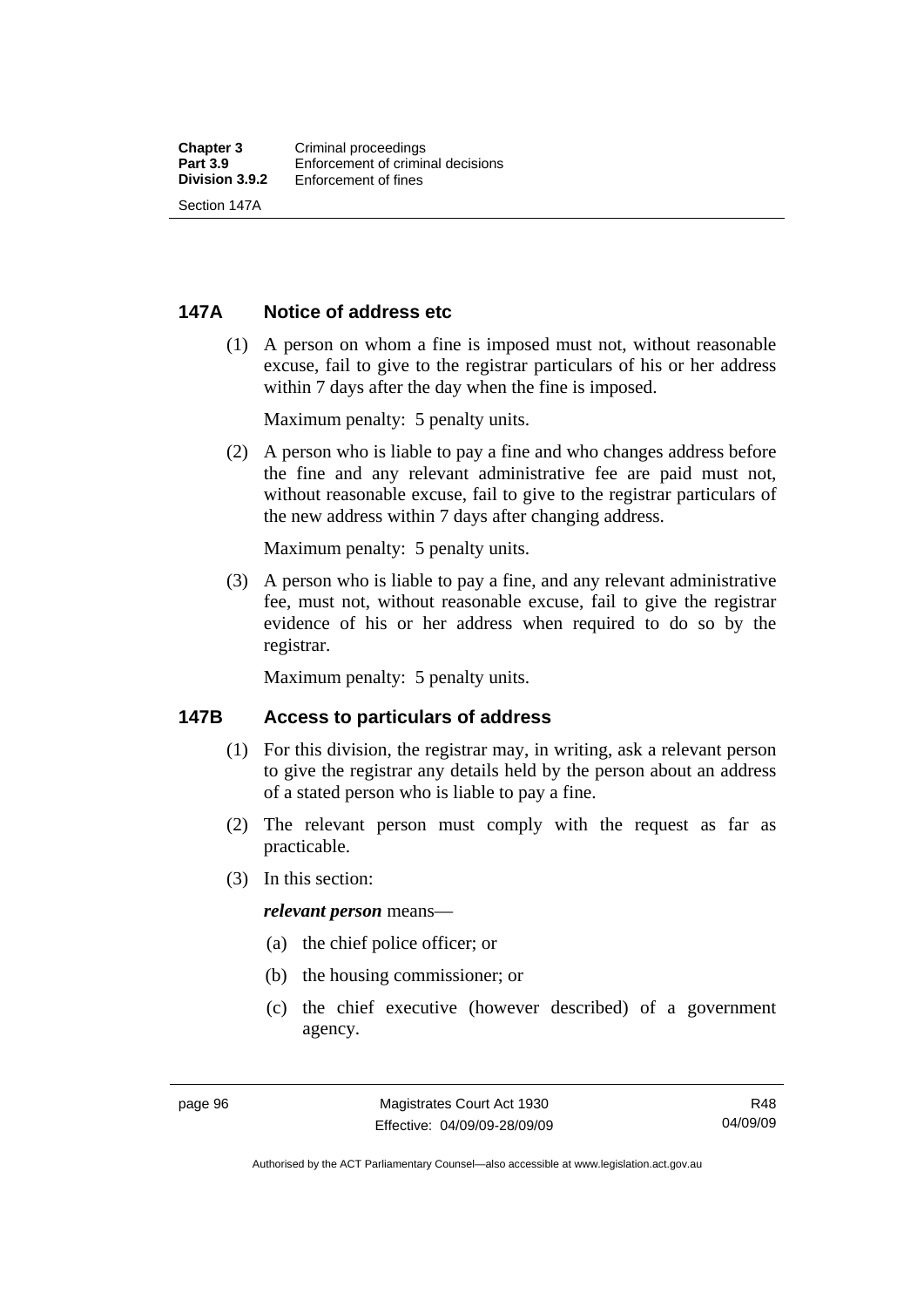# **147C Doubtful service**

- (1) This section applies if—
	- (a) a document has been served on a person for this division, other than by personal service; and
	- (b) the registrar is satisfied that—
		- (i) the document has not come to the knowledge of the person; or
		- (ii) doubt exists whether the document has come to the knowledge of the person.
- (2) If this section applies, the registrar must not take any further action under this division in relation to the person unless—
	- (a) the document has been served again on the person in the way the registrar considers appropriate; and
	- (b) the registrar is satisfied that the document has come to the knowledge of the person.

## **148 Court may allow time to pay**

- (1) If the court imposes a fine on a person for an offence, the court—
	- (a) must allow time for payment, if the summons for the offence was served in accordance with section 116B; or
	- (b) may allow time for payment, in any other case.
- (2) For a fine mentioned in subsection (1) (a), the time allowed by the court must be not less than 14 days from the date of conviction.
- (3) In addition to allowing time for the payment of an amount, the court may direct that the person liable to pay the amount give security, to the satisfaction of the person specified by the court, with or without sureties, for the payment of the amount.

page 97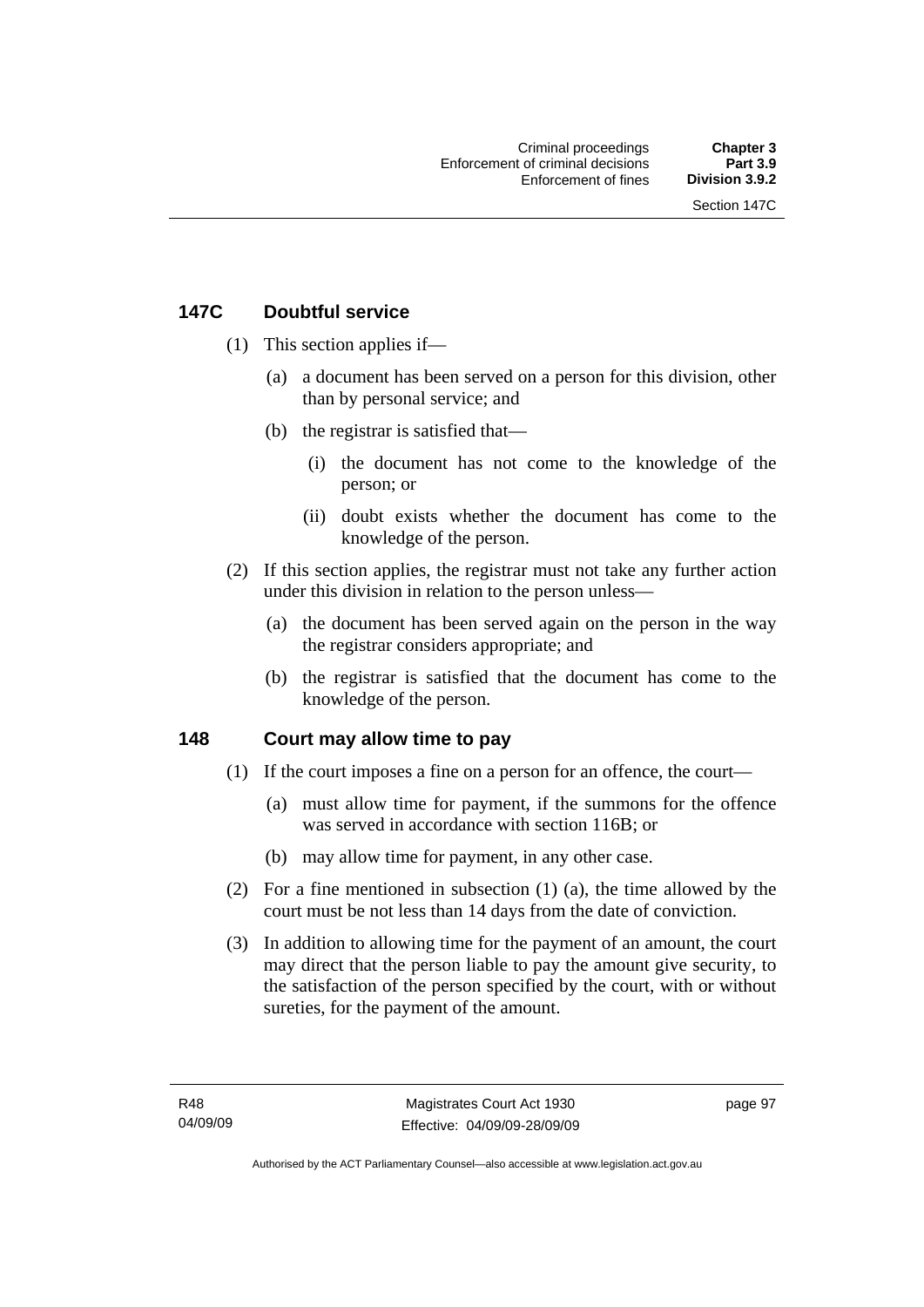(4) The security mentioned in subsection (3) must be given, and may be enforced, in the way provided by this Act.

#### **149 Penalty notice**

- (1) If the registrar of the Supreme Court gives to the registrar a certificate of conviction that indicates that a person is liable to pay a fine as a result of a conviction or order made by the Supreme Court, the registrar must give the person a penalty notice about the fine.
- (2) If a person is liable to pay a fine as a result of a conviction or order by the court, the notice of the conviction or order required by section 116I or section 141 (1) (b) must contain a penalty notice about the fine.
- (3) A penalty notice about a fine must—
	- (a) specify the amount of the fine and the due date for payment; and
	- (b) if the fine is payable by instalments—specify the amount of each instalment and the due date for payment; and
	- (c) contain a statement to the effect that if the fine or any instalment is not paid by the due date the person is liable for the administrative fee under section 150 in addition to the fine; and
	- (d) contain a statement to the effect that, under section 152, the registrar may, on application, approve an arrangement about the payment of the fine; and
	- (e) indicate the obligation to notify the registrar of any change of address under section 147A.
- (4) If a penalty notice is varied under section 152, the notice must specify particulars of the approved arrangement for payment as so varied.

Authorised by the ACT Parliamentary Counsel—also accessible at www.legislation.act.gov.au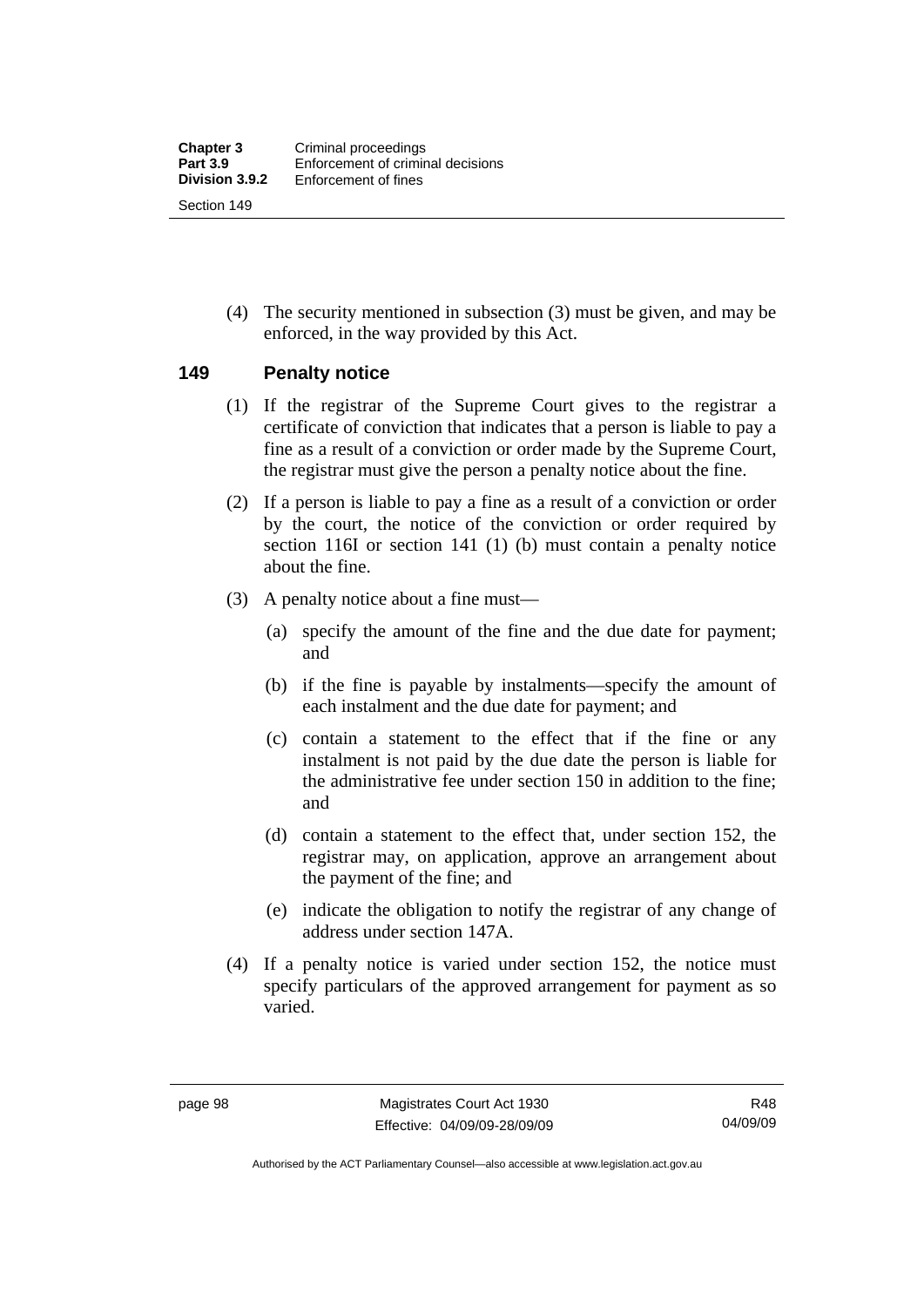## **150 Default**

- (1) If a person defaults in payment of a fine to which a penalty notice relates—
	- (a) the person is liable to pay to the Territory, in addition to the amount of the fine that remains unpaid, the administrative fee determined under the *Court Procedures Act 2004*, part 3 (Court and tribunal fees) for this paragraph; and
	- (b) the registrar must give a default notice to the person.
- (2) If a person to whom a default notice has been given subsequently defaults in payment of the fine, the registrar must give notice of the default to the road transport authority under section 153.
- (3) For this division, a person defaults in payment of a fine or any relevant administrative fee if the person fails to pay any part of the amount payable by—
	- (a) the due date specified in the relevant penalty notice; or
	- (b) if a default notice has been issued in relation to the amount the due date specified in the default notice.

## **151 Default notice**

- (1) A default notice under section 150 must—
	- (a) specify the default to which the notice relates; and
	- (b) indicate that, subject to section 152, the amount of the fine remaining unpaid and the relevant administrative fee are due on the date or dates specified in the notice; and
	- (c) contain a statement indicating the consequences under section 150 (2) of a default in payment of an amount to which the notice relates; and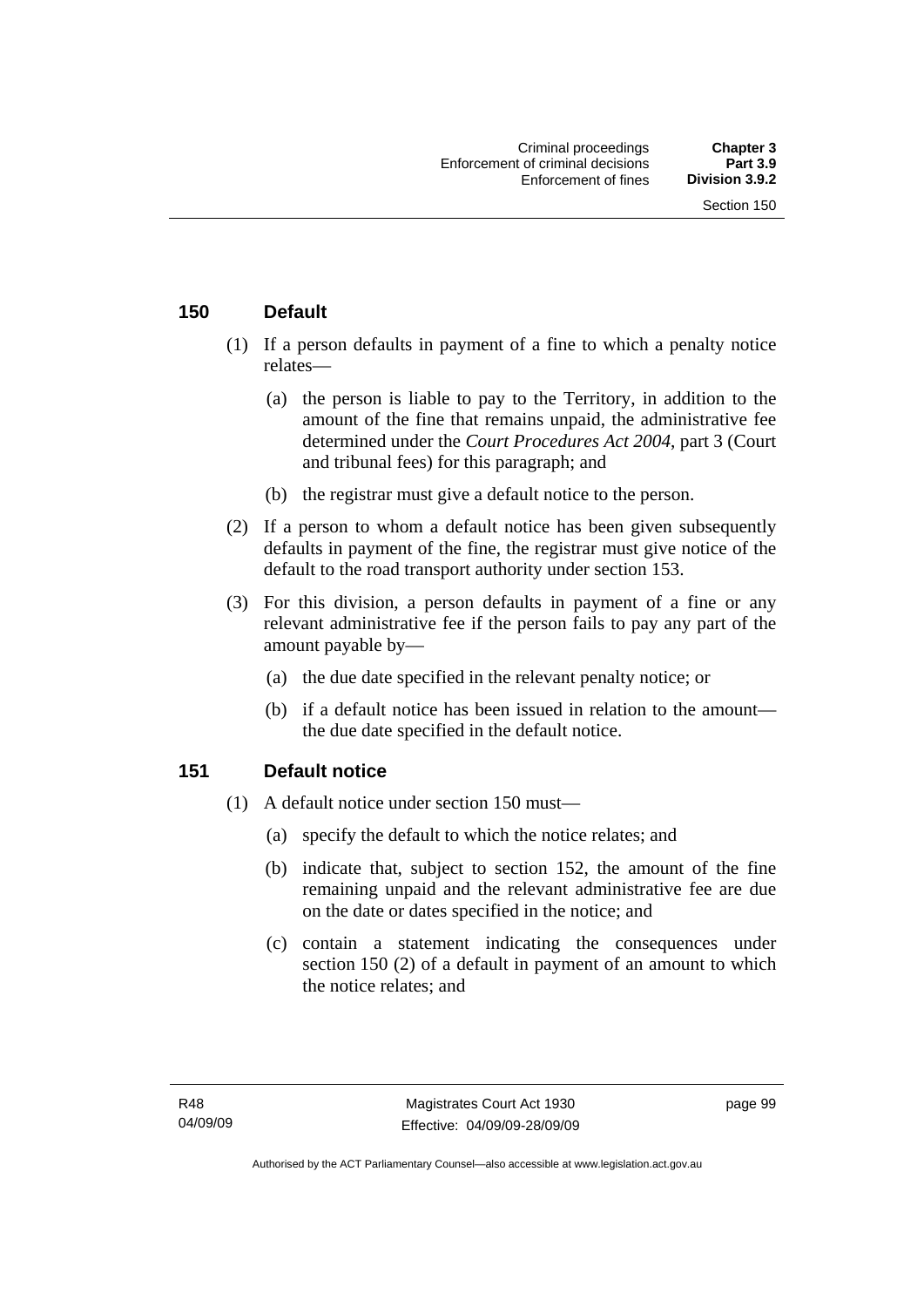- (d) contain a statement to the effect that, under section 152, the registrar may, on application, approve an arrangement about the payment of the fine; and
- (e) indicate the obligation to notify the registrar of any change of address under section 147A.
- (2) The registrar may specify in a default notice matters about a person's property or financial circumstances that are to be set out in any application by the person for approval of a special arrangement under section 152.
- (3) If a default notice is varied under section 152, the notice must specify particulars of the approved arrangement for payment as so varied.

## **152 Special arrangements**

- (1) The registrar may, on application, approve in writing an arrangement for—
	- (a) further time for the payment of all or any part of a fine or administrative fee, or an instalment of such an amount; or
	- (b) payment of all or any part of a fine or administrative fee by instalments.
- (2) An arrangement under subsection (1) (a) may also be made in relation to an amount that is overdue for payment under a previous approved arrangement.
- (3) To the extent to which an approval for time to pay all or any part of a fine or instalment is inconsistent with an order of a court, the order has no effect.
- (4) An application for an approval must—
	- (a) be made in writing; and
	- (b) specify the grounds on which it is made; and

R48 04/09/09

Authorised by the ACT Parliamentary Counsel—also accessible at www.legislation.act.gov.au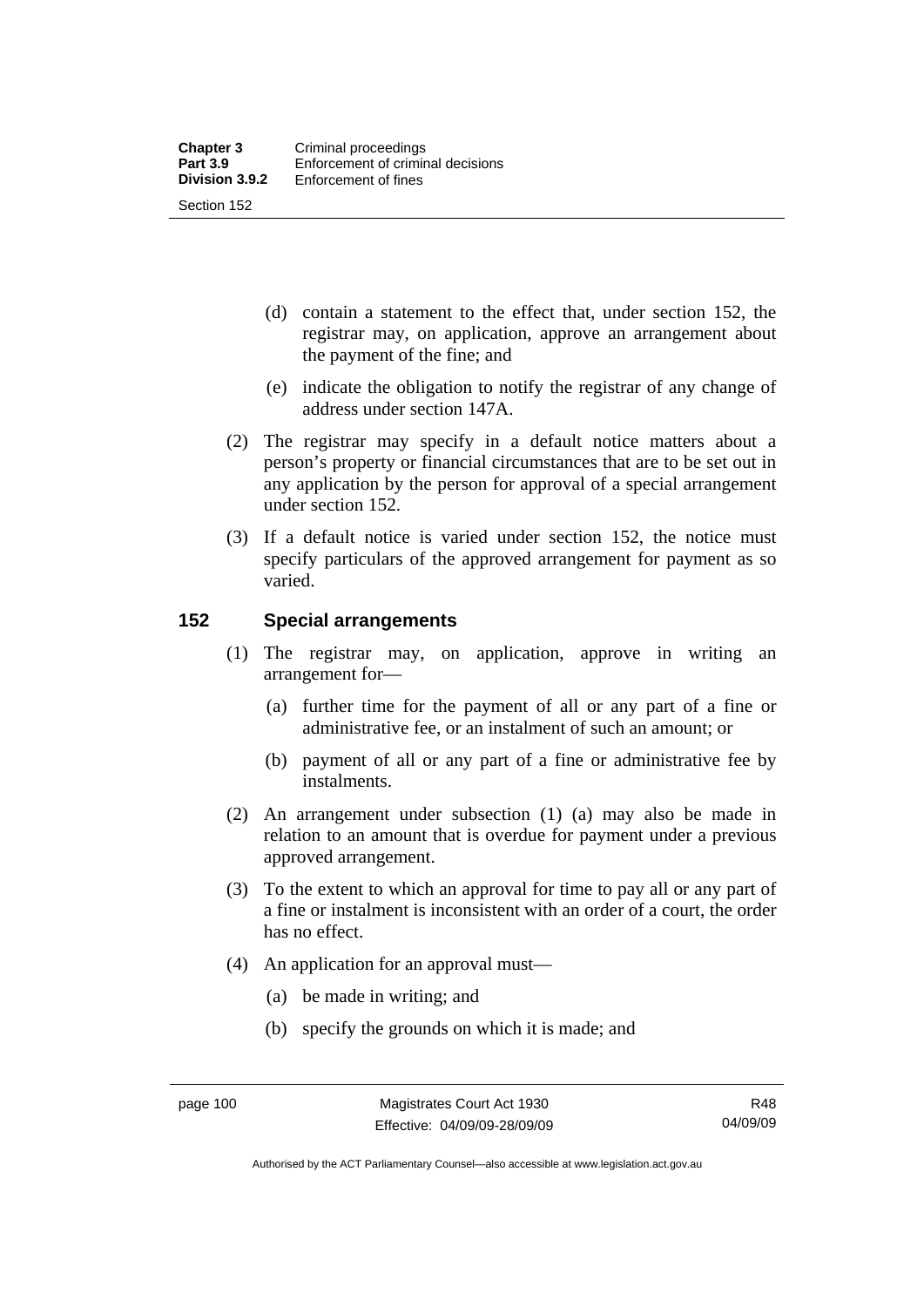- (c) be lodged with the registrar by the date, or within the period, ascertained in accordance with the current penalty notice, or current default notice, about the fine; and
- (d) for an applicant to whom a default notice has been given contain any particulars requested by the registrar in the notice.
- (5) A person committed under section 154D (Fine defaulters imprisonment) or section 154E (Young fine defaulters) is not entitled to make an application.
- (6) If an approval concerns a fine for which a penalty notice or a default notice has been given to a person, the registrar must vary the notice  $by-$ 
	- (a) altering the notice in accordance with the approval; or
	- (b) reissuing the notice, revised in accordance with the approval.

## **153 Notice for suspension of driver licence etc**

- (1) The registrar must notify the road transport authority of the name, address and date of birth of each person who, after being given a default notice for a fine, defaults in payment of the outstanding fine.
- (2) If notice is given under subsection (1) and the registrar subsequently approves an arrangement under section 152, the registrar must notify the road transport authority of the approval.
- (3) If notice has been given under subsection (1) and no later notice has been given under subsection (2), the registrar must notify the road transport authority if—
	- (a) the outstanding fine is paid; or
	- (b) the outstanding fine has been remitted by the Executive; or
		- *Note 1* For the remission of a fine by the Executive, see the *Crimes (Sentence Administration) Act 2005*, s 313 (Remission of penalties).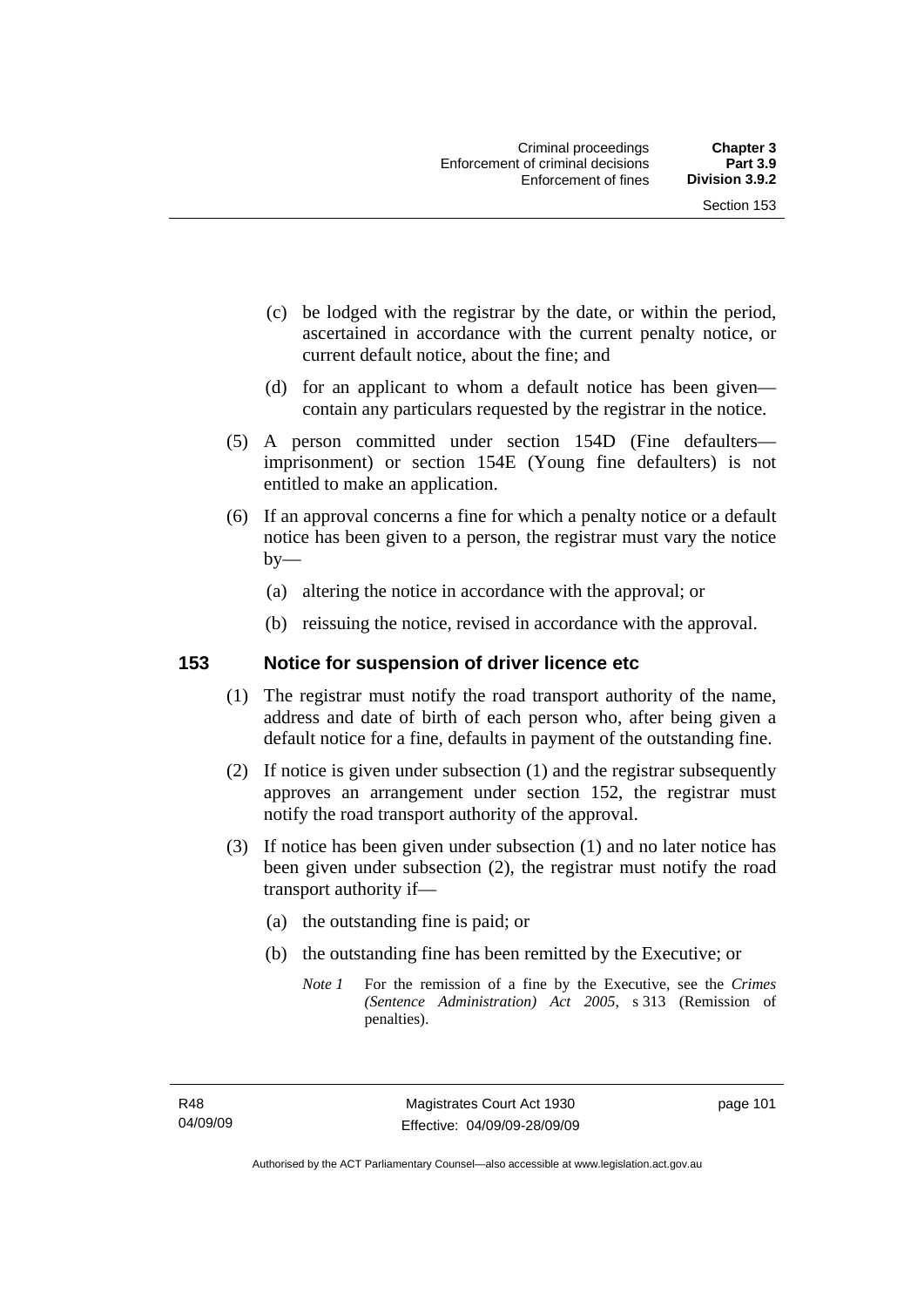Section 154

- *Note 2* A fine also may have been remitted under this Act, s 159 (repealed) or the *Crimes Act 1900*, s 434 (repealed).
- (c) the person has completed serving a period of imprisonment because of an order under section 154D (Fine defaulters imprisonment) or section 154E (Young fine defaulters); or
- (d) the conviction or order that gave rise to the liability to pay the fine is quashed or set aside.

## **154 Access to personal information**

- (1) To ensure the payment of an outstanding fine, the registrar may, in writing, ask a relevant person to give the registrar stated particulars of personal information held by the person about the fine defaulter.
- (2) The relevant person must comply with the request as far as practicable.
- (3) In this section:

*personal information*, about a fine defaulter, means details about the defaulter's financial circumstances or criminal record.

*relevant person* means—

- (a) the chief police officer; or
- (b) the housing commissioner; or
- (c) the chief executive (however described) of a government agency.

## **154D Fine defaulters—imprisonment**

- (1) The court must order the imprisonment of a fine defaulter if—
	- (a) satisfied that all reasonable action has been taken under this division to secure payment and there is no reasonable likelihood of the outstanding fine being paid; and

Authorised by the ACT Parliamentary Counsel—also accessible at www.legislation.act.gov.au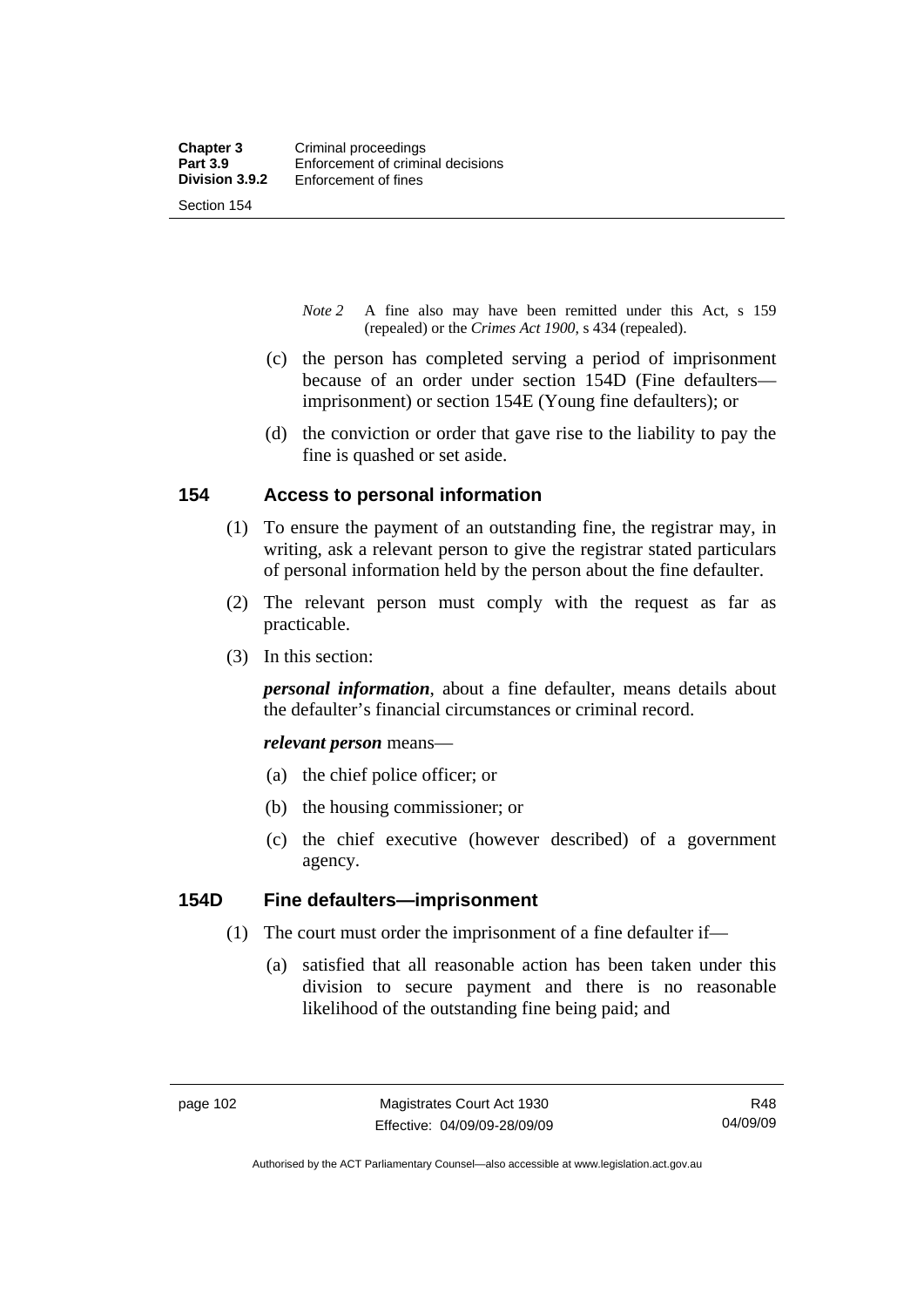- (b) the outstanding fine has not been remitted by the Executive.
- *Note 1* The court must issue a warrant for the imprisonment of the person in the chief executive's custody (see *Crimes (Sentence Administration) Act 2005*, s 12).
- *Note 2* For the remission of a fine by the Executive, see the *Crimes (Sentence Administration) Act 2005*, s 313 (Remission of penalties).
- *Note 3* A fine also may have been remitted under this Act, s 159 (repealed) or the *Crimes Act 1900*, s 434 (repealed).
- (2) The order, or any warrant under the *Crimes (Sentence Administration) Act 2005*, section 12 (Warrant for imprisonment), must not be given effect if the amount of the outstanding fine is paid to the Territory, or to someone acting for the Territory, before the person is imprisoned.
- (3) The period for which the fine defaulter must be committed is the lesser of—
	- (a) a period worked out at the rate of 1 day for each \$100, or part of \$100, of the outstanding fine; or
	- (b) 6 months.
- (4) This section does not apply to a person if—
	- (a) the person's liability to pay the fine is derived from a reparation order under the *Crimes (Sentencing) Act 2005*; or
	- (b) section 154E applies to the person.
		- *Note* A reparation order under the *Crimes Act 1900,* s 350 (repealed) is taken to be a reparation order under the *Crimes (Sentencing) Act 2005*, s 142.

## **154E Young fine defaulters**

 (1) This section applies to a fine defaulter if the offence in relation to which the fine was imposed was committed when the person was under 18 years old.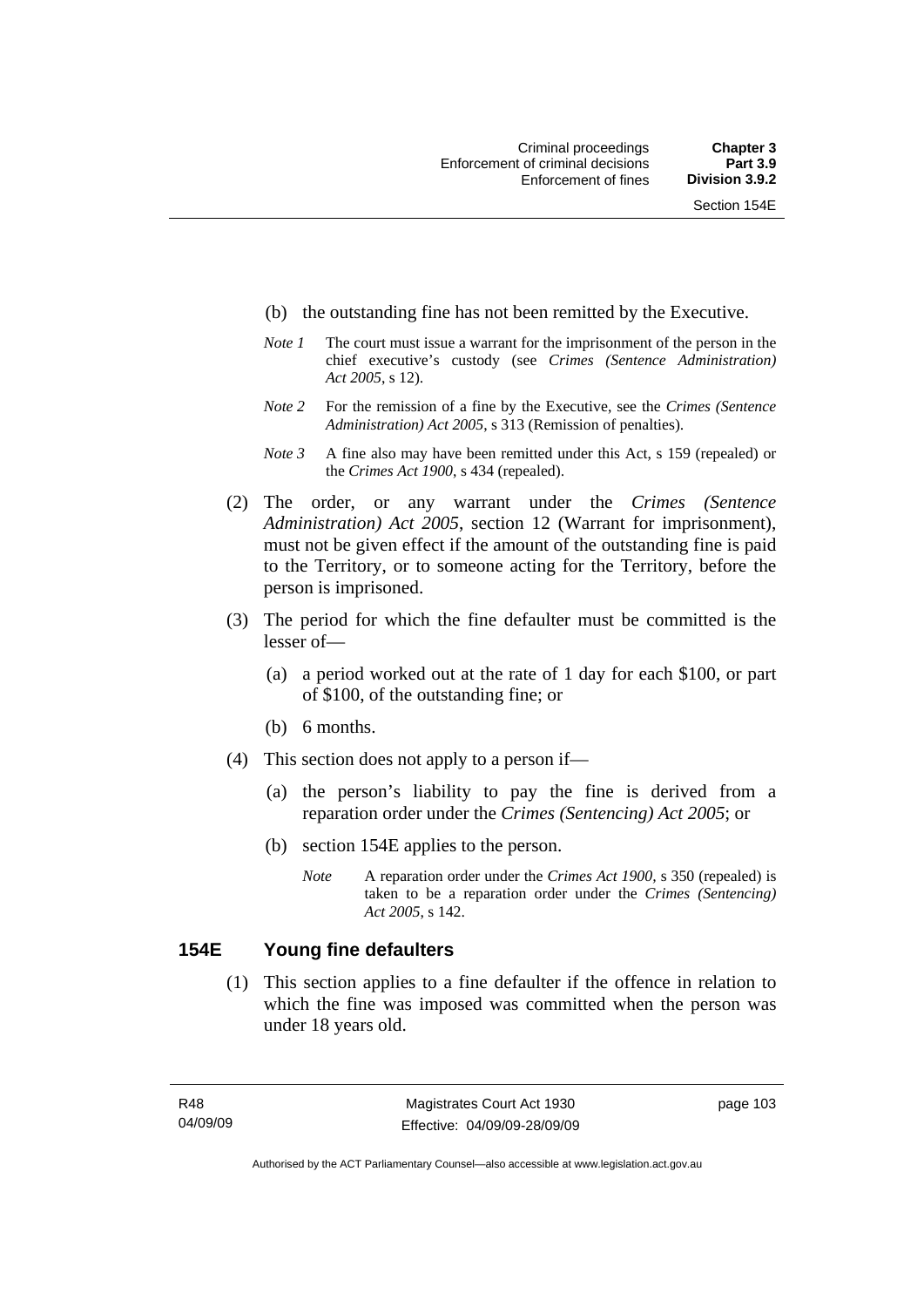(2) The court may order the imprisonment of the person if the court—

- (a) has assessed the person's capacity to pay the fine and is satisfied the person has the capacity to pay; and
- (b) has offered the person an arrangement under section 152 (Special arrangements) about the payment of the fine; and
- (c) has notified the road transport authority as required under section 153 (1) (Notice for suspension of driver licence etc).
- (3) The order, or any warrant under the *Crimes (Sentence Administration) Act 2005*, section 12 (Warrant for imprisonment), must not be given effect if the amount of the outstanding fine is paid to the Territory, or to someone acting for the Territory, before the person is imprisoned.
- (4) The period for which the person must be imprisoned is the lesser of—
	- (a) a period worked out at the rate of 1 day for each \$300, or part of \$300, of the outstanding fine; and
	- (b) 7 days.

## **154F Young fine defaulters—no capacity to pay**

- (1) This section applies to a fine defaulter if—
	- (a) the offence in relation to which the fine was imposed was committed when the person was under 18 years old; and
	- (b) the court—
		- (i) has assessed the person's capacity to pay the fine; and
		- (ii) is satisfied that the person does not have capacity to pay the fine.
- (2) The court may not order the imprisonment of the person.

Authorised by the ACT Parliamentary Counsel—also accessible at www.legislation.act.gov.au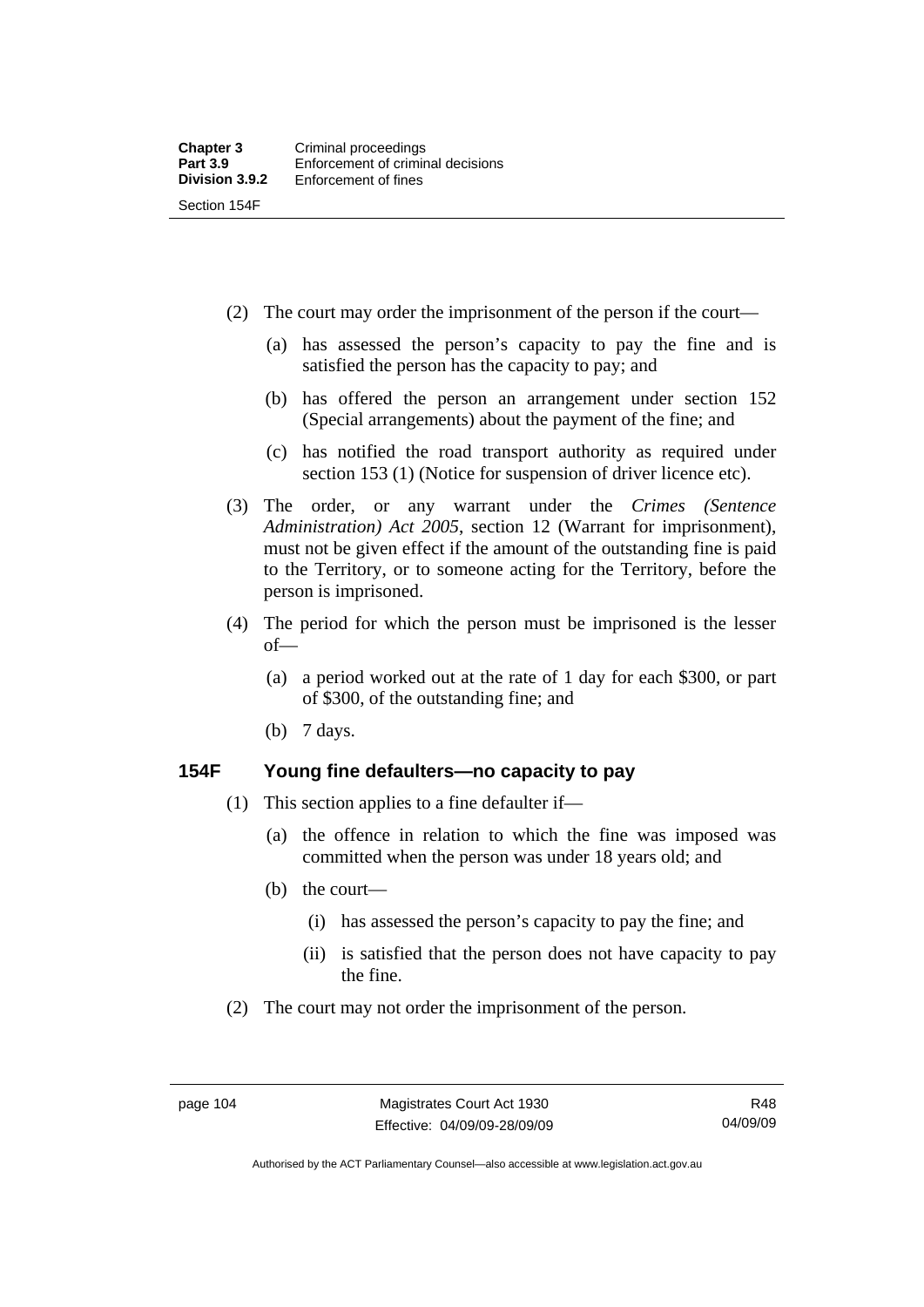(3) However, the court may (on application or on its own initiative) review the person's capacity to pay, but not more than once in any 6-month period.

## **157 Outstanding fine discharged by payment**

- (1) This section applies if—
	- (a) a person is imprisoned under section 154D or section 154E; and
	- (b) an amount is paid to the Territory (through the registrar or the chief executive) to discharge an amount of the outstanding fine.
- (2) If the amount paid completely discharges the outstanding fine, the chief executive must release the person from imprisonment immediately, unless the person must otherwise be lawfully detained.

## **158 Outstanding fine satisfied by imprisonment**

A person imprisoned under section 154D (Fine defaulters imprisonment) discharges the person's liability to pay the outstanding fine—

- (a) at the rate of \$100 for each day or part of a day for which the person is so imprisoned; or
- (b) if the person is committed for 6 months—at the end of the 6-month period.

## **158A Outstanding fine satisfied by imprisonment—young fine defaulter**

A person imprisoned under section 154E (Young fine defaulters) discharges the person's liability to pay the outstanding fine—

 (a) at the rate of \$300 for each day or part of a day for which the person is detained under the warrant for imprisonment; or

page 105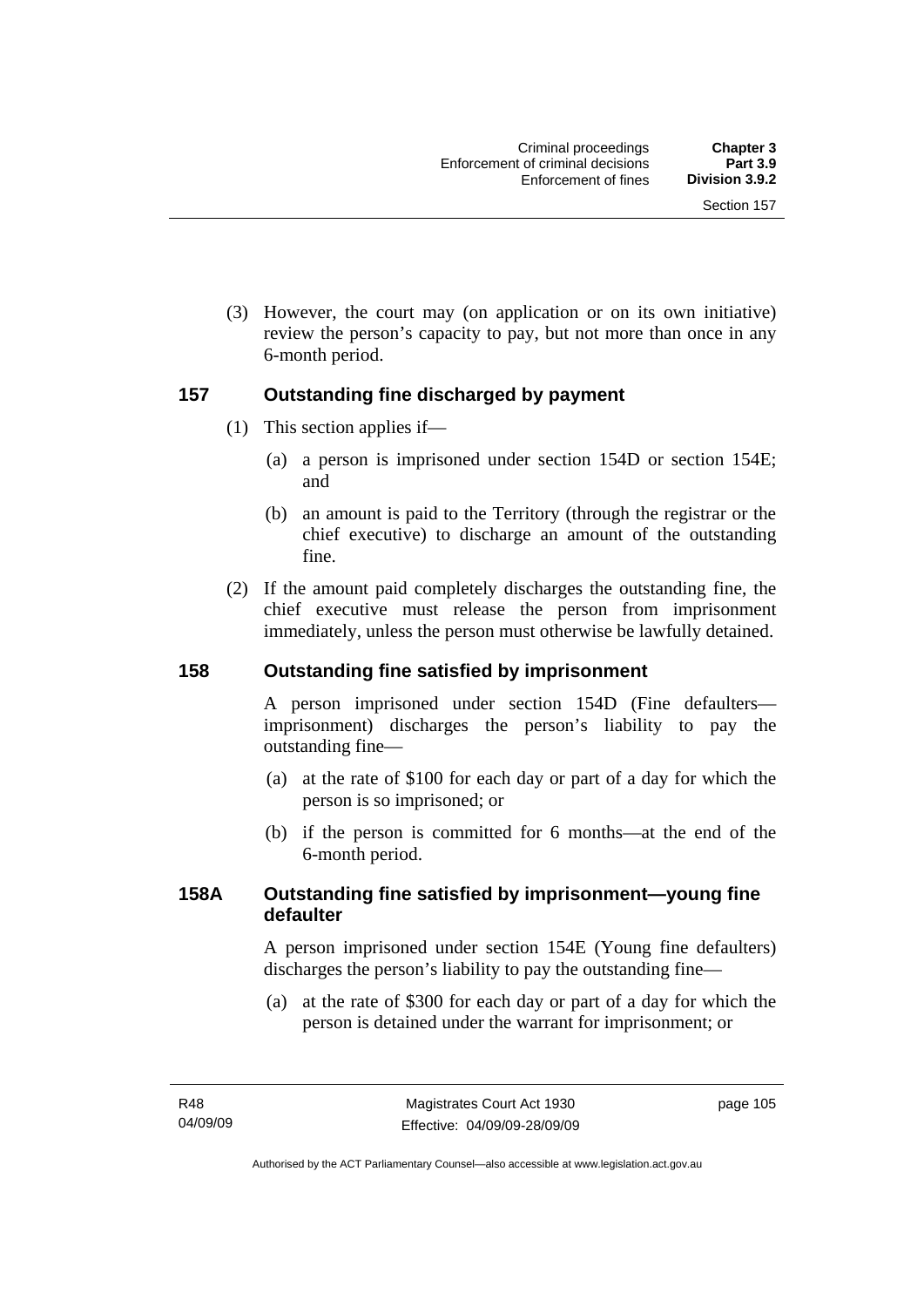(b) if the person is committed for 7 days—at the end of the 7-day period.

#### **160 Conviction or order quashed or set aside**

If the conviction or order that gave rise to a person's liability to pay a fine is quashed or set aside, the registrar must, in addition to notifying the road transport authority under section 153 (3) (d)—

- (a) refund to the person any amount paid in relation to the fine; and
- (b) refund to the person any amount paid in relation to a relevant administrative fee.

#### **161 Other enforcement provisions not affected**

This division shall not be taken to affect the operation of any other law in force in the ACT that provides for the recovery or enforcement of a fine.

# **Division 3.9.3 Reciprocal enforcement of fines against bodies corporate**

## **166A Definitions for div 3.9.3**

In this division:

*conviction* means a conviction or order entered or made by a court in the exercise of summary jurisdiction in a proceeding for an offence.

*fine* includes—

- (a) a financial penalty, financial forfeiture and financial compensation; and
- (b) fees, charges and costs payable by a body corporate under an order made in a proceeding in which a conviction was entered in relation to the body corporate.

R48 04/09/09

Authorised by the ACT Parliamentary Counsel—also accessible at www.legislation.act.gov.au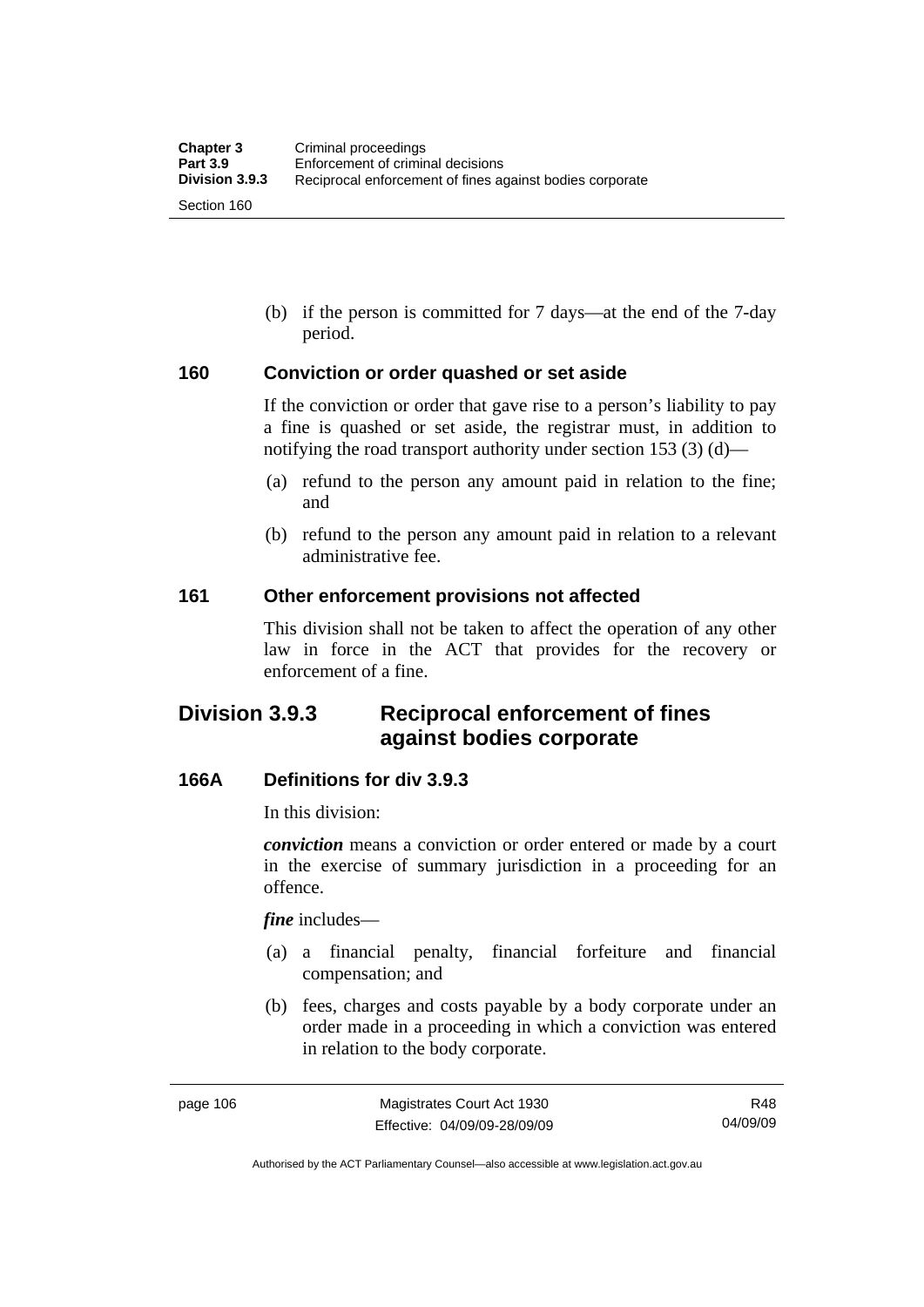*reciprocating court* means a court declared under section 166B to be a reciprocating court.

*relevant officer*, in relation to a reciprocating court, means the registrar or other corresponding officer of the court.

*State* includes a Territory other than the Australian Capital Territory.

*territory fine* means a fine payable under a conviction of the court.

## **166B Declarations relating to reciprocating courts**

- (1) If a State has laws providing for the enforcement in the State of a territory fine against a body corporate, the Attorney-General may, in writing, declare a court of summary jurisdiction in the State to be a reciprocating court.
- (2) A declaration is a notifiable instrument.

*Note* A notifiable instrument must be notified under the Legislation Act.

## **166C Enforcement of fine**

- $(1)$  If—
	- (a) a fine is payable by a body corporate under a conviction of a reciprocating court; and
	- (b) the registrar receives a written request from the relevant officer of the reciprocating court for the enforcement of the conviction accompanied by—
		- (i) a copy, certified by the relevant officer to be correct, of the conviction; and
		- (ii) a certificate signed by the relevant officer stating the amount of the fine that remains unpaid;

the registrar must register the conviction by filing in the court the certified copy of the conviction and noting the date of the registration on the copy.

page 107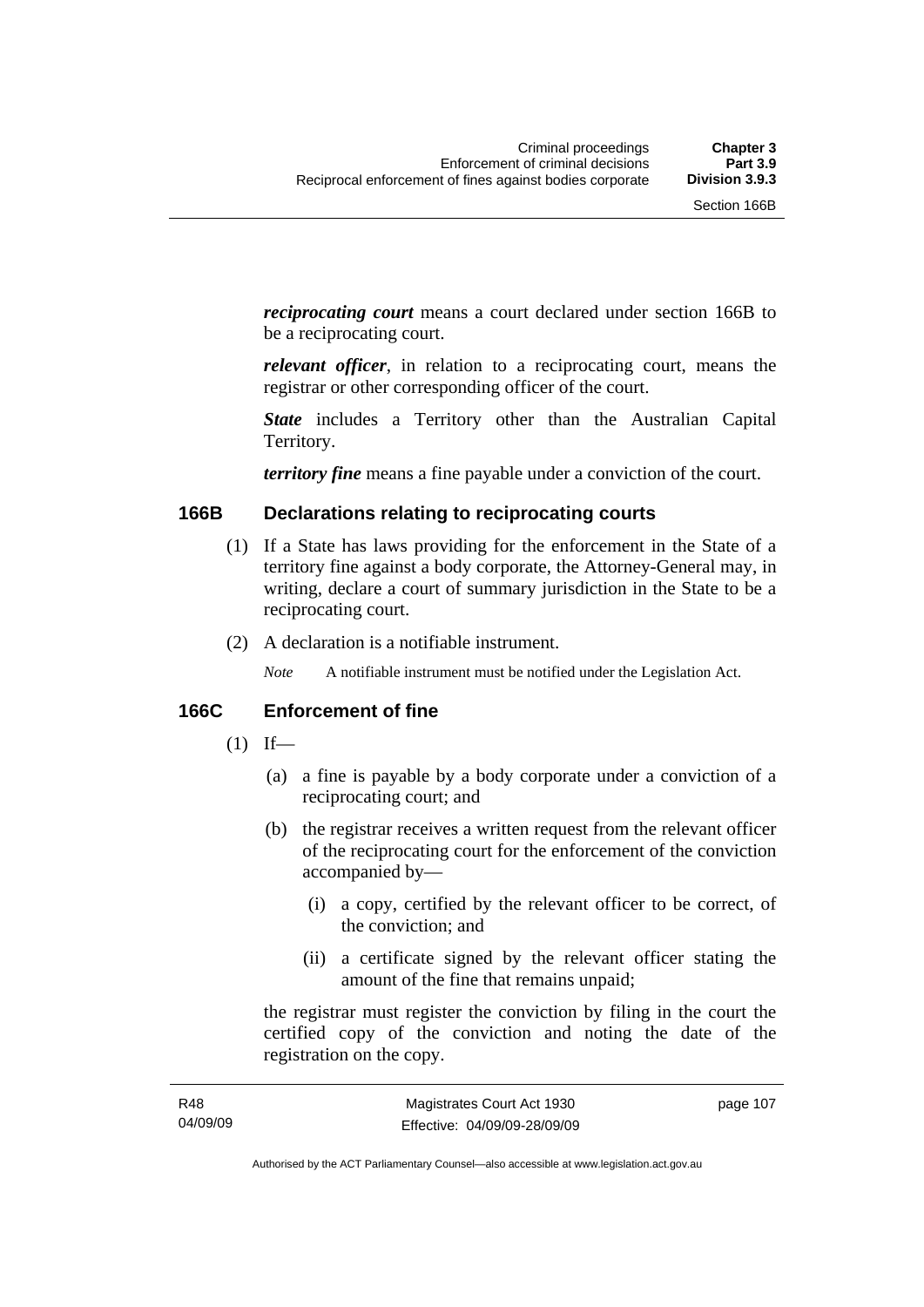- (2) On the registration of a conviction under subsection  $(1)$ 
	- (a) the conviction is taken, for this part, to be a conviction of the court adjudging payment of a fine by the body corporate in the amount stated as unpaid in the certificate mentioned in subsection  $(1)$  (b); and
	- (b) the registrar must make an enforcement order for the purpose of recovering the amount mentioned in paragraph (a); and
	- (c) subject to this section, this Act and the rules applying to civil proceedings in the Magistrates Court apply in relation to an enforcement order made under paragraph (b) as if the order had been made in a civil proceeding in the court.
- (3) If a request is made under this section in relation to a fine payable under a conviction of a reciprocating court and the registrar later receives a notification from the relevant officer of the reciprocating court of payment of an amount in satisfaction in whole or part of the amount of the fine, the registrar must note the particulars of the payment on the certified copy of the conviction filed in the court.
- $(4)$  If—
	- (a) an enforcement order is made under subsection (2) in relation to a fine; and
	- (b) before enforcement, the registrar receives a notification mentioned in subsection (3) in relation to the fine;

the registrar must stay the order.

- (5) On the stay of the order, the registrar must—
	- (a) if the amount of the fine has been paid in full—set aside the order; or
	- (b) if part of the amount of the fine remains unpaid—amend the order to show the amount still unpaid.

Authorised by the ACT Parliamentary Counsel—also accessible at www.legislation.act.gov.au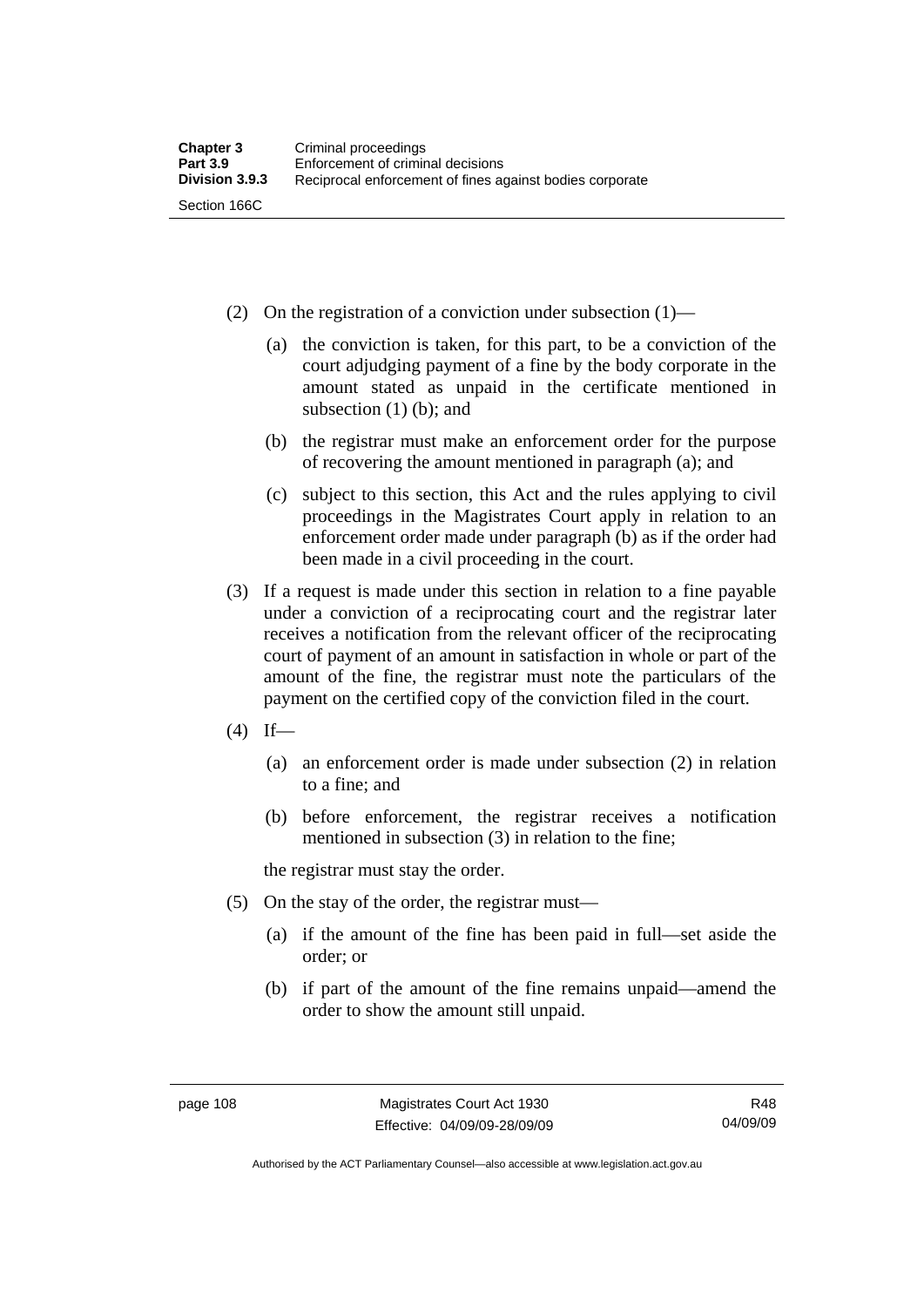- (6) If an enforcement order is amended under subsection (5) (b), the order must be enforced in relation to the amount of the fine shown in the order as unpaid.
- (7) If an amount of money is paid to the registrar in satisfaction in whole or in part of a fine payable under a conviction registered under subsection (1), the registrar must remit the amount to the relevant officer of the reciprocating court by which the conviction was entered.
- (8) For this section, a document that purports to have been signed by the relevant officer of a reciprocating court is taken to have been so signed unless the contrary is proved.

# **166D Effect of enforcement by reciprocating court**

An amount received by the registrar from a reciprocating court in satisfaction in whole or in part of a territory fine must be applied by the registrar as if the amount had been paid to the registrar by the body corporate by which the fine was payable in satisfaction in whole or in part of the fine.

# **166E Registrar to notify payment of territory fine**

 $If$ 

- (a) a conviction of the court under which a fine is payable is registered by the relevant officer of a reciprocating court; and
- (b) an amount is received by the registrar in satisfaction in whole or in part of the fine;

the registrar must, as soon as practicable, notify the relevant officer of the amount of that payment.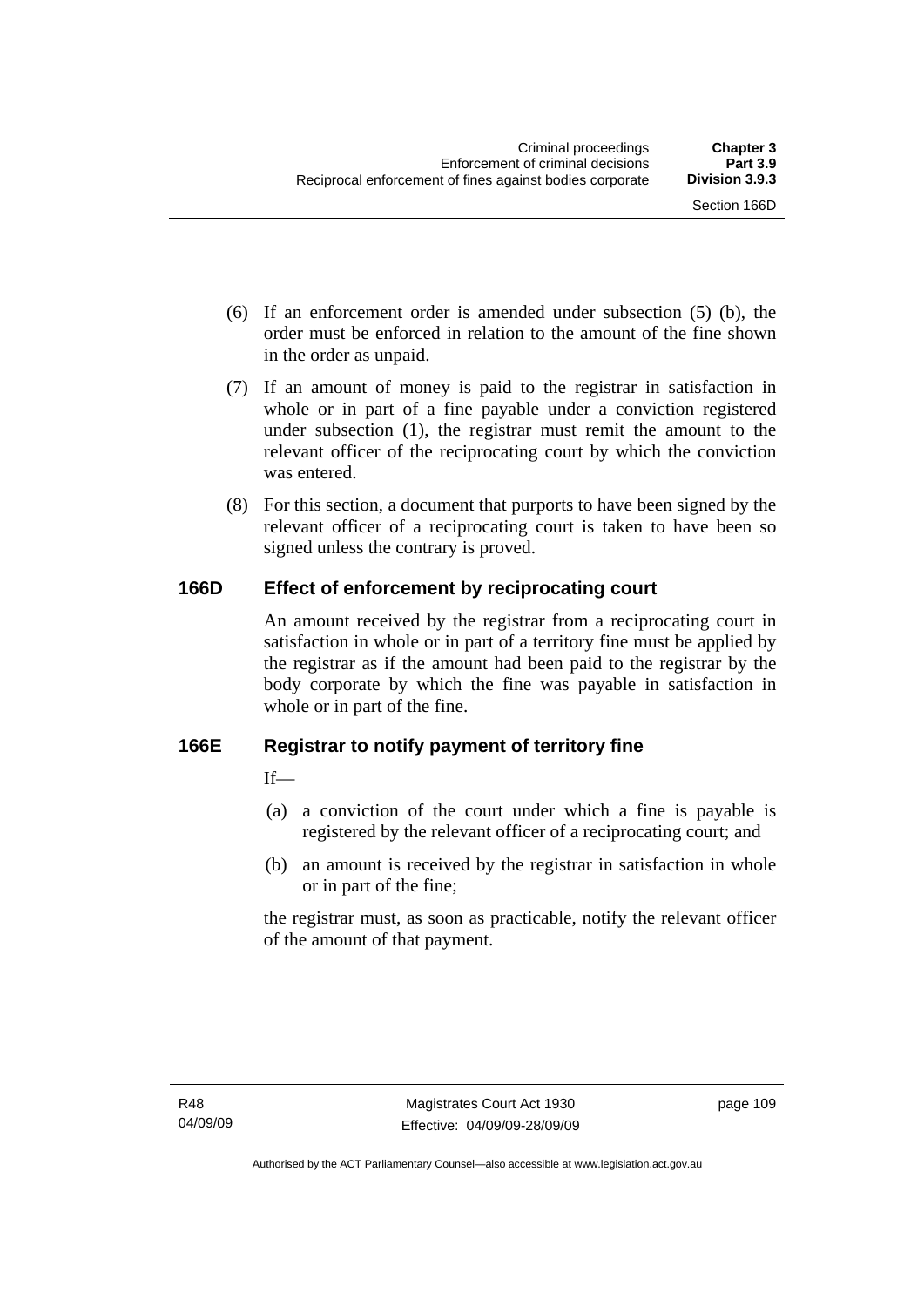Section 184

# **Division 3.9.4 Enforcement of criminal decisions other provisions**

## **184 Enforcement of costs against informant**

If a court orders an informant in a criminal proceeding to pay costs to a defendant, the order operates as a judgment given or entered in relation to a claim for the payment of money and is enforceable accordingly.

## **191 Accounts to be kept of amounts received**

Every registrar and person in charge of a correctional centre must keep a true and exact account of all amounts received by him or her under or because of any conviction or order, showing the people from whom and the time when the amounts were received and to whom and when the amounts were paid.

Maximum penalty: 1 penalty unit.

#### **193 Forfeited goods may be sold**

Except where otherwise provided, all forfeitures, not financial, that are incurred in relation to an offence triable by the court or that may be enforced by the court, may be sold or disposed of or dealt with in the way that the court directs, and the proceeds of the sale must be applied in a similar way as if the proceeds were a fine imposed under the Act, ordinance or law on which the proceeding for forfeiture is founded.

#### **194 Enforcement order not void for form only**

An enforcement order is not void only because of a defect or error in it if there is a conviction or order that is valid, or that may be amended and made valid, under this Act to support it.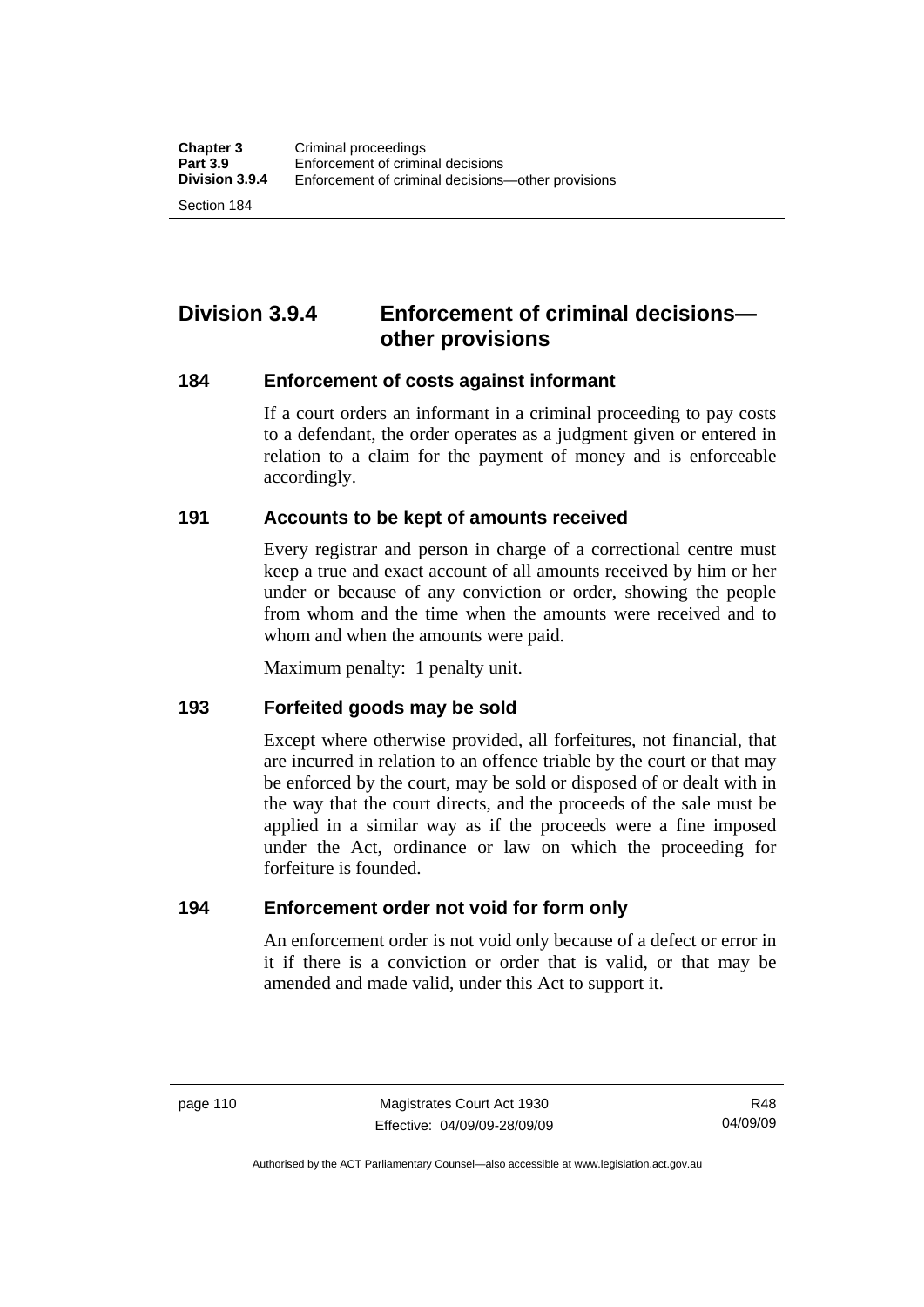## **195 Convictions etc to be given to Supreme Court registrar**

- (1) This section applies if a person is convicted of an indictable offence by the court or an information in relation to an indictable offence is dismissed by the court.
- (2) The court must immediately give the registrar of the Supreme Court a copy of the conviction and recognisances or a copy of the certificate of dismissal (if any).
- (3) The court must keep a conviction and dismissal book and record each conviction or dismissal in it.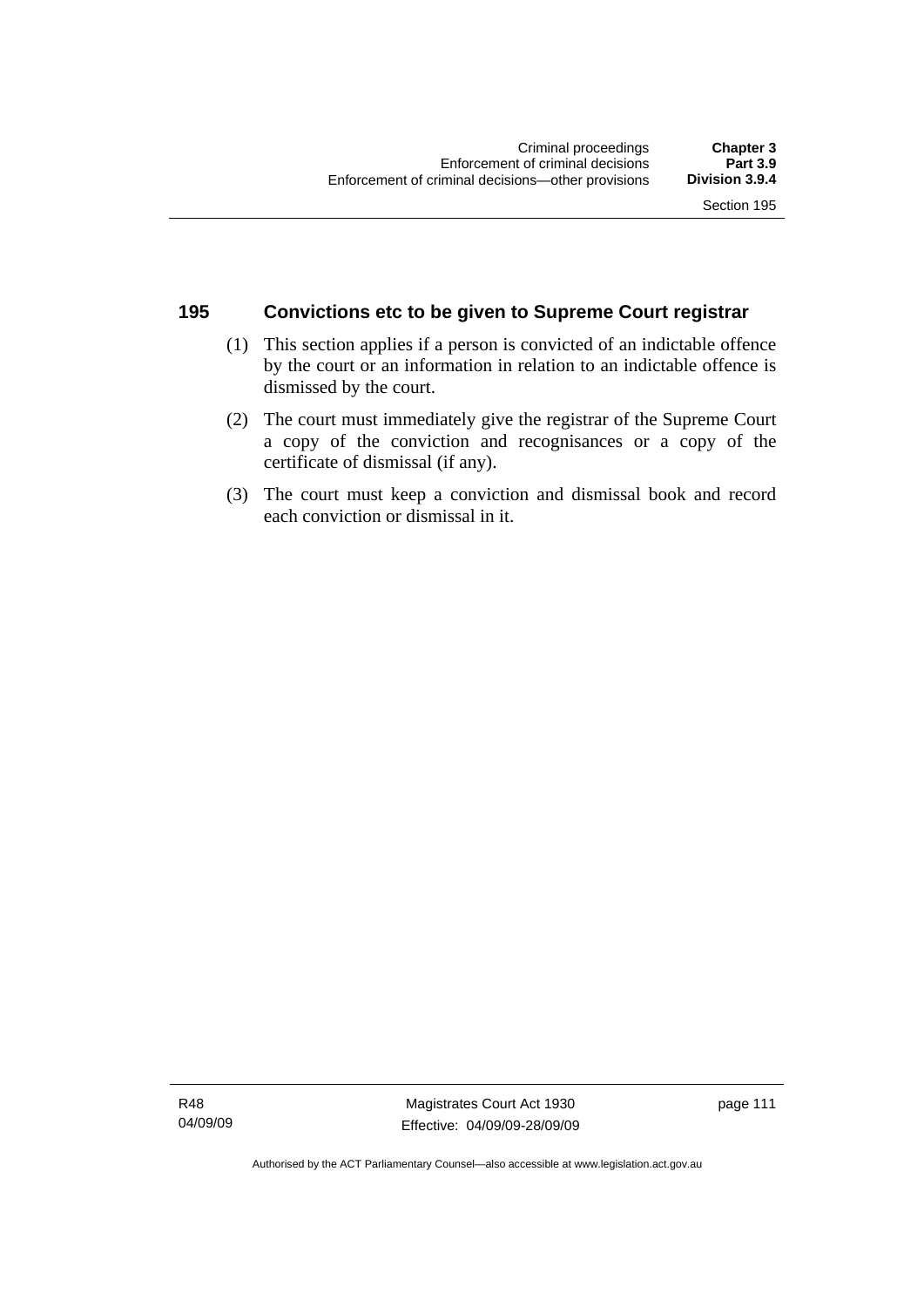Section 207

# **Part 3.10 Criminal appeals**

# **Division 3.10.1 Criminal appeals—jurisdiction of Supreme Court**

## **207 Jurisdiction of Supreme Court**

- (1) The appellate jurisdiction of the Supreme Court in relation to decisions of the Magistrates Court under this Act (other than chapter 4 (Civil proceedings)) extends to the hearing and deciding of the following appeals and to no others:
	- (a) appeals to which division 3.10.2 (Appeals in criminal matters) applies;
	- (b) reference appeals under division 3.10.2A (Reference appeals in criminal matters);
	- (c) review appeals under division 3.10.3 (Review appeals in criminal matters).
- (2) This part does not limit the operation of any other Act that makes provisions in relation to the appellate jurisdiction of the Supreme Court.

# **Division 3.10.2 Appeals in criminal matters**

## **208 Appeals to which div 3.10.2 applies**

- (1) Each of the following appeals is an appeal to which this division applies:
	- (a) an appeal by any of the following from a decision of the Magistrates Court under the Crimes Act, section 315A (2) or (3) (Investigation into fitness to plead) or section 315D (7) (Person found temporarily unfit to plead):
		- (i) the person whose fitness to plead was decided;

R48 04/09/09

Authorised by the ACT Parliamentary Counsel—also accessible at www.legislation.act.gov.au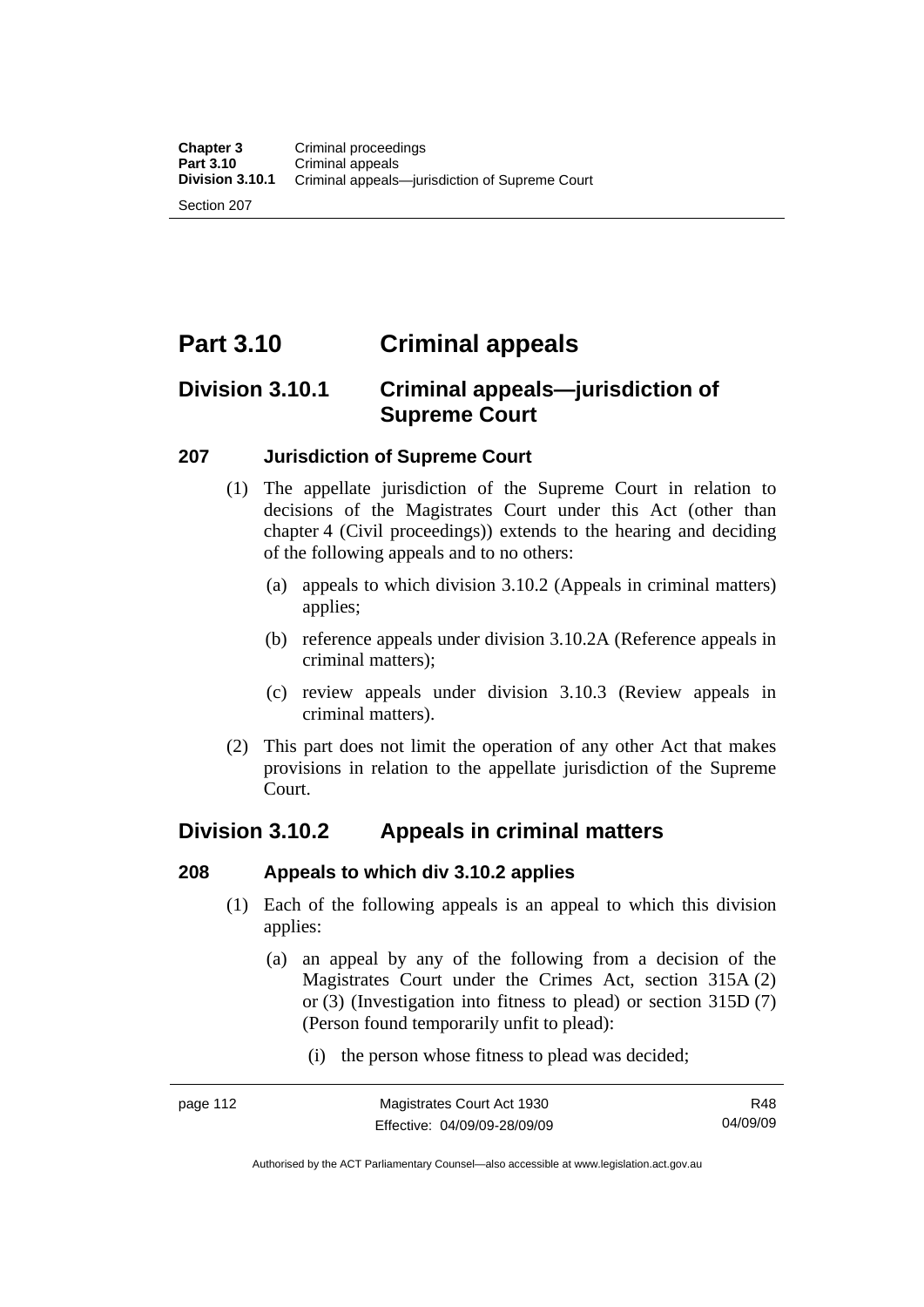- (ii) anyone who appeared at the proceeding in which the decision was made;
- (iii) anyone else with the leave of the court;
- (b) an appeal, by the person convicted, from a conviction for an offence dealt with by the Magistrates Court under this Act, part 3.6 (Proceedings for offences punishable summarily) or part 3.7 (Service and pleading by post for certain offences) or under the Crimes Act, section 375;
- (c) an appeal, by the person against whom the order is made, from an order made under this Act, section 113 or section 114 in a proceeding dealt with by the Magistrates Court under this Act, part 3.6 or under the Crimes Act, section 375;
- (d) an appeal from a sentence or penalty imposed by the Magistrates Court by a person convicted of an offence dealt with by that court under this Act, section 90A, part 3.6 or part 3.7, or under the Crimes Act, section 375, whether or not the person appeals against the conviction in relation to which the sentence or penalty was imposed;
- (e) an appeal from an order of the court under any of the following provisions of the *Crimes (Sentencing) Act 2005*:
	- (i) part 3.2 (Sentences of imprisonment);
	- (ii) part 3.3 (Non-custodial sentences);
	- (iii) part 3.4 (Non-association and place restriction orders);
	- (iv) part 3.5 (Deferred sentence orders);
	- (v) part 3.6 (Combination sentences);
	- *Note* Orders under the *Crimes Act 1900*, pt 18 (Conditional release of offenders) are taken to be orders under the *Crimes (Sentencing) Act 2005* (see *Crimes (Sentence Administration) Act 2005*, ch 16).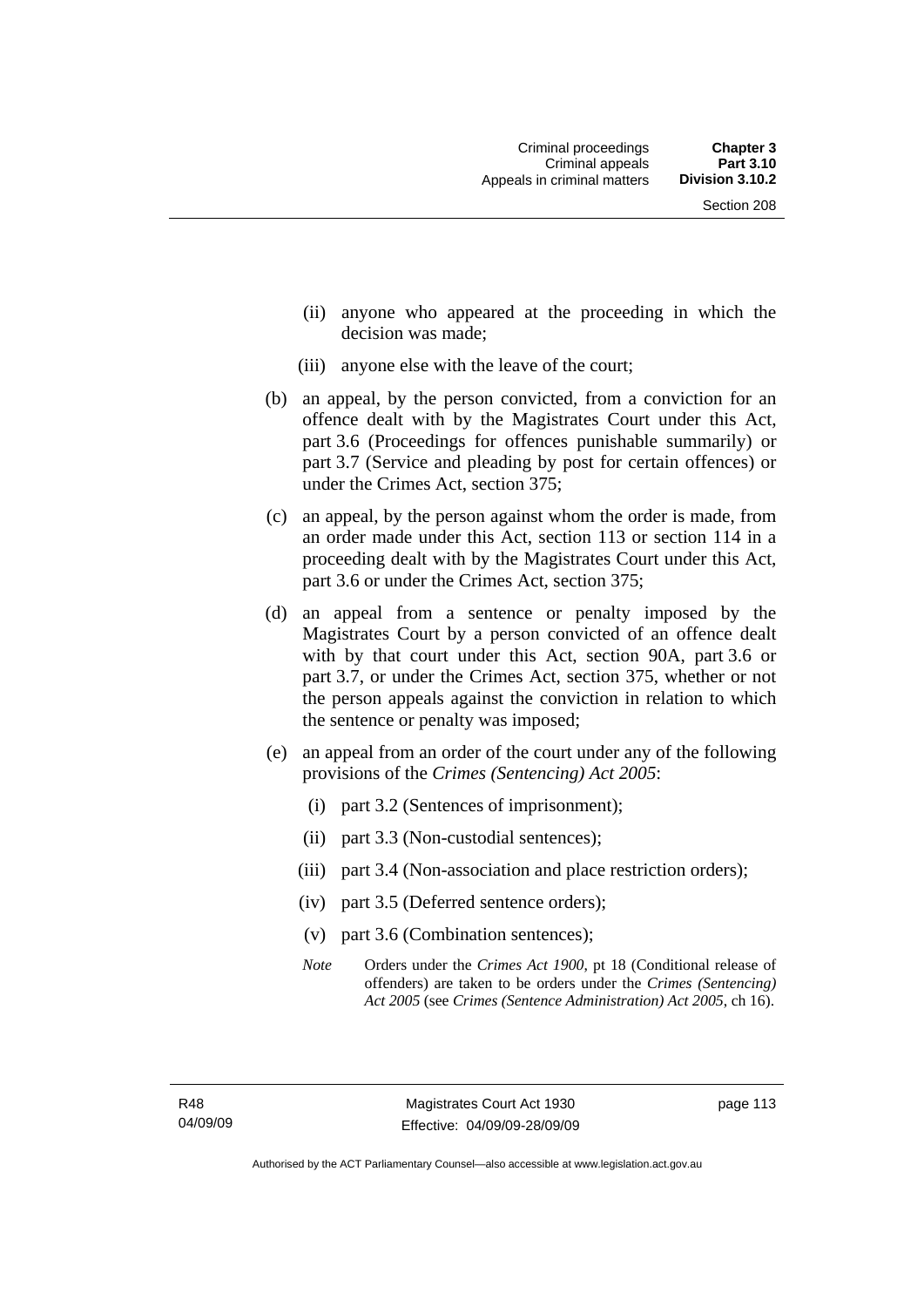- (f) an appeal from an order of the court under the *Crimes (Sentence Administration) Act 2005,* part 6.6 (Good behaviour orders—amendment and discharge).
- (3) Subsection (1) does not affect any power that the Supreme Court has, apart from this Act, to grant bail or to vary the conditions of bail.

## **209 Institution of appeal**

- (1) An appeal must be instituted by the appellant filing a notice of appeal in the office of the registrar of the Supreme Court within the period of 28 days after the conviction was entered, the order or decision was made or the sentence or penalty imposed, or within any further time the Supreme Court allows.
- (2) As soon as practicable after instituting the appeal, the appellant must—
	- (a) file a copy of the notice of appeal with the Magistrates Court; and
	- (b) serve a copy of the notice of appeal on—
		- (i) for an appeal mentioned in section 208 (1) (a)—each other person mentioned in that paragraph; and
		- (ii) for any other appeal—the director of public prosecutions.

## **210 Substituted service of notice of appeal**

- (1) If it appears to the Supreme Court, on an application made for an order under this section, that personal service of a notice of appeal under section 209 on a person on whom it is required to be served cannot be effected, the Supreme Court may make the order for substituted or other service the Supreme Court considers just.
- (2) The Supreme Court may, on an application made for an order under this subsection, dispense with service of a notice of appeal if the court considers it necessary or expedient to do so.

R48 04/09/09

Authorised by the ACT Parliamentary Counsel—also accessible at www.legislation.act.gov.au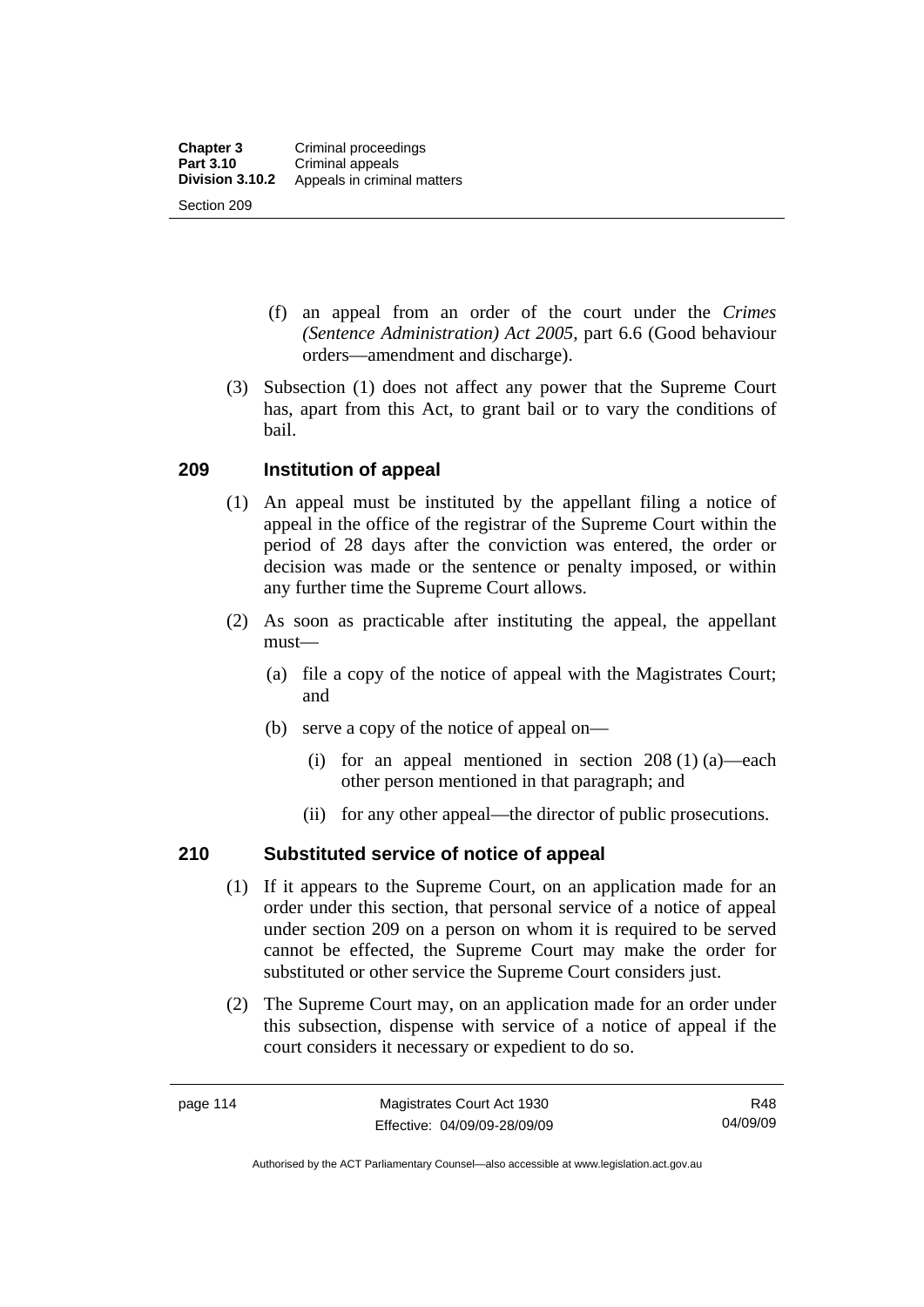(3) An order under subsection (2) may be made subject to the conditions (if any) the Supreme Court considers appropriate.

## **214 Appeals in cases other than civil cases**

- (1) This section applies to an appeal mentioned in section 208 (Appeals to which div 3.10.2 applies).
- (2) In an appeal to which this section applies, the Supreme Court must have regard to the evidence given in the proceeding out of which the appeal arose, and has power to draw inferences of fact.
- (3) In an appeal to which this section applies, the Supreme Court must—
	- (a) if it considers it necessary or expedient to do so in the interests of justice—
		- (i) order the production of a document or anything else that was an exhibit in, or was otherwise connected with, the proceeding out of which the appeal arose and that appears to it to be necessary to produce for deciding the appeal; and
		- (ii) order any person who was, or would have been if the person had been called, a compellable witness in the proceeding to attend for examination before the Supreme Court; and
		- (iii) receive the evidence, if tendered, of any witness; and
	- (b) receive evidence with the consent of the parties to the appeal.
- (4) If evidence is tendered in an appeal to which this section applies, the Supreme Court must, unless satisfied that the evidence would not afford any ground for allowing the appeal, receive the evidence if—
	- (a) it appears to the Supreme Court that the evidence is likely to be credible and would have been admissible in the proceeding out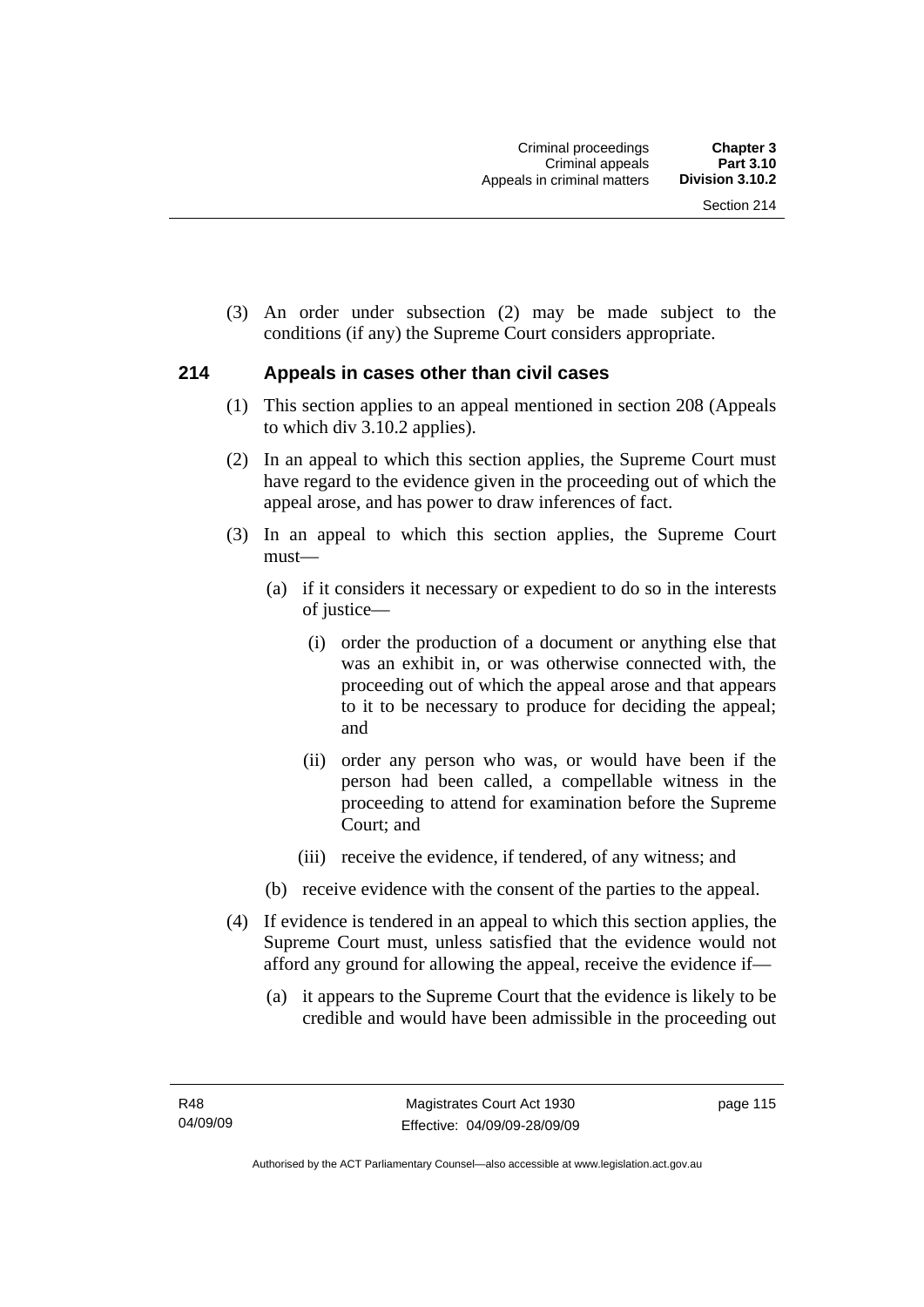of the which the appeal arose on an issue relevant to the appeal; and

 (b) the Supreme Court is satisfied that the evidence was not adduced in the proceeding and there is a reasonable explanation for the failure to adduce it.

## **216 Stay of execution pending appeal in certain cases**

- (1) If an appeal to which this division applies has been duly instituted, the enforcement or execution of the decision, conviction, order, sentence or penalty appealed from is stayed until the appeal is concluded or is abandoned or discontinued and, if the appellant is in custody, the appellant may, if not detained for any other cause, be granted bail in accordance with the *Bail Act 1992*.
- (2) If the appellant in custody in relation to whom the enforcement or execution of a conviction or sentence is stayed—
	- (a) is not granted bail under the *Bail Act 1992*; or
	- (b) is not detained for any other cause;

the court or a magistrate may order the person be remanded in custody.

*Note* The court must issue a warrant for the remand of the defendant in the chief executive's custody (see *Crimes (Sentence Administration) Act 2005*, s 17).

## **218 Orders by Supreme Court on appeals**

- (1) On an appeal to which this division applies, the Supreme Court may—
	- (a) confirm, reverse or vary the conviction, order, sentence, penalty or decision appealed from; or
	- (b) give the judgment, or make the order, that, in all the circumstances, it considers appropriate, or refuse to make an order; or

Authorised by the ACT Parliamentary Counsel—also accessible at www.legislation.act.gov.au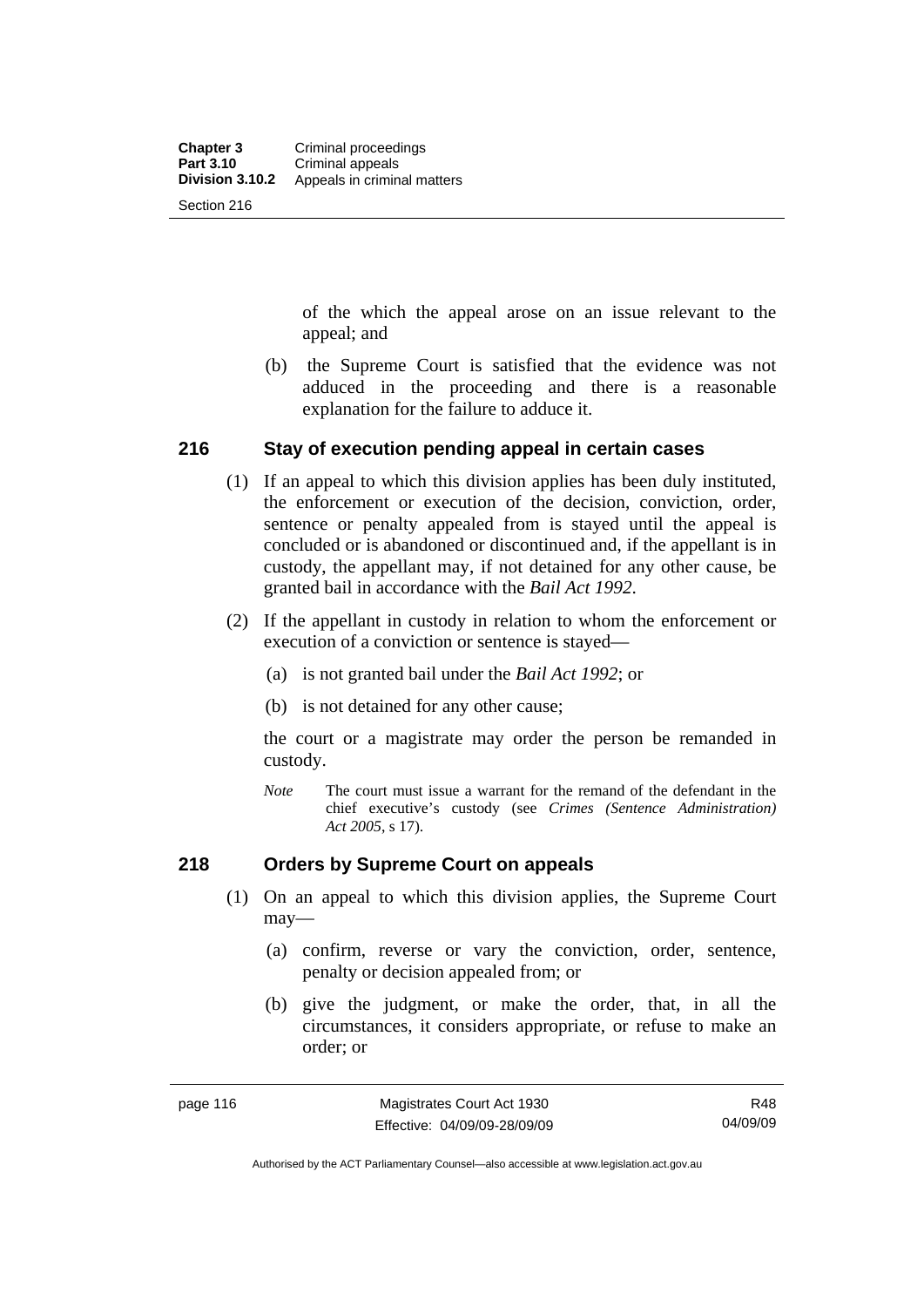- (c) set aside the conviction, order, sentence, penalty or decision appealed from, in whole or in part, and remit the proceeding to the Magistrates Court for further hearing and decision, subject to the directions the Supreme Court considers appropriate.
- (2) A judgment or order of the Supreme Court under subsection (1) (a) or (b) has effect as if it were a decision of the Magistrates Court and may be enforced by the Magistrates Court accordingly.

## **219 No right of appeal under div 3.10.2 if review appeal**

- (1) A person is not entitled to appeal to the Supreme Court under this division against a decision of the Magistrates Court if the person has instituted an appeal against the decision under division 3.10.3 (Review appeals in criminal matters).
- (2) If a person institutes an appeal under division 3.10.3 in relation to a decision of the Magistrates Court, any appeal against the decision that has been instituted under this division is taken to be withdrawn.

# **Division 3.10.2A Reference appeals in criminal matters**

## **219A What is a reference appeal?**

In this division:

*reference appeal*—see section 219AB (2).

# **219AB Reference appeal in relation to proceeding**

- (1) This section applies if a person has been charged on indictment in the Magistrates Court and the proceeding in relation to all or part of the indictment has concluded.
- (2) The Supreme Court may, on application by the Attorney-General or director of public prosecutions (the *applicant*), hear and decide (by a *reference appeal*) any question of law arising at or in relation to the proceeding.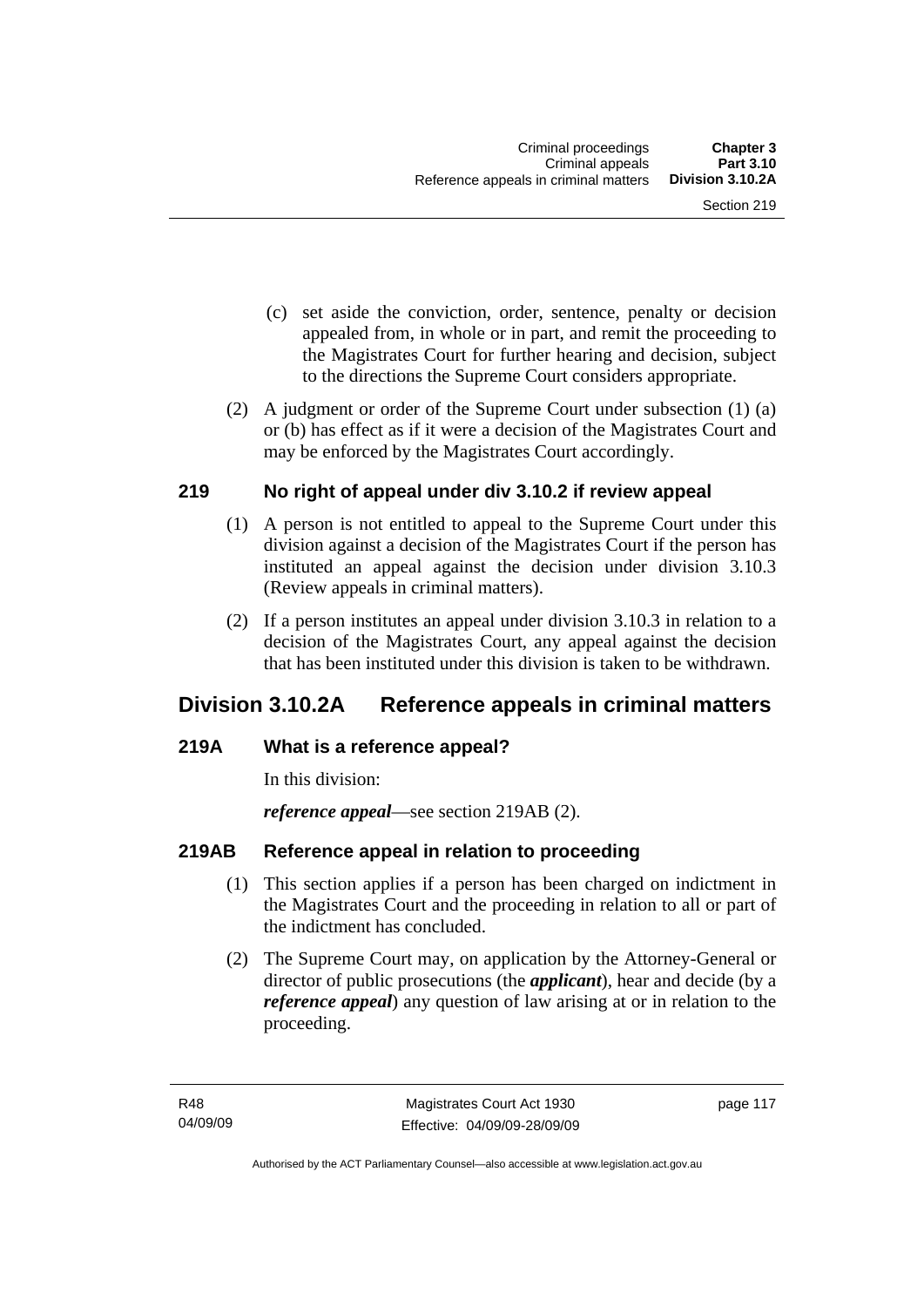## **219AC Who may be heard at reference appeal**

- (1) Each of the following people (each *interested party*) may be heard in a reference appeal:
	- (a) a person charged in the proceeding;
	- (b) a person who seeks to be heard, if the court is satisfied that the person has a sufficient interest in the appeal to be heard.
- (2) If an interested party is not represented in the appeal, the applicant must instruct counsel to argue the reference appeal on the party's behalf.
- (3) The reasonable costs of legal representation of an interested party are payable by the Territory.

## **219AD Reference appeal decision does not affect verdict**

The decision on a reference appeal does not invalidate or affect any verdict or decision given in the proceeding.

# **Division 3.10.3 Review appeals in criminal matters**

## **219B Decisions subject to review appeal**

- (1) Each of the following is a decision of the Magistrates Court from which an appeal by way of review (a *review appeal*) may be made in accordance with this division:
	- (a) an order of the Magistrates Court dismissing an information dealt with by that court under this Act, part 3.6 (Proceedings for offences punishable summarily) or part 3.7 (Service and pleading by post for certain offences) or under the Crimes Act, section 375;
	- (b) a conviction by the Magistrates Court for an offence dealt with by that court under this Act, part 3.6 or part 3.7 or under the Crimes Act, section 375;

R48 04/09/09

Authorised by the ACT Parliamentary Counsel—also accessible at www.legislation.act.gov.au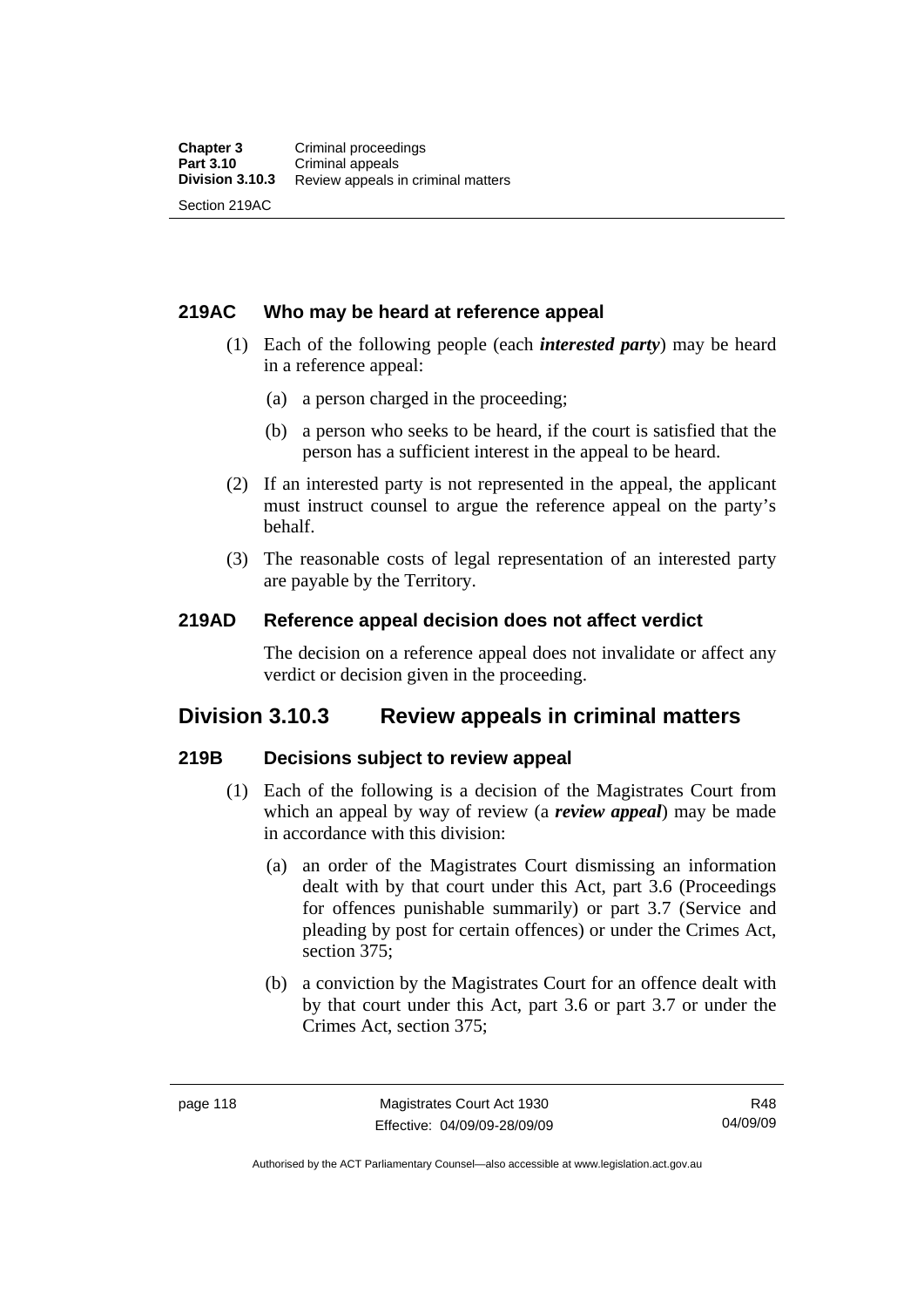- (c) an order made under this Act, section 113 or section 114 in a proceeding dealt with by the Magistrates Court under this Act, part 3.6 or under the Crimes Act, section 375;
- (d) a decision of the Magistrates Court not to commit a person to the Supreme Court for sentence under section 92A;
- (e) a decision of the Magistrates Court to dispose of a case summarily under the Crimes Act, section 375 (6) or (7);
- (f) a sentence or penalty imposed by the Magistrates Court for an offence dealt with by that court under this Act, section 90A, part 3.6 or part 3.7 or under the Crimes Act, section 375.
- (2) In subsection  $(1)$  (f):

*sentence or penalty* includes a sentence or penalty imposed by an order of the Magistrates Court under—

- (a) any of the following provisions of the *Crimes (Sentencing) Act 2005*:
	- (i) part 3.2 (Sentences of imprisonment);
	- (ii) part 3.3 (Non-custodial sentences);
	- (iii) part 3.4 (Non-association and place restriction orders);
	- (iv) part 3.5 (Deferred sentence orders);
	- (v) part 3.6 (Combination sentences); or
	- *Note* Orders under the *Crimes Act 1900*, pt 18 (Conditional release of offenders) are taken to be orders under the *Crimes (Sentencing) Act 2005* (see *Crimes (Sentence Administration) Act 2005*, ch 16).
- (b) the *Crimes (Sentence Administration) Act 2005,* part 6.6 (Good behaviour orders—amendment and discharge).

## **219C How review appeal is instituted**

 (1) A review appeal must be instituted by the appellant filing a notice of appeal in the Supreme Court within 28 days after the day the

| R48      | Magistrates Court Act 1930   | page 119 |
|----------|------------------------------|----------|
| 04/09/09 | Effective: 04/09/09-28/09/09 |          |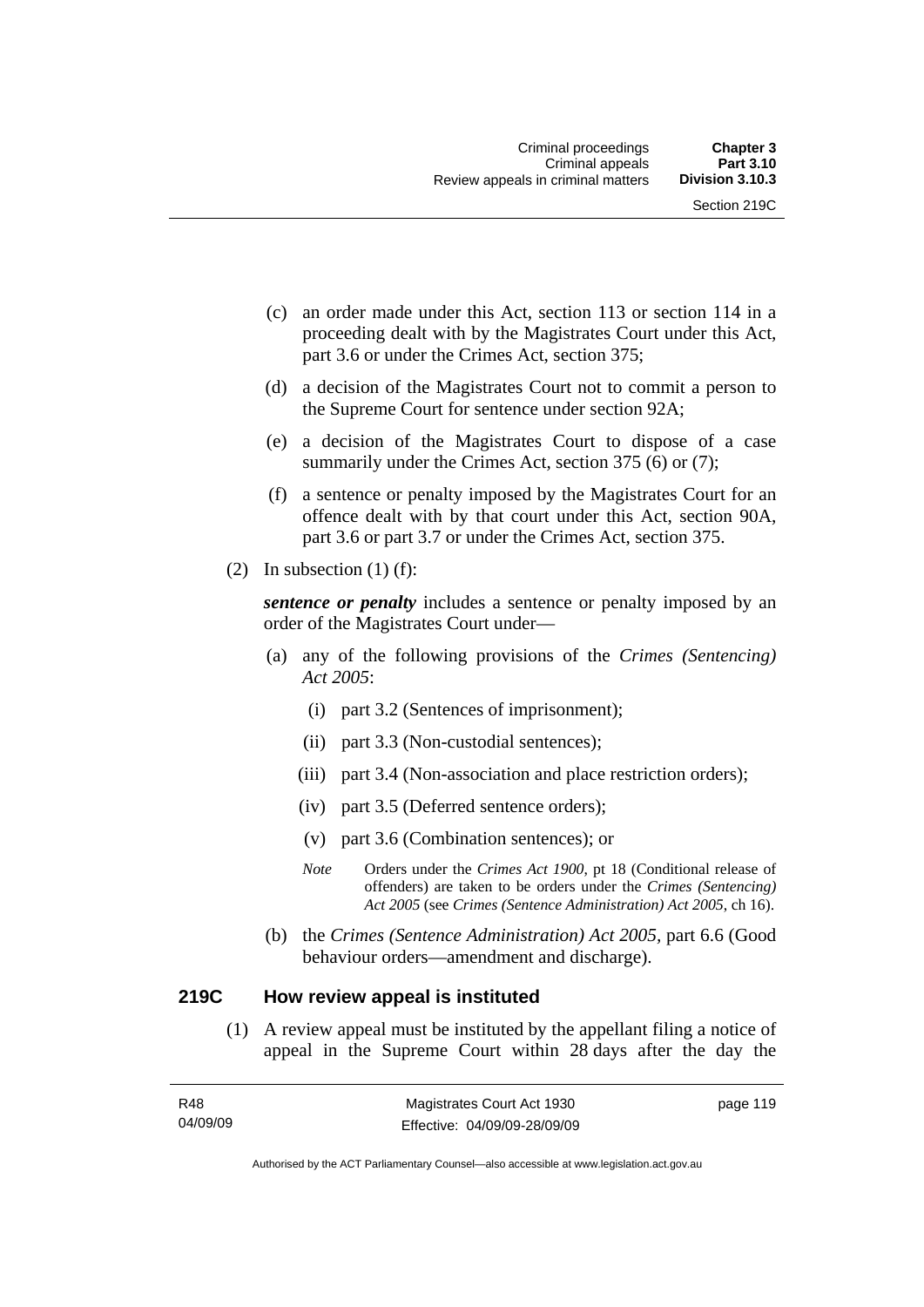conviction was entered, the order or decision was made or the sentence or penalty imposed, or within any further time the Supreme Court allows.

- (2) As soon as practicable after instituting the appeal, the appellant must—
	- (a) file a copy of the notice of appeal in the Magistrates Court; and
	- (b) serve a copy of the notice of appeal on—
		- (i) for an appeal mentioned in section 219B (1) (b) or  $(c)$  the director of public prosecutions; and
		- (ii) for any other appeal—the person who was the defendant in the proceeding in the Magistrates Court.

## **219D Grounds for review**

The Supreme Court may review a decision of the Magistrates Court under this division on any 1 or more of the following grounds:

- (a) that there was a prima facie case of error or mistake on the part of the Magistrates Court;
- (b) that the Magistrates Court did not have jurisdiction or authority to make the decision;
- (c) that the decision of the Magistrates Court should not in law have been made;
- (d) for a decision mentioned in section  $219B(1)$  (d) or (e)—that, in the circumstances of the case, the decision should not have been made;
- (e) for a decision mentioned in section  $219B(1)$  (f)—that the sentence or penalty was manifestly inadequate or otherwise in error.

Authorised by the ACT Parliamentary Counsel—also accessible at www.legislation.act.gov.au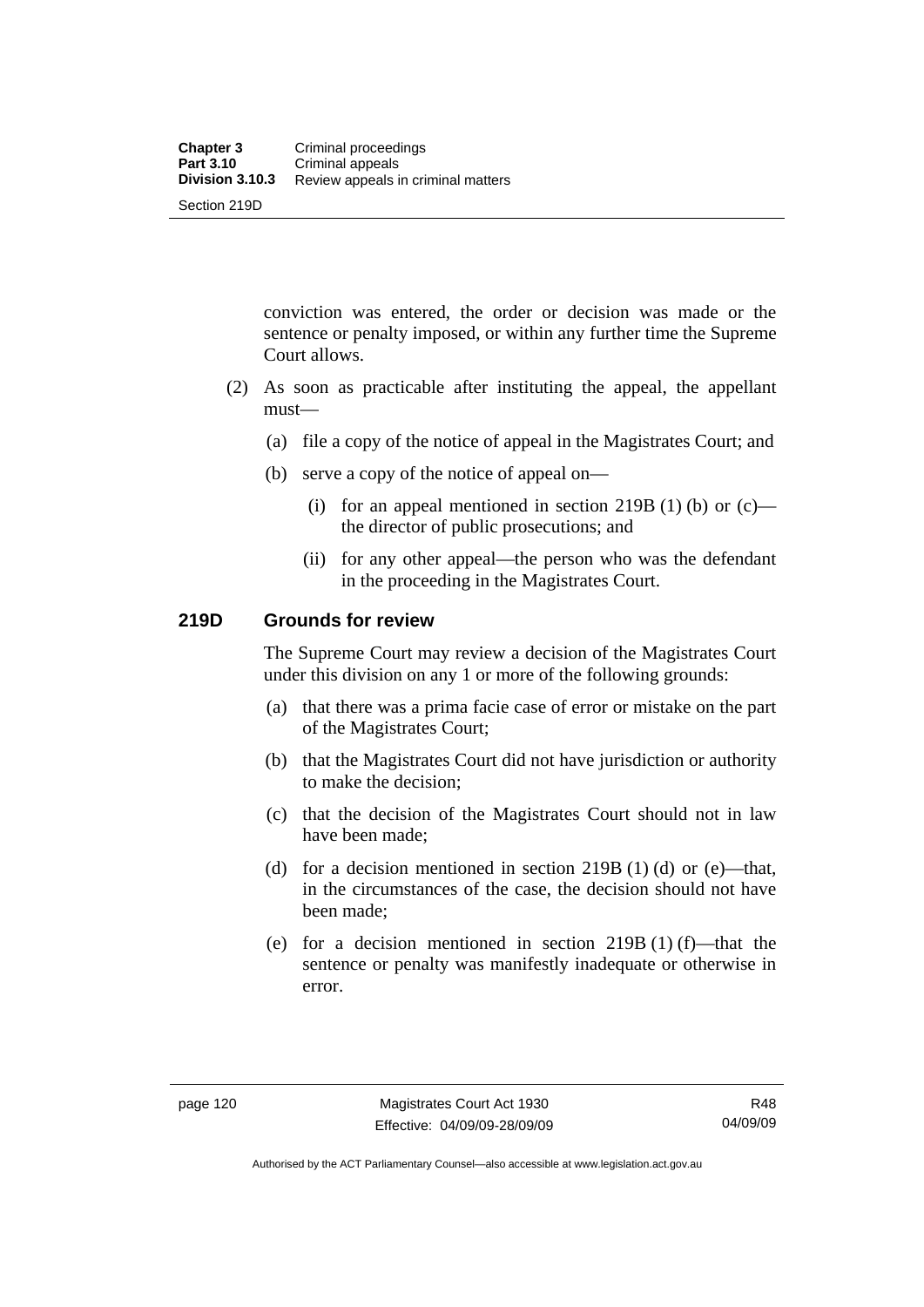## **219E Report by Magistrate**

On a review appeal, the Supreme Court may, if it considers appropriate, make an order requiring the magistrate by whom the Magistrates Court was constituted to give to the Supreme Court a report setting out the reasons for the decision of the Magistrates Court and any facts or matters that in the view of the magistrate were relevant to the decision of the Magistrates Court.

## **219F Powers of Supreme Court**

- (1) On a review appeal, the Supreme Court may, after considering the evidence before the Magistrates Court and any further evidence called by leave of the Supreme Court—
	- (a) dismiss the appeal if satisfied that the decision of the Magistrates Court should be confirmed; or
	- (b) set aside or quash, in whole or part, or otherwise vary or amend, the decision of the Magistrates Court.
- (2) If, under subsection (1) (b), the Supreme Court sets aside, quashes or otherwise varies or amends a decision of the Magistrates Court, the Supreme Court may—
	- (a) for a decision mentioned in section 219B (1) (d)—order that the Magistrates Court commit the person to whom the decision relates to the Supreme Court for sentence under section 92A; or
	- (b) for a decision mentioned in section 219B (1) (e)—order that the Magistrates Court continue the committal hearing of the person to whom the decision relates in accordance with part 3.5; or
	- (c) for a decision mentioned in section 219B (1) (f)—
		- (i) impose the sentence or penalty the Supreme Court considers appropriate; or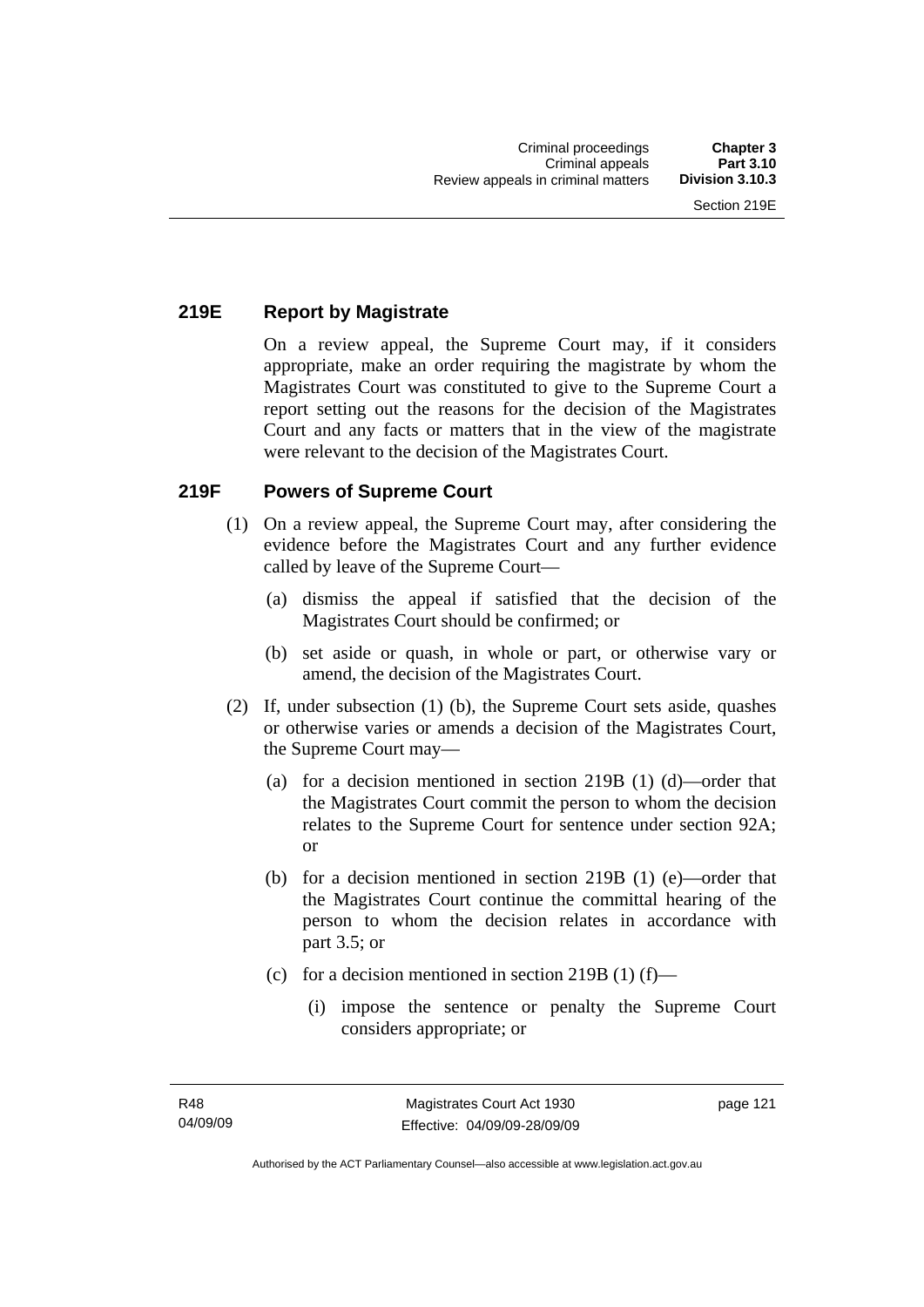(ii) by order, exercise any power that the Magistrates Court might have exercised; or

- (d) in any other case—
	- (i) remit the matter to the Magistrates Court for rehearing or for further hearing with or without directions of law; or
	- (ii) make any other order the Supreme Court considers necessary to decide the matter finally, including a prohibition order or habeas corpus order.
- (3) For the purpose of—
	- (a) correcting any defect or error in the proceeding before the Magistrates Court; or
	- (b) enabling the matter to be decided on the merits;

the Supreme Court may make the amendments of the proceeding in the Magistrates Court it considers appropriate.

- (4) For subsections (1) (b) and (2) (c), the Supreme Court must not—
	- (a) vary a sentence or penalty such that the sentence or penalty as varied could not have been imposed by the Magistrates Court; or
	- (b) impose a sentence or penalty that could not have been imposed by the Magistrates Court.
- (5) The Supreme Court may, despite the ground or any of the grounds for review mentioned in section 219D being established, dismiss the appeal if the court considers that no substantial miscarriage of justice has happened.
- (6) On the dismissal of an appeal, the decision of the Magistrates Court appealed from may be enforced, executed or given effect to as if the appeal had not been instituted.
- (7) If, in relation to a sentence or penalty mentioned in section 219B (1) (f), the Supreme Court—

Authorised by the ACT Parliamentary Counsel—also accessible at www.legislation.act.gov.au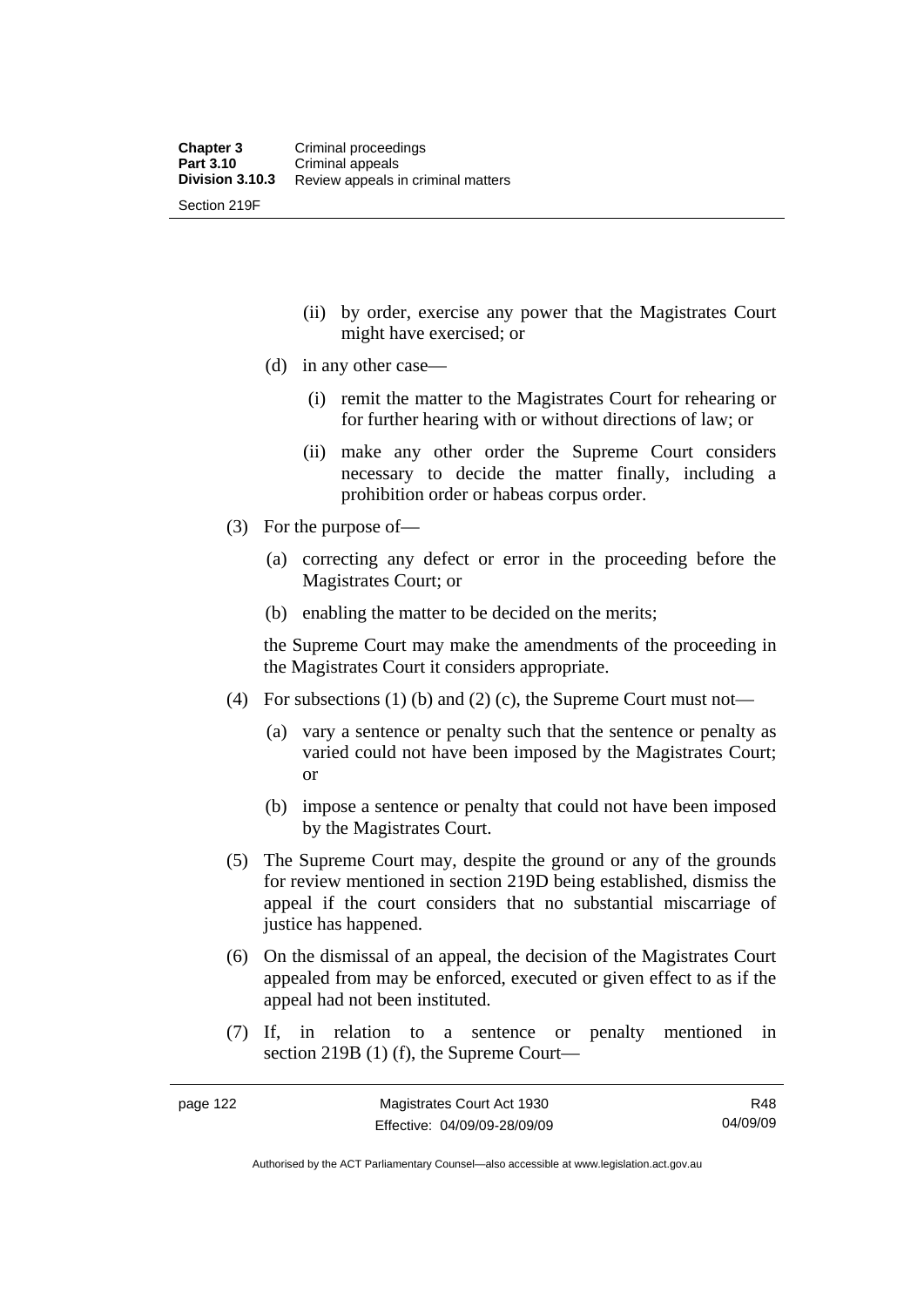- (a) varies a sentence or penalty under subsection (1) (b); or
- (b) imposes a sentence or penalty or makes an order under subsection (2) (b);

the sentence or penalty as varied or imposed or the order made has effect as if it were a decision of the Magistrates Court and may be enforced by the Magistrates Court accordingly.

- (8) On an appeal under this division from an order, decision, sentence or penalty mentioned in section 219B (1) (a), (d), (e) or (f), the Supreme Court must order that the costs of and incidental to the appeal are payable by the appellant.
- (9) Subsection (8) applies whether the Supreme Court dismisses the appeal or exercises any of the other powers given to it by this section.

# **Division 3.10.4 Criminal appeals—other provisions**

## **222 Control of Supreme Court over summary convictions**

- (1) A person brought before the Supreme Court, under a habeas corpus order or another order, must not be discharged from custody because any defect or error in a committal order of the Magistrates Court, unless the court, or the magistrate constituting the court, and the prosecutor or other party interested in supporting the committal order have received reasonable and sufficient notice of the intention to apply for the discharge.
- (2) The notice must require them to give to the Supreme Court the conviction, judgment or order (if any) on which the committal was founded, together with the depositions and information intended to be relied on in support of the conviction, judgment or order, or certified copies of them.

## **223 Amendment of documents**

(1) This section applies if—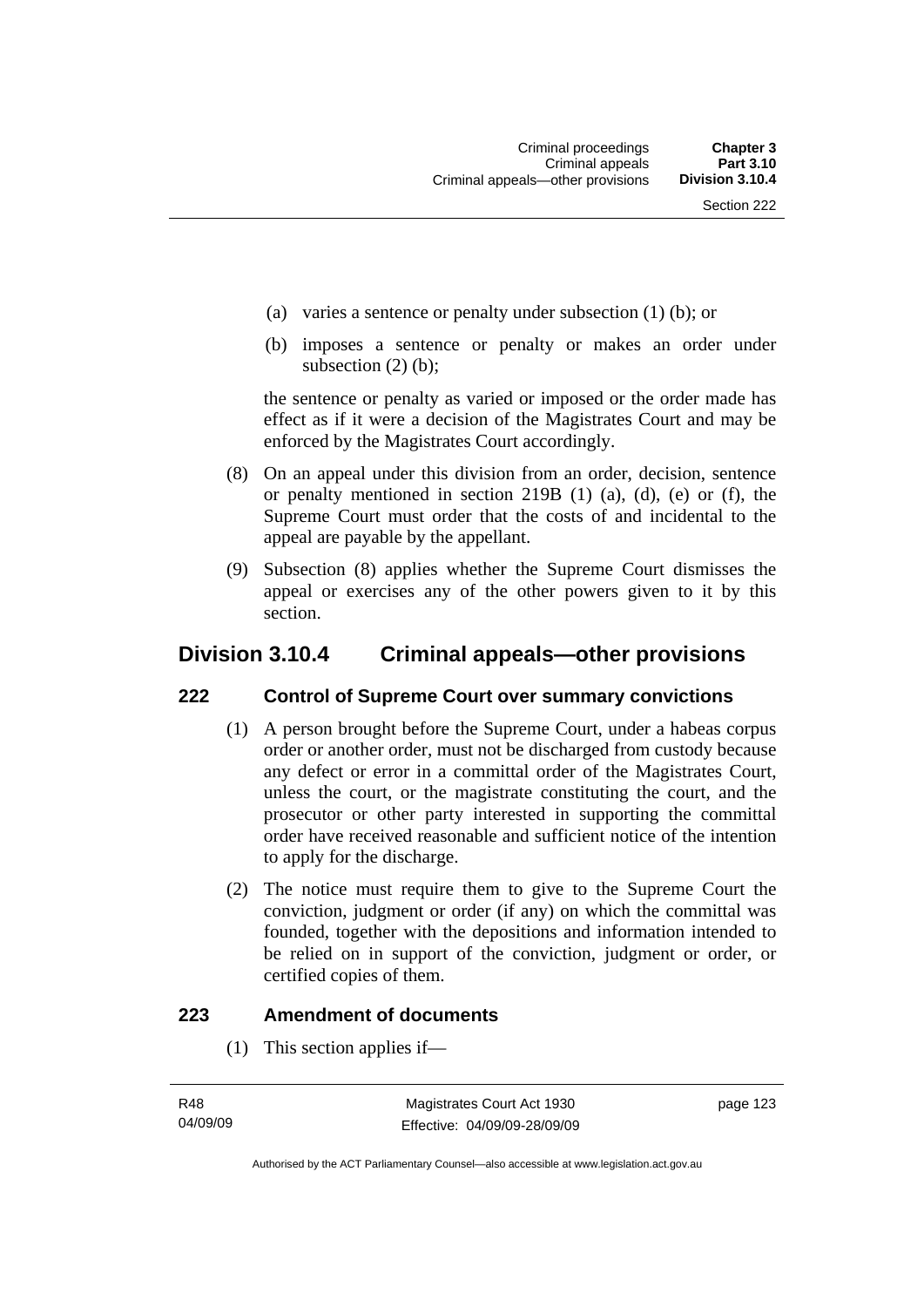- (a) a document mentioned in section 222 (2) is given to the Supreme Court; and
- (b) the offence charged or intended to be charged by the document appears to have been established; and
- (c) the Magistrates Court's judgment appears to be in substance justified; and
- (d) the defects or errors appear to be defects of form only or mistakes not affecting the substance of the proceeding before the Magistrates Court.
- (2) The Supreme Court must allow the committal order, and may allow the conviction or judgment, to be immediately amended as necessary in accordance with the facts.
- (3) The person committed must then be remanded to the person's former custody.

## **224 In cases of certiorari order**

The like proceedings as mentioned in section 222 and section 223 must be had, and the like amendments may and must be allowed to be made, in relation to every order brought before the Supreme Court by certiorari order, and after amendment in any such case the order may be enforced in the proper way, and must in all respects and for all purposes be regarded and dealt with as if it had been drawn up originally as amended.

## **225 Notice dispensed with**

- (1) The notice required by section 222 may be given either before or after the habeas corpus order, certiorari order or other order is made.
- (2) When at the time of applying for the order—
	- (a) copies of the conviction or order and depositions are produced; or

Authorised by the ACT Parliamentary Counsel—also accessible at www.legislation.act.gov.au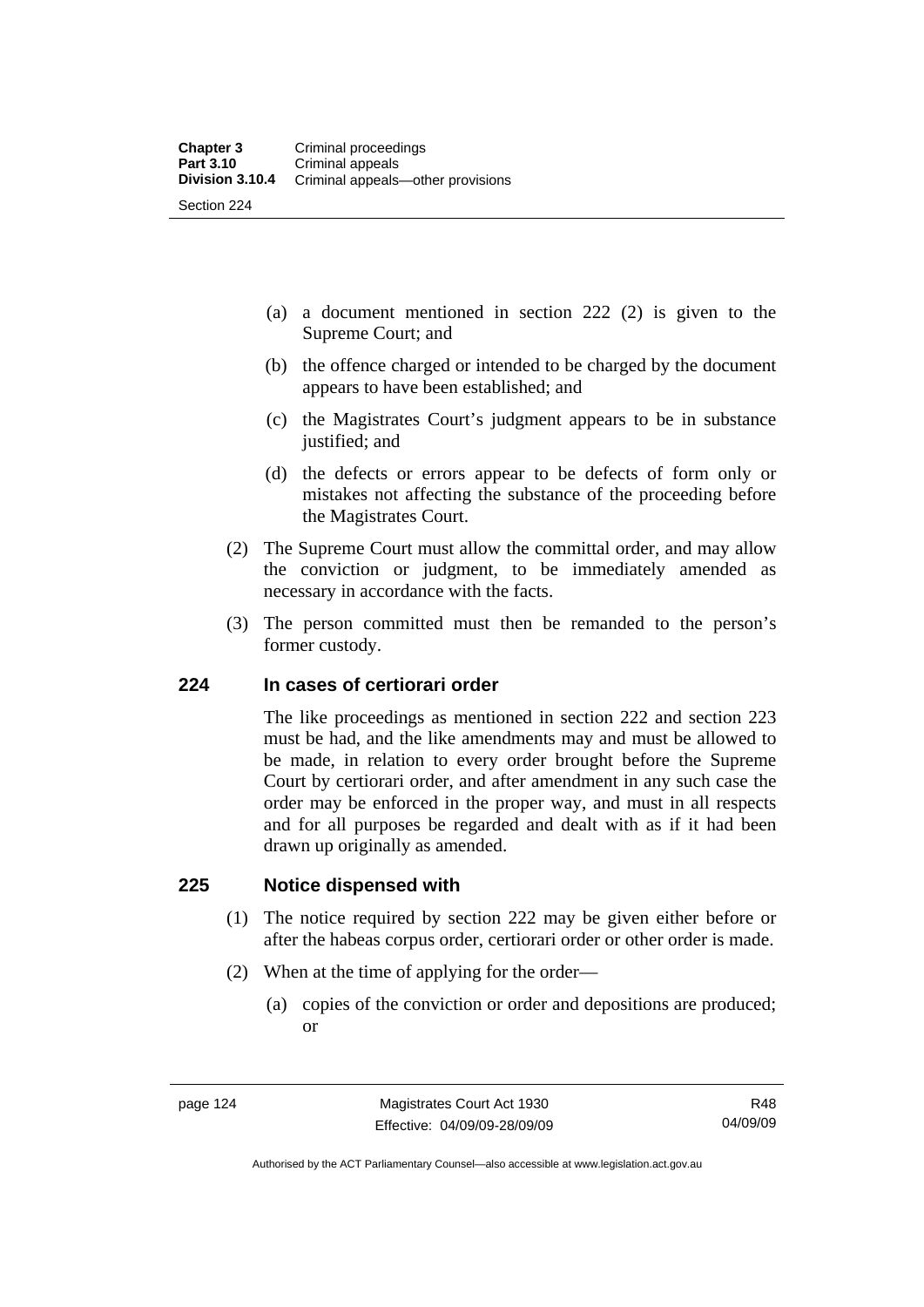(b) in cases of committal for trial or for sentence all informations, depositions, and statements have been given, as provided in section 106, to the director of public prosecutions or a person authorised by the director of public prosecutions;

the Supreme Court may dispense with the notice.

#### **226 Power of court to admit to bail**

- (1) If any person imprisoned or detained under a summary conviction or order is brought up by a habeas corpus order, and the Supreme Court postpones the final decision of the case, the Supreme Court may admit the person to bail in accordance with the *Bail Act 1992*.
- (2) If the judgment of the Supreme Court is against any person so brought up, the Supreme Court may remand the person to his or her former custody, there to serve the rest of the term for which the person was committed.

#### **227 Respecting the amendment of convictions etc**

- (1) Whenever the facts or evidence appearing by the depositions in substance support the decision of the Magistrates Court, if the decision does not extend beyond the information, and if the facts or evidence would have justified the court in making any necessary allegation or finding omitted in the decision, or in the formal conviction or order, or any warrant issued under the adjudication, the powers of amendment given by section 223 may be exercised, and if in a conviction there is some excess that may (consistently with the merits of the case) be corrected, the conviction must be amended accordingly and must stand good for the remainder.
- (2) All amendments are subject to the order about costs and otherwise the Supreme Court considers appropriate.

#### **228 No summons or information**

(1) This section applies to a conviction or order in a case if—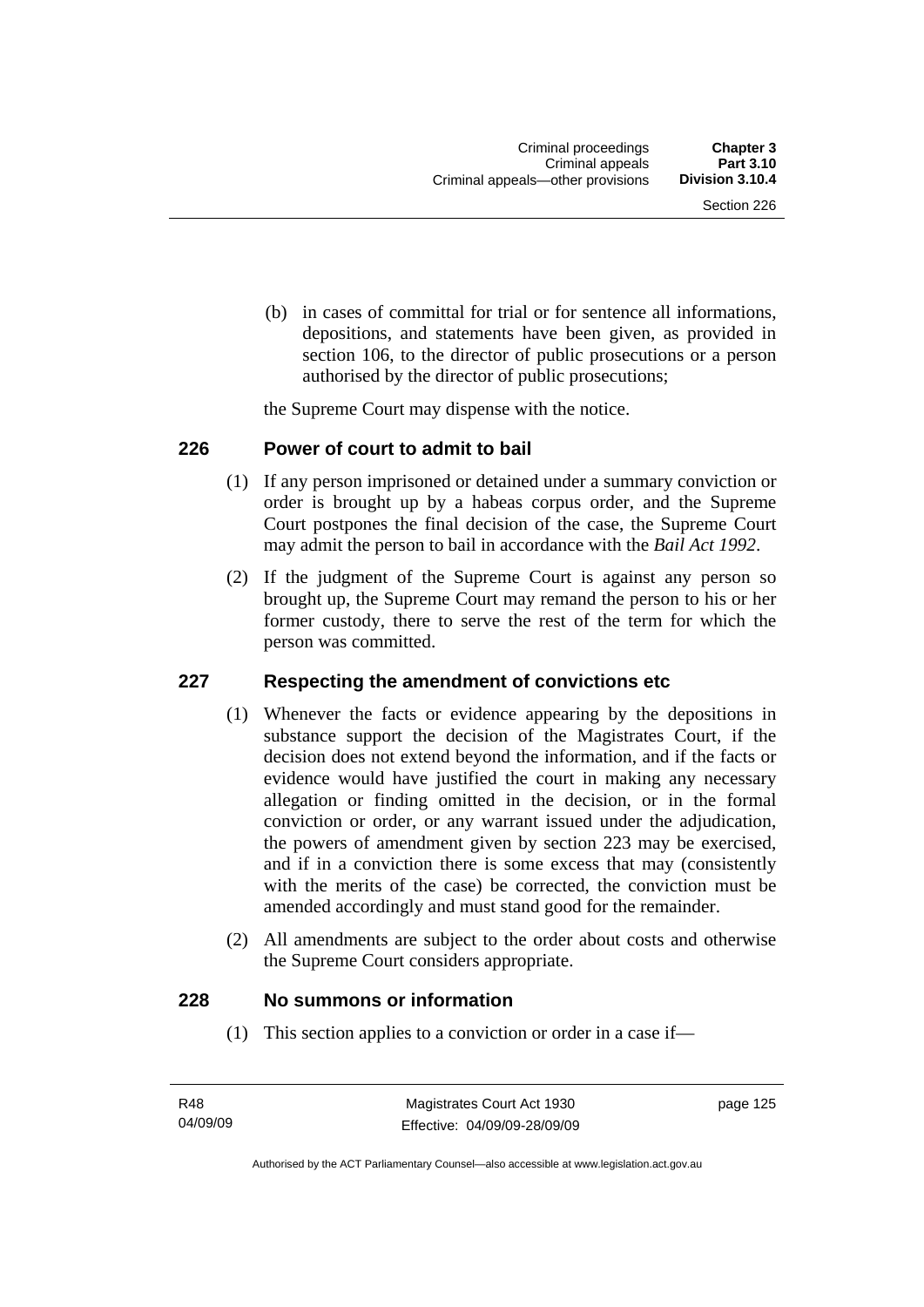- (a) a relevant person is present at the hearing of the case; and
- (b) there is no summons or information (or an amendment of a summons or information) in relation to the person; and
- (c) the person does not object at the hearing about the matter mentioned in paragraph (b).
- (2) The conviction or order stands.
- (3) In this section:

#### *relevant person* means—

- (a) a convicted person; or
- (b) a person against whom an order has been made; or
- (c) a person whose goods have been condemned or ordered to be sold as forfeited.

## **229 Distribution of penalty**

A conviction or an order is not defeated for the want of any distribution, or for a wrong distribution of the penalty or forfeiture.

page 126 Magistrates Court Act 1930 Effective: 04/09/09-28/09/09

R48 04/09/09

Authorised by the ACT Parliamentary Counsel—also accessible at www.legislation.act.gov.au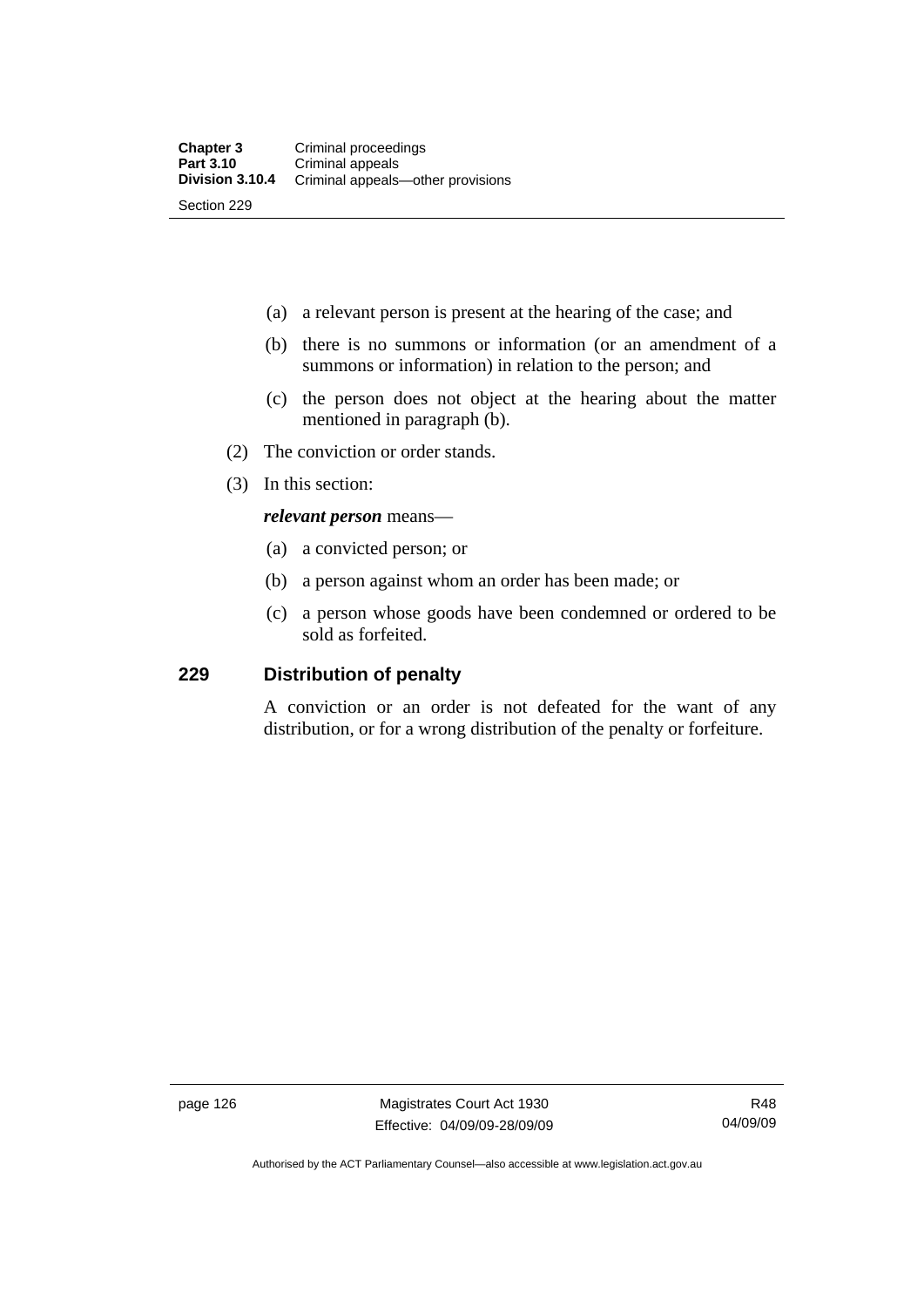# **Part 3.11 Costs in criminal matters**

## **244 Costs in criminal matters**

- (1) The power of the court to award costs is subject to the following:
	- (a) if the court makes a conviction or order in favour of the informant—it may order that the defendant must pay to the informant the informant's costs;
	- (b) if the court dismisses the information, or makes an order in favour of the defendant—it may order that the informant must pay to the defendant the defendant's costs;
	- (c) if a matter is adjourned—the court may order that the costs of and caused by the adjournment be paid by any party to any other party;
	- (d) costs ordered to be paid—
		- (i) must be awarded in the way prescribed by regulation; and
		- (ii) may be recovered under the rules about the enforcement of judgments of the court in civil proceedings.
- (2) Subject to any order of the court, the expenses of a person who attends at court to give evidence or to produce documents must be allowed to the person (whether or not they have been examined or produced documents and whether or not they were subpoenaed to attend).

page 127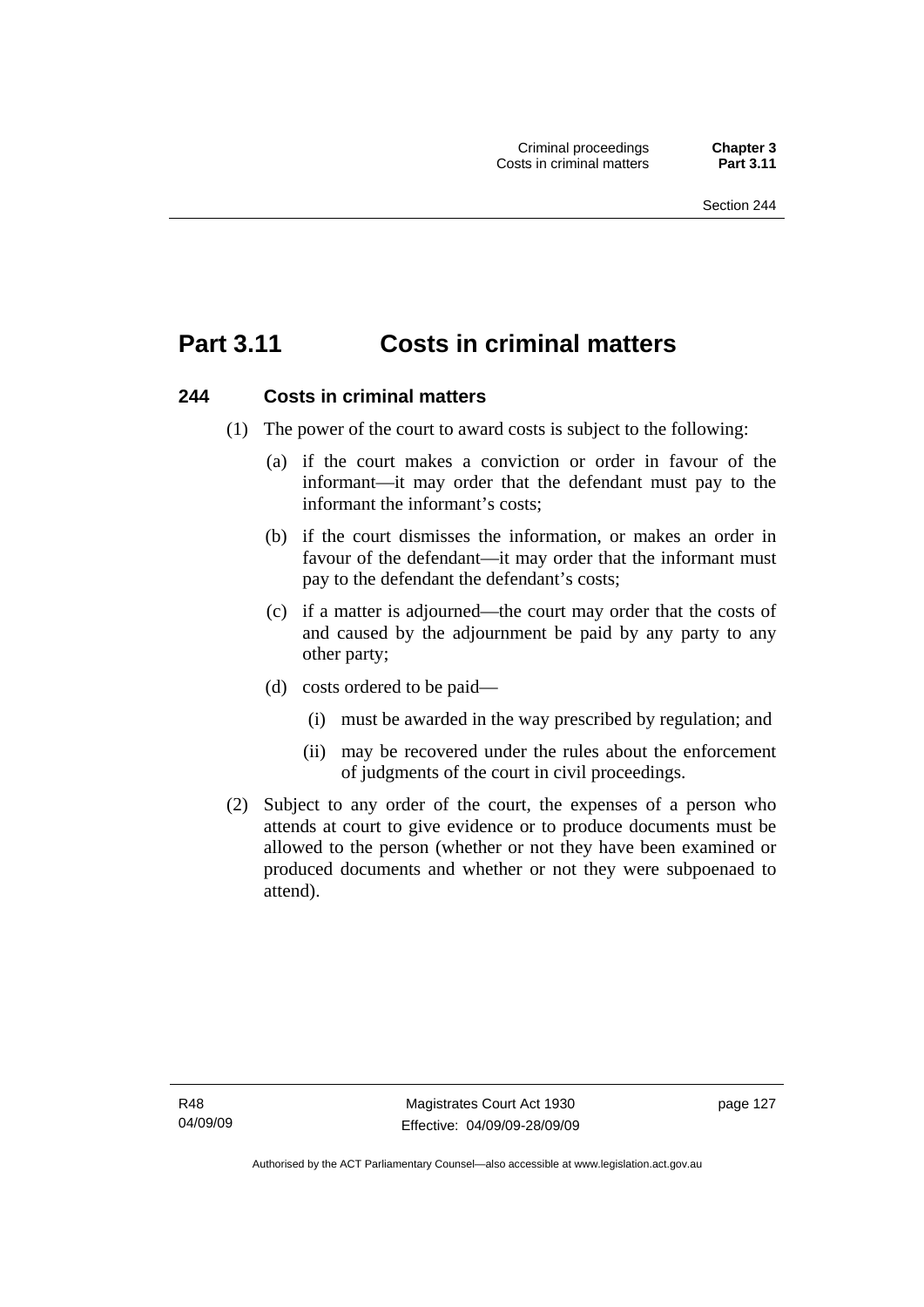**Chapter 3** Criminal proceedings<br>**Part 3.12** Securities in criminal **Securities in criminal matters** 

Section 249

# **Part 3.12 Securities in criminal matters**

#### **249 Securities taken under Act**

- (1) A person must give security under this Act (other than chapter 4 (Civil proceedings)), whether as principal or surety, either by the deposit of an amount with the registrar, or by an oral or written acknowledgment of the undertaking or condition by which, and of the amount for which, the person is bound.
	- *Note* If a form is approved under the *Court Procedures Act 2004* for this provision, the form must be used.
- (2) Record of the security having been made may be provided by entry of it in the court's records.

#### **250 Recovery of amount due under security**

Any amount becoming due under a security under this Act (other than chapter 4 (Civil proceedings)) is recoverable on a claim by a police officer or by the registrar or by some other person authorised by the court.

## **252 Sums paid by surety may be recovered from principal**

Any amount paid by a surety on behalf of his or her principal in relation to a security under this Act (other than chapter 4 (Civil proceedings)), together with all costs, charges and expenses incurred by the surety in relation to the security, is taken to be a debt due to the surety from the principal, and may be recovered on a claim by the surety.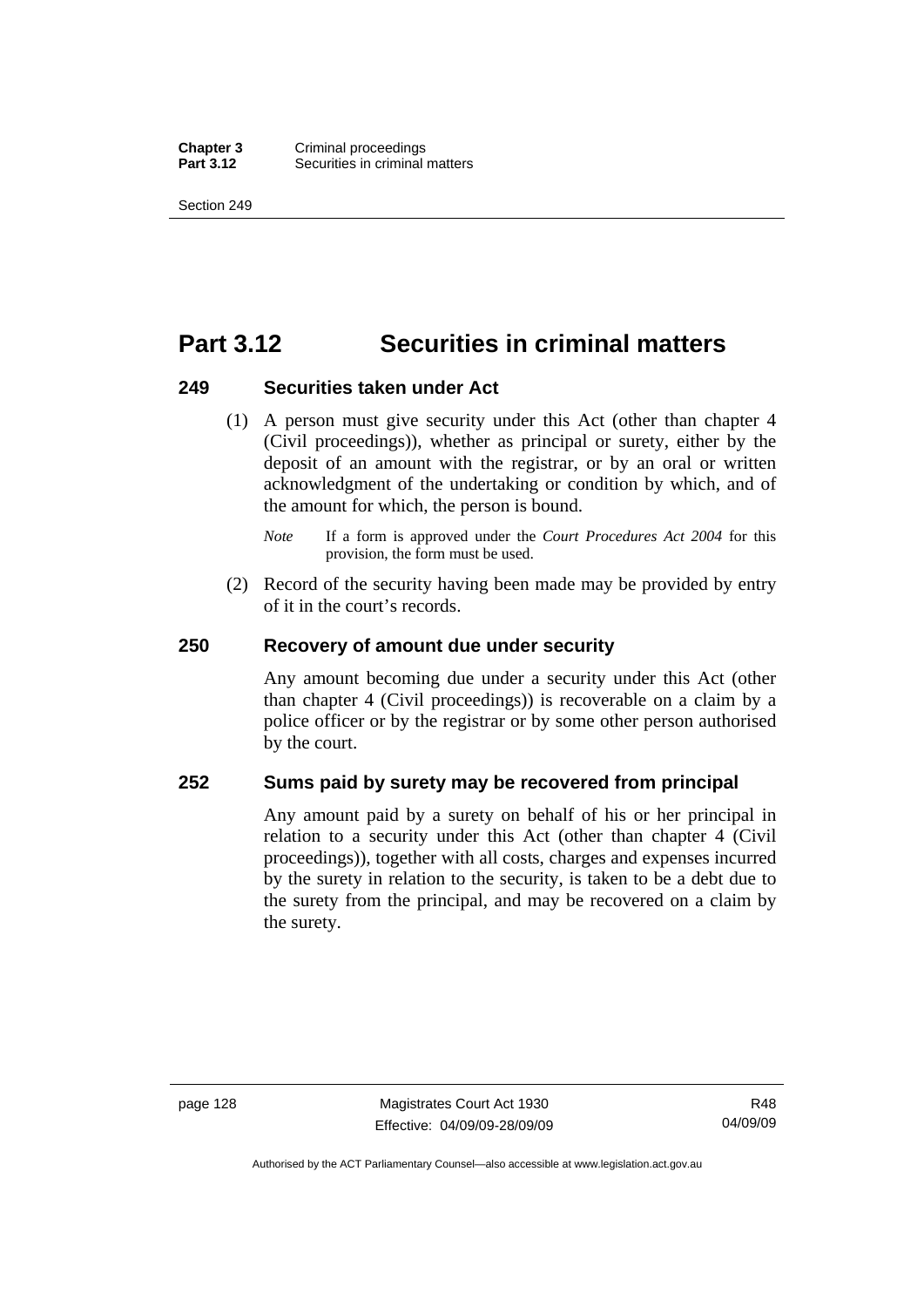### **253 Payment enforced by security**

If security is given under this Act (other than chapter 4 (Civil proceedings)) for payment of an amount, the payment must be enforced by means of the security in substitution for other means of enforcing the payment.

#### **254 Enforcement of recognisance**

- $(1)$  If—
	- (a) a witness or a person sought to be made a witness has entered into a recognisance for this Act; and
	- (b) the court is satisfied that the witness or person sought to be made a witness has failed to comply with a condition of the recognisance;

the court may declare the recognisance to be forfeited and may make an order that the witness or person sought to be made a witness pay the whole or a part of the amount in which the witness or person is bound under the recognisance.

- $(2)$  If—
	- (a) the court has declared a recognisance to be forfeited under subsection (1); and
	- (b) a person is bound by the recognisance as surety for the performance of that condition;

the court may make an order that the person mentioned in paragraph (b) pay the whole or a part of the amount in which the person is bound under the recognisance.

 (3) An order made under subsection (1) or (2) may be enforced as if it were a judgment entered on a claim by the registrar.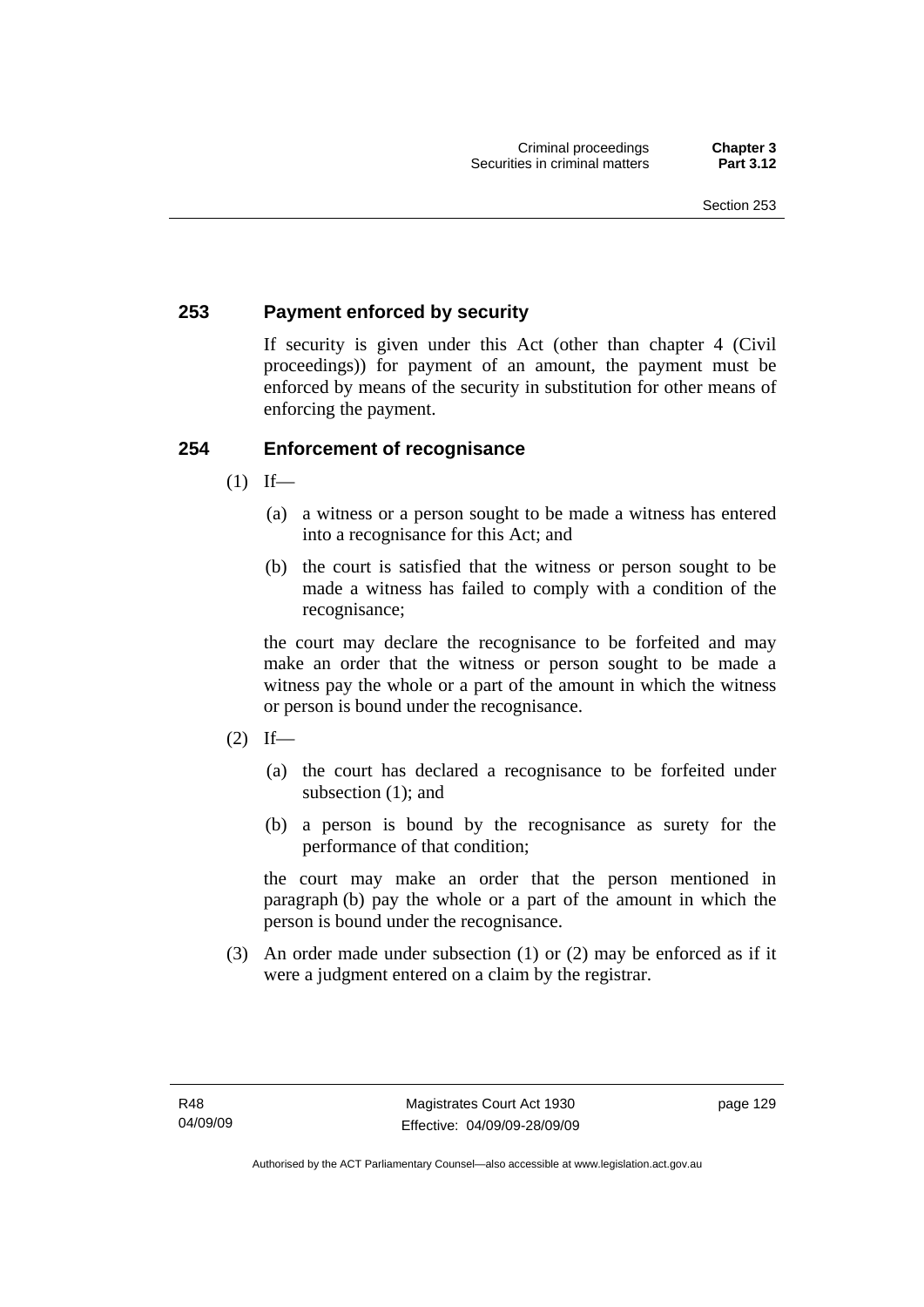Section 254

- (4) Subject to subsection (5), the court may, on application by a person against whom an order has been made under subsection (1) or (2)—
	- (a) vary the order by reducing the amount payable under the order; or
	- (b) revoke the order and, if the order was made under subsection (1), revoke the declaration that the recognisance is forfeited.
- $(5)$  If—
	- (a) the court has made an order under subsection (1) or (2); and
	- (b) an enforcement order has been made; and
	- (c) property has been sold under the enforcement order;

the court must not make an order under subsection (4).

 (6) It is not necessary that, for the purpose of hearing an application under subsection (4), the court be constituted by the magistrate who made the order to which the application relates.

page 130 Magistrates Court Act 1930 Effective: 04/09/09-28/09/09

Authorised by the ACT Parliamentary Counsel—also accessible at www.legislation.act.gov.au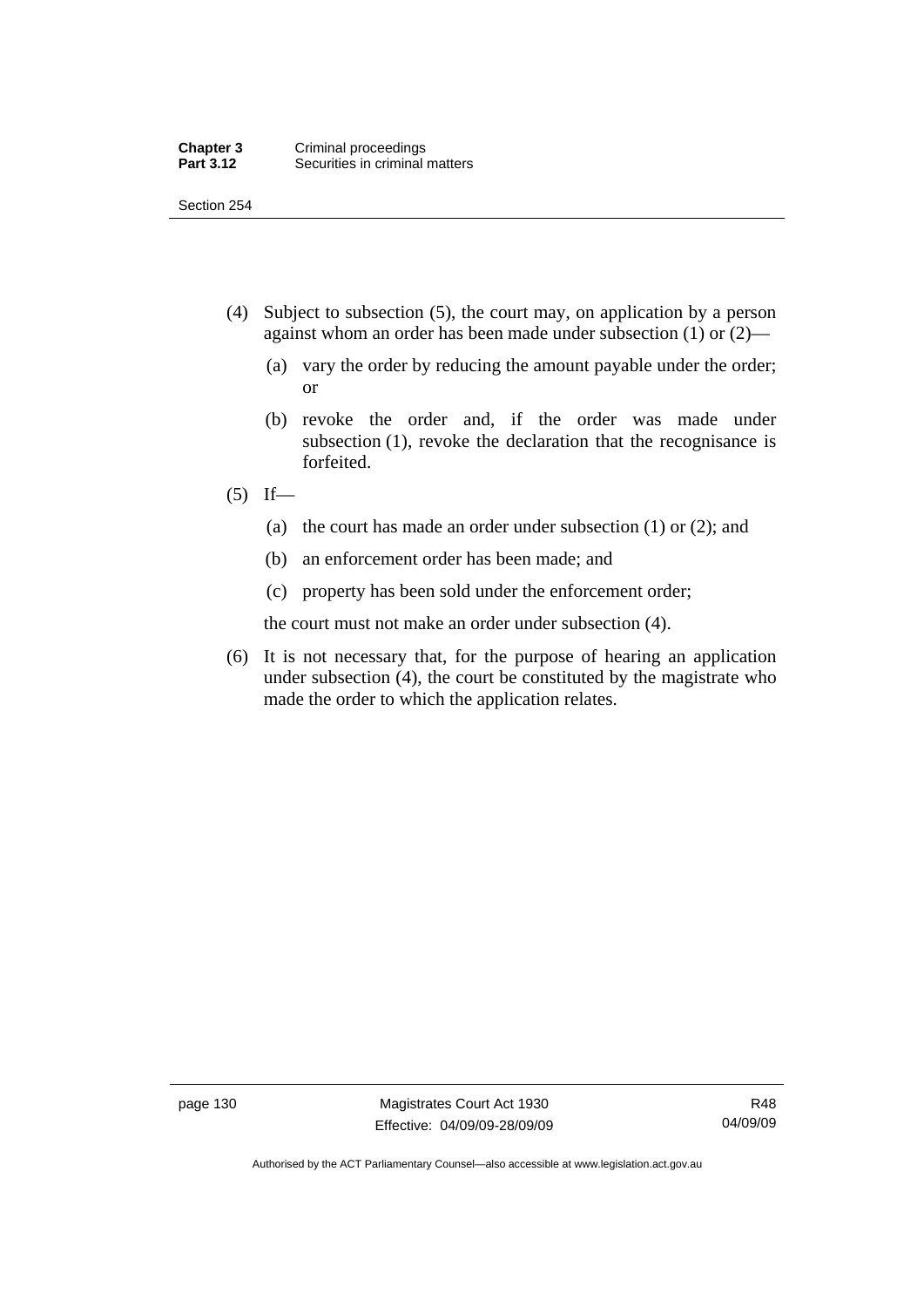# **Chapter 4 Civil proceedings**

# Part 4.1 **Preliminary**

### **256 Application of ch 4**

This chapter does not apply in relation to—

- (a) a proceeding under the *Domestic Violence and Protection Orders Act 2008*; or
- (b) a proceeding under the *Workers Compensation Act 1951*; or
- (c) a proceeding on an information for an offence.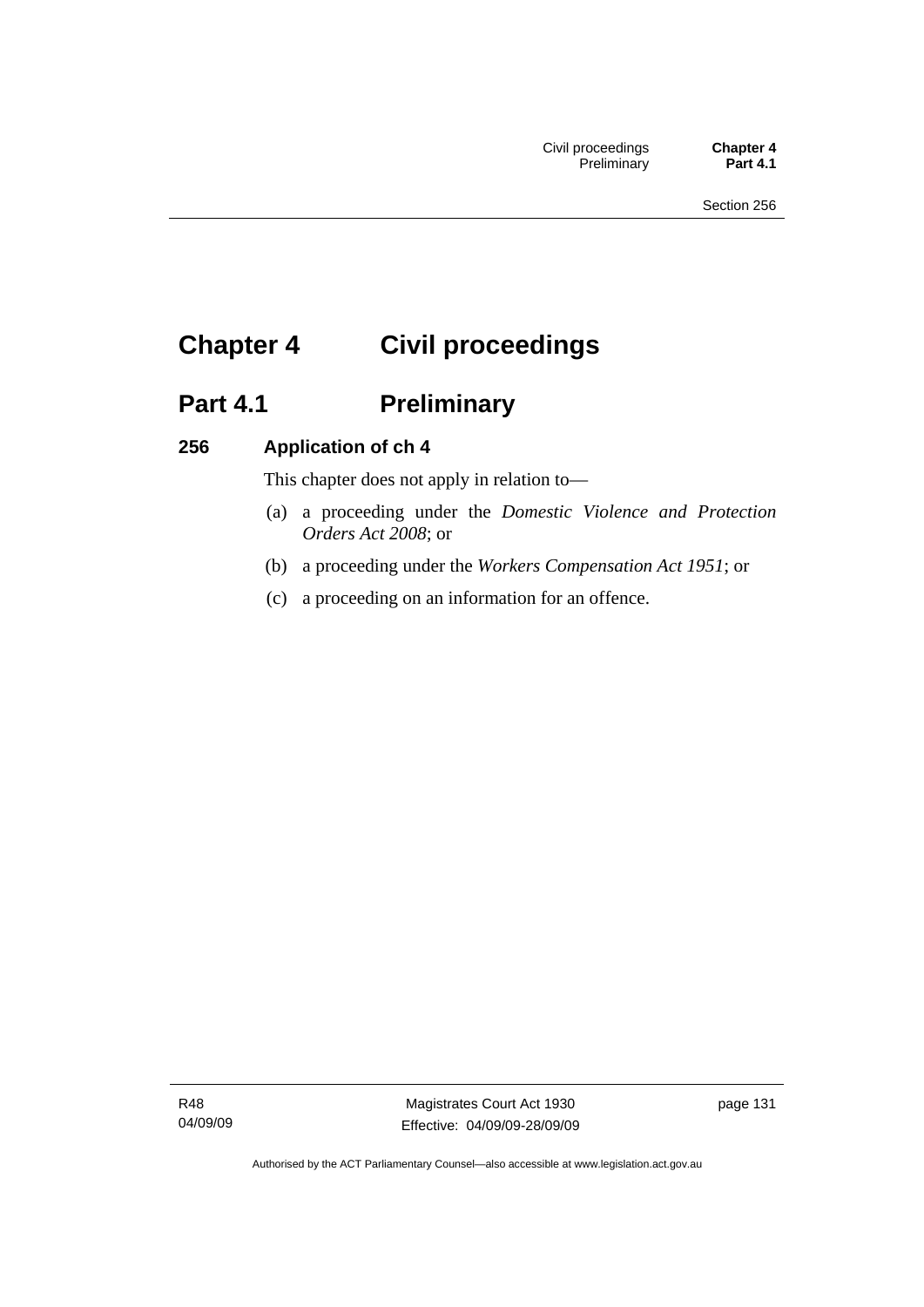**Chapter 4 Civil proceedings**<br>**Part 4.2 Civil iurisdiction Civil jurisdiction** 

Section 257

## **Part 4.2 Civil jurisdiction**

#### **257 Personal actions at law—amount or value**

- (1) The Magistrates Court has jurisdiction to hear and decide any personal action at law if the amount claimed is not more than \$50 000, including a personal action at law if—
	- (a) the amount claimed is the amount owing on a balance of account, after an admitted set-off or otherwise; or
	- (b) any amount in excess of \$50 000 to which the plaintiff may be entitled in relation to the cause of action is abandoned in accordance with the rules.
- (2) If the amount claimed in a personal action includes interest up to judgment, or a lump sum instead of interest, in accordance with the rules, the interest is disregarded in working out whether or not the court has jurisdiction.
- (3) For this section, a *personal action at law* includes an action relating to the detention of goods, and the amount claimed in the action is the value of the goods plus any amount claimed for damages for the detention of the goods.
- (4) Subsection (1) does not limit the court's jurisdiction if, under another law in force in the ACT, an amount may be recovered by action in the court (even if the amount is more than \$50 000).
- (5) The court's jurisdiction under subsection (1) is additional to any jurisdiction that the court has under any other law in force in the ACT.

Authorised by the ACT Parliamentary Counsel—also accessible at www.legislation.act.gov.au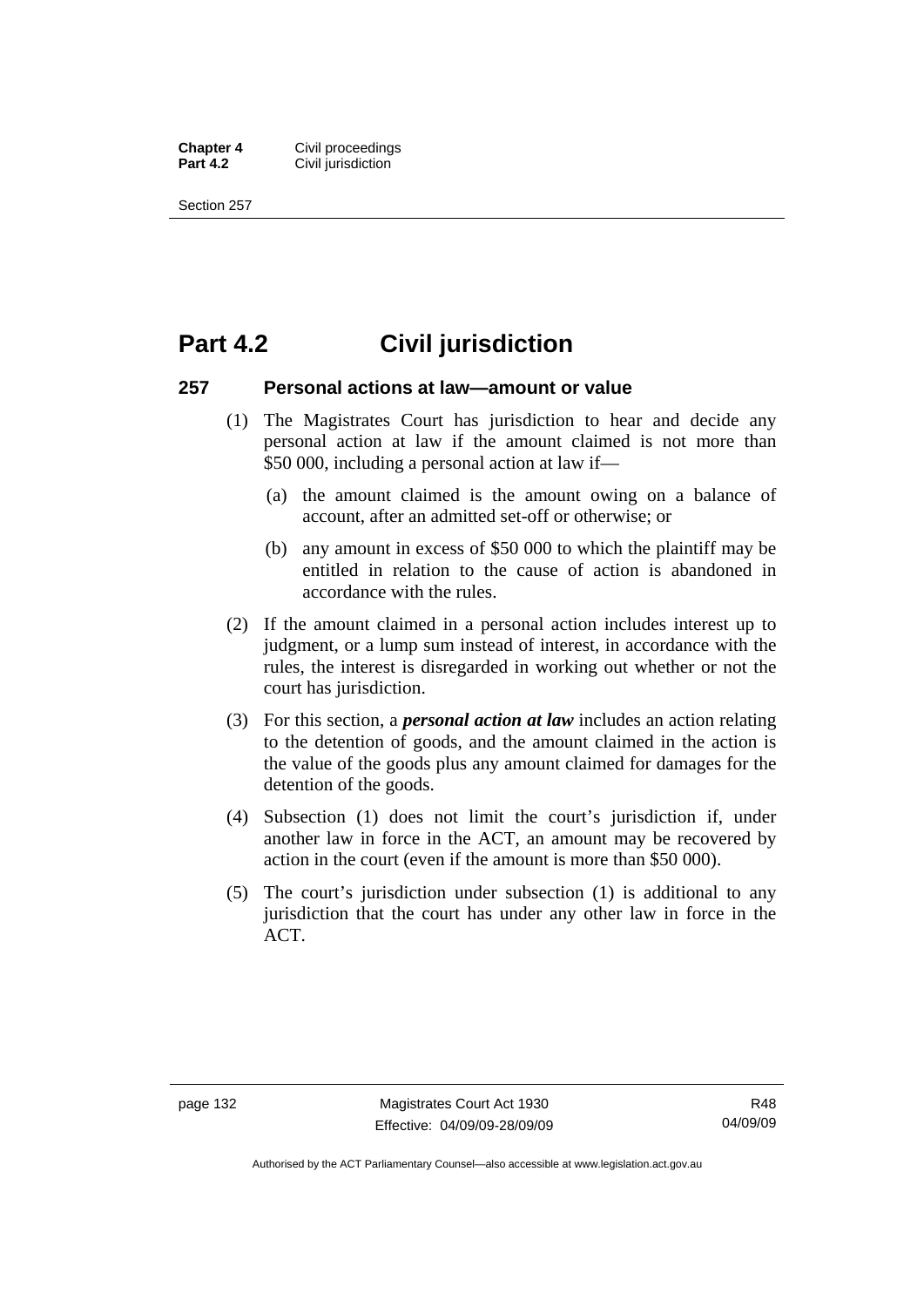#### **258 Power of court to grant relief**

- (1) In any proceeding that the Magistrates Court has jurisdiction to hear and decide—
	- (a) the court may grant any relief, redress or remedy that the Supreme Court may grant in a similar action in that court, and for that purpose the Magistrates Court may make any order that the Supreme Court may make; and
	- (b) the court must give effect to any ground of defence, counterclaim or set-off, whether equitable or legal, in the same way and to the same extent that the Supreme Court would do.
- (2) For the exercise by the Magistrates Court of its powers under subsection (1) in any proceeding—
	- (a) a magistrate constituting the court has, as well as any other powers under this Act, all the powers of a judge in a similar action in the Supreme Court; and
	- (b) the registrar, bailiff or other appropriate officer of the Magistrates Court must exercise any function that a corresponding officer of the Supreme Court would exercise in a similar action in that court in accordance with the practice and procedure of that court.
- (3) In exercising a function mentioned in subsection (2), the registrar, a bailiff or other officer of the court must comply with this Act, the rules and any order of the Magistrates Court.

#### **259 Rules of equity to prevail**

In any proceeding in the Magistrates Court, if there is a conflict between the rules of equity and the rules of common law, the rules of equity prevail.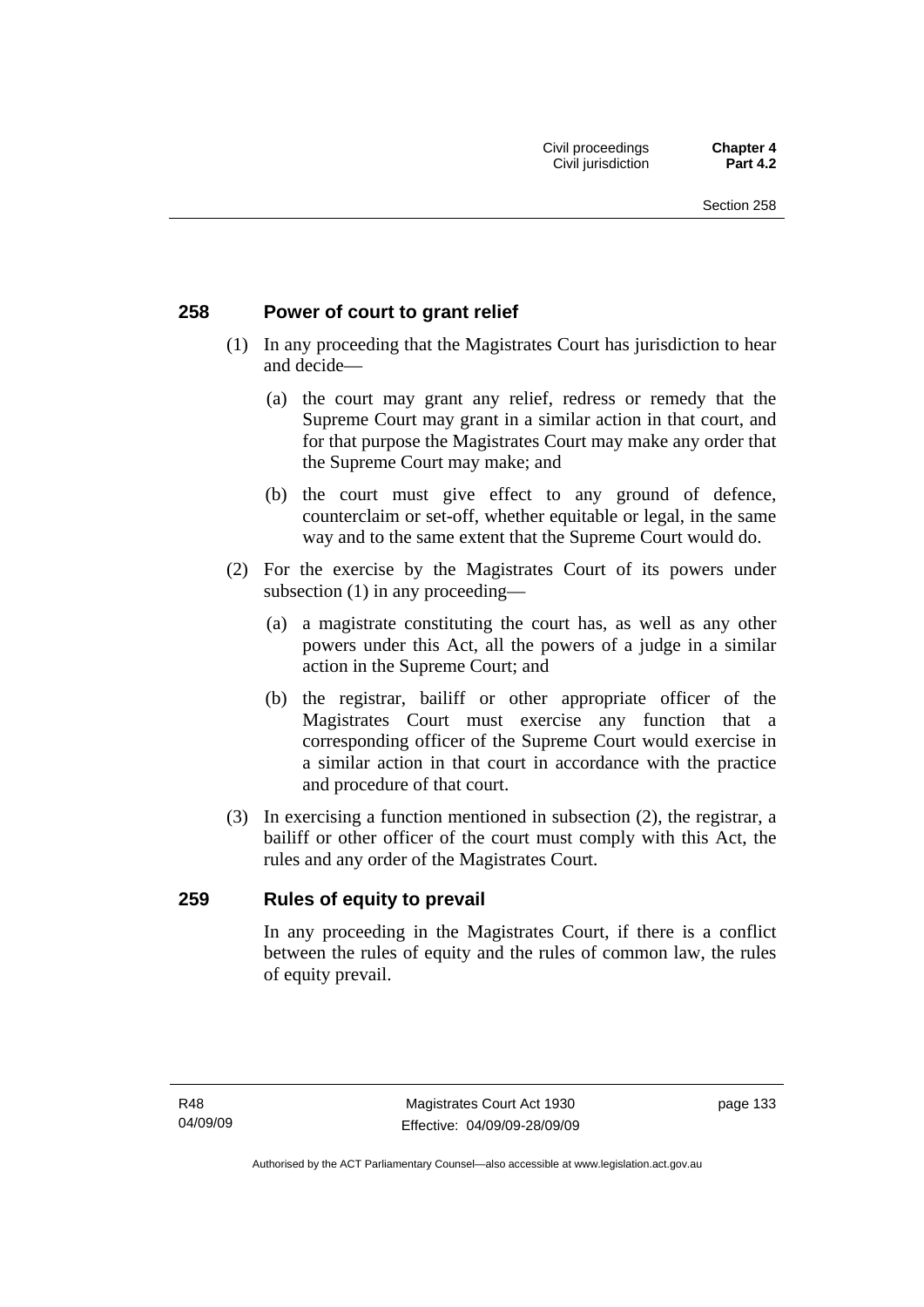| <b>Chapter 4</b> | Civil proceedings  |
|------------------|--------------------|
| <b>Part 4.2</b>  | Civil jurisdiction |

Section 260

#### **260 Nuisance**

- (1) The Magistrates Court has the same jurisdiction as the Supreme Court to hear and decide a civil action for nuisance.
- (2) In a civil action for nuisance, the Magistrates Court may grant the same relief as the Supreme Court may grant in a similar action in that court.

#### **261 Disputed debts**

- (1) The Magistrates Court may, in a proceeding in the court, declare that—
	- (a) a person is or is not indebted to someone else; or
	- (b) a person is or is not indebted to someone else in a stated amount; or
	- (c) a person is or is not indebted to someone else in an amount that is more than a stated amount.
- (2) This section applies only in relation to a debt that is not more than \$50 000.

#### **262 Cause of action arising, or defendant resident, outside ACT**

The Magistrates Court has jurisdiction to hear and decide a proceeding if—

- (a) the defendant was resident in the ACT when the claim was served on the defendant, even though all of the cause of action in the proceeding arose outside the ACT; or
- (b) both of the following apply, even though the defendant is not in the ACT:
	- (i) a material part of the cause of action in the proceeding arose in the ACT, even though part of the cause of action arose outside the ACT;

R48 04/09/09

Authorised by the ACT Parliamentary Counsel—also accessible at www.legislation.act.gov.au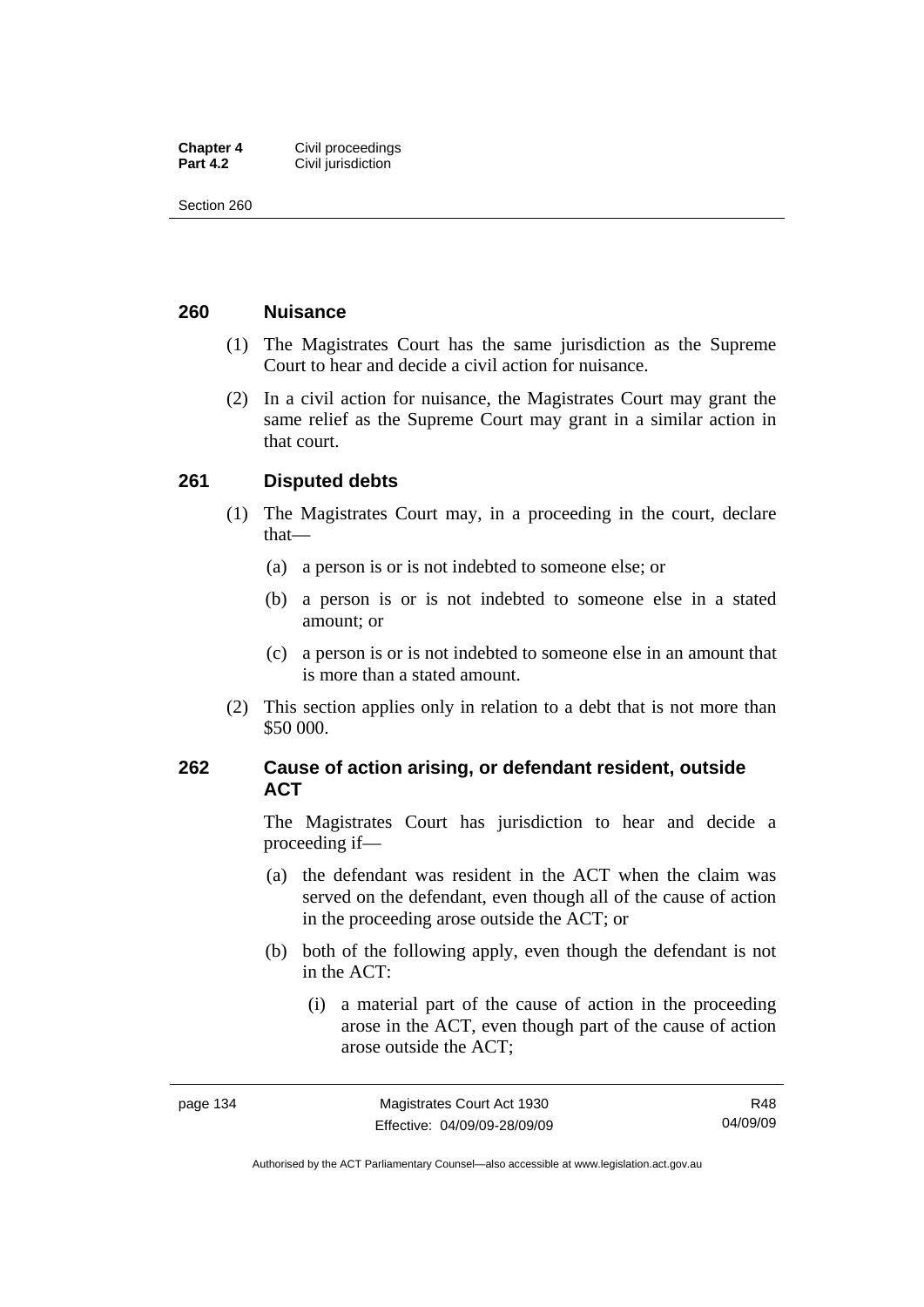(ii) the claim is served on the defendant in Australia or an external territory.

#### **263 Requests under conventions relating to legal proceedings in civil and commercial matters**

- (1) The Magistrates Court has jurisdiction to make any order or take any action necessary to comply with a request received from the consular or other authority of a relevant foreign country for serving documents in the ACT or taking evidence in the ACT.
- (2) In this section:

*relevant foreign country*—a foreign country is a *relevant foreign country* if a convention relating to legal proceedings in civil and commercial matters is in force between the country and Australia.

#### **264 Proceedings affecting title to land**

- (1) The Magistrates Court does not have jurisdiction to hear and decide a proceeding in which the title to land is genuinely in question.
- (2) However, the jurisdiction of the Magistrates Court to hear and decide a proceeding is not affected only because the title to land incidentally comes in question in the proceeding.
- (3) In a proceeding mentioned in subsection (2), a judgment is not evidence of title to land.

#### **265 Disputes under Residential Tenancies Act**

The Magistrates Court does not have jurisdiction in relation to a dispute to which the *Residential Tenancies Act 1997* applies if the amount in dispute is not more than \$10 000.

#### **266 Complaints under Utilities Act, pt 12**

The Magistrates Court does not have jurisdiction in relation to a matter to the extent to which it is the subject of—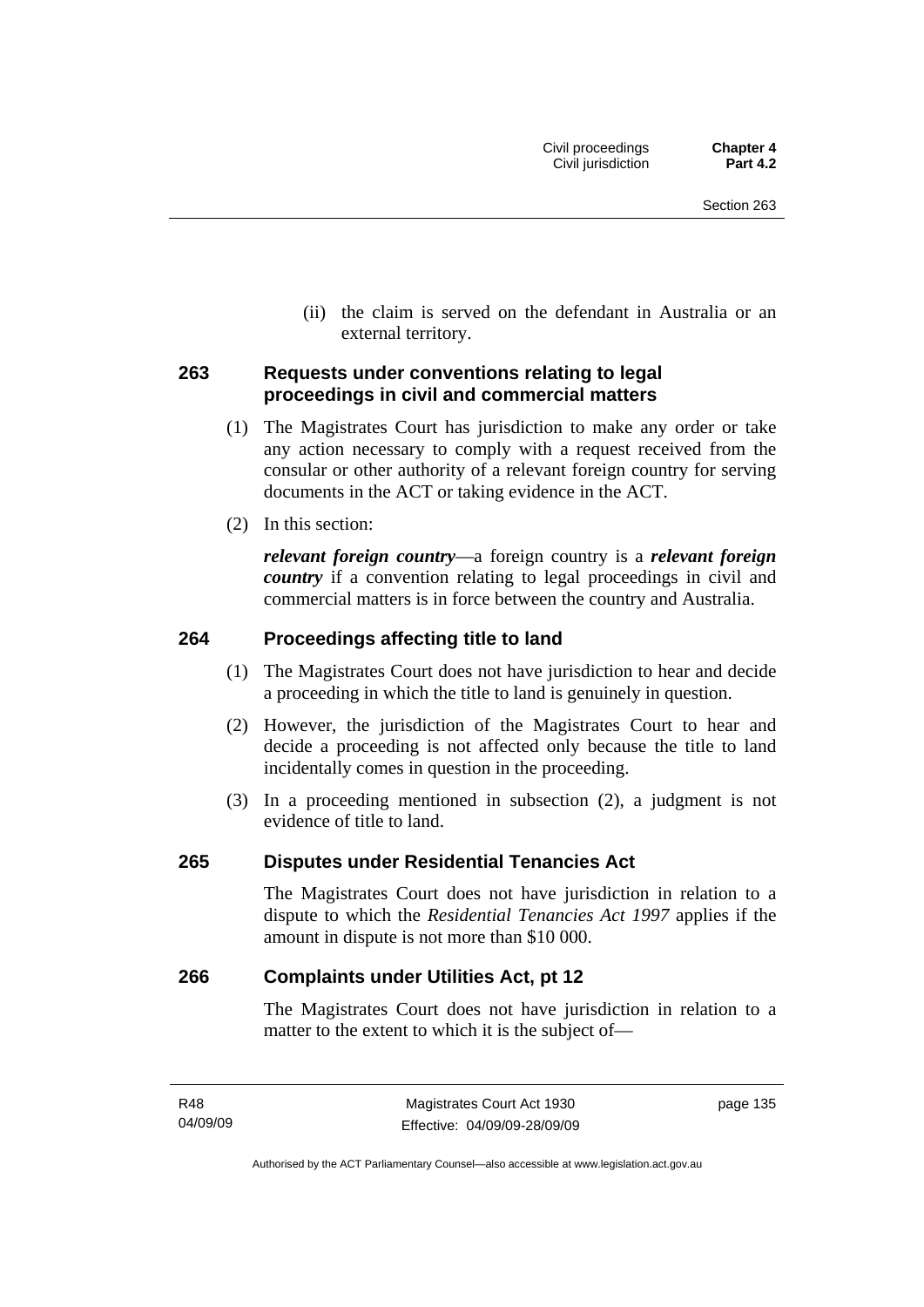| <b>Chapter 4</b> | Civil proceedings  |
|------------------|--------------------|
| <b>Part 4.2</b>  | Civil jurisdiction |

Section 266A

- (a) a complaint under the *Utilities Act 2000*, part 12 (Complaints); or
- (b) a direction or declaration of the ACAT under that part.

#### **266A Civil disputes under ACT Civil and Administrative Tribunal Act**

- (1) A proceeding may not be started in the Magistrates Court in relation to—
	- (a) a common boundaries determination; or
	- (b) another civil dispute if an amount of not more than \$10 000 is claimed, or sought to be declared as a debt, whether or not any other relief is also sought.
- (2) To remove any doubt, this section does not apply in relation to the enforcement of an order made by the ACAT.
	- *Note* The *ACT Civil and Administrative Tribunal Act 2008*, s 71 provides that a money order or non-money order made by the ACAT is taken to have been filed in the Magistrates Court for enforcement under the *Court Procedures Rules 2006*, pt 2.18 (Enforcement).
- (3) In this section:

*civil dispute*—see the *ACT Civil and Administrative Tribunal Act 2008*, section 16.

*common boundaries determination*—see the *ACT Civil and Administrative Tribunal Act 2008*, section 15.

*Note* An application may be made to the ACAT for civil disputes (see the *ACT Civil and Administrative Act 2008*, pt 4). The ACAT has, in relation to civil disputes, the same jurisdiction and powers as the Magistrates Court (see the *ACT Civil and Administrative Tribunal Act 2008*, s 22).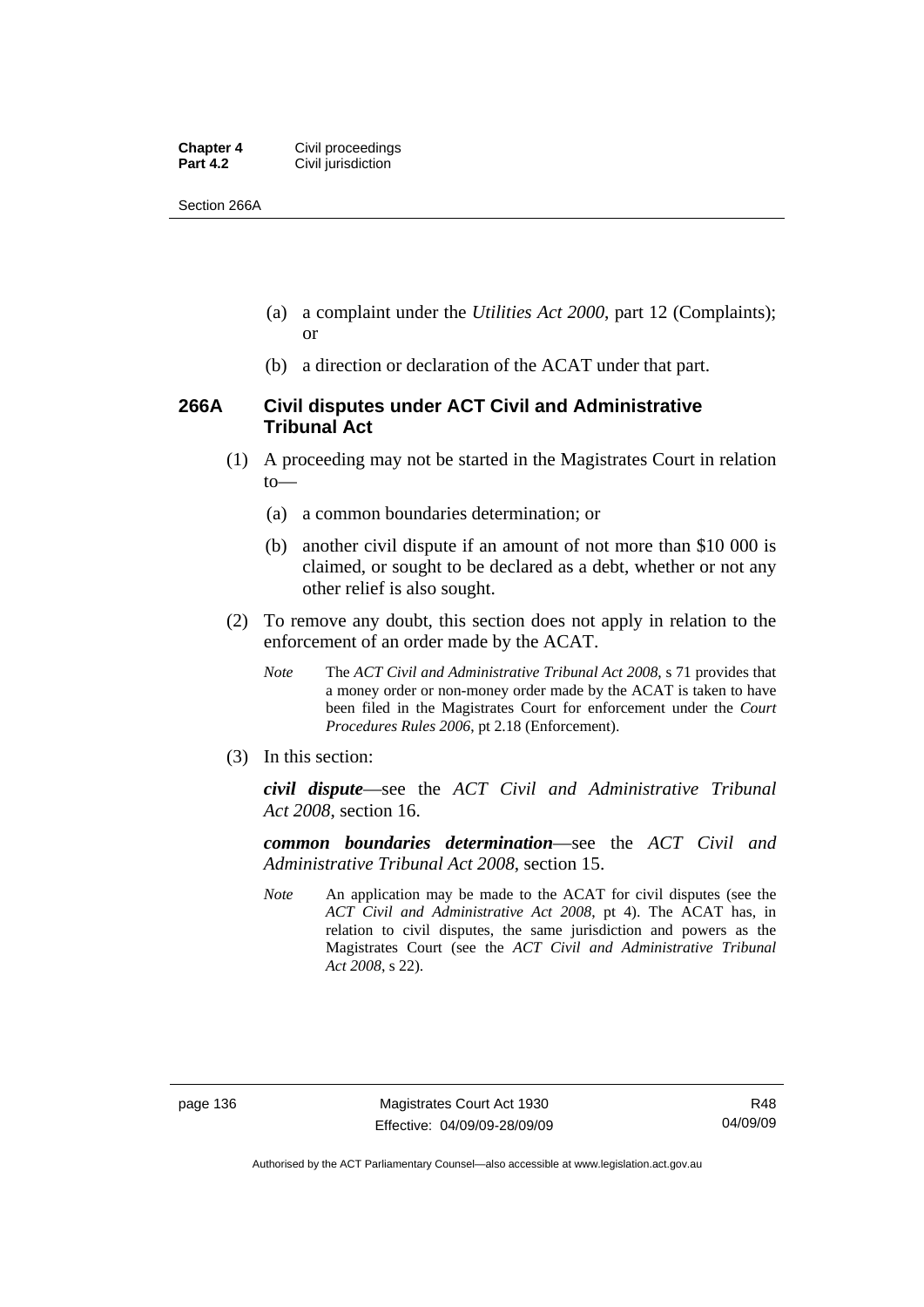## **Part 4.3 Case stated for Supreme Court**

#### **267 Case stated**

- (1) On the application of a party to a proceeding in the Magistrates Court, the court may state, in the form of a special case, any question of law that arises in the proceeding for the opinion of the Supreme Court.
- (2) The Supreme Court has jurisdiction to hear and decide a case stated under this section.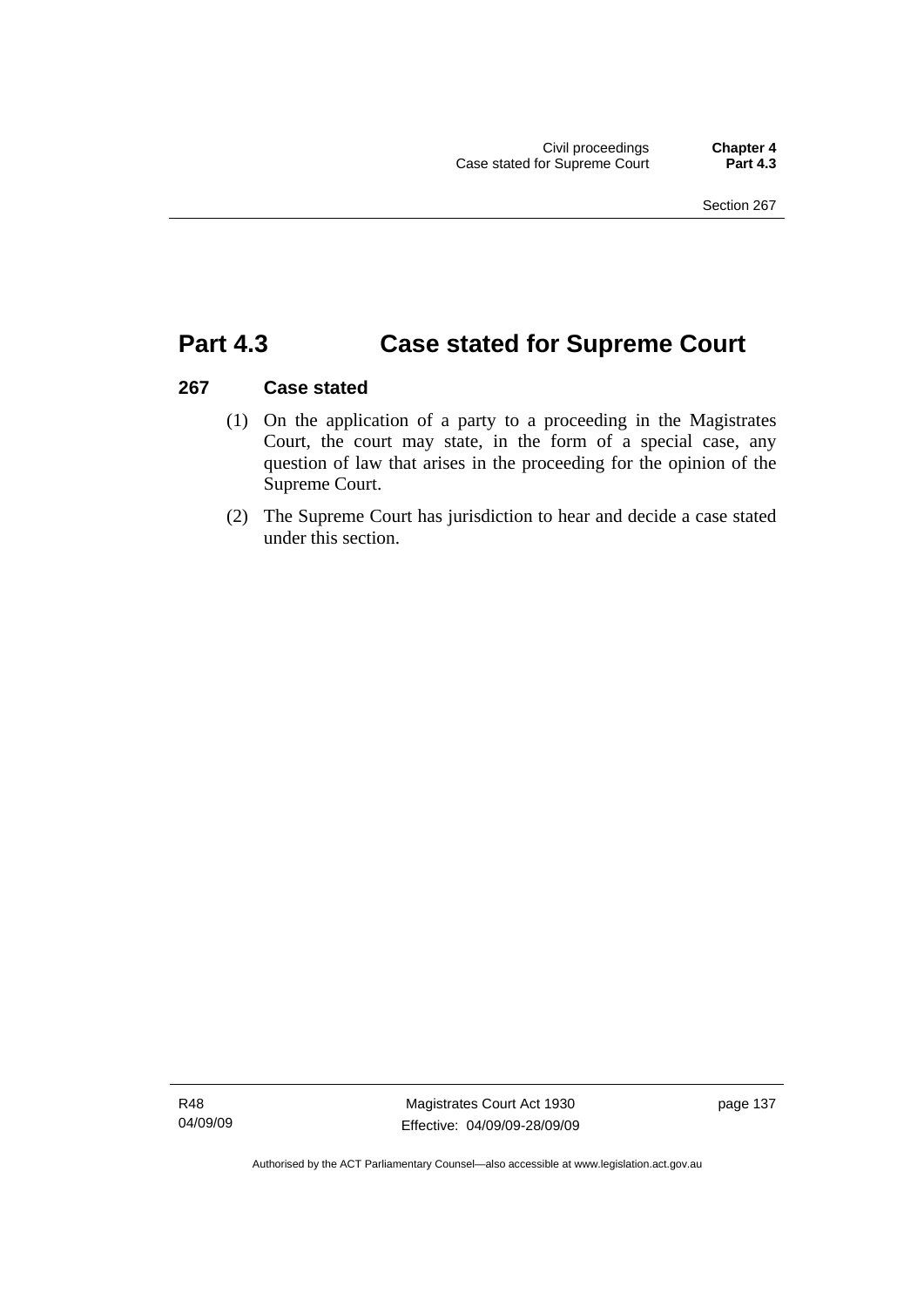Section 268

# **Part 4.4 Transfer of proceedings from or to Supreme Court**

#### **268 Transfer of action from Supreme Court**

- (1) This section applies if a proceeding in relation to the cause of action on which a prescribed action pending in the Supreme Court is founded could properly have been begun in the Magistrates Court.
- (2) The Supreme Court may, on the application of a party to the action or its own initiative, order that the action be transferred to the Magistrates Court if it considers it just to do so.
- (3) In subsection (1):

*prescribed action* means an action in which the amount claimed (whether initially or as reduced by payment, admitted set-off or otherwise) is not more than the amount for which the Magistrates Court has jurisdiction under this chapter.

#### **269 Procedure on transfer of action from Supreme Court**

- (1) This section applies if the Supreme Court has made an order under section 268 that an action pending in the Supreme Court be transferred to the Magistrates Court.
- (2) A party to the action may file in the Magistrates Court a copy of the order, a copy of each of the pleadings (if any) in the action and any other relevant documents filed in the Supreme Court.
- (3) When the copies have been filed, the action—
	- (a) stops being an action in the Supreme Court; and
	- (b) becomes a proceeding in the Magistrates Court.
- (4) The proceeding is taken to have been begun in the Magistrates Court on the day the action was begun in the Supreme Court.

R48 04/09/09

Authorised by the ACT Parliamentary Counsel—also accessible at www.legislation.act.gov.au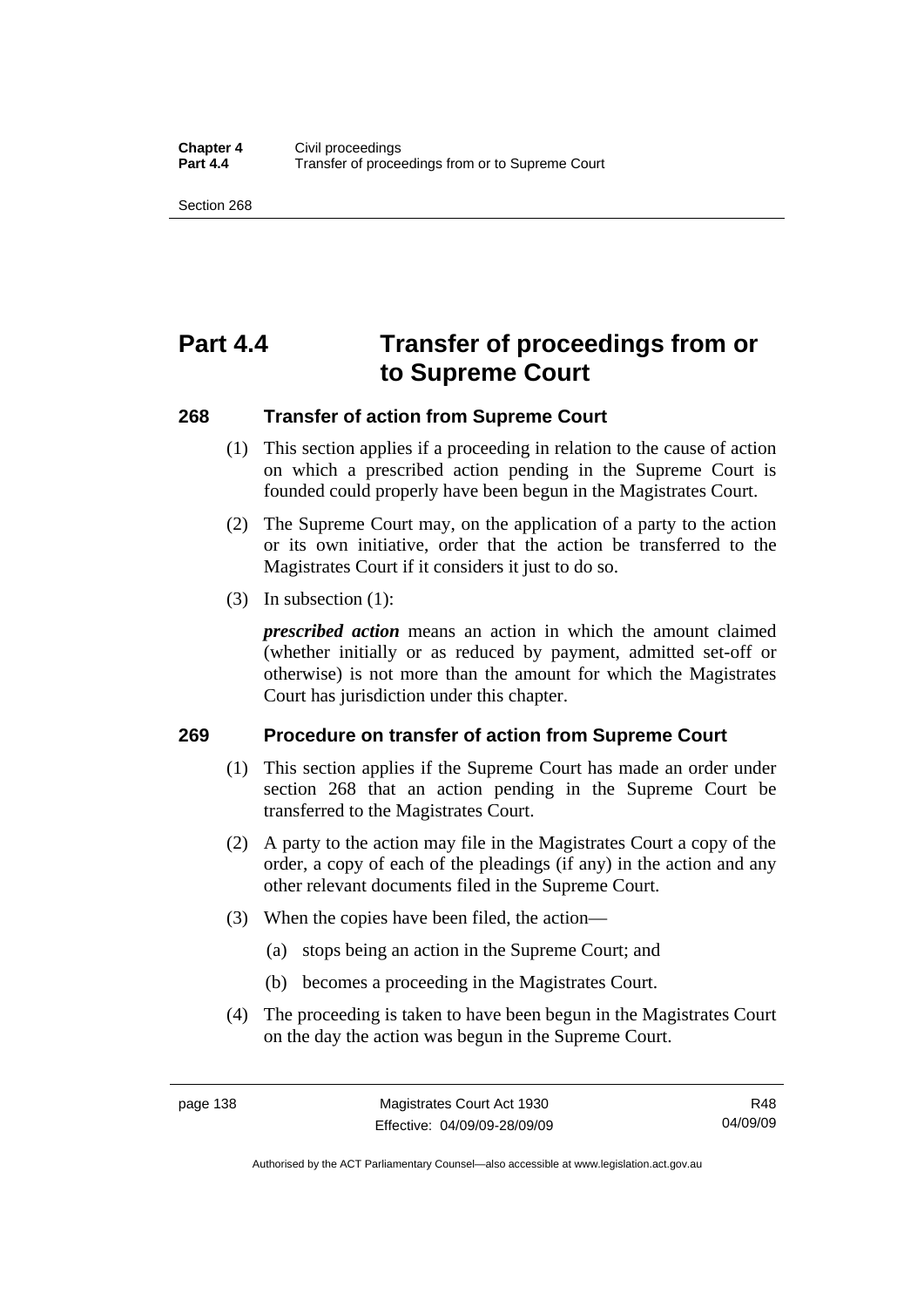- (5) Costs in the proceeding are to be allowed—
	- (a) for costs incurred before the order under section 268 was made (including the costs of getting the order) and the costs of getting the copies mentioned in subsection (2)—in accordance with the rules under the *Court Procedures Act 2004* applying to the Supreme Court, but subject to any Supreme Court order; and
	- (b) for costs incurred after the order was made (not including the costs of getting the copies)—in accordance with the rules applying to the Magistrates Court.
- (6) If costs mentioned in subsection (5) (a) are to be assessed, the costs must be assessed by the registrar in accordance with the rules applying to the Supreme Court.

### **270 Removal of proceedings into Supreme Court**

On the application of a party to a proceeding in the Magistrates Court, the Supreme Court may order that the proceeding be removed into the Supreme Court on the conditions about costs, security for the amount claimed or costs, or otherwise, that the Supreme Court considers just.

### **271 Stay of proceedings**

- (1) This section applies if an application under section 270 to have a proceeding in the Magistrates Court removed into the Supreme Court is pending.
- (2) On the application of a party to the proceeding, the Supreme Court may order that the proceeding be stayed until the application under section 270 is decided or until the Supreme Court orders otherwise.
- (3) An order that a proceeding be stayed takes effect immediately on a copy of the order being filed in the Magistrates Court.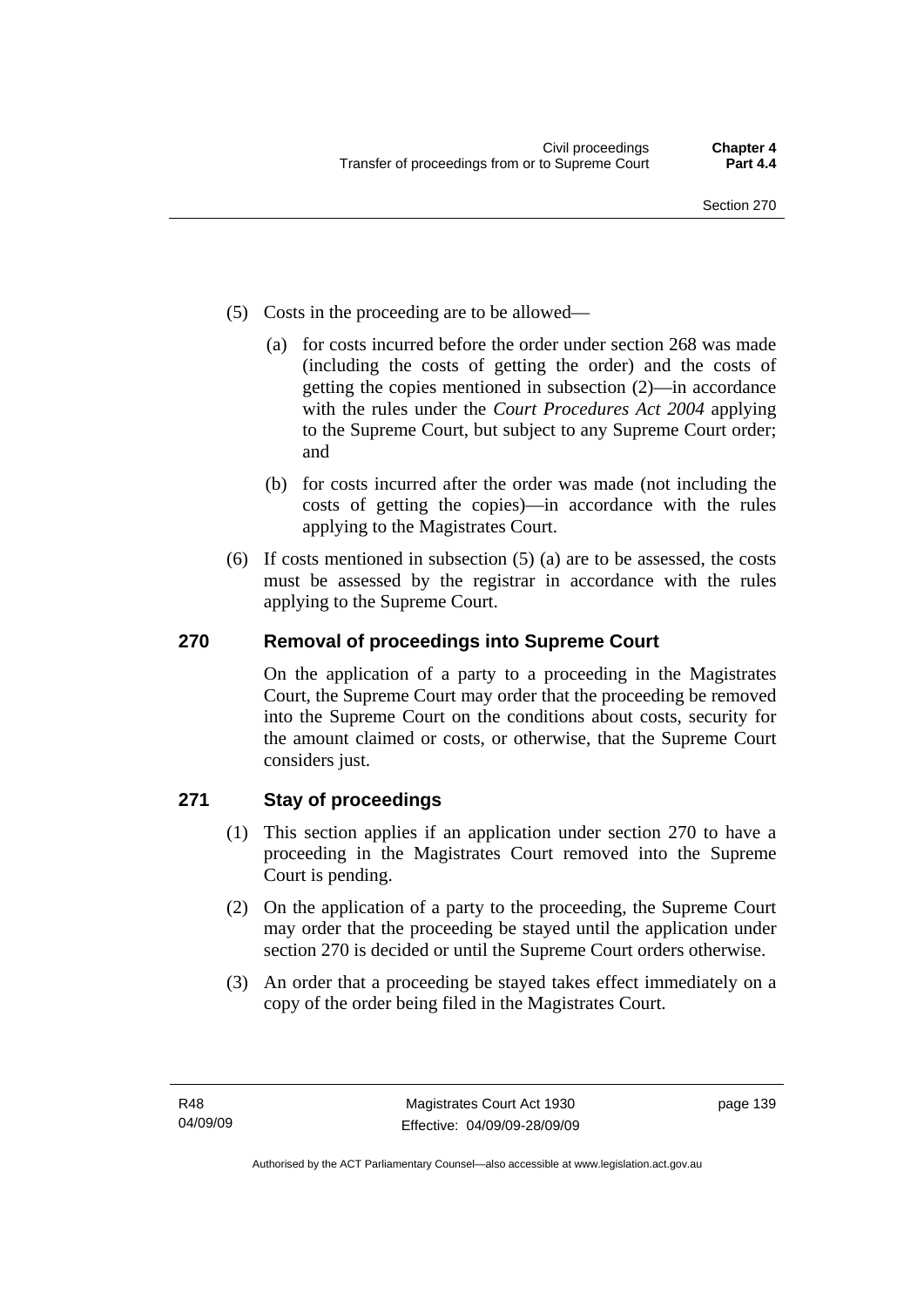**Chapter 4 Civil proceedings**<br>**Part 4.5 Civil appeals Civil appeals** 

Section 272

## **Part 4.5 Civil appeals**

#### **272 Meaning of** *appeal***—pt 4.5**

In this part:

*appeal* means an appeal to the Supreme Court from a judgment or order of the Magistrates Court, whether final or interlocutory, in a proceeding that the Magistrates Court has jurisdiction to hear and decide under this chapter.

#### **273 Jurisdiction**

- (1) The jurisdiction of the Supreme Court to hear and decide appeals is subject to the exceptions and conditions in this part.
- (2) Subsection (1) does not affect the operation of any other law that provides for the appellate jurisdiction of the Supreme Court.

#### **274 Cases in which appeal may be brought**

- (1) An appeal may be brought only with the leave of the Supreme Court.
- (2) However, an appeal may be brought as of right from a judgment or order—
	- (a) for, or for the payment of, an amount of \$2 000 or more; or
	- (b) in a proceeding in the Magistrates Court—
		- (i) in which the matter in issue amounts to, or is of the value of, \$2 000 or more; or
		- (ii) that involves directly or indirectly a claim, demand or question to or in relation to any property or any civil right amounting to, or of the value of, \$2 000 or more.

Authorised by the ACT Parliamentary Counsel—also accessible at www.legislation.act.gov.au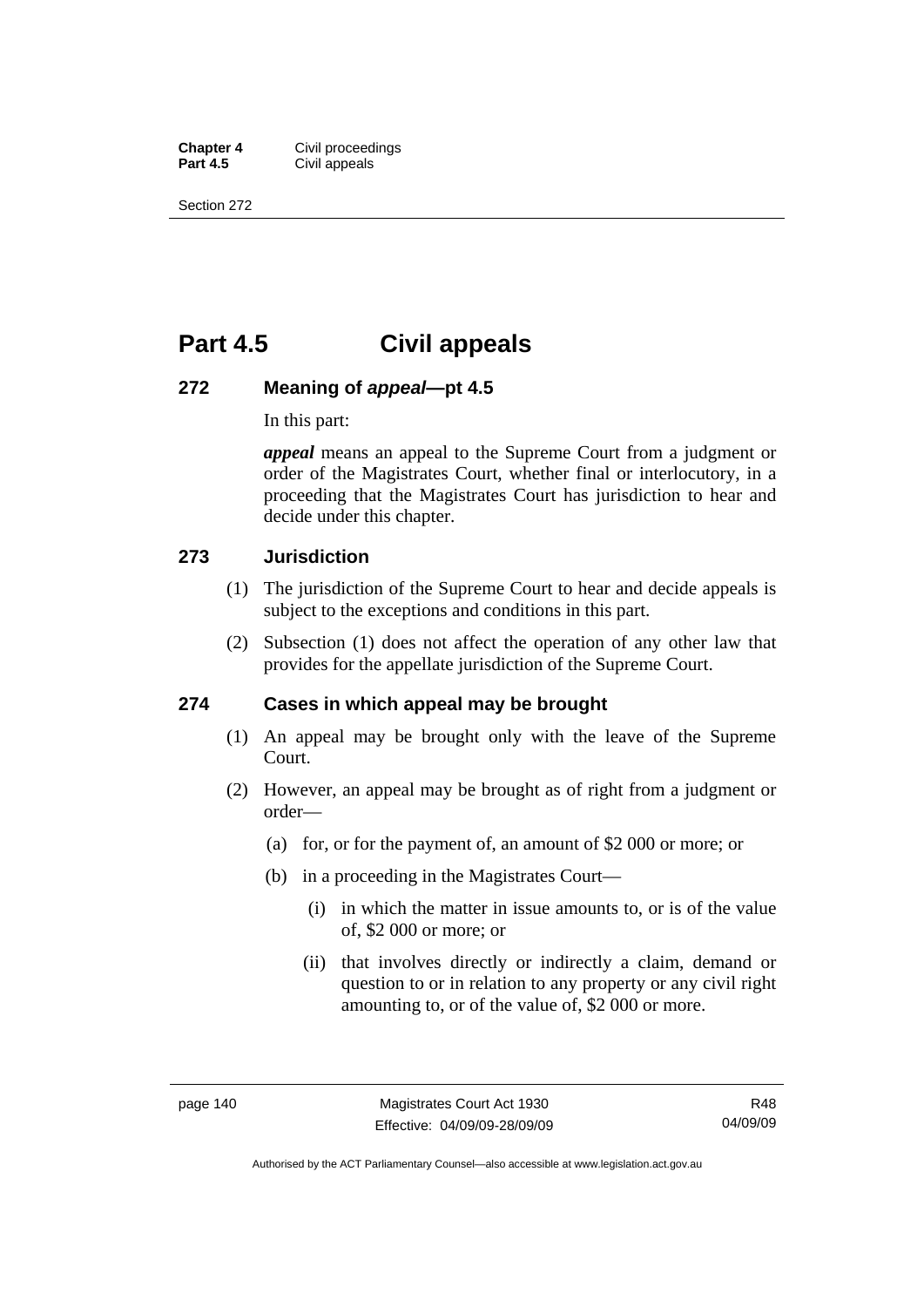### **276 Evidence on appeal**

In an appeal, the Supreme Court must have regard to the evidence given in the proceeding in the Magistrates Court out of which the appeal arose, and has power to draw inferences of fact and, in its discretion, to receive further evidence.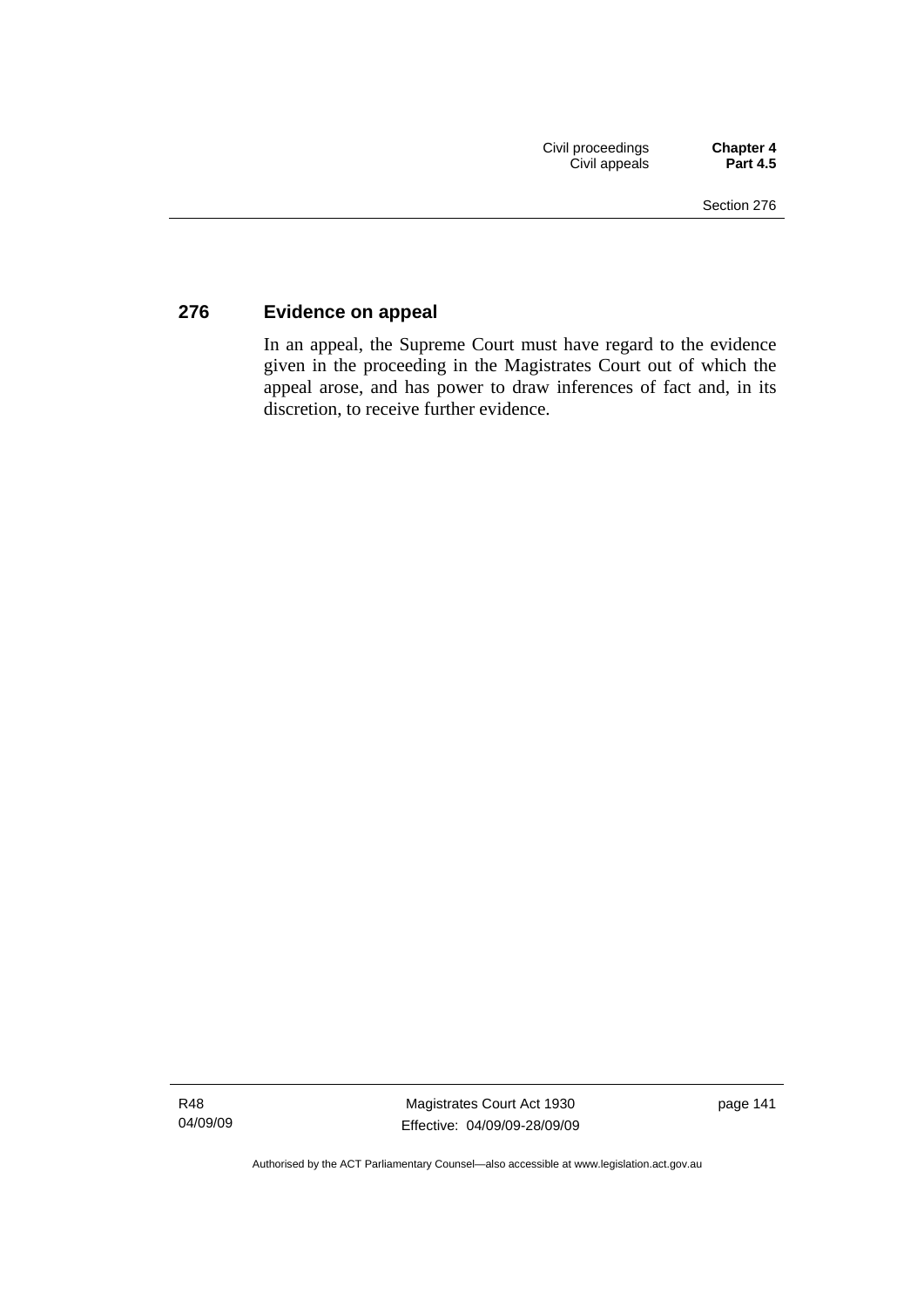**Chapter 4A** The Childrens Court<br>**Part 4A.1** The Childrens Court **The Childrens Court** 

Section 287

# **Chapter 4A The Childrens Court**

## **Part 4A.1 The Childrens Court**

#### **287 Childrens Court**

- (1) The Magistrates Court is known as the Childrens Court when it is constituted by the Childrens Court Magistrate exercising the jurisdiction given under section 288.
- (2) The Magistrates Court is also known as the Childrens Court when it is constituted by—
	- (a) a magistrate assigned under section 291C (Assignment of other magistrates for Childrens Court matters) who is exercising the jurisdiction given under section 288; or
	- (b) a magistrate acting under section 291D (2) (Completion of part-heard matters).
- (3) The Childrens Court may use the Magistrates Court seal.

#### **288 Jurisdiction of Childrens Court**

- (1) The Childrens Court has jurisdiction to hear and decide—
	- (a) any criminal proceeding against a person in relation to a summary offence if the person was under 18 years old at the time of the alleged offence; and
	- (b) any criminal proceeding against a person in relation to an indictable offence (other than an offence punishable by imprisonment for life) if the person was under 18 years old at the time of the alleged offence; and
	- (c) a proceeding in relation to bail for a child; and

Authorised by the ACT Parliamentary Counsel—also accessible at www.legislation.act.gov.au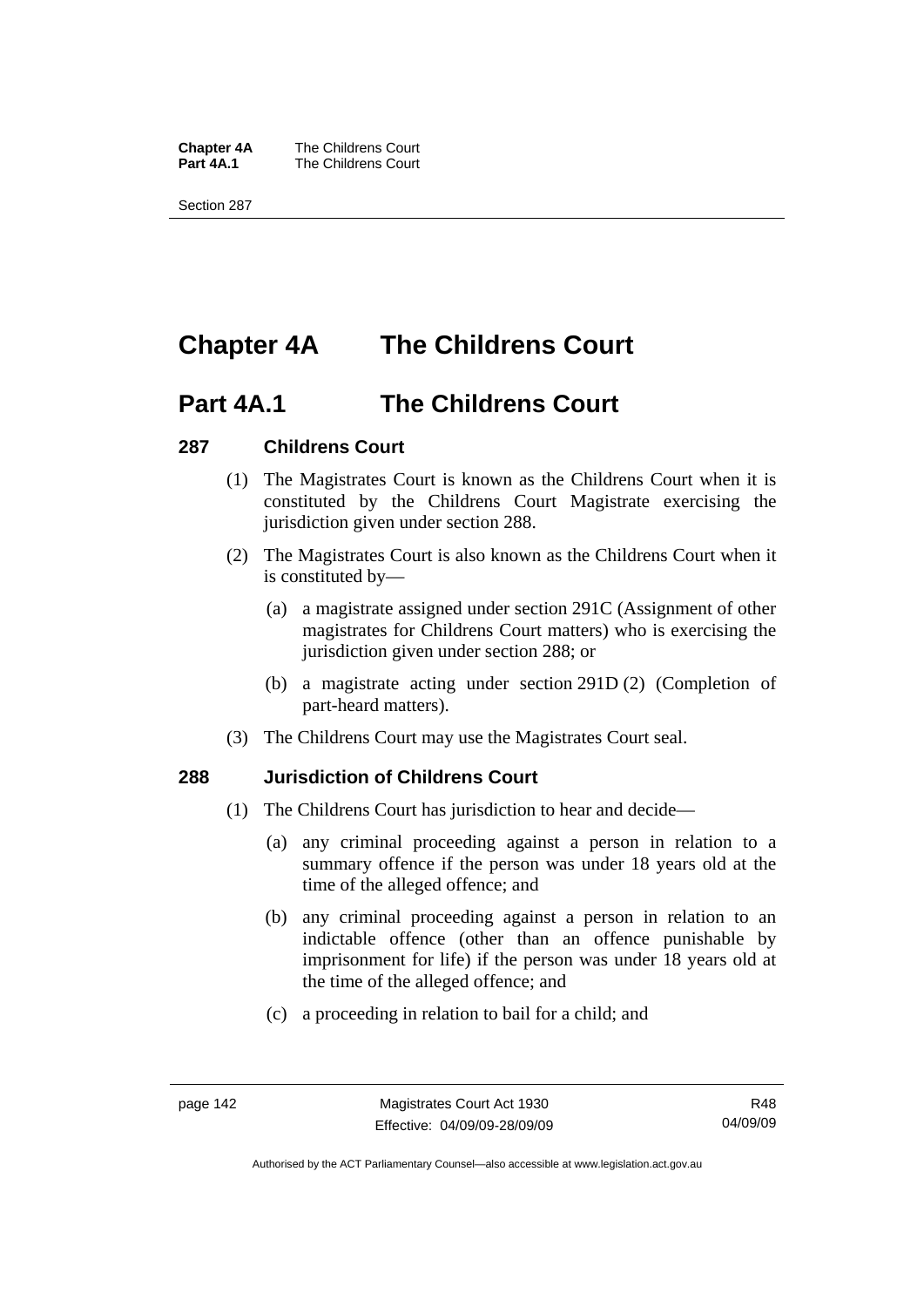- (d) any application or other proceeding under the *Children and Young People Act 2008*, including a proceeding transferred to the court under the *Children and Young People Act 2008*, chapter 17 (Care and protection—interstate transfer of orders and proceedings).
- (2) Subsection (1) (b) is subject to the *Crimes Act 1900*, section 375 (Summary disposal of certain cases).
- (3) Subsection (1) (c) is subject to the *Bail Act 1992*.

#### **289 Proceedings where children jointly charged with adults**

- (1) If a child and an adult are jointly charged with an offence, section 288 (Jurisdiction of Childrens Court) applies to a proceeding against the child arising out of the charge as if the child had been charged separately.
- (2) Section 288 does not apply to the committal hearing for an indictable offence alleged to have been committed jointly by a child and an adult if a magistrate, having regard to the nature of the alleged offence and the time and expense involved in carrying out the committal hearings separately, orders that the section does not apply.
- (3) To remove any doubt, the *Court Procedures Act 2004*, part 7A (Procedural provisions—proceedings involving children or young people) applies to a proceeding against a child even if the proceeding arises out of an offence for which the child and an adult were jointly charged.

#### **290 Chief Magistrate to arrange business of Childrens Court**

 (1) The Chief Magistrate is responsible for ensuring the orderly and prompt discharge of the business of the Childrens Court.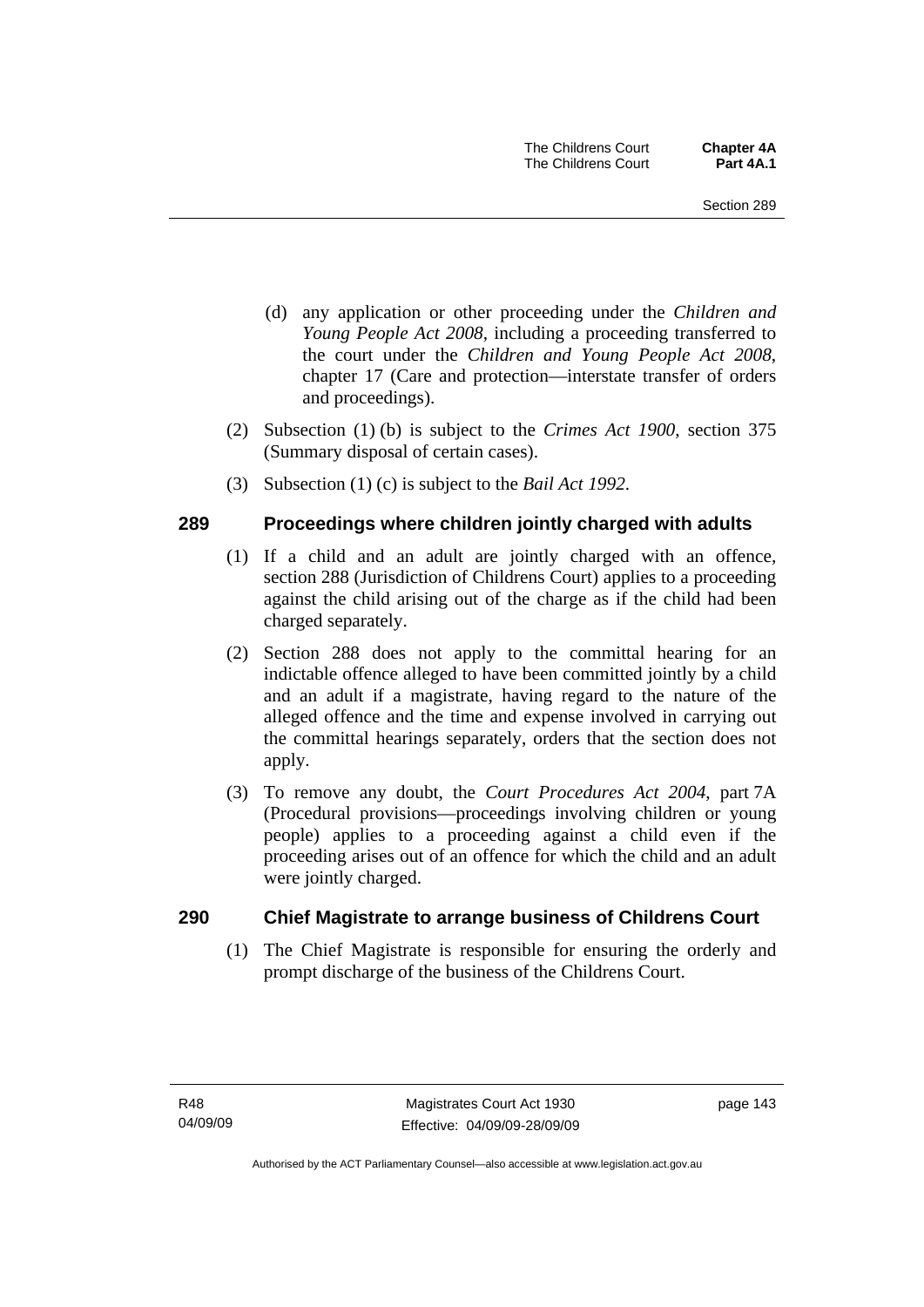| <b>Chapter 4A</b> | The Childrens Court |
|-------------------|---------------------|
| Part 4A.1         | The Childrens Court |

Section 291

- (2) The Chief Magistrate may, subject to appropriate and practicable consultation with the magistrates, make arrangements about—
	- (a) the magistrate who is to be the Childrens Court Magistrate; and
	- (b) the assignment of a magistrate under—
		- (i) section 291B (Acting Childrens Court Magistrate); or
		- (ii) section 291C (Assignment of other magistrates for Childrens Court matters).

#### **291 Childrens Court Magistrate to hear all matters**

- (1) The Childrens Court Magistrate is responsible for dealing with all matters within the jurisdiction of the Childrens Court.
- (2) Subsection (1) is subject to—
	- (a) section 291C (Assignment of other magistrates for Childrens Court matters); and
	- (b) section 291D (Completion of part-heard matters).
- (2) Also, subsection (1) does not prevent a magistrate other than the Childrens Court Magistrate from exercising—
	- (a) a function or power given to a magistrate under a provision of the *Children and Young People Act 2008*; or
	- (b) a power given to a magistrate under a territory law to admit a child or young person to bail under the *Bail Act 1992* or to remand a child or young person in custody.

R48 04/09/09

Authorised by the ACT Parliamentary Counsel—also accessible at www.legislation.act.gov.au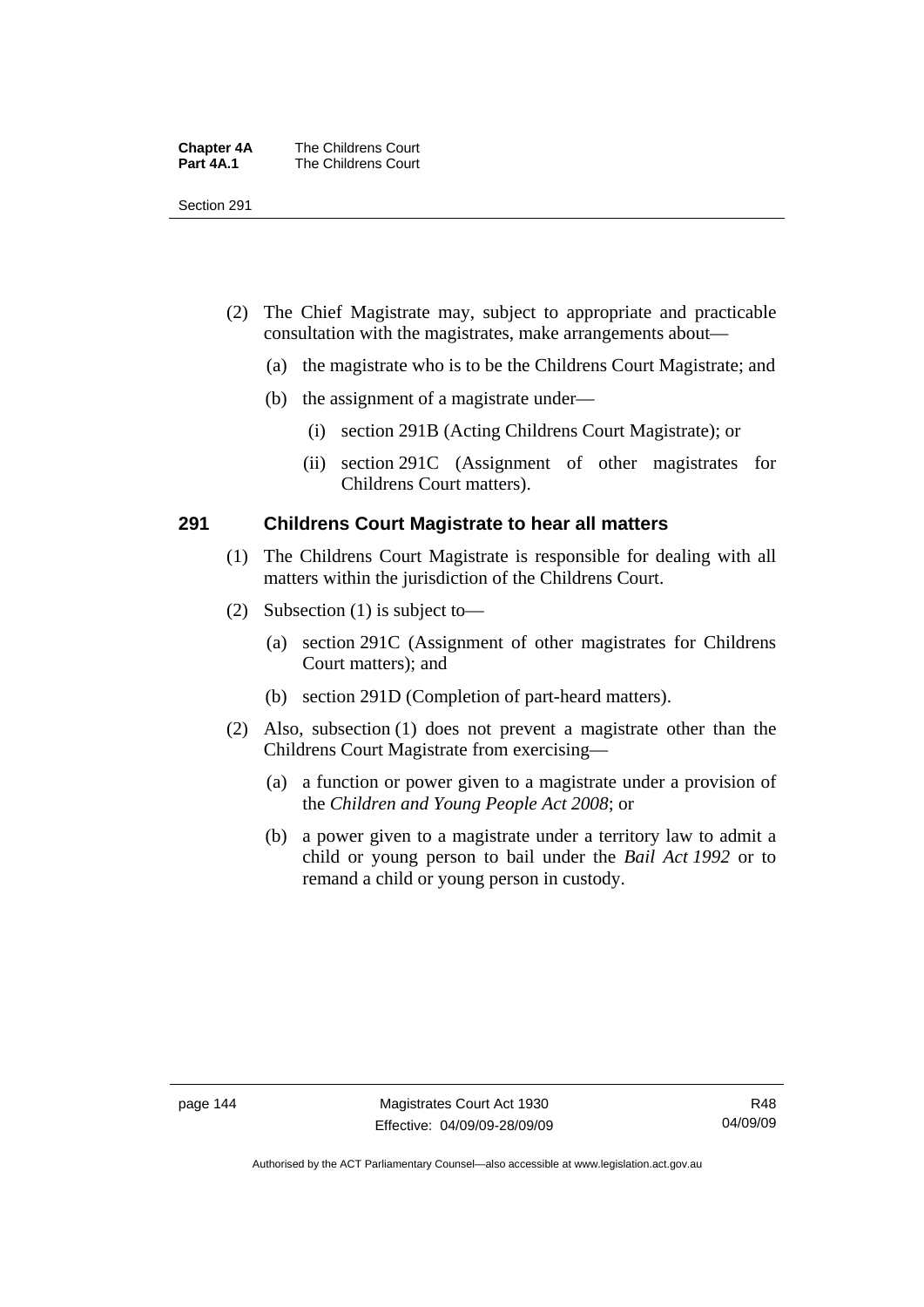## **Part 4A.2 Childrens Court Magistrate**

#### **291A Childrens Court Magistrate**

- (1) The Chief Magistrate must declare 1 magistrate to be the Childrens Court Magistrate for a stated term of not longer than 2 years.
- (2) The Chief Magistrate may declare himself or herself to be the Childrens Court Magistrate.
- (3) The Chief Magistrate must not declare a magistrate to be the Childrens Court Magistrate unless satisfied the magistrate is suitably qualified to be the Childrens Court Magistrate.
- (4) The Chief Magistrate must revoke a declaration under this section if asked, in writing, by the Childrens Court Magistrate.
- (5) A declaration, or revocation, under this section is a notifiable instrument.

*Note* A notifiable instrument must be notified under the Legislation Act.

#### **291B Acting Childrens Court Magistrate**

- (1) The Chief Magistrate may assign a magistrate to act as Childrens Court Magistrate only if—
	- (a) there is no Childrens Court Magistrate; or
	- (b) the Childrens Court Magistrate—
		- (i) is absent from duty or from the ACT; or
		- (ii) cannot exercise the functions of the Childrens Court Magistrate for another reason.
- (2) A magistrate assigned to act as Childrens Court Magistrate is the Childrens Court Magistrate for this Act and any other Act.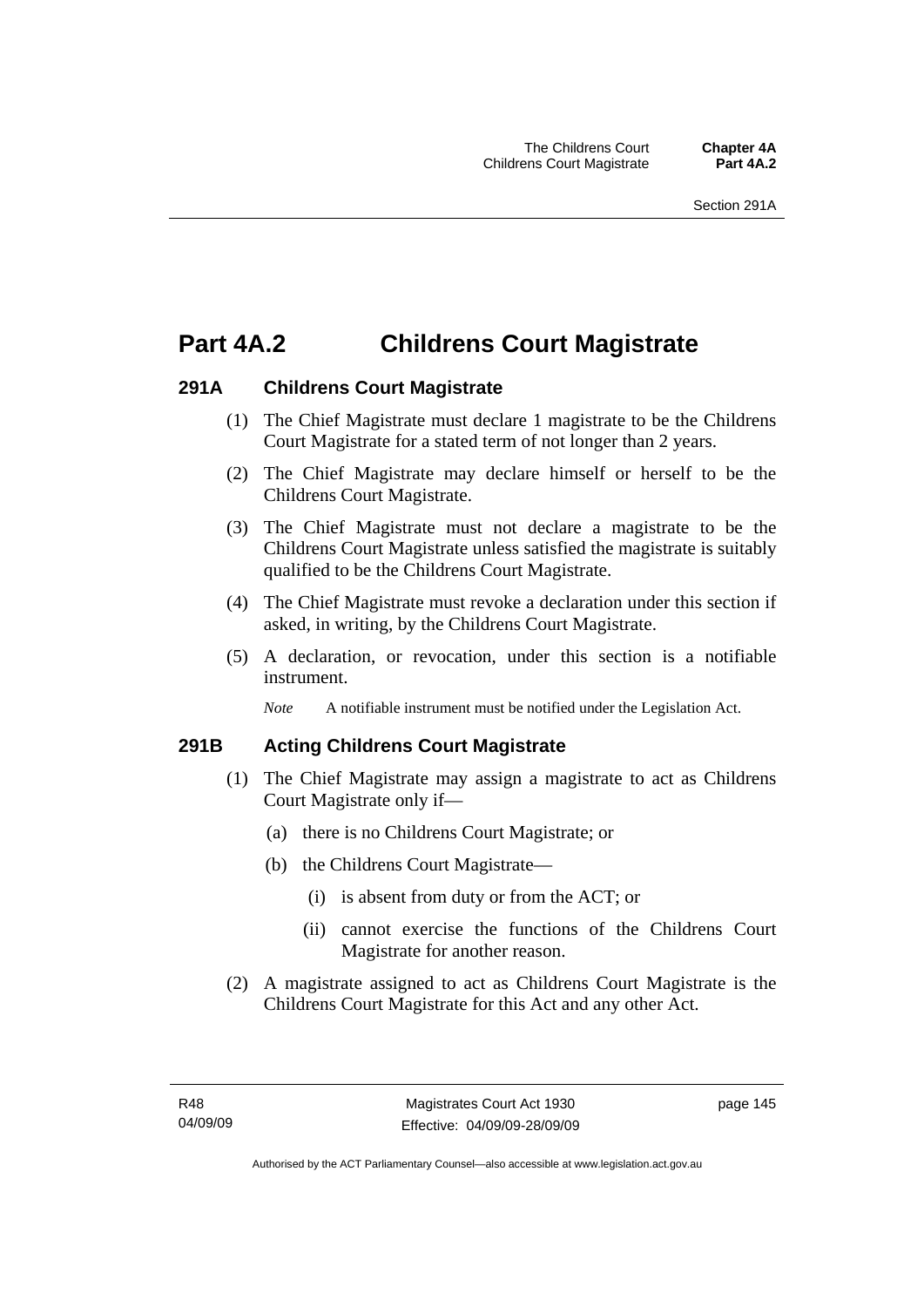#### **Chapter 4A** The Childrens Court<br>**Part 4A.2** Childrens Court Mag **Childrens Court Magistrate**

Section 291C

### **291C Assignment of other magistrates for Childrens Court matters**

- (1) The Chief Magistrate may assign another magistrate to deal with a matter if the Childrens Court Magistrate is unable to deal with the matter—
	- (a) without delay that is likely to prejudice the wellbeing of a child or young person; or
	- (b) because of a conflict of interest, or a perceived conflict of interest.
- (2) A magistrate may be assigned under subsection (1) (a) only if the Chief Magistrate is satisfied the assignment is necessary having regard to—
	- (a) how the delay is likely to prejudice the child's or young person's wellbeing; and
	- (b) the principle in the *Children and Young People Act 2008*, section 8 that in making a decision under that Act in relation to a particular child or young person, the decision-maker must regard the best interests of the child or young person as the paramount consideration; and
	- (c) the degree of urgency of the matter to be dealt with by the assigned magistrate; and
	- (d) the views and wishes (if any) of the Childrens Court Magistrate on the proposed assignment.
- (3) This section does not create a right in relation to the assignment of a matter under this section.
- (4) Without limiting subsection (3), the decision to assign or not to assign a matter under this section—
	- (a) must not be challenged or called into question in any court; and

Authorised by the ACT Parliamentary Counsel—also accessible at www.legislation.act.gov.au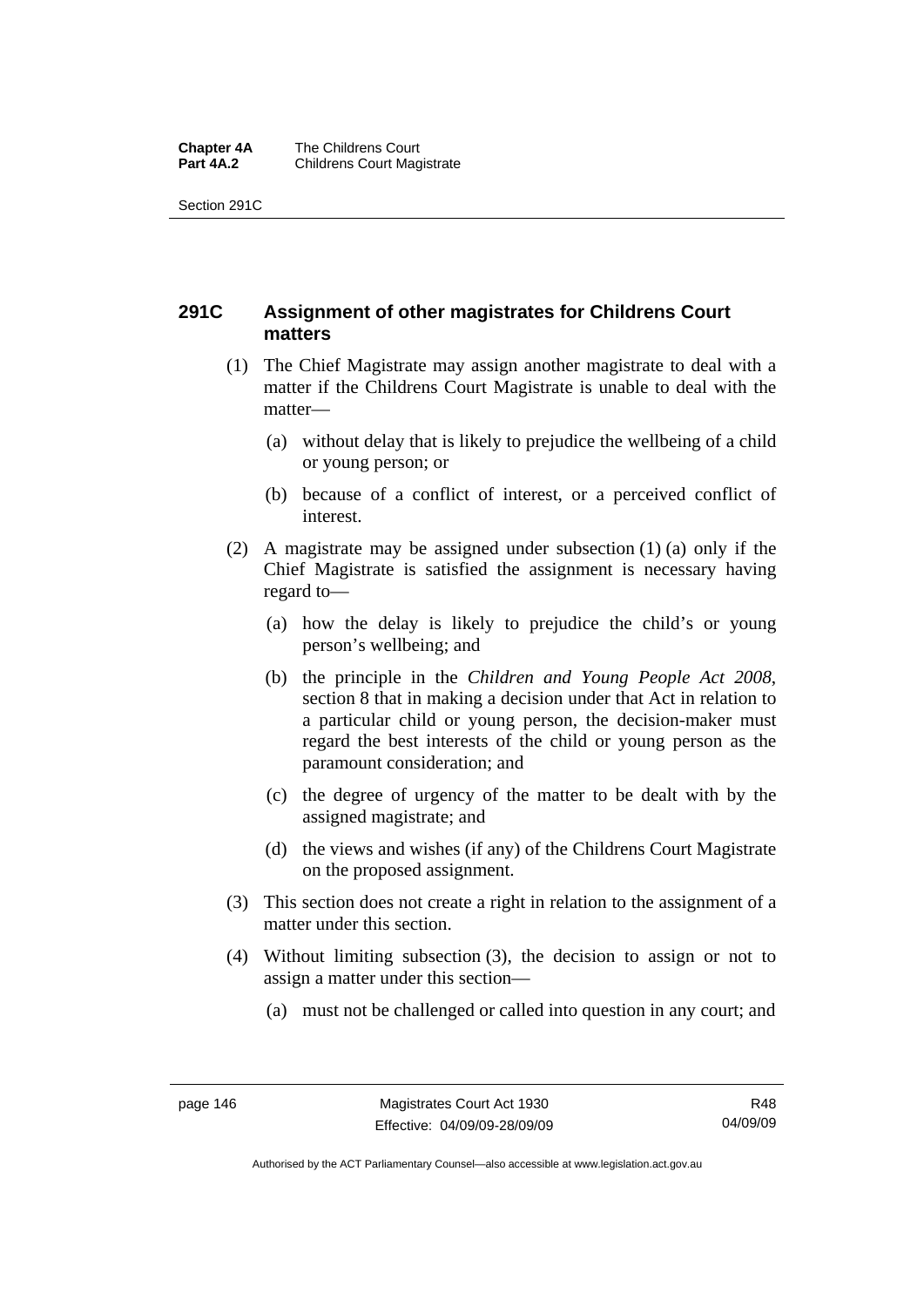- (b) is not subject to prohibition, mandamus or injunction in any court.
- (5) This section is in addition to, and does not limit, section 291B (Acting Childrens Court Magistrate).

#### **291D Completion of part-heard matters**

- (1) This section applies if—
	- (a) a magistrate begins to deal with a Childrens Court matter under this chapter; and
	- (b) before the matter is finally decided, the magistrate ceases to—
		- (i) be the Childrens Court Magistrate; or
		- (ii) hold an assignment under section 291B or section 291C.
- (2) The magistrate may continue to deal with the matter until it is finally decided.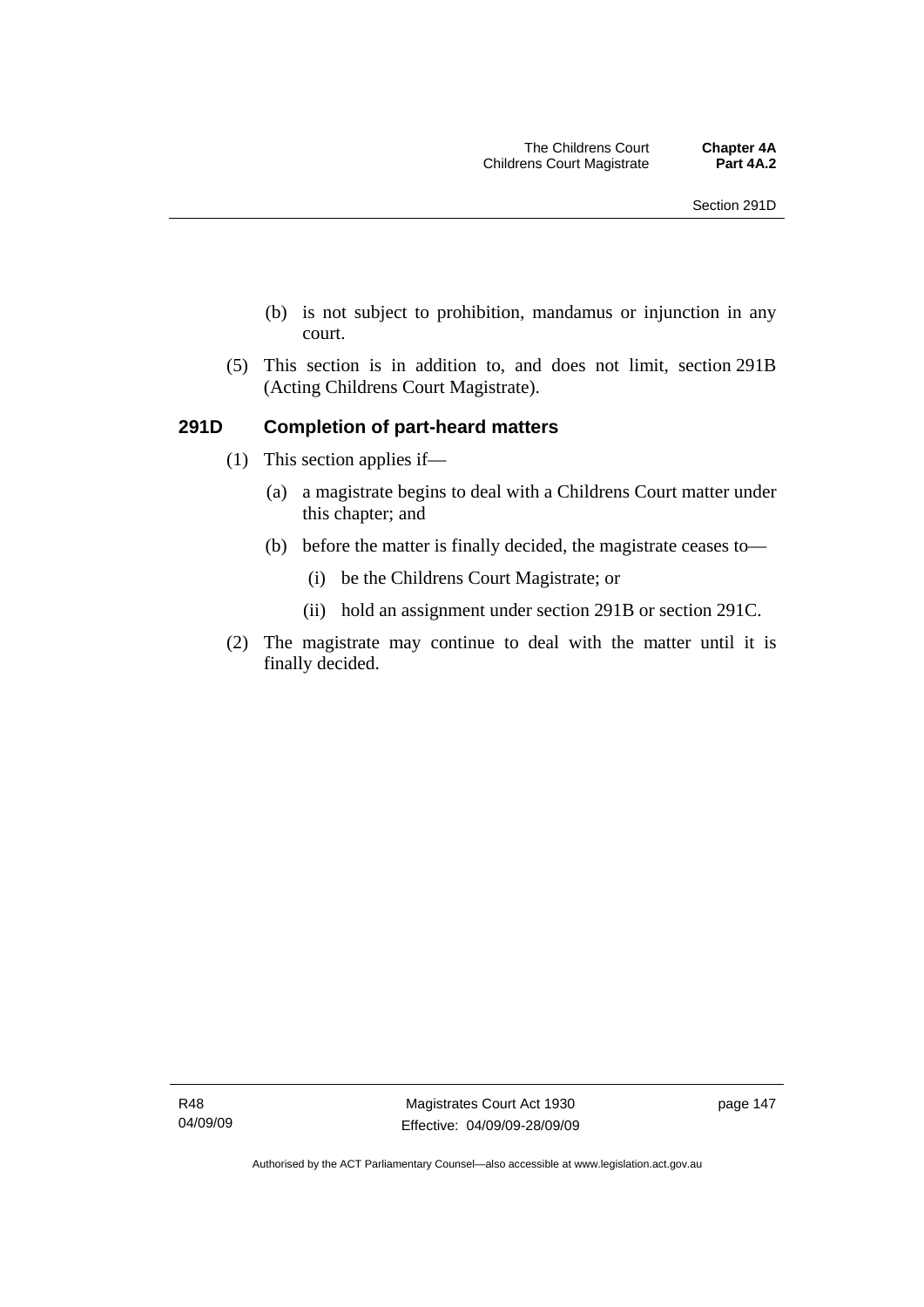**Chapter 4A** The Childrens Court<br>**Part 4A.3** Criminal proceedings **Criminal proceedings** 

Section 291E

## **Part 4A.3 Criminal proceedings**

#### **291E Procedures for hearing indictable offences**

- (1) This section applies if—
	- (a) a child charged with an indictable offence is brought before the Childrens Court; and
	- (b) the court—
		- (i) has no power to hear and decide the charge summarily; or
		- (ii) has the power to hear and decide the charge summarily, but decides not to.
- (2) The Childrens Court must deal with the charge as if—
	- (a) the charge were a charge for an indictable offence to which this Act applied; and
	- (b) the Childrens Court were the Magistrates Court; and
	- (c) any necessary changes were made.

#### **291F Childrens Court may adjourn hearings to allow access to legal advice**

- (1) This section applies to a charge for an indictable offence against a child that the Childrens Court is hearing summarily.
- (2) The court may, at any time, adjourn the hearing to allow any of the following people to get legal advice:
	- (a) the child;
	- (b) a parent of the child;
	- (c) someone else who has daily care responsibility, or long-term care responsibility, for the child.

R48 04/09/09

Authorised by the ACT Parliamentary Counsel—also accessible at www.legislation.act.gov.au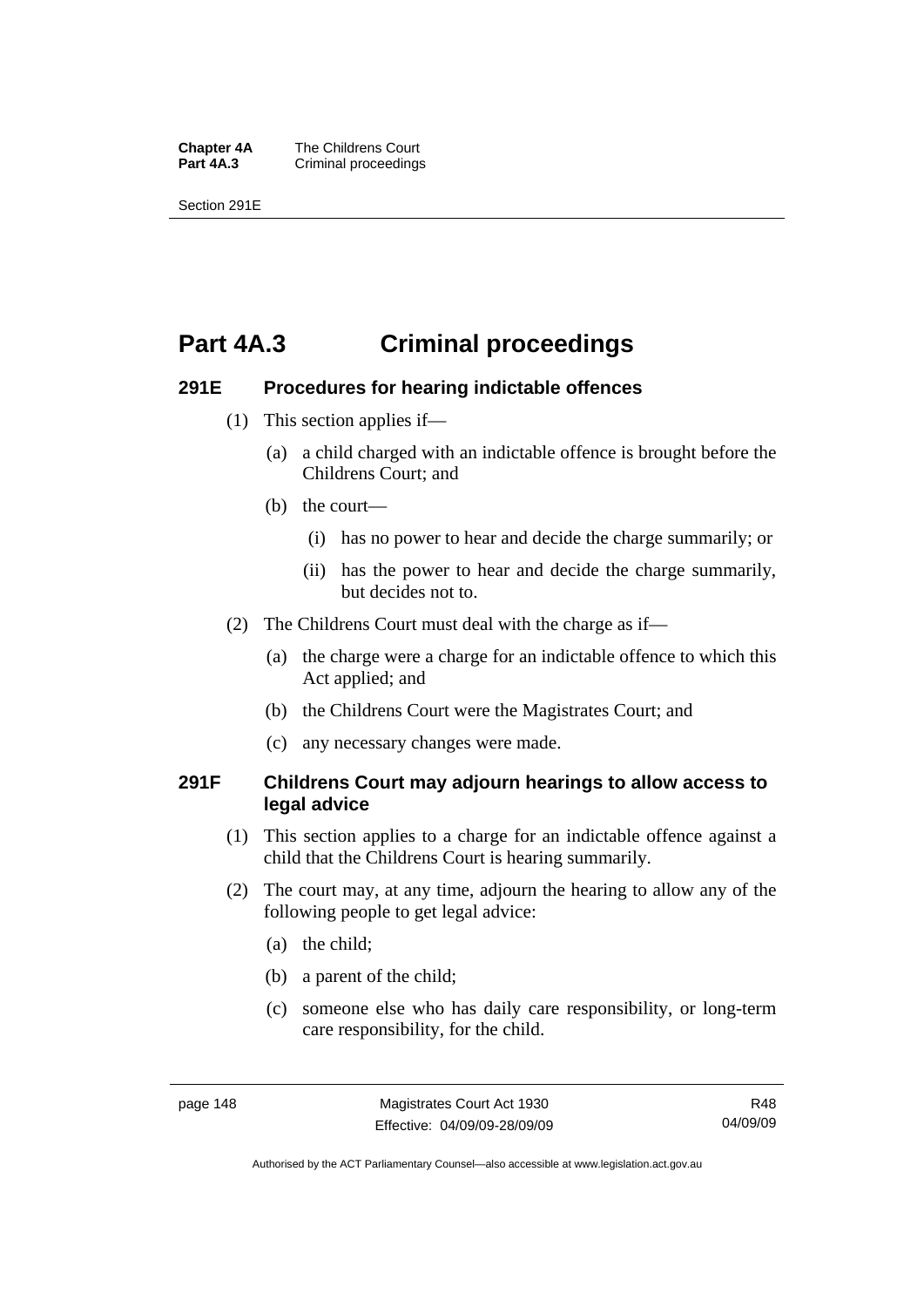(3) In this section:

*daily care responsibility*—see the *Children and Young People Act 2008*, section 19.

*long-term care responsibility*—see the *Children and Young People Act 2008*, section 20.

#### **291G Childrens Court may send cases to Supreme Court for sentencing**

- (1) This section applies if the Childrens Court convicts a person of an indictable offence.
- (2) The Childrens Court may, by order, commit the person to the Supreme Court for sentence if satisfied that—
	- (a) sentence should be passed on the person by the Supreme Court because of the character and history of the person; or
	- (b) the sentence that is likely to be appropriate is a sentence the Childrens Court does not have power to impose.
- (3) In deciding whether to make an order under subsection (2) (a), the Childrens Court must consider any report provided under the *Court Procedures Act 2004*, section 74D (Court may order report about young person).
- (4) If the Childrens Court makes an order under subsection (2), the Supreme Court may deal with the person as if the person had been convicted of the offence in the Supreme Court.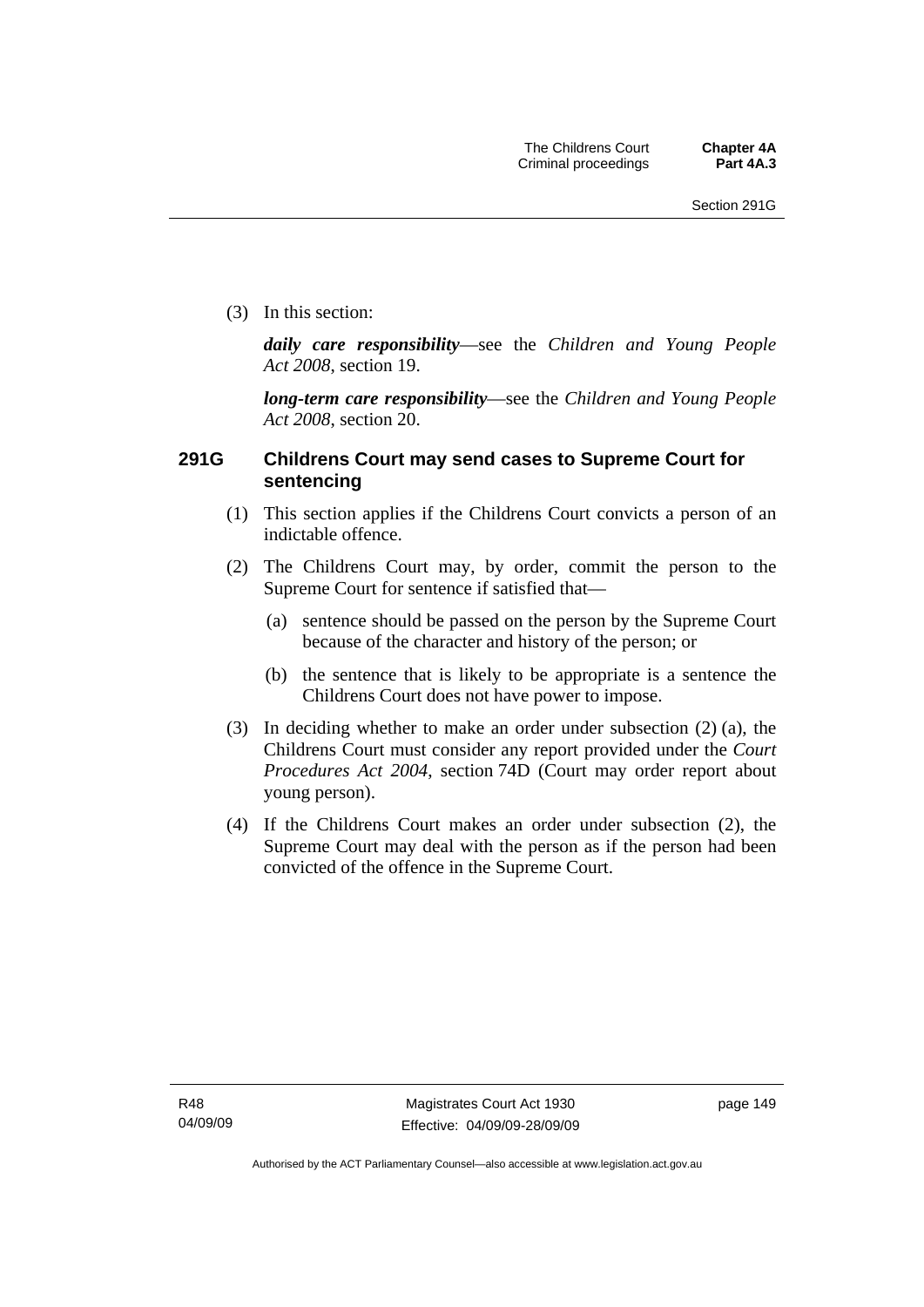**Chapter 5** Miscellaneous<br>**Part 5.1** Offences **Part 5.1** 

Section 292

# **Chapter 5 Miscellaneous**

## **Part 5.1 Offences**

#### **292 Failure to comply with order in nuisance action**

A person must not contravene an order made by the court in a civil action for nuisance.

Maximum penalty: 50 penalty units, imprisonment for 6 months or both.

#### **298 Prejudice to employee**

 (1) An employer must not dismiss an employee, or otherwise prejudice an employee in his or her employment, because a garnishee order attaching the earnings of the employee has been made by the court.

Maximum penalty: 50 penalty units, imprisonment for 6 months or both.

- $(2)$  If—
	- (a) an employee is dismissed or prejudiced within 6 months after a garnishee order is made; and
	- (b) all the elements of the offence other than the reason for the employer's action are proved;

the onus of proving that the dismissal or prejudice was not because of the garnishee order is on the employer.

 (3) A conviction under subsection (1) does not limit, restrict or otherwise effect any obligation that the garnishee may have in relation to the judgment debtor or any right or remedy that the judgment debtor may have against the garnishee under any other law in force in the ACT.

Authorised by the ACT Parliamentary Counsel—also accessible at www.legislation.act.gov.au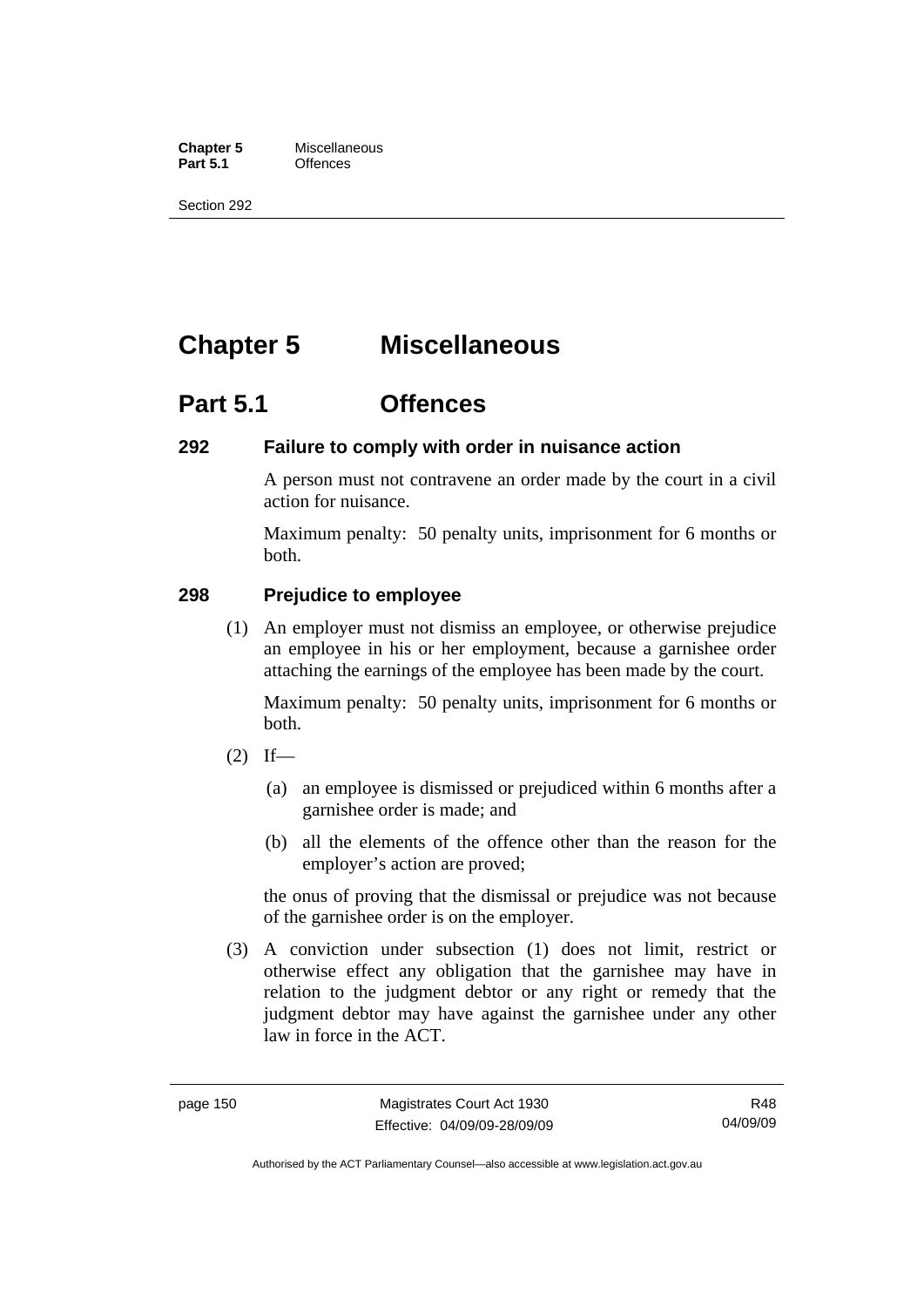## **Part 5.2 Other**

#### **307 Contempt of court**

- (1) A person is in contempt of the Magistrates Court if the person—
	- (a) contravenes an order of the court or an undertaking given to the court; or
	- (b) commits a contempt in the face or in the hearing of the court; or
	- (c) commits any other contempt of court.

#### **Examples—par (b)**

- 1 insulting a magistrate, the registrar, deputy registrar, bailiff or other court officer during the officer's sitting or attendance in court
- 2 interrupting a proceeding of the court or misbehaving in court
- 3 obstructing or assaulting someone in attendance in court
- 4 disobeying a direction of the court at the hearing of a proceeding
- *Note* An example is part of the Act, is not exhaustive and may extend, but does not limit, the meaning of the provision in which it appears (see Legislation Act, s 126 and s 132).
- (2) The Magistrates Court has the same power to deal with contempt of the Magistrates Court as the Supreme Court has to deal with contempt of the Supreme Court.
- (3) However, a contempt mentioned in subsection (1) (a) may be dealt with as a contempt of court only if there is no other effective way to enforce the order or undertaking.
- (4) To remove any doubt, this section does not limit the Supreme Court's power to deal with contempt of the Magistrates Court.

#### **308 Magistrates Court's seal**

The Magistrates Court must have a seal.

page 151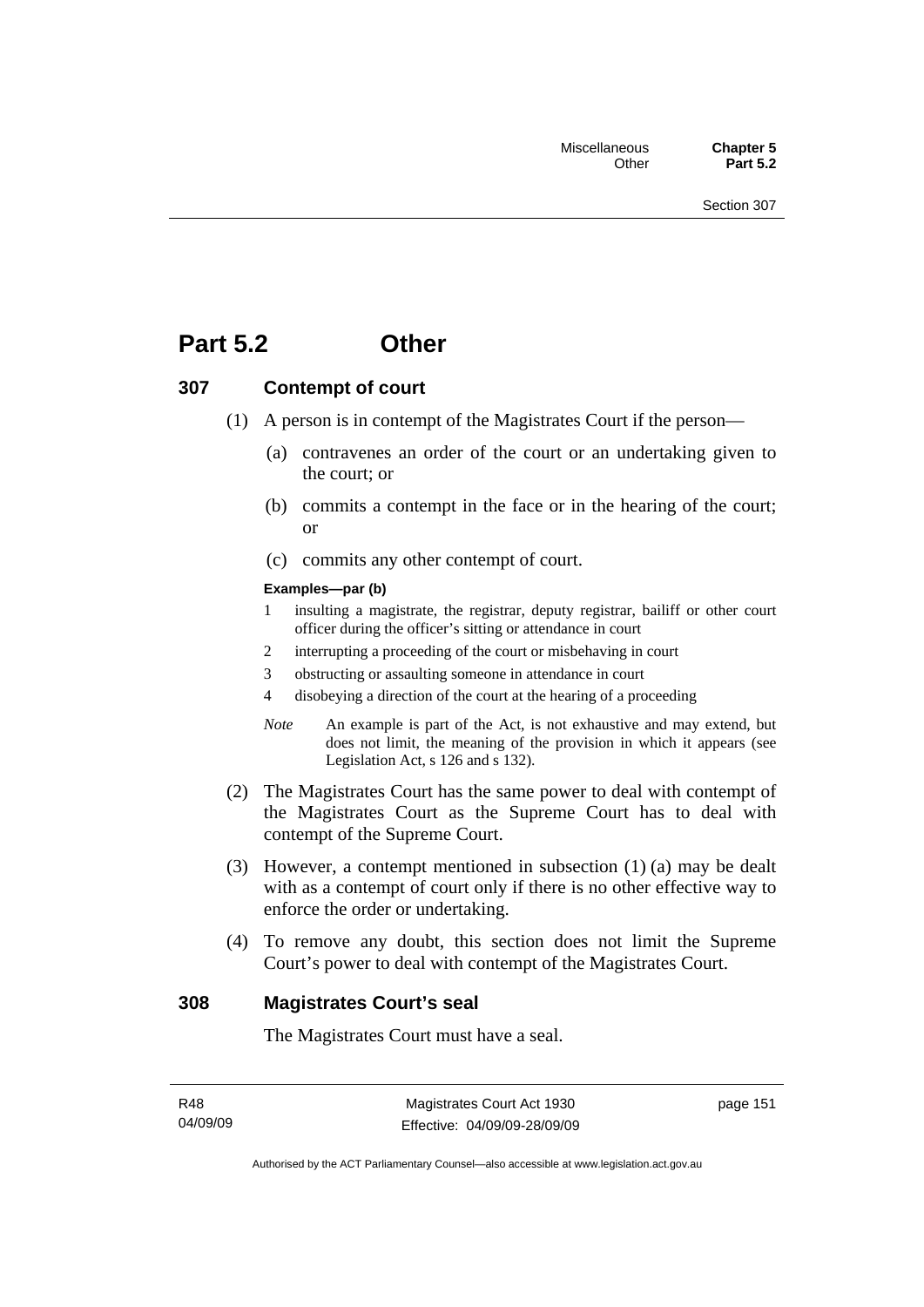#### **Chapter 5** Miscellaneous **Part 5.2** Other

Section 309

#### **309 Directions about procedure etc**

- (1) If the procedure for taking a step in a proceeding is not set out in this Act or the law under which the step is to be taken, the court may give a direction in relation to—
	- (a) the procedure to be followed in relation to the step; and
	- (b) any other relevant matter in relation to the step.
- (2) Without limiting subsection (1), the court may give a direction in relation to the procedure to be followed in relation to circle sentencing for certain Aboriginal or Torres Strait Islander offenders, and any other relevant matter in relation to circle sentencing.
- (3) To remove any doubt, a direction mentioned in subsection (2) is not taken to—
	- (a) establish a court; or
	- (b) limit the Magistrates Court's discretion in sentencing an offender.
- (4) In this section:

#### *Aboriginal or Torres Strait Islander offender* means an offender who—

- (a) is a descendant of an Aboriginal person or Torres Strait Islander; and
- (b) identifies as an Aboriginal person or Torres Strait Islander; and
- (c) is accepted as an Aboriginal person or Torres Strait Islander by an Aboriginal or Torres Strait Islander community.

*circle sentencing* means the step in a sentencing proceeding for involving members of the Aboriginal or Torres Strait Islander community and others in relation to the sentencing by the court.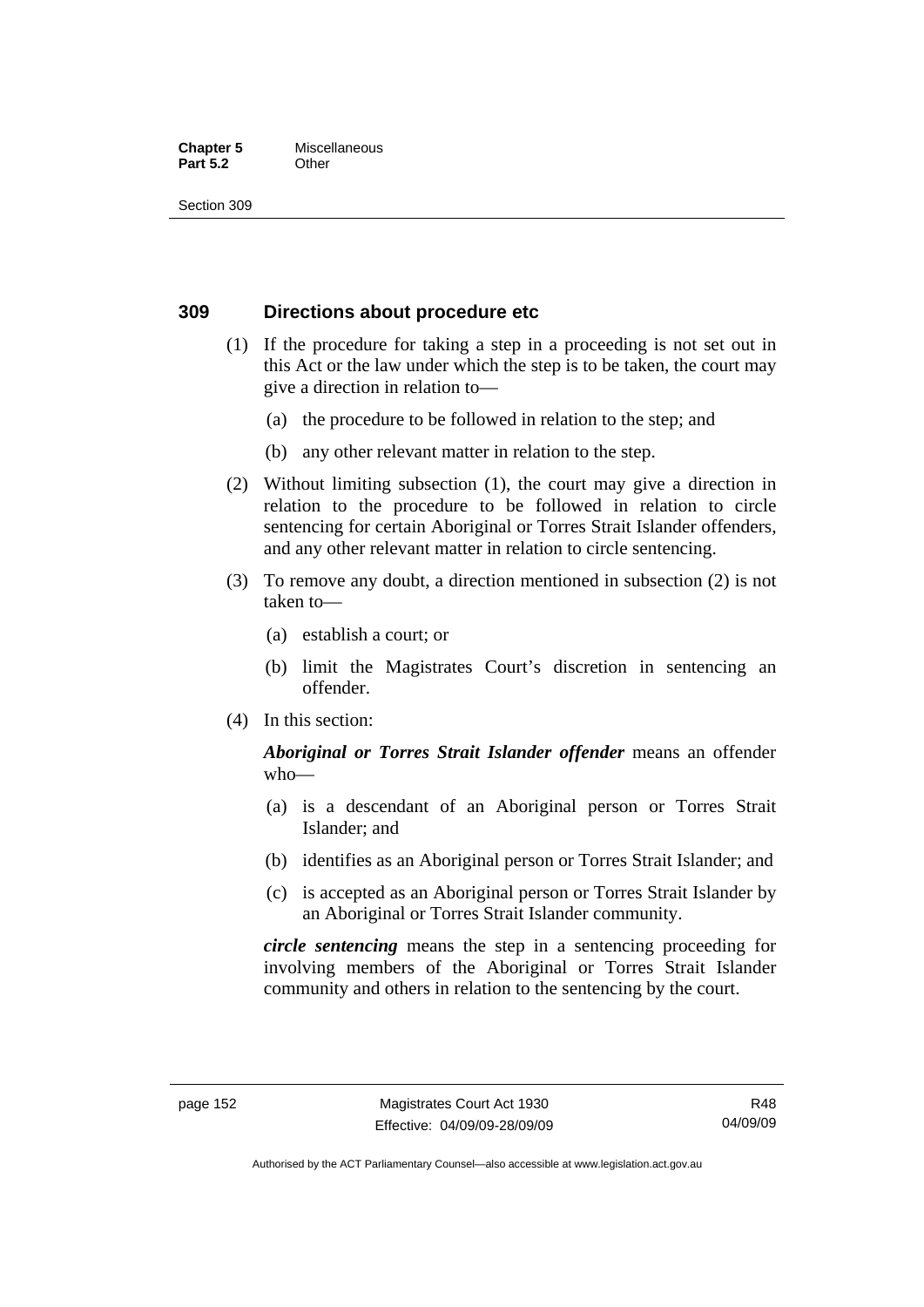#### **310 Hearings generally to be in public**

- (1) The hearing of a proceeding before the Magistrates Court must be in public.
- (2) However, if the magistrate presiding at a hearing is of the opinion that it is desirable in the public interest or in the interests of justice to do so, the magistrate may, by order—
	- (a) direct that the hearing or part of the hearing take place in private and give directions about the people who may be present; and
	- (b) give directions prohibiting or restricting the publication of evidence given at the hearing, whether in public or in private, or of matters contained in documents lodged with the court or received in evidence by the court for the purposes of the proceeding; and
	- (c) give directions prohibiting or restricting the disclosure to some or all of the parties to the proceeding of evidence given at the hearing, or of a matter contained in a document lodged with the court or received in evidence by the court for the purposes of the proceeding.
- (3) A person who, without reasonable excuse, contravenes an order under subsection (2) commits an offence.

Maximum penalty: 100 penalty units, imprisonment for 1 year or both.

- (4) Subsection  $(1)$ 
	- (a) does not apply in relation to a civil matter that, under another territory law, may be dealt with otherwise than in open court; and
	- (b) is subject to any other territory law that restricts who may be present at a hearing.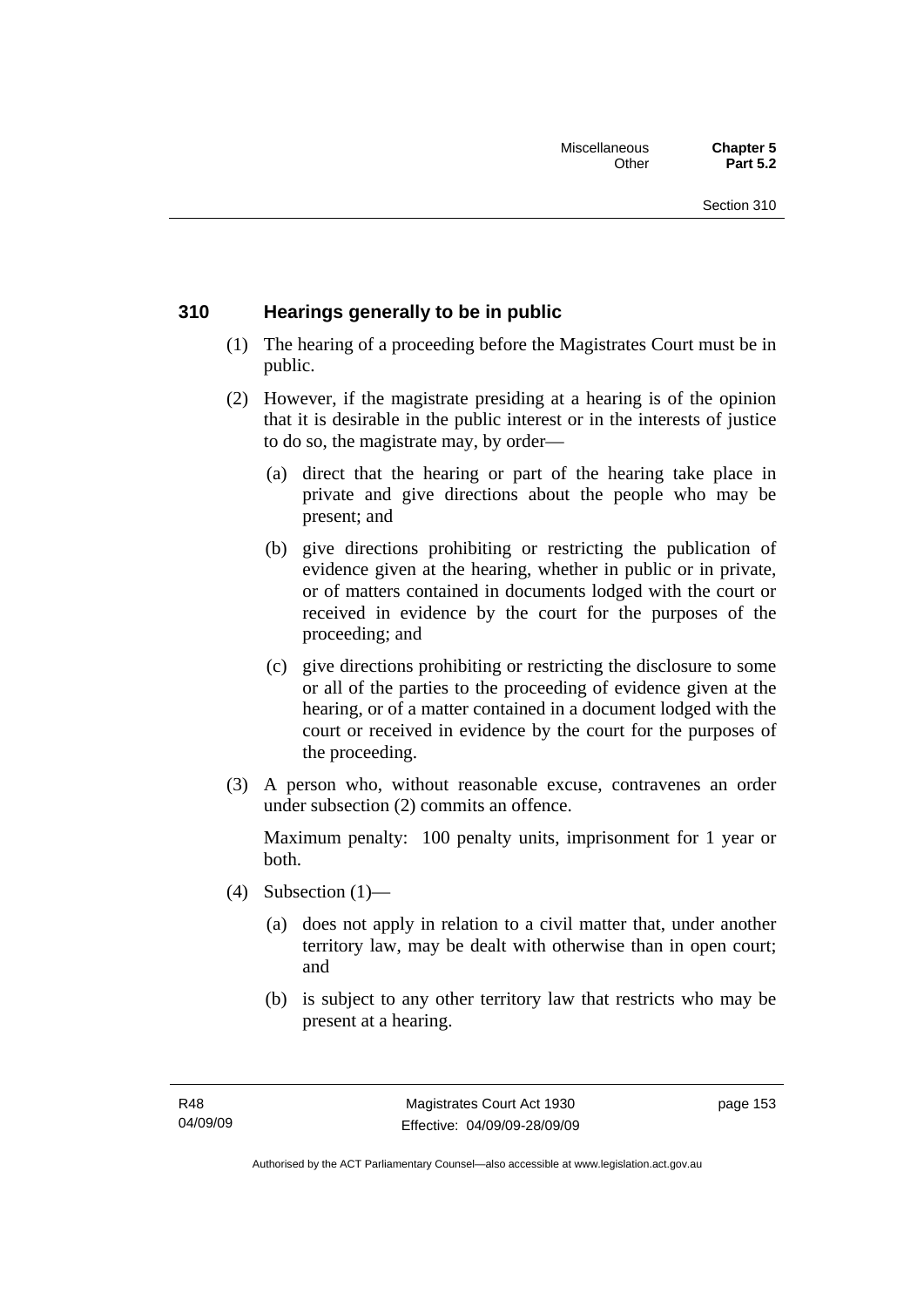#### **Chapter 5** Miscellaneous<br>**Part 5.2** Other **Part 5.2**

Section 311

#### **311 Appearance by audiovisual or audio links etc**

- (1) This section applies if, in relation to a proceeding or a part of a proceeding (the *relevant proceeding*), the court has—
	- (a) given a direction under the *Evidence (Miscellaneous Provisions) Act 1991*, section 20 (1) (Territory courts may take evidence and submissions from outside ACT); or
	- (b) made an order under the *Court Procedures Rules 2006*, rule 6703 (Evidence by telephone etc) about receiving evidence or submissions by telephone, video link or another form of communication in the proceeding.
- (2) If this section applies, a person who, in a relevant proceeding—
	- (a) is required or entitled to appear personally, whether as a party or as a witness; or
	- (b) is entitled to appear for another person;

may appear in the relevant proceeding and participate or give evidence in accordance with the direction or order.

- (3) A person who appears in a relevant proceeding in accordance with this section is taken to be before the court.
- (4) In this Act:

*appearance*, in relation to a proceeding and whether by a party or anyone else, includes appearance in accordance with this section if this section applies.

(5) In this section:

*proceeding* does not include a proceeding about bail.

#### **312 Failure to give evidence—committal**

(1) This section applies if the court is satisfied—

Authorised by the ACT Parliamentary Counsel—also accessible at www.legislation.act.gov.au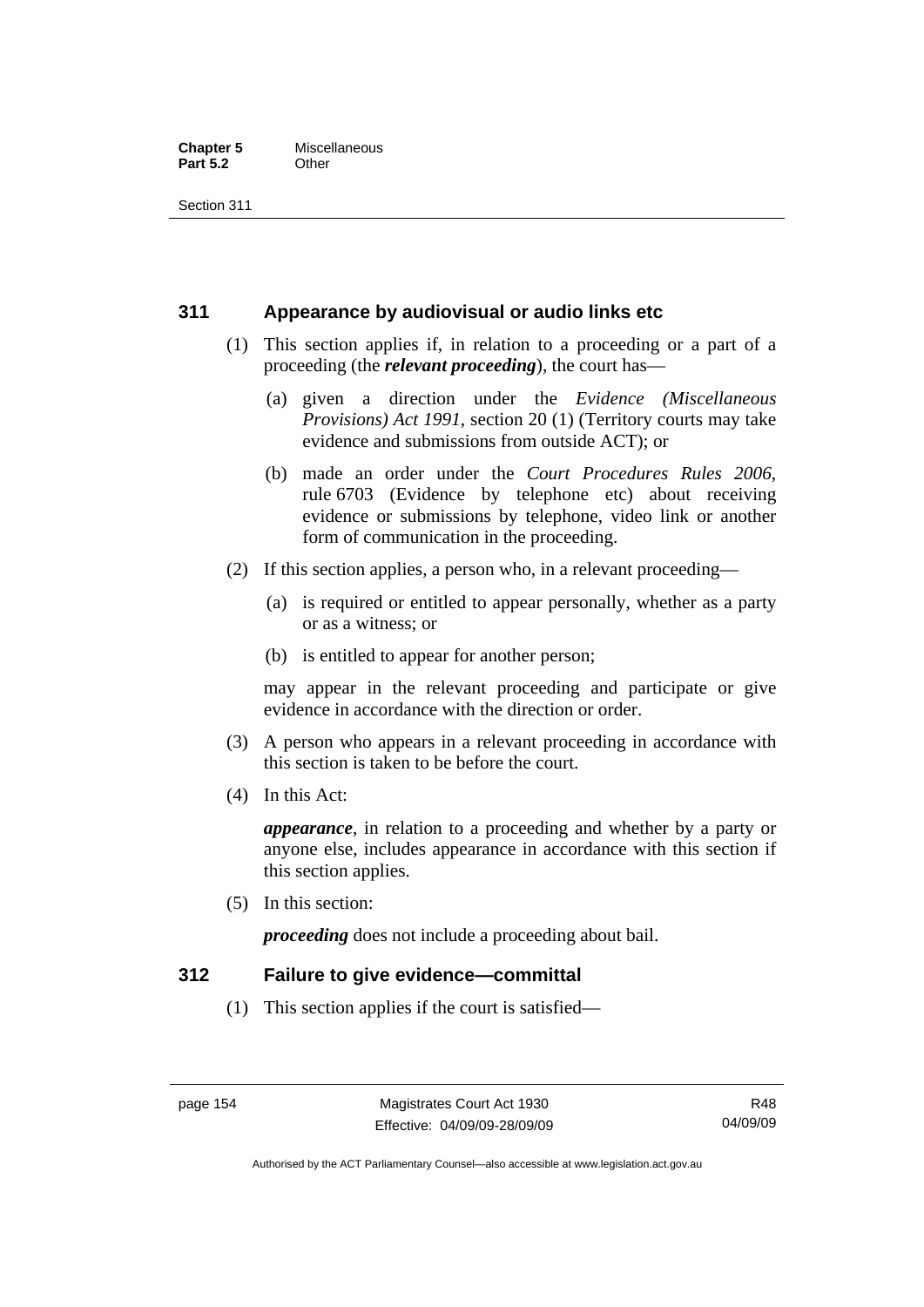- (a) that a witness before the court has contravened any of the following provisions of the Criminal Code (the *relevant Code provisions*):
	- (i) section 720 (Failing to produce document or other thing);
	- (ii) section 721 (Failing to take oath);
	- (iii) section 722 (Failing to answer question or give information); or
- (b) a person has contravened any of the relevant Code provisions in relation to an examination before the registrar under the rules.
- (2) The court may—
	- (a) adjourn the proceeding for not longer than 8 days; and
	- (b) order that the person be remanded in custody until the earlier of the following:
		- (i) the date to which the proceeding is adjourned;
		- (ii) the person agrees to comply with the relevant Code provisions.
		- *Note* The court must issue a warrant for the remand of the person in the chief executive's custody (see *Crimes (Sentence Administration) Act 2005*, s 17).
- $(3)$  If—
	- (a) the court has adjourned the proceeding, and ordered the person's remand, under subsection (2) or this subsection; and
	- (b) the person is later brought before the court; and
	- (c) the person does not consent to comply with the relevant Code provisions;

the court may exercise the powers mentioned in subsection (2) in relation to the person.

page 155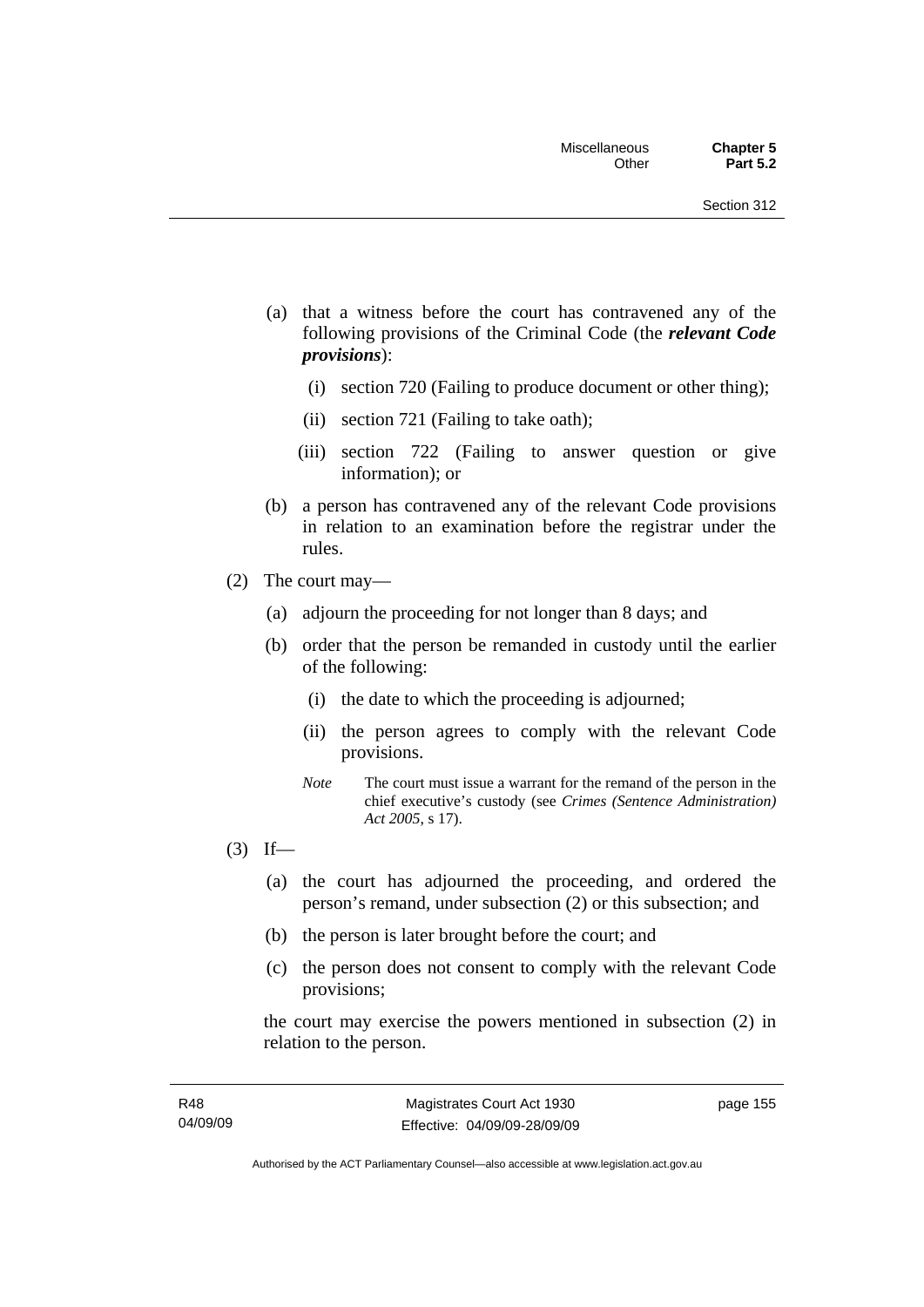Section 314

- (4) The periods for which a person is remanded under this section must not total more than 28 days.
- (5) However, the court must not commit a person under subsection (2) or (3) if the person is punished for an offence against any or the relevant Code provisions in relation to the contravention mentioned in subsection (1).

### **314 Registrar to give directions for preparation of transcript**

- (1) If an application has been made for a copy of a transcript of depositions of which a record was made in accordance with section 316 (2), the registrar must give the directions the registrar considers necessary for ensuring that a transcript of the record is prepared and, for the purpose of enabling the transcript to be prepared, the record must be produced out of the custody of the registrar.
- (2) If a transcript of a record is prepared in accordance with directions given under subsection (1), the person who prepared the transcript, or under whose supervision the transcript was prepared, must certify on the transcript, by signed writing, that the transcript is a true transcript of a record produced out of the custody of the registrar.

### **315 Applications for transcripts**

- (1) Subject to this section, if a record of any proceeding is constituted  $by-$ 
	- (a) an audiovisual or a sound recording made in accordance with section 316 (2); or
	- (b) a shorthand or similar record made in accordance with section 316 (2); or
	- (c) writing taken down in accordance with section 316 (3); or
	- (d) a written statement or statements in accordance with section 90AA or section 110 (2):

Authorised by the ACT Parliamentary Counsel—also accessible at www.legislation.act.gov.au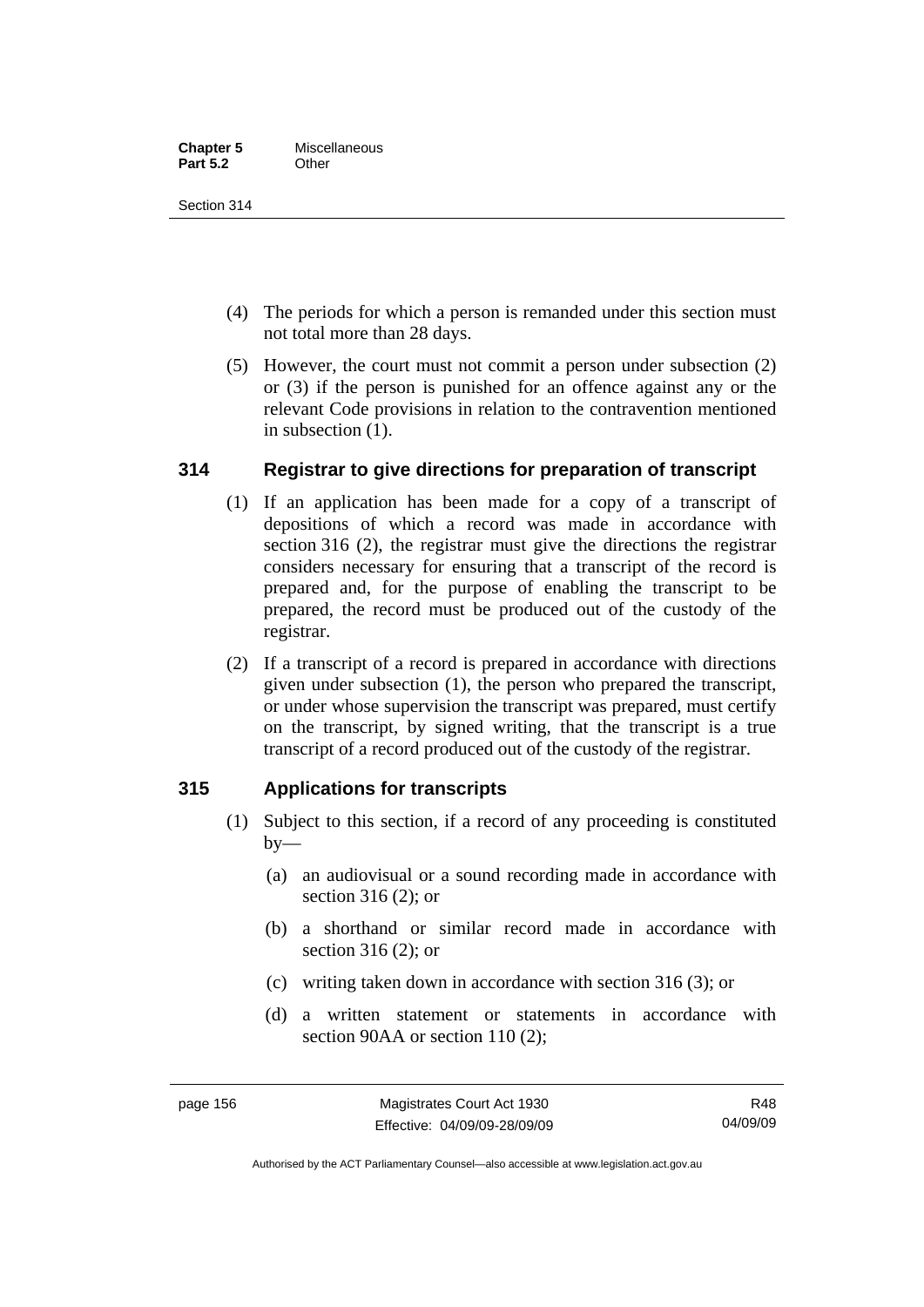a person may make application to the registrar for a copy or a transcript of all or part of the record.

- (2) The registrar must give the applicant a copy of the record or a transcript or a copy of the transcript of the record if—
	- (a) the applicant is a party to the proceeding; or
	- (b) for an applicant who is not a party to the proceeding—the registrar or a magistrate is satisfied that the applicant has good reason for applying.
- (3) If a person applies for a transcript that has not been prepared, the registrar may require the applicant to deposit with the registrar in advance an amount that the registrar considers will not exceed the amount of the fee determined under the *Court Procedures Act 2004*, part 3 for the preparation of the transcript.
- (4) Subject to subsections (5) and (6), if the registrar receives an application in accordance with this section—
	- (a) the registrar must, for an application relating to depositions; and
	- (b) the registrar may, in any other case;

give to the applicant a copy of the record or a copy of a transcript of the record relating to the depositions or other matter.

- (5) The registrar must not give a copy of the record or a copy of a transcript under subsection (4) (a) unless there is written on the copy a certificate signed by the registrar stating that the copy is a true copy of the record or a true copy of a transcript of the record produced out of the custody of the registrar.
- (6) This section does not require the registrar to give a copy of a transcript of any proceeding if—
	- (a) the proceeding was recorded by means of an audiovisual or a sound recording made in accordance with section 316 (2); and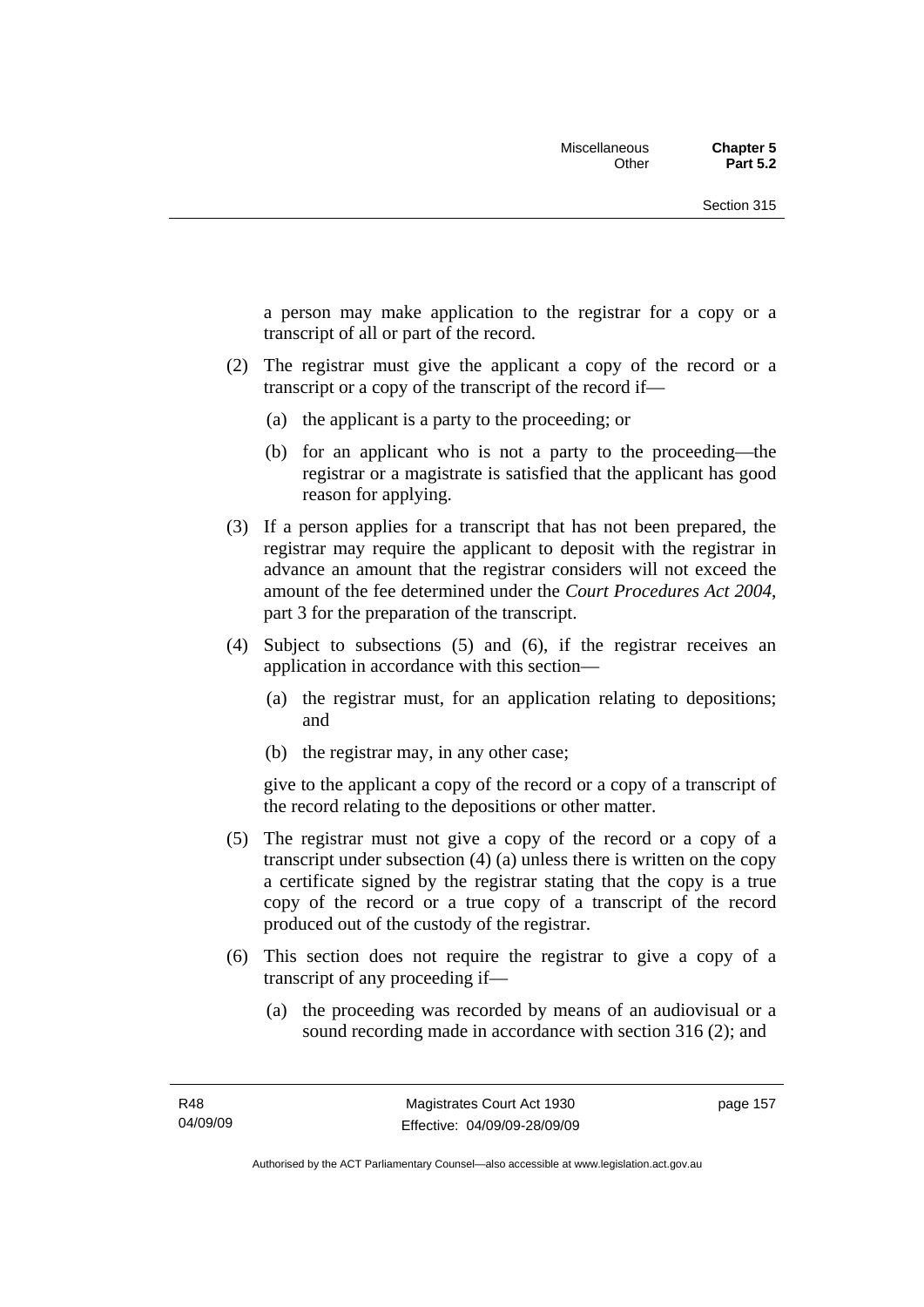| <b>Chapter 5</b> | Miscellaneous |
|------------------|---------------|
| <b>Part 5.2</b>  | Other         |

Section 316

- (b) the application for the copy was made after the end of 7 years after the date of completion of the proceeding to which the record relates; and
- (c) the registrar does not have the record or a transcript of the record in his or her custody.
- (7) If an amount deposited by a person under subsection (3) exceeds the fee determined under the *Court Procedures Act 2004*, part 3 for the preparation of the transcript, there is payable to the person the amount of the excess.

#### **316 Record of proceedings**

(1) In this section:

*deposition* includes a statement made by an accused person in reply to the question mentioned in section 91 (1), but does not include a written statement admitted under section 90AA or section 110 (2).

- (2) Subject to subsection (3), a record of the depositions of a witness in any proceeding must be made—
	- (a) in a proceeding in relation to bail and if, in relation to proceeding or a part of the proceeding, the court has given a direction under the *Evidence (Miscellaneous Provisions) Act 1991*, section 20 (1) (Territory courts may take evidence and submissions from outside ACT) or section 32 (1) (Use of link in proceedings) that evidence be taken or a submission be made by audiovisual link—by means of audiovisual recording apparatus or sound-recording apparatus; and
	- (b) in any other case—
		- (i) by means of sound-recording apparatus; or
		- (ii) if the court so directs, by means of shorthand or any similar means.

Authorised by the ACT Parliamentary Counsel—also accessible at www.legislation.act.gov.au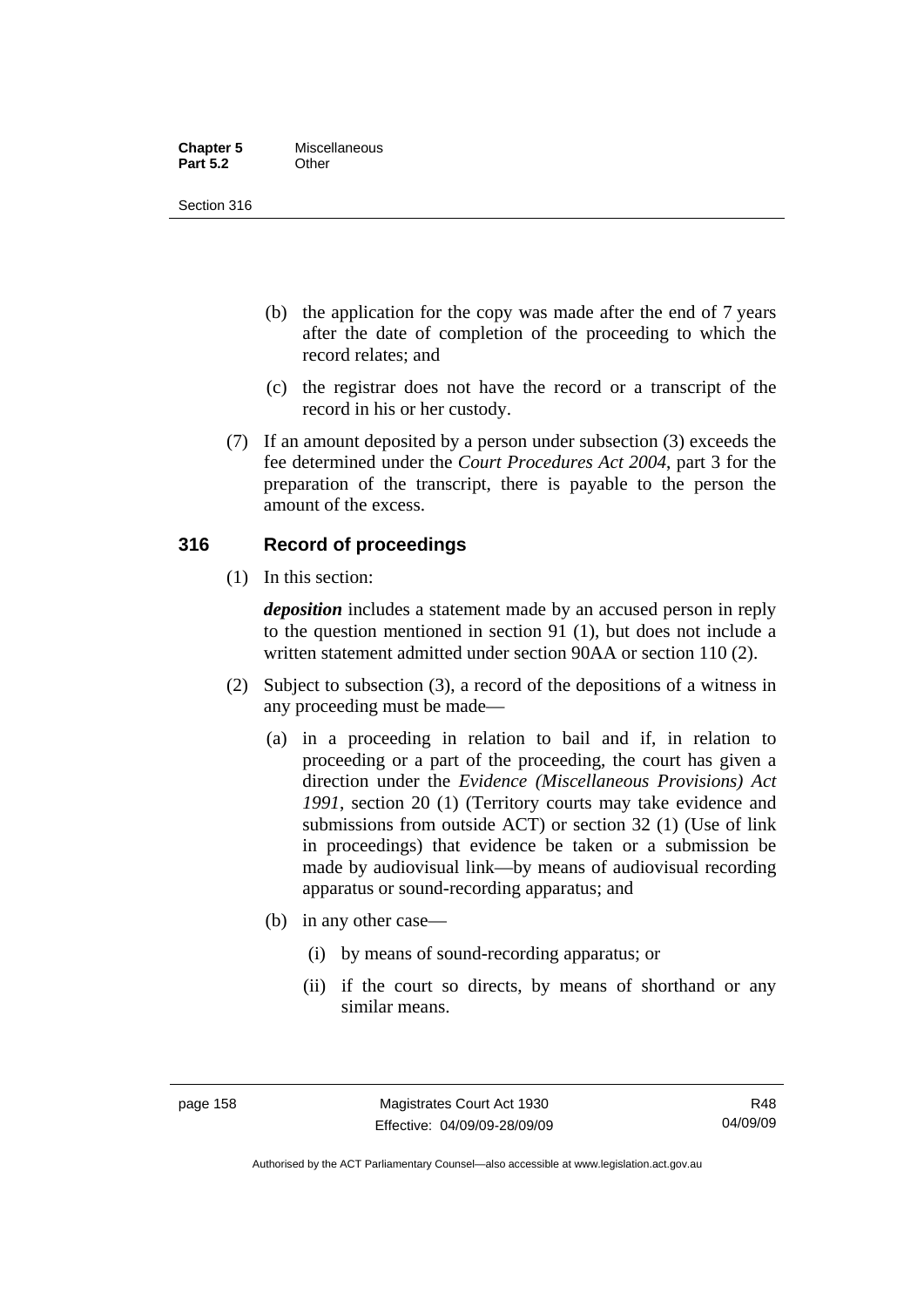- (3) If the court so directs, the depositions of a witness in any proceeding must not be recorded in accordance with subsection (2), but must be taken down in writing, and, after being read over to the witness or given to the witness to read, signed by the witness and the magistrate constituting the court.
- (4) The registrar has the custody of any record of depositions made in accordance with subsection (2).
- (5) The registrar may erase the record of the depositions of a witness recorded by means of recording apparatus and the record of any other part of a proceeding made by means of recording apparatus after the end of 7 years after the date of completion of the proceeding in which the record was made.
- (6) However, the sound recording of any part of a proceeding—
	- (a) in which a person charged with an indictable offence is committed to take his or her trial before the Supreme Court; or
	- (b) in which evidence is taken under a request mentioned in section 263 (Requests under conventions relating to legal proceedings in civil and commercial matters); or
	- (c) under the *Safety, Rehabilitation and Compensation Act 1988* (Cwlth); or
	- (d) under the *Workers Compensation Act 1951* (other than prosecutions for offences against that Act);

must not be erased unless a transcript of the record of that part of the proceeding has been prepared.

 (7) This section applies in relation to a proceeding before a magistrate as if a reference to the court were a reference to a magistrate.

#### **317 Record of proceedings and transcript**

 (1) If a record made by means of recording apparatus, shorthand or similar means is produced out of the custody of the registrar and the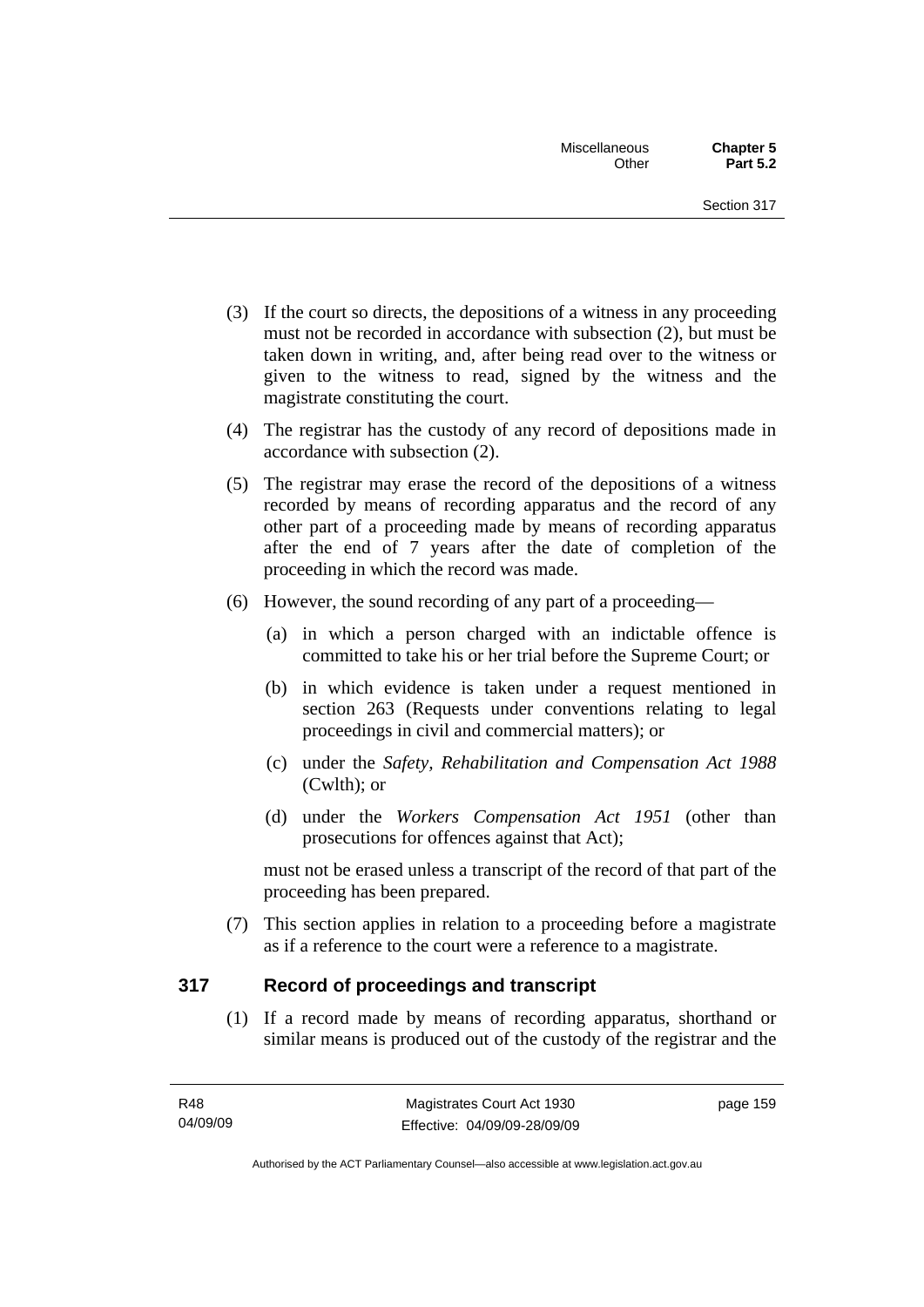#### **Chapter 5** Miscellaneous **Part 5.2** Other

Section 317

record purports to be a record made in accordance with section 316 (2) of the depositions of a witness in any proceeding, the record is evidence that the person made the depositions in the proceeding.

- $(2)$  If—
	- (a) a recording is produced out of the custody of the registrar; and
	- (b) the recording contains a record of comments that purport—
		- (i) to have been made at the same time as a recording made in accordance with section 316 (2) of the depositions of a person in any proceeding; and
		- (ii) to have been made for the purpose of identifying the proceeding, voices recorded on the lastmentioned recording or anything else so recorded;

the firstmentioned recording is evidence of the identity of the proceeding, of the voices or of the thing.

- $(3)$  If—
	- (a) a document purports to be a transcript, or a copy of a transcript, of a record made in accordance with section 316 (2) of depositions made by a person in any proceeding; and
	- (b) the document bears a certificate that purports to be a certificate given in accordance with section 314 (2) or section 315 (6);

the document is evidence that the person made the depositions in the proceeding.

- (4) If a document—
	- (a) purports to be the depositions of a witness in any proceeding as taken down in writing and signed in accordance with section 316 (3); or
	- (b) purports to be a copy of the depositions of a witness in any proceeding as so taken down in writing and signed and bears a

Authorised by the ACT Parliamentary Counsel—also accessible at www.legislation.act.gov.au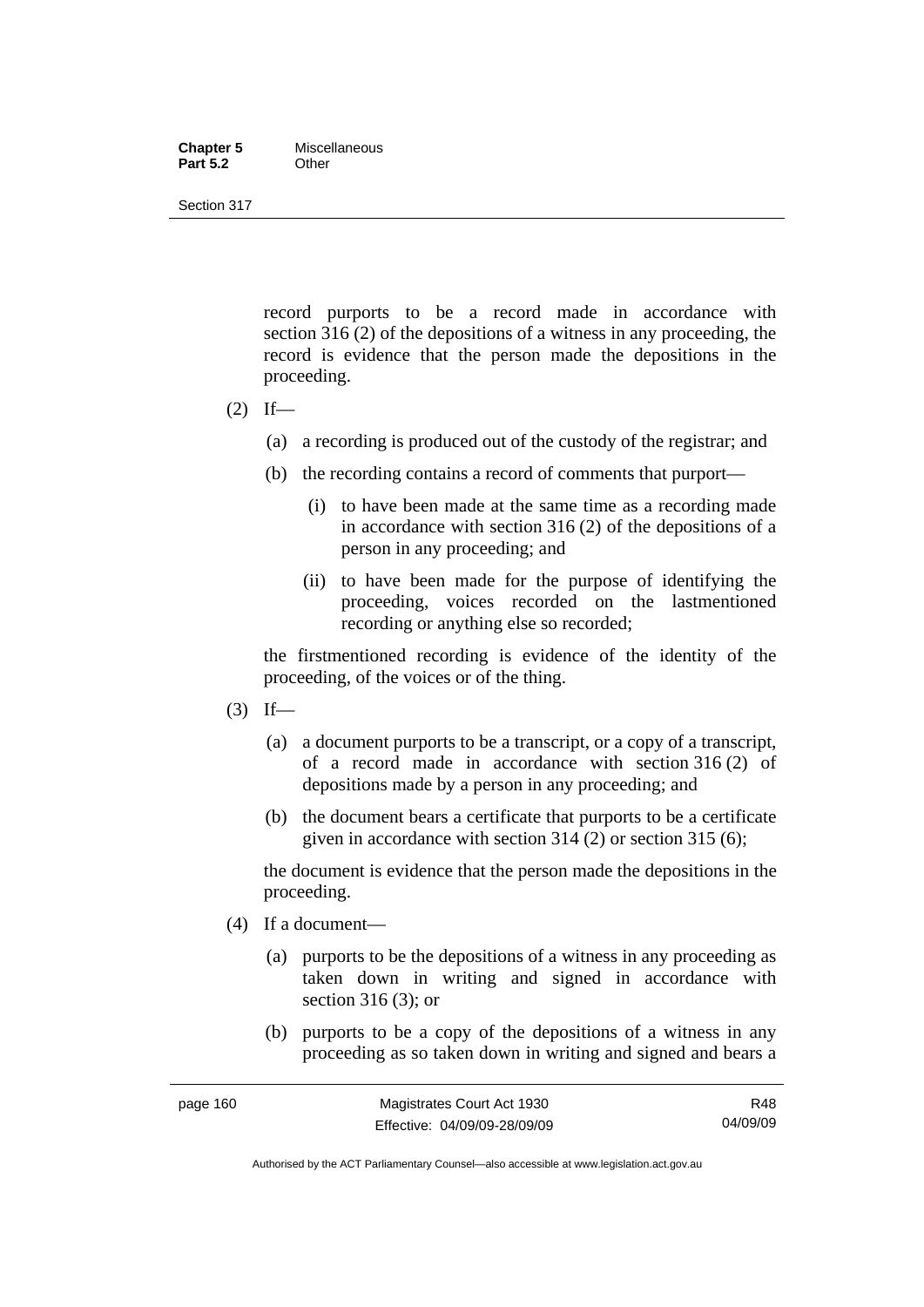certificate that purports to be a certificate given in accordance with section  $315(6)$ :

the document is evidence that the witness made the depositions in the proceeding.

(5) In this section:

*recording apparatus* means the recording apparatus, whether audiovisual or sound, by means of which a record of depositions of witnesses has been made under section 316 (2).

#### **318 Person about to leave ACT may be ordered to be examined or produce documents**

- (1) If, by evidence on oath, a magistrate is satisfied that any person is able to give material evidence or to produce relevant or material documents relating to any information or claim pending before a court, and that the person is likely to be absent from the ACT when the case comes on for hearing, the magistrate may, on the application of any party, order that the evidence of the person be taken or the documents be produced before the magistrate, at any time before the hearing, in the same way as the evidence would be taken or the documents be produced at the hearing and after reasonable notice of the intended examination or production is given to the other party.
- (2) If an order under subsection (1) is served on a person, it must be accompanied by a form to be completed by the person to claim his or her reasonable costs and expenses of attending the examination or production.
- (3) A person is not entitled to refuse to comply with an order under subsection (1) because the person was not given the form mentioned in subsection (2) when the order was served on the person.
- (4) The taking of depositions before a magistrate under subsection (1) is a proceeding for section 316 (Recordings of proceedings).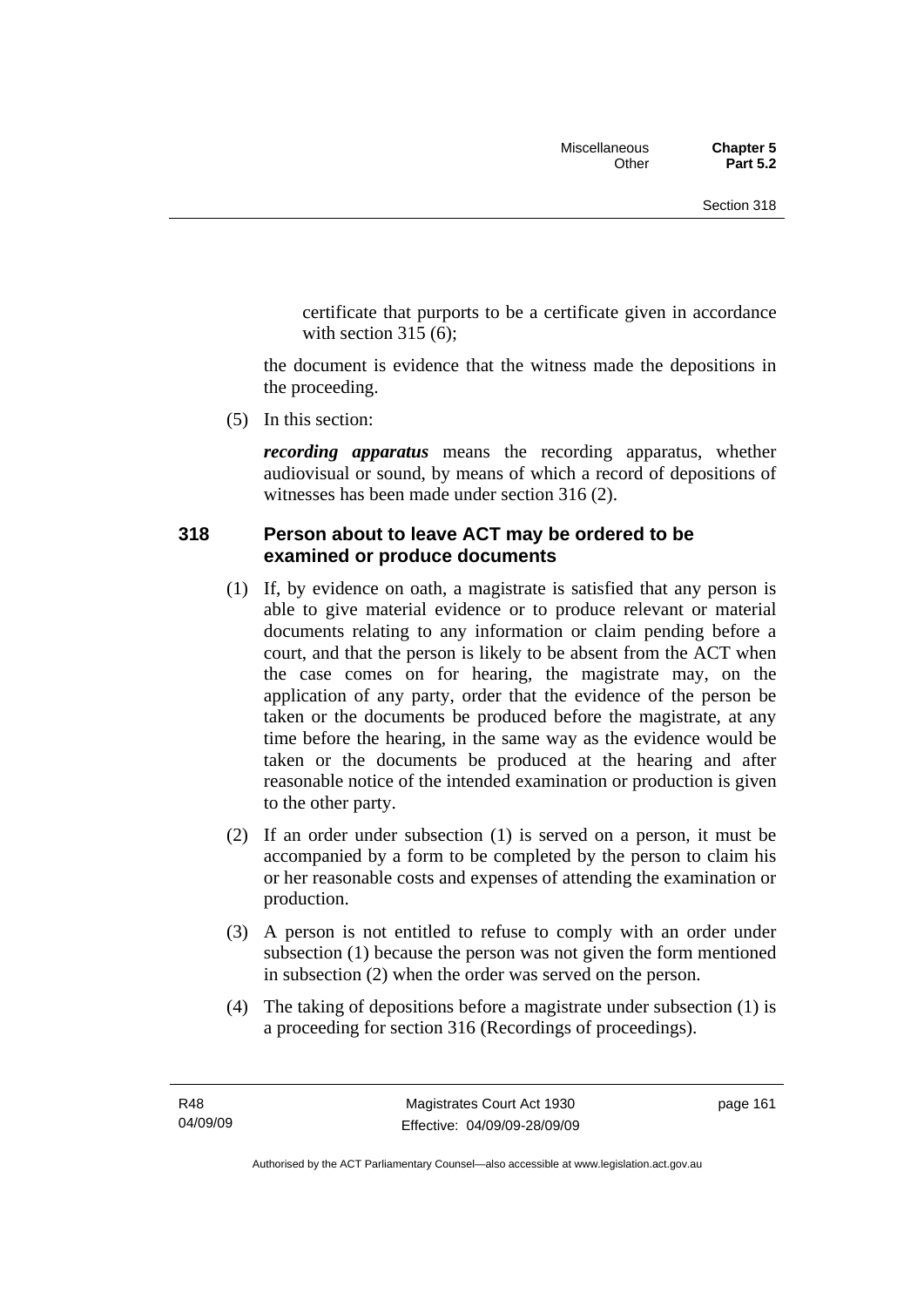#### **Chapter 5** Miscellaneous **Part 5.2** Other

Section 319

#### **319 Witnesses' rights and liabilities**

On service on any person of an order made under section 318, the person must attend at the time and place appointed by the order, and has all the rights and liabilities that the person would have if the person was duly required by subpoena to appear to give evidence or to produce documents on the hearing.

#### **320 Depositions to be given to registrar**

- (1) If depositions are taken before a magistrate under section 318, there must be given to the registrar—
	- (a) the record of the depositions made in accordance with section 316 (2) or the document containing the depositions as taken down in writing and signed in accordance with section 316 (3); and
	- (b) any documents produced to the magistrate.
- (2) If documents are produced by a person not giving evidence, the documents, must, when given to the registrar, be accompanied by a certificate signed by the magistrate stating the name of the person producing them.
- (3) If the court is satisfied that the person who made the depositions is not in the ACT, his or her depositions may be read by any party.
- (4) Any documents so given to the registrar may, subject to all just exceptions, be put in at the hearing as if produced at the hearing by the person producing them.

#### **321 Regulation-making power**

The Executive may make regulations for this Act.

*Note* A regulation must be notified, and presented to the Legislative Assembly, under the Legislation Act.

Authorised by the ACT Parliamentary Counsel—also accessible at www.legislation.act.gov.au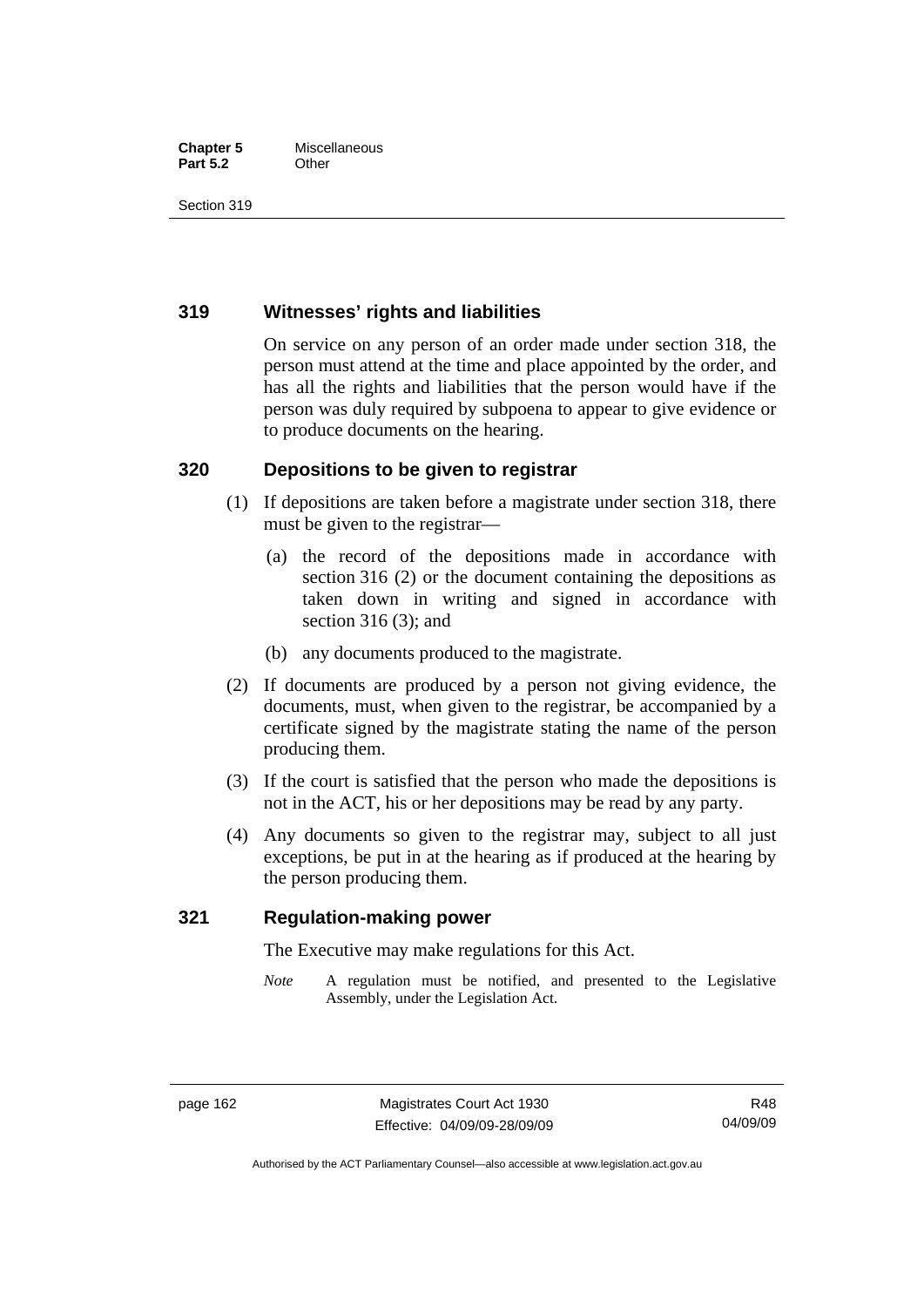# **Chapter 10 Transitional—Children and Young People Act 2008**

#### **400 Childrens Court Magistrate**

- (1) A declaration made under the *Children and Young People Act 1999*, section 50 (Childrens Court Magistrate), and in force immediately before the commencement of this Act, chapter 4A (The Childrens Court), is taken to be a declaration under this Act, section 291A (Childrens Court Magistrate).
- (2) However, the declaration is not taken to be a notifiable instrument.
- (3) An assignment made under the *Children and Young People Act 1999*, section 51 (Restriction on assignment to act as Childrens Court Magistrate), and in force immediately before the commencement of this Act, chapter 4A, is taken to be an assignment under this Act, section 291B (Acting Childrens Court Magistrate).
- (4) An assignment made under the *Children and Young People Act 1999*, section 53A (Assignment of other magistrates to deal with Childrens Court matters), and in force immediately before the commencement of this Act, chapter 4A, is taken to be an assignment under this Act, section 291C (Assignment of other Magistrates for Childrens Court matters).

#### **401 Existing proceedings in Childrens Court**

- (1) The amendments of this Act made by the *Children and Young People Act 2008*, part 1.8 apply to an existing proceeding.
- (2) If a difficulty arises in the application of subsection (1) to a particular proceeding, the court may make any order it considers appropriate to resolve the difficulty.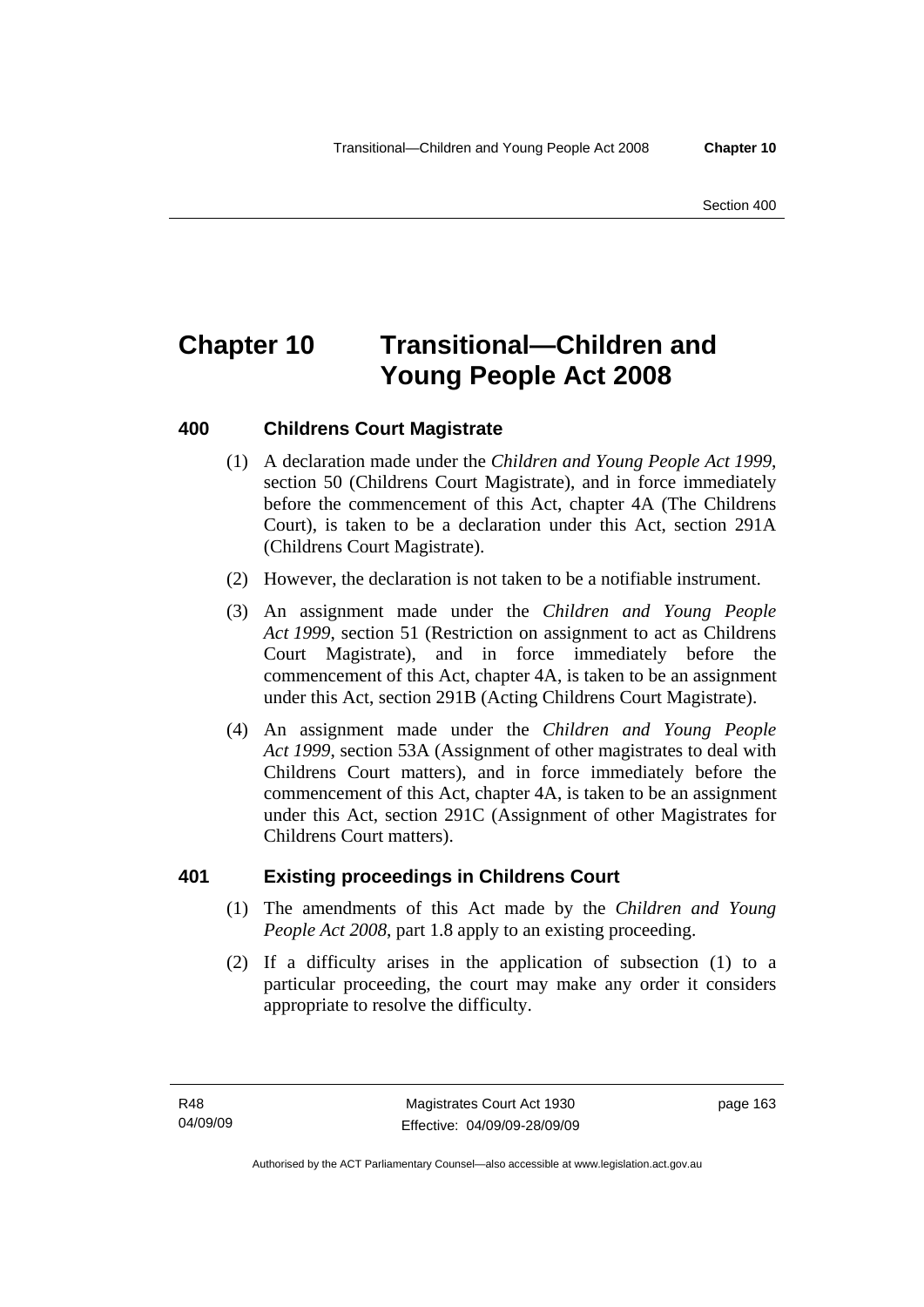(3) In this section:

*existing proceeding* means a proceeding started in the Childrens Court, but not completed, before the commencement of the *Children and Young People Act 2008*, schedule 1, part 1.8.

#### **402 Completion of part-heard matters if magistrate no longer Childrens Court magistrate etc**

- (1) This section applies if—
	- (a) before the commencement day, a magistrate was dealing with a matter under the *Children and Young People Act 1999*, section 53B (Completion of part-heard matters); and
	- (b) immediately before the commencement day, the matter is not finally decided.
- (2) The magistrate may continue to deal with the matter under this Act, until it is finally decided.

#### **403 Transitional regulations**

- (1) A regulation may prescribe transitional matters necessary or convenient to be prescribed because of the enactment of the *Children and Young People Act 2008*, schedule 1, part 1.8 or the *Children and Young People (Consequential Amendments) Act 2008*.
- (2) A regulation may modify this chapter (including in relation to another territory law) to make provision in relation to anything that, in the Executive's opinion, is not, or is not adequately or appropriately, dealt with in this chapter.
- (3) A regulation under subsection (2) has effect despite anything else in this Act or another territory law.

Authorised by the ACT Parliamentary Counsel—also accessible at www.legislation.act.gov.au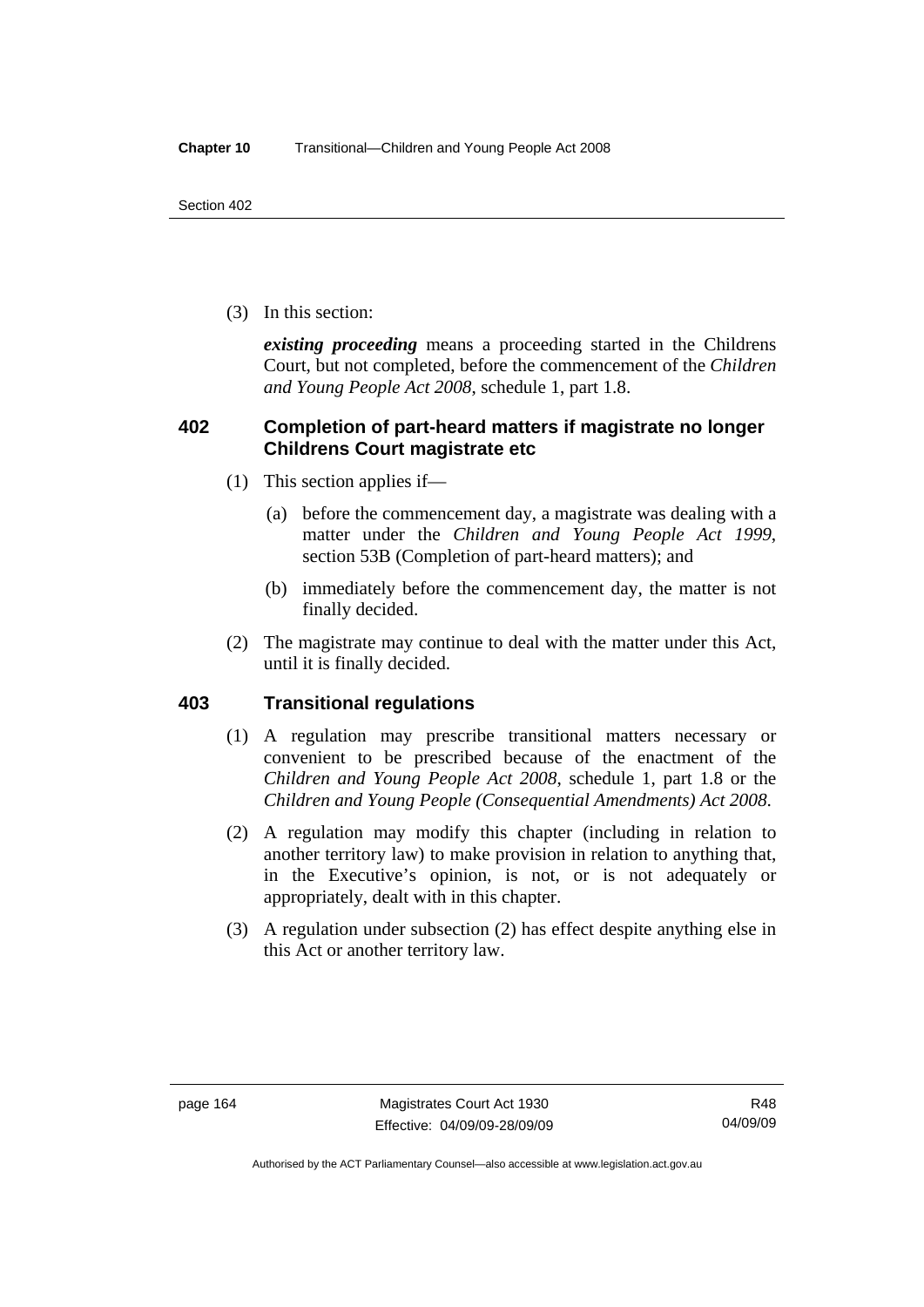# **404 Expiry—ch 10**

- (1) This chapter expires 2 years after the day it commences.
- (2) This chapter, other than section 403, is a law to which the Legislation Act, section 88 (Repeal does not end effect of transitional laws etc) applies.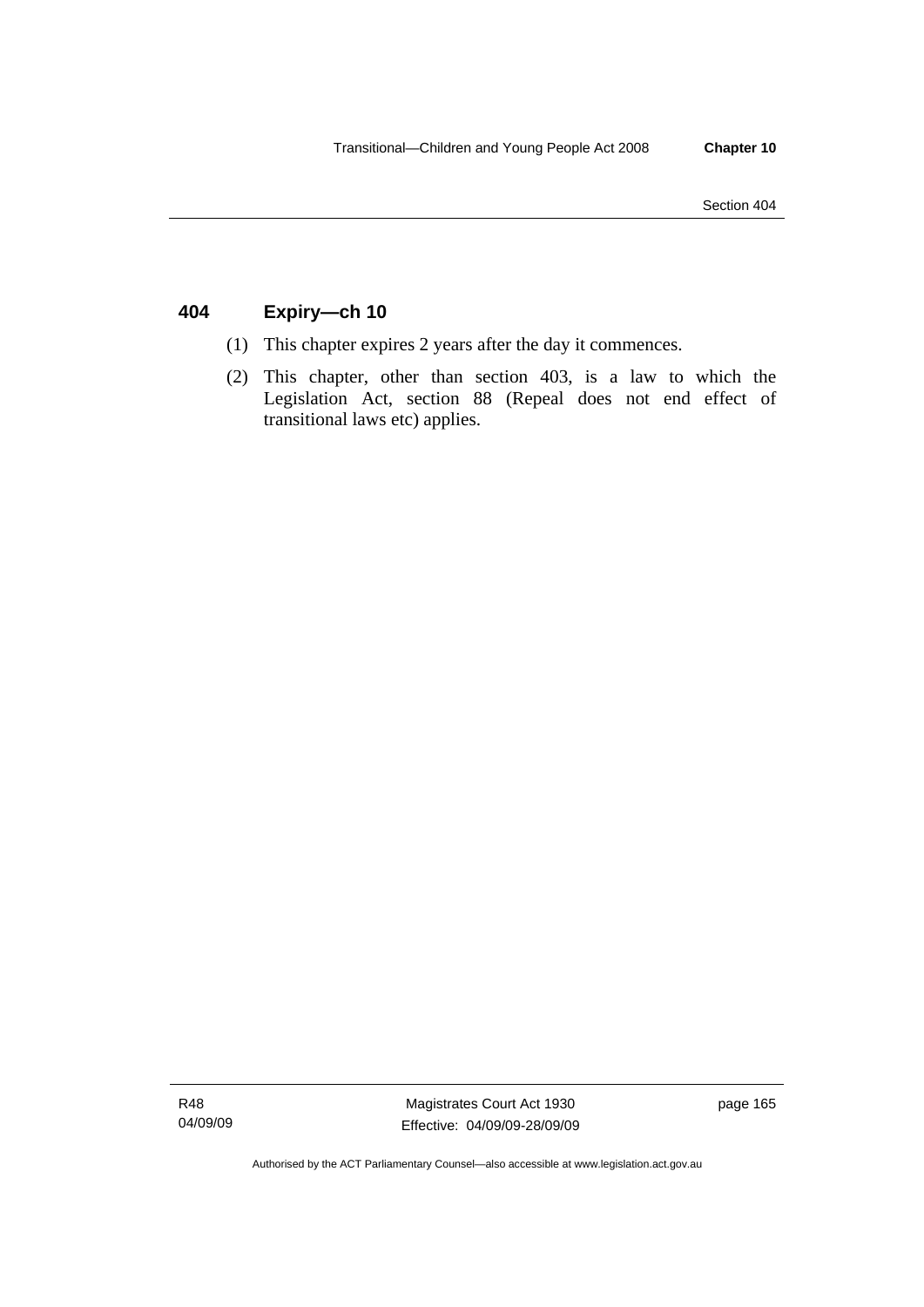# **Chapter 11 Transitional—Crimes Legislation Amendment Act 2008**

# **450 Application of amendments—indictable offences**

(1) In this section:

*commencement day* means the day the *Crimes Legislation Amendment Act 2008*, part 1.10 (Legislation Act 2001) commences.

- (2) This section applies if, before the commencement day—
	- (a) a person has been committed to the Supreme Court under this Act in relation to an offence punishable by imprisonment for longer than 1 year but not longer than 2 years; and
	- (b) the matter has not been finally decided.
- (3) The Supreme Court may deal with the matter as if the offence were still an indictable offence.

# **451 Application of certain other amendments**

- (1) The amendments of part 3.5 (Proceedings for indictable offences) made by the *Crimes Legislation Amendment Act 2008* do not apply in relation to a proceeding if the court has begun to take oral or written evidence in the proceeding before the amendments commence.
- (2) Part 3.5, as in force immediately before the amendments mentioned in subsection (1) commence, continues to apply in relation to the proceeding.
- (3) The amendments of part 3.10 (Criminal appeals) made by the *Crimes Legislation Amendment Act 2008* do not apply to a

R48 04/09/09

Authorised by the ACT Parliamentary Counsel—also accessible at www.legislation.act.gov.au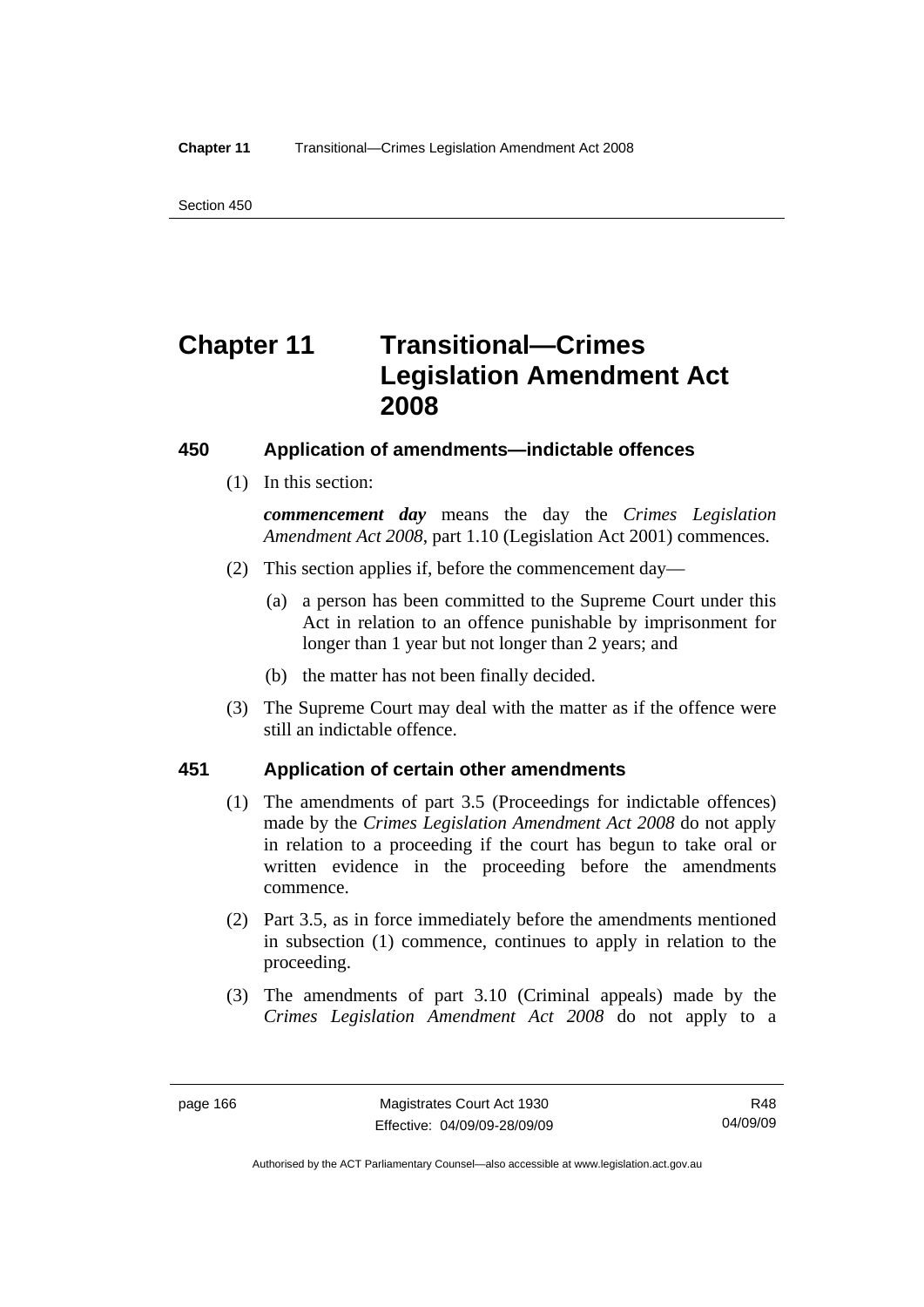proceeding on an appeal if the proceeding has started before the amendments commence.

 (4) Part 3.10, as in force immediately before the amendments mentioned in subsection (3) commence, continues to apply to the proceeding.

# **451A Admissibility of certain written statements made before commencement day**

(1) In this section:

*commencement day* means the day the *Crimes Legislation Amendment Act 2008*, part 1.11 (Magistrates Court Act 1930) commences.

- (2) A written statement is not inadmissible only because it does not comply with section 90AA (3) if it—
	- (a) was made before the commencement day; and
	- (b) contains words to the effect of the endorsement set out in section 90AA (3) (a).
- (3) This section is a law to which the Legislation Act, section 88 (Repeal does not end effect of transitional laws etc) applies.

# **452 Transitional regulations**

- (1) A regulation may prescribe transitional matters necessary or convenient to be prescribed because of the enactment of the *Crimes Legislation Amendment Act 2008*.
- (2) A regulation may modify this chapter (including in relation to another territory law) to make provision in relation to anything that, in the Executive's opinion, is not, or is not adequately or appropriately, dealt with in this chapter.
- (3) A regulation under subsection (2) has effect despite anything else in this Act or another territory law.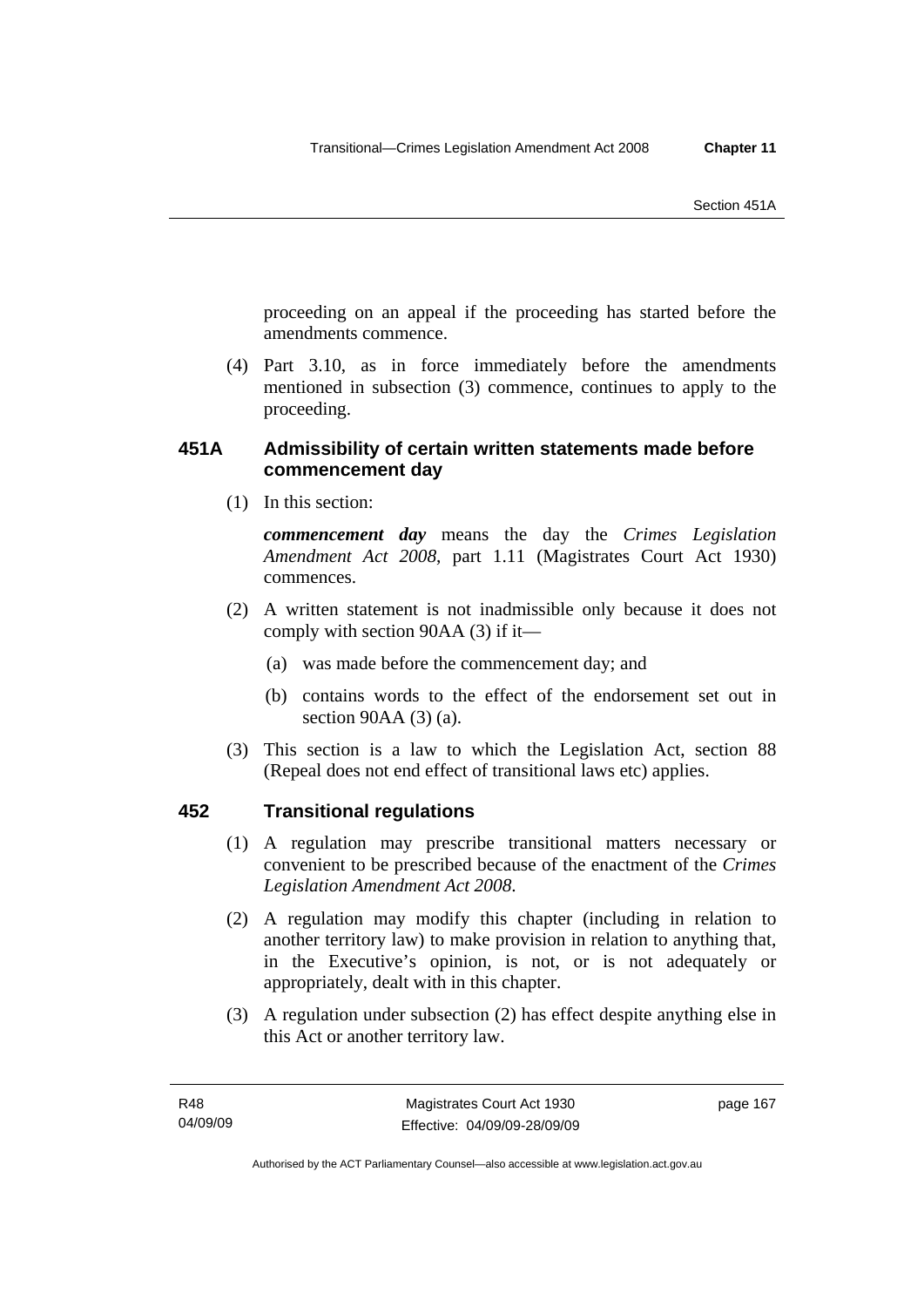**Chapter 11** Transitional—Crimes Legislation Amendment Act 2008

Section 453

# **453 Expiry—ch 11**

This chapter expires 1 year after the day it commences.

page 168 Magistrates Court Act 1930 Effective: 04/09/09-28/09/09

R48 04/09/09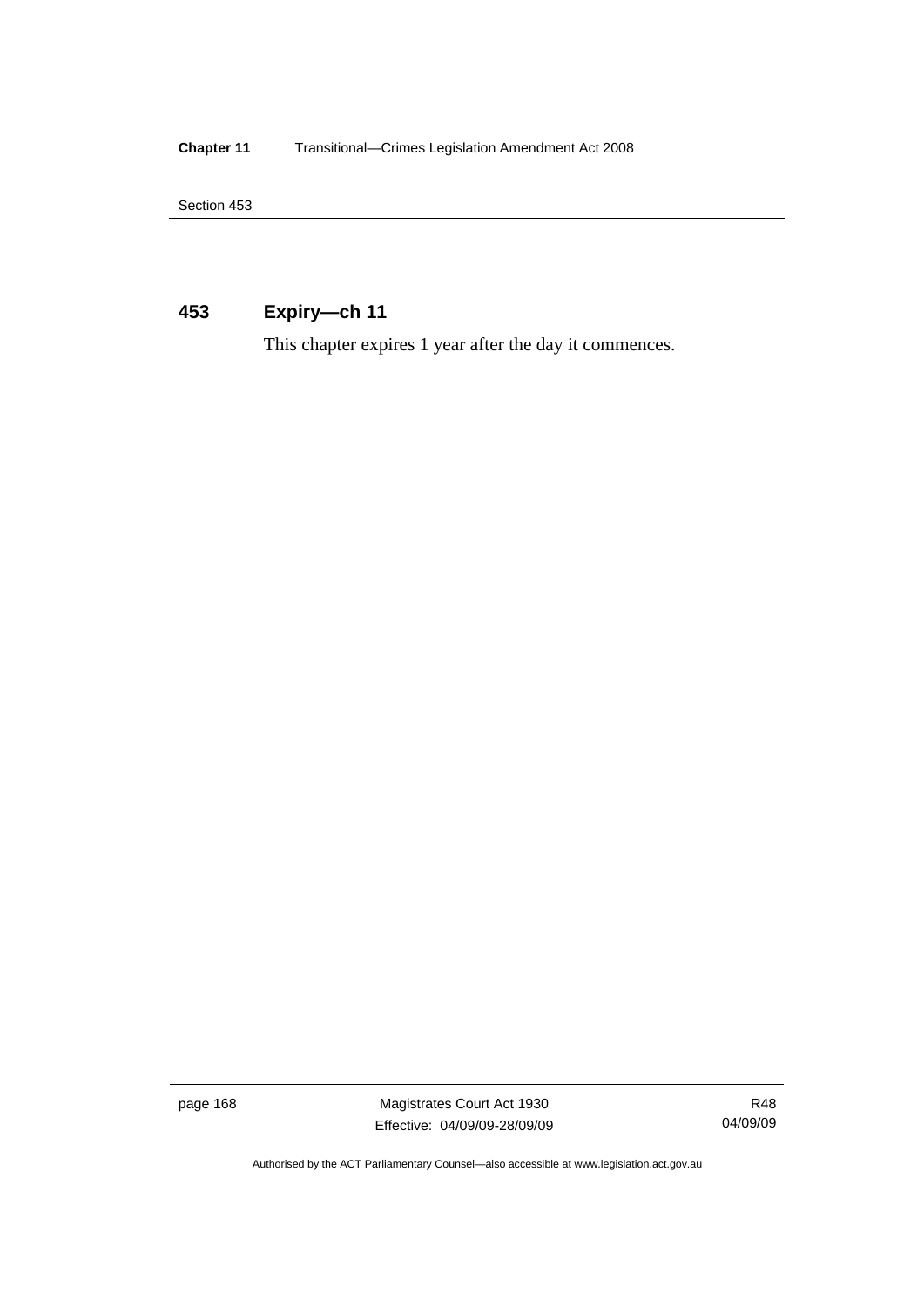# **Schedule 1 Oath and affirmation of office**

(see s 10)

Oath

I, [*name*], do swear that I will well and truly serve in the office of and that I will do right to all manner of people according to law, without fear or favour, affection or ill will. So help me God!

# Affirmation

I, [*name*], do solemnly and sincerely affirm and declare that I will well and truly serve in the office of and that I will do right to all manner of people, according to law, without fear or favour, affection or ill will.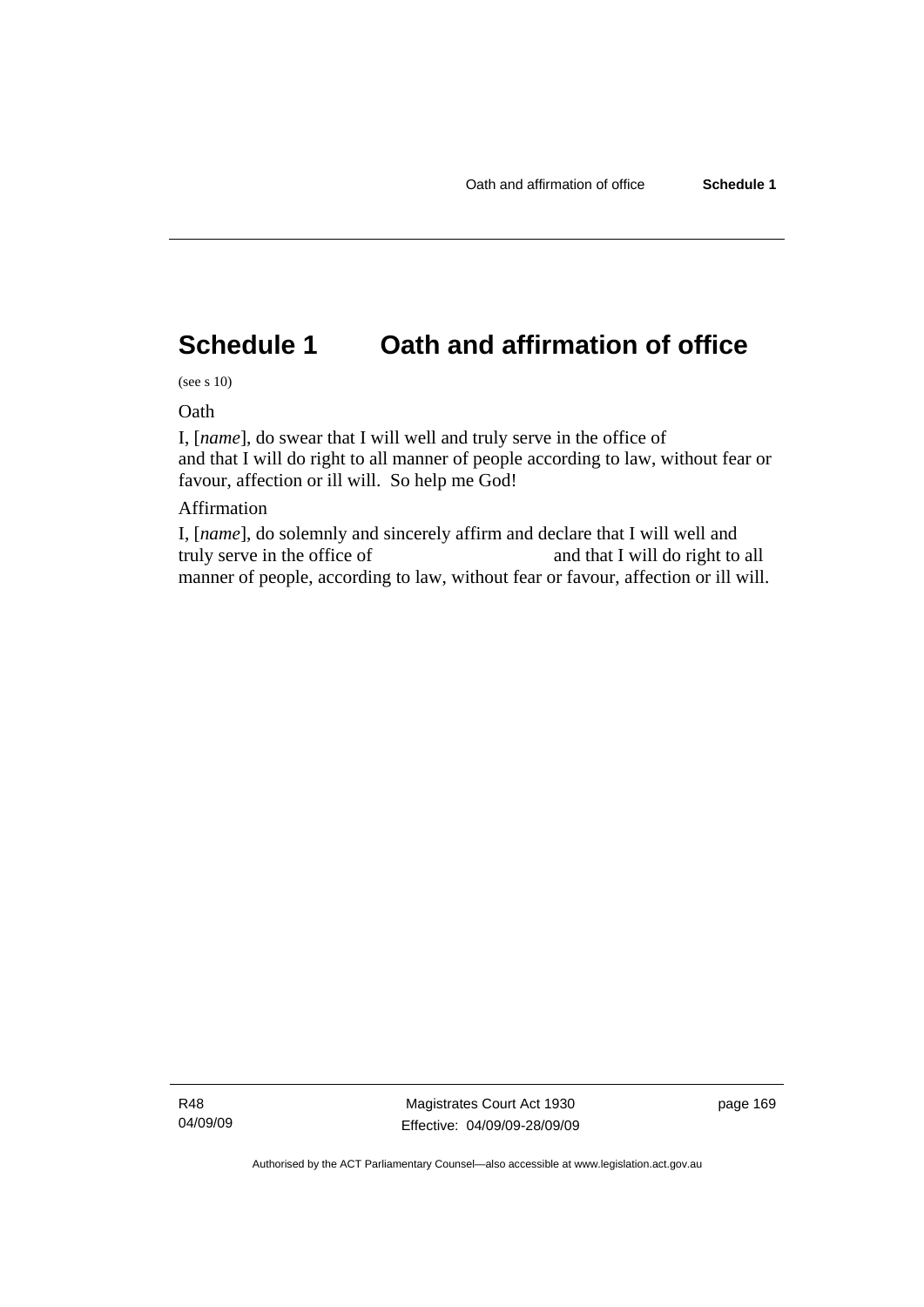# **Dictionary**

(see s 2)

*Note 1* The Legislation Act contains definitions and other provisions relevant to this Act.

*Note 2* For example, the Legislation Act, dict, pt 1 defines the following terms:

- corrections officer
- **function**
- judge
- lawyer
- proceeding.

*administering authority*, for an infringement notice offence, for part 3.8 (Infringement notices for certain offences)—see section 117.

*another jurisdiction*, for part 3.8 (Infringement notices for certain offences)—see section 117.

*appeal*, for part 4.5 (Civil appeals)—see section 272.

*appearance*—see section 311 (4).

# *authorised person*—

- (a) for division 3.3.3A (Court attendance notices)—see section 41A; and
- (b) for part 3.8 (Infringement notices for certain offences)—see section 134A (3).

*bailiff* means a bailiff under this Act.

*certified copies*, of depositions, for division 3.5.6 (Indictable offences—other provisions)—see section 105A.

*claim* means a claim under the rules.

*committal order*—see the *Crimes (Sentence Administration) Act 2005*, section 10.

page 170 Magistrates Court Act 1930 Effective: 04/09/09-28/09/09

R48 04/09/09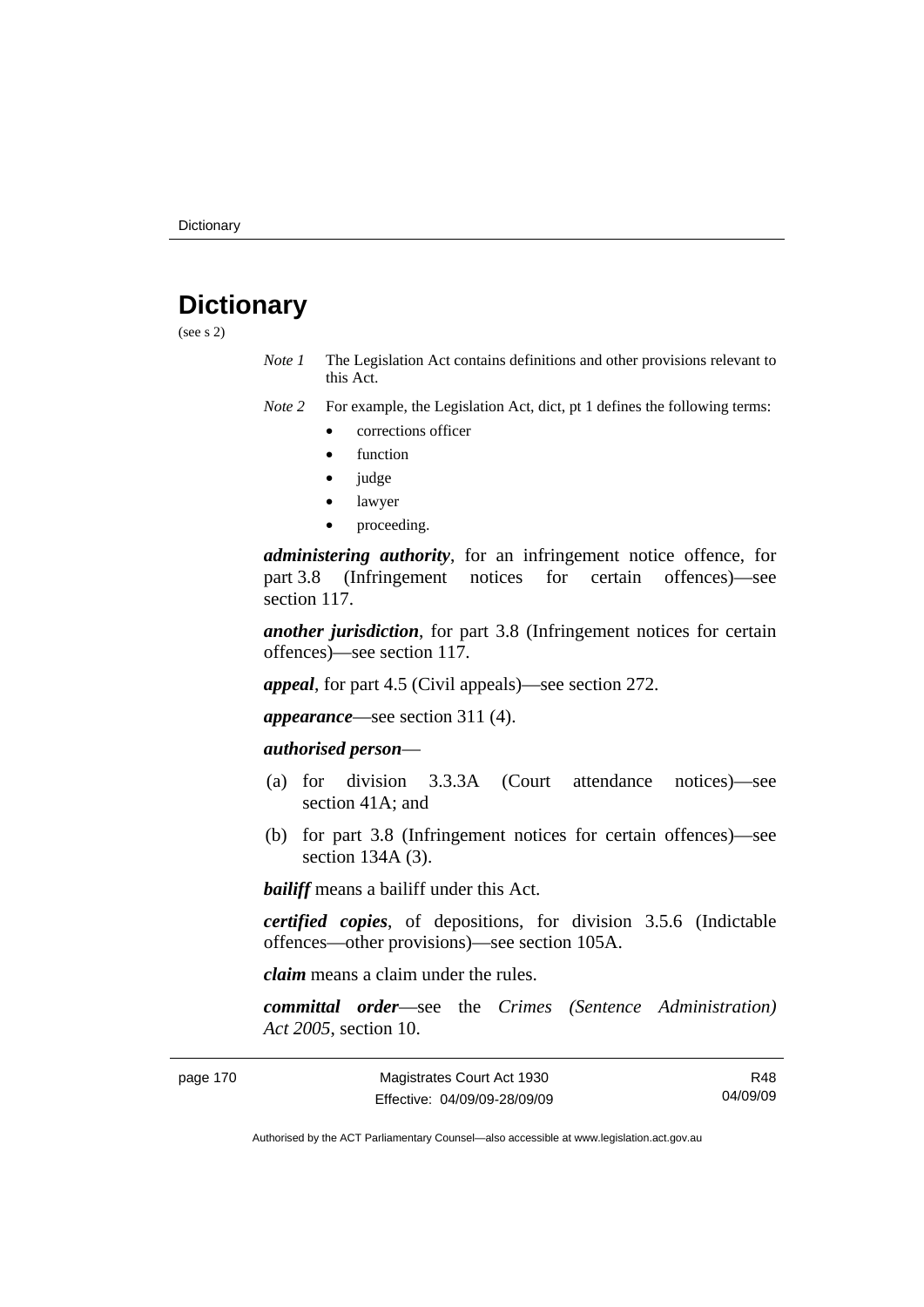#### *conviction*—

- (a) means conviction by a magistrate for an offence; and
- (b) for division 3.9.3 (Reciprocal enforcement of fines against bodies corporate)—see section 166A.

*court* means the Magistrates Court.

*court attendance notice*, for division 3.3.3A (Court attendance notices)—see section 41B.

*Crimes Act*, for chapter 3 (Criminal proceedings)—see section 18A.

*date of service*, of an infringement notice or reminder notice that has been, or is to be, served on a person, for part 3.8 (Infringement notices for certain offences)—see section 117.

*decision*, for chapter 3 (Criminal proceedings)—see section 18A.

*default notice*, for division 3.9.2 (Enforcement of fines)—see section 146.

*defendant*—

- (a) for chapter 3 (Criminal proceedings)—see section 18A; and
- (b) for part 3.7 (Service and pleading by post for certain offences)—see section 116A (1).

*driver*, of a vehicle, for part 3.8 (Infringement notices for certain offences)—see section 117.

# *fine*—

- (a) for division 3.9.2 (Enforcement of fines)—see section 146; and
- (b) for division 3.9.3 (Reciprocal enforcement of fines against bodies corporate)—see section 166A.

*fine defaulter*, for division 3.9.2 (Enforcement of fines)—see section 146.

page 171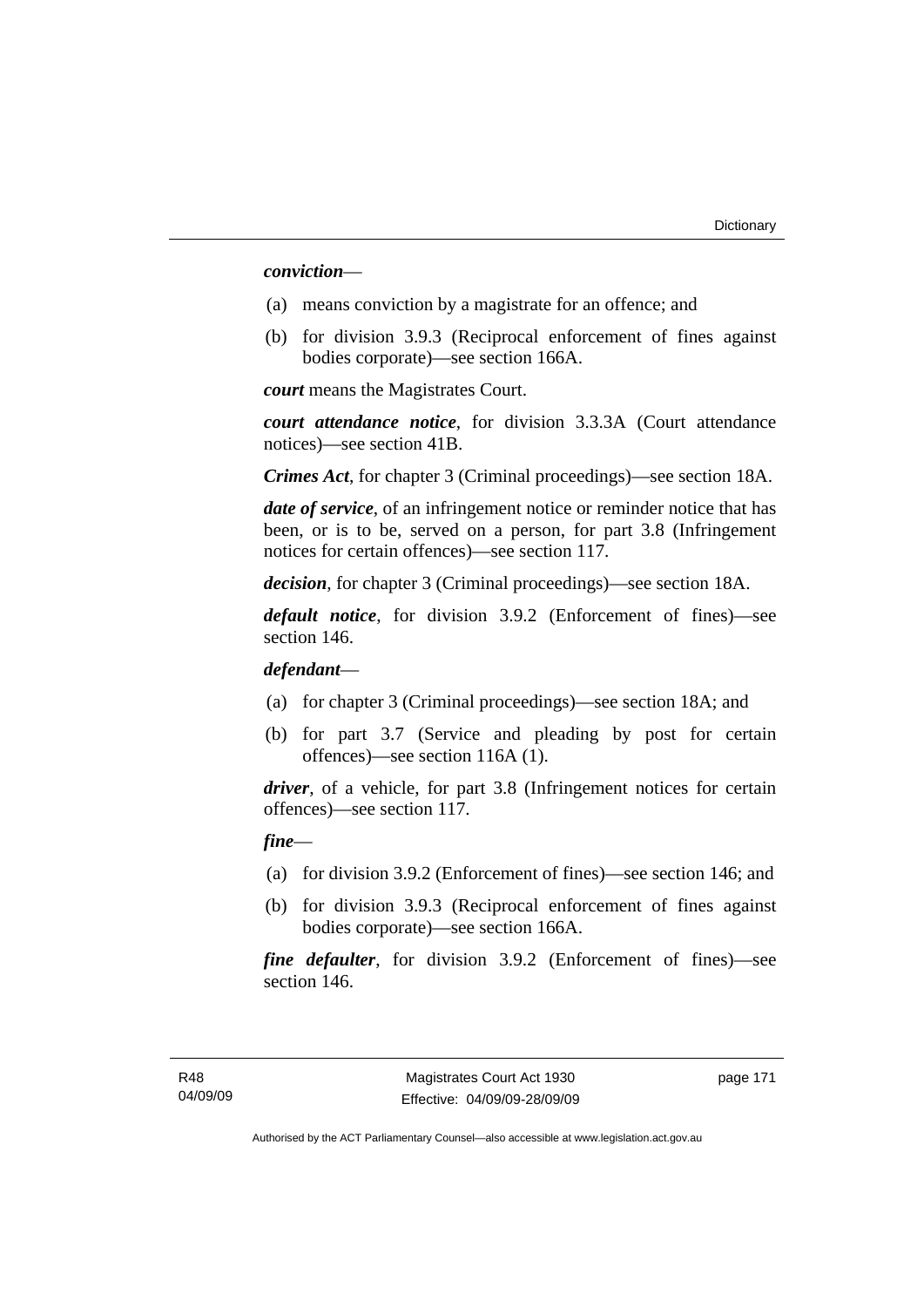*government agency*, for division 3.9.2 (Enforcement of fines)—see section 146.

*hearing* includes the examination of a person charged with an indictable offence.

*home address*, of a person, for part 3.8 (Infringement notices for certain offences)—see section 117.

*illegal user declaration*, for part 3.8 (Infringement notices for certain offences)—see section 131D.

*indictable offence* means an offence that may be prosecuted before the Supreme Court by charge or indictment.

*indictment* means an information for an indictable offence presented by an authorised officer to a court with jurisdiction to try the accused person.

*information* includes a complaint brought to enforce a criminal penalty or forfeiture under a territory law.

*infringement notice*, for part 3.8 (Infringement notices for certain offences)—see section 117.

*infringement notice offence*, for part 3.8 (Infringement notices for certain offences)—see section 117.

*infringement notice penalty*, for a person for an infringement notice offence, for part 3.8 (Infringement notices for certain offences)—see section 117.

*jury*, for part 3.5 (Proceedings for indictable offences)—see section 88A.

*known offender declaration*, for part 3.8 (Infringement notices for certain offences)—see section 131E.

*law in force in the ACT*, for part 3.7 (Service and pleading by post for certain offences)—see section 116A (1).

R48 04/09/09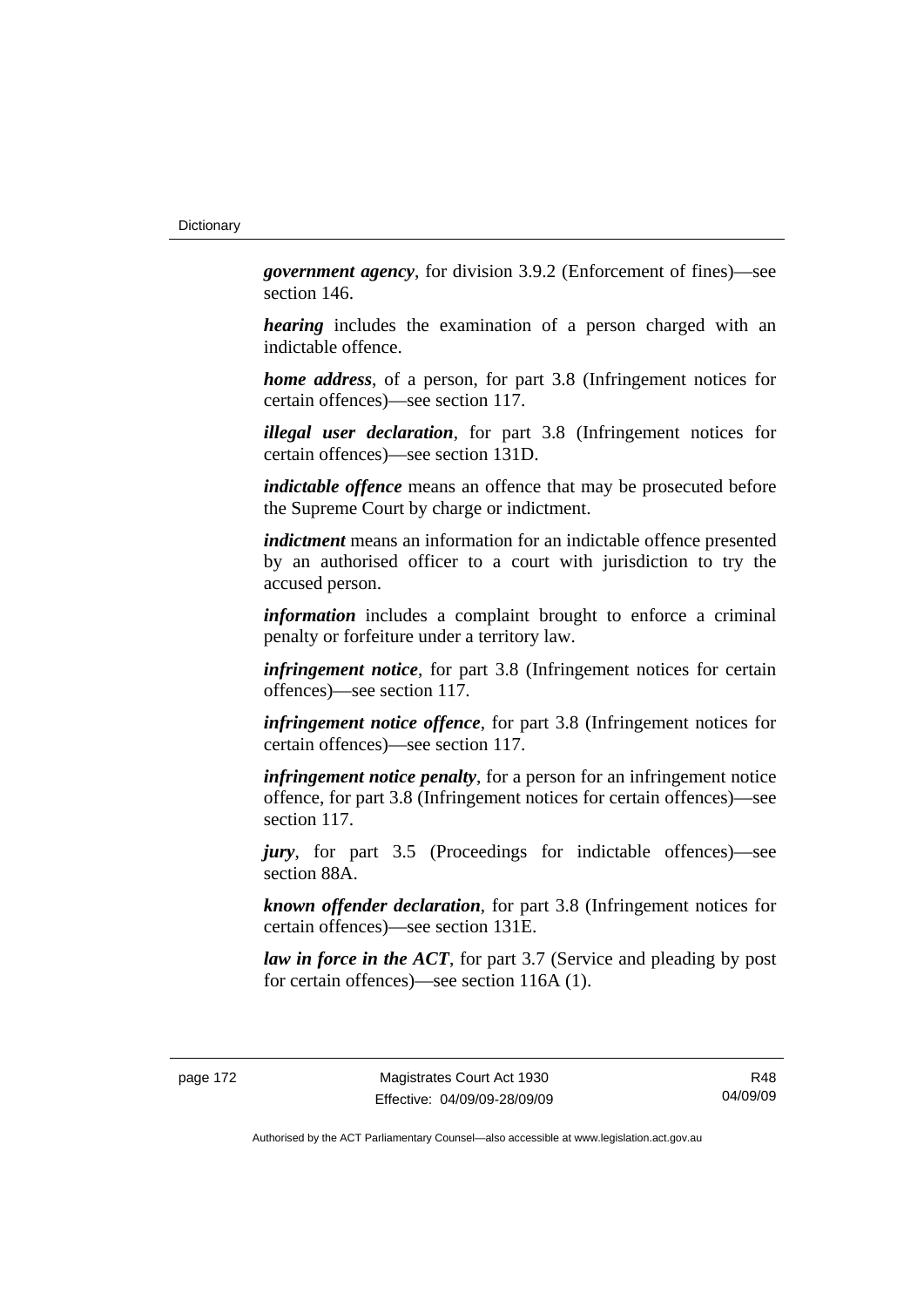### *magistrate*—

- (a) means the Chief Magistrate, a magistrate, or a special magistrate and, if a function of a magistrate is exercisable by a registrar, includes a registrar exercising the function; and
- (b) for division 2.2.1 (Magistrates other than special magistrates) see section 6.

*notice of intention to defend form*, for part 3.7 (Service and pleading by post for certain offences) (other than section 116B (2))—see section 116A (2).

*notice to defendant form*, for part 3.7 (Service and pleading by post for certain offences) (other than section 116B (2))—see section 116A (2).

*outstanding fine*, for division 3.9.2 (Enforcement of fines)—see section 146.

*penalty notice*, for division 3.9.2 (Enforcement of fines)—see section 146.

*plea of guilty form*, for part 3.7 (Service and pleading by post for certain offences) (other than section 116B (2))—see section 116A (2).

*prescribed offence*, for part 3.7 (Service and pleading by post for certain offences)—see section 116AA.

*reciprocating court*, for division 3.9.3 (Reciprocal enforcement of fines against bodies corporate)—see section 166A.

*reference appeal*, for division 3.10.2A (Reference appeals in criminal matters)—see section 219AB (2).

*registered*, for a vehicle, for part 3.8 (Infringement notices for certain offences)—see section 117.

*registrar* means the registrar of the Magistrates Court, and includes a deputy registrar of the court.

R48 04/09/09 page 173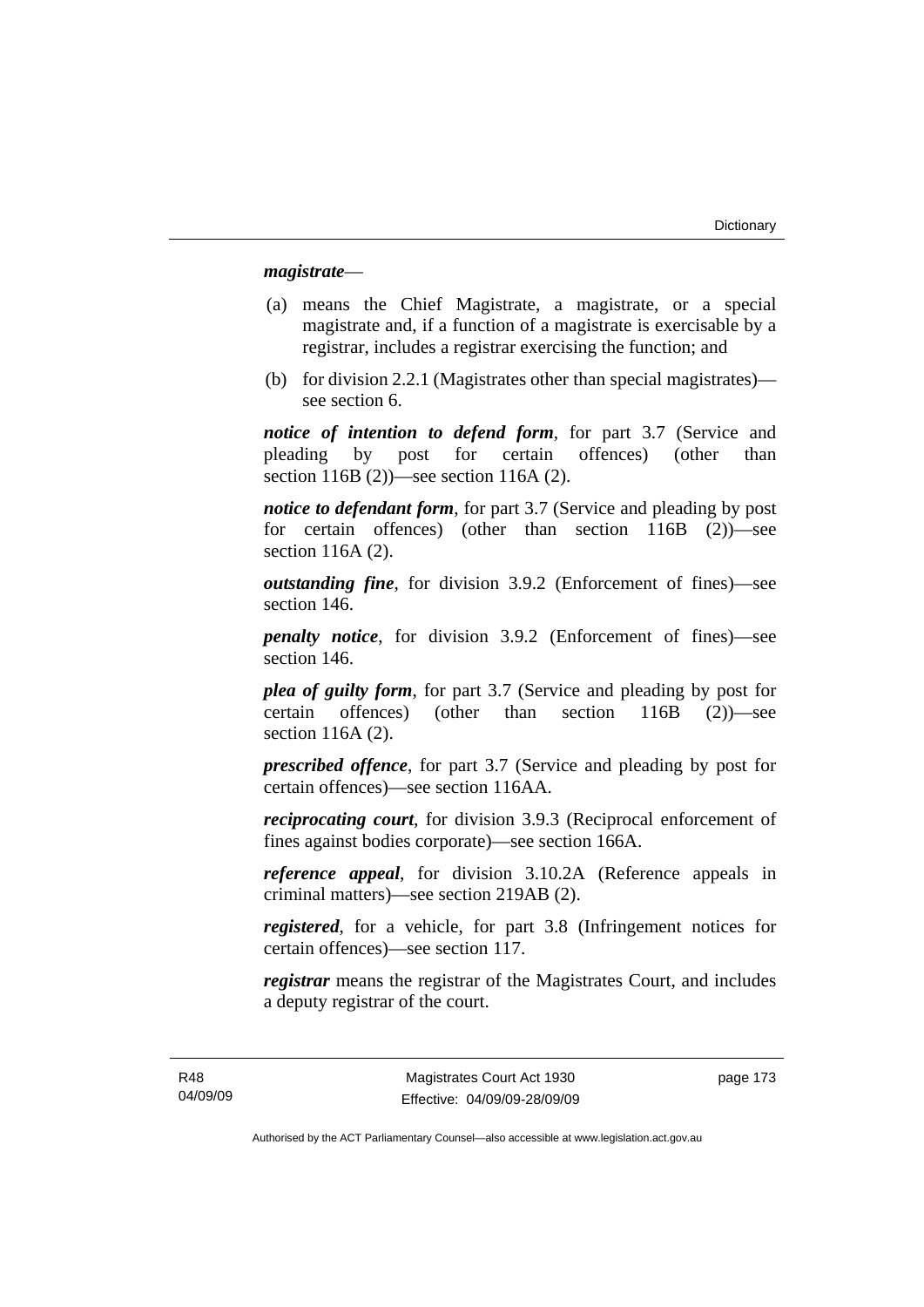*relevant officer*, in relation to a reciprocating court, for division 3.9.3 (Reciprocal enforcement of fines against bodies corporate)—see section 166A.

*reminder notice*, for part 3.8 (Infringement notices for certain offences)—see section 117.

*responsible person*, for a vehicle, for part 3.8 (Infringement notices for certain offences)—see the *Road Transport (General) Act 1999*, section 10 and section 11.

*review appeal*, for division 1.10.3 (Review appeals in criminal matters)—see section 219B (1).

*rules* means rules under the *Court Procedures Act 2004* applying in relation to the Magistrates Court.

*sold vehicle declaration*, for part 3.8 (Infringement notices for certain offences)—see section 131F.

*State*, for division 3.9.3 (Reciprocal enforcement of fines against bodies corporate)—see section 166A.

*summary conviction* means conviction by a magistrate for an offence.

*territory entity*, for division 3.9.2 (Enforcement of fines)—see the *Auditor-General Act 1996*, dictionary.

*territory fine*, for division 3.9.3 (Reciprocal enforcement of fines against bodies corporate)—see section 166A.

*unknown offender declaration*, for part 3.8 (Infringement notices for certain offences)—see section 131G.

*vehicle*, for part 3.8 (Infringement notices for certain offences)—see the *Road Transport (Vehicle Registration) Act 1999*, dictionary.

*vehicle-related offence*, for part 3.8 (Infringement notices for certain offences)—see section 117.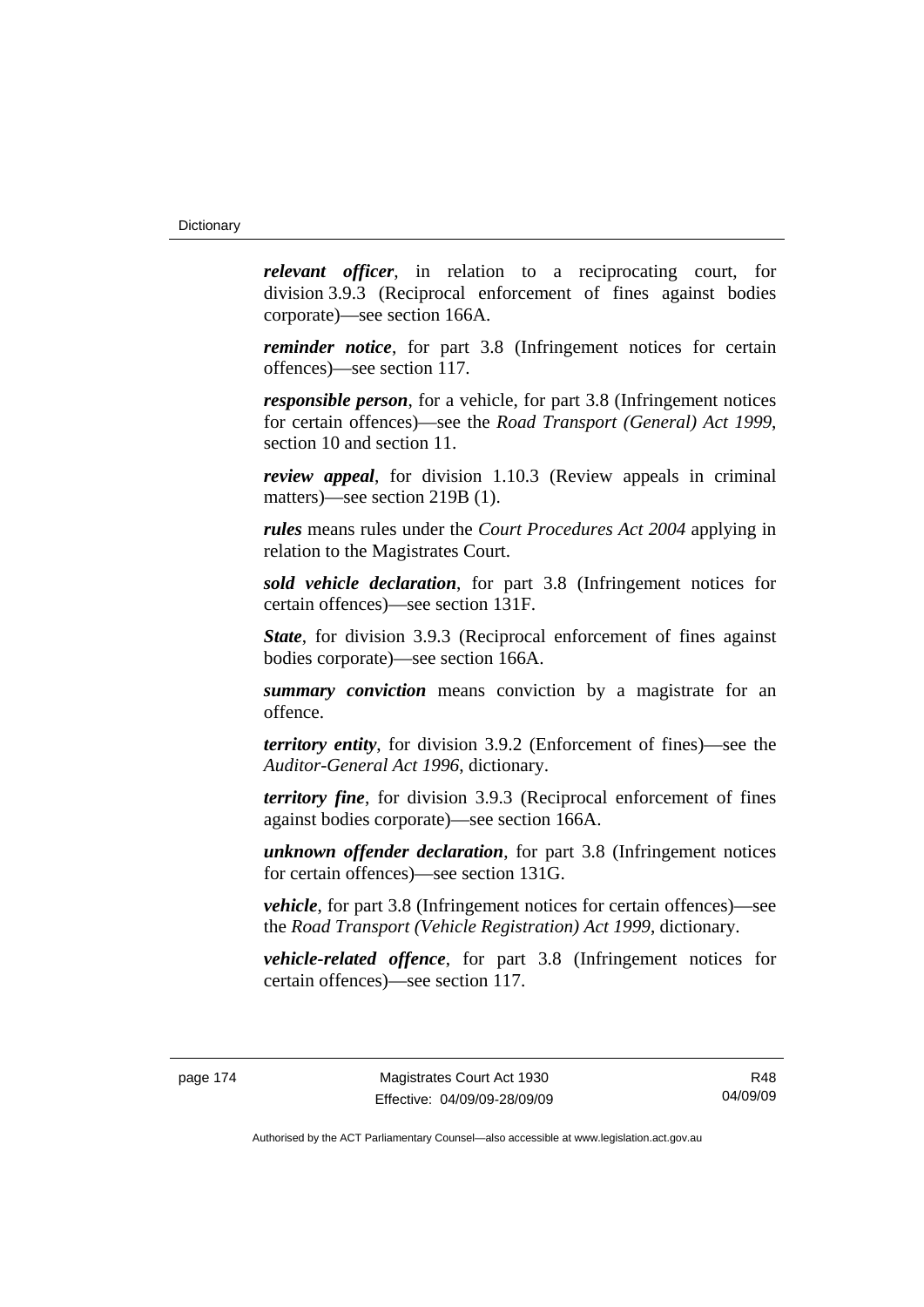# **Endnotes**

# **1 About the endnotes**

Amending and modifying laws are annotated in the legislation history and the amendment history. Current modifications are not included in the republished law but are set out in the endnotes.

Not all editorial amendments made under the *Legislation Act 2001*, part 11.3 are annotated in the amendment history. Full details of any amendments can be obtained from the Parliamentary Counsel's Office.

Uncommenced amending laws and expiries are listed in the legislation history and the amendment history. These details are underlined. Uncommenced provisions and amendments are not included in the republished law but are set out in the last endnote.

If all the provisions of the law have been renumbered, a table of renumbered provisions gives details of previous and current numbering.

The endnotes also include a table of earlier republications.

| $am = amended$                               | $ord = ordinance$                         |
|----------------------------------------------|-------------------------------------------|
| $amdt = amendment$                           | $orig = original$                         |
| $ch = chapter$                               | $par = paragraph/subparagraph$            |
| $def = definition$                           | $pres = present$                          |
| $dict = dictionary$                          | $prev = previous$                         |
| disallowed = disallowed by the Legislative   | $(\text{prev}) = \text{previously}$       |
| Assembly                                     | $pt = part$                               |
| $div = division$                             | $r = rule/subrule$                        |
| $exp = expires/expired$                      | $renum = renumbered$                      |
| $Gaz = gazette$                              | $reloc = relocated$                       |
| $hdg =$ heading                              | $R[X]$ = Republication No                 |
| $IA = Interpretation Act 1967$               | $RI = reissue$                            |
| $ins = inserted/added$                       | $s = section/subsection$                  |
| $LA =$ Legislation Act 2001                  | $sch = schedule$                          |
| $LR =$ legislation register                  | $sdiv = subdivision$                      |
| $LRA =$ Legislation (Republication) Act 1996 | $sub =$ substituted                       |
| $mod = modified/modification$                | SL = Subordinate Law                      |
| $o = order$                                  | underlining = whole or part not commenced |
| $om = omitted/repealed$                      | or to be expired                          |
|                                              |                                           |

# **2 Abbreviation key**

R48 04/09/09

Magistrates Court Act 1930 Effective: 04/09/09-28/09/09 page 175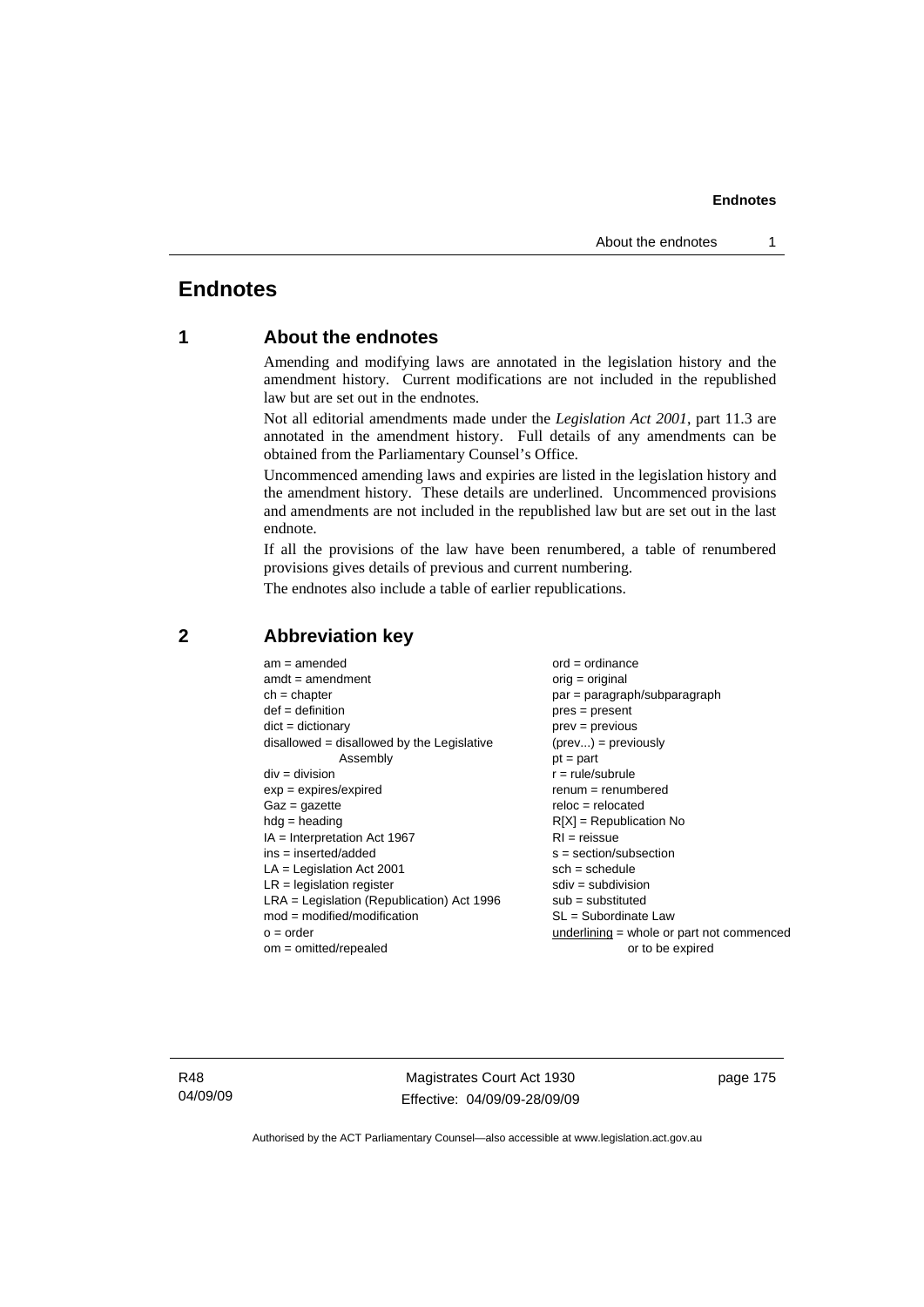3 Legislation history

# **3 Legislation history**

This Act was originally a Commonwealth ordinance—the *Cour of Petty Sessions Ordinance (No 2) 1930* No 21 (Cwlth). It was renamed as the *Magistrates Court Ordinance 1930* by the *Magistrates Court Ordinance 1985* No 67 (s 3).

The *ACT Self-Government (Consequential Provisions) Act 1988* No 109 (Cwlth), s 12) converted some former Commonwealth ordinances in force in the ACT into ACT enactments. This allowed the ACT Legislative Assembly to amend and repeal the laws. This Act was converted into an ACT enactment on 1 July 1990.

As with most ordinances in force in the ACT, the name was changed from *Ordinance* to *Act* by the *Self-Government (Citation of Laws) Act 1989* No 21, s 5 on its conversion to an ACT enactment on 1 July 1990.

Before 11 May 1989, ordinances commenced on their notification day unless otherwise stated (see *Seat of Government (Administration) Act 1910* (Cwlth), s 12).

After 11 May 1989 and before 10 November 1999, Acts commenced on their notification day unless otherwise stated (see *Australian Capital Territory (Self-Government) Act 1988* (Cwlth) s 25).

# **Legislation before becoming Territory enactment**

# **Magistrates Court Act 1930 No 21**

notified 21 November 1930 commenced 21 November 1930

as amended by

#### **Court of Petty Sessions Ordinance 1932 No 21**

notified 17 November 1932 commenced 17 November 1932

#### **Court of Petty Sessions Ordinance 1934 No 17**

notified 19 July 1934 commenced 19 July 1934

#### **Money Lenders Ordinance 1936 No 13**  notified 9 April 1936

commenced 1 May 1936

page 176 Magistrates Court Act 1930 Effective: 04/09/09-28/09/09

R48 04/09/09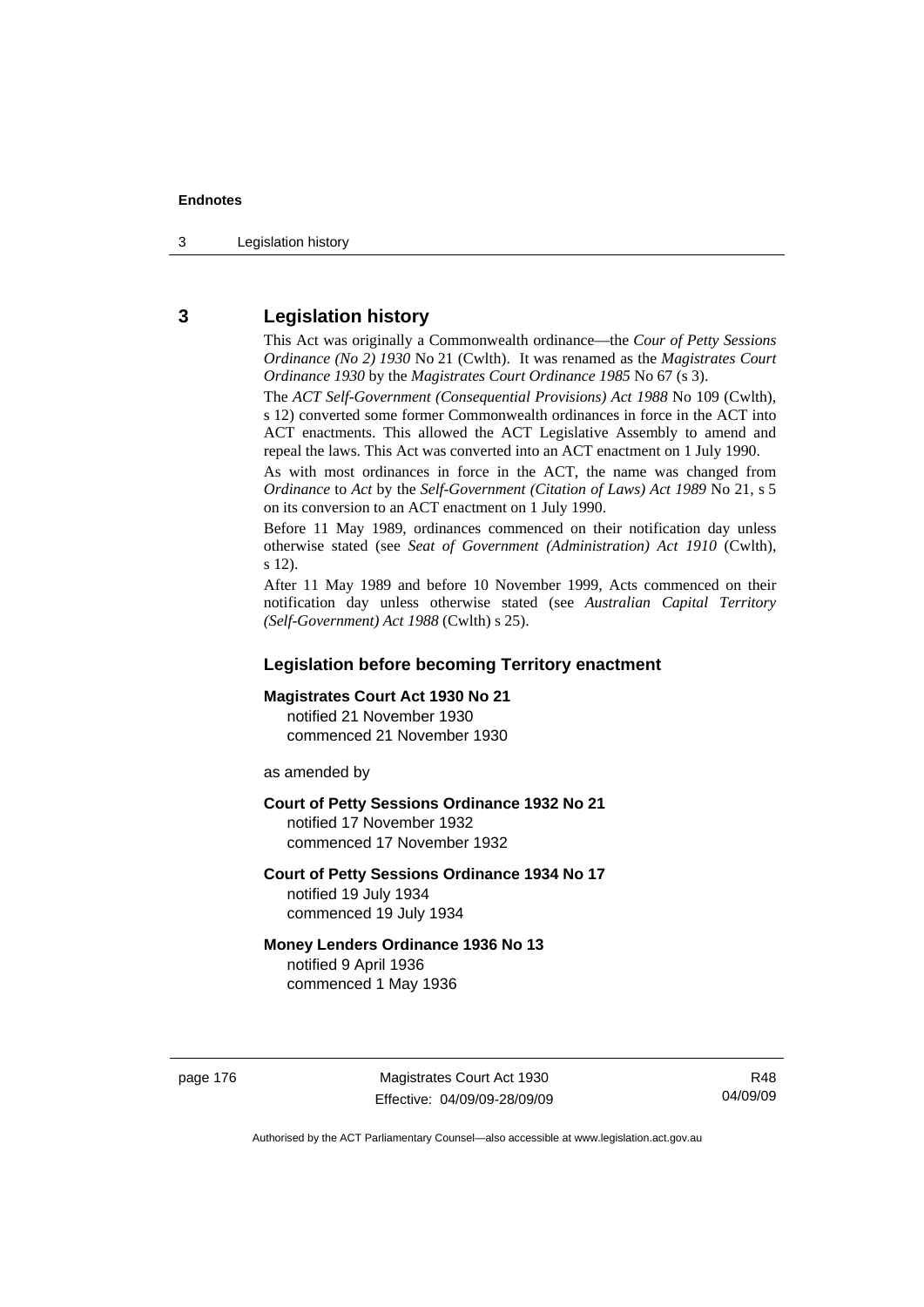# **Court of Petty Sessions Ordinance 1937 No 5**  notified 27 May 1937 commenced 27 May 1937 **Court of Petty Sessions Ordinance (No 2) 1937 No 28**  notified 23 December 1937 commenced 23 December 1937 **Seat of Government (Designation) Ordinance 1938 No 25 (as amd by Ord 1938 No 35)**  notified 8 September 1938 commenced 8 September 1938 **Ordinances Revision Ordinance 1938 No 35**  notified 15 December 1938 commenced 15 December 1938 **Court of Petty Sessions Ordinance 1940 No 20**  notified 7 November 1940 commenced 7 November 1940 **Court of Petty Sessions Ordinance (No 2) 1940 No 22**  notified 12 December 1940 commenced 12 December 1940 **Court of Petty Sessions Ordinance 1949 No 13**  notified 1 December 1949 commenced 1 December 1949 **Court of Petty Sessions Ordinance 1951 No 7**  notified 26 July 1951 commenced 26 July 1951 **Court of Petty Sessions Ordinance (No 2) 1951 No 12**  notified 14 December 1951 commenced 14 December 1951 **Court of Petty Sessions Ordinance 1953 No 14**  notified 12 November 1953 commenced 3 December 1953

R48 04/09/09

Magistrates Court Act 1930 Effective: 04/09/09-28/09/09 page 177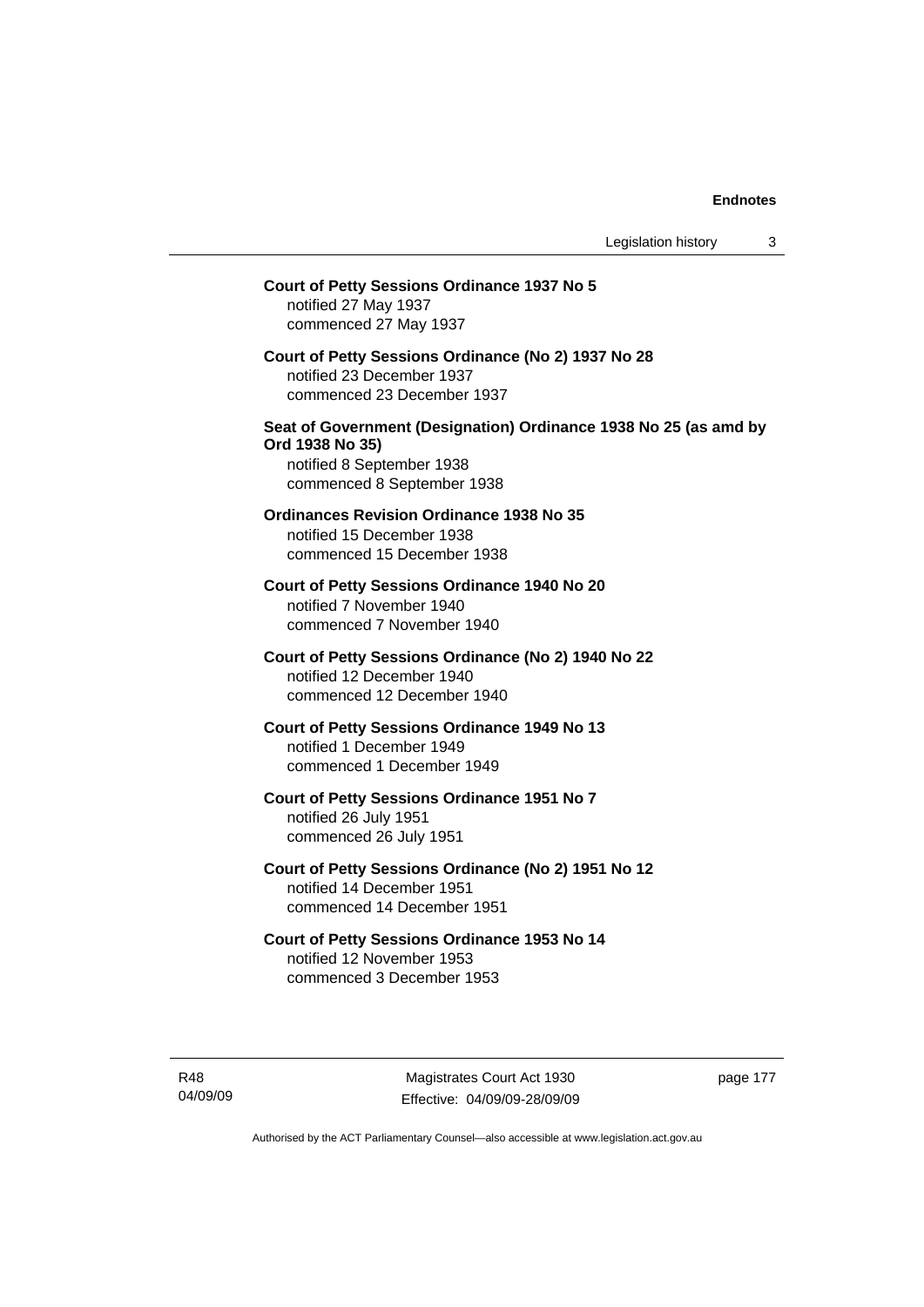| 3 | Legislation history                                                                                                                                                                         |
|---|---------------------------------------------------------------------------------------------------------------------------------------------------------------------------------------------|
|   | <b>Court of Petty Sessions Ordinance 1958 No 12</b><br>notified 24 July 1958<br>commenced 24 July 1958                                                                                      |
|   | <b>Court of Petty Sessions Ordinance 1961 No 2</b><br>notified 29 March 1961<br>commenced 29 March 1961                                                                                     |
|   | <b>Court of Petty Sessions Ordinance 1966 No 2</b><br>notified 10 February 1966<br>commenced 14 February 1966                                                                               |
|   | Court of Petty Sessions Ordinance 1967 No 1<br>notified 9 February 1967<br>commenced 9 February 1967                                                                                        |
|   | Court of Petty Sessions Ordinance 1968 No 25<br>notified 19 December 1968<br>commenced 1 January 1969 (Cwlth Gaz 1968 p 7565)                                                               |
|   | Court of Petty Sessions Ordinance 1969 No 12<br>notified 20 June 1969<br>commenced 20 June 1969                                                                                             |
|   | Court of Petty Sessions Ordinance 1970 No 15<br>notified 19 March 1970<br>commenced 19 March 1970                                                                                           |
|   | Court of Petty Sessions Ordinance 1972 No 37<br>notified 16 November 1972<br>s 1, s 2, s 6, s 14, commenced 16 November 1972<br>remainder commenced 1 February 1973 (Cwlth Gaz 1972 No 118) |
|   | Court of Petty Sessions Ordinance 1973 No 48<br>notified 17 December 1973<br>commenced 17 December 1973                                                                                     |
|   | Court of Petty Sessions Ordinance 1974 No 14<br>notified 17 April 1974<br>commenced 17 April 1974                                                                                           |

page 178 Magistrates Court Act 1930 Effective: 04/09/09-28/09/09

R48 04/09/09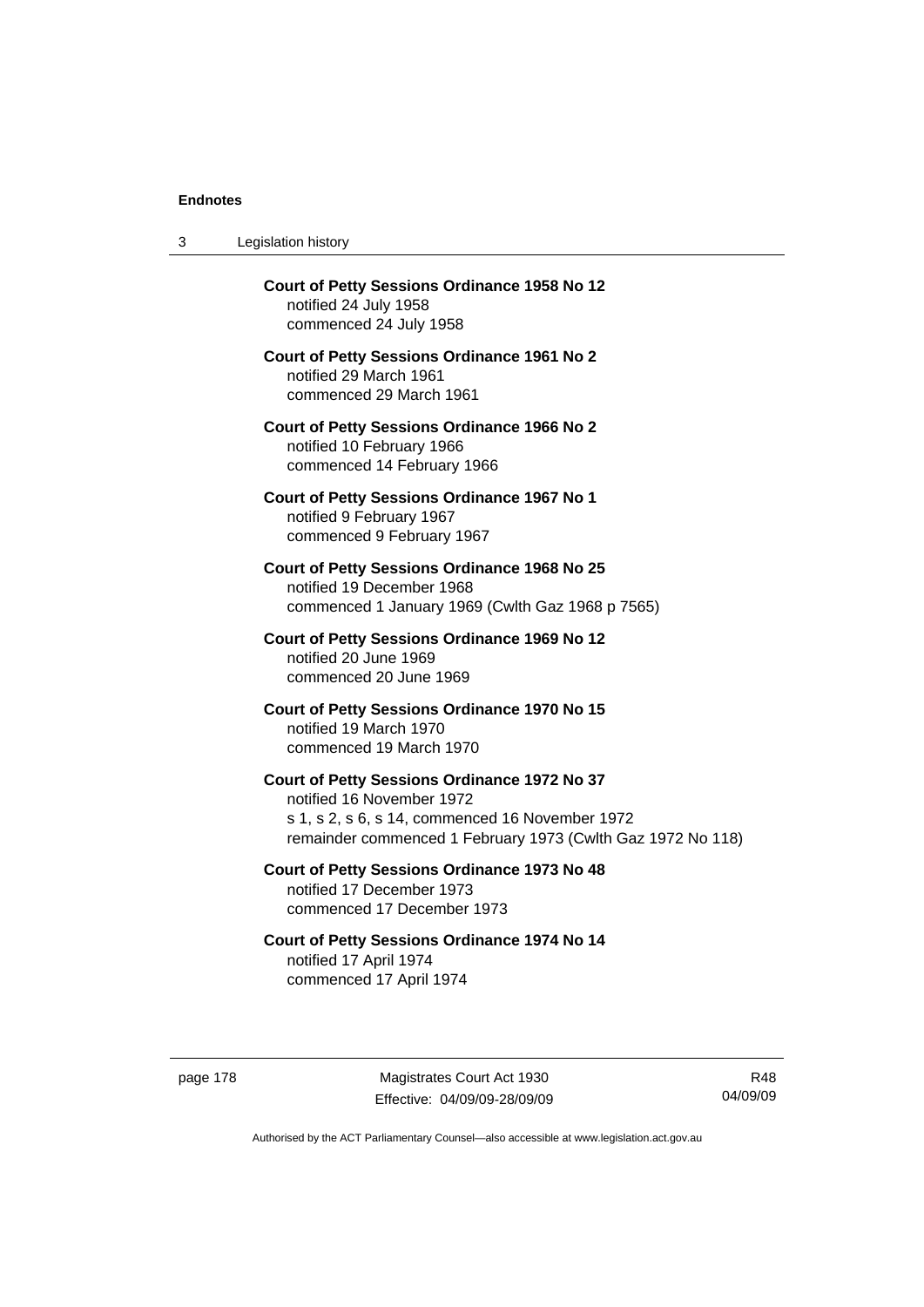| <b>Ordinances Revision (Age of Majority) Ordinance 1974 No 47</b><br>notified 24 October 1974<br>commenced 1 November 1974                                                           |
|--------------------------------------------------------------------------------------------------------------------------------------------------------------------------------------|
| Court of Petty Sessions (Amendment) Ordinance 1976 No 42<br>notified 13 September 1976<br>commenced 13 September 1976                                                                |
| Court of Petty Sessions (Amendment) Ordinance 1977 No 4<br>notified 24 March 1977<br>ss 1-3, 10 commenced 24 March 1977<br>remainder commenced 28 March 1977 (Cwlth Gaz 1977 No S52) |
| Court of Petty Sessions (Amendment) Ordinance (No 2) 1977 No 34<br>notified 28 July 1977<br>commenced 28 July 1977                                                                   |
| Court of Petty Sessions (Amendment) Ordinance (No 3) 1977 No 56<br>notified 6 October 1977<br>ceased to have effect because not tabled                                               |
| Court of Petty Sessions (Amendment) Ordinance (No 4) 1977 No 61<br>notified 21 November 1977<br>commenced 21 November 1977                                                           |
| <b>Ordinances Revision Ordinance 1978 No 46</b><br>notified 28 December 1978<br>commenced 28 December 1978                                                                           |
| Court of Petty Sessions (Amendment) Ordinance 1979 No 33<br>notified 14 November 1979<br>commenced 14 November 1979                                                                  |
| Court of Petty Sessions (Amendment) Ordinance (No 2) 1979 No 41<br>notified 18 December 1979<br>commenced 18 December 1979                                                           |
| Court of Petty Sessions (Amendment) Ordinance 1980 No 4<br>notified 20 March 1980<br>commenced 1 April 1980 (Cwlth Gaz 1980 No S66)                                                  |

R48 04/09/09

Magistrates Court Act 1930 Effective: 04/09/09-28/09/09 page 179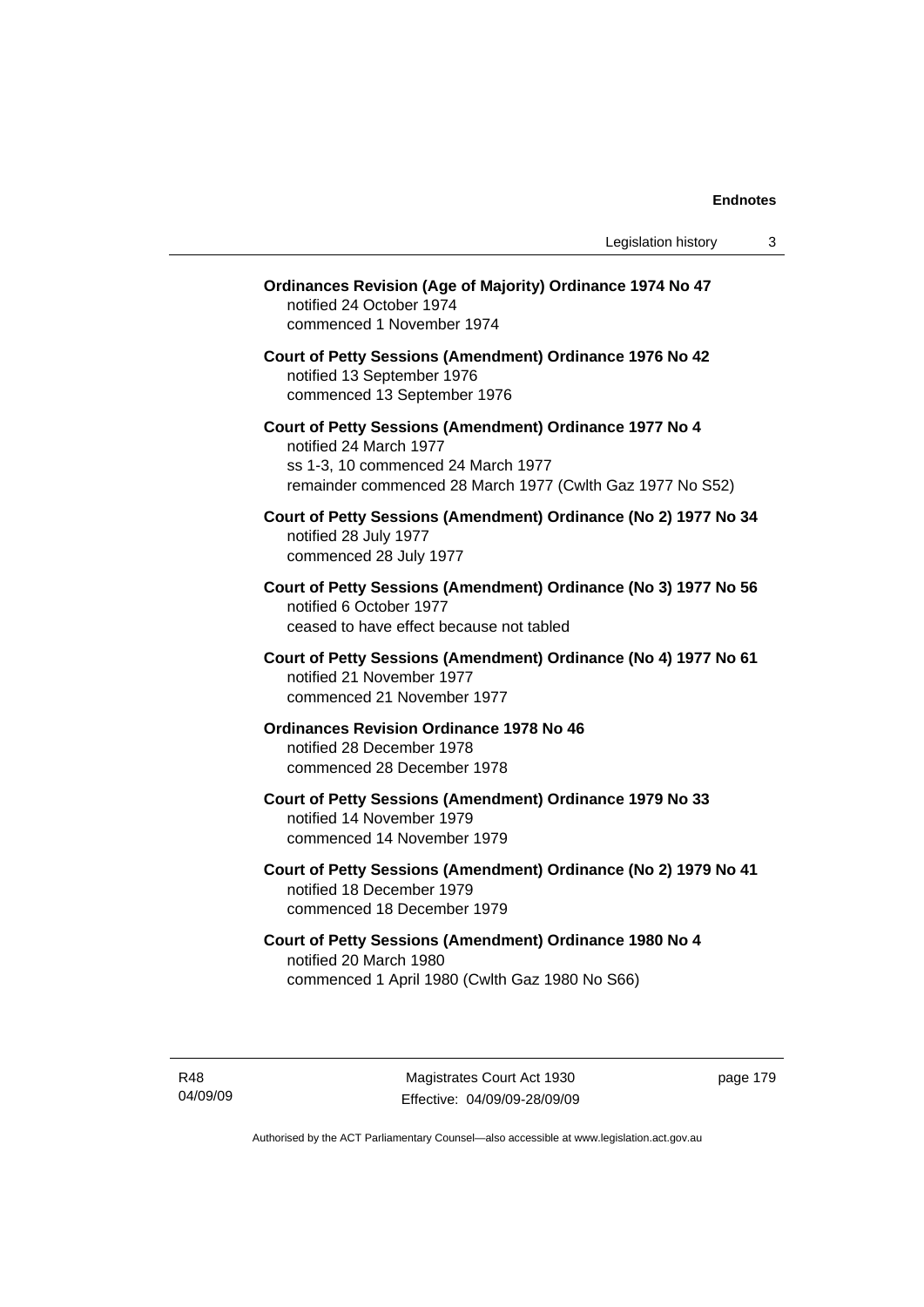| 3 | Legislation history                                                                                                                         |
|---|---------------------------------------------------------------------------------------------------------------------------------------------|
|   | Court of Petty Sessions (Amendment) Ordinance (No 2) 1980 No 10<br>notified 26 March 1980<br>commenced 26 March 1980                        |
|   | Court of Petty Sessions (Amendment) Ordinance 1982 No 2<br>notified 26 February 1982<br>commenced 1 September 1982 (Cwlth Gaz 1982 No S178) |
|   | Court of Petty Sessions (Amendment) Ordinance (No 2) 1982 No 3<br>notified 26 February 1982<br>commenced 26 February 1982                   |
|   | Court of Petty Sessions (Amendment) Ordinance 1984 No 9<br>notified 11 April 1984<br>commenced 11 April 1984                                |
|   | Court of Petty Sessions (Amendment) Ordinance (No 2) 1984 No 10<br>notified 11 April 1984<br>commenced 11 April 1984                        |
|   | Court of Petty Sessions (Amendment) Ordinance (No 3) 1984 No 16<br>notified 1 June 1984<br>commenced 1 June 1984                            |
|   | Court of Petty Sessions (Amendment) Ordinance (No 4) 1984 No 61<br>notified 2 November 1984<br>commenced 2 November 1984                    |
|   | Court of Petty Sessions (Amendment) Ordinance (No 5) 1984 No 62<br>notified 2 November 1984<br>commenced 2 November 1984                    |
|   | Court of Petty Sessions (Amendment) Ordinance 1985 No 17<br>notified 17 April 1985<br>commenced 17 April 1985                               |
|   | Court of Petty Sessions (Amendment) Ordinance (No 2) 1985 No 18<br>notified 17 April 1985<br>commenced 17 April 1985                        |
|   | Court of Petty Sessions (Amendment) Ordinance (No 3) 1985 No 41<br>notified 5 September 1985<br>commenced 5 September 1985                  |

page 180 Magistrates Court Act 1930 Effective: 04/09/09-28/09/09

R48 04/09/09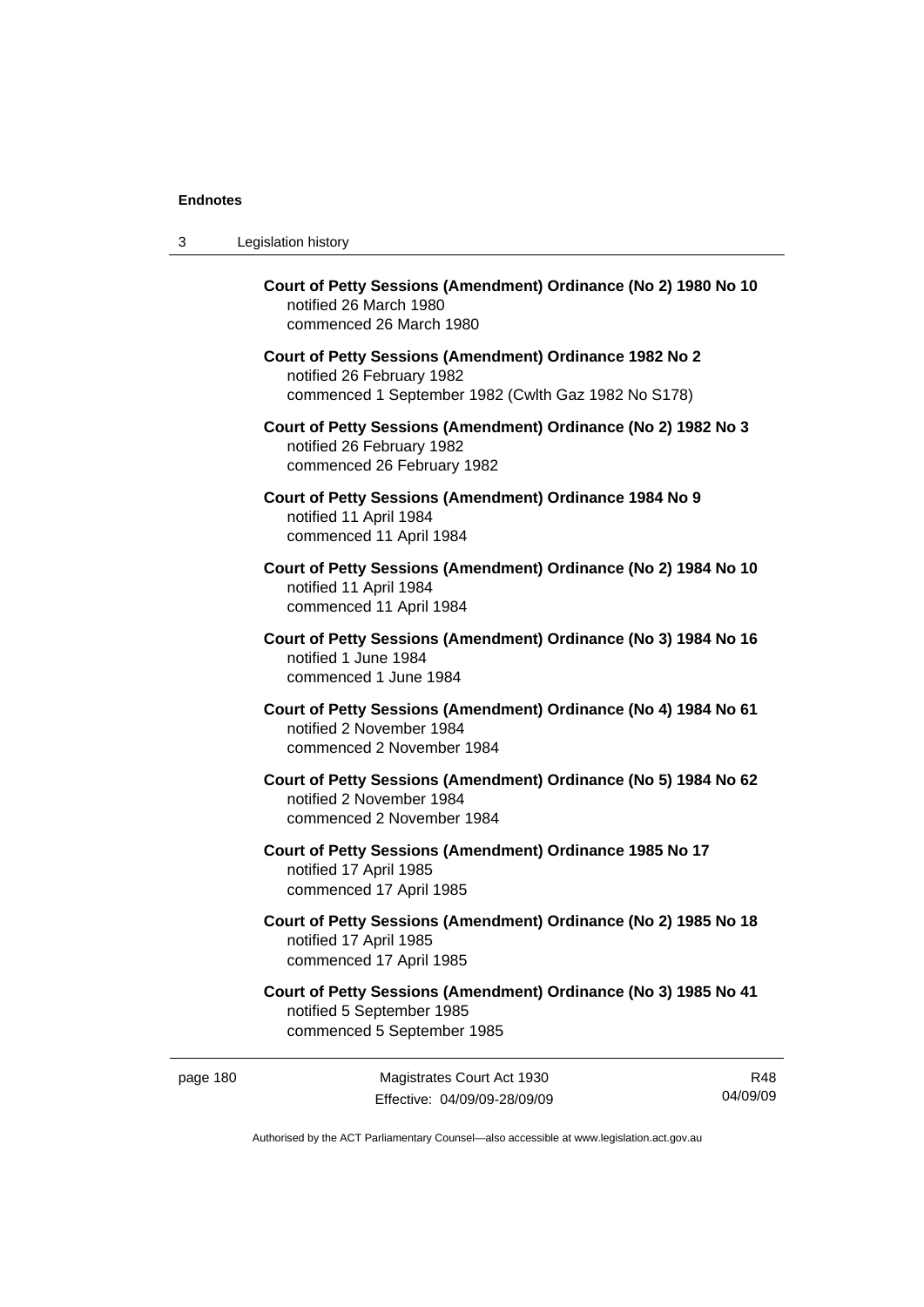## **Limitation Ordinance 1985 No 66**

notified 19 December 1985 commenced 19 December 1985

#### **Magistrates Court Ordinance 1985 No 67**

notified 19 December 1985 commenced 1 February 1986 (Cwlth Gaz 1986 No G3)

# **Magistrates Court (Amendment) Ordinance 1986 No 33**  notified 7 August 1986 commenced 7 August 1986

# **Domestic Violence (Miscellaneous Amendments) Ordinance 1986 No 53**

notified 4 September 1986 commenced 1 October 1986 (Cwlth Gaz 1986 No S484)

# **Crimes (Amendment) Ordinance (No 4) 1986 No 57**  notified 3 October 1986 commenced 3 October 1986

# **Magistrates Court (Amendment) Ordinance (No 2) 1986 No 71**  notified 30 October 1986 commenced 1 April 1987 (Cwlth Gaz 1987 No S52)

# **Magistrates Court (Amendment) Ordinance (No 3) 1986 No 74**  notified 14 November 1986 commenced 14 November 1986

# **Magistrates Court (Amendment) Ordinance (No 4) 1986 No 83**  notified 22 December 1986 commenced 22 December 1986

# **Magistrates Court (Amendment) Ordinance 1987 No 56**  notified 21 October 1987 commenced 21 October 1987

# **Magistrates Court (Amendment) Ordinance 1988 No 45**  notified 27 July 1988 commenced 27 July 1988

R48 04/09/09 page 181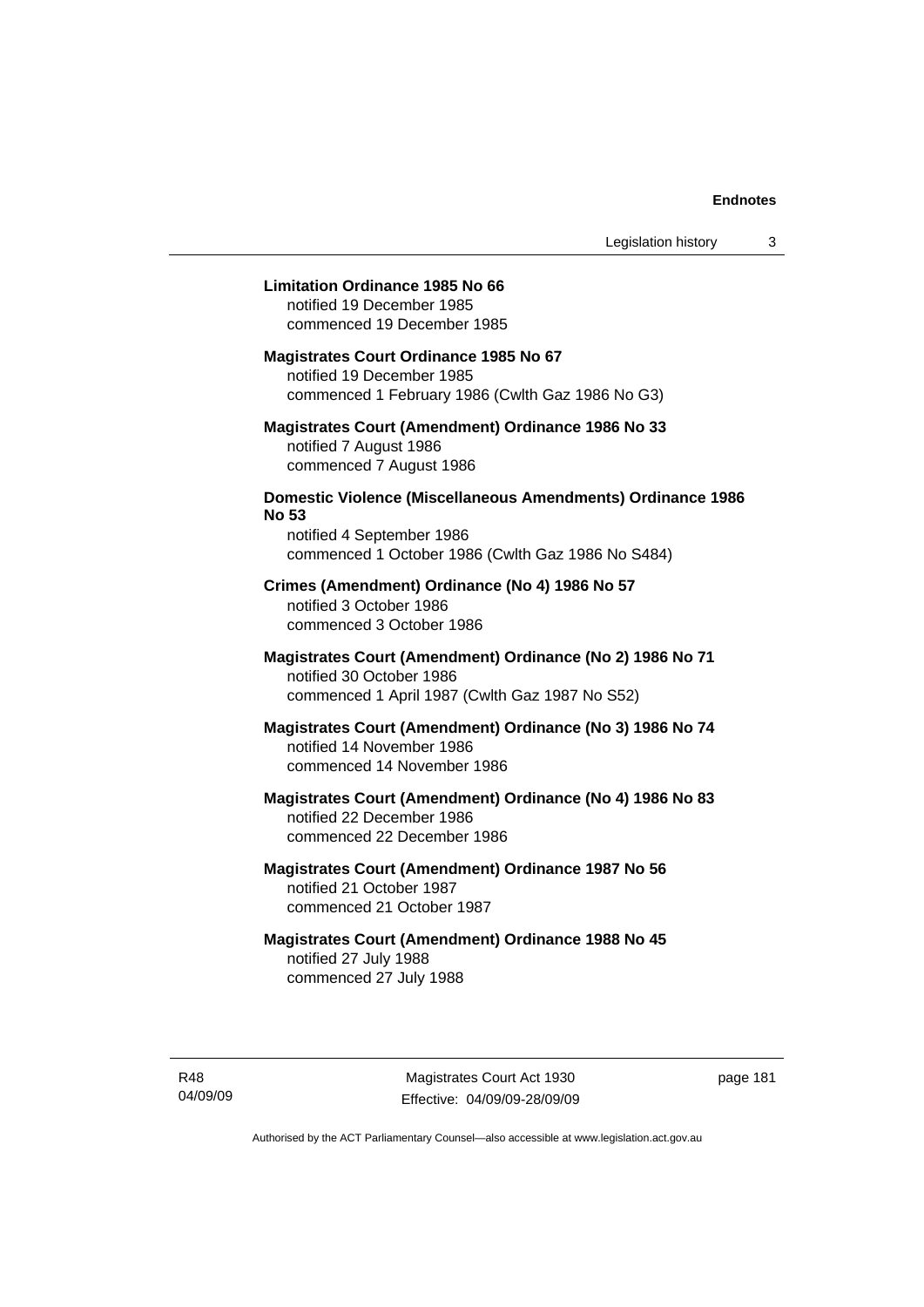| 3 | Legislation history                                                                                                                                                                              |
|---|--------------------------------------------------------------------------------------------------------------------------------------------------------------------------------------------------|
|   | <b>Magistrates Court (Amendment) Ordinance 1989 No 55</b><br>notified 30 June 1989<br>commenced 1 July 1989                                                                                      |
|   | Magistrates Court (Amendment) Ordinance (No 2) 1989 No 59<br>notified 25 October 1989<br>s 11, s 12, s 14 commenced 27 June 1990 (Cwlth Gaz 1990 No GN25)<br>remainder commenced 25 October 1989 |
|   | Magistrates Court (Amendment) Ordinance (No 3) 1989 No 60<br>notified 20 December 1989<br>commenced 14 February 1990 (Cwlth Gaz 1990 No GN5)                                                     |
|   | Crimes (Amendment) Ordinance 1990 No 1<br>notified 23 May 1990<br>commenced 23 May 1990                                                                                                          |
|   | Self-Government (Consequential Amendments) Ordinance 1990 No 5<br>notified 27 June 1990<br>s 1, s 2 commenced 27 June 1990<br>remainder commenced 1 July 1990                                    |
|   | Magistrates Court (Appeals Against Sentence) Ordinance 1990 No 9<br>notified 29 June 1990<br>commenced 29 June 1990                                                                              |
|   | <b>Legislation after becoming Territory enactment</b>                                                                                                                                            |
|   | <b>Magistrates Court (Amendment) Act 1990 No 65</b><br>notified 24 December 1990<br>commenced 24 December 1990                                                                                   |
|   | Weapons (Consequential Amendments) Act 1991 No 9 sch<br>notified 3 April 1991 (Gaz 1991 No S19)<br>s 1, s 2 commenced 3 April 1991 (s 2 (1))<br>sch commenced 3 October 1991 (s 2 (2))           |
|   | <b>Magistrates Court (Amendment) Act 1991 No 38</b><br>notified 20 September 1991<br>ss 1-3 commenced 20 September 1991<br>remainder commenced 25 September 1991 (Gaz 1991 No S103)              |

page 182 Magistrates Court Act 1930 Effective: 04/09/09-28/09/09

R48 04/09/09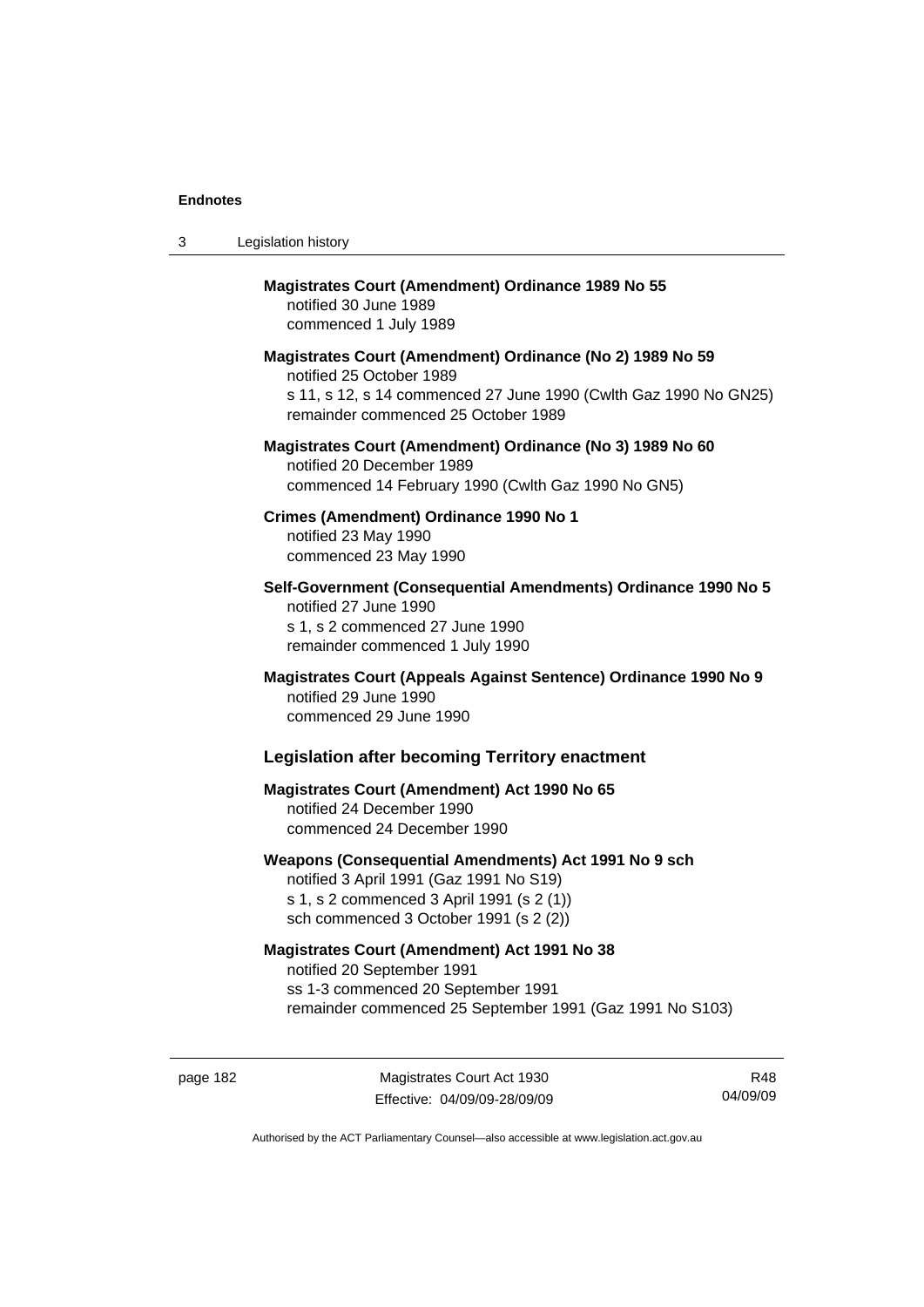# **Magistrates and Coroner's Courts (Registrar) Act 1991 No 44**

notified 20 September 1991 (Gaz 1991 No S95) s 1, s 2 commenced 20 September 1991 (s 2 (1))

remainder commenced 25 September 1991 (s 2 (2) and Gaz 1991 No S103)

#### **Magistrates Court (Amendment) Act (No 2) 1991 No 79**

notified 11 December 1991 ss 1-3 commenced 11 December 1991 remainder commenced 11 June 1992

### **Workers' Compensation (Consequential Amendments) Act 1991 No 106 sch**

notified 15 January 1991 (Gaz 1992 No S3) s 1, s 2 commenced 15 January 1992 (s 2 (1)) remainder commenced 22 January 1992 (s 2 (2) and Gaz 1992 No S9)

# **Magistrates Court (Amendment) Act (No 3) 1991 No 112**

notified 10 January 1992 s 1, s 2 commenced 10 January 1992 remainder commenced 18 May 1992 (Gaz 1992 No S57)

# **Bail (Consequential Amendments) Act 1992 No 9**

notified 28 May 1992 (Gaz 1992 No S59) s 1, s 2 commenced 28 May 1992 (s 2 (1)) remainder commenced 28 November 1992 (s 2 (3))

**Statute Law Revision (Miscellaneous Provisions) Act 1992 No 23 sch 1** 

notified 4 June 1992 (Gaz 1992 No S71) commenced 4 June 1992

# **Protection Orders (Reciprocal Arrangements) (Consequential Amendments) Act 1992 No 37 pt 3**

notified 8 July 1992 (Gaz 1992 No S103) ss 1-6 and 8-11 commenced 8 July 1992 (s 2 (1)) s 7, s 12 commenced 3 August 1992 (s 2 (2) and Gaz 1992 No S130)

# **Evidence (Amendment) Act 1993 No 2**

notified 1 March 1993 commenced 1 March 1993

R48 04/09/09

Magistrates Court Act 1930 Effective: 04/09/09-28/09/09 page 183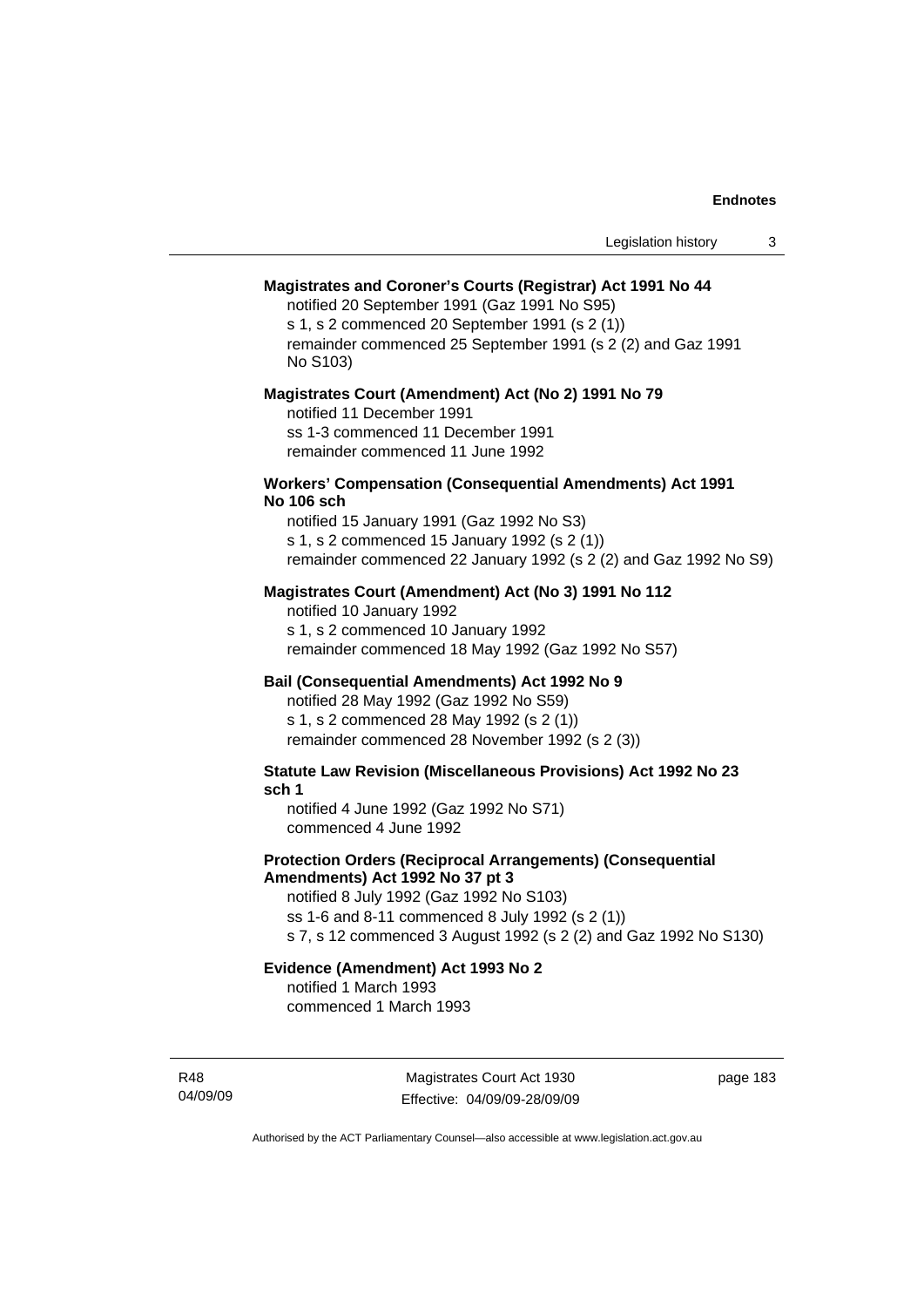| -3 | Legislation history |  |
|----|---------------------|--|
|----|---------------------|--|

### **Magistrates Court (Amendment) Act 1993 No 4**

notified 1 March 1993 ss 1-3 commenced 1 March 1993 ss 4-19, 21-24, 26-32 commenced 8 March 1993 (Gaz 1993 No 32) remainder commenced 1 September 1993

#### **Magistrates Court (Amendment) Act (No 2) 1993 No 48**

notified 27 August 1993 ss 1-3 commenced 27 August 1993 remainder commenced 27 September 1993 (s 2 (2) and Gaz 1993 No S201)

# **Supreme Court (Amendment) Act (No 2) 1993 No 91**

notified 17 December 1993 commenced 17 December 1993

### **Magistrates Court (Amendment) Act 1994 No 4**

notified 14 March 1994 ss 1-4, s 10, s 12, s 13 commenced 14 March 1994 remainder commenced 1 July 1994 (s 2 (2))

# **Judicial Commissions (Consequential Amendments) Act 1994 No 10**  notified 14 March 1994 (Gaz 1994 No S44) commenced 14 March 1994 (s 2)

#### **Public Sector Management (Consequential and Transitional Provisions) Act 1994 No 38**

notified 30 June 1994 (Gaz 1994 No S121) s 1, s 2 commenced 30 June 1994 (s 2 (1)) remainder commenced 1 July 1994 (s 2 (2) and Gaz 1994 No S142)

#### **Mental Health (Consequential Provisions) Act 1994 No 45**

notified 7 September 1994 (Gaz 1994 No S177) s 1, s 2 commenced 7 September 1994 (s 2 (1)) remainder commenced 6 February 1995 (s 2 (2) and Gaz 1995 No S33)

### **Magistrates Court (Enforcement of Judgments) Act 1994 No 61**  notified 11 October 1994

s 1, s 2 commenced 11 October 1994

remainder commenced 10 April 1995 (Gaz 1995 No S75)

page 184 Magistrates Court Act 1930 Effective: 04/09/09-28/09/09

R48 04/09/09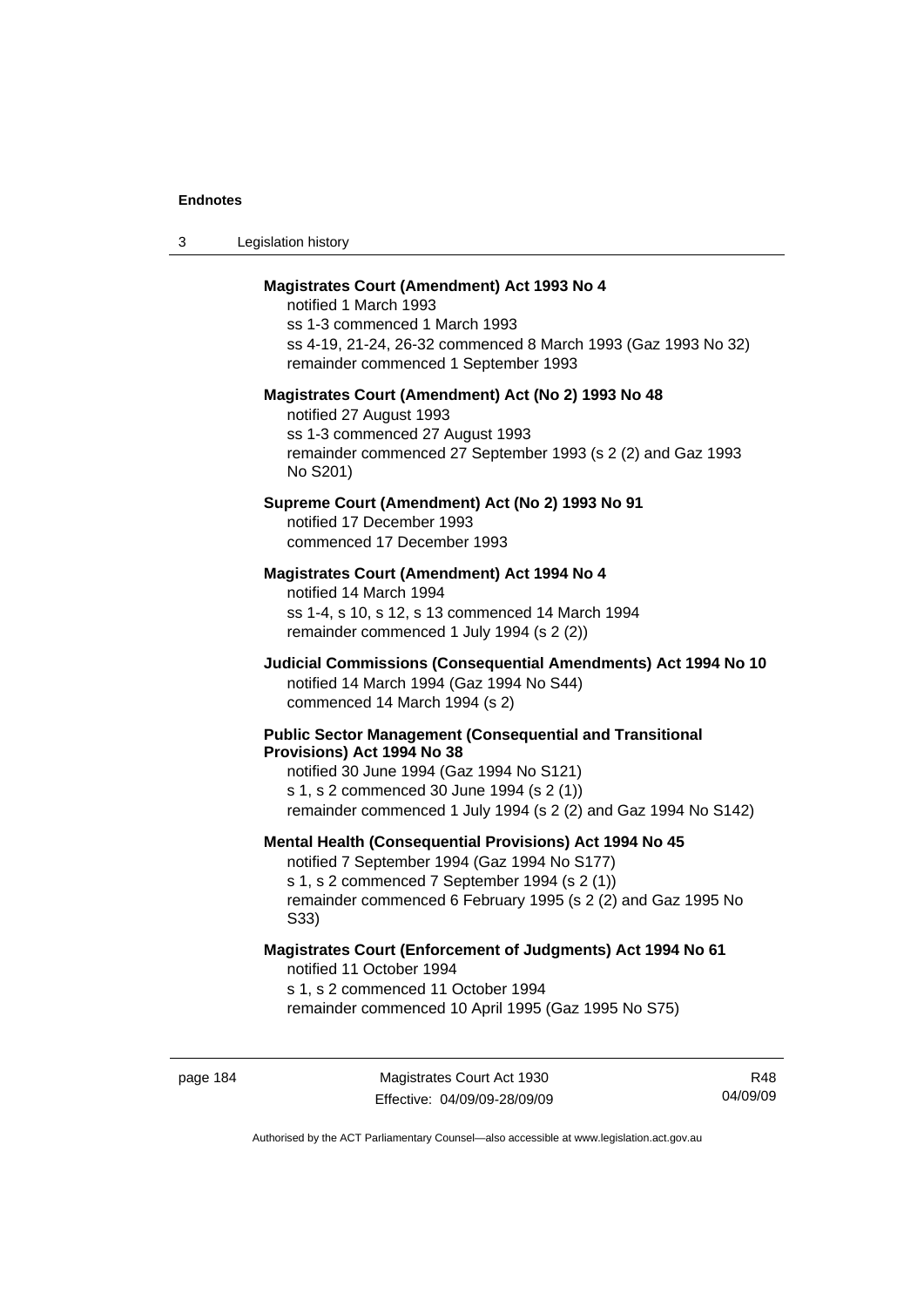# **Coroners (Amendment) Act (No 2) 1994 No 66**

notified 11 October 1994 commenced 11 October 1994

#### **Statute Law Revision (Penalties) Act 1994 No 81 sch**

notified 29 November 1994 (Gaz 1994 No S253) s 1, s 2 commenced 29 November 1994 (s 2 (1)) remainder commenced 29 November 1994 (s 2 (2) and Gaz 1994 No S269)

#### **Magistrates Court (Amendment) Act 1995 No 41**

notified 7 November 1995 s 1, s 2 commenced 7 November 1995 remainder commenced 7 May 1996

#### **Statute Law Revision Act 1995 No 46 sch**

notified 18 December 1995 (Gaz 1995 No S306) amdts commenced 18 December 1995 (s 2)

# **Magistrates Court (Amendment) Act 1996 No 6**

notified 12 March 1996 ss 1-3 commenced 12 March 1996 s 7 commenced 25 September 1991 remainder commenced 12 September 1996

# **Criminal Injuries Compensation (Amendment) Act 1996 No 68**

notified 20 December 1996 ss 1-3 commenced 20 December 1996 remainder commenced 1 January 1997 (Gaz 1996 No S352)

#### **Firearms Act 1996 No 74**

notified 20 December 1996 s 1, s 2 commenced 20 December 1996 remainder commenced 17 May 1997 (Gaz 1997 No S135)

# **Magistrates Court (Amendment) Act (No 2) 1996 No 82**

notified 20 December 1996 ss 1-3 commenced 20 December 1996 remainder commenced 1 January 1997 (Gaz 1996 No S353)

R48 04/09/09

Magistrates Court Act 1930 Effective: 04/09/09-28/09/09 page 185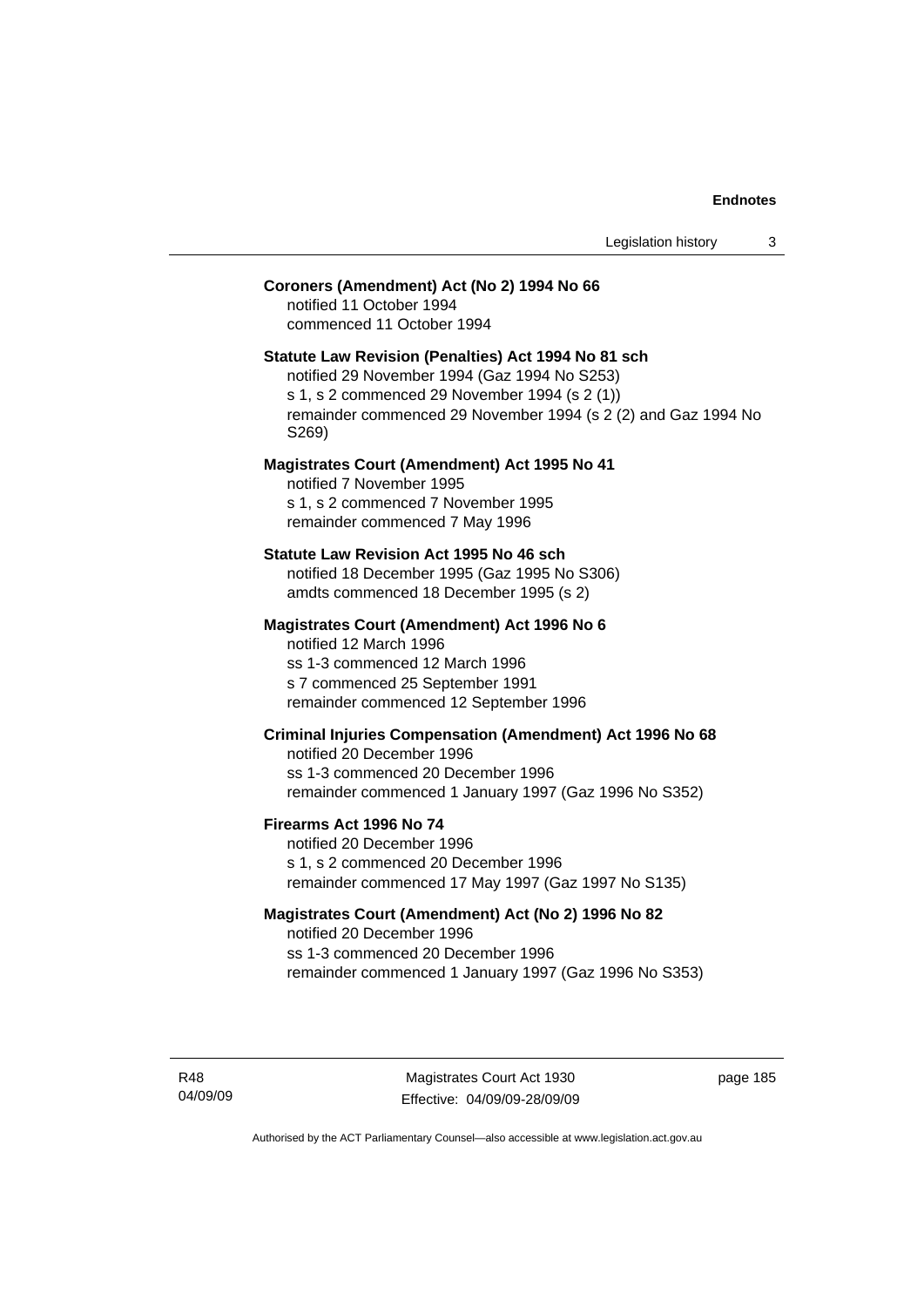| Legislation history<br>-3 |  |
|---------------------------|--|
|---------------------------|--|

# **Magistrates Court (Amendment) Act 1997 No 25**

notified 29 May 1997 ss 1-3 commenced 29 May 1997 remainder commenced 30 May 1997 (s 2 (2) and Gaz 1997 No S149)

#### **Remuneration Tribunal (Consequential Amendments) Act 1997 No 41 sch 1 (as am by Act 2002 No 49 amdt 3.222)**

notified 19 September 1997 (Gaz 1997 No S264) commenced 24 September 1997 (s 2 as am by Act 2002 No 49 amdt 3.222)

# **Magistrates Court (Civil Jurisdiction) (Amendment) Act 1997 No 94**

notified 1 December 1997 ss 1-3 commenced 1 December 1997 remainder commenced 25 May 1998 (Gaz 1998 No S140)

# **Legal Practitioners (Consequential Amendments) Act 1997 No 96 sch 1**

notified 1 December 1997 (Gaz 1997 No S380) s 1, s 2 commenced 1 December 1997 (s 2 (1)) sch 1 commenced 1 June 1998 (s 2 (2))

# **Magistrates Court (Amendment) Act 1998 No 25**

notified 10 July 1998 s 1, s 2 commenced 10 July 1998 remainder commenced 1 January 1999 (Gaz 1998 No 50)

#### **Magistrates Court (Amendment) Act (No 2) 1998 No 38**

notified 14 October 1998 ss 1-3 commenced 14 October 1998 remainder commenced 19 October 1998 (Gaz 1998 No 41)

# **Statute Law Revision (Penalties) Act 1998 No 54 sch**

notified 27 November 1998 (Gaz 1998 No S207) s 1, s 2 commenced 27 November 1998 (s 2 (1)) remainder commenced 9 December 1998 (s 2 (2) and Gaz 1998 No 49)

page 186 Magistrates Court Act 1930 Effective: 04/09/09-28/09/09

R48 04/09/09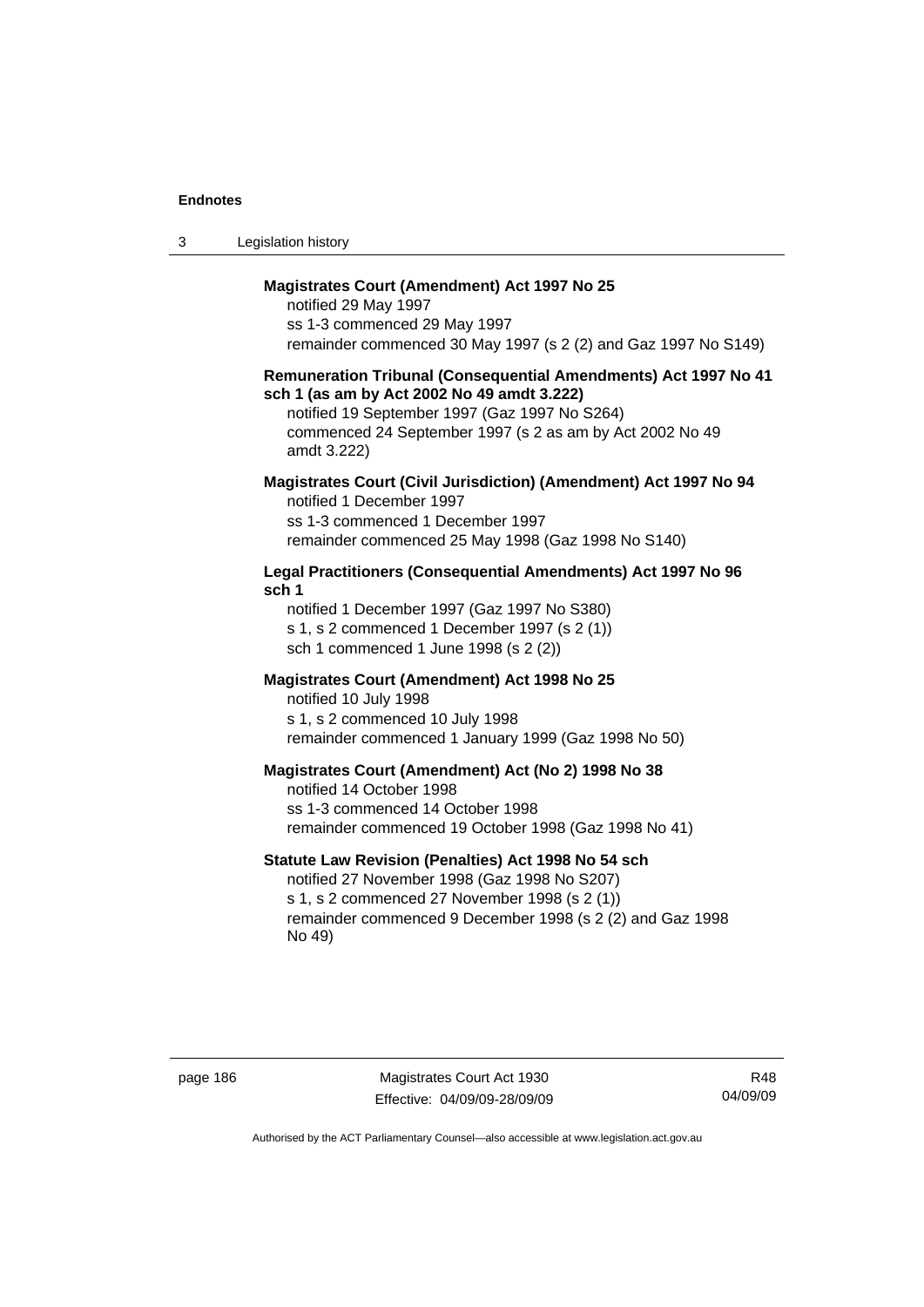### **Custodial Escorts (Consequential Provisions) Act 1998 No 67**

notified 23 December 1998 (Gaz 1998 No S212) s 1, s 2 commenced 23 December 1998 (s 2 (1)) remainder commenced 23 December 1998 (s 2 (2) and Gaz 1998 No 51)

# **Children's Services (Amendment) Act 1999 No 12**  notified 23 March 1999 commenced 1 May 1999

### **Courts and Tribunals (Audio Visual and Audio Linking) Act 1999 No 22**

notified 14 April 1999 (Gaz 1999 No S16) s 1, s 2 commenced 14 April 1999 (s 2 (1)) remainder commenced 1 September 1999 (s 2 (2) and Gaz 1999 No 35)

### **Magistrates Court (Amendment) Act 1999 No 34**

notified 2 July 1999 commenced 2 July 1999

#### **Magistrates Court Amendment Act (No 2) 1999 No 59**

notified 10 November 1999 (Gaz 1999 No 45 and 1999 No 47) commenced 10 November 1999

#### **Children's Services Amendment Act (No 2) 1999 No 61**

notified 10 November 1999 s 1, s 2 commenced 10 November 1999 remainder commenced 1 December 1999

# **Children and Young People (Consequential Amendments) Act 1999 No 64 sch 2**

notified 10 November 1999 (Gaz 1999 No 45) s 1, s 2 commenced 10 November 1999 (s 2 (1)) remainder commenced 10 May 2000 (s 2 (2))

#### **Law Reform (Miscellaneous Provisions) Act 1999 No 66 sch 3**

notified 10 November 1999 (Gaz 1999 No 45) commenced 10 November 1999 (s 2)

R48 04/09/09 page 187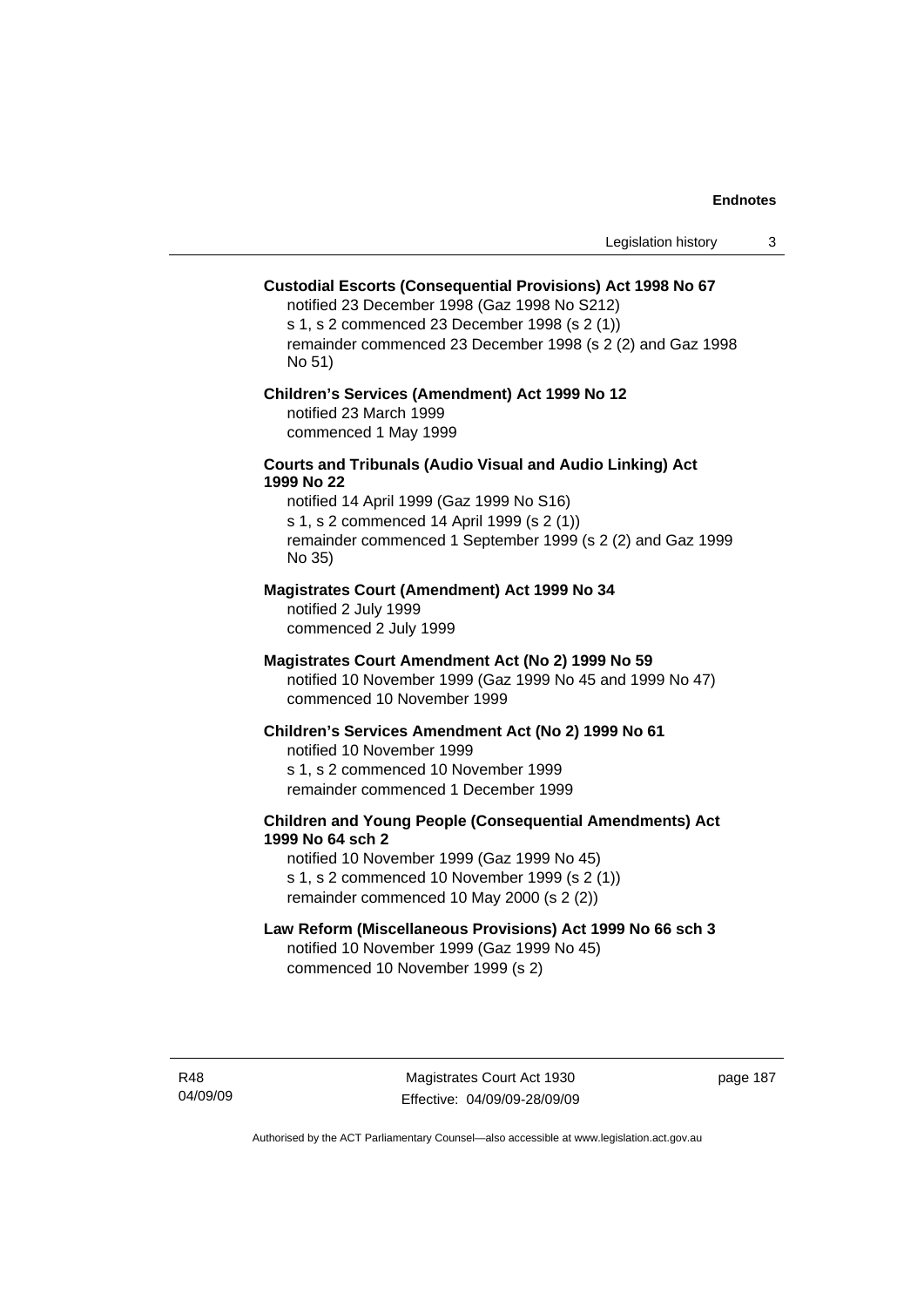3 Legislation history

# **Road Transport Legislation Amendment Act 1999 No 79 sch 3**

notified 23 December 1999 (Gaz 1999 No S65) s 1, s 2 commenced 23 December 1999 (IA s 10B) remainder commenced 1 March 2000 (s 2 (2) and Gaz 2000 No S5)

# **Victims of Crime (Financial Assistance) (Amendment) Act 1999 No 91 sch 2**

notified 23 December 1999 (Gaz 1999 No S65) s 1, s 2 commenced 23 December 1999 (IA s 10B) remainder commenced 24 December (s 2 (2) and Gaz 1999 No S69)

### **Justice and Community Safety Legislation Amendment Act 2000 No 1 sch**

notified 9 March 2000 (Gaz 2000 No 10) s 1, s 2 commenced 9 March 2000 (s 2 (1)) amdts commenced 9 September 2000 (s 2 (3))

# **Justice and Community Safety Legislation Amendment Act 2000 (No 3) No 17 sch 1**

notified 1 June 2000 (Gaz 2000 No 22) commenced 1 June 2000 (s 2)

# **Magistrates Court Amendment Act 2000 No 60**

notified 5 October 2000 (Gaz 2000 No 40) commenced 5 October 2000 (s 2)

# **Leases (Commercial and Retail) Act 2001 No 18 s 174**

notified 19 April 2001 (Gaz 2001 No 16)

s 1, s 2 commenced 19 April 2001 (IA s 10B)

s 174 commenced 1 July 2002 (s 2)

# **Legislation (Consequential Amendments) Act 2001 No 44 pt 237**

notified 26 July 2001 (Gaz 2001 No 30) s 1, s 2 commenced 26 July 2001 (IA s 10B) pt 237 commenced 12 September 2001 (s 2 and see Gaz 2001 No S65)

# **Statute Law Amendment Act 2001 (No 2) 2001 No 56 pt 3.37**  notified 5 September 2001 (Gaz 2001 No S65)

commenced 5 September 2001 (s 2 (1))

R48 04/09/09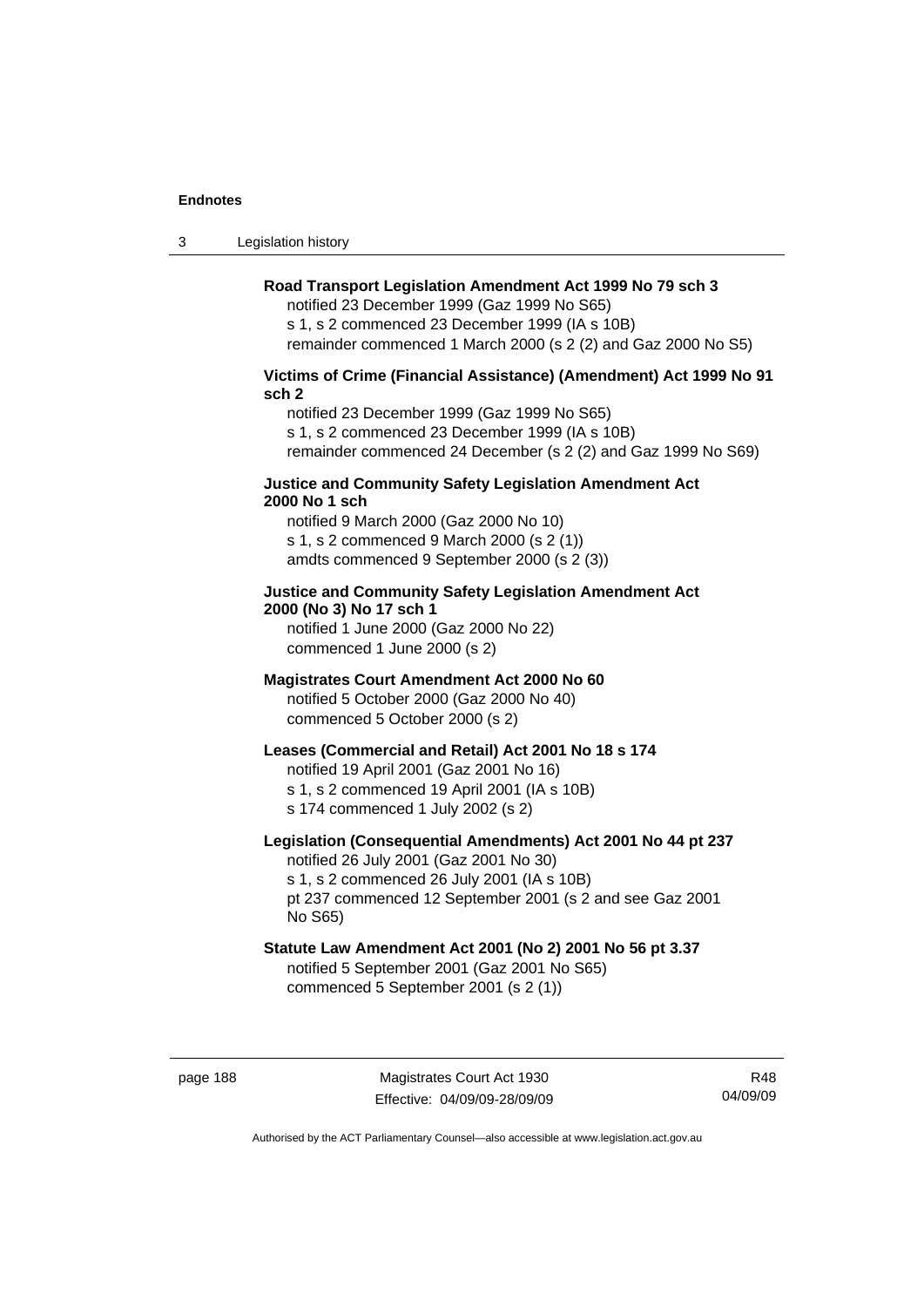| Legislation history |  |
|---------------------|--|
|---------------------|--|

# **Road Transport (Public Passenger Services) Act 2001 No 62 pt 1.1**

notified 10 September 2001 (Gaz 2001 No S66)

s 1, s 2 commenced 10 September 2001 (IA s 10B)

pt 1.1 commences 1 December 2001 (s 2 and CN 2001 No 2)

#### **Crimes Legislation Amendment Act 2001 No 63 pt 8**

notified 10 September 2001 (Gaz 2001 No S66)

s 1, s 2 commenced 10 September 2001 (IA s 10B)

pt 8 commenced 27 September 2001 (s 2 (2) and CN 2001 No 3)

## **Criminal Code 2001 Act No 64 sch 1 (as am by Criminal Code Amendment Act 2002 No 2)**

notified 10 September 2001 (Gaz 2001 No S66) repealed before commencement by Criminal Code 2002 No 51 s 126

### **Justice and Community Safety Legislation Amendment Act 2001 No 70 sch 1**

notified LR 14 September 2001 amdt commenced 14 September 2001 (s 2 (5))

### **Fair Trading Legislation Amendment Act 2001 No 77 pt 4**

notified LR 14 September 2001 s 1, s 2 commenced 14 September 2001 (LA s 75) pt 4 commenced 14 March 2002 (LA s 79)

# **Protection Orders (Consequential Amendments) Act 2001 No 90 sch 1 pt 8**

notified LR 27 September 2001 s 1, s 2 commenced 27 September 2001 (LA s 75) sch 1 pt 8 commenced 27 March 2002 (s 2 and LA s 79)

#### **Criminal Code Amendment Act 2002 No 2 s 4**

notified LR 7 March 2002

s 1, s 2 commenced 7 March 2002 (LA s 75)

remainder commenced 9 March 2002 (s 2)

*Note* This Act only amends the Criminal Code 2001 Act No 64. The Criminal Code 2001 was repealed before it commenced (see Act 2002 No 51 s 126)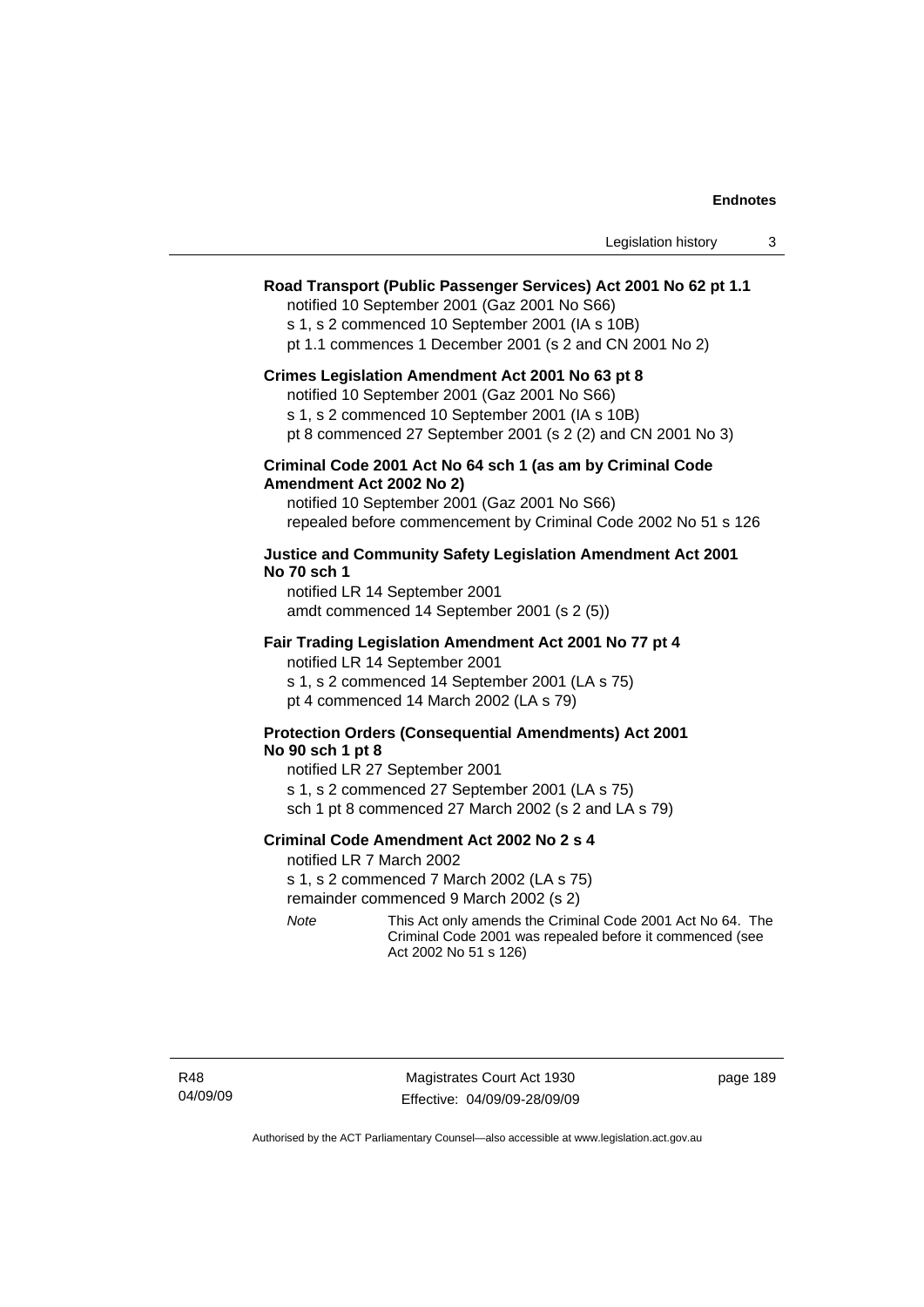| $\sqrt{2}$<br>- 3 | Legislation history |
|-------------------|---------------------|
|-------------------|---------------------|

# **Statute Law Amendment Act 2002 No 30 pt 3.46**

notified LR 16 September 2002

s 1, s 2 taken to have commenced 19 May 1997 (LA s 75 (2)) pt 3.46 commenced 17 September 2002 (s 2 (1))

### **Magistrates Court (Refund of Fees) Amendment Act 2002 No 36**

notified LR 10 October 2002

s 1, s 2 commenced 10 October 2002 (LA s 75 (1)) remainder commenced 11 October 2002 (s 2)

# **Statute Law Amendment Act 2002 (No 2) No 49 amdt 3.222**

notified LR 20 December 2002

s 1, s 2 taken to have commenced 7 October 1994 (LA s 75 (2))

amdt 3.222 taken to have commenced 24 September 1997 (s 2 (3))

*Note* This Act only amends the Remuneration Tribunal (Consequential Amendments) Act 1997 No 41.

# **Justice and Community Safety Legislation Amendment Act 2003 A2003-2 pt 14**

notified LR 3 March 2003

s 1, s 2 commenced 3 March 2003 (LA s 75 (1))

pt 14 commenced 31 March 2003 (s 2 (2))

#### **Evidence (Miscellaneous Provisions) Amendment Act 2003 A2003-48 sch 2 pt 2.8**

notified LR 31 October 2003

s 1, s 2 commenced 31 October 2003 (LA s 75 (1))

sch 2 pt 2.8 commenced 30 April 2004 (s 2 and LA s 79)

# **Statute Law Amendment Act 2003 (No 2) A2003-56 sch 3 pt 3.14**

notified LR 5 December 2003

s 1, s 2 commenced 5 December 2003 (LA s 75 (1)) sch 3 pt 3.14 commenced 19 December 2003 (s 2)

### **Sexuality Discrimination Legislation Amendment Act 2004 A2004-2 sch 2 pt 2.6**

notified LR 18 February 2004 s 1, s 2 commenced 18 February 2004 (LA s 75 (1))

sch 2 pt 2.6 commenced 22 March 2004 (s 2 and CN2004-4)

page 190 Magistrates Court Act 1930 Effective: 04/09/09-28/09/09

R48 04/09/09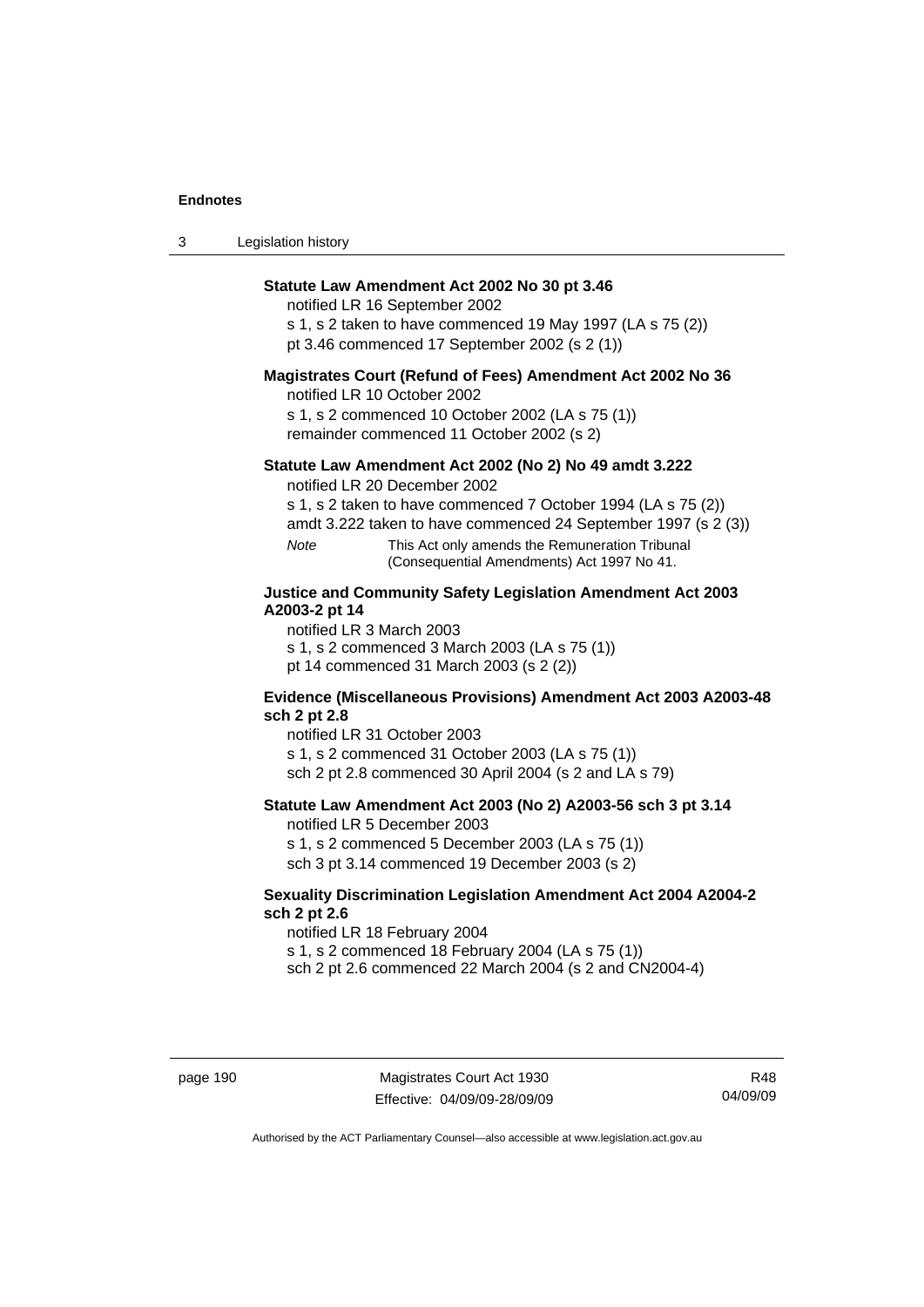#### **Bail Amendment Act 2004 A2004-14 sch 2 pt 2.2**

notified LR 26 March 2004 s 1, s 2 commenced 26 March 2004 (LA s 75 (1)) sch 2 pt 2.2 commenced 26 June 2004 (s 2 (1))

### **Criminal Code (Theft, Fraud, Bribery and Related Offences) Amendment Act 2004 A2004-15 sch 3 pt 3.4**

notified LR 26 March 2004 s 1, s 2 commenced 26 March 2004 (LA s 75 (1)) sch 3 pt 3.4 commenced 9 April 2004 (s 2 (1))

#### **Statute Law Amendment Act 2004 A2004-42 sch 1 pt 1.4**

notified LR 11 August 2004 s 1, s 2 commenced 11 August 2004 (LA s 75 (1)) amdt 1.10, amdt 1.11 commenced 30 September 2004(s 2 (2) and see Litter Act 2004 A2004-47, s 2 and CN2004-22) sch 1 pt 1.4 remainder commenced 25 August 2004 (s 2 (1))

# **Litter Act 2004 A2004-47 sch 1**

notified LR 16 August 2004 s 1, s 2 commenced 16 August 2004 (LA s 75 (1)) sch 1 commenced 30 September 2004 (s 2 and CN2004-22)

#### **Court Procedures (Consequential Amendments) Act 2004 A2004-60 sch 1 pt 1.40, pt 1.51 (in part)**

notified LR 2 September 2004 s 1, s 2 commenced 2 September 2004 (LA s 75 (1)) sch 1 pt 1.40, pt 1.51 commenced 10 January 2005 (s 2 and see Court Procedures Act 2004 A2004-59, s 2 and CN2004-29)

# **Justice and Community Safety Legislation Amendment Act 2005 A2005-5 pt 8**

notified LR 23 February 2005 s 1, s 2 commenced 23 February 2005 (LA s 75 (1)) pt 8 commenced 24 February 2005 (s 2 (2))

### **Crimes Amendment Act 2005 A2005-7 pt 4**

notified LR 23 February 2005

s 1, s 2 commenced 23 February 2005 (LA s 75 (1))

pt 4 commenced 24 February 2005 (s 2)

R48 04/09/09 page 191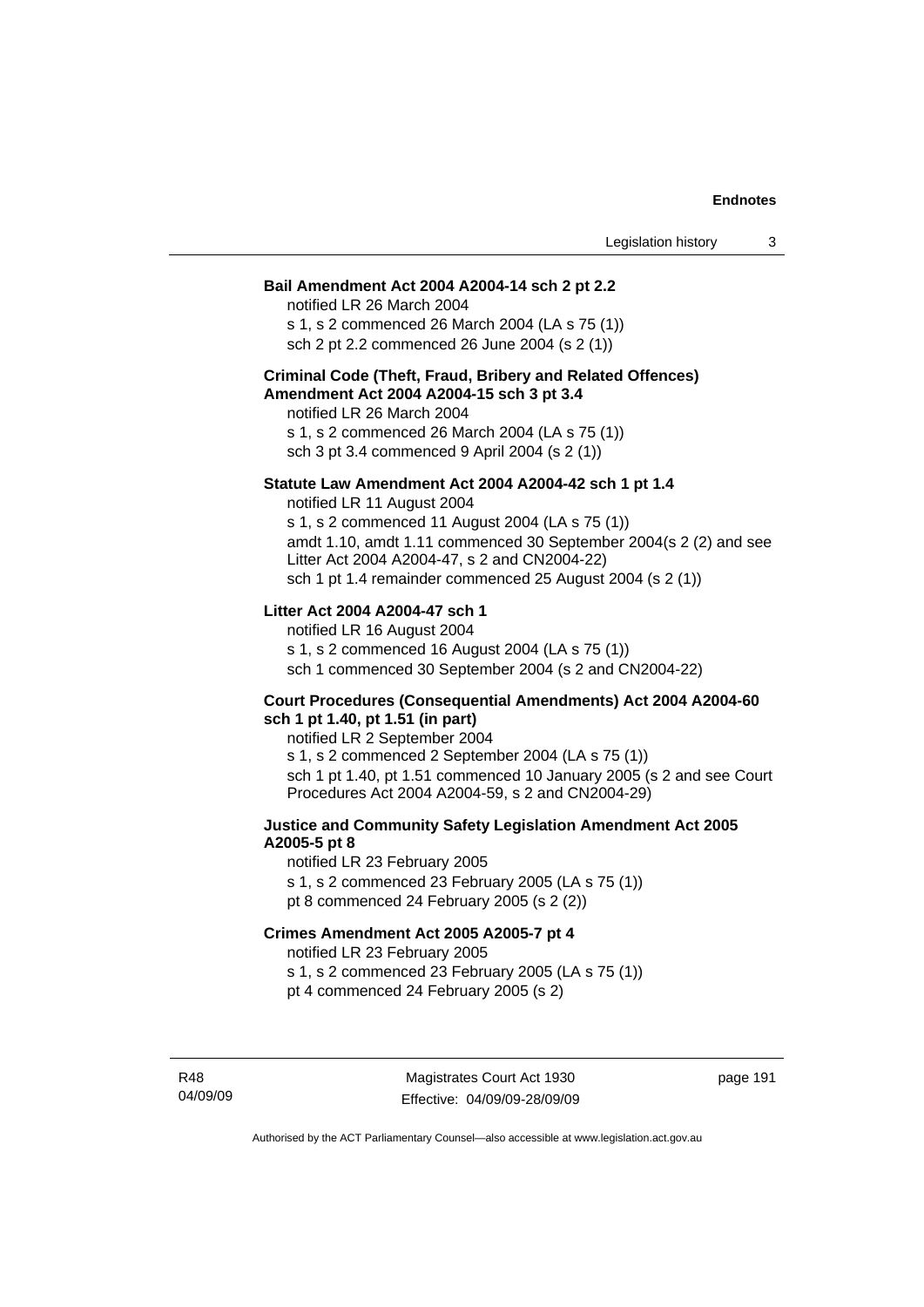| -3 | Legislation history |  |
|----|---------------------|--|
|----|---------------------|--|

# **Domestic Violence and Protection Orders Amendment Act 2005 A2005-13 sch 1 pt 1.12**

notified LR 24 March 2005 s 1, s 2 commenced 24 March 2005 (LA s 75 (1)) sch 1 pt 1.12 commenced 25 March 2005 (s 2)

### **Statute Law Amendment Act 2005 A2005-20 sch 3 pt 3.35**

notified LR 12 May 2005

s 1, s 2 taken to have commenced 8 March 2005 (LA s 75 (2)) sch 1 pt 3.35 commenced 2 June 2005 (s 2 (1))

### **Criminal Code (Administration of Justice Offences) Amendment Act 2005 A2005-53 sch 1 pt 1.20**

notified LR 26 October 2005 s 1, s 2 commenced 26 October 2005 (LA s 75 (1)) sch 1 pt 1.20 commenced 23 November 2005 (s 2)

# **Justice and Community Safety Legislation Amendment Act 2005 (No 4) A2005-60 sch 1 pt 1.19**

notified LR 1 December 2005 s 1, s 2 taken to have commenced 23 November 2005 (LA s 75 (2)) sch 1 pt 1.19 commenced 22 December 2005 (s 2 (4))

# **Sentencing Legislation Amendment Act 2006 A2006-23 sch 1 pt 1.27**

notified LR 18 May 2006 s 1, s 2 commenced 18 May 2006 (LA s 75 (1)) sch 1 pt 1.27 commenced 2 June 2006 (s 2 (1) and see Crimes (Sentence Administration) Act 2005 A2005-59 s 2, Crimes (Sentencing) Act 2005 A2005-58, s 2 and LA s 79)

### **Justice and Community Safety Legislation Amendment Act 2006 A2006-40 sch 2 pt 2.23 (as am by A2006-55 pt 4)**  notified LR 28 September 2006

s 1, s 2 commenced 28 September 2006 (LA s 75 (1))

sch 2 pt 2.23 commenced 1 January 2007 (s 2 (4))

# **Court Legislation Amendment Act 2006 A2006-55 pt 4, pt 5**  notified LR 18 December 2006

s 1, s 2 commenced 18 December 2006 (LA s 75 (1))

- pt 4 commenced 1 January 2007 (LA s 79A and A2006-40)
- pt 5 commenced 19 December 2006 (s 2)

page 192 Magistrates Court Act 1930 Effective: 04/09/09-28/09/09

R48 04/09/09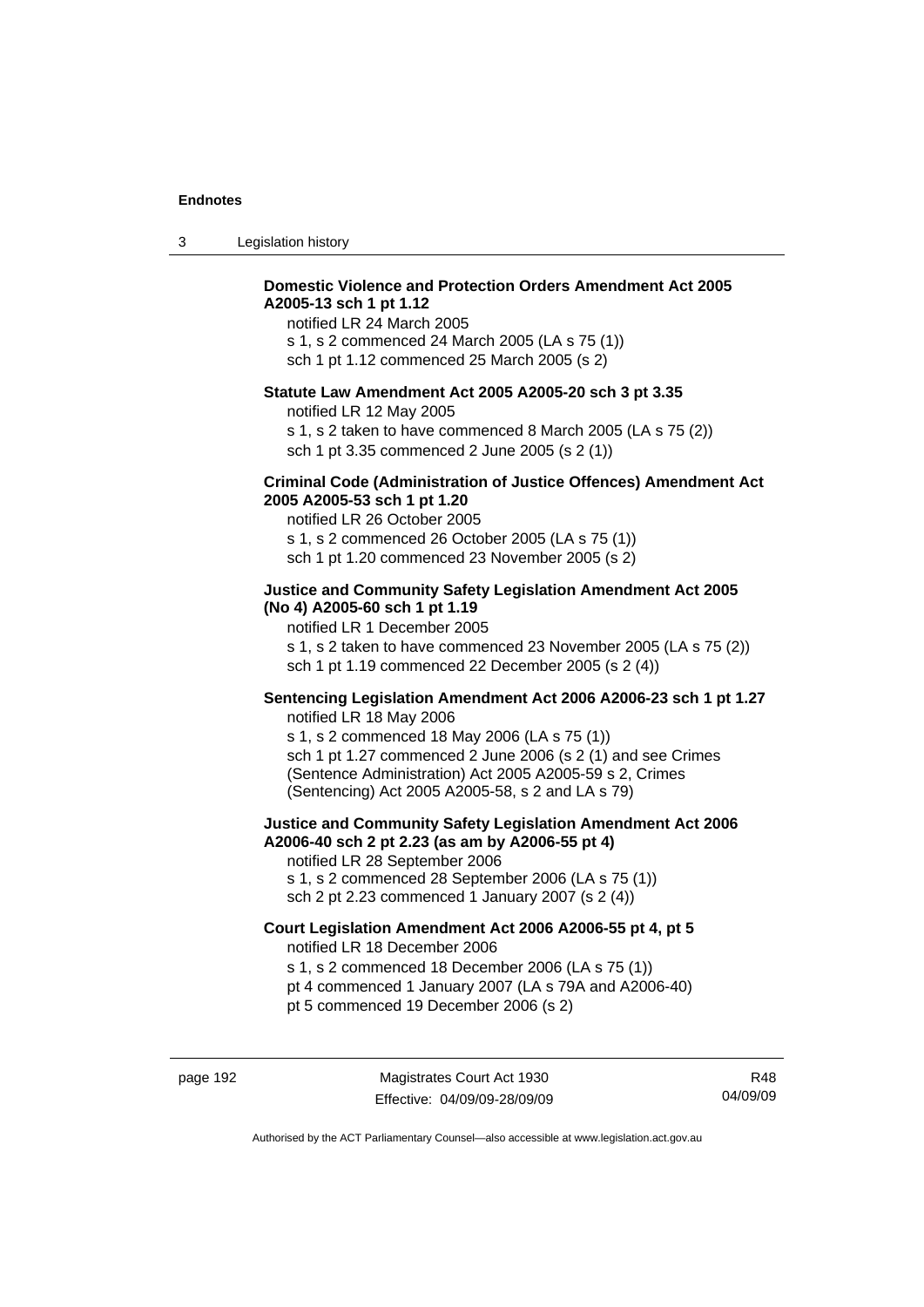| Legislation history<br>3                                                                                                                                                                                                                                                                                                                                                 |
|--------------------------------------------------------------------------------------------------------------------------------------------------------------------------------------------------------------------------------------------------------------------------------------------------------------------------------------------------------------------------|
| Housing Assistance Act 2007 A2007-8 sch 1 pt 1.7<br>notified LR 10 May 2007<br>s 1, s 2 commenced 10 May 2007 (LA s 75 (1))<br>sch 1 pt 1.7 commenced 10 November 2007 (s 2 and LA s 79)                                                                                                                                                                                 |
| Corrections Management Act 2007 A2007-15 sch 1 pt 1.6<br>notified LR 18 June 2007<br>s 1, s 2 commenced 18 June 2007 (LA s 75 (1))<br>sch 1 pt 1.6 commenced 18 December 2007 (s 2 and LA s 79)                                                                                                                                                                          |
| Victims of Crime Amendment Act 2007 A2007-44 sch 1 pt 1.2<br>notified LR 13 December 2007<br>s 1, s 2 commenced 13 December 2007 (LA s 75 (1))<br>sch 1 pt 1.2 commenced 20 December 2007 (s 2)                                                                                                                                                                          |
| Crimes Amendment Act 2008 A2008-6 pt 5<br>notified LR 15 April 2008<br>s 1, s 2 commenced 15 April 2008 (LA s 75 (1))<br>pt 5 commenced 16 April 2008 (s 2)                                                                                                                                                                                                              |
| Children and Young People Act 2008 A2008-19 sch 1 pt 1.8<br>notified LR 17 July 2008<br>s 1, s 2 commenced 17 July 2008 (LA s 75 (1))<br>sch 1 pt 1.8 commenced 27 February 2009 (s 2 and CN2008-17 (and<br>see CN2008-13))                                                                                                                                              |
| <b>Children and Young People (Consequential Amendments) Act 2008</b><br>A2008-20 sch 1 pt 1.5<br>notified LR 17 July 2008<br>s 1, s 2 commenced 17 July 2008 (LA s 75 (1))<br>s 3 commenced 18 July 2008 (s 2 (1))<br>sch 1 pt 1.5 commenced 27 February 2009 (s 2 (5) and see Children<br>and Young People Act 2008 A2008-19, s 2 and CN2008-17 (and see<br>CN2008-13)) |
| Justice and Community Safety Legislation Amendment Act 2008<br>(No 2) A2008-22 sch 1 pt 1.6<br>notified LR 8 July 2008<br>s 1, s 2 commenced 8 July 2008 (LA s 75 (1))<br>sch 1 pt 1.6 commenced 29 July 2008 (s 2)                                                                                                                                                      |

R48 04/09/09 page 193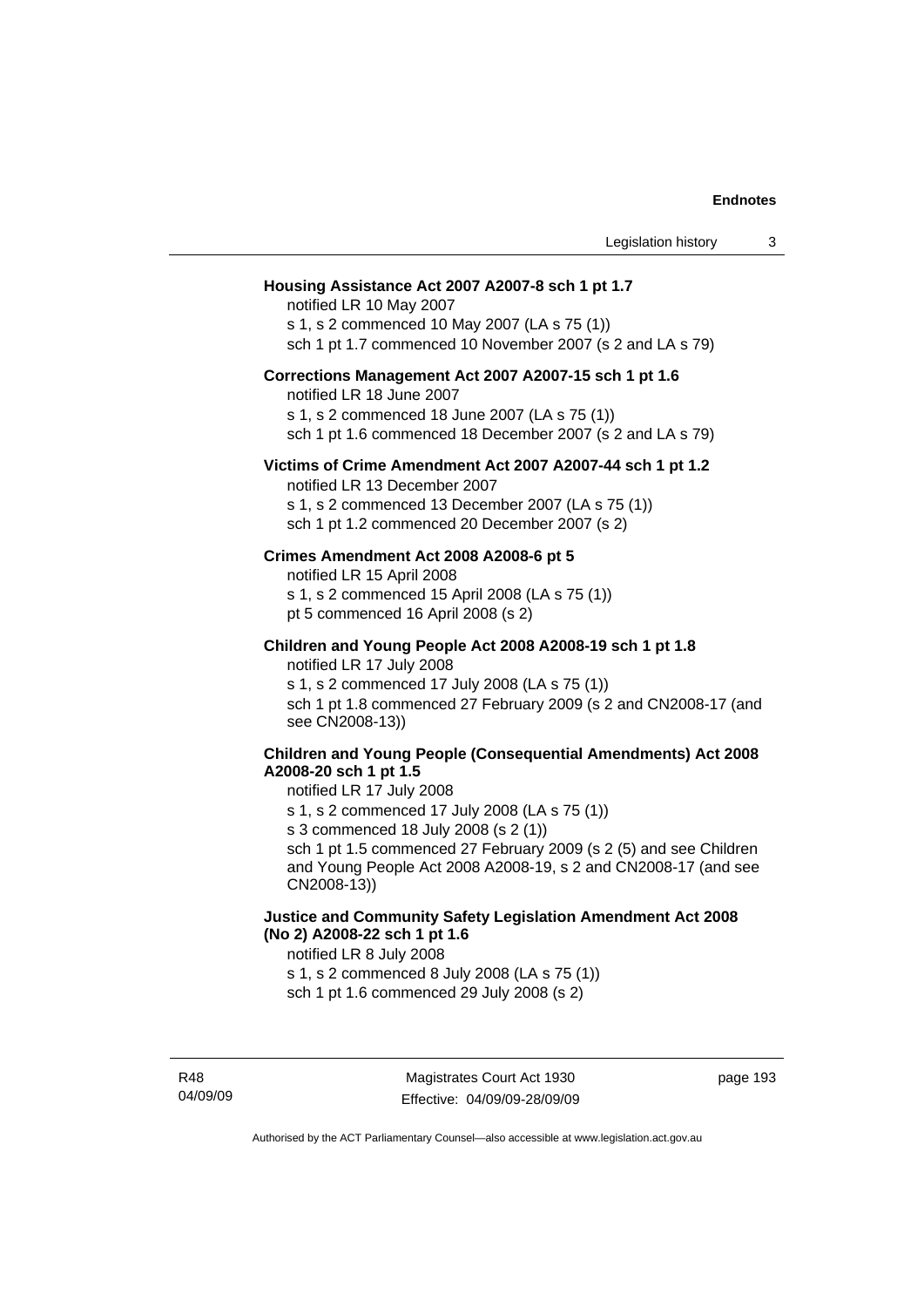| $\sim$<br>- 3 | Legislation history |  |
|---------------|---------------------|--|
|               |                     |  |

# **Justice and Community Safety Legislation Amendment Act 2008 (No 3) A2008-29 sch 1 pt 1.10**

notified LR 13 August 2008

s 1, s 2 commenced 13 August 2008 (LA s 75 (1))

sch 1 pt 1.10 commenced 27 August 2008 (s 2)

# **ACT Civil and Administrative Tribunal Legislation Amendment Act 2008 A2008-36 sch 1 pt 1.36**

notified LR 4 September 2008

s 1, s 2 commenced 4 September 2008 (LA s 75 (1))

sch 1 pt 1.36 commenced 2 February 2009 (s 2 (1) and see ACT Civil and Administrative Tribunal Act 2008 A2008-35, s 2 (1) and CN2009-2)

#### **ACT Civil and Administrative Tribunal Legislation Amendment Act 2008 (No 2) A2008-37 sch 1 pt 1.74**

notified LR 4 September 2008

s 1, s 2 commenced 4 September 2008 (LA s 75 (1)) sch 1 pt 1.74 commenced 2 February 2009 (s 2 (1) and see ACT Civil and Administrative Tribunal Act 2008 A2008-35, s 2 (1) and CN2009-2)

## **Sexual and Violent Offences Legislation Amendment Act 2008 A2008-41 pt 3**

notified LR 8 September 2008

- s 1, s 2 commenced 8 September 2008 (LA s 75 (1))
- pt 3 commenced 30 May 2009 (s 2 and CN2009-3)

# **Court Legislation Amendment Act 2008 A2008-42 pt 4**

notified LR notified LR 8 September 2008

- s 1, s 2 commenced 8 September 2008 (LA s 75 (1))
- pt 4 commenced 8 March 2009 (s 2 and LA s 79)

# **Crimes Legislation Amendment Act 2008 A2008-44 sch 1 pt 1.11**

notified LR 9 September 2008

s 1, s 2 commenced 9 September 2008 (LA s 75 (1))

sch 1 pt 1.11 commenced 30 May 2009 (s 2 and CN2009-4)

# **Domestic Violence and Protection Orders Act 2008 A2008-46 sch 3 pt 3.12**

notified LR 10 September 2008

s 1, s 2 commenced 10 September 2008 (LA s 75 (1))

sch 3 pt 3.12 commenced 30 March 2009 (s 2)

page 194 Magistrates Court Act 1930 Effective: 04/09/09-28/09/09

R48 04/09/09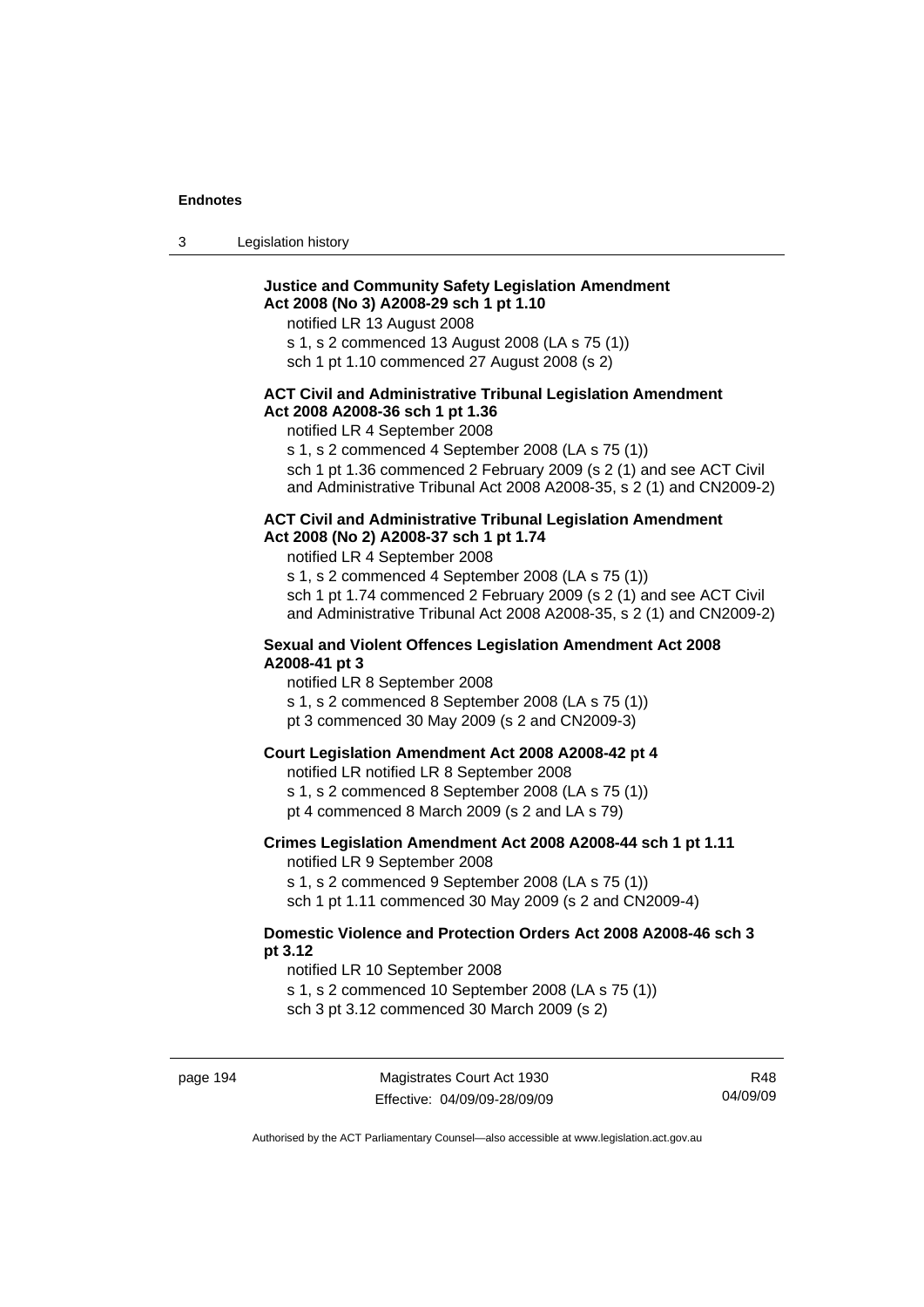# **Justice and Community Safety Legislation Amendment Act 2009 A2009-7 sch 1 pt 1.8**

notified LR 5 March 2009

s 1, s 2 commenced 5 March 2009 (LA s 75 (1)) sch 1 pt 1.8 commenced 30 May 2009 (s 2 (4) and see Crimes

Legislation Amendment Act 2008 A2008-44, s 2 and CN2009-4)

as modified by

# **Magistrates Court (Transitional Provisions) Regulation 2009 SL2009-20**

notified LR 18 May 2009

s 1, s 2 commenced 18 May 2009 (LA s 75 (1)) remainder commenced 30 May 2009 (s 2 and see Crimes Legislation Amendment Act 2008 A2008-44, s 2 and CN2009-4)

as amended by

# **Justice and Community Safety Legislation Amendment Act 2009 (No 2) A2009-19 pt 11**

notified LR 1 September 2009 s 1, s 2 commenced 1 September 2009 (LA s 75 (1)) pt 11 commences 29 September 2009 (s 2)

# **Road Transport (Mass, Dimensions and Loading) Act 2009 A2009-22 sch 1 pt 1.1**

notified LR 3 September 2009 s 1, s 2 commenced 3 September 2009 (LA s 75 (1)) sch 1 pt 1.1 awaiting commencement (s 2) *Note* default commencement under LA s 79: 3 March 2010

# **Crimes Legislation Amendment Act 2009 A2009-24 sch 1 pt 1.9**

notified LR 3 September 2009

s 1, s 2 commenced 3 September 2009 (LA s 75 (1))

sch 1 pt 1.9 commenced 4 September 2009 (s 2)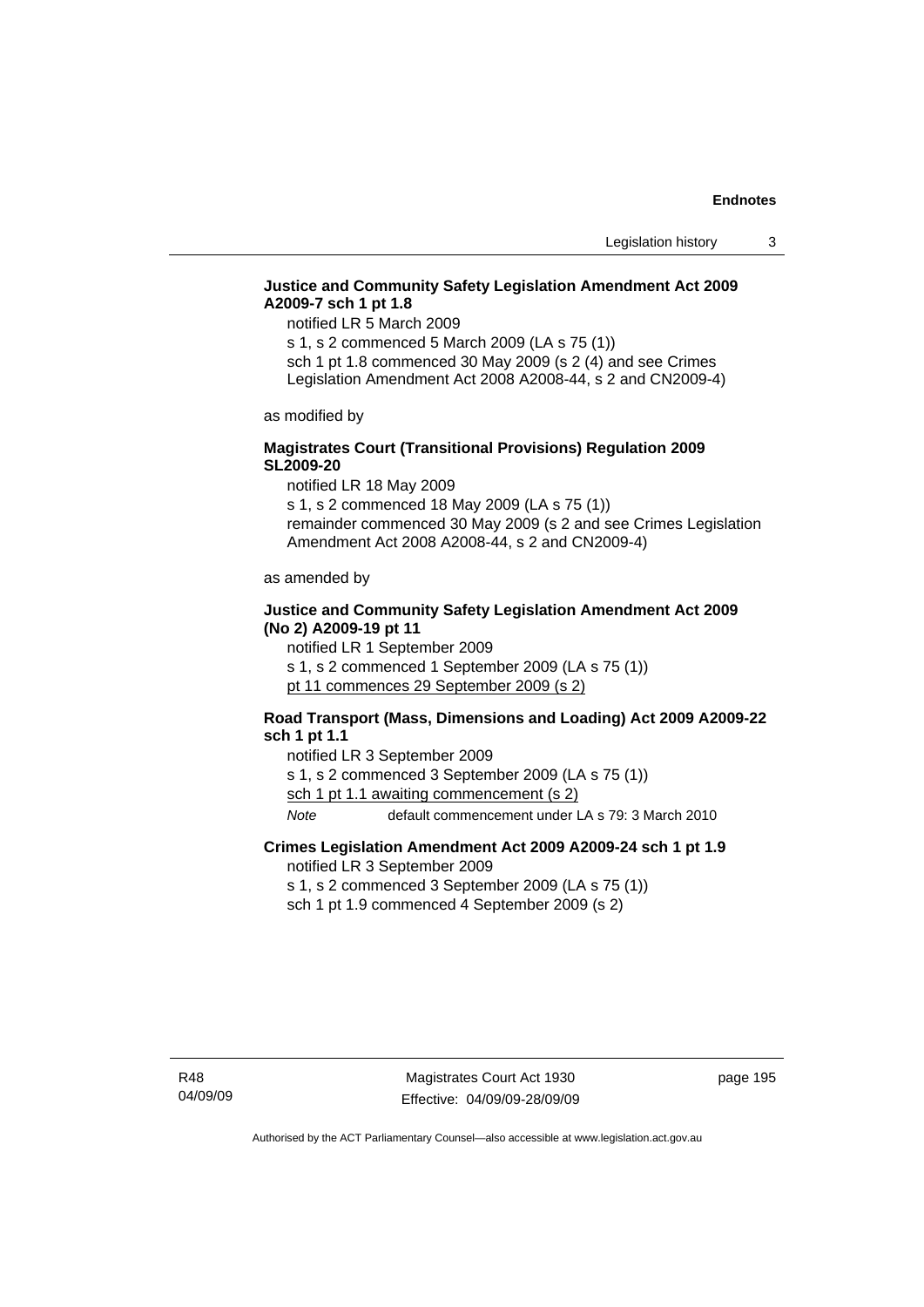# **4 Amendment history**

The *Magistrates Court (Enforcement of Judgments) Act 1994* No 61 s 28 amended the Act by reversing the order of masculine and feminine pronouns. The amendments have been incorporated in the republication but have not been noted in the amendment history.

| <b>Title</b><br>title                                                                                        | am 1985 No 67                                                                      |
|--------------------------------------------------------------------------------------------------------------|------------------------------------------------------------------------------------|
| <b>Preliminary</b><br>ch 1 hdg                                                                               | ins A2004-60 amdt 1.181                                                            |
| <b>Preliminary</b><br>pt 1 hdg                                                                               | om A2004-60 amdt 1.181                                                             |
| Name of Act<br>s <sub>1</sub>                                                                                | sub A2003-56 amdt 3.161                                                            |
| <b>Dictionary</b><br>s 2                                                                                     | om 1978 No 46<br>ins A2004-60 amdt 1.182<br>am A2005-20 amdt 3.193                 |
| <b>Notes</b><br>s 3                                                                                          | om 1994 No 61<br>ins A2004-60 amdt 1.182<br>(2), (3) exp 10 January 2006 (s 3 (3)) |
| Offences against Act-application of Criminal Code etc<br>ins A2005-53 amdt 1.107<br>s.3A<br>om A2006-55 s 12 |                                                                                    |
| <b>Magistrates Court and magistrates</b><br>ch 2 hdg                                                         | ins A2004-60 amdt 1.184                                                            |
| pt 2 hdg                                                                                                     | Appointment and jurisdiction of magistrates<br>renum as pt 2.2 hdg                 |
| The court<br>pt $2.1$ hdg                                                                                    | ins A2004-60 amdt 1.184                                                            |

page 196 Magistrates Court Act 1930 Effective: 04/09/09-28/09/09

R48 04/09/09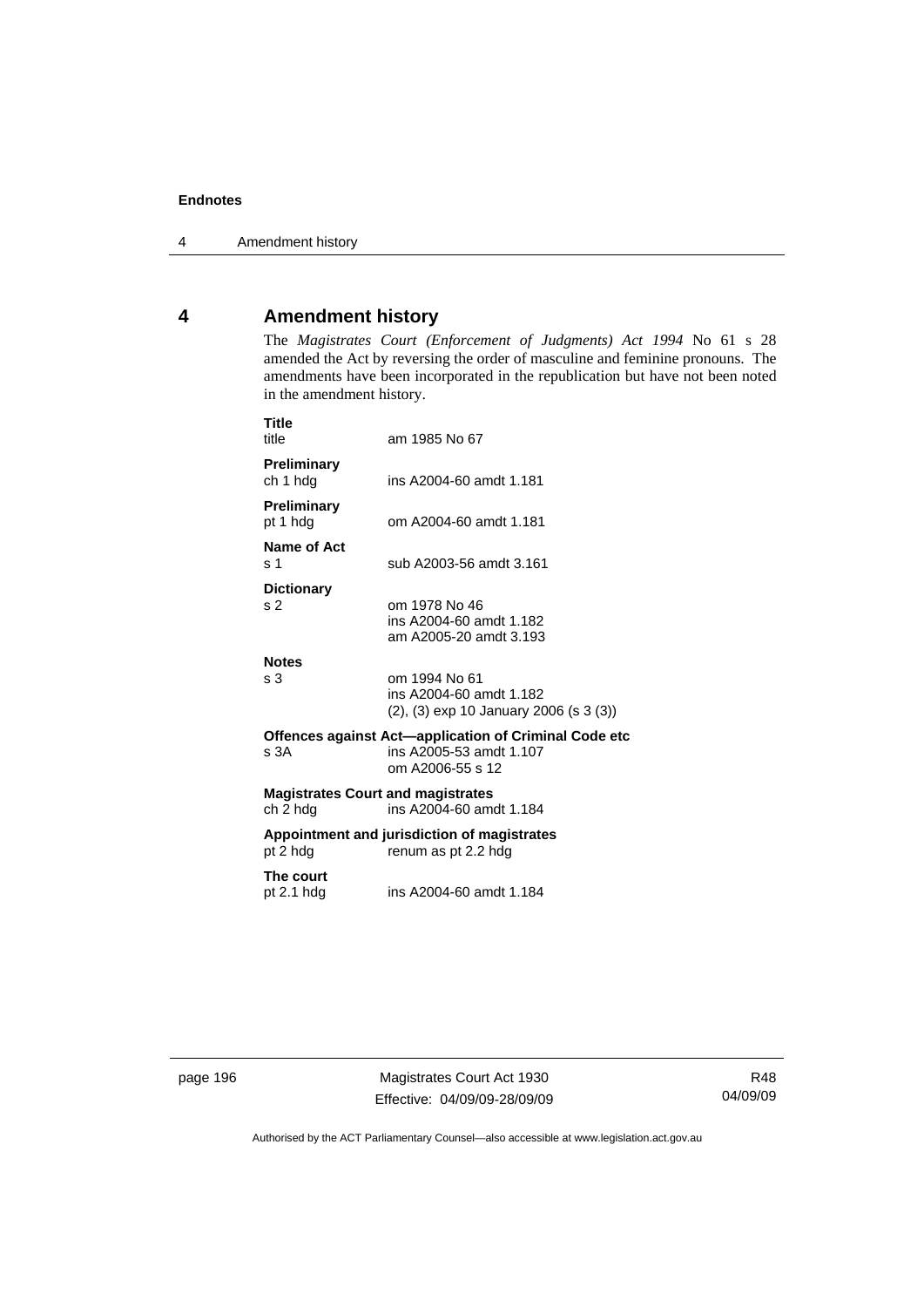#### **Constitution of court**

s 4 orig s 4 am 1937 No 28; 1953 No 14 sub 1958 No 12 am 1968 No 25; 1972 No 37 om 1974 No 14 (prev s 18) am 1940 No 20; 1985 No 67; ord 1990 No 5; 2001 No 44 amdt 1.2750; A2004-60 amdt 1.195, amdt 1.196 reloc by A2004-60 amdt 1.197 am A2005-20 amdt 3.194; A2006-55 s 13

#### **Arrangement of court business**

s 5 am 1937 No 28; 1938 No 35; 1951 No 7; 1951 No 12; 1953 No 14;1958 No 12; 1967 No 1; 1968 No 25; 1973 No 48; 1976 No 42; 1980 No 4; 1984 No 62; 1985 No 17; 1985 No 41; 1985 No 67; 1986 No 74; 1989 No 59; 1989 No 60; ord 1990 No 5; 1991 No 38; 1991 No 44; 1992 No 9; 1993 No 4; 1993 No 91; 1994 No 4; 1996 No 6; 1996 No 82; 1997 No 96; 1998 No 67; 1999 No 22 s 18; 1999 No 66 sch 3; 1999 No 79 s 5 sch 3; 2001 No 44 amdt 1.2748 om A2004-60 amdt 1.183 ins A2005-20 amdt 3.195

# **Appointment and jurisdiction of magistrates**

(prev pt 2 hdg) renum A2004-60 amdt  $1.184$ 

#### **Magistrates other than special magistrates**

div 2.2.1 hdg (prev pt 2 div 1 hdg) ins 1977 No 4 am 1985 No 67 renum as div 2.1 hdg R8 LA sub and renum A2004-60 amdt 1.186 sub A2005-20 amdt 3.196

#### **Meaning of** *magistrate* **in div 2.2.1**

s 6 sub 1951 No 12 am ord 1990 No 5 om A2004-60 amdt 1.183 ins A2005-20 amdt 3.196

# **Meaning of** *magistrate* **in div 2.2.1 s** 6A hdg **b**  $\frac{1}{2}$  sub A2004-60 a

s 6A hdg sub A2004-60 amdt 1.187<br>s 6A ins 1977 No 4 ins 1977 No 4 am 1985 No 67 om A2005-20 amdt 3.196

# **Appointment of Chief Magistrate and other magistrates**

s 7 sub 1949 No 13 am 1951 No 7; 1951 No 12; 1973 No 48 sub 1977 No 4; 1985 No 67 am ord 1990 No 5 sub A2005-20 amdt 3.196

R48 04/09/09

Magistrates Court Act 1930 Effective: 04/09/09-28/09/09 page 197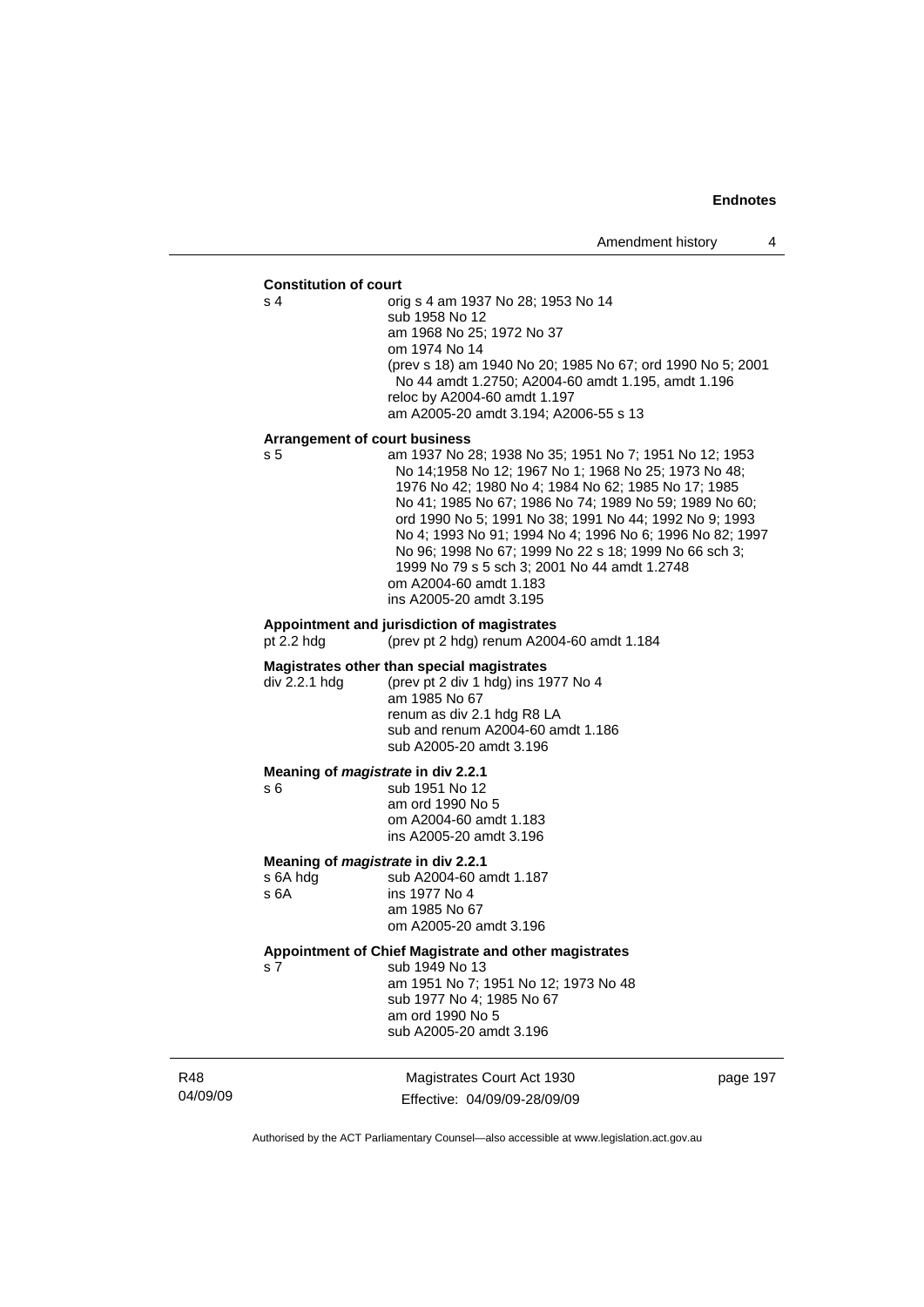| 4 | Amendment history |  |
|---|-------------------|--|
|   |                   |  |

**Eligibility for appointment as magistrate**  s 7A ins A2005-20 amdt 3.196 **Seniority of magistrates**  s 7B ins A2005-20 amdt 3.196 **Conditions of appointment of magistrates**  s 7C ins A2005-20 amdt 3.196 **Term of appointment of magistrates**  s 7D ins A2005-20 amdt 3.196 **Acting Chief Magistrate**  ins A2005-20 amdt 3.196 **Retirement**  s 7F ins A2005-20 amdt 3.196 sub A2009-19 s 57 **Magistrates not to do other work**  s 7G ins A2005-20 amdt 3.196 **Rights of public servants**  s 7H ins A2005-20 amdt 3.196 **Special magistrates**   $div 2.2.2$  hdg (prev pt 2 div 2 hdg) ins 1977 No 4 renum as div 2.2 hdg R8 LA renum A2004-60 amdt 1.189 sub A2005-20 amdt 3.197 **Appointment of special magistrates**  s 8 am 1949 No 13 sub 1977 No 4 am 1997 No 96 sub A2005-20 amdt 3.197 **Term of appointment of special magistrates**  s 8A ins 1973 No 48 om 1977 No 4 ins A2005-20 amdt 3.197 **Conditions of appointment of special magistrates**  s 8B ins 1973 No 48 om 1977 No 4 ins A2005-20 amdt 3.197

page 198 Magistrates Court Act 1930 Effective: 04/09/09-28/09/09

R48 04/09/09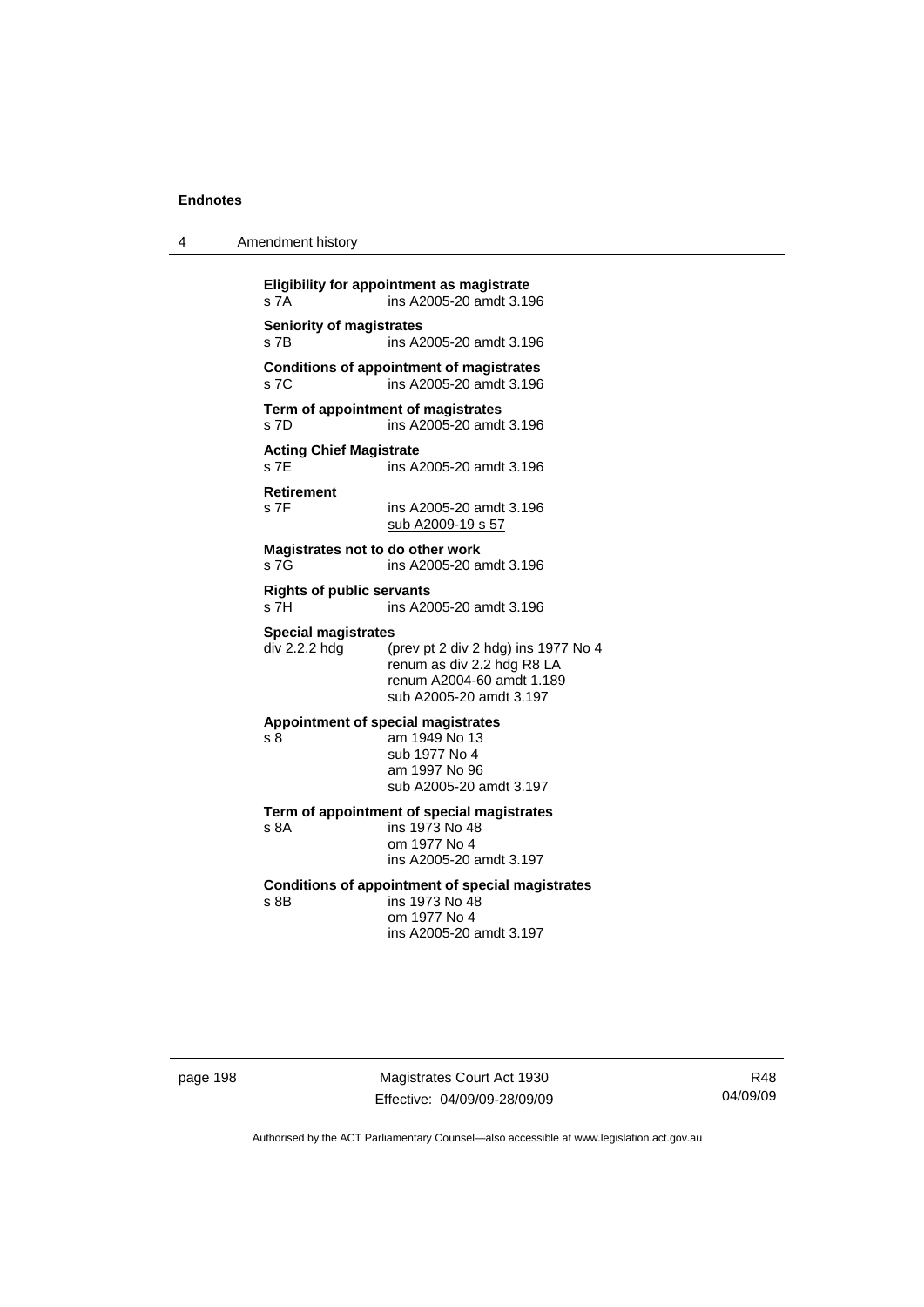| <b>Registrar and other court officers</b> |                                                                  |
|-------------------------------------------|------------------------------------------------------------------|
| div 2.2.3 hdg                             | (prev pt 2 div 3 hdg) ins 1977 No 4<br>am 1985 No 67; 1991 No 44 |
|                                           | renum as div 2.3 hdg R8 LA                                       |
|                                           | sub and renum A2004-60 amdt 1.190                                |
|                                           | sub A2005-20 amdt 3.198                                          |
| Appointment of registrar etc<br>s 9       |                                                                  |
|                                           | sub 1977 No 4<br>am 1985 No 67                                   |
|                                           | om A2005-20 amdt 3.196                                           |
|                                           | ins A2005-20 amdt 3.198                                          |
| <b>Staff assisting registrar</b><br>s 9A  | ins A2005-20 amdt 3.198                                          |
|                                           | Functions of registrar and deputy registrars                     |
| s 9B                                      | ins A2005-20 amdt 3.198                                          |
|                                           | sub A2006-40 amdt 2.129 (as am A2006-55 s 10)                    |
|                                           | Terms and conditions of appointment                              |
| s 10                                      | am 1938 No 35; 1973 No 48<br>sub 1977 No 4                       |
|                                           | am ord 1990 No 5                                                 |
|                                           | sub 1997 No 41                                                   |
|                                           | om A2005-20 amdt 3.196                                           |
| <b>Tenure of office</b><br>s 10A          | ins 1977 No 4                                                    |
|                                           | om A2005-20 amdt 3.196                                           |
| <b>Resignation</b>                        |                                                                  |
| s 10B                                     | ins 1977 No 4                                                    |
|                                           | am ord 1990 No 5                                                 |
|                                           | om A2005-20 amdt 3.196                                           |
| <b>Acting Chief Magistrate</b><br>s 10C   |                                                                  |
|                                           | ins 1977 No 4<br>am 1985 No 67; ord 1990 No 5                    |
|                                           | om A2005-20 amdt 3.196                                           |
| <b>Retirement</b>                         |                                                                  |
| s 10D                                     | ins 1977 No 4                                                    |
|                                           | sub 1994 No 10<br>om A2005-20 amdt 3.196                         |
|                                           |                                                                  |
| s 10E                                     | Magistrates not to undertake other work<br>ins 1977 No 4         |
|                                           | am 1993 No 4; 1996 No 6                                          |
|                                           | om A2005-20 amdt 3.196                                           |
|                                           |                                                                  |

R48 04/09/09

Magistrates Court Act 1930 Effective: 04/09/09-28/09/09 page 199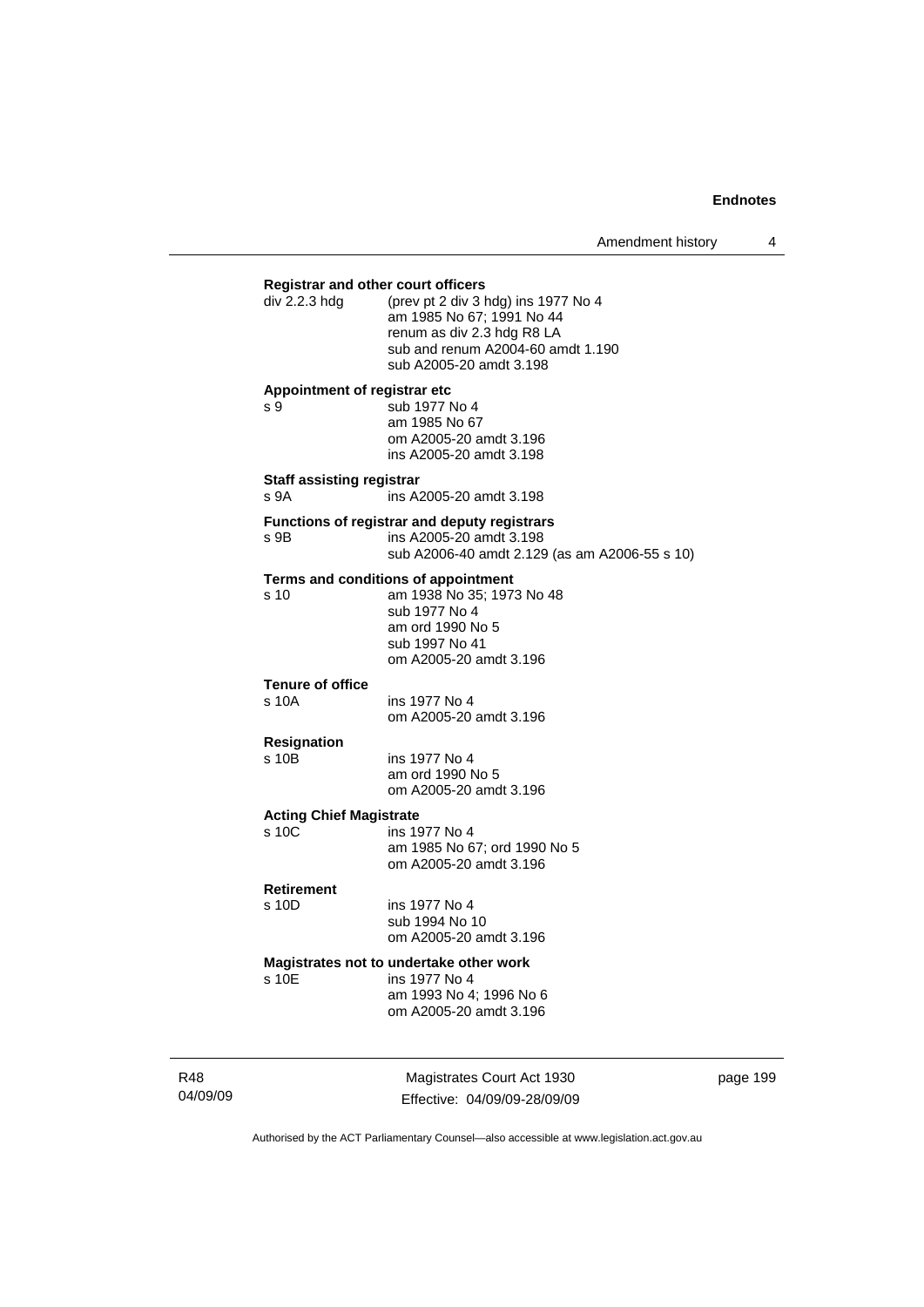4 Amendment history

| s 10F                            | ins 1977 No 4<br>sub 1994 No 38<br>om A2005-20 amdt 3.196 |
|----------------------------------|-----------------------------------------------------------|
|                                  | Arrangement of business of courts                         |
| s 10G                            | ins 1977 No 4                                             |
|                                  | am 1985 No 67; 1986 No 74; 1994 No 66<br>sub 1999 No 12   |
|                                  | am 1999 No 61 s 6; 1999 No 64 s 4 sch 2; A2004-60         |
|                                  | amdt 1.188                                                |
|                                  | om A2005-20 amdt 3.196                                    |
|                                  | Appointment of special magistrates                        |
| s 10H                            | ins 1977 No 4<br>am ord 1990 No 5                         |
|                                  | om A2005-20 amdt 3.197                                    |
| <b>Tenure of office</b>          |                                                           |
| $s$ 10.                          | ins 1977 No 4                                             |
|                                  | sub 1994 No 10                                            |
|                                  | am 1996 No 6<br>om A2005-20 amdt 3.197                    |
|                                  |                                                           |
| <b>Resignation</b><br>s 10K      | ins 1977 No 4                                             |
|                                  | am ord 1990 No 5                                          |
|                                  | om A2005-20 amdt 3.197                                    |
|                                  | Terms and conditions of appointment                       |
| s 10L                            | ins 1977 No 4                                             |
|                                  | am ord 1990 No 5<br>sub 1997 No 41                        |
|                                  | om A2005-20 amdt 3.197                                    |
|                                  | Appointment of registrar etc                              |
| s 10M hdg                        | am 1991 No 44                                             |
| s 10M                            | ins 1977 No 4                                             |
|                                  | am 1985 No 67; 1991 No 44<br>sub 1993 No 4                |
|                                  | om A2005-20 amdt 3.198                                    |
| <b>Staff assisting registrar</b> |                                                           |
| s 10MA                           | ins 1994 No 38                                            |
|                                  | om A2005-20 amdt 3.198                                    |
| Duties of registrar              |                                                           |
| s 10N hdg                        | am 1991 No 44                                             |
| s 10N                            | ins 1977 No 4<br>am 1991 No 44                            |
|                                  | om A2005-20 amdt 3.198                                    |

page 200 Magistrates Court Act 1930 Effective: 04/09/09-28/09/09

R48 04/09/09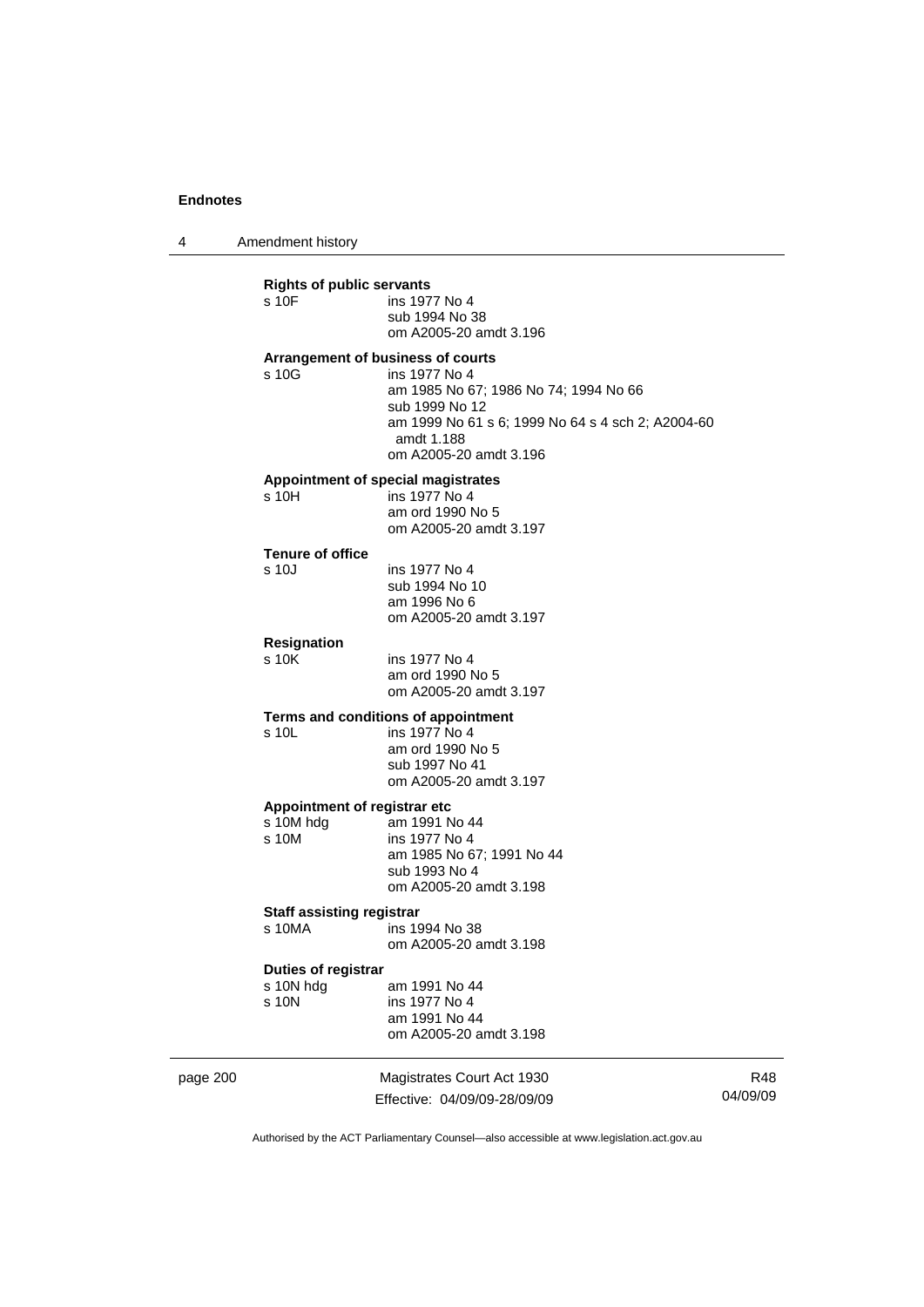# **Jurisdiction of magistrates**

| <u>oansaroaon or magistrates</u>                            |                                                                                                                                                                                                                                           |  |  |
|-------------------------------------------------------------|-------------------------------------------------------------------------------------------------------------------------------------------------------------------------------------------------------------------------------------------|--|--|
| div 2.2.4 hdg                                               | (prev pt 2 div 4 hdg) ins 1977 No 4<br>renum as div 2.4 hdg R8 LA<br>renum A2004-60 amdt 1.191                                                                                                                                            |  |  |
| Oath etc of office                                          |                                                                                                                                                                                                                                           |  |  |
| s 10P                                                       | ins 1977 No 4<br>am ord 1990 No 5; 2001 No 44 amdt 1.2749<br>sub A2005-20 amdt 3.199                                                                                                                                                      |  |  |
| <b>Acts done beyond ACT</b><br>$s$ 10Q                      | renum as s 11                                                                                                                                                                                                                             |  |  |
| Acts done beyond ACT                                        |                                                                                                                                                                                                                                           |  |  |
| s 11 hdg<br>s 11                                            | am 1991 No 44<br>orig s 11 am 1991 No 44; 1994 No 61; 1996 No 6<br>reloc to Magistrates Court Rules 1932, pt 19 as rule 99 by<br>A2005-20 amdt 3.202<br>(prev s 10Q) ins 1977 No 4<br>am A2005-20 amdt 3.200<br>renum A2005-20 amdt 3.201 |  |  |
| Acts by magistrate out of court etc                         |                                                                                                                                                                                                                                           |  |  |
| s 12 hdg<br>s 12                                            | am 1991 No 44<br>am 1937 No 28; 1986 No 74; 1991 No 44; 1996 No 6<br>sub A2005-20 amdt 3.203                                                                                                                                              |  |  |
|                                                             | Making of enforcement order after case decided                                                                                                                                                                                            |  |  |
| s 13 hdg<br>s 13                                            | sub A2006-40 amdt 2.130<br>am 1991 No 44; 1994 No 61<br>sub A2005-20 amdt 3.203; A2006-23 amdt 1.220<br>am A2006-40 amdt 2.131                                                                                                            |  |  |
| Warrants of execution after appeal<br>s 14<br>om 1972 No 37 |                                                                                                                                                                                                                                           |  |  |
| s 15 hdg<br>s 15                                            | Process not invalid only because of death of magistrate etc<br>am 1991 No 44<br>am 1991 No 44; 1994 No 61<br>sub A2005-20 amdt 3.204<br>am A2006-40 amdt 2.132                                                                            |  |  |
| Order instead of mandamus order                             |                                                                                                                                                                                                                                           |  |  |
| s 16 hdg<br>s 16                                            | sub A2006-40 amdt 2.133<br>am 1937 No 28; 1977 No 4; 1991 No 44; 1996 No 6;<br>A2004-60 amdt 1.192; A2006-40 amdt 2.134, amdt 2.135                                                                                                       |  |  |
|                                                             | Magistrates may exercise functions of justices of peace                                                                                                                                                                                   |  |  |
| s 17 hdg<br>s 17                                            | sub A2005-20 amdt 3.205<br>am 1937 No 28; ord 1990 No 5                                                                                                                                                                                   |  |  |

| -S 17 | am 1937 No 28; ord 1 |  |
|-------|----------------------|--|
|       |                      |  |
|       |                      |  |

R48 04/09/09

Magistrates Court Act 1930 Effective: 04/09/09-28/09/09 page 201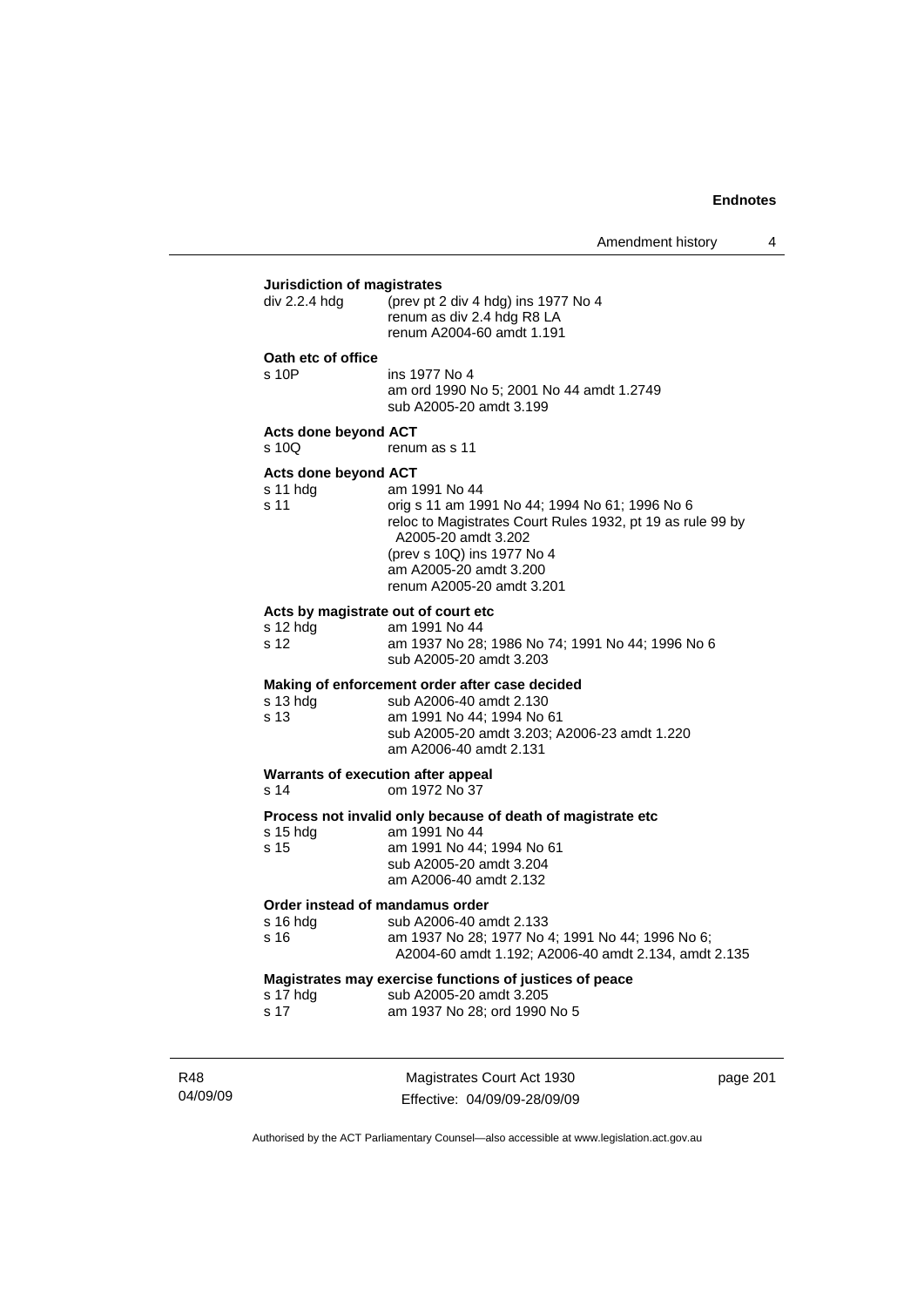| 4 | Amendment history                                                                                                                                                                                                            |  |
|---|------------------------------------------------------------------------------------------------------------------------------------------------------------------------------------------------------------------------------|--|
|   | Protection of magistrates in execution of their office<br>pt 2.3 hdg<br>ins A2004-60 amdt 1.193                                                                                                                              |  |
|   | Magistrate sued for act not within jurisdiction<br>s 17A<br>(prev s 231) am 1937 No 28; 1953 No 14; 1994 No 61<br>reloc by A2004-60 amdt 1.370<br>am A2005-20 amdt 3.206, amdt 3.207                                         |  |
|   | Magistrate sued for act not within jurisdiction<br>s 17B<br>(prev s 232) reloc by A2004-60 amdt 1.370<br>om A2008-44 amdt 1.63                                                                                               |  |
|   | Committal or enforcement order by magistrate on order of court<br>sub A2006-40 amdt 2.136<br>s 17C hdg<br>s 17C<br>(prev s 233) am 1994 No 61<br>reloc by A2004-60 amdt 1.370<br>am A2006-23 amdt 1.221; A2006-40 amdt 2.137 |  |
|   | No action for acts done under Supreme Court order<br>(prev s 234) am 1937 No 28<br>s 17D<br>reloc by A2004-60 amdt 1.370<br>sub A2005-20 amdt 3.208                                                                          |  |
|   | No action if proceeding confirmed on appeal<br>s 17E<br>(prev s 235) am 1994 No 61<br>reloc by A2004-60 amdt 1.370<br>am A2006-23 amdt 1.222, amdt 1.223; A2006-40<br>amdts 2.137-2.139                                      |  |
|   | Actions in cases prohibited<br>s 17F<br>(prev s 236) am 1937 No 28<br>reloc by A2004-60 amdt 1.370<br>am A2005-20 amdt 3.209                                                                                                 |  |
|   | <b>Payment into court</b><br>s 17G<br>(prev s 239) am 1937 No 28; 1986 No 74<br>reloc by A2004-60 amdt 1.370<br>sub A2005-20 amdt 3.210                                                                                      |  |
|   | No action against magistrate for judicial acts in Magistrates Court<br>s 17H<br>(prev s 240) am 1985 No 67<br>reloc by A2004-60 amdt 1.370                                                                                   |  |
|   | Magistrate sued for acts within magistrate's jurisdiction only liable in case of<br>malice and absence of reasonable and probable cause<br>(prev s 241) reloc by A2004-60 amdt 1.370<br>s 17I<br>am A2005-20 amdt 3.211      |  |

page 202 Magistrates Court Act 1930 Effective: 04/09/09-28/09/09

R48 04/09/09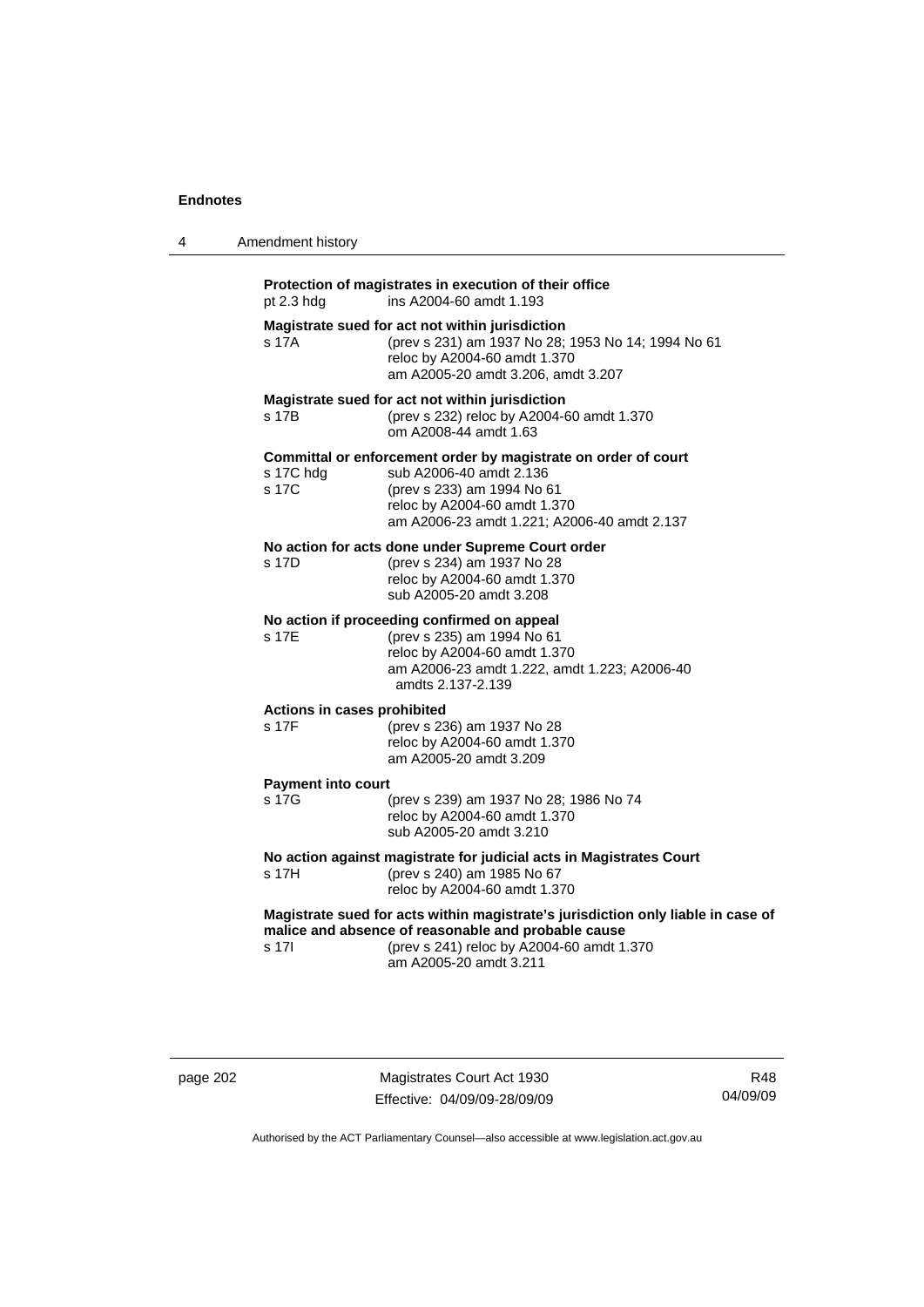| <b>Verdict for defendant</b><br>s 17J                   | (prev s 242) am 1937 No 28; 1986 No 74<br>sub 1996 No 6<br>reloc by A2004-60 amdt 1.370                                                                                                                                                                                                                                                                                         |
|---------------------------------------------------------|---------------------------------------------------------------------------------------------------------------------------------------------------------------------------------------------------------------------------------------------------------------------------------------------------------------------------------------------------------------------------------|
| Damages<br>s 17K                                        | (prev s 243) am 1966 No 2<br>sub 1994 No 61<br>reloc by A2004-60 amdt 1.370                                                                                                                                                                                                                                                                                                     |
| <b>Criminal proceedings</b><br>ch 3 hdg                 | ins A2004-60 amdt 1.198                                                                                                                                                                                                                                                                                                                                                         |
| <b>Magistrates Court</b><br>pt 3 hdg                    | sub 1985 No 67<br>om A2004-60 amdt 1.194                                                                                                                                                                                                                                                                                                                                        |
| Preliminary<br>pt 3.1 hdg                               | ins A2004-60 amdt 1.198                                                                                                                                                                                                                                                                                                                                                         |
| div 3.1 hdg                                             | <b>Establishment of Magistrates Court</b><br>(prev pt 3 div 1 hdg) am 1985 No 67<br>renum R8 LA<br>om A2004-60 amdt 1.194                                                                                                                                                                                                                                                       |
| <b>Constitution of court</b><br>s 18                    | reloc as s 4                                                                                                                                                                                                                                                                                                                                                                    |
| <b>Jurisdiction of Magistrates Court</b><br>div 3.2 hdg | (prev pt 3 div 2 hdg) am 1985 No 67<br>renum R8 LA<br>om A2004-60 amdt 1.199                                                                                                                                                                                                                                                                                                    |
| Definitions for ch 3<br>s 18A                           | ins A2004-60 amdt 1.198<br>def administrator ins A2004-60 amdt 1.198<br>om A2006-23 amdt 1.224<br>def <i>Crimes Act</i> ins A2004-60 amdt 1.198<br>def <i>decision</i> ins A2004-60 amdt 1.198<br>def defendant ins A2004-60 amdt 1.198<br>def escort ins A2004-60 amdt 1.198<br>om A2006-23 amdt 1.224<br>def superintendent ins A2004-60 amdt 1.198<br>om A2006-23 amdt 1.224 |
| <b>Criminal jurisdiction</b>                            |                                                                                                                                                                                                                                                                                                                                                                                 |

R48 04/09/09

Magistrates Court Act 1930 Effective: 04/09/09-28/09/09 page 203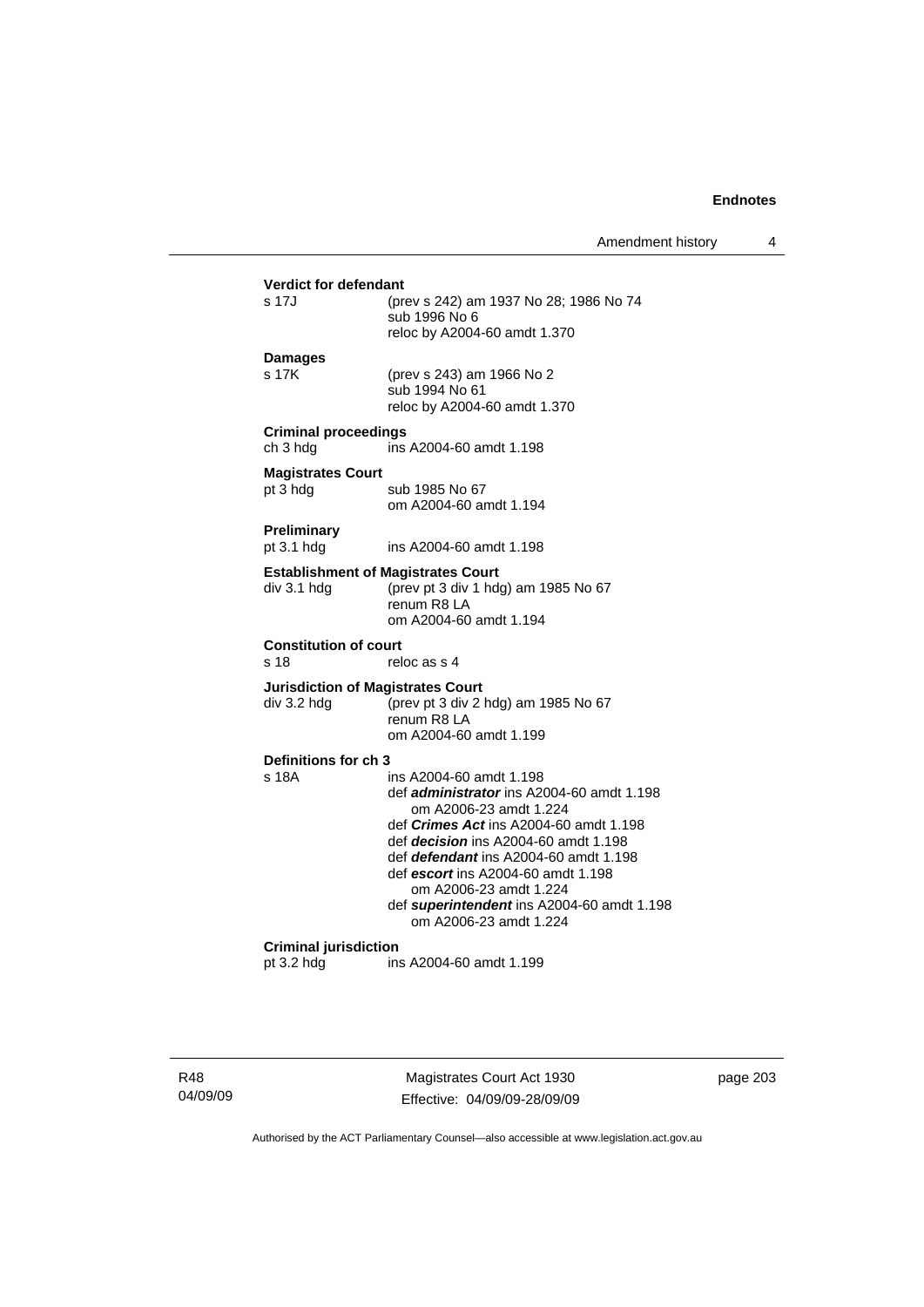4 Amendment history

**Jurisdiction of court**  s 19 am 1937 No 28; 1985 No 67; 1986 No 74; ord 1990 No 5; 1999 No 66 sch 3; 2001 No 44 amdt 1.2751; 2001 No 56 amdt 3.447, amdt 3.448; A2004-60 amdt 1.200; A2005-20 amdt 3.212 **Civil jurisdiction of the court**  s 20 am 1936 No 13; 1967 No 1; 1969 No 12; 1977 No 4 om 1986 No 74 **Civil jurisdiction of court in action for nuisance**  s 20A ins 1961 No 2 am 1967 No 1 om 1986 No 74 **Jurisdiction of court if defendant absent from ACT**  s 21 am 1937 No 28; 1958 No 12; 1986 No 74; 1996 No 6 **Ex parte order may be set aside**  s 23 am 1970 No 15 sub 1974 No 14 am 1979 No 33; 1986 No 74; 1989 No 60; 1991 No 44; 1991 No 112; 1993 No 4; 1993 No 48; 1998 No 25; A2004-60 amdts 1.201-1.209 reloc to Magistrates Court Rules 1932, pt 4 as rule 10 by A2004-60 amdt 1.210 **Ex parte conviction may be set aside on application by informant**  s 23AA ins 1982 No 3 am A2004-60 amdts 1.211-1.215 reloc to Magistrates Court Rules 1932, pt 4 as rule 11 by A2004-60 amdt 1.216 **Requests under conventions regarding legal proceedings in civil and commercial matters**  ins 1932 No 21 om A2004-60 amdt 1.217 **Rectification of certain orders etc**<br>s 23B ins 1985 No 18 ins 1985 No 18 am 1991 No 44; A2004-60 amdt 1.218; A2005-20 amdt 3.213, amdt 3.214 om A2006-23 amdt 1.225 **Beginning criminal proceedings**  pt 3.3 hdg (prev pt 4 hdg) sub and renum A2004-60 amdt 1.219 **Beginning criminal proceedings—general**<br>div 3.3.1 hdg (prev pt 4 div 1 hdg) renu (prev pt 4 div 1 hdg) renum as div 4.1 hdg R8 LA sub and renum A2004-60 amdt 1.220

page 204 Magistrates Court Act 1930 Effective: 04/09/09-28/09/09

R48 04/09/09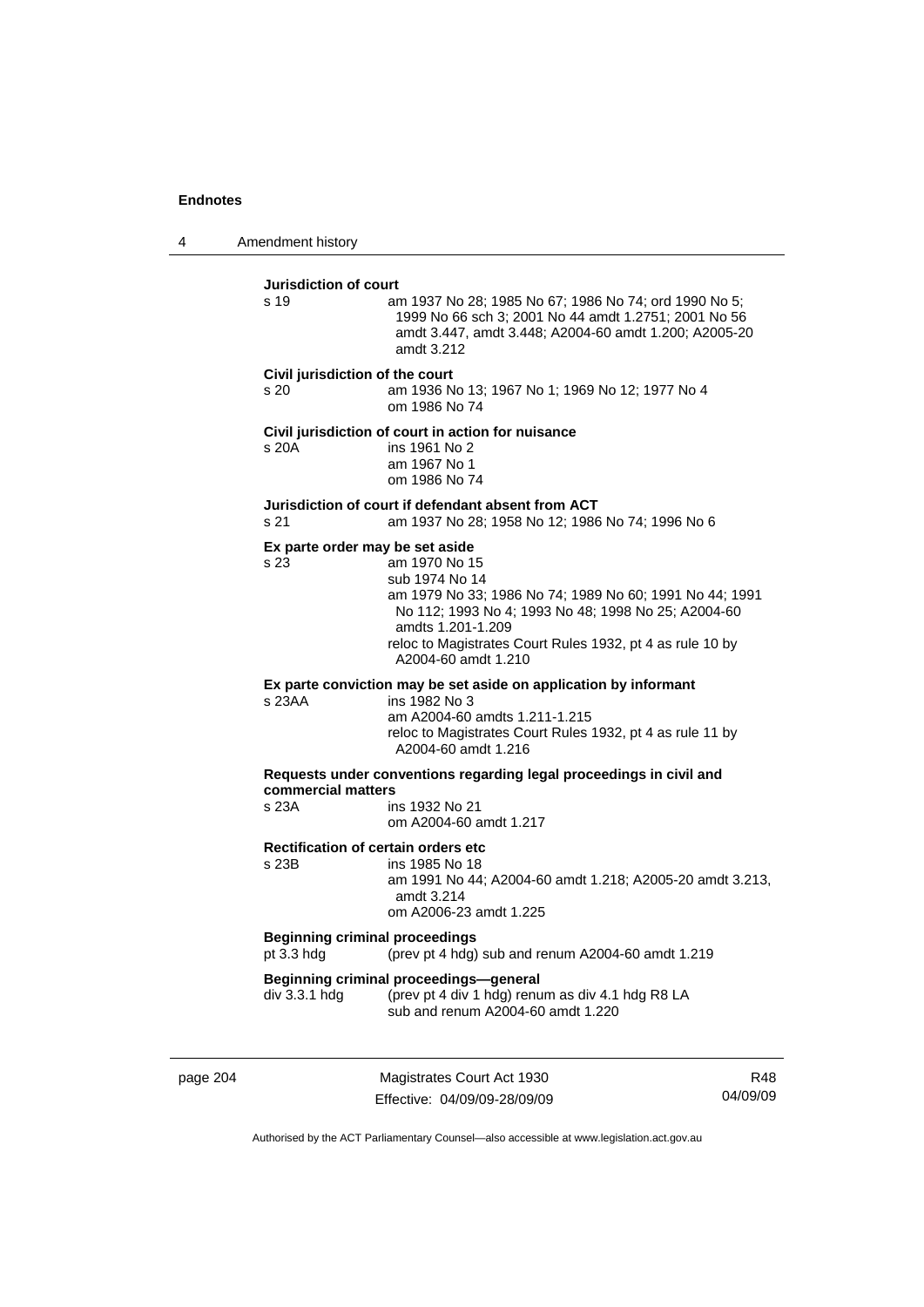**Cases excepted from court's jurisdiction**  s 24 om 1986 No 74 **Removal of civil cases to the Supreme Court**  s 24A ins 1937 No 28 om 1986 No 74 **Procedure after removal of cases**  s 24B ins 1937 No 28 am 1953 No 14; 1980 No 10; 1985 No 67 om 1986 No 74 **Informations**  s 25 sub 1974 No 14 am 1986 No 74; 1996 No 6 sub A2005-20 amdt 3.215 **Informations**  div 3.3.2 hdg (prev pt 4 div 2 hdg) renum as div 4.2 hdg R8 LA renum A2004-60 amdt 1.221 **Laying of informations**  s 26 am 1991 No 38; 1993 No 4; 1994 No 4 **Description of people and property and of offences**  s 27 am ord 1990 No 5 **Authority to appear etc in place of informant**  s 27A **ins 1974** No 14 om 1985 No 17 **Form of information**  s 30 sub A2005-20 amdt 3.216 **Limitation of proceedings**  s 31 am 1989 No 59; ord 1990 No 5; 1996 No 6; 1999 No 59 s 3 om 2001 No 63 s 58 **Commencement of action by entry of complaint**  s 32 am 1961 No 2 om 1986 No 74 **Complaint may be for 1 or more matters**  s 33 am 1967 No 1; 1969 No 12; 1977 No 4 om 1986 No 74 **Demands not to be divided into 2 suits or complaints**  om 1986 No 74 **Infant may sue**  s 35 am 1974 No 47 om 1986 No 74

R48 04/09/09

Magistrates Court Act 1930 Effective: 04/09/09-28/09/09 page 205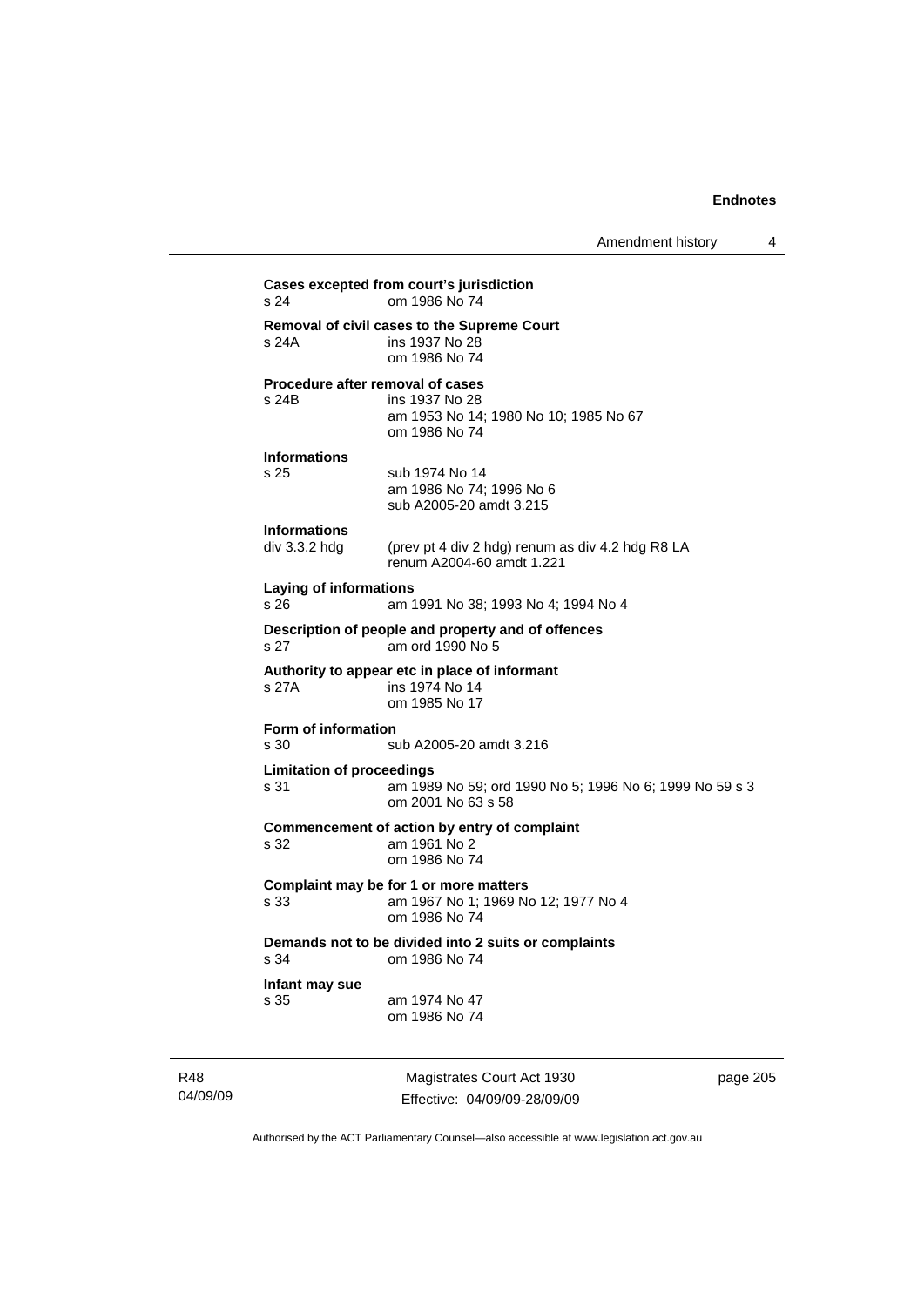4 Amendment history

# **Copy of information or complaint**  s 36 om 1986 No 74 **Summonses**  div 3.3.3 hdg (prev pt 4 div 4 hdg) renum as div 4.4 hdg R8 LA renum A2004-60 amdt 1.221 **When magistrate may issue summons**  s 37 am 1986 No 74; 1989 No 55; ord 1990 No 5; 1991 No 38; 1993 No 4; 1996 No 6 **Form of summons**  s 38 am 1937 No 28; 1979 No 33; 1986 No 74; 1996 No 6 **Ex parte proceedings**  s 39 om 1986 No 74 **Signature and contents of summons**  s 40 am 1979 No 33 om 1996 No 6 **Service of summons**  s 41 sub 1937 No 28 am 1953 No 14; 1986 No 74; 1991 No 44; ss renum R10 LA; A2005-20 amdt 3.217 **Court attendance notices**  ins A2008-42 s 10 **Definitions—div 3.3.3A**  s 41A ins A2008-42 s 10 def *authorised person* ins A2008-42 s 10 def *court attendance notice* ins A2008-42 s 10 **Commencing criminal proceeding by court attendance notice**  s 41B ins A2008-42 s 10 **Court attendance notice––service**  s 41C ins A2008-42 s 10 **Court attendance notice—filing**  s 41D ins A2008-42 s 10 **Court attendance notice—relationship to information and summons**  ins A2008-42 s 10 Warrants<br>div 3.3.4 hdg (prev pt 4 div 5 hdg) renum as div 4.5 hdg R8 LA renum A2004-60 amdt 1.221 sub A2005-20 amdt 3.218

page 206 Magistrates Court Act 1930 Effective: 04/09/09-28/09/09

R48 04/09/09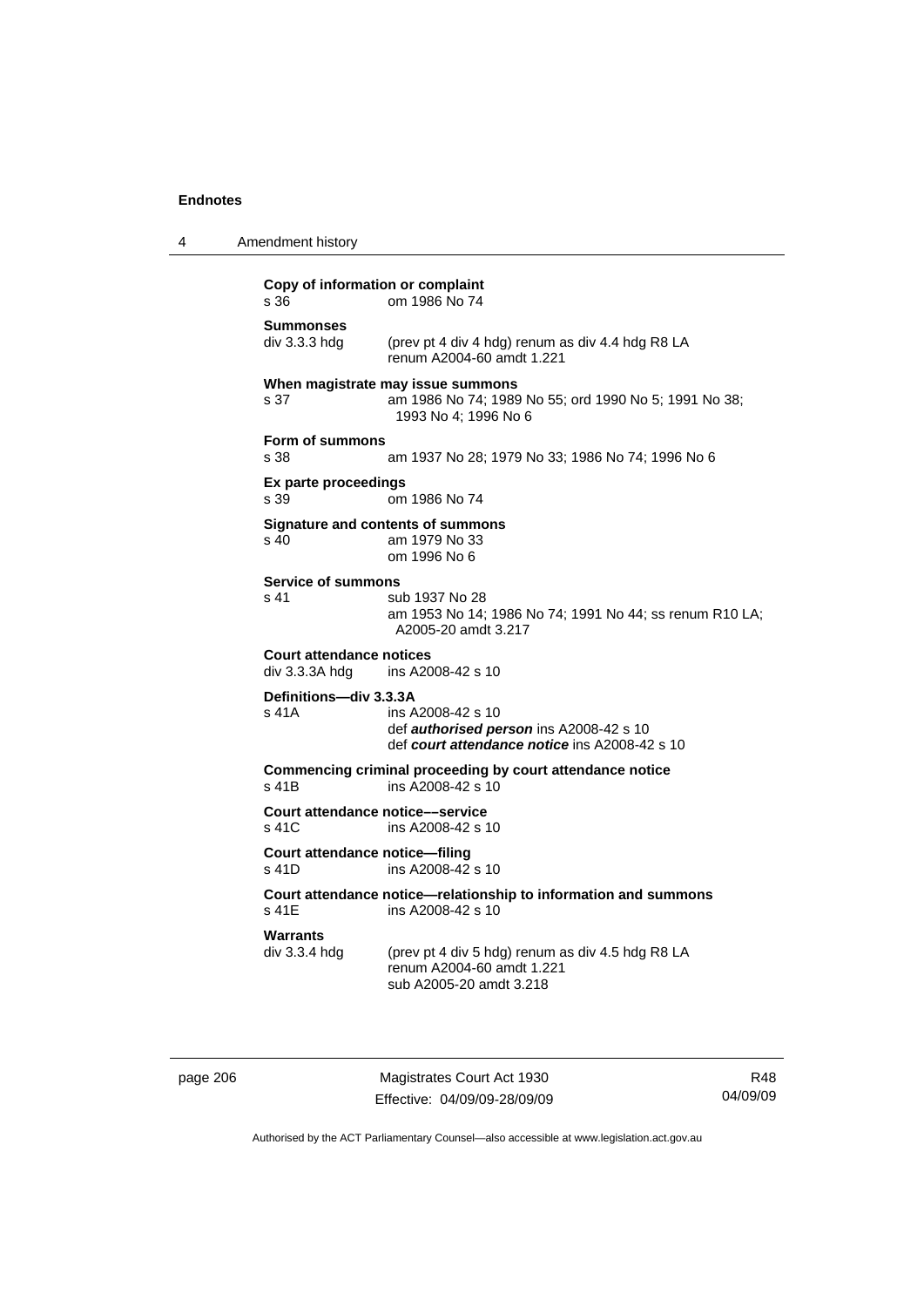| Amendment history |  |
|-------------------|--|
|-------------------|--|

| <b>Issue of warrant and summons</b><br>s 42           | am 1974 No 14, 1979 No 33; ss renum R10 LA<br>sub A2005-20 amdt 3.219                                                                          |
|-------------------------------------------------------|------------------------------------------------------------------------------------------------------------------------------------------------|
| Procedure on filing indictment<br>s 43                | am 1937 No 28; ord 1990 No 5; 1992 No 9; 1996 No 6;<br>A2006-23 amdt 1.226; A2006-40 amdt 2.140                                                |
| s 46                                                  | Warrants to be signed and, where so required, sealed<br>om 1996 No 6                                                                           |
| Form of arrest warrant<br>s 47                        | am 1998 No 67<br>sub A2005-20 amdt 3.220                                                                                                       |
| <b>Sunday warrants</b><br>$s$ 49                      | am A2005-20 amdt 3.221                                                                                                                         |
| s 50                                                  | Bail of persons arrested without a warrant<br>am 1991 No 44<br>om 1992 No 9                                                                    |
| Hearings generally to be in public<br>s <sub>51</sub> | reloc as s 310                                                                                                                                 |
| <b>Exclusion of strangers</b><br>s 52                 | om 1996 No 6                                                                                                                                   |
| <b>Hearing of criminal proceedings</b><br>pt 3.4 hdg  | (prev pt 5 hdg) sub and renum A2004-60 amdt 1.222                                                                                              |
|                                                       | Hearing of criminal proceedings-general<br>div 3.4.1 hdg (prev pt 5 div 1 hdg) renum as div 5.1 hdg R8 LA<br>sub and renum A2004-60 amdt 1.223 |
| <b>Conduct of case generally</b><br>s.53              | am 1986 No 74; 1996 No 6<br>sub A2005-20 amdt 3.222                                                                                            |
| s 54                                                  | If both parties present in court to hear case<br>am 1986 No 74; 1991 No 79; 1993 No 2; 1996 No 6<br>sub A2005-20 amdt 3.222                    |
| <b>Interpreter</b><br>s 54AA                          | ins 1991 No 79<br>om 1993 No 2                                                                                                                 |
| <b>Record of proceedings</b><br>s 54A                 | reloc as s 316                                                                                                                                 |
|                                                       |                                                                                                                                                |

R48 04/09/09

Magistrates Court Act 1930 Effective: 04/09/09-28/09/09 page 207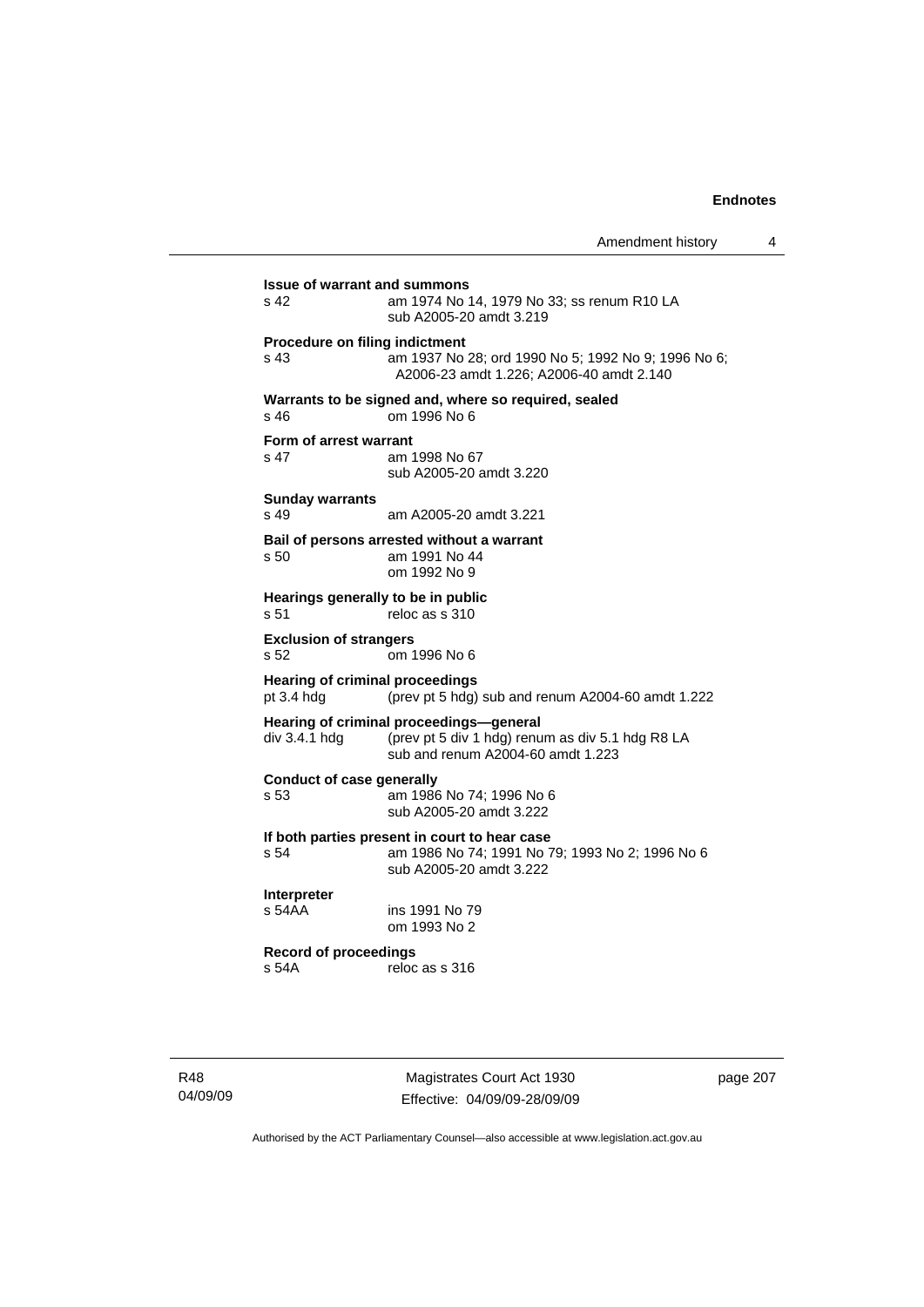4 Amendment history page 208 Magistrates Court Act 1930 **Warrants for witnesses**  div 3.4.2 hdg (prev pt 5 div 2 hdg) renum as div 5.2 hdg R8 LA sub and renum A2004-60 amdt 1.232 sub A2005-20 amdt 3.223 **Examination to be on oath**  s 55 om A2005-20 amdt 3.224 **Power to order witnesses out of Court**  s 56 am 1986 No 74 om 1996 No 6 **Husband or wife of complainant or defandant to be competent witness**  s 57 om 1986 No 74 **Defendant and husband or wife, when competent in criminal proceedings**  s 58 om A2004-2 amdt 2.14 **Proof of negative etc**  s 59 am ord 1990 No 5 om A2004-15 amdt 3.20 **Record of proceedings and transcript**  s 60 reloc as s 317 **Informant may request witnesses to attend**  ins 1996 No 6 reloc to Magistrates Court Rules 1932, pt 4 as rule 12 by A2004-60 amdt 1.239 **Power of magistrate to summon witnesses**  s 61 hdg sub A2004-60 amdt 1.240 s 61 am 1986 No 74 sub 1996 No 6 am A2004-60 amdt 1.241 reloc to Magistrates Court Rules 1932, pt 4 as rule 13 by A2004-60 amdt 1.242 **Warrants for witnesses**  div 3.4.2 hdg sub A2009-19 s 58 **Definitions—div 3.4.2** s 62 hdg am A2004-60 amdt 1.243 s 62 sub 1937 No 28; 1996 No 6 am A2004-60 amdt 1.243, amdt 1.244 reloc to Magistrates Court Rules 1932, pt 4 as rule 14 by A2004-60 amdt 1.245 ins A2009-19 s 58 def *prescribed period* ins A2009-19 s 58 def *reporting officer* ins A2009-19 s 58 def *warrant* ins A2009-19 s 58

Effective: 04/09/09-28/09/09

R48 04/09/09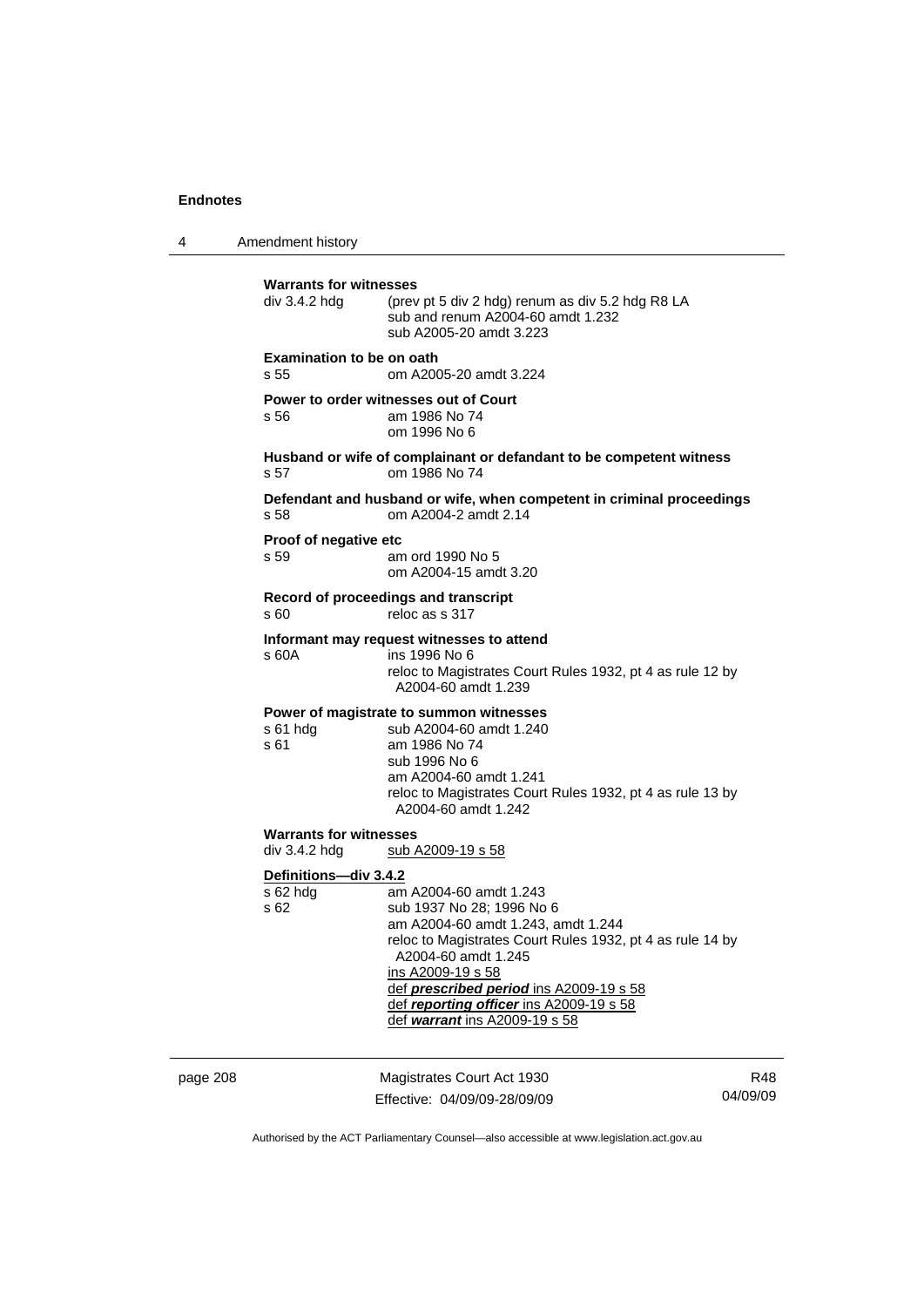# **Witnesses entitled to claim expenses**

s 62A ins 1996 No 6 reloc to Magistrates Court Rules 1932, pt 4 as rule 15 by A2004-60 amdt 1.246

# **Warrant to bring witness to court**

s 63 am 1967 No 1 sub 1996 No 6 am A2004-60 amdts 1.247-1.249 (2), (3) exp 1 July 2006 (s 63 (3)) ss renum R34 LA sub A2009-19 s 58

#### **First instance warrant**

s 64 am A2004-60 amdt 1.250

# **Warrant remains in force until executed**

sub A2009-19 s 58

s 65 **am 1976 No 42; 1986 No 74**  om 1994 No 61 ins A2009-19 s 58

### **Executing a warrant**

s 66 am 1937 No 28; A2004-60 amdts 1.251-1.253 reloc to Magistrates Court Rules 1932, pt 4 as rule 16 by A2004-60 amdt 1.254 ins A2009-19 s 58

#### **Setting aside summons**

# s 66A ins 1987 No 56 am A2004-60 amdt 1.255, amdt 1.256

 reloc to Magistrates Court Rules 1932, pt 4 as rule 17 by A2004-60 amdt 1.257

# **Procedure after arrest**<br>s 67 relo

 $r$  reloc as s 318 ins A2009-19 s 58

**Examination of witnesses—application of Magistrates Court (Civil Jurisdiction) Act**  s 67A ins 1986 No 74

 am ord 1990 No 5; 1995 No 46 om A2004-60 amdt 1.262

# **Affidavits—application of Magistrates Court (Civil Jurisdiction) Act**

s 67B ins 1986 No 74 am ord 1990 No 5; 1995 No 46

om A2004-60 amdt 1.262

R48 04/09/09

Magistrates Court Act 1930 Effective: 04/09/09-28/09/09 page 209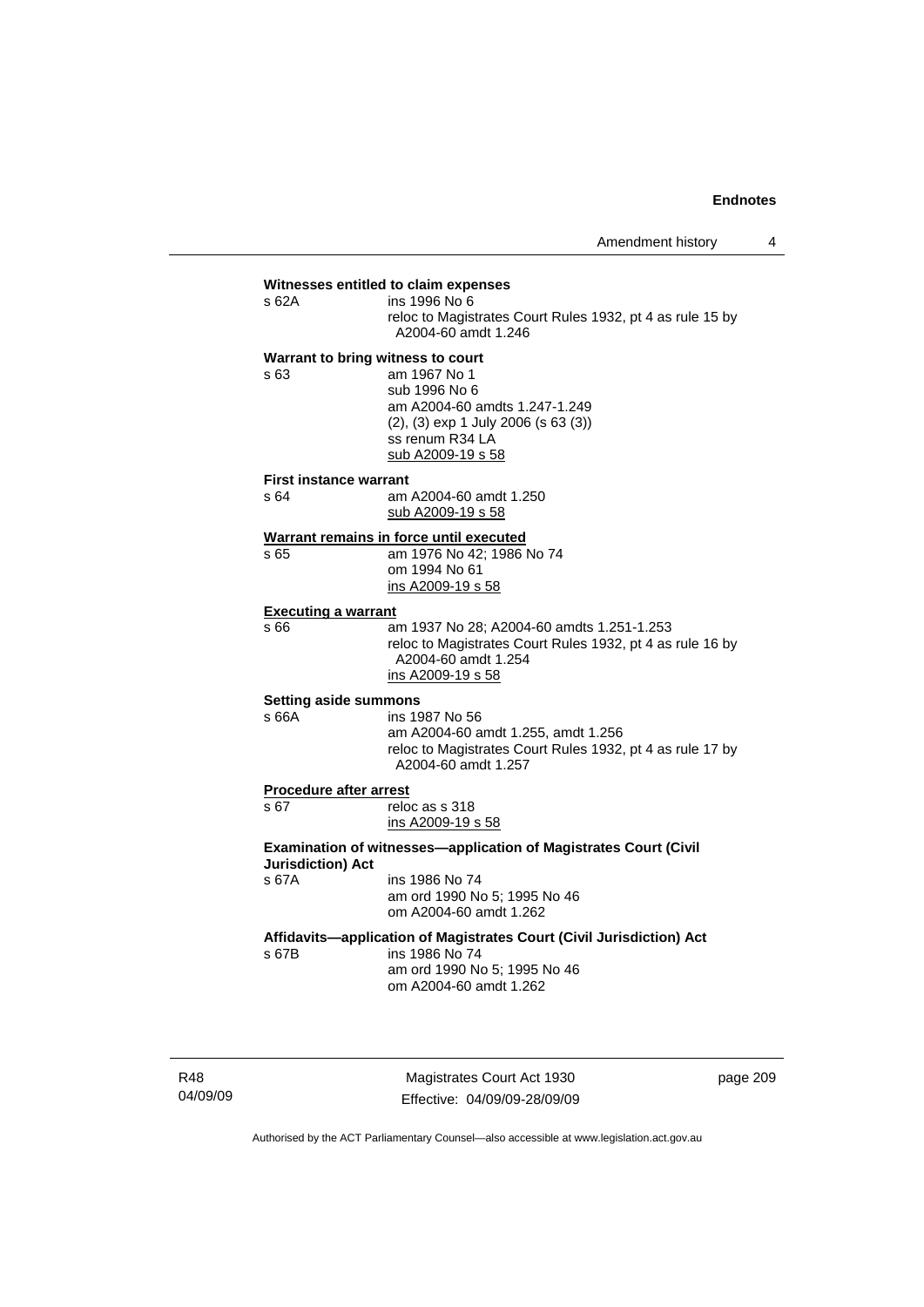4 Amendment history

| s 68                                               | reloc as s 319<br>ins A2009-19 s 58                                                                                                                 |
|----------------------------------------------------|-----------------------------------------------------------------------------------------------------------------------------------------------------|
| s 69                                               | Depositions to be delivered to registrar<br>reloc as s 320                                                                                          |
| Remand<br>div 3.4.3 hda                            | (prev pt 5 div 3 hdg) renum as div 5.3 hdg R8 LA<br>renum A2004-60 amdt 1.270<br>sub A2006-23 amdt 1.227                                            |
| <b>Remand of defendant</b><br>s <sub>70</sub>      | am 1977 No 61; 1996 No 6<br>sub 1996 No 82<br>am 1998 No 67<br>sub A2004-14 amdt 2.4; A2006-23 amdt 1.227                                           |
| Verbal remand<br>s 71                              | am 1996 No 6<br>om 1996 No 82                                                                                                                       |
| s 72                                               | Bringing remanded defendant before court<br>sub A2006-23 amdt 1.227                                                                                 |
| s 72A                                              | <b>Bail application hearings-audiovisual links</b><br>ins 1999 No 22 s 21<br>am 2000 No 17 s 3 sch 1; A2003-48 amdt 2.10<br>sub A2006-23 amdt 1.227 |
| s 72B                                              | Defendant's appearance in non-bail proceedings-audiovisual links<br>ins 1999 No 22 s 21<br>am A2004-60 amdt 1.271<br>sub A2006-23 amdt 1.227        |
| s 73                                               | Bail of defendant during examination<br>am 1992 No 9                                                                                                |
| <b>Committal and recognisance</b><br>div 3.4.4 hdg | (prev pt 5 div 4 hdg) renum as div 5.4 hdg R8 LA<br>renum A2004-60 amdt 1.272                                                                       |
| s 73A                                              | <b>Extended application of div 3.4.4</b><br>ins 1986 No 74<br>am 1995 No 46<br>sub A2004-60 amdt 1.273                                              |
| s 74                                               | Remand of defendant before decision<br>am 1996 No 6; 1996 No 82<br>sub A2006-23 amdt 1.228                                                          |

page 210 Magistrates Court Act 1930 Effective: 04/09/09-28/09/09

R48 04/09/09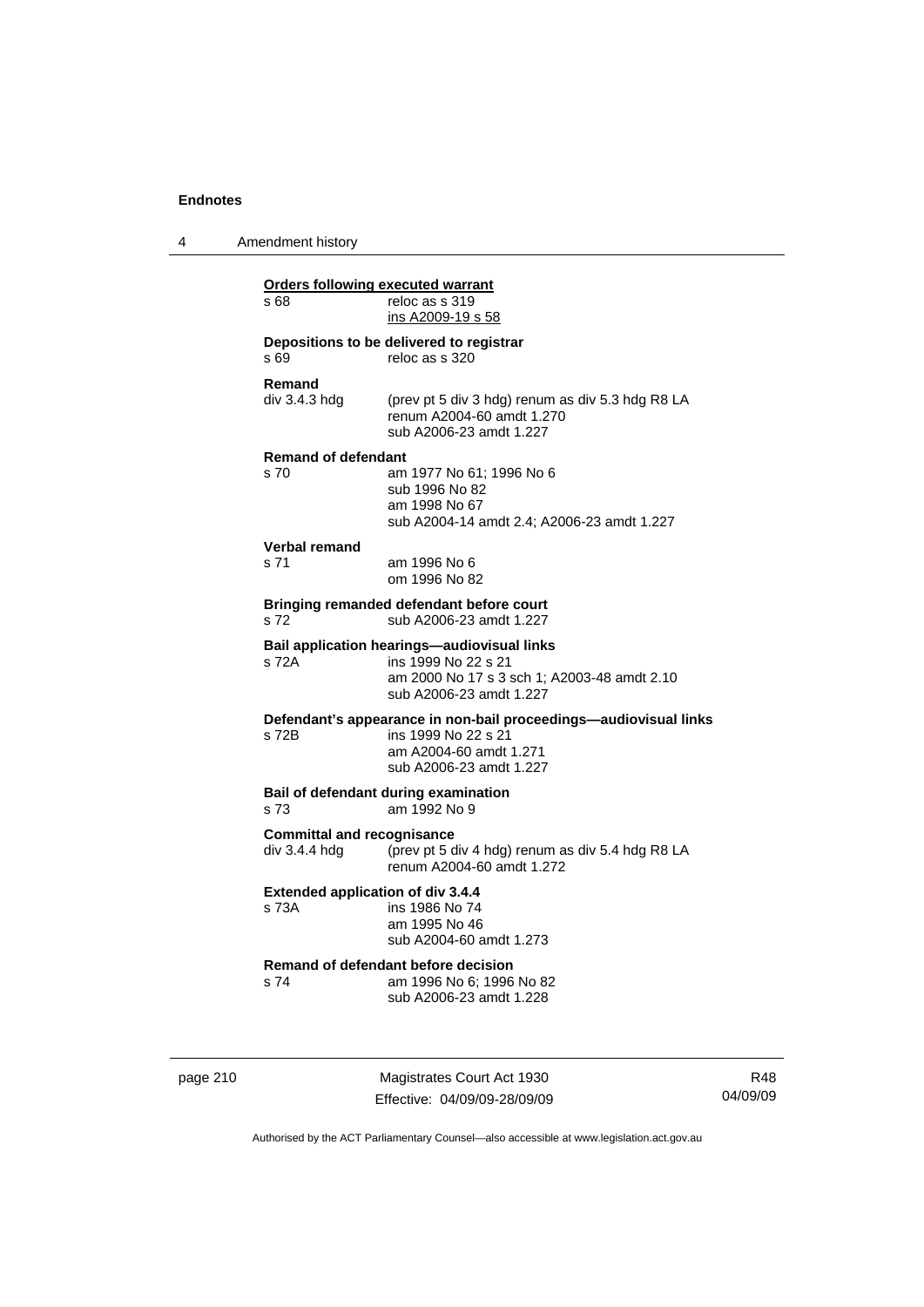Amendment history 4 **Remand of witness or defendant after decision**  s 75 sub 1976 No 42 am 1996 No 82 sub A2006-23 amdt 1.228 **Witnesses may be discharged on recognisance**  s 76 am 1986 No 74; 1994 No 61; A2004-60 amdt 1.274 **Recognisances**  s 77 am 1970 No 15; 1992 No 9 **Issue of warrant for non-appearance**  s 78 am 1992 No 9; A2004-60 amdt 1.275; A2005-20 amdt 3.225 **Recognisances taken out of court**  s 79 am 1974 No 14; 1976 No 42; 1991 No 44; 1992 No 9; 1996 No 6 sub A2005-20 amdt 3.226 am A2006-23 amdt 1.229 **Forfeited recognisances—how enforced**  s 80 am 1974 No 14; 1984 No 62; 1986 No 53; ord 1990 No 5; 1992 No 9; 1996 No 6 **Arrest of principal by sureties**  s 81 am 1937 No 28; 1976 No 42 om 1992 No 9 **Conveying people to custody**  s 82 am 1976 No 42; 1996 No 82 om A2006-23 amdt 1.230 **Adjournment of criminal proceedings**  div 3.4.5 hdg (prev pt 5 div 5 hdg) renum as div 5.5 hdg R8 LA sub and renum A2004-60 amdt 1.276 **Particular cases may be adjourned**  s 84 am 1986 No 74; 1992 No 9; 1996 No 6; A2005-20 amdt 3.227 sub A2006-23 amdt 1.231 **Proceeding if either party not present at adjourned hearing**  s 85 am 1986 No 74; 1996 No 6 sub A2005-20 amdt 3.228 **Proceeding if both parties present at adjourned hearing**  s 86 am 1996 No 6 sub A2005-20 amdt 3.228 **Witness to attend adjourned etc hearing**  s 87 am 1977 No 61 sub A2005-20 amdt 3.228

R48 04/09/09

Magistrates Court Act 1930 Effective: 04/09/09-28/09/09 page 211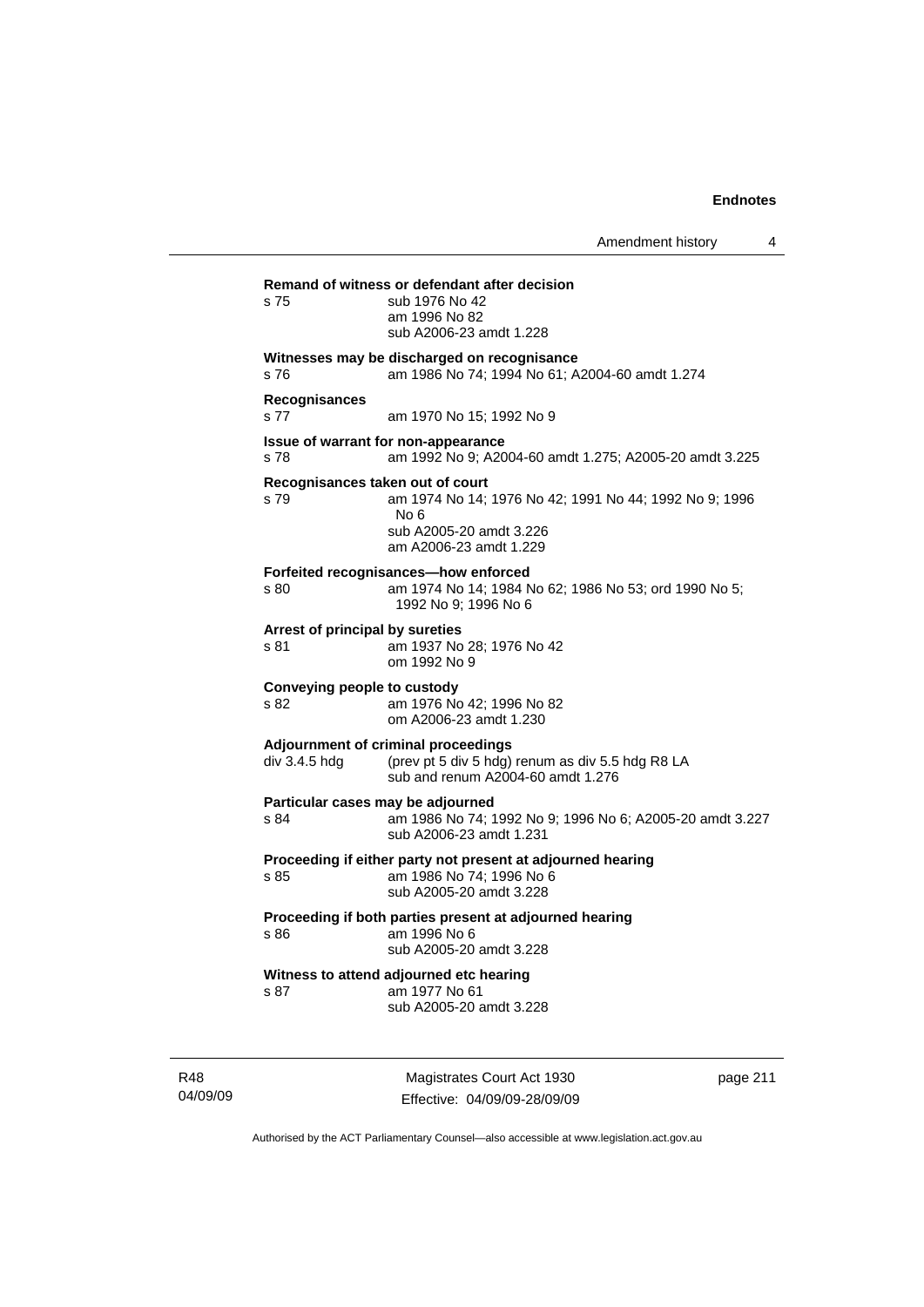| 4 | Amendment history |
|---|-------------------|
|---|-------------------|

| <b>Postponement of hearing</b><br>s 88          | am 1986 No 74; 1991 No 44                                                                                                                                                                                                                                                                  |  |  |  |
|-------------------------------------------------|--------------------------------------------------------------------------------------------------------------------------------------------------------------------------------------------------------------------------------------------------------------------------------------------|--|--|--|
| pt 3.5 hdg                                      | Proceedings for indictable offences<br>(prev pt 6 hdg) sub and renum A2004-60 amdt 1.277                                                                                                                                                                                                   |  |  |  |
| Preliminary<br>div 3.5.1 hdg                    | (prev pt 6 div 1A hdg) ins 1987 No 56<br>renum as div 6.1A hdg R8 LA<br>renum A2004-60 amdt 1.278                                                                                                                                                                                          |  |  |  |
| Meaning of jury in pt 3.5<br>s 88A hdg<br>s 88A | sub A2004-60 amdt 1.279<br>ins 1987 No 56                                                                                                                                                                                                                                                  |  |  |  |
| div 3.5.2 hdg                                   | Indictable offences-beginning of proceedings<br>(prev pt 6 div 1 hdg) renum as div 6.1 hdg R8 LA<br>sub and renum A2004-60 amdt 1.280                                                                                                                                                      |  |  |  |
| Disobedience of summons<br>s 89                 | am 1977 No 61<br>sub A2005-20 amdt 3.229                                                                                                                                                                                                                                                   |  |  |  |
| s 89A                                           | Accused person may be excused from attendance before court<br>ins 1977 No 61<br>am 1987 No 56; 1992 No 9; 1996 No 6; A2005-20 amdt 3.230,<br>amdt 3.231; A2008-44 amdt 1.64                                                                                                                |  |  |  |
| person                                          | Committal proceedings--prosecution evidence to be given to accused                                                                                                                                                                                                                         |  |  |  |
| s 90                                            | sub 1958 No 12<br>am 1967 No 1<br>sub 1974 No 14<br>am 1977 No 61; 1991 No 44; 1996 No 6; A2005-20<br>amdt 3.232; A2008-41 s 31<br>sub A2008-44 amdt 1.65                                                                                                                                  |  |  |  |
|                                                 | Written statements may be admitted in evidence                                                                                                                                                                                                                                             |  |  |  |
| s 90AA                                          | ins 1974 No 14<br>am 1991 No 44; 1996 No 6; A2005-20 amdt 3.233,<br>amdt 3.234; ss renum R29 LA (see A2005-20 amdt 3.235);<br>A2008-42 s 11; A2008-41 ss 32-34; A2008-44<br>amdts 1.66-1.69; A2009-7 amdts 1.32-1.35; ss renum<br>R47 LA; A2009-24 amdt 1.34, amdt 1.35; pars renum R48 LA |  |  |  |
| s 90AB                                          | Witnesses generally not to be cross-examined at committal hearing<br>ins 1974 No 14<br>am 1977 No 61; 1996 No 6<br>sub A2005-20 amdt 3.236; A2008-44 amdt 1.71                                                                                                                             |  |  |  |

page 212 Magistrates Court Act 1930 Effective: 04/09/09-28/09/09

R48 04/09/09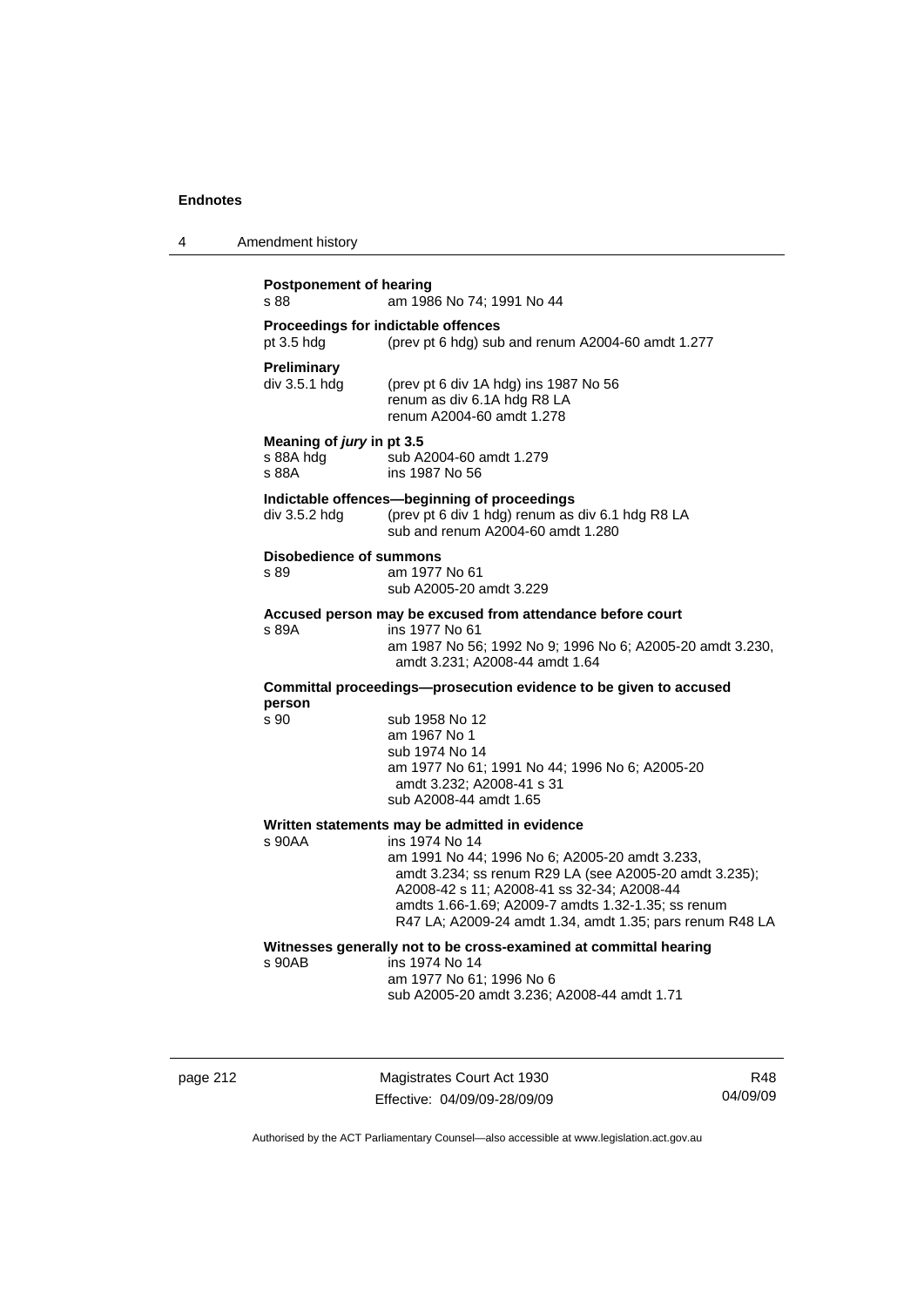#### **Attendance of accused not required if order made under s 89A**

| s 90ABA hdg<br>s 90ABA                    | Attendance of accused not required if order made under s 89A<br>sub A2005-20 amdt 3.237<br>ins 1977 No 61<br>sub A2008-44 amdt 1.72                                                                                                                                                                                                |
|-------------------------------------------|------------------------------------------------------------------------------------------------------------------------------------------------------------------------------------------------------------------------------------------------------------------------------------------------------------------------------------|
| s 90A hdg<br>s 90A                        | Plea of guilty at committal hearing<br>sub A2008-44 amdt 1.70<br>ins 1958 No 12<br>am 1985 No 41; ord 1990 No 5; 1996 No 6; ss renum R10 LA;<br>A2004-60 amdt 1.281; A2005-20 amdts 3.238-3.240;<br>ss renum R29 LA (see A2005-20 amdt 3.241)                                                                                      |
| s 91                                      | Proceeding following prosecution evidence<br>orig s 91<br>am 1974 No 14; 1987 No 56<br>sub A2005-20 amdt 3.242<br>om A2008-44 amdt 1.73<br>pres s 91<br>(prev s 92) am 1951 No 12; 1958 No 12; 1967 No 1; 1974<br>No 14; 1977 No 61; 1985 No 41; 1986 No 74; 1987 No 56;<br>A2008-44 amdt 1.75<br>renum as s 91 A2008-44 amdt 1.74 |
| s 92                                      | Proceeding if evidence sufficient to put accused on trial<br>renum as s 91                                                                                                                                                                                                                                                         |
|                                           | Committal for sentence for indictable offence tried summarily                                                                                                                                                                                                                                                                      |
| s 92A                                     | ins 1974 No 14                                                                                                                                                                                                                                                                                                                     |
| <b>Depositions as evidence</b><br>s 92B   | ins 1985 No 41                                                                                                                                                                                                                                                                                                                     |
| <b>Admissions and confessions</b><br>s 93 | am 1958 No 12; 1967 No 1; 1996 No 6; A2005-20 amdt 3.243                                                                                                                                                                                                                                                                           |
| div 3.5.3 hdg                             | Indictable offences-proceedings after hearing of evidence<br>(prev pt 6 div 2 hdg) renum as div 6.2 hdg R8 LA<br>sub and renum A2004-60 amdt 1.282                                                                                                                                                                                 |
| Discharge or committal for trial<br>s 94  | am 1937 No 28; 1976 No 42; 1987 No 56; 1996 No 6<br>sub A2005-20 amdt 3.244<br>am A2006-23 amdt 1.232; A2008-44 amdt 1.76; A2009-24<br>amdt 1.36                                                                                                                                                                                   |

R48 04/09/09

Magistrates Court Act 1930 Effective: 04/09/09-28/09/09 page 213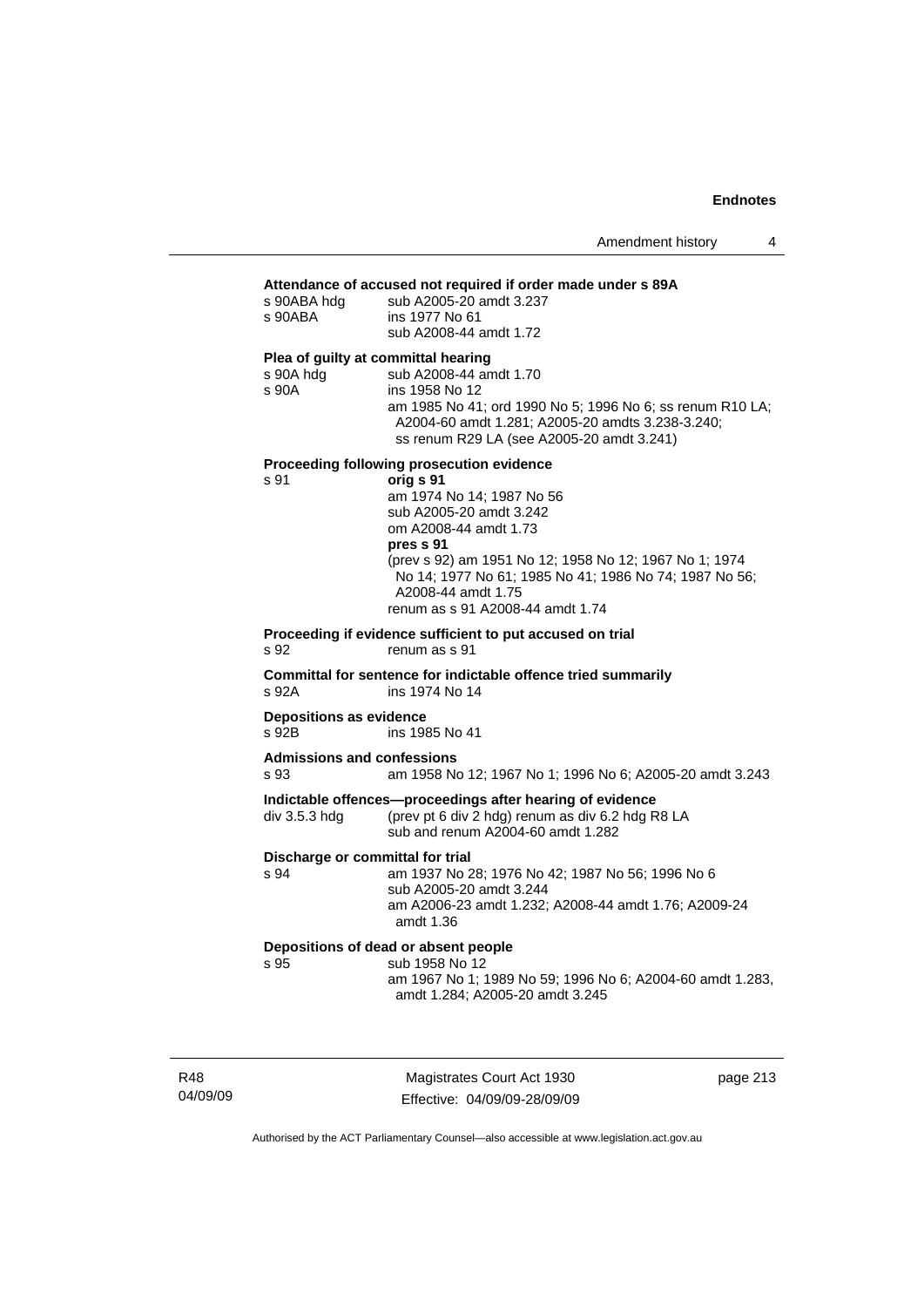4 Amendment history

| div 3.5.4 hdg                           | (prev pt 6 div 2A hdg) ins 1984 No 9<br>renum as div 6.2A hdg R8 LA<br>sub and renum A2004-60 amdt 1.285                                           |
|-----------------------------------------|----------------------------------------------------------------------------------------------------------------------------------------------------|
| <b>Discontinued proceeding</b><br>s 97  | am 1937 No 28<br>om 1958 No 12<br>ins 1984 No 9<br>am 1987 No 56; A2008-44 amdt 1.77; A2009-24 amdt 1.37                                           |
| div 3.5.5 hdg                           | Indictable offences—witness recognisances<br>(prev pt 6 div 3 hdg) am 1992 No 9<br>renum as div 6.3 hdg R8 LA<br>sub and renum A2004-60 amdt 1.286 |
| <b>Bail in capital offences</b><br>s 98 | am 1937 No 28<br>om 1989 No 59                                                                                                                     |
| s 99                                    | Admission of persons committed for trial to bail<br>am 1937 No 28; 1976 No 42; 1989 No 59<br>om 1992 No 9                                          |
|                                         | Admission of persons committed for trial and are in prison awaiting                                                                                |
| trial to bail<br>s 100                  | am 1937 No 28; 1976 No 42; 1989 No 59<br>om 1992 No 9                                                                                              |
| s 101                                   | Recognisances to be transmitted to Crown Solicitor<br>am 1967 No 1; 1976 No 42; 1985 No 17<br>om 1992 No 9                                         |
| <b>Warrant of deliverance</b><br>s 102  | am 1976 No 42<br>om 1992 No 9                                                                                                                      |
| s 103                                   | Recognisance of witnesses etc<br>am 1974 No 14; 1996 No 6                                                                                          |
| s 105                                   | Court may remand noncompliant witness<br>am 1976 No 42<br>sub A2005-20 amdt 3.246; A2006-23 amdt 1.233                                             |
| div 3.5.6 hdg                           | Indictable offences-other provisions<br>(prev pt 6 div 4 hdg) renum as div 6.4 hdg R8 LA<br>sub and renum A2004-60 amdt 1,287                      |
| s 105A                                  | Meaning of certified copy of depositions in div 3.5.6<br>ins A2004-60 amdt 1.288<br>sub A2005-20 amdt 3.247                                        |

page 214 Magistrates Court Act 1930 Effective: 04/09/09-28/09/09

R48 04/09/09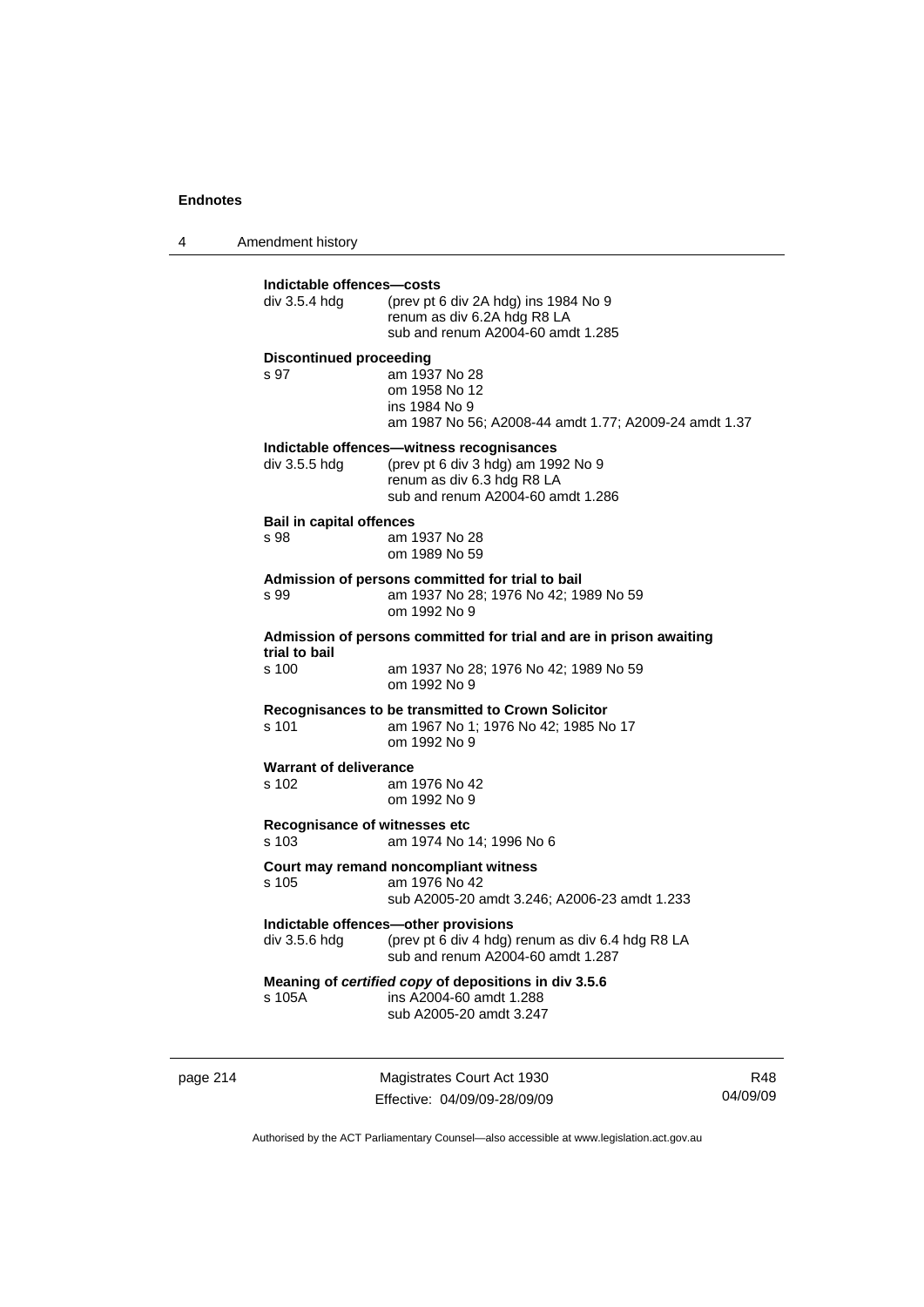|                                                       |                                                                                                                                                                                                    | Amendment history | 4 |
|-------------------------------------------------------|----------------------------------------------------------------------------------------------------------------------------------------------------------------------------------------------------|-------------------|---|
| s 106                                                 | Giving depositions etc to director of public prosecutions<br>am 1967 No 1; 1985 No 17; 1985 No 41; 1992 No 9; A2005-20<br>amdt 3.248                                                               |                   |   |
| s 107                                                 | Giving documents to proper officer of court<br>am 1967 No 1; 1985 No 17; 1996 No 6; 1999 No 66 sch 3;<br>A2005-20 amdt 3.249; A2006-40 amdt 2.141, amdt 2.142                                      |                   |   |
| s 108                                                 | Accused person may obtain copies of depositions etc<br>am 1967 No 1; 1999 No 66 sch 3<br>sub A2005-20 amdt 3.250                                                                                   |                   |   |
| pt 3.6 hdg                                            | Proceedings for offences punishable summarily<br>(prev pt 7 hdg) renum A2004-60 amdt 1.289                                                                                                         |                   |   |
| s 108A                                                | Indictable offences dealt with summarily<br>ins 1985 No 41<br>am A2004-60 amdt 1.290                                                                                                               |                   |   |
| s 109                                                 | Dismissal or adjournment in absence of informant<br>sub 1996 No 6<br>am A2005-20 amdt 3.251                                                                                                        |                   |   |
| Hearing in absence of defendant<br>s 110 hdg<br>s 110 | sub A2005-20 amdt 3.252<br>am 1974 No 14; 1986 No 83; 1989 No 59; 1996 No 6;<br>A2005-20 amdts 3.253-3.256; A2008-44 amdt 1.78; ss renum<br>R47 LA; A2009-24 amdt 1.38, amdt 1.39; ss renum R48 LA |                   |   |
| s 111                                                 | Adjournment if defendant does not appear<br>sub A2005-20 amdt 3.257<br>am A2006-23 amdt 1.234                                                                                                      |                   |   |
| <b>Both parties appearing</b><br>s 112                | am 1996 No 6<br>om A2005-20 amdt 3.258                                                                                                                                                             |                   |   |
| s 114                                                 | If defendant does not admit the case<br>am 1937 No 28<br>sub A2005-20 amdt 3.259                                                                                                                   |                   |   |
| <b>Conduct of summary proceeding</b><br>s 115         | am 1996 No 6<br>sub A2005-20 amdt 3.259                                                                                                                                                            |                   |   |
| s 116                                                 | <b>Conduct of summary proceedings regulated</b><br>am 1996 No 6<br>om A2005-20 amdt 3.259                                                                                                          |                   |   |

Magistrates Court Act 1930 Effective: 04/09/09-28/09/09 page 215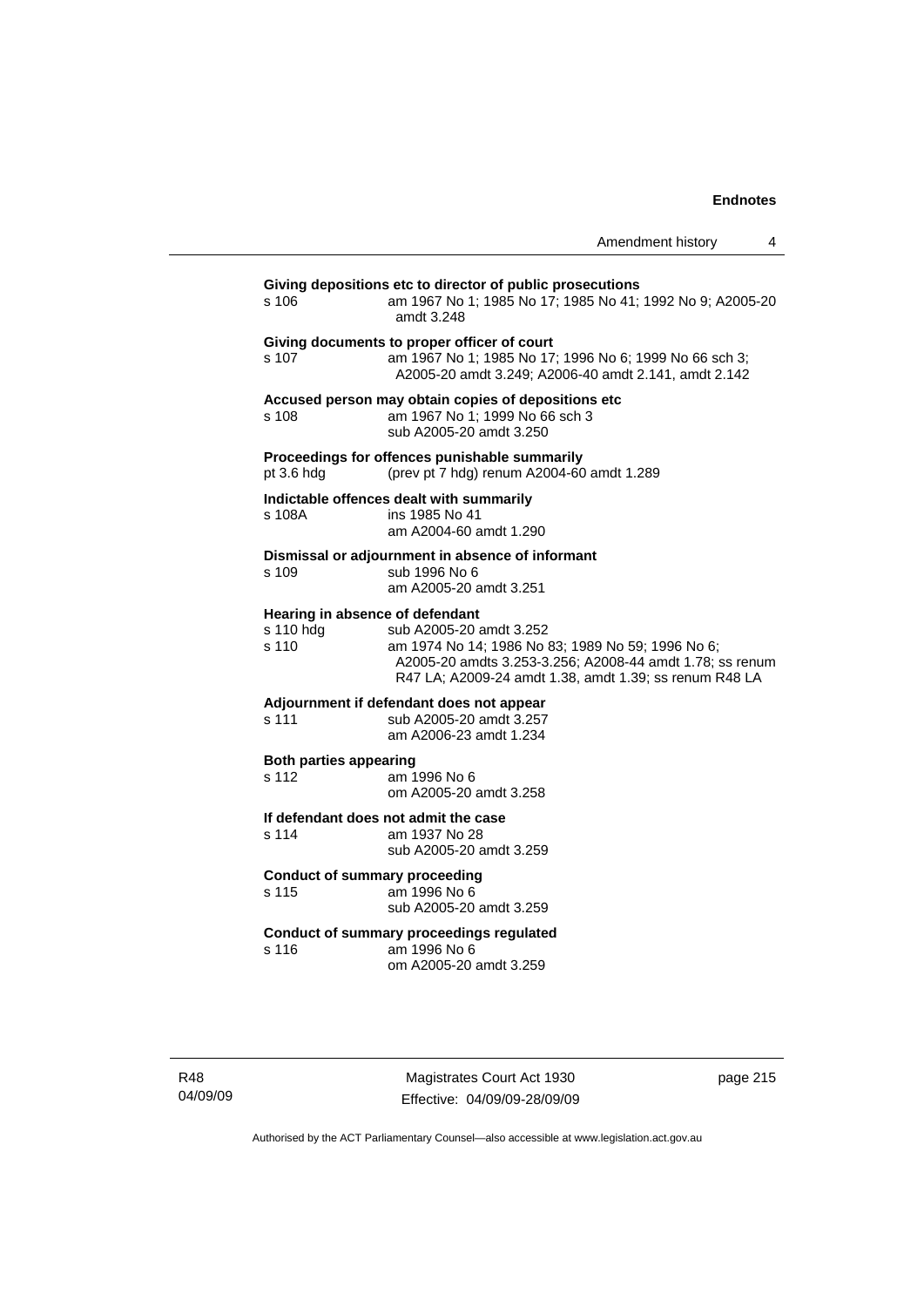4 Amendment history

| pt 3.7 hdg                                          | Service and pleading by post for certain offences<br>(prev pt 7A hdg) ins 1974 No 14<br>sub 1979 No 33<br>renum A2004-60 amdt 1.291                                                                                                                                                                                                                                                                                                 |
|-----------------------------------------------------|-------------------------------------------------------------------------------------------------------------------------------------------------------------------------------------------------------------------------------------------------------------------------------------------------------------------------------------------------------------------------------------------------------------------------------------|
| Definitions for pt 3.7<br>s 116A hdg<br>s 116A      | sub A2004-60 amdt 1.292<br>ins 1974 No 14<br>sub 1979 No 33<br>am ord 1990 No 5; 1993 No 4; 1996 No 6; 1998 No 54; 1999<br>No 79 sch 3; A2004-60 amdt 1.294<br>sub A2005-20 amdt 3.260<br>def <i>defendant</i> ins A2005-20 amdt 3.260<br>def law in force in the ACT ins A2004-60 amdt 1.293<br>sub A2005-20 amdt 3.260<br>def prescribed offence am A1984-10 s 2; ord 1990 No 5<br>sch 1<br>sub A1993-4 s 10<br>om A1999-79 sch 3 |
| s 116AA                                             | Meaning of prescribed offence for pt 3.7<br>s 116AA hdg sub A2004-60 amdt 1.295<br>ins 1999 No 79 s 5 sch 3<br>am 2001 No 62 amdts 1.1-1.3; A2004-60 amdt 1.296;<br>A2005-20 amdt 3.261; A2009-22 amdt 1.1                                                                                                                                                                                                                          |
| s 116B hdg<br>s 116B                                | Service of summons for prescribed offence<br>sub A2004-60 amdt 1.297<br>ins 1974 No 14<br>sub 1979 No 33<br>am 1993 No 4; A2004-60 amdt 1.298; A2005-20 amdt 3.262,<br>amdt 3.263                                                                                                                                                                                                                                                   |
| Giving of notice by registrar<br>s 116BA            | ins 1993 No 4<br>sub A2005-20 amdt 3.264                                                                                                                                                                                                                                                                                                                                                                                            |
| <b>Proof of service</b><br>s 116C                   | ins 1974 No 14<br>sub 1979 No 33<br>am 1991 No 44; 1993 No 4; 1996 No 6; A2005-20 amdt 3.265,<br>amdt 3.266                                                                                                                                                                                                                                                                                                                         |
| Pleas to prescribed offence<br>s 116D hdg<br>s 116D | sub A2004-60 amdt 1.299<br>ins 1974 No 14<br>sub 1979 No 33<br>am 1991 No 44; 1993 No 4                                                                                                                                                                                                                                                                                                                                             |

page 216 Magistrates Court Act 1930 Effective: 04/09/09-28/09/09

R48 04/09/09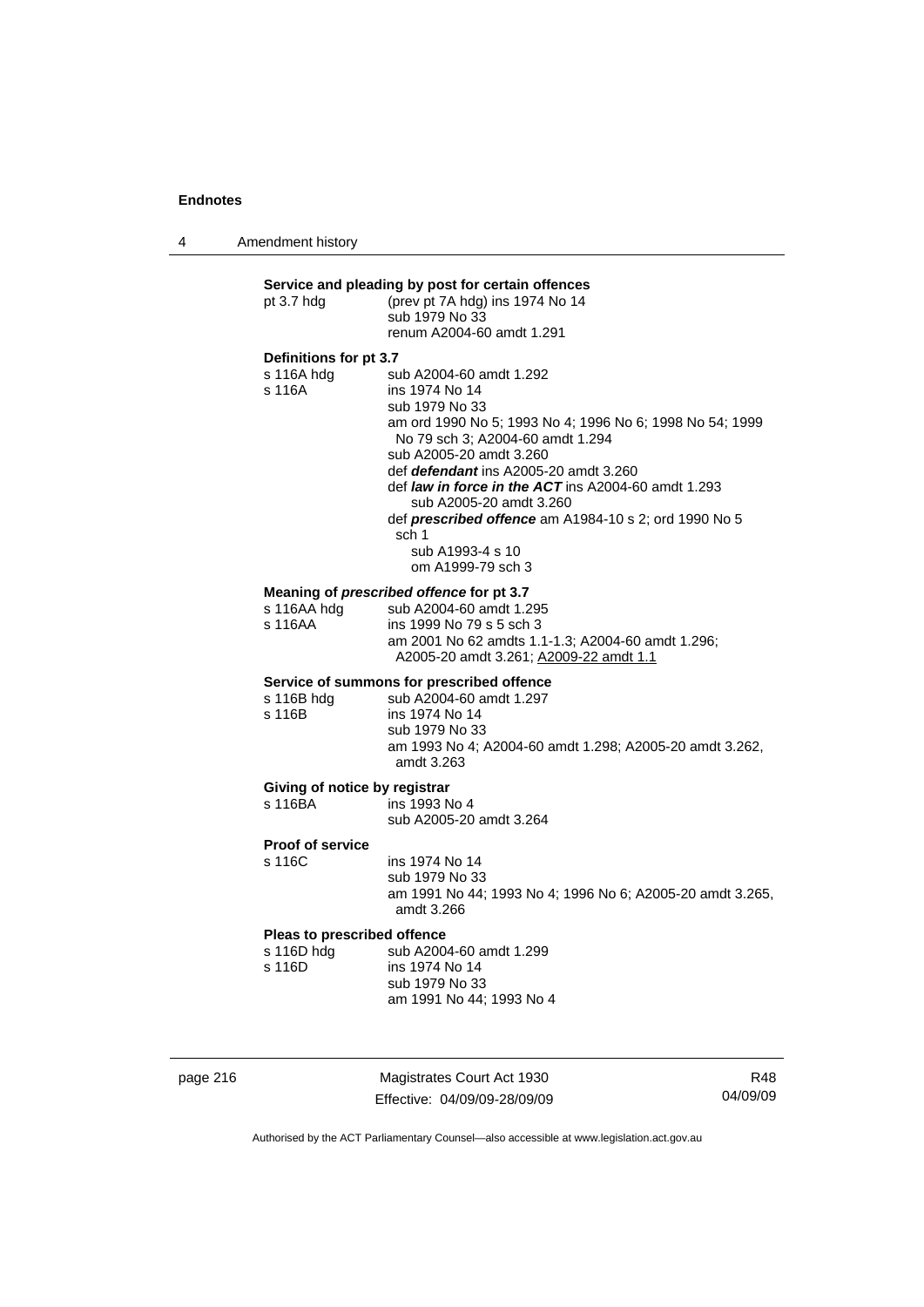# **Procedure if plea of guilty entered**

| s 116E | ins 1974 No 14           |
|--------|--------------------------|
|        | sub 1979 No 33           |
|        | am 1991 No 44; 1993 No 4 |

# **Procedure if notice of intention to defend given**

| s 116F | ins 1974 No 14           |
|--------|--------------------------|
|        | sub 1979 No 33           |
|        | am 1991 No 44; 1993 No 4 |

**Procedure if defendant pleads not guilty** 

s 116FA ins 1989 No 59

# **Procedure if defendant does not plead**

| s 116G | ins 1974 No 14                       |
|--------|--------------------------------------|
|        | sub 1979 No 33                       |
|        | am 1989 No 59; 1991 No 44; 1993 No 4 |

# **Restricted penalties under pt 3.7**

| s 116H hda | sub A2004-60 amdt 1.300                                 |
|------------|---------------------------------------------------------|
| s 116H     | ins 1974 No 14                                          |
|            | sub 1979 No 33; 1993 No 4                               |
|            | am 1996 No 6: 1998 No 25: A2003-56 amdt 3.162: A2005-20 |
|            | amdt 3.267, amdt 3.268; ss renum R29 LA (see A2005-20   |
|            | amdt 3.269)                                             |
|            |                                                         |

# **Consequences of conviction in absence of defendant**

| s 116I hdg | sub A2005-20 amdt 3.270                                  |
|------------|----------------------------------------------------------|
| s 116I     | ins 1974 No 14                                           |
|            | sub 1979 No 33                                           |
|            | am 1991 No 44; 1993 No 4; 1996 No 6; A2004-60 amdt 1.301 |
|            |                                                          |

#### **Date of conviction**

s 116J ins 1974 No 14 om 1979 No 33

**Infringement notices for certain offences** 

pt 3.8 hdg (prev pt 8 hdg) om 1986 No 74 ins 2001 No 77 s 21 renum A2004-60 amdt 1.302

### **Preliminary**

div 3.8.1 hdg ins 2001 No 77 s 21 renum A2004-60 amdt 1.303

R48 04/09/09

Magistrates Court Act 1930 Effective: 04/09/09-28/09/09 page 217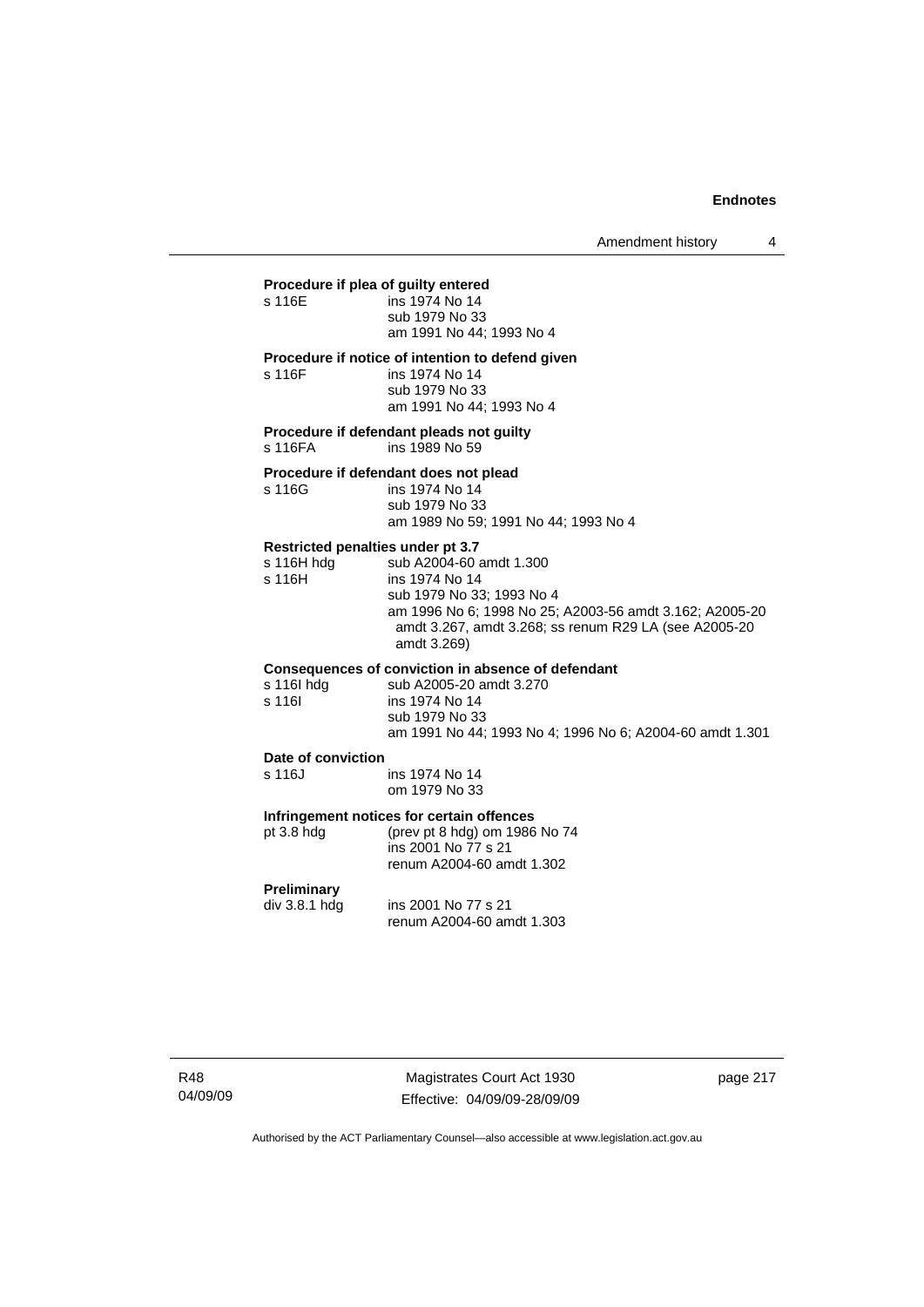4 Amendment history

# **Definitions for pt 3.8**

|          | Definitions for pt 5.6                    |                                                                                                                                                                                                            |          |  |
|----------|-------------------------------------------|------------------------------------------------------------------------------------------------------------------------------------------------------------------------------------------------------------|----------|--|
|          | s 117 hdg                                 | sub A2004-60 amdt 1.304                                                                                                                                                                                    |          |  |
|          | s 117                                     | om 1986 No 74                                                                                                                                                                                              |          |  |
|          |                                           | ins 2001 No 77 s 21                                                                                                                                                                                        |          |  |
|          |                                           | def another jurisdiction ins A2004-47 amdt 1.1<br>def <b>authorised person</b> sub 2002 No 30 amdt 3.587;                                                                                                  |          |  |
|          |                                           | A2004-60 amdt 1.305                                                                                                                                                                                        |          |  |
|          |                                           | def <i>driver</i> ins A2004-47 amdt 1.1                                                                                                                                                                    |          |  |
|          |                                           | def <i>home address</i> ins A2004-47 amdt 1.1                                                                                                                                                              |          |  |
|          |                                           | def <i>illegal user declaration</i> ins A2004-47 amdt 1.1<br>def known offender declaration ins A2004-47 amdt 1.1<br>def registered ins A2004-47 amdt 1.1<br>def registered operator ins A2004-47 amdt 1.1 |          |  |
|          |                                           | om A2005-20 amdt 3.271                                                                                                                                                                                     |          |  |
|          |                                           | def responsible person ins A2004-47 amdt 1.1                                                                                                                                                               |          |  |
|          |                                           | def sold vehicle declaration ins A2004-47 amdt 1.1                                                                                                                                                         |          |  |
|          |                                           | def <i>trader's plate</i> ins A2004-47 amdt 1.1                                                                                                                                                            |          |  |
|          |                                           | om A2005-20 amdt 3.271<br>def <b>unknown offender declaration</b> ins A2004-47 amdt 1.1                                                                                                                    |          |  |
|          |                                           | def vehicle ins A2004-47 amdt 1.1                                                                                                                                                                          |          |  |
|          |                                           | def vehicle related offence ins A2004-47 amdt 1.1                                                                                                                                                          |          |  |
|          |                                           |                                                                                                                                                                                                            |          |  |
|          | Purpose and effect of pt 3.8<br>s 118 hdg | sub A2004-60 amdt 1.306                                                                                                                                                                                    |          |  |
|          | s 118                                     | om 1986 No 74                                                                                                                                                                                              |          |  |
|          |                                           | ins 2001 No 77 s 21                                                                                                                                                                                        |          |  |
|          |                                           |                                                                                                                                                                                                            |          |  |
|          | s 119                                     | Regulations about infringement notice offences<br>om 1986 No 74                                                                                                                                            |          |  |
|          |                                           | ins 2001 No 77 s 21                                                                                                                                                                                        |          |  |
|          |                                           | am A2003-2 s 70                                                                                                                                                                                            |          |  |
|          |                                           |                                                                                                                                                                                                            |          |  |
|          |                                           | Infringement and reminder notices                                                                                                                                                                          |          |  |
|          | div 3.8.2 hdg                             | (prev div 8.2 hdg) ins 2001 No 77 s 21<br>renum A2004-60 amdt 1.307                                                                                                                                        |          |  |
|          |                                           |                                                                                                                                                                                                            |          |  |
|          |                                           | Service of infringement notices                                                                                                                                                                            |          |  |
|          | s 120                                     | om 1986 No 74                                                                                                                                                                                              |          |  |
|          |                                           | ins 2001 No 77 s 21<br>am A2004-42 amdt 1.8, amdt 1.9                                                                                                                                                      |          |  |
|          |                                           | sub A2004-47 amdt 1.2                                                                                                                                                                                      |          |  |
|          |                                           | am A2008-6 s 18; ss renum R40 LA                                                                                                                                                                           |          |  |
|          | <b>Contents of infringement notices</b>   |                                                                                                                                                                                                            |          |  |
|          | s 121                                     | om 1986 No 74                                                                                                                                                                                              |          |  |
|          |                                           | ins 2001 No 77 s 21                                                                                                                                                                                        |          |  |
|          |                                           |                                                                                                                                                                                                            |          |  |
|          | s 122                                     | Additional information in infringement notices<br>om 1986 No 74                                                                                                                                            |          |  |
|          |                                           | ins 2001 No 77 s 21                                                                                                                                                                                        |          |  |
| page 218 |                                           | Magistrates Court Act 1930                                                                                                                                                                                 | R48      |  |
|          |                                           | Fffective: 04/09/09-28/09/09                                                                                                                                                                               | 04/09/09 |  |

Authorised by the ACT Parliamentary Counsel—also accessible at www.legislation.act.gov.au

Effective: 04/09/09-28/09/09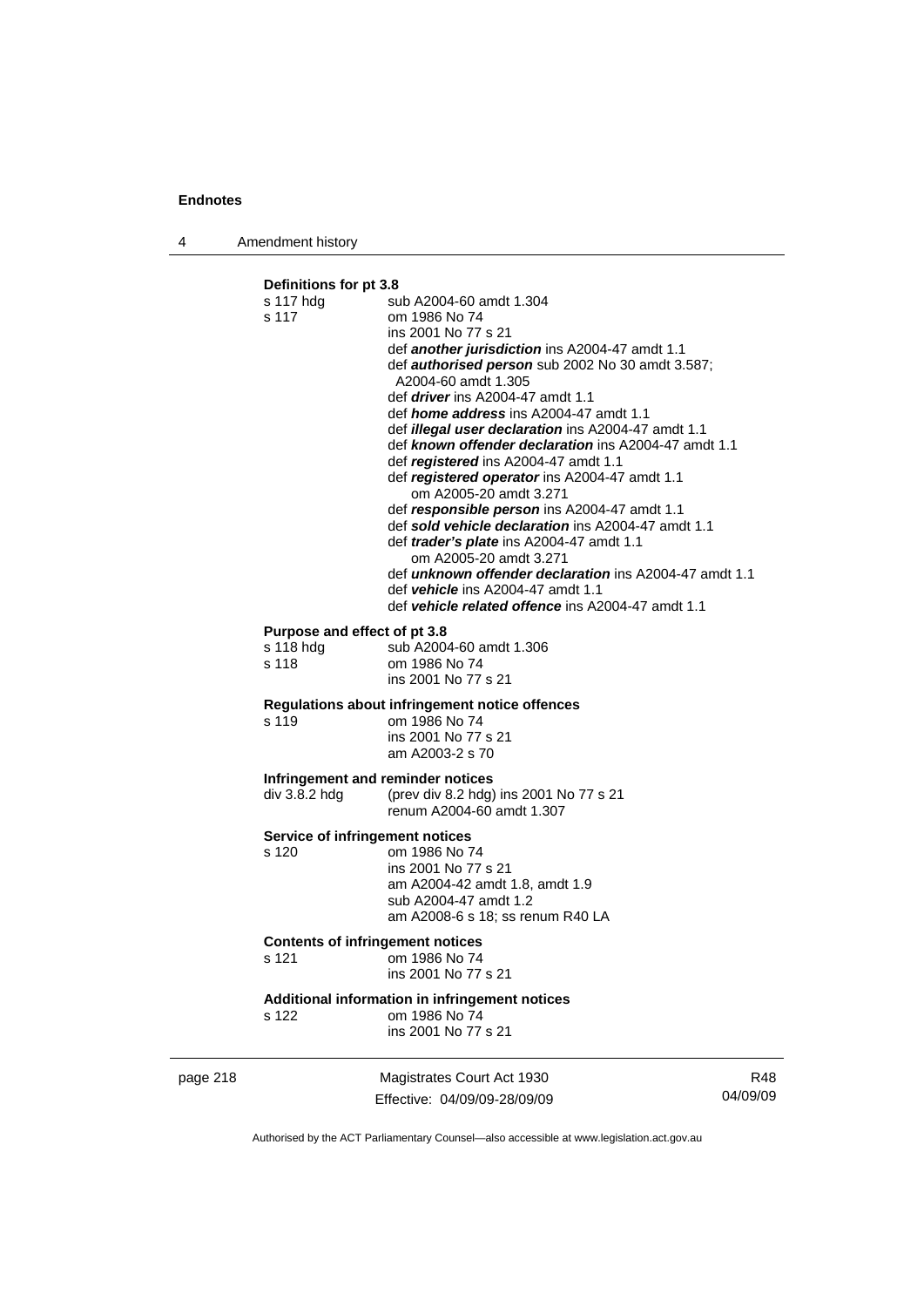Amendment history 4

**Time for payment of infringement notice penalty**<br>s 123 sub 1937 No 28 sub 1937 No 28 om 1986 No 74 ins 2001 No 77 s 21 **Extension of time to pay penalty**  s 124 om 1986 No 74 ins 2001 No 77 s 21 **Effect of payment of infringement notice penalty**  am 1937 No 28 om 1986 No 74 ins 2001 No 77 s 21 **Application for withdrawal of infringement notice**  s 126 om 1986 No 74 ins 2001 No 77 s 21 **Withdrawal of infringement notice**  s 127 sub 1937 No 28 om 1986 No 74 ins 2001 No 77 s 21 **Guidelines about withdrawal of infringement notices**  am 1937 No 28 om 1986 No 74 ins 2001 No 77 s 21 **Reminder notices**  s 129 sub 1967 No 1 am 1980 No 4 om 1986 No 74 ins 2001 No 77 s 21 **Contents of reminder notices**  s 130 om 1986 No 74 ins 2001 No 77 s 21 **Additional information in reminder notices**  s 131 om 1986 No 74 ins 2001 No 77 s 21 **Additional provisions for vehicle-related offences**  div 3.8.3 hdg (prev div 8.2A hdg) ins A2004-47 amdt 1.3 renum R26 LA **Meaning of** *infringement notice* s 131A ins A2004-47 amdt 1.3

R48 04/09/09

Magistrates Court Act 1930 Effective: 04/09/09-28/09/09 page 219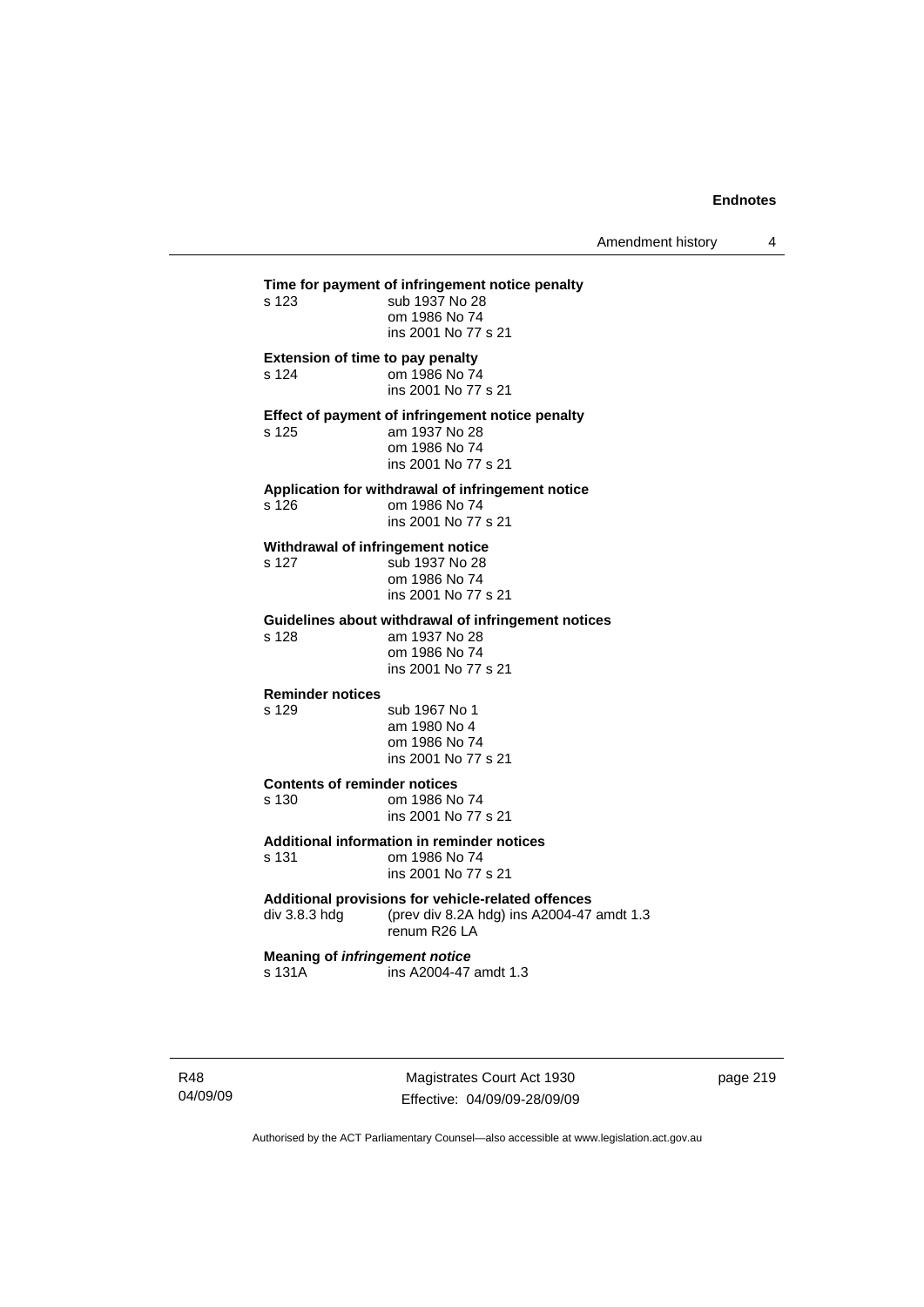4 Amendment history

**Service of infringement notice on responsible person for vehicles**  s 131B ins A2004-47 amdt 1.3 am A2004-42 amdt 1.10; ss renum R25 LA (see A2004-60 amdt 1.11) **Liability for vehicle-related offences**  s 131C ins A2004-47 amdt 1.3 **Illegal user declarations**  s 131D ins A2004-47 amdt 1.3 **Known offender declarations**  s 131E ins A2004-47 amdt 1.3 **Sold vehicle declarations**  ins A2004-47 amdt 1.3 **Unknown offender declarations**  s 131G **ins A2004-47** amdt 1.3 **Disputing liability for infringement notices**<br>div 3.8.4 hdg (prev div 8.3 hdg) ins 200 (prev div 8.3 hdg) ins 2001 No 77 s 21 sub and renum A2004-60 amdt 1.308 and R26 LA **Disputing liability for infringement notice offence**  s 132 am 1967 No 1; 1969 No 12; 1977 No 4 om 1986 No 74 ins 2001 No 77 s 21 **Extension of time to dispute liability**  s 133 am 1937 No 28 om 1986 No 74 ins 2001 No 77 s 21 **Procedure if liability disputed**  s 134 ins 2001 No 77 s 21 am A2004-42 amdt 1.12 **Infringement notices—other provisions**  div 3.8.5 hdg (prev div 8.4 hdg) ins 2001 No 77 s 21 sub and renum A2004-60 amdt 1.309 and R26 LA **Authorised people for infringement notice offences**  s 134A ins 1968 No 25 om 1986 No 74 ins 2002 No 30 amdt 3.588 **Money recovered by infant or person of unsound mind**  s 134B ins 1968 No 25 am 1978 No 46 om 1986 No 74

page 220 Magistrates Court Act 1930 Effective: 04/09/09-28/09/09

R48 04/09/09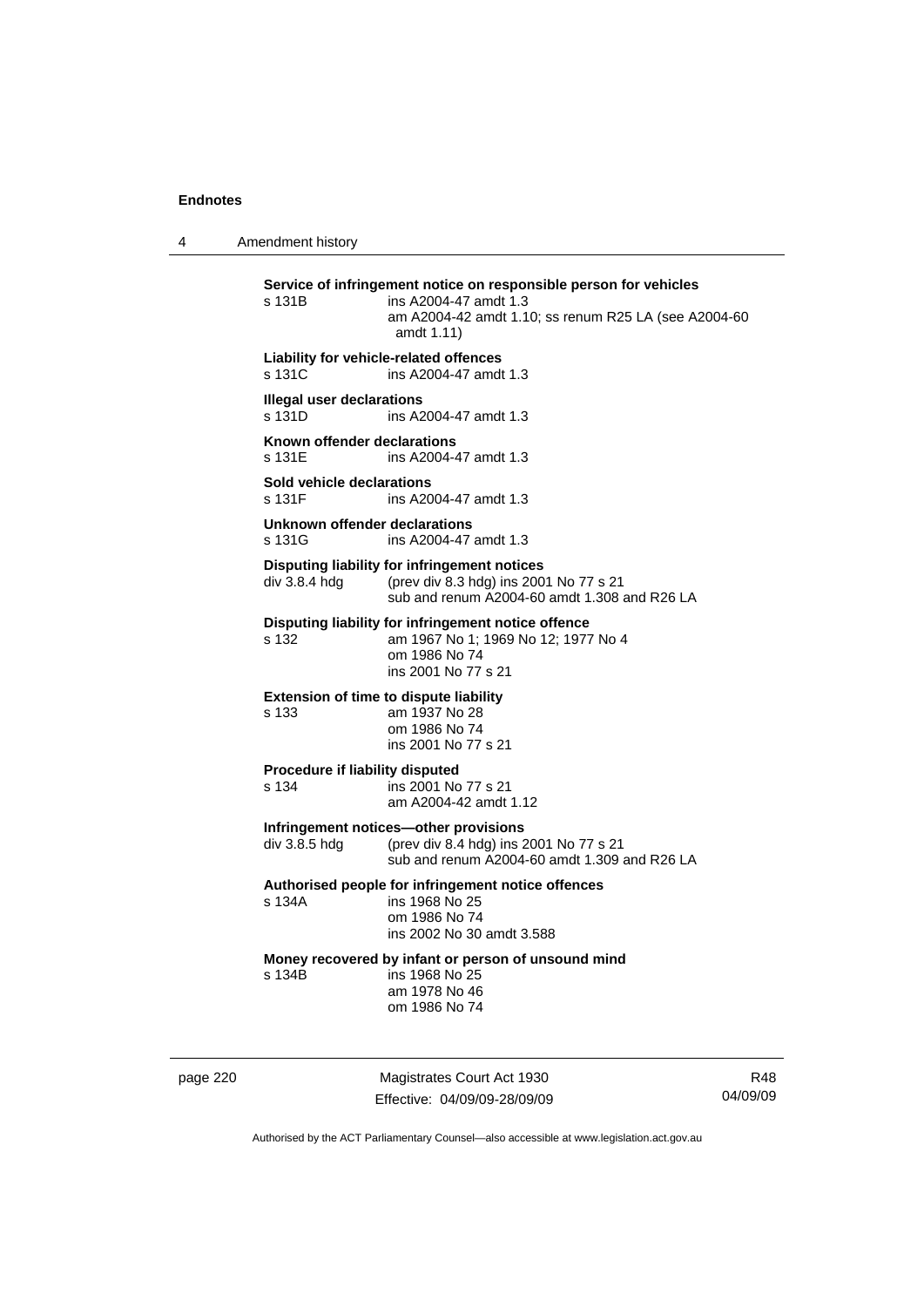Amendment history 4

# **Delegation of administering authority's functions**

am 1937 No 28 om 1986 No 74 ins 2001 No 77 s 21 sub 2002 No 30 amdt 3.589

# **Evidentiary certificates**

s 136 om 1986 No 74 ins 2001 No 77 s 21

**Default summons**  s 137 om 1986 No 74

**Service of default summons**  s 138 om 1986 No 74

### **Ground of defence to be in writing lodged with the clerk**  s 139 am 1937 No 28; 1958 No 12; 1970 No 15

om 1986 No 74

**Trial** 

am 1958 No 12; 1970 No 15 om 1986 No 74

### **Enforcement of criminal decisions**

pt 3.9 hdg (prev pt 9 hdg) sub and renum A2004-60 amdt 1.310

sub and renum A2004-60 amdt 1.311

# **Enforcement of criminal decisions—general**

div 3.9.1 hdg (prev pt 9 div 1 hdg) renum R8 LA

# **Minute of decision and notice to defendant**

s 141 am 1972 No 37; ord 1990 No 5; 1991 No 44; 1993 No 4; 1996 No 6; 1996 No 68; 1998 No 25; 1999 No 91 sch 2; ss renum R10 LA; A2006-23 amdts 1.235, 1.236; A2006-40 amdt 2.143; A2007-44 amdt 1.2

#### **Formal convictions and orders**

s 142 am 1937 No 28; 1991 No 44; A2005-20 amdt 3.272; A2006-40 amdt 2.144

# **Consequences if information dismissed**

s 143 am 1986 No 74; 1991 No 44 sub A2005-20 amdt 3.273

### **Copies of informations and other documents**

s 144 sub 1967 No 1

 am 1980 No 10; 1986 No 74; 1991 No 38; 1991 No 44; 1994 No 4; A2006-23 amdt 1.237

R48 04/09/09

Magistrates Court Act 1930 Effective: 04/09/09-28/09/09 page 221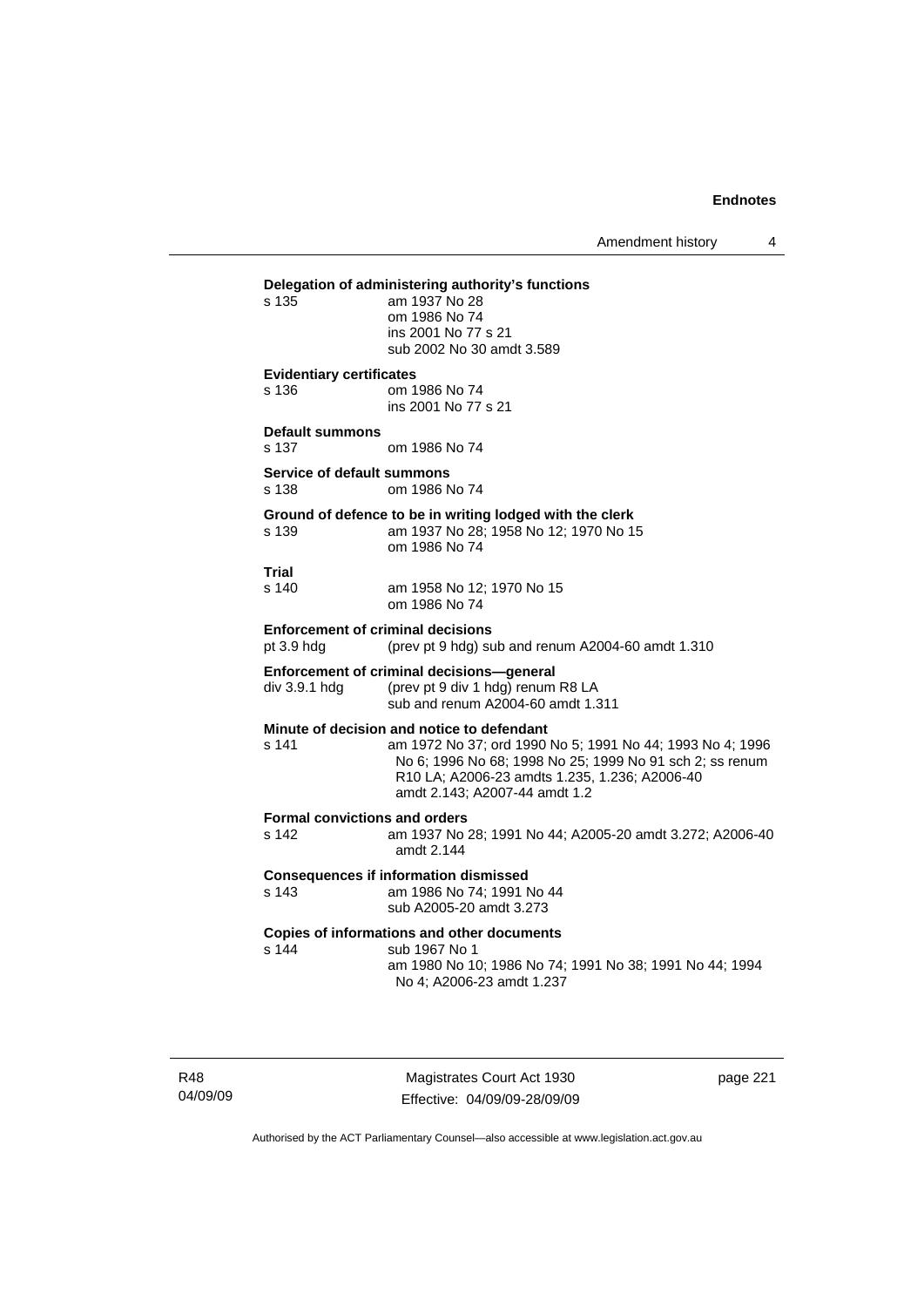4 Amendment history

**Imprisonment in first instance**  s 145 am 1996 No 6 om A2006-23 amdt 1.238 **Enforcement of fines**  div 3.9.2 hdg (prev pt 9 div 2 hdg) sub 1994 No 61 am 1998 No 25 renum as div 9.2 hdg R8 LA renum A2004-60 amdt 1.312 **Definitions for div 3.9.2**  s 146 hdg sub A2004-60 amdt 1.313 s 146 om 1986 No 57 ins 1989 No 60 sub 1991 No 112 am A2006-23 amdt 1.239 def *chief police officer* ins A1998-25 s 8 om A2004-60 amdt 1.314 def *default notice* ins A1998-25 s 8 def *fine* ins A1998-25 s 8 am A1999-91 sch 2; A2005-20 amdt 3.274; A2006-23 amdt 1.240, amdt 1.241; A2007-44 amdt 1.3; pars renum R39 LA (e) note exp 2 June 2011 (see A2005-58 s 147 (2) (b) (i)) def *fine defaulter* ins A1998-25 s 8 def *government agency* ins A1998-25 s 8 am A2005-20 amdt 3.275 def *outstanding fine* ins A1998-25 s 8 sub A2005-20 amdt 3.276 def *parking offence* om A1998-25 s 8 def *penalty notice* ins A1998-25 s 8 def *Territory entity* ins A1998-25 s 8 sub A2004-60 amdt 1.315 def *traffic offence* am A1993-4 s 21 om A1998-25 s 8 **No imprisonment for breach of reparation order**  ins ord 1990 No 1 am 1996 No 6 om 1998 No 25 **Payment of fine**  s 147 am 1968 No 25; 1977 No 34; 1986 No 74; 1989 No 60; ord 1990 No 5; 1991 No 112; 1992 No 23; 1993 No 4; 1994 No 4; 1994 No 45; 1994 No 61; 1995 No 46 sub 1998 No 25

page 222 Magistrates Court Act 1930 Effective: 04/09/09-28/09/09

R48 04/09/09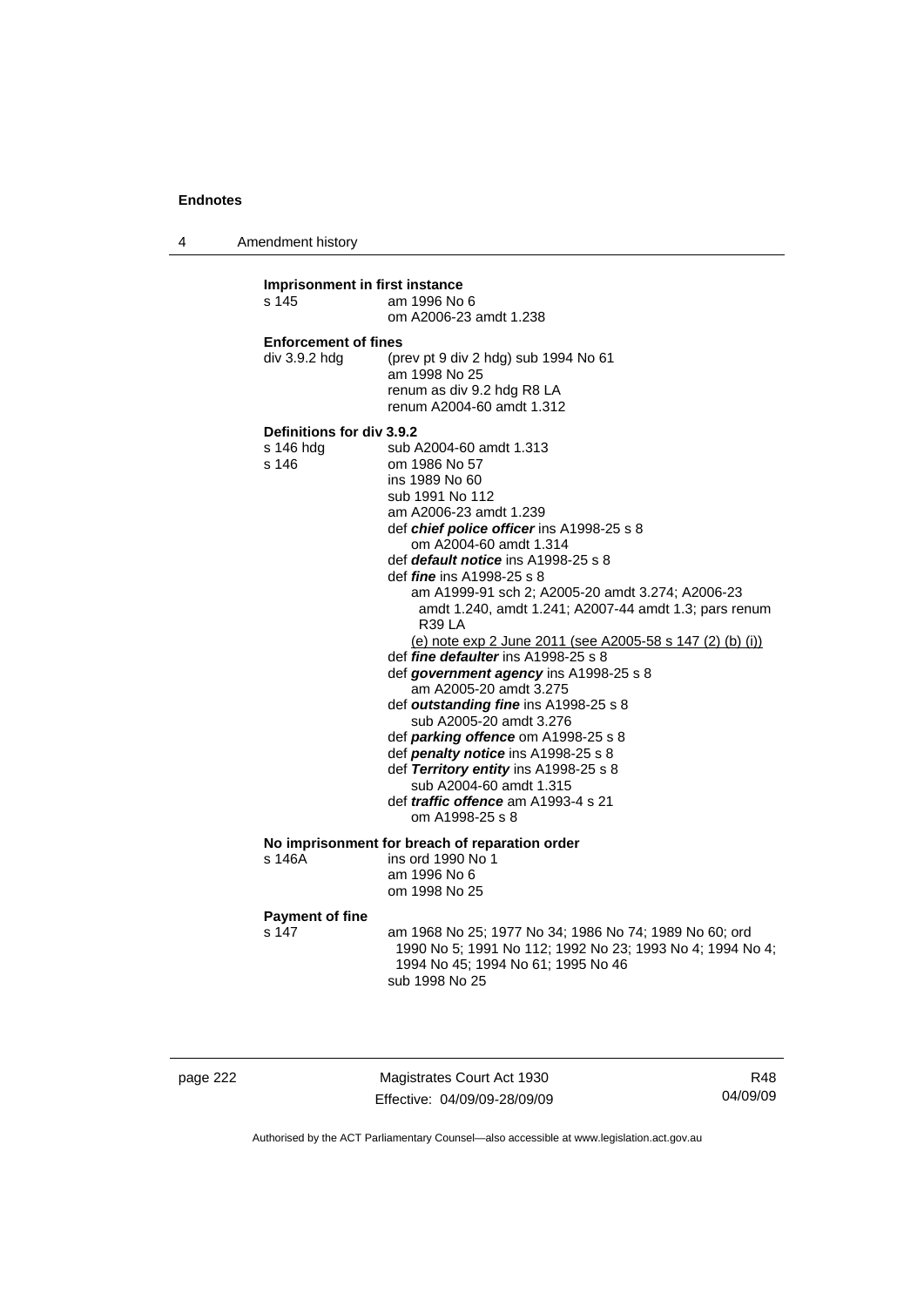Amendment history 4

| Notice of address etc<br>s 147A            | ins 1989 No 60<br>am 1991 No 44; 1991 No 112; 1993 No 48<br>sub 1998 No 25                                                                                 |
|--------------------------------------------|------------------------------------------------------------------------------------------------------------------------------------------------------------|
| Access to particulars of address<br>s 147B | ins 1998 No 25<br>sub A2007-8 amdt 1.14                                                                                                                    |
| <b>Doubtful service</b><br>s 147C          | ins 1998 No 25                                                                                                                                             |
| Court may allow time to pay<br>s 148       | am 1974 No 14; 1979 No 33; 1991 No 44; 1998 No 25;<br>ss renum R10 LA; A2005-20 amdt 3.277                                                                 |
| <b>Penalty notice</b><br>s 149             | om 1986 No 74<br>ins 1998 No 25                                                                                                                            |
| <b>Default</b><br>s 150                    | am 1974 No 14; 1977 No 34; 1979 No 33; 1986 No 74; 1989<br>No 60; 1991 No 112; 1993 No 4; 1999 No 79 s 5 sch 3<br>sub 1998 No 25<br>am A2004-60 amdt 1.316 |
| s 150A                                     | Parking offences-further orders in respect of natural persons<br>ins 1989 No 60<br>am 1991 No 44; 1991 No 112; 1993 No 48<br>om 1998 No 25                 |
| s 150B                                     | Parking offences-further orders in respect of bodies corporate<br>ins 1989 No 60<br>am 1991 No 44; 1991 No 112; 1993 No 48; 1994 No 61<br>om 1998 No 25    |
| <b>Further orders-service</b><br>s 150C    | ins 1989 No 60<br>am 1991 No 44<br>om 1998 No 25                                                                                                           |
| Default notice<br>s 151                    | orig s 151 renum as s 185<br>ins 1998 No 25                                                                                                                |
| <b>Special arrangements</b><br>s 152       | orig s 152 renum as s 186<br>ins 1998 No 25<br>am A2006-23 amdt 1.242; A2008-19 amdt 1.86                                                                  |

R48 04/09/09

Magistrates Court Act 1930 Effective: 04/09/09-28/09/09 page 223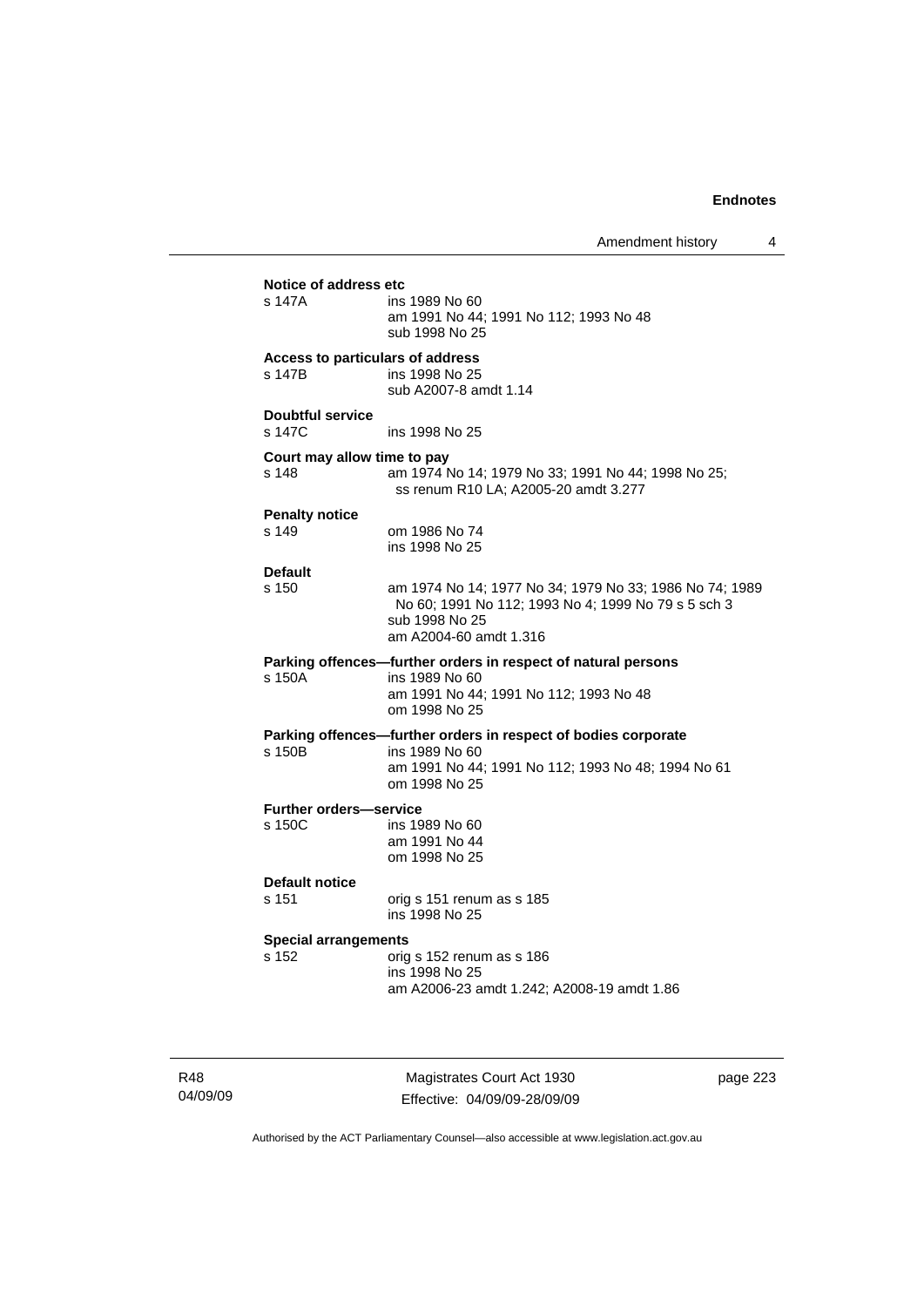4 Amendment history

# **Notice for suspension of driver licence etc**

s 153 am 1937 No 28; 1940 No 22; 1989 No 60; 1991 No 44 om 1998 No 25 sub 1999 No 79 s 5 sch 3

am A2006-23 amdt 1.243; A2008-19 amdt 1.87

### **Parking offences—instalment payments**

s 153A ins 1989 No 60 am 1991 No 44 om 1998 No 25

### **Consequence of non-compliance with certain orders**  s 153B

| s 153B | ins 1989 No 60 |
|--------|----------------|
|        | am 1991 No 44  |
|        | om 1998 No 25  |

# **Part payments**

ins 1989 No 60 am 1991 No 44 om 1998 No 25

# **Access to personal information**

s 154 orig s 154 renum as s 187 ins 1998 No 25 sub A2007-8 amdt 1.15

# **Ascertainment of capacity to pay fine**

s 154A ins 1998 No 25 am A2004-60 amdts 1.317-1.320 reloc to Magistrates Court Rules 1932, pt 4 as rule 18 by A2004-60 amdt 1.321

# **Garnishee orders and writs of execution**

ins 1998 No 25 am A2004-60 amdt 1.322, amdt 1.323 reloc to Magistrates Court Rules 1932, pt 4 as rule 19 by A2004-60 amdt 1.324

### **Application of Magistrates Court (Civil Jurisdiction) Rules, pt 19**

| s 154C hdg | sub A2004-60 amdt 1.325                                                                                           |
|------------|-------------------------------------------------------------------------------------------------------------------|
| s 154C     | ins 1998 No 25                                                                                                    |
|            | am A2004-60 amdts 1.326-1.334<br>reloc to Magistrates Court Rules 1932, pt 4 as rule 20 by<br>A2004-60 amdt 1.335 |

# **Fine defaulters—imprisonment**

| s 154D | ins 1998 No 25                                                  |
|--------|-----------------------------------------------------------------|
|        | sub A2006-23 amdt 1.244                                         |
|        | am A2007-15 amdt 1.27: A2007-44 amdt 1.4: A2008-19<br>amdt 1.88 |
|        | (4) note exp 2 June 2011 (see A2005-58 s 147 (2) (b) (ii))      |
|        |                                                                 |

| page 224 |  |
|----------|--|
|----------|--|

Magistrates Court Act 1930 Effective: 04/09/09-28/09/09

R48 04/09/09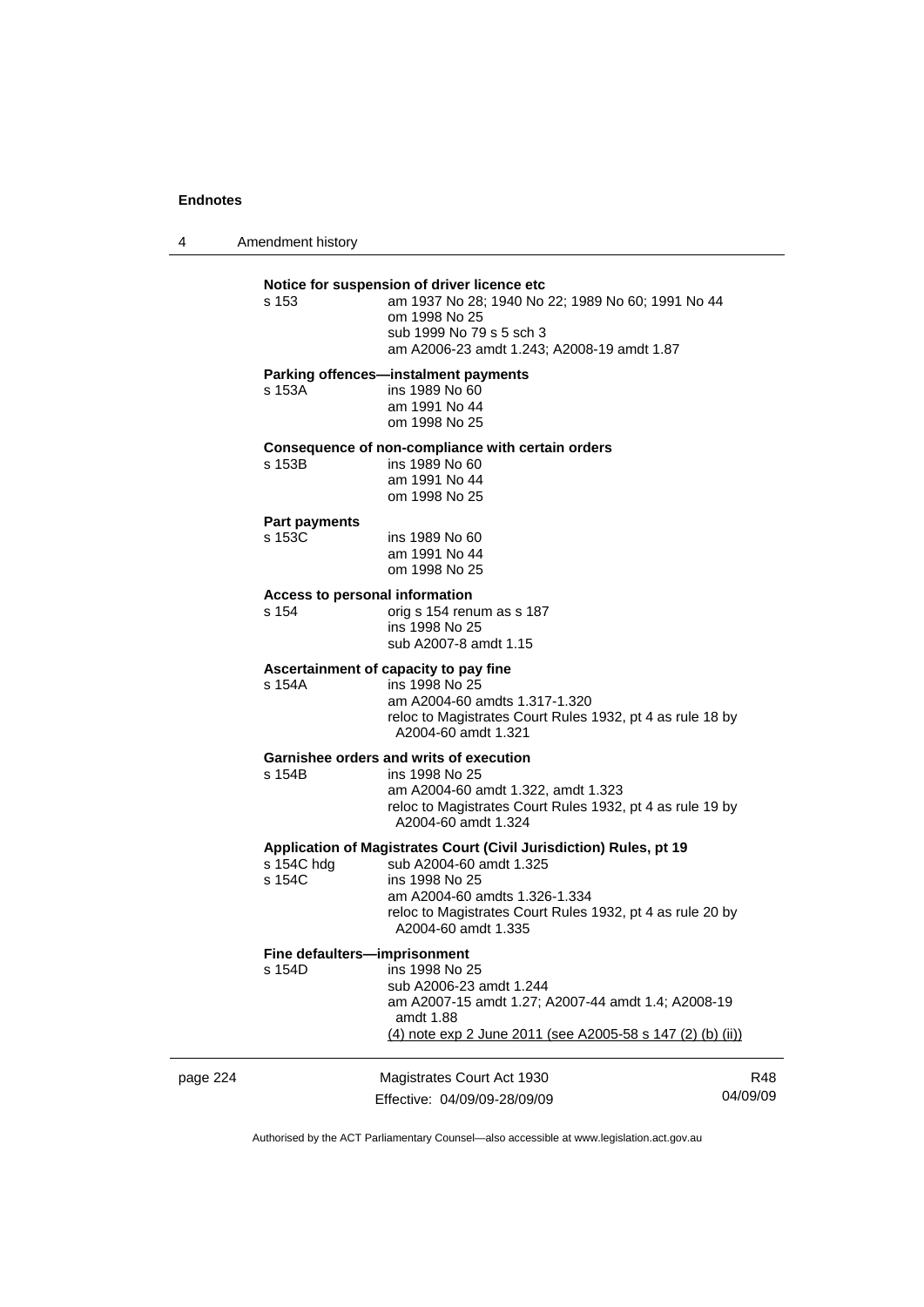# **Young fine defaulters**

ins A2008-19 amdt 1.89

**Young fine defaulters—no capacity to pay**  ins A2008-19 amdt 1.89

**Fine amounts to be paid to registrar** 

| s 155 hdg | am 1991 No 44           |
|-----------|-------------------------|
| s 155     | am 1991 No 44           |
|           | sub A2005-20 amdt 3.278 |
|           | om A2006-23 amdt 1.244  |

### **Costs to be paid to clerk by registrar of motor vehicles**

| s 155A hdg | am 1991 No 44              |
|------------|----------------------------|
| s 155A     | ins 1989 No 60             |
|            | am 1991 No 44: 1991 No 112 |
|            | om 1998 No 25              |

# **Execution to stop on payment**

| s 156 | am 1977 No 34           |
|-------|-------------------------|
|       | sub A2005-20 amdt 3.278 |
|       | om A2006-23 amdt 1.244  |

# **Outstanding fine discharged by payment**<br>s 157 cm 1976 No 42: 1977 No

s 157 am 1976 No 42; 1977 No 34; 1991 No 44; 1998 No 25; A2004-60 amdt 1.336 sub A2006-23 amdt 1.244 am A2008-19 amdt 1.90

# **Outstanding fine satisfied by imprisonment**

s 158 am 1986 No 74; 1991 No 44 om 1994 No 61 ins 1998 No 25 sub A2006-23 amdt 1.244 am A2007-15 amdt 1.28

# **Outstanding fine satisfied by imprisonment—young fine defaulter**

s 158A ins A2008-19 amdt 1.91

### **Remission**

s 159 hdg am 1991 No 44 s 159 am 1991 No 44

 ins 1998 No 25 om A2006-23 amdt 1.245

om 1994 No 61

# **Conviction or order quashed or set aside**

s 160 om 1994 No 61

 ins 1998 No 25 am 1999 No 79 s 5 sch 3

R48 04/09/09

Magistrates Court Act 1930 Effective: 04/09/09-28/09/09 page 225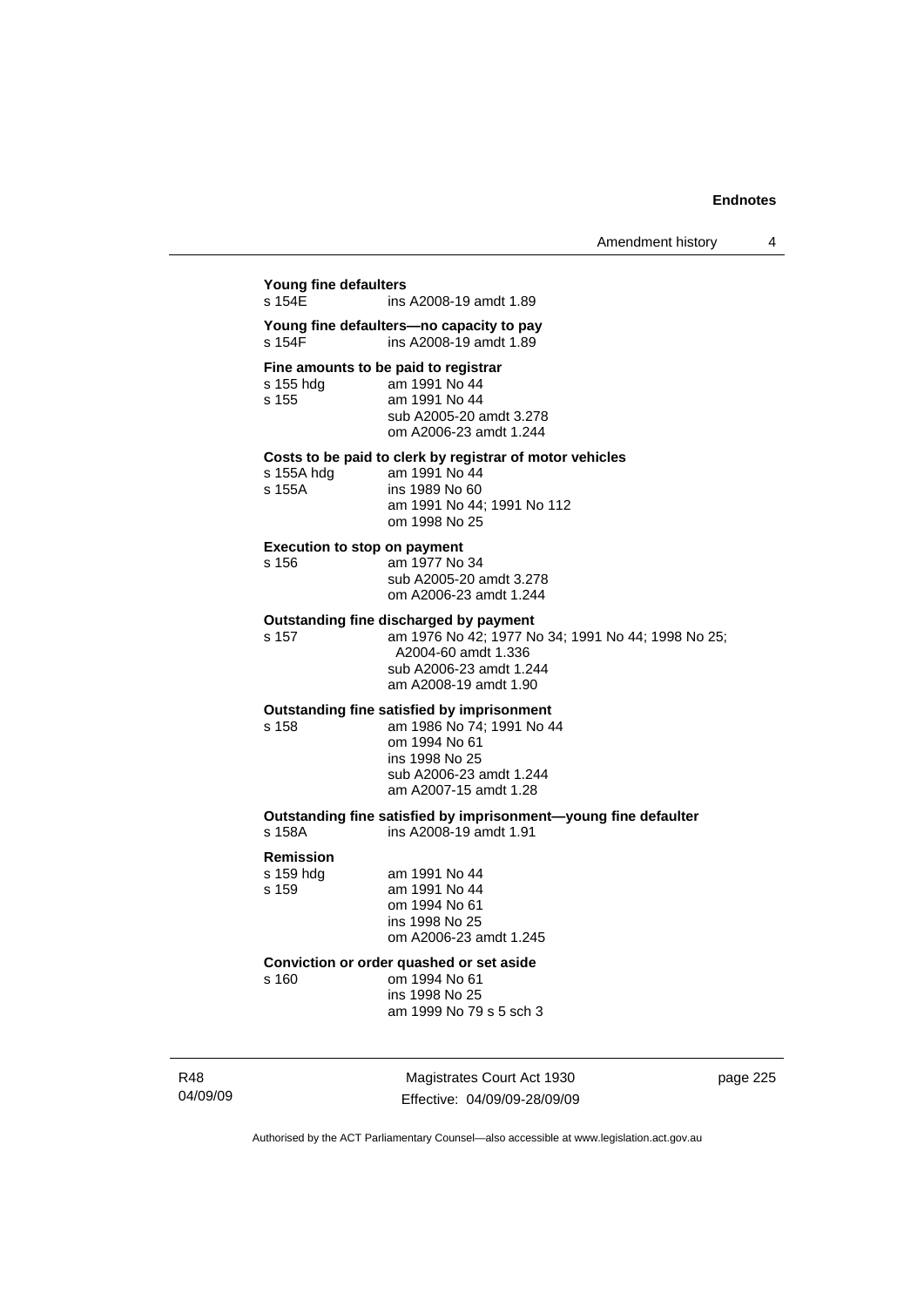4 Amendment history page 226 Magistrates Court Act 1930 R48 **Other enforcement provisions not affected**  s 161 am 1986 No 74 om 1994 No 61 ins 1998 No 25 **Procedure on execution**  s 162 am 1953 No 14; 1967 No 1; 1991 No 44; 1994 No 81 om 1994 No 61 **Warrant of distress after appeal**  s 163 om 1972 No 37 **Money, Australian notes and bank notes may be seized and choses in action may be seized, sued on and sold**  s 164 am ord 1990 No 5 om 1994 No 61 **Time of application to be recorded**  s 165 am 1953 No 14; 1991 No 44 om 1994 No 61 **Warrant of execution, when to be executed**  s 166 am 1967 No 1; 1994 No 81 om 1994 No 61 **Reciprocal enforcement of fines against bodies corporate**  div 3.9.3 hdg (prev pt 9 div 2A hdg) ins 1982 No 2 renum as div 9.2A hdg R8 LA renum A2004-60 amdt 1.337 **Definitions for div 3.9.3**  s 166A hdg sub A2004-60 amdt 1.338<br>s 166A ins 1982 No 2 ins 1982 No 2 def *fine* am A2005-20 amdt 3.279 def *reciprocating court* sub A2005-20 amdt 3.280 def *relevant officer* am A1991-44 s 7 and sch 1 def *State* am A2004-60 amdt 1.339 **Declarations relating to reciprocating courts**  s 166B ins 1982 No 2 am 2001 No 44 amdts 1.2752-1.2754; A2005-20 amdt 3.281 **Enforcement of fine**  s 166C ins 1982 No 2 am 1991 No 44; 1994 No 61; A2004-60 amdt 1.340, amdt 1.341; A2005-20 amdts 3.282-3.284; ss renum R29 LA (see A2005-20 amdt 3.285); A2006-40 amdts 2.145-2.147 **Effect of enforcement by reciprocating court**<br>s 166D ins 1982 No 2  $ins$  1982 No 2 am 1991 No 44

Authorised by the ACT Parliamentary Counsel—also accessible at www.legislation.act.gov.au

04/09/09

Effective: 04/09/09-28/09/09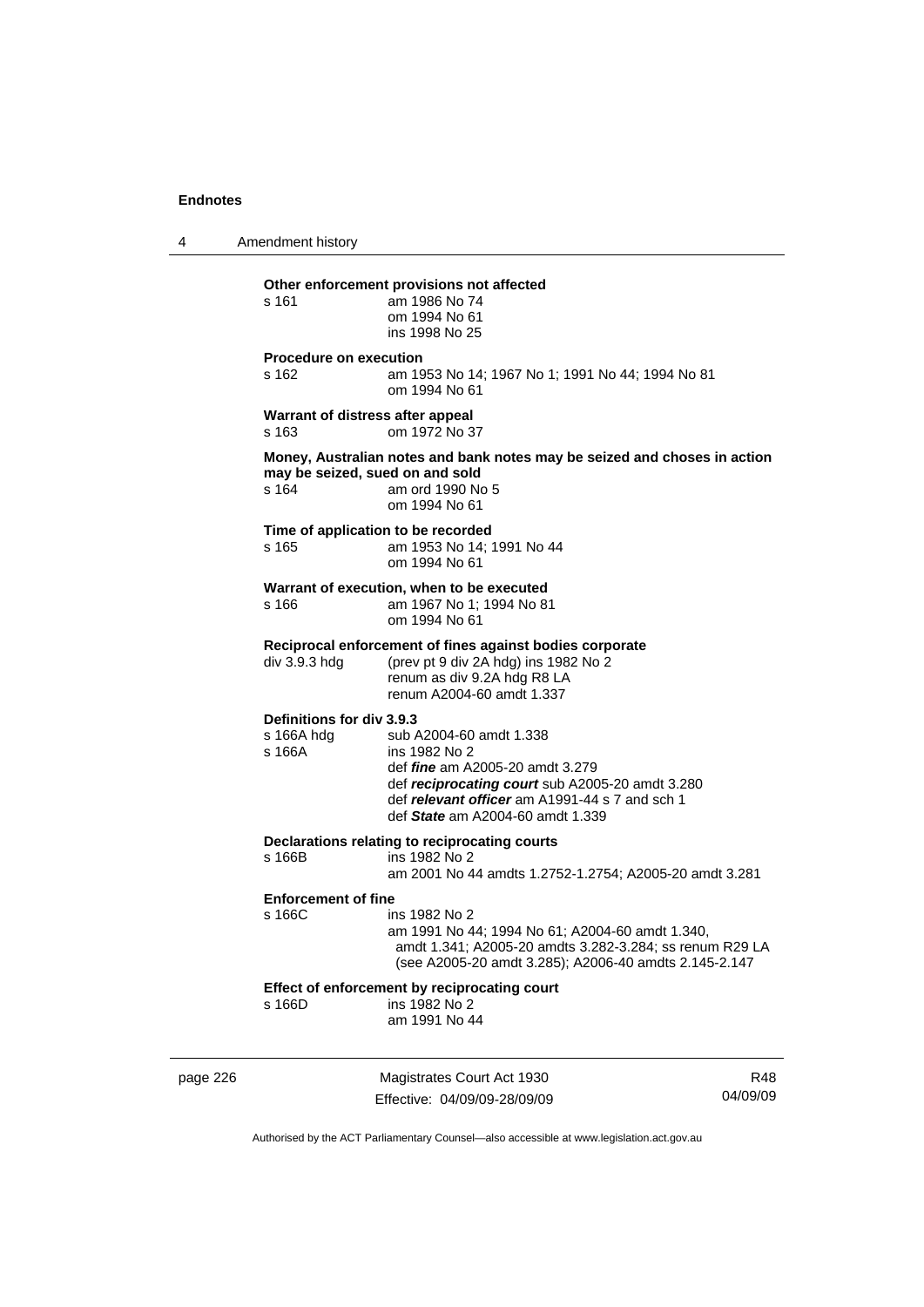**Registrar to notify payment of territory fine**  am 1991 No 44 s 166E ins 1982 No 2 am 1991 No 44 **Adverse claim to goods seized**  s 167 am 1953 No 14 om 1986 No 74 **Rules in Interpleader summons**  s 168 om 1986 No 74 **Right of landlord not affected**  s 169 om 1986 No 74 **Oral examination of debtor as to debts owing to him**  s 170 am 1968 No 25; 1991 No 44 om 1994 No 61 **Order nisi for attachment of debt**  s 171 am 1937 No 28; 1991 No 44 om 1994 No 61 **Service of order nisi to bind debts**  s 172 am 1993 No 4 om 1994 No 61 **Where garnishee does not dispute debt**  s 173 sub 1968 No 25 am 1970 No 15; 1991 No 44 om 1994 No 61 **Where garnishee disputes debt**  s 174 am 1986 No 74 om 1994 No 61 **Issue may be filed**  s 175 om 1994 No 61 **Where third party claims lien or charge on debt**  s 176 om 1994 No 61 **Court may order warrant to levy amount or issue to be tried**  s 177 om 1994 No 61 **Payment by debtor under order to be valid discharge**  am 1937 No 28 om 1994 No 61 **Debt attachment book**  s 179 am 1991 No 44 om 1994 No 61

R48 04/09/09

Magistrates Court Act 1930 Effective: 04/09/09-28/09/09 page 227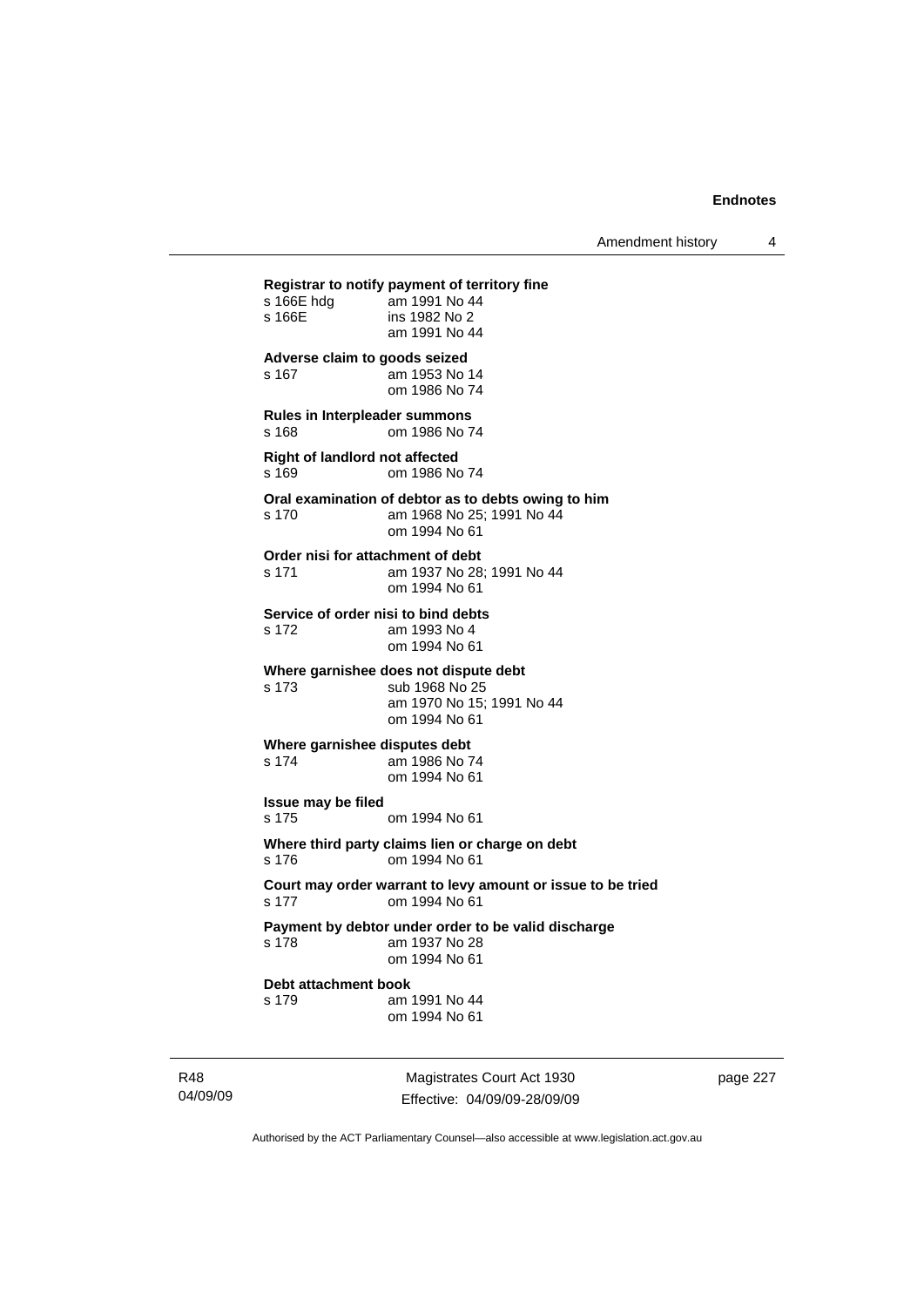4 Amendment history

**Costs of attachment**  s 180 om 1994 No 61 **Defendants in civil cases not to be imprisoned except under certain circumstances**  s 181 am 1937 No 28; 1991 No 44 om 1994 No 61 **Warrant in default of compliance**  s 182 am 1991 No 44 om 1994 No 61 **Ex parte order of commitment**  s 183 am 1991 No 44 om 1994 No 61 **Enforcement of criminal decisions—other provisions**  div 3.9.4 hdg (prev pt 9 div 6 hdg) renum as div 9.6 hdg R8 LA sub and renum A2004-60 amdt 1.342 **Enforcement of costs against informant**  s 184 orig s 184 am 1991 No 44 om 1994 No 61 ins 1998 No 25 s 17 **Committal to prison—orders not involving payment of amount**  s 185 orig s 185 sub 1967 No 1 om 1972 No 37 (prev s 151) am 1977 No 34; 1996 No 6 renum 1998 No 25 am A2005-20 amdts 3.286-3.288 om A2006-23 amdt 1.246 **Warrant of commitment to prison**  s 186 orig s 186 om 1994 No 61 (prev s 152) sub 1996 No 6 renum 1998 No 25 am 1998 No 67; ss renum R10 LA om A2006-23 amdt 1.246 **Warrant of commitment if defendant already in prison**  s 187 orig s 187 om 1994 No 61 (prev s 154) renum 1998 No 25 am A2005-20 amdt 3.289 om A2006-23 amdt 1.246 **Mitigation of payment by court**  s 188 am 1967 No 1; 1982 No 3; 1985 No 41; ord 1990 No 5; 1994 No 81 om A2006-23 amdt 1.246

page 228 Magistrates Court Act 1930 Effective: 04/09/09-28/09/09

R48 04/09/09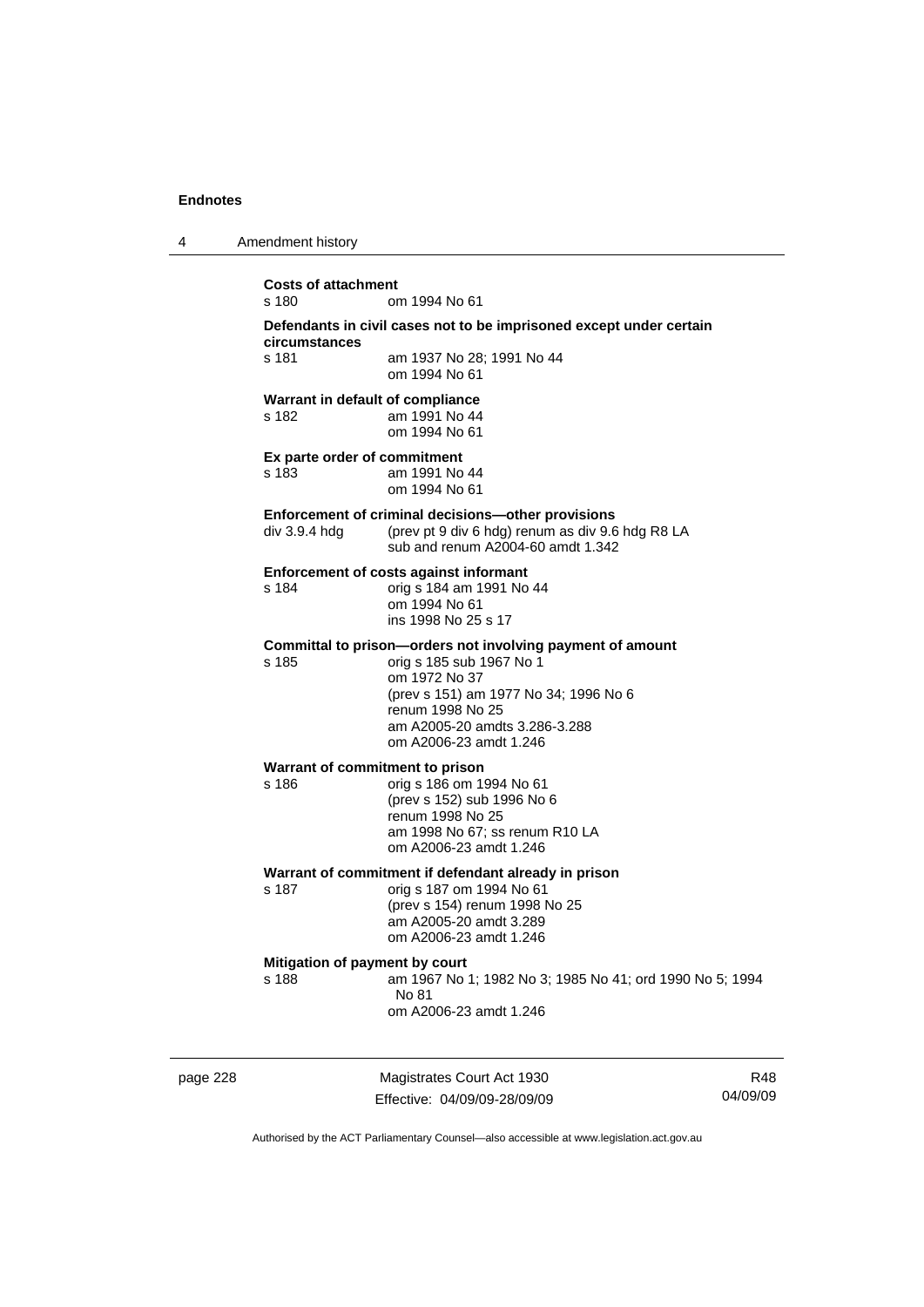# **Scale of imprisonment for nonpayment of money**<br>
s 189 am 1967 No 1: 1977 No 34: 1978

| s 189 | am 1967 No 1; 1977 No 34; 1978 No 46 |
|-------|--------------------------------------|
|       | sub 1993 No 4                        |
|       | am 1994 No 61                        |
|       | om 1998 No 25                        |

#### **Proceeds of warrants of execution**

s 190 sub 1986 No 74 am ord 1990 No 5; 1991 No 44 om 1994 No 61

### **Accounts to be kept of amounts received**

| s 191 hdq | am 2001 No 44 amdt 1.2755                                                                                                            |
|-----------|--------------------------------------------------------------------------------------------------------------------------------------|
|           | sub A2004-60 amdt 1.343                                                                                                              |
| s 191     | am 1967 No 1; 1979 No 33; 1991 No 44; 1994 No 81; 2001<br>No 44 amdt 1.2756; A2004-60 amdt 1.344, amdt 1.345;<br>A2006-23 amdt 1.247 |
|           |                                                                                                                                      |

### **Executors and administrators may enforce orders in civil matters**  s 192

| am 1991 No 44 |
|---------------|
| om 1994 No 61 |
|               |

# **Forfeited goods may be sold**

s 193 am ord 1990 No 5; A2005-20 amdt 3.290

# **Enforcement order not void for form only**<br>s 194 hdg sub A2006-40 amdt 2.148

| s 194 hda | sub A2006-40 amdt 2.148 |
|-----------|-------------------------|
| s 194     | am 1994 No 61           |
|           | sub A2006-23 amdt 1.248 |
|           | am A2006-40 amdt 2.149  |

### **Convictions etc to be given to Supreme Court registrar**  s 195 am 1937 No 28; 1992 No 23

| ט טוס | $\frac{1}{2}$ and $\frac{1}{2}$ and $\frac{1}{2}$ and $\frac{1}{2}$ and $\frac{1}{2}$ |
|-------|---------------------------------------------------------------------------------------|
|       | sub A2005-20 amdt 3.291                                                               |

# **Definitions for pt 10**

| טו אן וטו פווטווויט |                               |
|---------------------|-------------------------------|
| s 196               | am 1937 No 28                 |
|                     | sub 1990 No 65                |
|                     | am 1992 No 37: 2000 No 60 s 4 |
|                     | om 2001 No 90 amdt 1.79       |
|                     |                               |

# **Power to make**

s 197 sub 1990 No 65 om 2001 No 90 amdt 1.79

# **Entitlement to apply**

| s 198 | sub 1990 No 65                |
|-------|-------------------------------|
|       | am 1998 No 38; 2000 No 60 s 5 |
|       | om 2001 No 90 amdt 1.79       |

R48 04/09/09

Magistrates Court Act 1930 Effective: 04/09/09-28/09/09 page 229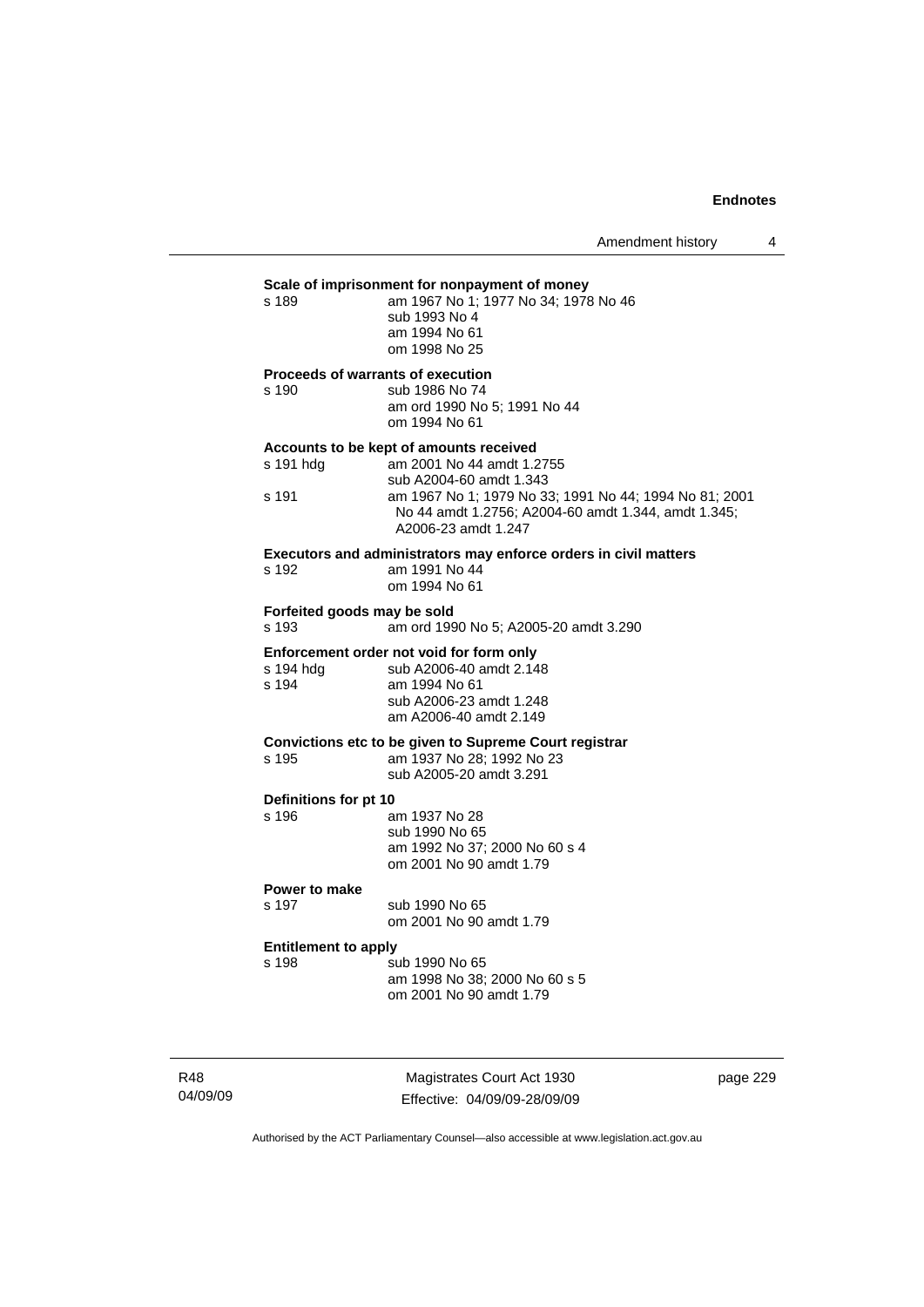4 Amendment history

**Powers exercisable in care and protection proceedings**  ins 1999 No 64 s 4 sch 2 om 2001 No 90 amdt 1.79 **Special requirements—applications by community advocate or employer**  s 198B ins 2000 No 60 s 6 om 2001 No 90 amdt 1.79 **Hearing dates**  s 199 am 1937 No 28 sub 1990 No 65 am 1991 No 44 om 2001 No 90 amdt 1.79 **Parties—applications by persons other than aggrieved persons s 200 am 1937 No 28** am 1937 No 28 sub 1990 No 65 am 1998 No 38; 2000 No 60 s 7 om 2001 No 90 amdt 1.79 **Parties—applications involving children**  s 201 sub 1990 No 65 am 1991 No 44 om 2001 No 90 amdt 1.79 **Representation of children**  sub 1990 No 65 om 2001 No 90 amdt 1.79 **Hearing of applications**<br>s 203 sub 1 sub 1990 No 65 am 1995 No 46; 1999 No 34 om 2001 No 90 amdt 1.79 **Matters to be taken into account**  s 204 sub 1990 No 65 om 2001 No 90 amdt 1.79 **Restrictions in orders**  s 205 am 1986 No 74 sub 1990 No 65 om 2001 No 90 amdt 1.79 **Consent orders**  s 206 sub 1990 No 65 om 2001 No 90 amdt 1.79 **Jurisdiction under s 206**  s 206AA ins 1999 No 34 om 2001 No 90 amdt 1.79

page 230 Magistrates Court Act 1930 Effective: 04/09/09-28/09/09

R48 04/09/09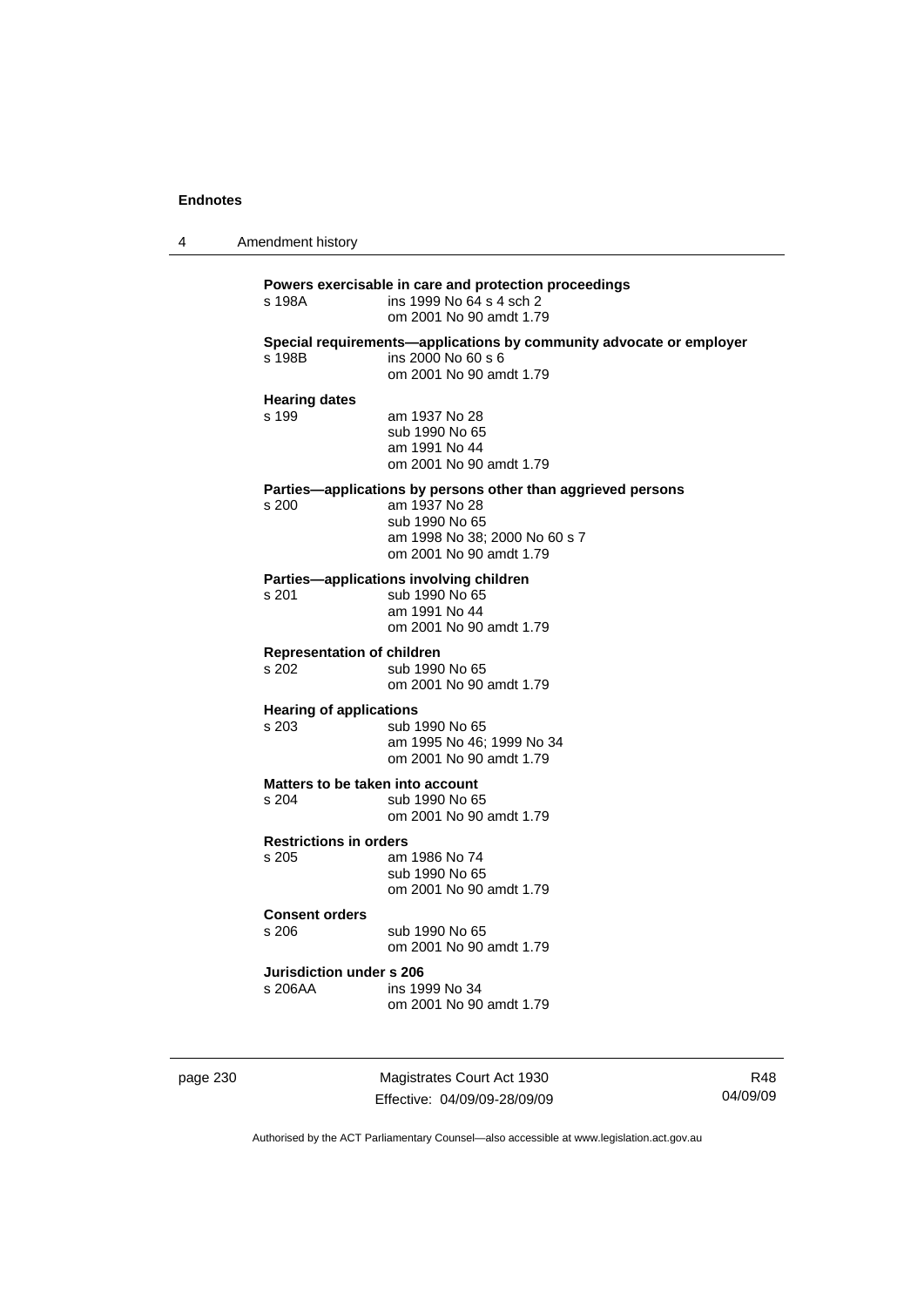| <b>Service of applications</b>               |                                                                                                                |
|----------------------------------------------|----------------------------------------------------------------------------------------------------------------|
| s 206A                                       | ins 1990 No 65<br>am 1991 No 44; 2000 No 60 s 8; 2001 No 44 amdt 1.2757<br>om 2001 No 90 amdt 1.79             |
| s 206B                                       | Procedure in absence of respondent<br>ins 1990 No 65<br>om 2001 No 90 amdt 1.79                                |
| Interim restraining orders<br>s 206C         | ins 1990 No 65<br>om 2001 No 90 amdt 1.79                                                                      |
| Seizure of firearms<br>s 206D                | ins 1990 No 65<br>am 1991 No 9; 1996 No 74; 1997 No 25<br>om 2001 No 90 amdt 1.79                              |
| <b>Explaining proposed orders</b><br>s 206F  | ins 1990 No 65<br>am 1992 No 37<br>om 2001 No 90 amdt 1.79                                                     |
| <b>Counselling</b><br>s 206F                 | ins 1990 No 65<br>om 2001 No 90 amdt 1.79                                                                      |
| s 206G                                       | Power of court to make orders where person charged<br>ins 1990 No 65<br>om 2001 No 90 amdt 1.79                |
| <b>Duration of orders</b><br>s 206H          | ins 1990 No 65<br>om 2001 No 90 amdt 1.79                                                                      |
| s 2061                                       | Exercise of certain powers by registrar<br>ins 2001 No 70 amdt 1.67<br>om 2001 No 90 amdt 1.79                 |
| Variation and revocation of orders<br>s 206J | ins 1990 No 65<br>am 1991 No 44; 1999 No 64 s 4 sch 2<br>om 2001 No 90 amdt 1.79                               |
| Service etc of orders<br>s 206K              | ins 1990 No 65<br>am 1991 No 44; 1996 No 51; 2001 No 44 amdt 1.2758,<br>amdt 1.2759<br>om 2001 No 90 amdt 1.79 |

R48 04/09/09

Magistrates Court Act 1930 Effective: 04/09/09-28/09/09 page 231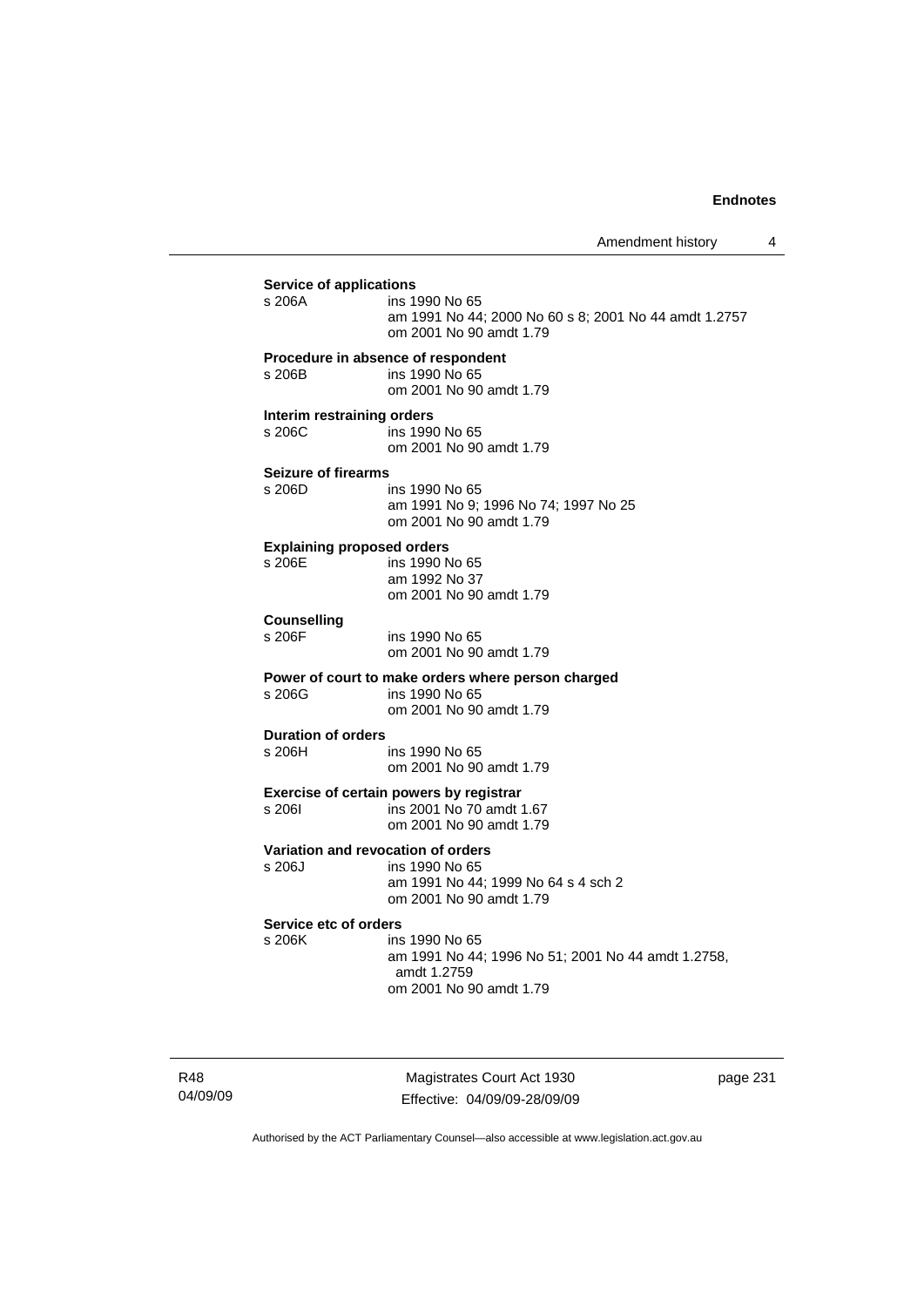4 Amendment history

# Offence<br>s 206L ins 1990 No 65 am 1992 No 37; 1994 No 81; 1997 No 25 om 2001 No 90 amdt 1.79 **Service other than personal service**  s 206M ins 1990 No 65 om 2001 No 90 amdt 1.79 **Service by police officers**<br>s 206N ins 199 ins 1990 No 65 am 1991 No 44 om 2001 No 90 amdt 1.79 **Restriction on publication of reports of proceedings**  ins 1990 No 65 am 1994 No 81; 1998 No 38 om 2001 No 90 amdt 1.79 **Limits of restriction on publication**  s 206PA ins 1998 No 38 om 2001 No 90 amdt 1.79 **Application not invalid only because made under wrong Act**  ins 1998 No 38 om 2001 No 90 amdt 1.79 **Appeals**  ins 1990 No 65 am 1995 No 46 om 2001 No 90 amdt 1.79 **Application of Crimes Act**  ins 1990 No 65 om 2001 No 90 amdt 1.79 **Criminal appeals**  (prev pt 11 hdg) sub 1972 No  $37$  sub and renum A2004-60 amdt 1.346 **Criminal appeals—jurisdiction of Supreme Court**  div 3.10.1 hdg (prev pt 11 div 1 hdg) ins 1972 No 37 renum as div 11.1 hdg R8 LA sub and renum A2004-60 amdt 1.347

page 232 Magistrates Court Act 1930 Effective: 04/09/09-28/09/09

R48 04/09/09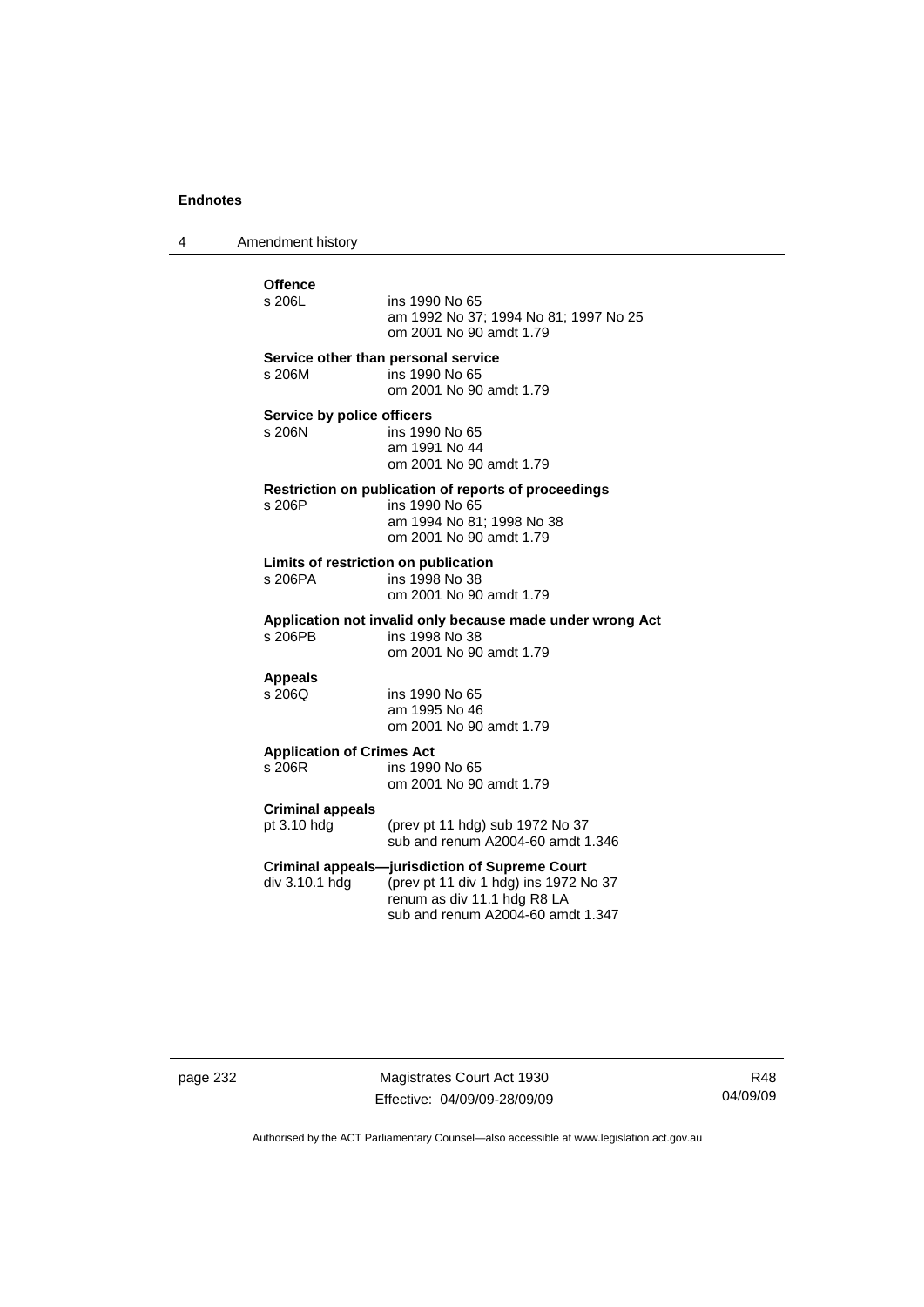# **Jurisdiction of Supreme Court**

sub 1937 No 28 am 1967 No 1; 1968 No 25 sub 1972 No 37 am 1985 No 67; 1990 No 65; 2001 No 90 amdt 1.80; A2004-60 amdts 1.348-1.350; A2005-5 s 30; A2008-44 amdt 1.79

### **Appeals in criminal matters**

div 3.10.2 hdg (prev pt 11 div 2 hdg) ins 1972 No 37 renum as div 11.2 hdg R8 LA sub and renum A2004-60 amdt 1.351

**Appeals to which div 3.10.2 applies**  s 208 hdg sub A2004-60 amdt 1.352<br>s 208 sub 1937 No 28 sub 1937 No 28 am 1953 No 14; 1958 No 12; 1968 No 25 sub 1972 No 37 am 1984 No 16; 1985 No 41; 1985 No 67; 1986 No 33; 1986 No 74; 1990 No 65; 1992 No 9; 1994 No 61; 1996 No 6; A2004-60 amdts 1.353-1.355; A2005-7 s 16; pars renum R27 LA (see A2005-7 s 17); A2006-23 amdt 1.249; A2006-55 s 14, s 15

# **Appeals in other cases**

s 208A ins 1958 No 12 am 1967 No 1; 1968 No 25 om 1972 No 37

# **Substituted service of notice of appeal**

s 208B ins 1958 No 12 om 1972 No 37

### **Institution of appeal**

s 209 am 1934 No 17 sub 1937 No 28 am 1967 No 1 sub 1972 No 37 am 1984 No 61; 1985 No 67 sub 1986 No 74 am A2005-5 s 31; A2005-7 s 18; A2006-40 amdt 2.150

#### **Substituted service of notice of appeal**

s 210 am 1934 No 17

sub 1937 No 28; 1972 No 37

# **When appeal deemed to be duly instituted**

s 211 sub 1937 No 28; 1972 No 37; 1985 No 18 om 1986 No 74

R48 04/09/09

Magistrates Court Act 1930 Effective: 04/09/09-28/09/09 page 233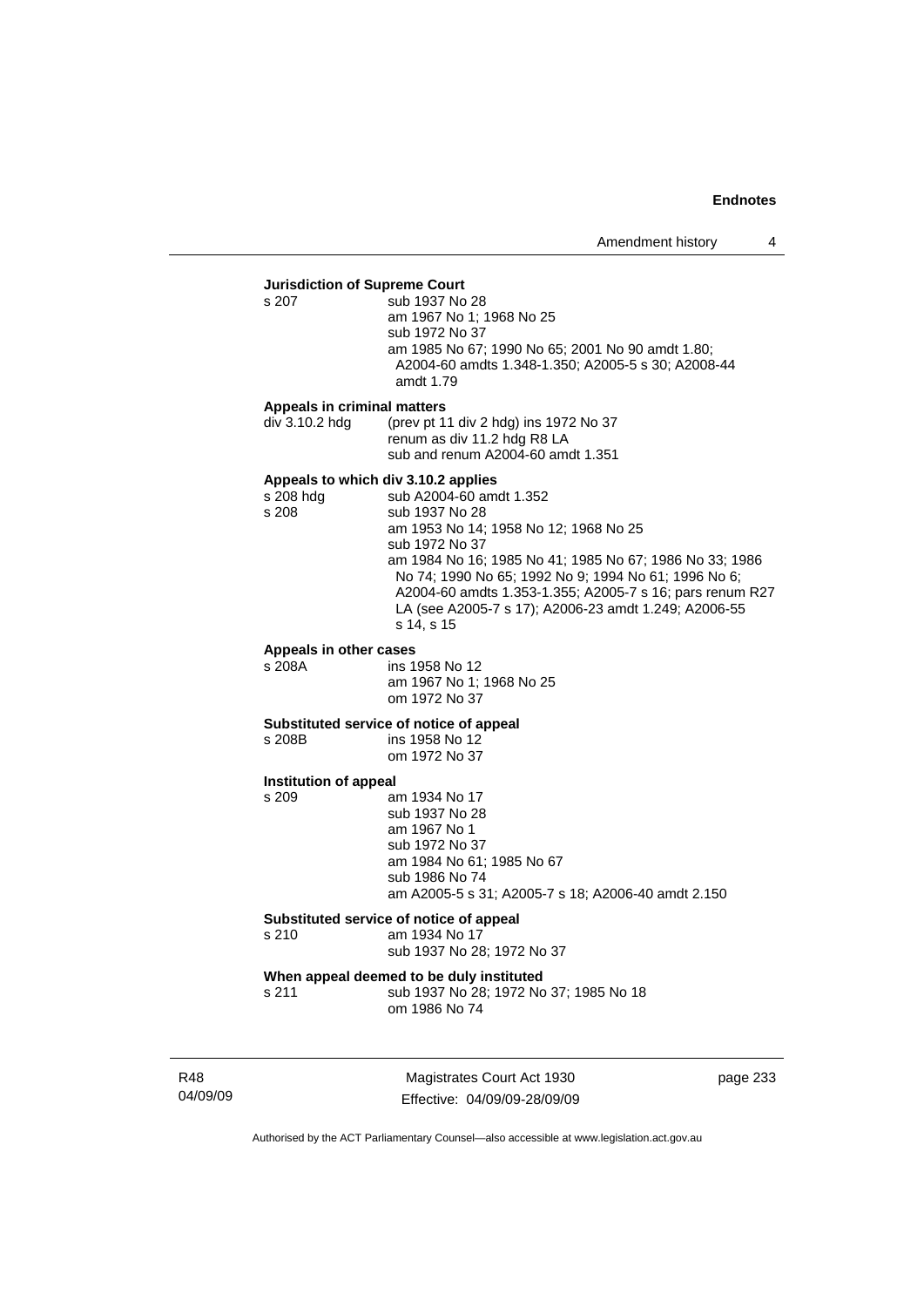4 Amendment history

# **When appeal deemed to be duly instituted**

s 212 sub 1937 No 28: 1958 No 12 am 1967 No 1 sub 1972 No 37 om 1985 No 18

#### **Increase in amount of security**

s 213 sub 1937 No 28; 1972 No 37 om 1985 No 18

# **Appeals in cases other than civil cases**

s 214 sub 1937 No 28 am 1967 No 1 sub 1972 No 37 am 1984 No 61; 1990 No 65; A2004-60 amdt 1.356; A2005-20 amdt 3.292

# **Appeals in relation to grant of bail**

ins 1986 No 33 om 1992 No 9

### **Appeals in civil cases**

s 215 om 1937 No 28 ins 1972 No 37 am 1985 No 67 om 1986 No 74

# **Stay of execution pending appeal in certain cases**

s 216 om 1937 No 28 ins 1972 No 37 am 1984 No 62; 1986 No 74; 1992 No 9; 1995 No 41; A2005-7 s 19; A2006-23 amdt 1.250, amdt 1.251; A2008-29 amdt 1.32

**Execution not to be stayed in other cases except by order of Supreme Court** 

s 217 om 1937 No 28 ins 1972 No 37 om 1986 No 74

# **Orders by Supreme Court on appeals**

om 1937 No 28 ins 1972 No 37 sub 1984 No 61 am 1985 No 67; A2004-60 amdt 1.357, amdt 1.358

### **No right of appeal under div 3.10.2 if review appeal**

| s 219 hdg | sub A2004-60 amdt 1.359                         |
|-----------|-------------------------------------------------|
| s 219     | om 1937 No 28                                   |
|           | ins 1972 No 37                                  |
|           | am 1985 No 67; 1986 No 74; A2004-60 amdt 1.360, |
|           | amdt 1.361                                      |
|           | sub A2008-44 amdt 1.80                          |
|           |                                                 |

page 234 Magistrates Court Act 1930 Effective: 04/09/09-28/09/09

R48 04/09/09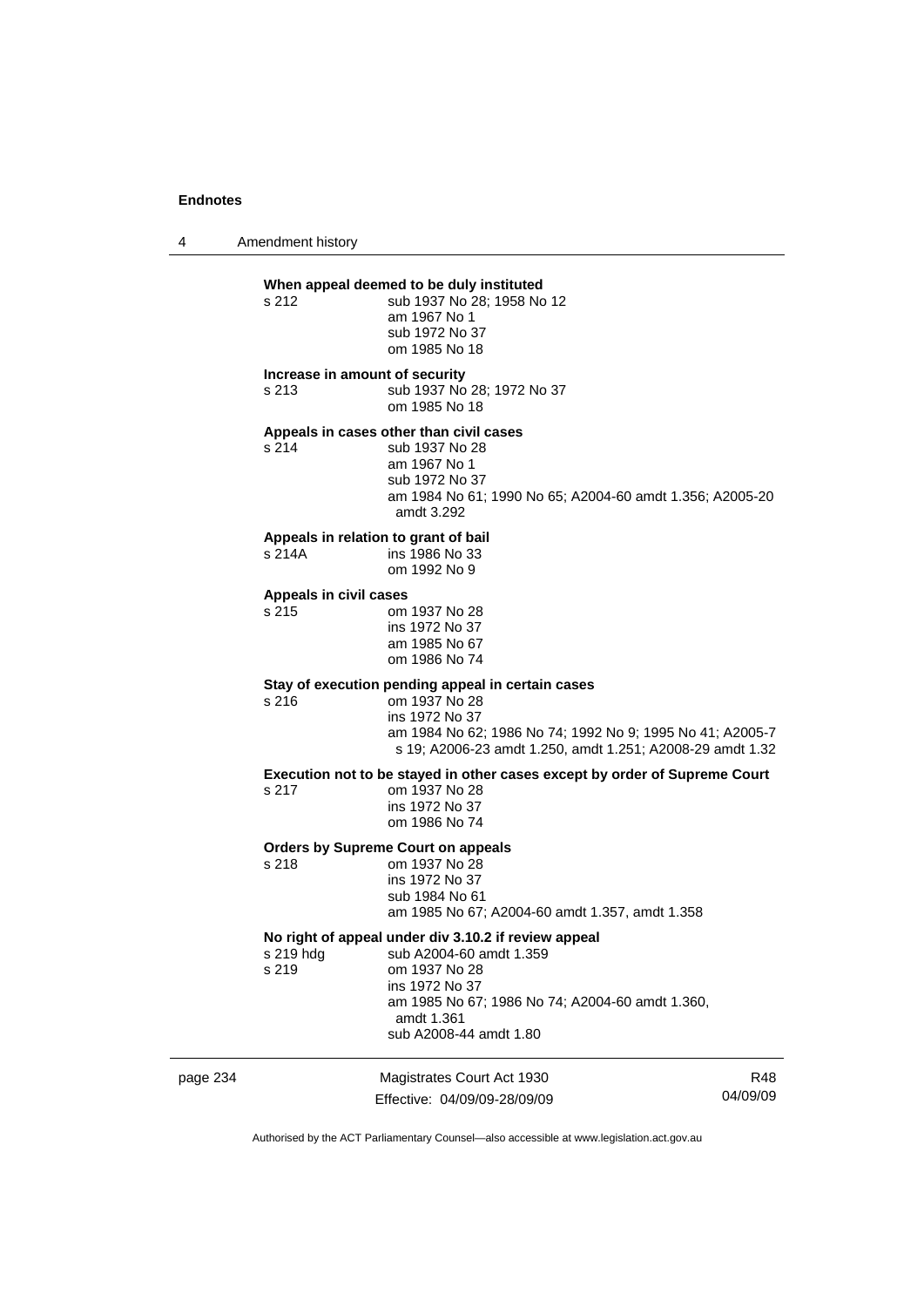# **Reference appeals in criminal matters**  ins A2005-5 s 32 **What is a reference appeal?**  s 219A ins A2005-5 s 32 **Reference appeal in relation to proceeding**  sub A2008-42 s 12 s 219AB ins A2005-5 s 32 am A2006-55 s 15; A2006-40 amdt 2.151; A2008-42 s 13, s 14 **Who may be heard at reference appeal**  s 219AC ins A2005-5 s 32 am A2008-42 s 15 **Reference appeal decision does not affect verdict**  s 219AD ins A2005-5 s 32 sub A2008-42 s 16 **Review appeals in criminal matters**<br>div 3.10.3 hdg (prev pt 11 div 3 h (prev pt 11 div 3 hdg) ins 1972 No 37 renum as div 11.3 hdg R8 LA sub and renum A2004-60 amdt 1.362 sub A2008-44 amdt 1.81 **Interpretation**  s 219A ins 1972 No 37 om 1994 No 61 **Decisions subject to review appeal**  s 219B hdg sub A2008-44 amdt 1.82 s 219B ins 1972 No 37 am 1974 No 14; 1979 No 41; 1984 No 16; 1985 No 41; 1985 No 67; ord 1990 No 9; 1994 No 61; 1996 No 6; pars renum R10 LA; A2004-60 amdts 1.363-1.366; A2005-20 amdt 3.293; A2006-23 amdt 1.252; A2006-55 s 16; A2008-44 amdt 1.83 **How review appeal is instituted**<br>s 219C **ins 1972** No 3 ins 1972 No 37 am 1974 No 14; 1979 No 41; 1984 No 61; 1985 No 41; 1985 No 67; ord 1990 No 9; 1996 No 6; pars renum R10 LA; A2005-5 s 33; A2005-20 amdts 3.294-3.296; pars and ss renum R29 LA (see A2005-20 amdt 3.297) sub A2008-44 amdt 1.84

Magistrates Court Act 1930 Effective: 04/09/09-28/09/09 page 235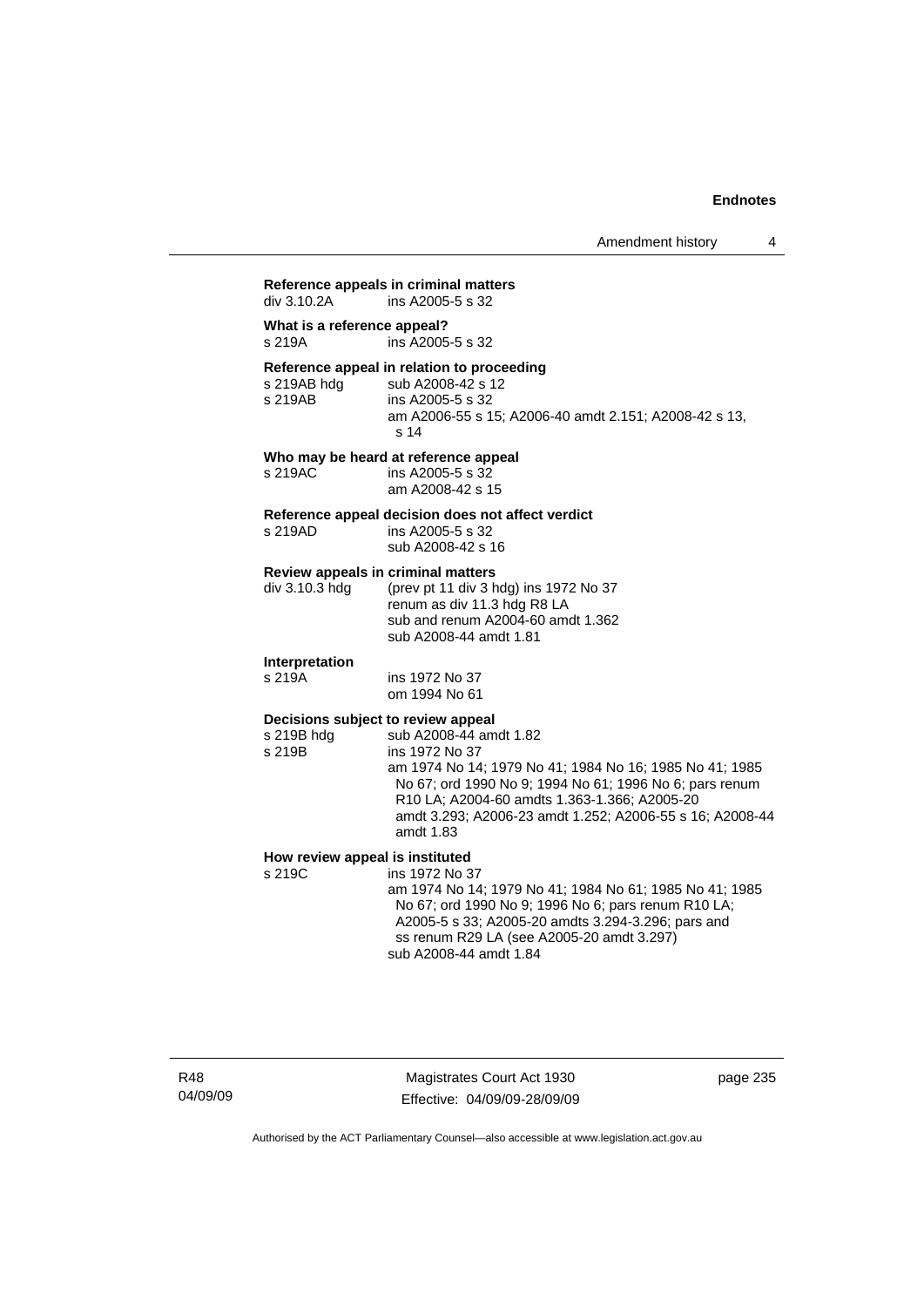4 Amendment history

|          | <b>Grounds for review</b><br>s 219D                        | ins 1972 No 37<br>am 1985 No 41; 1985 No 67; ord 1990 No 9; 1992 No 9; 1996<br>No 6; ss renum R10 LA<br>om A2006-40 amdt 2.152<br>ins A2008-44 amdt 1.84                                  |                 |
|----------|------------------------------------------------------------|-------------------------------------------------------------------------------------------------------------------------------------------------------------------------------------------|-----------------|
|          | <b>Report by Magistrate</b><br>s 219E                      | ins 1972 No 37<br>am 1996 No 6<br>om A2006-40 amdt 2.152<br>ins A2008-44 amdt 1.84                                                                                                        |                 |
|          | <b>Powers of Supreme Court</b><br>s 219F                   | ins 1972 No 37<br>am 1974 No 14; 1979 No 41; 1985 No 41; 1985 No 67;<br>ord 1990 No 9; ss and pars renum R10 LA; A2004-60<br>amdt 1.367; A2006-40 amdt 2.153; A2008-44<br>amdts 1.85-1.88 |                 |
|          | Interpretation<br>s 219G                                   | ins 1984 No 62<br>am 1986 No 74<br>om 1992 No 9                                                                                                                                           |                 |
|          | s 219H                                                     | Warrant of apprehension of appellant<br>ins 1984 No 62<br>om 1992 No 9                                                                                                                    |                 |
|          | s 219J                                                     | Power of Court where person apprehended<br>ins 1984 No 62<br>om 1992 No 9                                                                                                                 |                 |
|          | Effect of apprehension of appellant<br>s 219K              | ins 1984 No 62<br>om 1992 No 9                                                                                                                                                            |                 |
|          | Stay of execution not affected<br>s 219L                   | ins 1984 No 62<br>om 1992 No 9                                                                                                                                                            |                 |
|          | <b>Criminal appeals-other provisions</b><br>div 3.10.4 hdg | (prev pt 11 div 4 hdg) ins 1972 No 37<br>renum as div 11.4 hdg R8 LA<br>sub and renum A2004-60 amdt 1.368                                                                                 |                 |
|          | Forfeiture of recognisance<br>s 220                        | am 1937 No 28; 1972 No 37<br>sub 1984 No 62<br>om 1992 No 9                                                                                                                               |                 |
| page 236 |                                                            | Magistrates Court Act 1930<br>Effective: 04/09/09-28/09/09                                                                                                                                | R48<br>04/09/09 |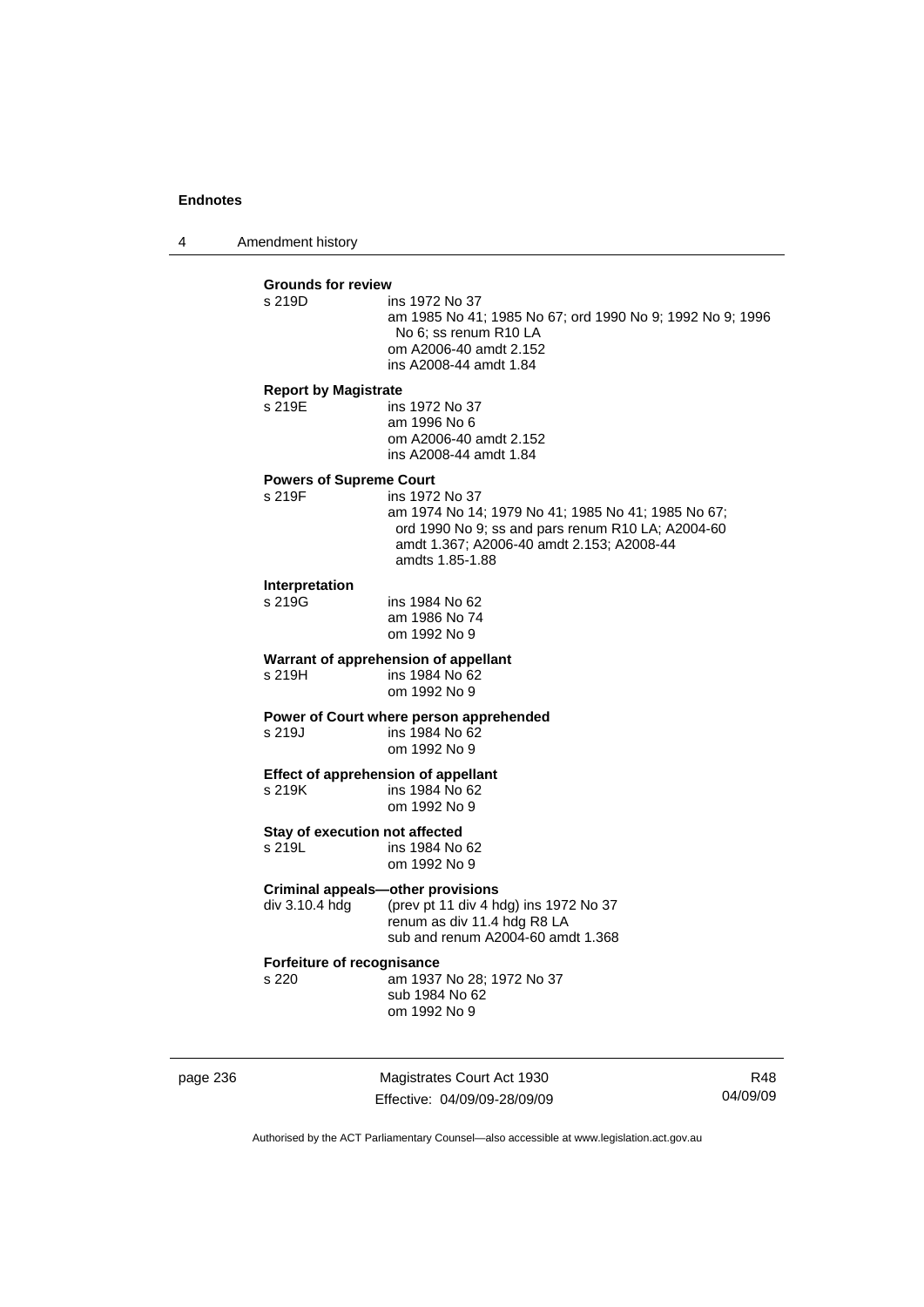|                                                                                                                                                                   | 4<br>Amendment history                                                                                                                                                                                                                                                                                                                                                                                                                                          |  |  |
|-------------------------------------------------------------------------------------------------------------------------------------------------------------------|-----------------------------------------------------------------------------------------------------------------------------------------------------------------------------------------------------------------------------------------------------------------------------------------------------------------------------------------------------------------------------------------------------------------------------------------------------------------|--|--|
| Magistrate may order appellant to be liberated<br>s 221<br>om 1937 No 28                                                                                          |                                                                                                                                                                                                                                                                                                                                                                                                                                                                 |  |  |
| <b>Control of Supreme Court over summary convictions</b><br>amdt 2.154                                                                                            |                                                                                                                                                                                                                                                                                                                                                                                                                                                                 |  |  |
| <b>Amendment of documents</b><br>sub A2005-20 amdt 3.301<br>am A2006-23 amdt 1.256                                                                                |                                                                                                                                                                                                                                                                                                                                                                                                                                                                 |  |  |
| In cases of certiorari order<br>sub A2006-40 amdt 2.155                                                                                                           |                                                                                                                                                                                                                                                                                                                                                                                                                                                                 |  |  |
| Notice dispensed with                                                                                                                                             |                                                                                                                                                                                                                                                                                                                                                                                                                                                                 |  |  |
| Power of court to admit to bail                                                                                                                                   |                                                                                                                                                                                                                                                                                                                                                                                                                                                                 |  |  |
| Respecting the amendment of convictions etc.<br>amdt 3.302                                                                                                        |                                                                                                                                                                                                                                                                                                                                                                                                                                                                 |  |  |
| No summons or information<br>am 1986 No 74<br>sub A2005-20 amdt 3.303                                                                                             |                                                                                                                                                                                                                                                                                                                                                                                                                                                                 |  |  |
| Provisions applicable in relation to security given for costs of appeal<br>am 1937 No 28<br>sub 1972 No 37<br>am 1985 No 18; 1991 No 44<br>om A2006-40 amdt 2.160 |                                                                                                                                                                                                                                                                                                                                                                                                                                                                 |  |  |
| Magistrate sued for act not within jurisdiction<br>reloc as s 17A                                                                                                 |                                                                                                                                                                                                                                                                                                                                                                                                                                                                 |  |  |
| No action against magistrate after order nisi to quash conviction has been<br>reloc as s 17B                                                                      |                                                                                                                                                                                                                                                                                                                                                                                                                                                                 |  |  |
| Warrant or writ by magistrate on order of court<br>reloc as s 17C                                                                                                 |                                                                                                                                                                                                                                                                                                                                                                                                                                                                 |  |  |
| No action for acts done under order of Supreme Court<br>reloc as s 17D                                                                                            |                                                                                                                                                                                                                                                                                                                                                                                                                                                                 |  |  |
|                                                                                                                                                                   | am 1937 No 28; 1985 No 67; 1986 No 74; A2005-20<br>amdts 3.298-3.300; A2006-23 amdts 1.253-1.255; A2006-40<br>am 1937 No 28; 1985 No 67; 1986 No 74<br>am 1937 No 28; A2005-20 amdt 3.302; A2006-40 amdt 2.156<br>am 1937 No 28; 1967 No 1; 1985 No 17; A2005-20<br>amdt 3.302; A2006-40 amdt 2.157, amdt 2.158<br>am 1937 No 28; 1992 No 9; A2005-20 amdt 3.302; A2006-23<br>amdt 1.257; A2006-40 amdt 2.159<br>am 1937 No 28; 1985 No 67; 1996 No 6; A2005-20 |  |  |

R48 04/09/09

Magistrates Court Act 1930 Effective: 04/09/09-28/09/09 page 237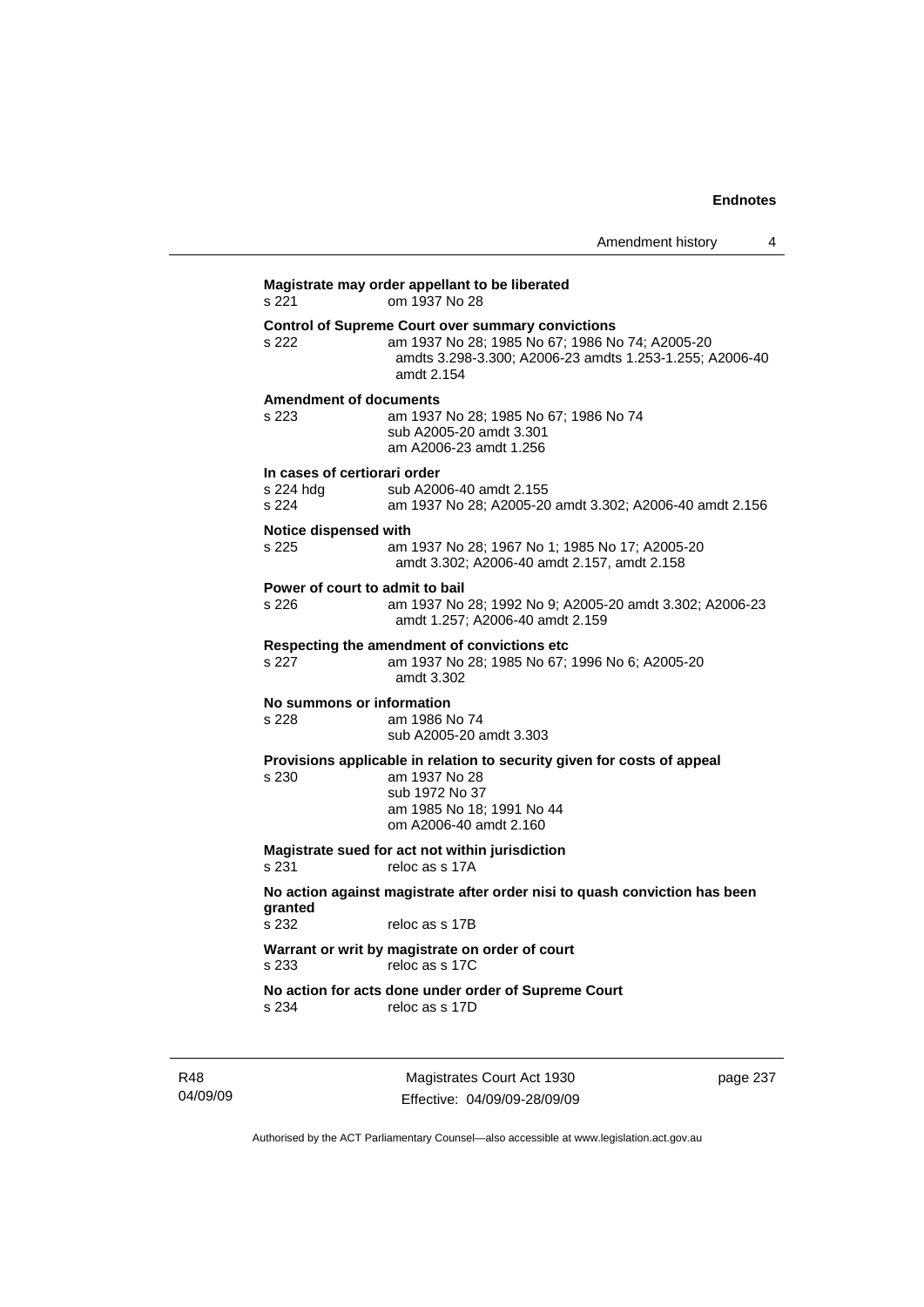4 Amendment history

page 238 Magistrates Court Act 1930 Effective: 04/09/09-28/09/09 R48 04/09/09 **No action where proceedings confirmed on appeal**  s 235 reloc as s 17E **Actions in cases prohibited**  reloc as s 17F **Limitation of actions**  om 1985 No 66 **Notice of actions**  s 238 om 1985 No 66 **Payment of amounts into court**  reloc as s 17G **No action against magistrate for judicial acts in Magistrates Court**  s 240 reloc as s 17H **Magistrate sued for acts within his or her jurisdiction only liable in case of malice and absence of reasonable and probable cause**  s 241 reloc as s 17I **Verdict for defendant**  s 242 reloc as s 17J **Damages**  s 243 reloc as s 17K **Costs in criminal matters**<br>pt 3.11 hdg (prev pt (prev pt 13 hdg) sub 1953 No 14 am 1994 No 4 sub and renum A2004-60 amdt 1.371 **Costs in criminal matters**  sub A2004-60 amdt 1.372 s 244 am 1937 No 28; 1953 No 14; 1986 No 74; 1994 No 61; A2004-60 amdts 1.373-1.375 sub A2008-44 amdt 1.89 **Court fees**  s 245 sub 1953 No 14; 1980 No 10 am 1991 No 38; 1991 No 44 om 1994 No 4 **Remission of fees**  s 245A ins 1937 No 28 sub 1986 No 83 am 1989 No 55; ord 1990 No 5; 1991 No 44; 1993 No 4 om 1994 No 4 **Solicitor's costs**  s 246 sub 1937 No 28 om 1986 No 74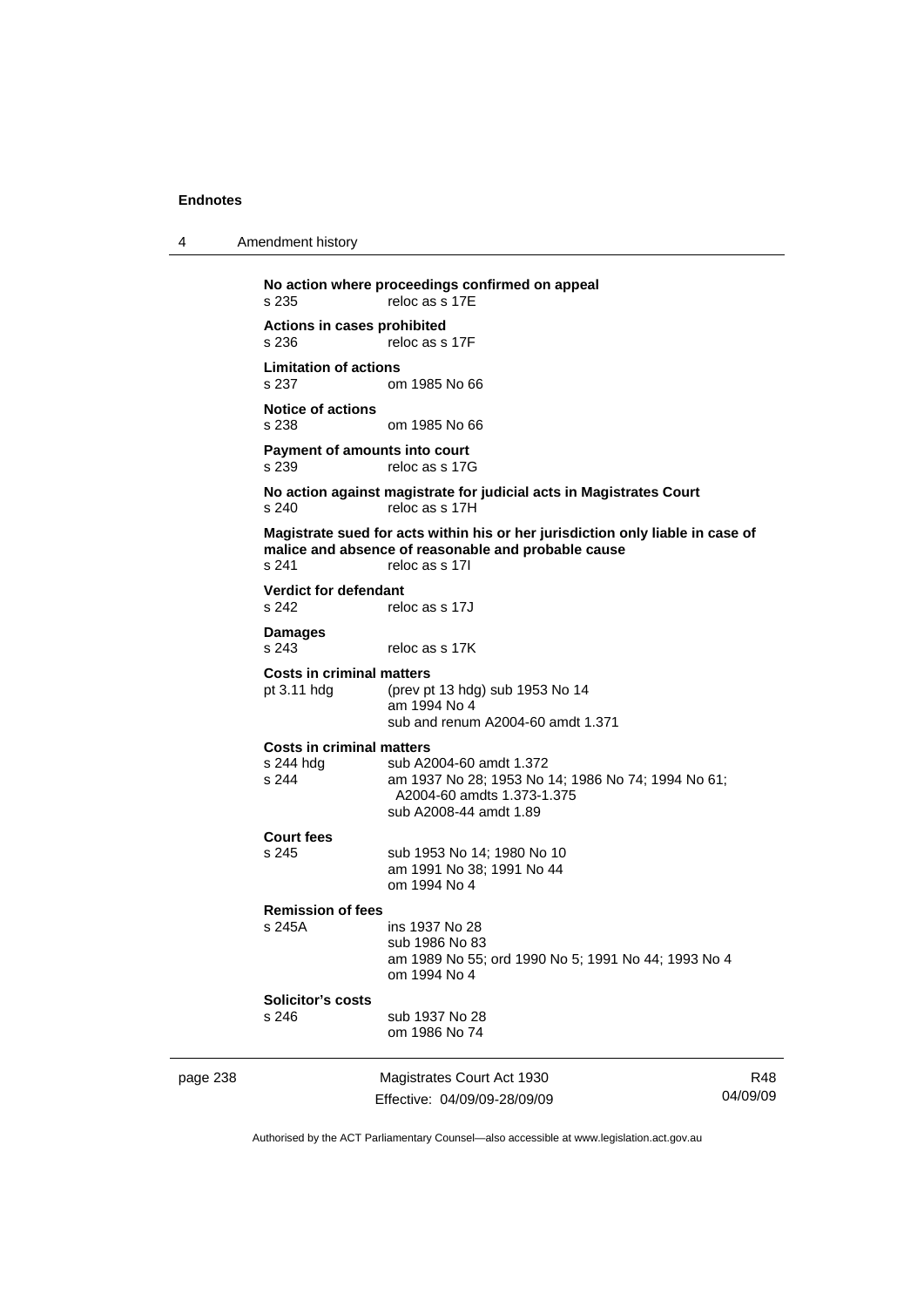# **Witnesses expenses**<br>s 247 su

sub 1953 No 14: 1967 No 1 am 1996 No 6; A2004-60 amdt 1.376 reloc to Magistrates Court Rules 1932, pt 4 as rule 21 by A2004-60 amdt 1.377

#### **Definitions for pt 13A**

s 248 om 1994 No 61 s 49 ins 2001 No 1 s 3 sch am 2001 No 18 s 174 om A2004-60 amdt 1.378

#### **Determination of fees**

s 248A ins 1974 No 14 am 1986 No 53; ord 1990 No 5 om 1992 No 9 ins 1994 No 4 am 1997 No 94; 1998 No 25 sub 2000 No 1 s 3 sch am 2001 No 44 amdt 1.2760 om A2004-60 amdt 1.378

#### **Payment of fees**

s 248B ins 1974 No 14

 am 1986 No 53; ord 1990 No 5 om 1992 No 9 ins 1994 No 4 sub 2000 No 1 s 3 sch am 2001 No 44 amdt 1.2761 om A2004-60 amdt 1.378

# **Remission, refund, deferral, waiver and exemption of fees**

 $ins 1974$  No 14 om 1992 No 9 ins 1994 No 4 am 1994 No 45; No. 1995 No 46; 1997 No 96; 1999 No 66 sch 3; 1999 No 64 s 4 sch 2 sub 2000 No 1 s 3 sch am 2002 No 36 s 4 (4), (5) exp 11 October 2003 (s 248C (5)) om A2004-60 amdt 1.378

# **Recovery of fees in non-criminal proceedings if fees otherwise not payable**

ins 1974 No 14 am 1986 No 53 om 1992 No 9 ins 1994 No 4 sub 2000 No 1 s 3 sch om A2004-60 amdt 1.378

R48 04/09/09

Magistrates Court Act 1930 Effective: 04/09/09-28/09/09 page 239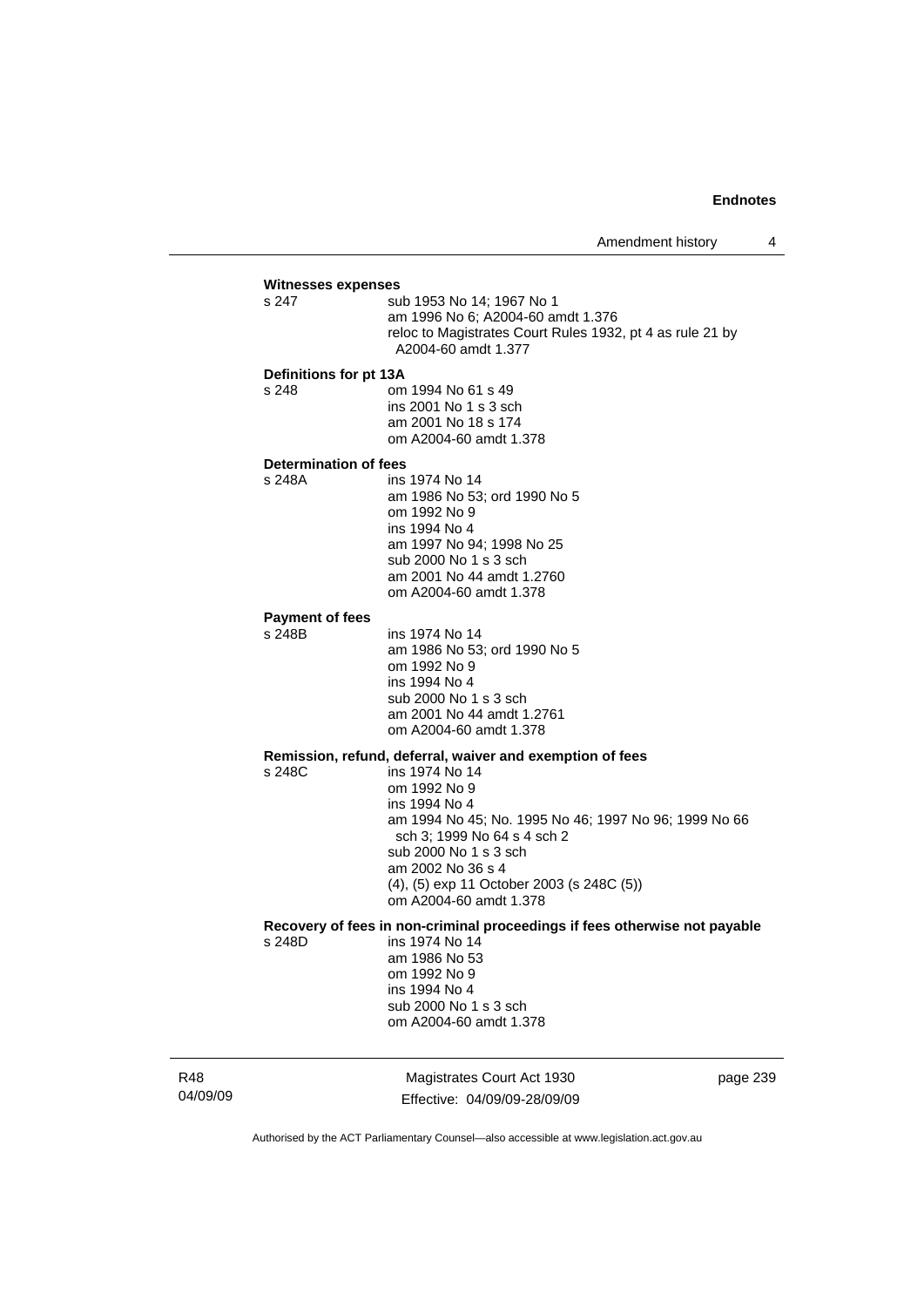4 Amendment history

**Recovery of fees in criminal proceedings if fees not otherwise payable**  ins 1994 No 4 sub 2000 No 1 s 3 sch om A2004-60 amdt 1.378 **Review of decisions**  s 248F ins 1994 No 4 am 1996 No 6 sub 2000 No 1 s 3 sch om A2004-60 amdt 1.378 **Securities in criminal matters**  pt 3.12 hdg (prev pt 14 hdg) sub and renum A2004-60 amdt 1.379 **Securities taken under Act**  s 249 am 1991 No 44; A2004-60 amdts 1.380-1.383; A2005-20 amdt 3.304 **Recovery of amount due under security**  s 250 ins 1937 No 28 am 1986 No 74; 1991 No 44; 1992 No 9; A2004-60 amdt 1.384; A2006-23 amdt 1.258 **Enforcement of payment of sum due by principal**<br>s 251 cm 1937 No 28 s 251 om 1937 No 28 am A2006-23 amdt 1.258 **Sums paid by surety may be recovered from principal**  s 252 am 1937 No 28; 1986 No 74; 1992 No 9; A2004-60 amdt 1.384; A2006-23 amdt 1.258 **Payment enforced by security**  s 253 am 1992 No 9; A2004-60 amdt 1.384; A2006-23 amdt 1.258 **Enforcement of recognisance**<br>s 254 sub 1974 No sub 1974 No 14 am 1986 No 53; 1986 No 74; ord 1990 No 5; 1991 No 44; 1992 No 9; 1994 No 61; A2006-23 amdt 1.259; A2006-40 amdt 2.161, amdt 2.162 **Directions about procedure**  s 254A reloc as s 309 **Appearance by audiovisual or audio links**  reloc as s 311 **Contempt in face of court**  reloc as s 290 **Failure to give evidence—offence**  s 255AA reloc as s 291

page 240 Magistrates Court Act 1930 Effective: 04/09/09-28/09/09

R48 04/09/09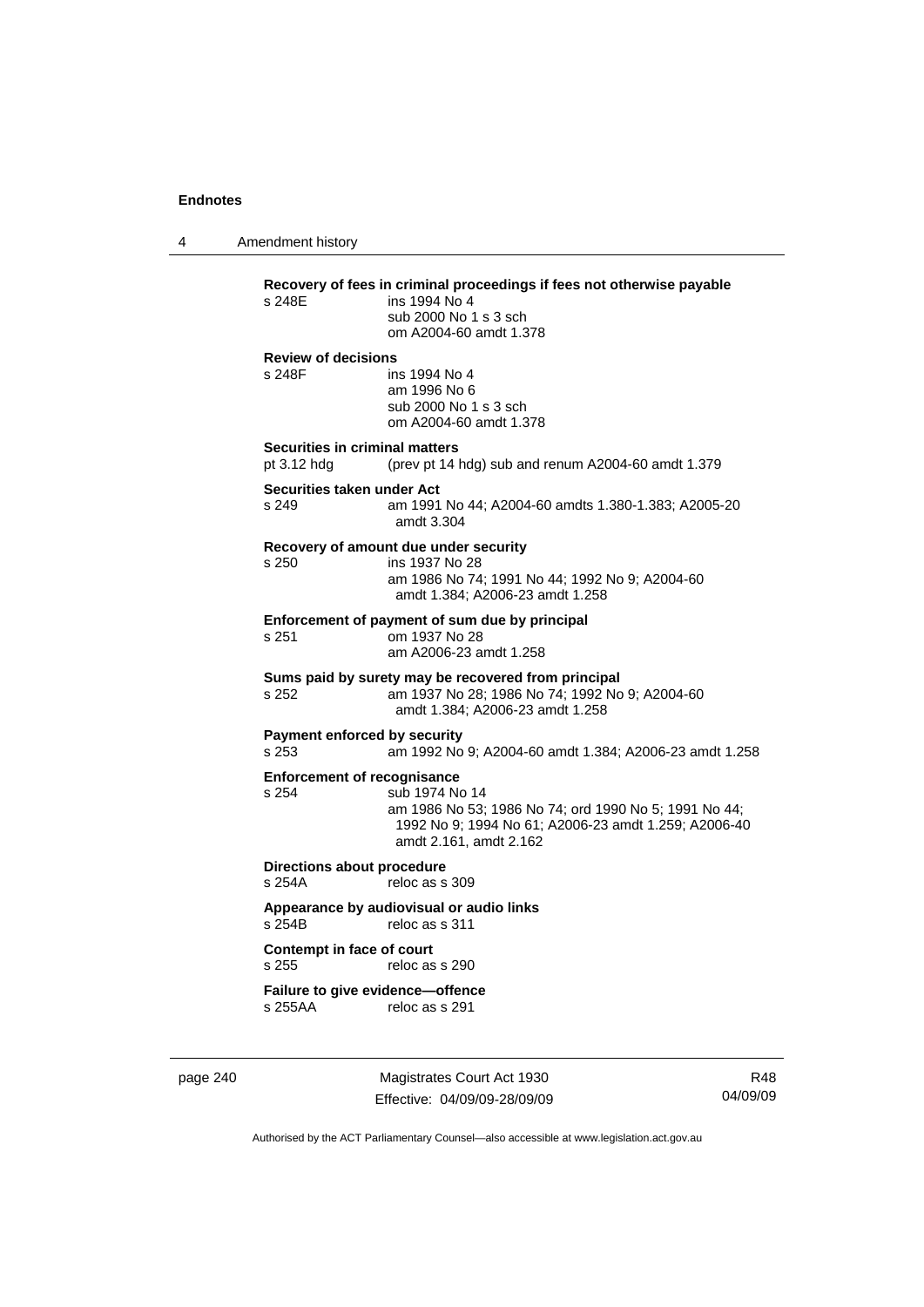Amendment history 4

**Failure to give evidence—committal**<br>s 255AB reloc as s 312 reloc as s 312 **Commitment to remand centre**  s 255A reloc as s 313 **Registrar to give directions for preparation of transcript**  reloc as s  $314$ **Applications for transcripts**  s 255C reloc as s 315 **Civil proceedings**  ins A2004-60 amdt 1.386 **Commencement of proceedings**  pt 4 hdg renum as pt 3.3 hdg **Preliminary**  pt 4.1 hdg ins A2004-60 amdt 1.386 **General**  div 4.1 hdg renum as div 3.3.1 hdg **Application of ch 4**  s 256 hdg bracketed note exp 10 January 2006 (s 3 (3))<br>s 256 bracketed note exp 10 January 2006 (s 3 (3)) am 1967 No 1; 1970 No 15; 1974 No 14; 1979 No 33: 1993 No 4; 2001 No 44 amdts 1.2762-1.2764 (8)-(11) exp 12 September 2002 (s 256 (11)) om A2004-60 amdt 1.412 ins A2004-60 amdt 1.386 am A2005-13 amdt 1.43; A2008-46 amdt 3.40 **Civil jurisdiction**  pt 4.2 hdg ins A2004-60 amdt 1.386 **Informations**  renum as pt 3.3.2 hdg **Personal actions at law—amount or value**  s 257 hdg bracketed note exp 10 January 2006 (s 3 (3)) s 257 am 1937 No 28 om 1986 No 74 ins 1991 No 38 om 1994 No 4 ins A2004-60 amdt 1.386

Magistrates Court Act 1930 Effective: 04/09/09-28/09/09 page 241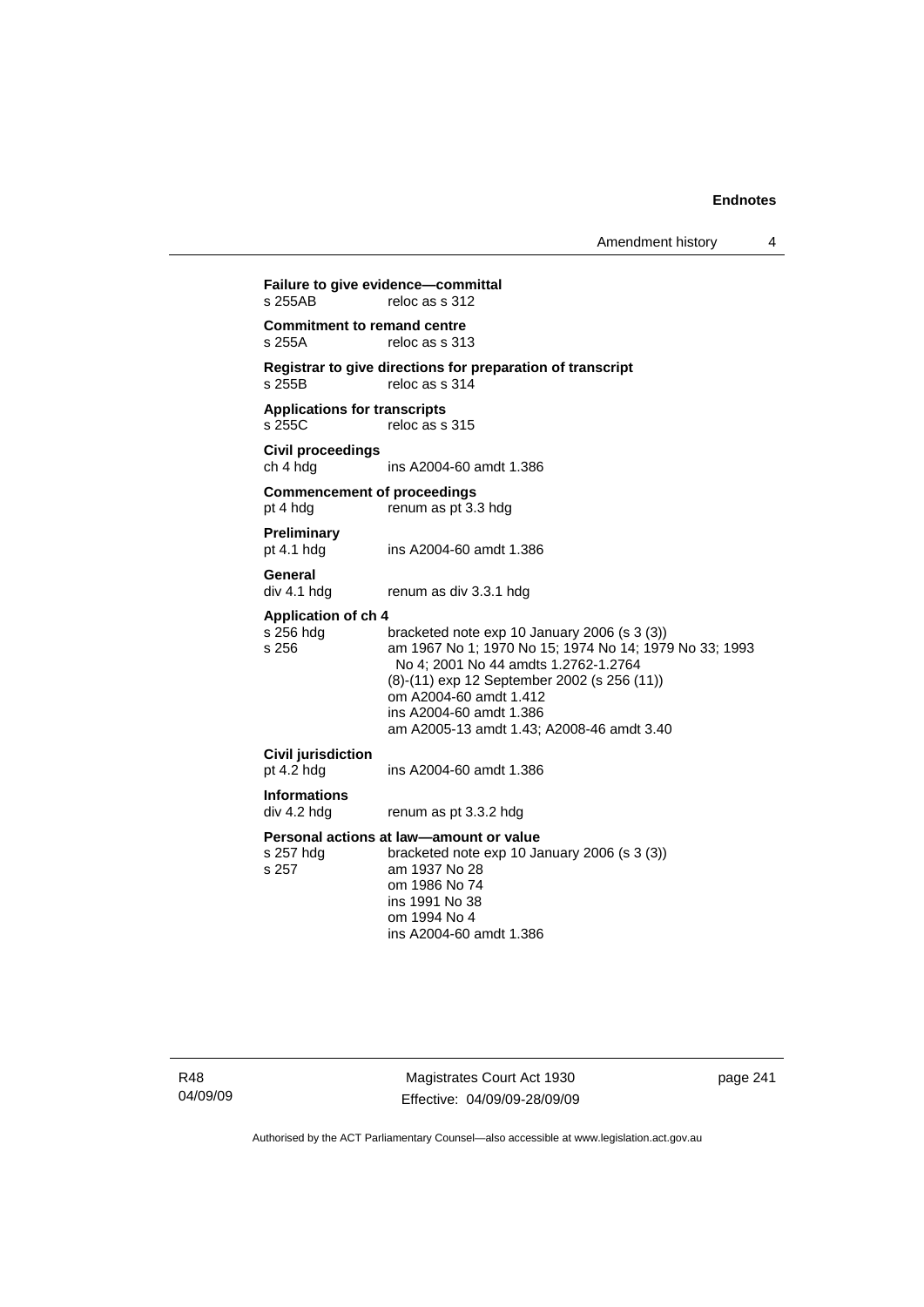4 Amendment history

| Power of court to grant relief<br>s 258 hdg<br>s 258 | bracketed note exp 10 January 2006 (s 3 (3))<br>am 1932 No 21; 1937 No 28; 1953 No 14; 1986 No 74;<br>ord 1990 No 5; 1991 No 44; 2001 No 44<br>amdts 1.2765-1.2768<br>om A2004-60 amdt 1.412<br>ins A2004-60 amdt 1.386 |
|------------------------------------------------------|-------------------------------------------------------------------------------------------------------------------------------------------------------------------------------------------------------------------------|
| Rules of equity to prevail                           |                                                                                                                                                                                                                         |
| s 259 hdg<br>s 259                                   | bracketed note exp 10 January 2006 (s 3 (3))<br>ins 1999 No 34<br>om 2001 No 90 amdt 1.81<br>ins A2004-60 amdt 1.386                                                                                                    |
| <b>Nuisance</b>                                      |                                                                                                                                                                                                                         |
| s 260 hdg<br>s 260                                   | bracketed note exp 10 January 2006 (s 3 (3))<br>ins A2004-60 amdt 1.386                                                                                                                                                 |
| <b>Disputed debts</b>                                |                                                                                                                                                                                                                         |
| s 261 hdg<br>s 261                                   | bracketed note exp 10 January 2006 (s 3 (3))<br>ins A2004-60 amdt 1.386                                                                                                                                                 |
| s 262 hdg<br>s 262                                   | Cause of action arising, or defendant resident, outside ACT<br>bracketed note exp 10 January 2006 (s 3 (3))<br>ins A2004-60 amdt 1.386                                                                                  |
| commercial matters<br>s 263                          | Requests under conventions relating to legal proceedings in civil and<br>ins A2004-60 amdt 1.386                                                                                                                        |
| Proceedings affecting title to land                  |                                                                                                                                                                                                                         |
| s 264 hdq<br>s 264                                   | bracketed note exp 10 January 2006 (s 3 (3))<br>ins A2004-60 amdt 1.386                                                                                                                                                 |
|                                                      | <b>Disputes under Residential Tenancies Act</b>                                                                                                                                                                         |
| s 265 hdg<br>s 265                                   | bracketed note exp 10 January 2006 (s 3 (3))<br>ins A2004-60 amdt 1.386                                                                                                                                                 |
| s 266 hdg<br>s 266                                   | <b>Complaints under Utilities Act, pt 12</b><br>bracketed note exp 10 January 2006 (s 3 (3))<br>ins A2004-60 amdt 1.386<br>am A2008-22 amdt 1.36<br>sub A2008-36 amdt 1.480                                             |
| s 266A                                               | Civil disputes under ACT Civil and Administrative Tribunal Act<br>ins A2008-37 amdt 1.322                                                                                                                               |
| <b>Case stated for Supreme Court</b><br>pt 4.3 hdg   | (prev pt 4 div 3 hdg) om A1986-74<br>ins A2004-60 amdt 1.386                                                                                                                                                            |

page 242 Magistrates Court Act 1930 Effective: 04/09/09-28/09/09

R48 04/09/09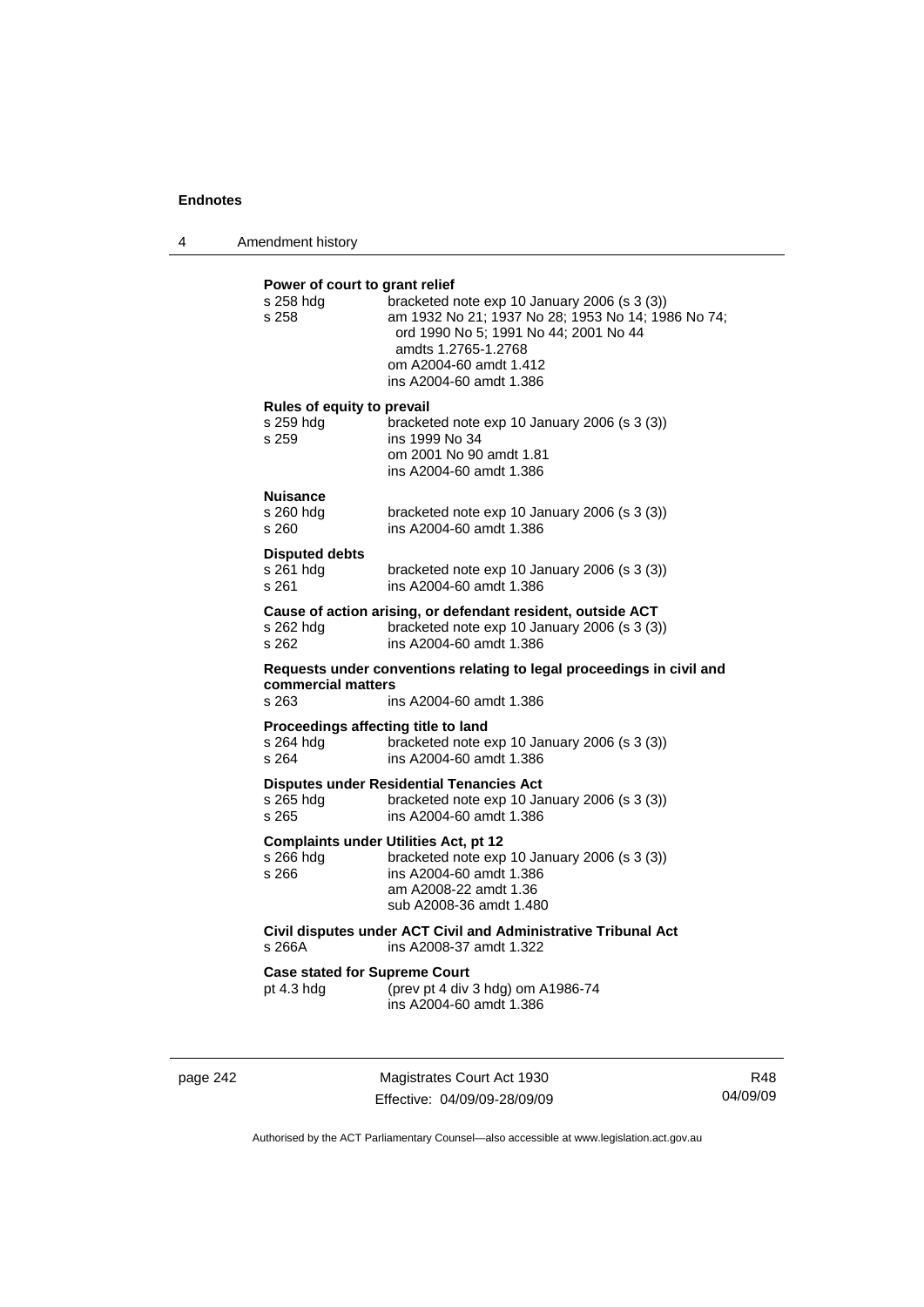| <b>Case stated</b><br>s 267 hdg<br>s 267                | bracketed note exp 10 January 2006 (s 3 (3))<br>ins A2004-60 amdt 1.386<br>am A2008-36 amdt 1.481                                                              |
|---------------------------------------------------------|----------------------------------------------------------------------------------------------------------------------------------------------------------------|
| pt 4.4 hdg                                              | Transfer of proceedings from or to Supreme Court<br>ins A2004-60 amdt 1.386                                                                                    |
| Summonses<br>div 4.4 hdq                                | renum as div 3.3.3 hdg                                                                                                                                         |
| s 268 hdg<br>s 268                                      | <b>Transfer of action from Supreme Court</b><br>bracketed note exp 10 January 2006 (s 3 (3))<br>ins A2004-60 amdt 1.386                                        |
| s 269 hdg<br>s 269                                      | <b>Procedure on transfer of action from Supreme Court</b><br>bracketed note exp 10 January 2006 (s 3 (3))<br>ins A2004-60 amdt 1.386<br>am A2006-40 amdt 2.163 |
| s 270 hdg<br>s 270                                      | <b>Removal of proceedings into Supreme Court</b><br>bracketed note exp 10 January 2006 (s 3 (3))<br>ins A2004-60 amdt 1.386                                    |
| <b>Stay of proceedings</b><br>s 271 hdg<br>s 271        | bracketed note $exp 10$ January 2006 (s 3 (3))<br>ins A2004-60 amdt 1.386                                                                                      |
| Civil appeals<br>pt $4.5$ hdg                           | ins A2004-60 amdt 1.386                                                                                                                                        |
| <b>Warrants of arrest</b><br>div 4.5 hdg                | renum as div 3.3.4 hdg                                                                                                                                         |
| Meaning of appeal-pt 4.5<br>s 272 hdg<br>s 272          | bracketed note exp 10 January 2006 (s 3 (3))<br>ins A2004-60 amdt 1.386<br>sub A2008-36 amdt 1.482                                                             |
| Jurisdiction<br>s 273 hdg<br>s 273                      | bracketed note exp 10 January 2006 (s 3 (3))<br>ins A2004-60 amdt 1.386                                                                                        |
| s 274 hdg<br>s 274                                      | Cases in which appeal may be brought<br>bracketed note exp 10 January 2006 (s 3 (3))<br>ins A2004-60 amdt 1.386<br>am A2008-36 amdt 1.483                      |
| <b>Appeals-Small Claims Court</b><br>s 275 hdg<br>s 275 | bracketed note exp 10 January 2006 (s 3 (3))<br>ins A2004-60 amdt 1.386<br>om A2008-36 amdt 1.484                                                              |
|                                                         |                                                                                                                                                                |

04/09/09

J.

R48

Magistrates Court Act 1930 Effective: 04/09/09-28/09/09 page 243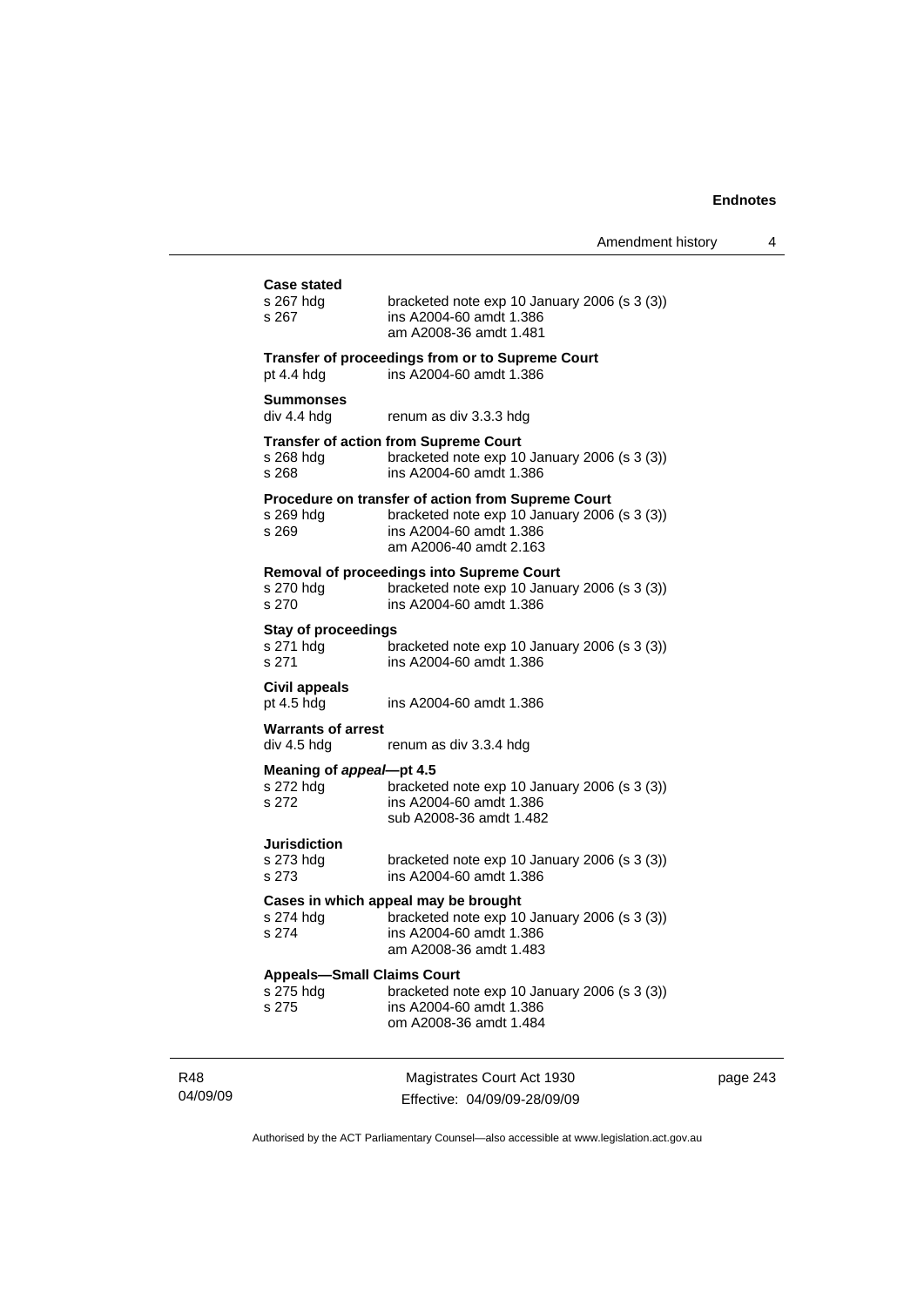| 4 | Amendment history |
|---|-------------------|
|---|-------------------|

| <b>Evidence on appeal</b><br>bracketed note exp 10 January 2006 (s 3 (3))<br>s 276 hdg<br>s 276<br>ins A2004-60 amdt 1.386 |                                                                                                                                               |  |
|----------------------------------------------------------------------------------------------------------------------------|-----------------------------------------------------------------------------------------------------------------------------------------------|--|
| s 277 hdg<br>s 277                                                                                                         | <b>Powers of Supreme Court on appeal</b><br>bracketed note exp 10 January 2006 (s 3 (3))<br>ins A2004-60 amdt 1.386<br>om A2006-40 amdt 2.164 |  |
| <b>Small Claims Court</b>                                                                                                  |                                                                                                                                               |  |
| pt 4.6 hdg                                                                                                                 | ins A2004-60 amdt 1.386<br>om A2008-36 amdt 1.485                                                                                             |  |
| Definitions for pt 4.6                                                                                                     |                                                                                                                                               |  |
| s 278 hdg<br>s 278                                                                                                         | bracketed note exp 10 January 2006 (s 3 (3))<br>ins A2004-60 amdt 1.386<br>om A2008-36 amdt 1.485                                             |  |
| <b>Small Claims Court</b>                                                                                                  |                                                                                                                                               |  |
| s 279 hdg                                                                                                                  | bracketed note exp 10 January 2006 (s 3 (3))                                                                                                  |  |
| s 279                                                                                                                      | ins A2004-60 amdt 1.386<br>om A2008-36 amdt 1.485                                                                                             |  |
| Referees-appointment                                                                                                       |                                                                                                                                               |  |
| s 280 hdq<br>s 280                                                                                                         | bracketed note exp 10 January 2006 (s 3 (3))<br>ins A2004-60 amdt 1.386<br>om A2008-36 amdt 1.485                                             |  |
| <b>Referees-functions</b>                                                                                                  |                                                                                                                                               |  |
| s 281 hdg<br>s 281                                                                                                         | bracketed note exp 10 January 2006 (s 3 (3))<br>ins A2004-60 amdt 1.386<br>om A2008-36 amdt 1.485                                             |  |
|                                                                                                                            | Referees-oath or affirmation of office                                                                                                        |  |
| s 282 hdq<br>s 282                                                                                                         | bracketed note exp 10 January 2006 (s 3 (3))<br>ins A2004-60 amdt 1.386<br>om A2008-36 amdt 1.485                                             |  |
| Jurisdiction                                                                                                               |                                                                                                                                               |  |
| s 283 hdg                                                                                                                  | bracketed note exp 10 January 2006 (s 3 (3))                                                                                                  |  |
| s 283                                                                                                                      | ins A2004-60 amdt 1.386<br>om A2008-36 amdt 1.485                                                                                             |  |
| \$10 000 limit                                                                                                             |                                                                                                                                               |  |
| s 284 hdg                                                                                                                  | bracketed note exp 10 January 2006 (s 3 (3))                                                                                                  |  |
| s 284                                                                                                                      | ins A2004-60 amdt 1.386<br>om A2008-36 amdt 1.485                                                                                             |  |

page 244 Magistrates Court Act 1930 Effective: 04/09/09-28/09/09

R48 04/09/09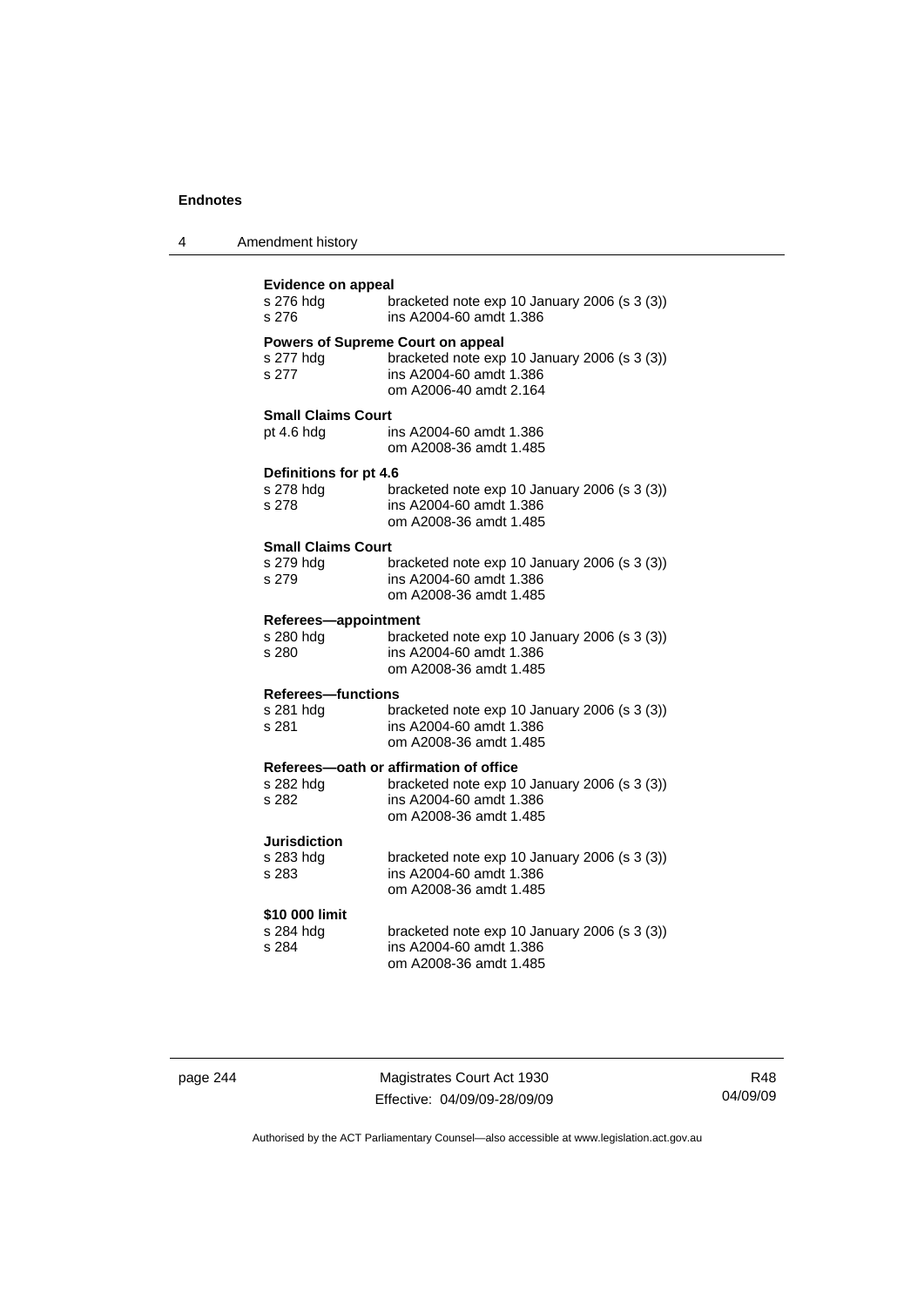Amendment history 4

| Childrens Court may adjourn hearings to allow access to legal advice<br>s 291F<br>ins A2008-19 amdt 1.92           |
|--------------------------------------------------------------------------------------------------------------------|
| Procedures for hearing indictable offences<br>ins A2008-19 amdt 1.92<br>s 291E                                     |
| <b>Criminal proceedings</b><br>pt 4A.3 hdg ins A2008-19 amdt 1.92                                                  |
| <b>Completion of part-heard matters</b><br>s 291D<br>ins A2008-19 amdt 1.92                                        |
| Assignment of other magistrates for Childrens Court matters<br>s 291C<br>ins A2008-19 amdt 1.92                    |
| <b>Acting Childrens Court Magistrate</b><br>s 291B<br>ins A2008-19 amdt 1.92                                       |
| <b>Childrens Court Magistrate</b><br>s 291A<br>ins A2008-19 amdt 1.92                                              |
| <b>Childrens Court Magistrate</b><br>pt 4A.2 hdg<br>ins A2008-19 amdt 1.92                                         |
| <b>Childrens Court Magistrate to hear all matters</b><br>ins A2008-19 amdt 1.92<br>s 291                           |
| Chief Magistrate to arrange business of Childrens Court<br>ins A2008-19 amdt 1.92<br>s 290                         |
| Proceedings where children jointly charged with adults<br>s 289<br>ins A2008-19 amdt 1.92<br>am A2008-44 amdt 1.90 |
| <b>Jurisdiction of Childrens Court</b><br>s 288<br>ins A2008-19 amdt 1.92                                          |
| <b>Childrens Court</b><br>s 287<br>ins A2008-19 amdt 1.92                                                          |
| <b>The Childrens Court</b><br>pt 4A.1 hdg<br>ins A2008-19 amdt 1.92                                                |
| <b>The Childrens Court</b><br>ch 4A hdg<br>ins A2008-19 amdt 1.92                                                  |
| <b>Small Claims Court's seal</b><br>s 286<br>ins A2005-60 amdt 1.108<br>om A2008-36 amdt 1.485                     |
| ins A2004-60 amdt 1.386<br>s 285<br>om A2008-36 amdt 1.485                                                         |

page 245

Authorised by the ACT Parliamentary Counsel—also accessible at www.legislation.act.gov.au

Effective: 04/09/09-28/09/09

R48 04/09/09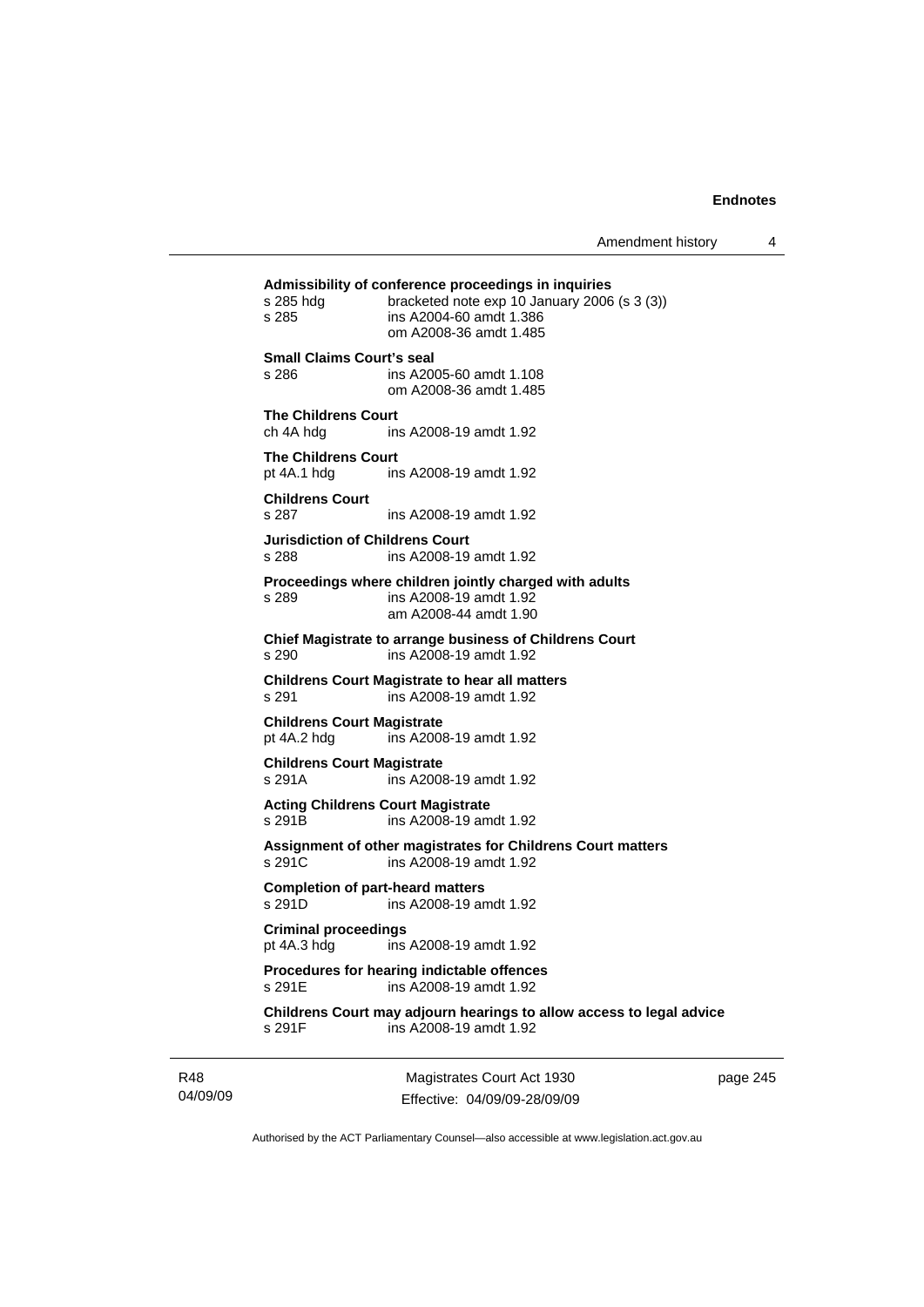| 4 | Amendment history |
|---|-------------------|
|---|-------------------|

| s 291G                                                 | Childrens Court may send cases to Supreme Court for sentencing<br>ins A2008-19 amdt 1.92                                                                                                                                                                                              |
|--------------------------------------------------------|---------------------------------------------------------------------------------------------------------------------------------------------------------------------------------------------------------------------------------------------------------------------------------------|
| <b>Miscellaneous</b><br>ch 5 hdg                       | (prev pt 15 hdg) sub and renum A2004-60 amdt 1.387                                                                                                                                                                                                                                    |
| Hearing<br>pt 5 hdg                                    | renum as pt 3.4 hdg                                                                                                                                                                                                                                                                   |
| <b>Offences</b><br>pt 5.1 hdg                          | ins A2004-60 amdt 1.387                                                                                                                                                                                                                                                               |
| General<br>div 5.1 hdg                                 | renum as div 3.4.1 hdg                                                                                                                                                                                                                                                                |
| <b>Evidence</b><br>div 5.2 hdg                         | renum as div 3.4.2 hdg                                                                                                                                                                                                                                                                |
| Remand<br>div 5.3 hdg                                  | renum as div 3.4.3 hdg                                                                                                                                                                                                                                                                |
| <b>Committal and recognisance</b><br>div 5.4 hdg       | renum as div 3.4.4 hdg                                                                                                                                                                                                                                                                |
| <b>Adjournment of proceedings</b><br>div 5.5 hdg       | renum as div 3.4.5 hdg                                                                                                                                                                                                                                                                |
| Contempt in face of court<br>s 290                     | (prev s 255) am 1967 No 1; 1972 No 37; ord 1990 No 5<br>sub 1993 No 4<br>am 1994 No 66; 1994 No 81; 1999 No 22 s 23; ss renum R10<br>LA; A2004-60 amdt 1.391<br>renum A2004-60 amdt 1.392<br>am A2005-53 amdt 1.108; ss renum R30 LA (see A2005-53<br>amdt 1.109)<br>om A2006-55 s 17 |
| Failure to give evidence-offence<br>s 291 hda<br>s 291 | (prev s 255AA hdg) sub A2004-60 amdt 1.393<br>(prev s 255AA) ins 1994 No 61<br>am 1995 No 46; 1996 No 6; 1998 No 25; 1998 No 54;<br>A2004-60 amdt 1.394, amdt 1.395<br>reloc from s 255AA by A2004-60 amdt 1.396<br>om A2005-53 amdt 1.110                                            |
| s 292 hdg                                              | Failure to comply with order in nuisance action<br>ins A2004-60 amdt 1.412                                                                                                                                                                                                            |
| s 292                                                  | bracketed note exp 10 January 2006 (s 3 (3))<br>reloc from Magistrates Court (Civil Jurisdiction) Act 1982<br>s 8 (2) by A2004-60 amdt 1.450                                                                                                                                          |
|                                                        |                                                                                                                                                                                                                                                                                       |

page 246 Magistrates Court Act 1930 Effective: 04/09/09-28/09/09

R48 04/09/09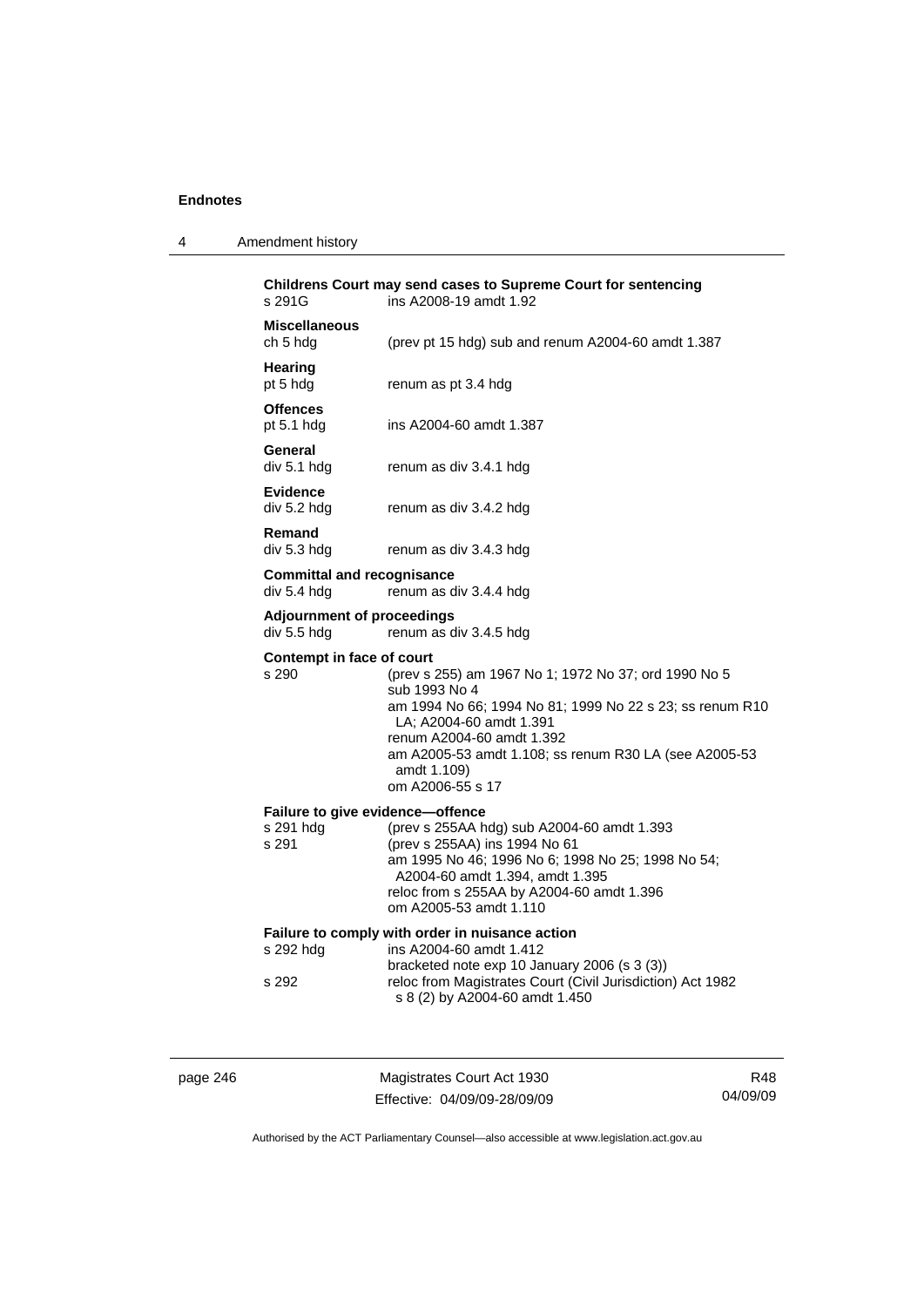| Amendment history |  |
|-------------------|--|
|                   |  |

|          | s 293 hdg<br>s 293                                 | Failure to comply with Magistrates Court subpoena<br>bracketed note exp 10 January 2006 (s 3 (3))<br>(1) reloc from Magistrates Court (Civil Jurisdiction) Act 1982<br>s 187 (7) by A2004-60 amdt 1.488<br>(2), (3) ins A2004-60 amdt 1.412<br>om A2005-53 amdt 1.111 |  |  |
|----------|----------------------------------------------------|-----------------------------------------------------------------------------------------------------------------------------------------------------------------------------------------------------------------------------------------------------------------------|--|--|
|          |                                                    | Failure to comply with judgment for delivery of detained goods                                                                                                                                                                                                        |  |  |
|          | s 294 hdg<br>s 294                                 | ins A2004-60 amdt 1.412<br>bracketed note exp 10 January 2006 (s 3 (3))<br>reloc from Magistrates Court (Civil Jurisdiction) Act 1982                                                                                                                                 |  |  |
|          |                                                    | s 217 (4) by A2004-60 amdt 1.502<br>om A2006-40 amdt 2.164                                                                                                                                                                                                            |  |  |
|          |                                                    | False or misleading statement by garnishee                                                                                                                                                                                                                            |  |  |
|          | s 295 hdg                                          | ins A2004-60 amdt 1.412<br>bracketed note exp 10 January 2006 (s 3 (3))                                                                                                                                                                                               |  |  |
|          | s 295                                              | reloc from Magistrates Court (Civil Jurisdiction) Act 1982<br>s 329 (2) by A2004-60 amdt 1.524<br>om A2006-40 amdt 2.164                                                                                                                                              |  |  |
|          |                                                    | Obligations of judgment creditor if garnishee pays too much                                                                                                                                                                                                           |  |  |
|          | s 296 hdg                                          | ins A2004-60 amdt 1.412<br>bracketed note exp 10 January 2006 (s 3 (3))                                                                                                                                                                                               |  |  |
|          | s 296                                              | reloc from Magistrates Court (Civil Jurisdiction) Act 1982<br>s 337 (1) by A2004-60 amdt 1.527<br>om A2006-40 amdt 2.164                                                                                                                                              |  |  |
|          |                                                    | Notice to be given if judgment debtor ceases employment                                                                                                                                                                                                               |  |  |
|          | s 297 hdg                                          | ins A2004-60 amdt 1.412<br>bracketed note exp 10 January 2006 (s 3 (3))                                                                                                                                                                                               |  |  |
|          | s 297                                              | reloc from Magistrates Court (Civil Jurisdiction) Act 1982<br>s 340 (1) by A2004-60 amdt 1.531<br>om A2006-40 amdt 2.164                                                                                                                                              |  |  |
|          | Prejudice to employee                              |                                                                                                                                                                                                                                                                       |  |  |
|          | s 298                                              | reloc from Magistrates Court (Civil Jurisdiction) Act 1982 s 341<br>by A2004-60 amdt 1.535                                                                                                                                                                            |  |  |
|          |                                                    | Interference with seized property etc                                                                                                                                                                                                                                 |  |  |
|          | s 299                                              | reloc from Magistrates Court (Civil Jurisdiction) Act 1982 s 379<br>by A2004-60 amdt 1.537<br>om A2006-40 amdt 2.164                                                                                                                                                  |  |  |
|          | Failure to comply with Small Claims Court subpoena |                                                                                                                                                                                                                                                                       |  |  |
|          | s 300 hdg                                          | bracketed note exp 10 January 2006 (s 3 (3))                                                                                                                                                                                                                          |  |  |
|          | s 300                                              | (1) reloc from Magistrates Court (Civil Jurisdiction) Act 1982<br>s 448 (1) by A2004-60 amdt 1.563<br>(2), (3) ins A2004-60 amdt 1.412<br>om A2005-53 amdt 1.112                                                                                                      |  |  |
|          |                                                    |                                                                                                                                                                                                                                                                       |  |  |
| R48      |                                                    | Magistrates Court Act 1930<br>page 247                                                                                                                                                                                                                                |  |  |
| 04/09/09 |                                                    | Effective: 04/09/09-28/09/09                                                                                                                                                                                                                                          |  |  |

Authorised by the ACT Parliamentary Counsel—also accessible at www.legislation.act.gov.au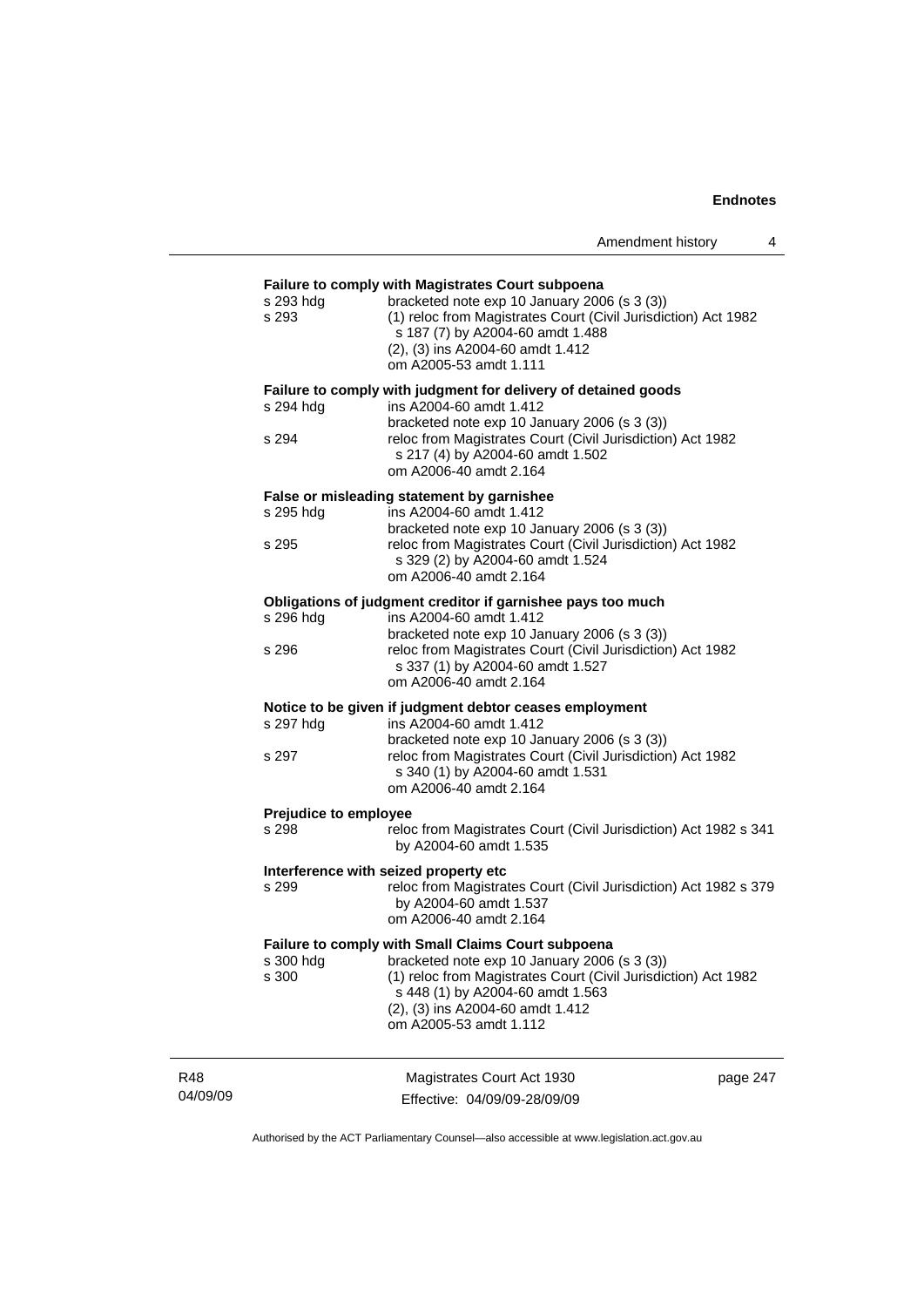| 4 | Amendment history                                        |                                                                                                                                                                                                                                                                                    |
|---|----------------------------------------------------------|------------------------------------------------------------------------------------------------------------------------------------------------------------------------------------------------------------------------------------------------------------------------------------|
|   | s 301                                                    | Witness before Small Claims Court to answer questions<br>reloc from Magistrates Court (Civil Jurisdiction) Act 1982 s 449<br>by A2004-60 amdt 1.568<br>om A2005-53 amdt 1.112                                                                                                      |
|   | s 302 hdg<br>s 302                                       | Contravention of Small Claims Court order in trespass proceeding<br>ins A2004-60 amdt 1.412<br>bracketed note exp 10 January 2006 (s 3 (3))<br>reloc from Magistrates Court (Civil Jurisdiction) Act 1982<br>s 460 (2) by A2004-60 amdt 1.574<br>om A2008-36 amdt 1.486            |
|   | Other<br>pt $5.2$ hdg                                    | ins A2004-60 amdt 1.412                                                                                                                                                                                                                                                            |
|   | <b>Contempt of court</b><br>s 307                        | ins A2006-55 s 18                                                                                                                                                                                                                                                                  |
|   | <b>Magistrates Court's seal</b><br>s 308                 | ins A2005-60 amdt 1.109                                                                                                                                                                                                                                                            |
|   | Directions about procedure etc<br>s 309                  | (prev s 254A) ins 1989 No 59<br>reloc by A2004-60 amdt 1.385<br>sub A2006-55 s 19                                                                                                                                                                                                  |
|   | Hearings generally to be in public<br>s 310 hdg<br>s 310 | (prev s 51 hdg) sub A2004-60 amdt 1.224<br>(prev s 51) am 1986 No 74<br>sub 1996 No 6<br>am A2004-60 amdts 1.225-1.227<br>reloc by A2004-60 amdt 1.228<br>am A2008-36 amdt 1.487                                                                                                   |
|   | s 311                                                    | Appearance by audiovisual or audio links etc<br>(prev s 254B) ins 1999 No 22 s 22<br>am 2000 No 17 s 3 sch 1; A2003-48 amdt 2.11; A2004-60<br>amdt 1.388; ss renum R26 LA (see A2004-60 amdt 1.389)<br>reloc by A2004-60 amdt 1.390<br>am A2005-20 amdt 3.305<br>sub A2006-55 s 20 |
|   | s 312 hdg<br>s 312                                       | Failure to give evidence—committal<br>(prev s 255AB hdg) sub A2004-60 amdt 1.397<br>(prev s 255AB) ins 1994 No 61<br>am 1995 No 46; A2004-60 amdts 1.398-1.400<br>reloc by A2004-60 amdt 1.401<br>sub A2005-53 amdt 1.113<br>am A2006-23 amdts 1.260-1.262                         |

page 248 Magistrates Court Act 1930 Effective: 04/09/09-28/09/09

R48 04/09/09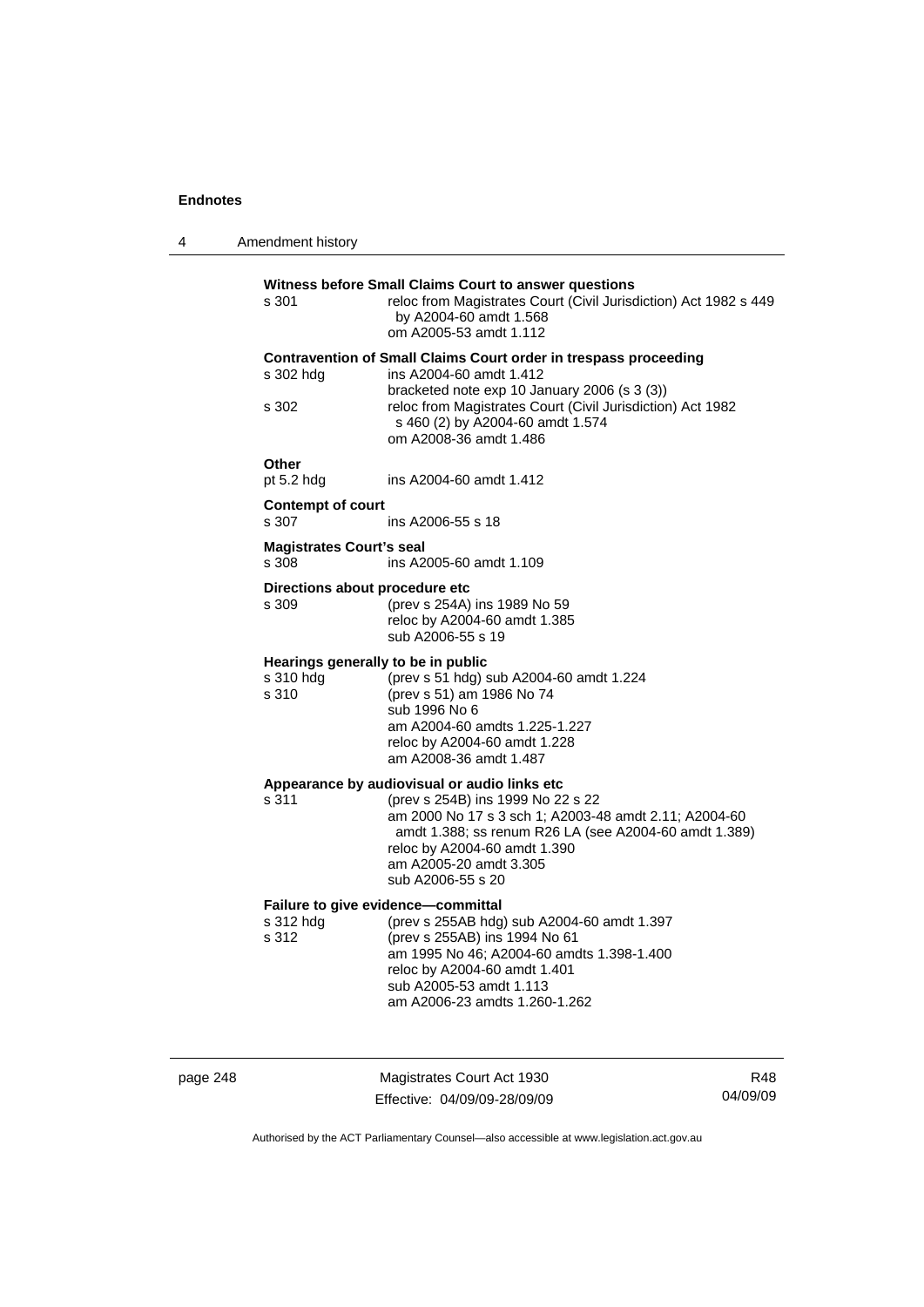| <b>Commitment to remand centre</b>                 |                                                                                                                                                                                                                                                                                                                                                                                    |
|----------------------------------------------------|------------------------------------------------------------------------------------------------------------------------------------------------------------------------------------------------------------------------------------------------------------------------------------------------------------------------------------------------------------------------------------|
| s 313                                              | (prev s 255A) ins 1976 No 42<br>am 1995 No 41; 1996 No 6; 1998 No 25<br>reloc by A2004-60 amdt 1.402<br>om A2006-23 amdt 1.263                                                                                                                                                                                                                                                     |
| s 314 hdg<br>s 314                                 | Registrar to give directions for preparation of transcript<br>(prev s 255B hdg) am 1991 No 44<br>(prev s 255B) ins 1980 No 4<br>am 1986 No 71; 1991 No 44; A2004-60 amdt 1.403<br>reloc by A2004-60 amdt 1.404                                                                                                                                                                     |
| <b>Applications for transcripts</b><br>s 315       | (prev s 255C) ins 1980 No 4<br>am 1986 No 71; 1986 No 83; 1988 No 45; 1991 No 38; 1991<br>No 44; 1993 No 4; 1994 No 4; 1999 No 22 s 24; A2004-60<br>amdts 1.405-1.409; ss renum R26 LA (see A2004-60<br>amdt 1.410)<br>reloc by A2004-60 amdt 1.411                                                                                                                                |
| <b>Record of proceedings</b><br>s 316 hdg<br>s 316 | (prev s 54A hdg) sub A2004-60 amdt 1.229<br>(prev s 54A) ins 1980 No 4<br>am 1985 No 41; 1986 No 71; 1986 No; 1986 No 74; 1986<br>No 83; ord 1990 No 5; 1991 Nos 44 and 106; 1999 No 22<br>s 19; 1999 No 66 sch 3; 2000 No 17 s 3 sch 1; ss renum R10<br>LA; A2003-48 amdt 2.9; A2004-60 amdt 1.230<br>reloc by A2004-60 amdt 1.231<br>pars renum R26 LA<br>am A2005-20 amdt 3.306 |
| s 317                                              | Record of proceedings and transcript<br>(prev s 60) sub 1958 No 12; 1967 No 1<br>am 1972 No 37<br>sub 1974 No 14; 1980 No 4<br>am 1991 No 44; 1999 No 22 s 20; A2004-60<br>amdts 1.233-1.237<br>reloc by A2004-60 amdt 1.238                                                                                                                                                       |
| documents                                          | Person about to leave ACT may be ordered to be examined or produce                                                                                                                                                                                                                                                                                                                 |
| s 318 hda<br>s 318                                 | (prev s 67 hdg) am A2004-60 amdt 1.258<br>(prev s 67) am 1980 No 4; 1986 No 74; 1996 No 6; ss renum<br>R10 LA; A2004-60 amdt 1.259, amdt 1.260<br>reloc by A2004-60 amdt 1.261                                                                                                                                                                                                     |
| Witnesses' rights and liabilities<br>s 319         | (prev s 68) am 1996 No 6; A2004-60 amdt 1.263, amdt 1.264<br>reloc by A2004-60 amdt 1.265                                                                                                                                                                                                                                                                                          |
|                                                    |                                                                                                                                                                                                                                                                                                                                                                                    |

| R48      |  |
|----------|--|
| 04/09/09 |  |

Magistrates Court Act 1930 Effective: 04/09/09-28/09/09 page 249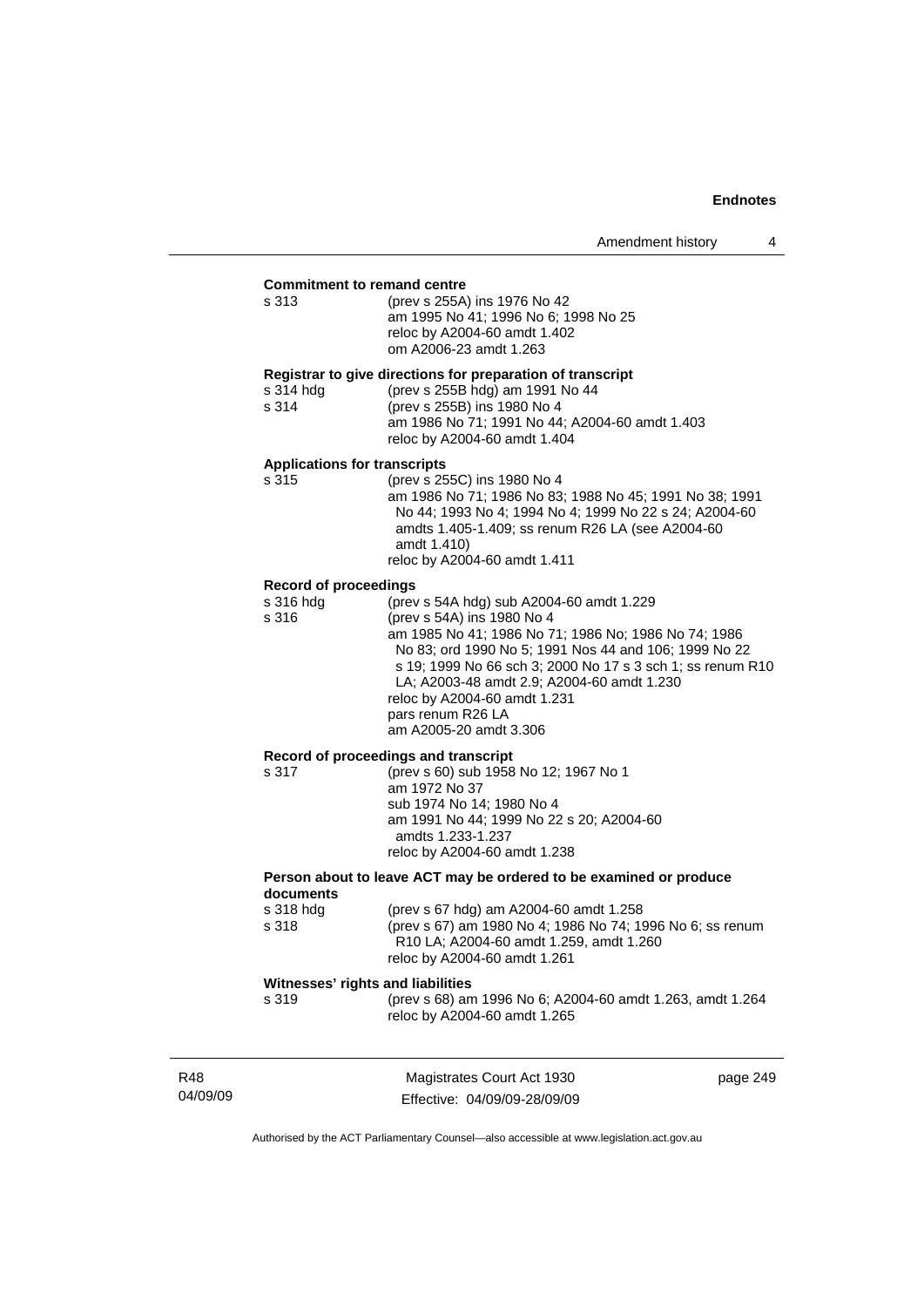4 Amendment history

| Depositions to be given to registrar<br>s 320 hda<br>s 320 | (prev s 69 hdg) am 1991 No 44<br>(prev s 69) am 1958 No 12; 1967 No 1; 1980 No 4; 1991<br>No 44; A2004-60 amdts 1.266-1.268<br>reloc by A2004-60 amdt 1.269 |
|------------------------------------------------------------|-------------------------------------------------------------------------------------------------------------------------------------------------------------|
| <b>Regulation-making power</b><br>s 321                    | ins A2004-60 amdt 1.412                                                                                                                                     |
| pt 6 hdg                                                   | Proceedings in case of indictable offences<br>renum as pt 3.5 hdg                                                                                           |
| <b>Preliminary</b><br>div 6.1A hdg                         | renum as div 3.5.1 hdg                                                                                                                                      |
| <b>Institution of proceedings</b><br>div 6.1 hdg           | renum as div 3.5.2 hdg                                                                                                                                      |
| div 6.2 hdg                                                | Proceedings subsequent to hearing of evidence<br>renum as div 3.5.3 hdg                                                                                     |
| Costs<br>div 6.2A hdg                                      | renum as div 3.5.4 hdg                                                                                                                                      |
| <b>Recognisances of witnesses</b><br>div 6.3 hdg           | renum as div 3.5.5 hdg                                                                                                                                      |
| <b>Miscellaneous</b><br>div 6.4 hda                        | renum as div 3.5.6 hdg                                                                                                                                      |
| pt 7 hdg                                                   | Proceedings for offences punishable summarily<br>renum as pt 3.6 hdg                                                                                        |
| pt 7A hdg                                                  | Service and pleading by post for certain offences<br>renum as pt 3.7 hdg                                                                                    |
| pt 8 hdg                                                   | Infringement notices for certain offences<br>renum as pt 3.8 hdg                                                                                            |
| <b>Preliminary</b><br>div 8.1 hdg                          | renum as div 3.8.1 hdg                                                                                                                                      |
| Infringement and reminder notices<br>div 8.2 hdg           | renum as div 3.8.2 hdg                                                                                                                                      |
| div 8.2A hdg                                               | Additional provisions for vehicle-related offences<br>renum as div 3.8.3 hdg                                                                                |
| <b>Disputing liability</b><br>div 8.3 hdg                  | renum as div 3.8.4 hdg                                                                                                                                      |
| <b>Miscellaneous</b><br>div 8.4 hdg                        | renum as div 3.8.5 hdg                                                                                                                                      |
|                                                            |                                                                                                                                                             |

page 250 Magistrates Court Act 1930 Effective: 04/09/09-28/09/09

R48 04/09/09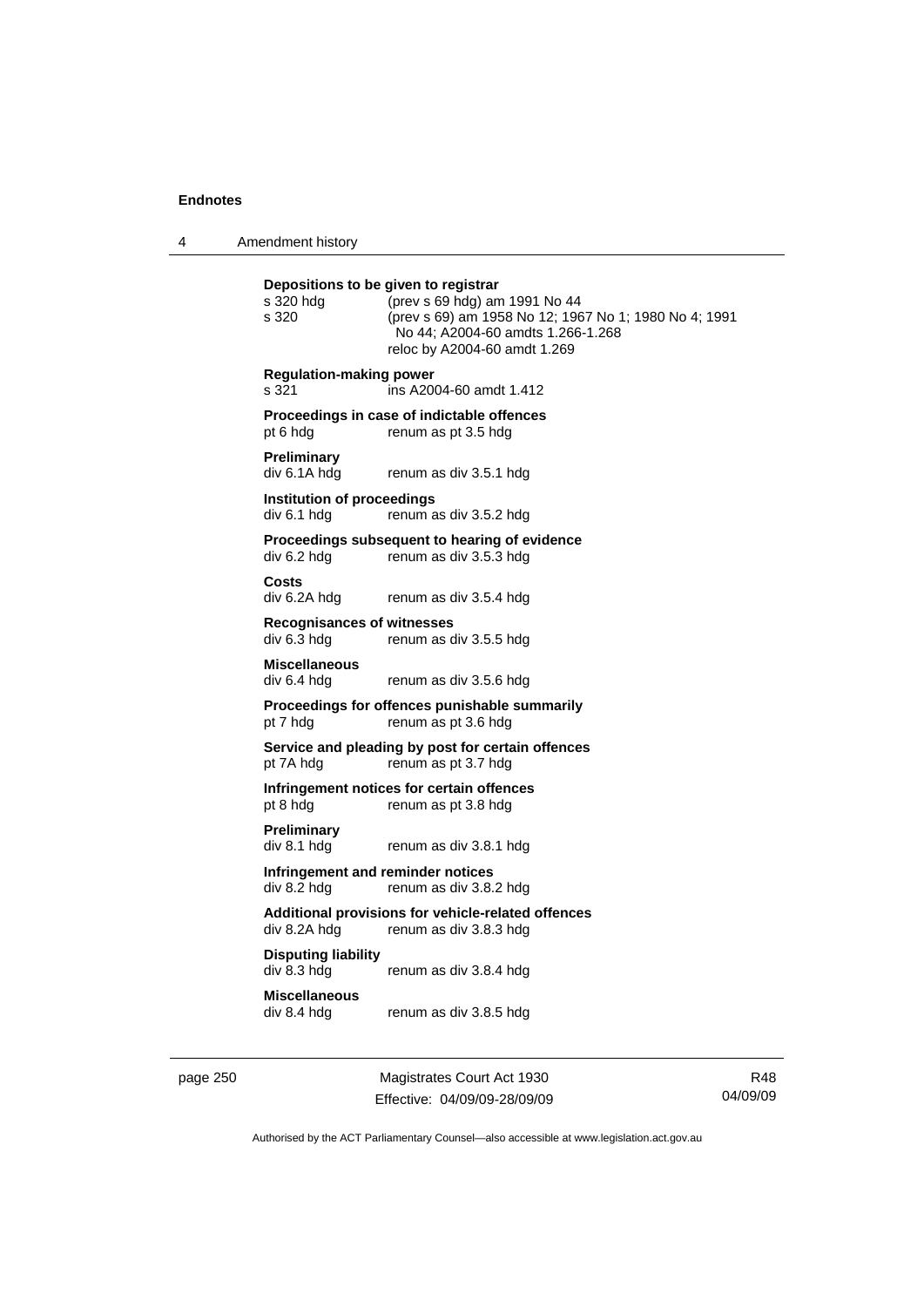#### **Enforcement of decisions**

pt 9 hdg renum as pt 3.9 hdg

**General** 

div 9.1 hdg renum as div 3.9.1 hdg

#### **Enforcement of fines**

div 9.2 hdg renum as div 3.9.2 hdg

## **Reciprocal enforcement of fines against bodies corporate**

div 9.2A hdg renum as div 3.9.3 hdg

**Adverse claims**  om 1986 No 74

#### **Attachment of debts**  pt 9 div 4 hdg om 1994 No 61

**Imprisonment of fraudulent debtors**  pt 9 div 5 hdg om 1994 No 61

**Miscellaneous** 

div 9.6 hdg renum as div 3.9.4 hdg

**Restraining orders**  pt 10 hdg sub 1990 No 65

om 2001 No 90 amdt 1.79

**Appeals to Supreme Court**  renum as pt 3.10 hdg

#### **Appellate jurisdiction of Supreme Court**  div 11.1 hdg renum as div 3.10.1 hdg

**Appeals**  renum as div 3.10.2 hdg

### **Orders to review**

div 11.3 hdg renum as div 3.10.3 hdg

Absconding appellants<br>pt 11 div 3A hdg ins 1984 No 62 pt 11 div 3A hdg om 1992 No 9

#### **General provisions**

div 11.4 hdg renum as div 3.10.4 hdg

#### **Protection of magistrates in the execution of their office**  pt 12 hdg om A2004-60 amdt 1.369

**Costs** 

pt 13 hdg renum as pt 3.11 hdg

R48 04/09/09

Magistrates Court Act 1930 Effective: 04/09/09-28/09/09 page 251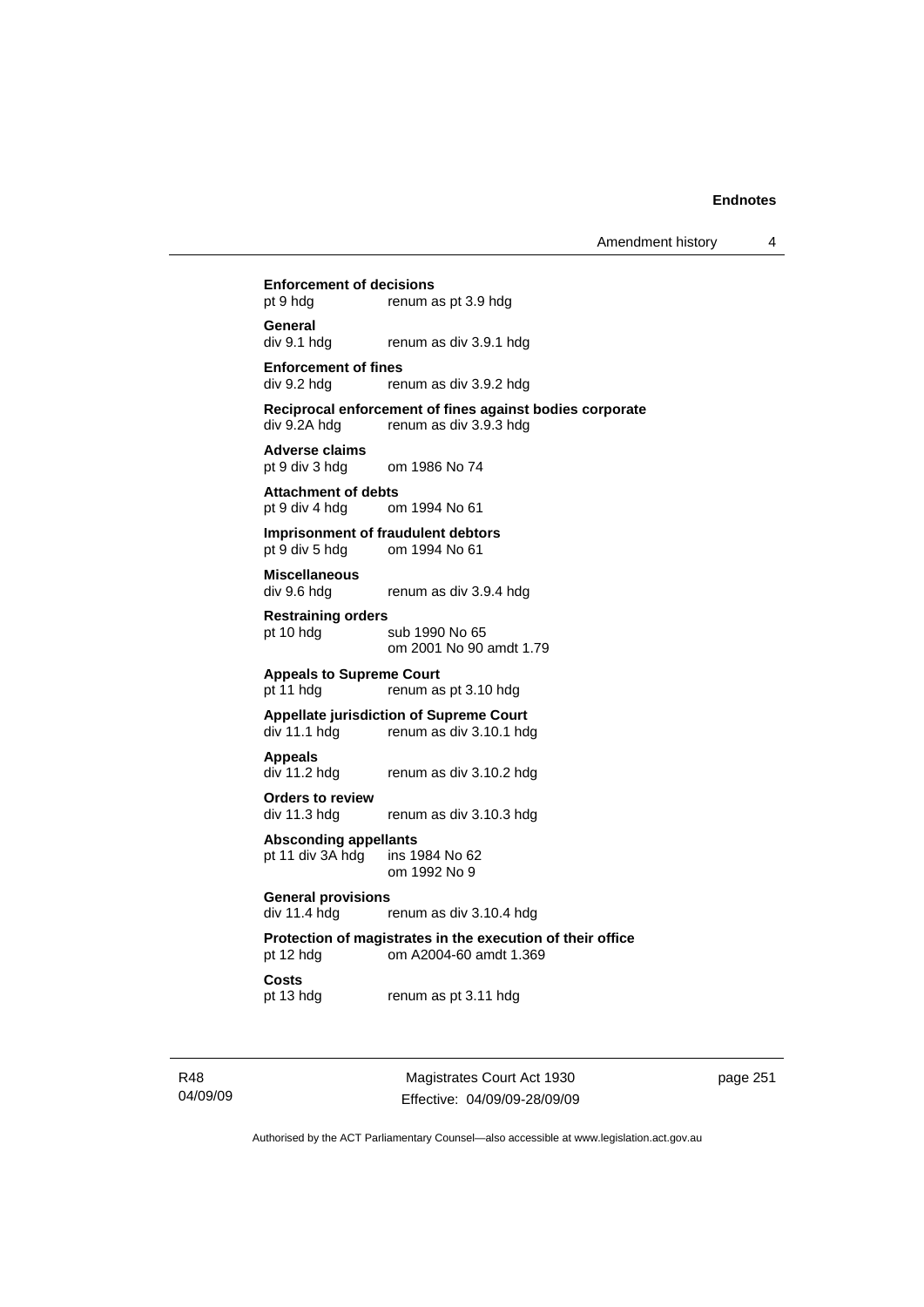4 Amendment history

| <b>Court and tribunal fees</b><br>pt 13A hdg | orig pt 13A hdg ins 1974 No 14                                           |
|----------------------------------------------|--------------------------------------------------------------------------|
|                                              | om 1992 No 9                                                             |
|                                              | ins 1994 No 4                                                            |
|                                              | sub 2000 No 1 s 3 sch<br>om A2004-60 amdt 1.378                          |
|                                              |                                                                          |
| <b>Securities</b>                            |                                                                          |
| pt 14 hdg                                    | renum as pt 3.12 hdg                                                     |
| <b>Miscellaneous</b>                         |                                                                          |
| pt 15 hdg                                    | renum as ch 5 hdg                                                        |
| <b>Transitional</b>                          |                                                                          |
| pt 16 hdg                                    | ins 1999 No 34<br>om 2001 No 90 amdt 1.81                                |
|                                              |                                                                          |
|                                              | Transitional-Children and Young People Act 2008                          |
| pt 17 hdg                                    | renum as ch 10 hdg                                                       |
|                                              | Transitional-Children and Young People Act 2008                          |
| ch 10 hdg                                    | (prev pt 17 hdg) ins A2008-20 amdt 1.5<br>renum as ch 10 hdg R41 LA      |
|                                              | exp 27 February 2011 (s 404 (1) (LA s 88 declaration applies))           |
|                                              |                                                                          |
| <b>Childrens Court Magistrate</b><br>s 400   | ins A2008-20 amdt 1.5                                                    |
|                                              | exp 27 February 2011 (s 404 (1) (LA s 88 declaration applies))           |
|                                              | <b>Existing proceedings in Childrens Court</b>                           |
| s 401                                        | ins A2008-20 amdt 1.5                                                    |
|                                              | exp 27 February 2011 (s 404 (1) (LA s 88 declaration applies))           |
|                                              | Completion of part-heard matters if magistrate no longer Childrens Court |
| magistrate etc                               |                                                                          |
| s 402                                        | ins A2008-20 amdt 1.5                                                    |
|                                              | exp 27 February 2011 (s 404 (1) (LA s 88 declaration applies))           |
| <b>Transitional regulations</b>              |                                                                          |
| s 403                                        | ins A2008-20 amdt 1.5                                                    |
|                                              | exp 27 February 2011 (s 404 (1))                                         |
| Expiry-ch 10                                 |                                                                          |
| s 404                                        | ins A2008-20 amdt 1.5                                                    |
|                                              | exp 27 February 2011 (s 404 (1) (LA s 88 declaration applies))           |
|                                              | <b>Transitional--Crimes Legislation Amendment Act 2008</b>               |
|                                              | ins A2008-44 amdt 1.91                                                   |
| ch 11 hdg                                    | exp 30 May 2010 (s 453)                                                  |

page 252 Magistrates Court Act 1930 Effective: 04/09/09-28/09/09

R48 04/09/09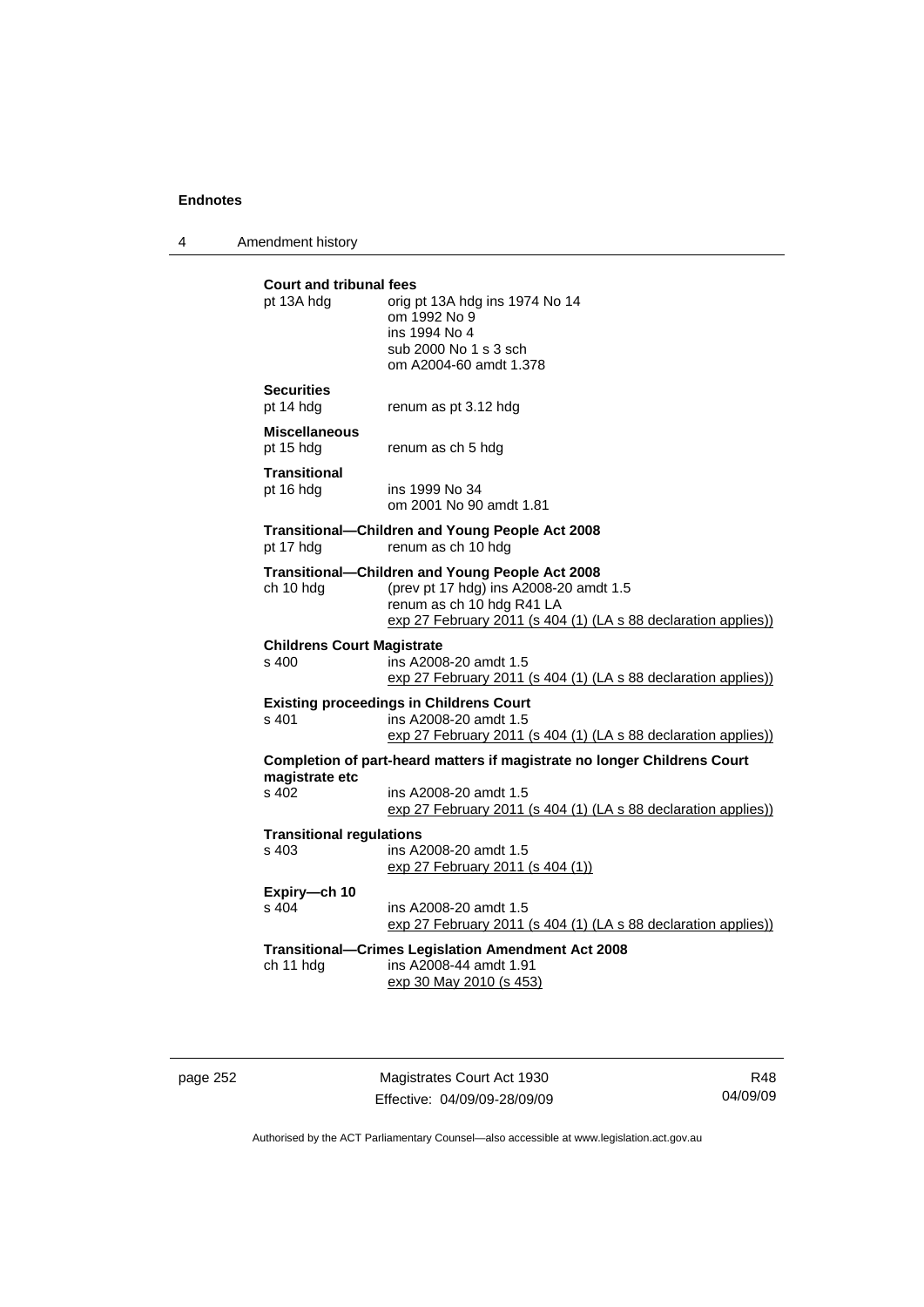### **Application of amendments—indictable offences**

|                                           | Application of americanemis—mulciable offences                                                                                                                                                                                                                                                                                                                                                                                                                                                                               |
|-------------------------------------------|------------------------------------------------------------------------------------------------------------------------------------------------------------------------------------------------------------------------------------------------------------------------------------------------------------------------------------------------------------------------------------------------------------------------------------------------------------------------------------------------------------------------------|
| s 450                                     | ins A2008-44 amdt 1.91<br>exp 30 May 2010 (s 453)                                                                                                                                                                                                                                                                                                                                                                                                                                                                            |
| s 451                                     | Application of certain other amendments<br>ins A2008-44 amdt 1.91<br>sub as mod SL2009-20 s 3 (mod lapsed on rep of SL2009-21<br>(4 September 2009))<br>sub A2009-24 amdt 1.40<br>exp 30 May 2010 (s 453)                                                                                                                                                                                                                                                                                                                    |
| s 451A                                    | Admissibility of certain written statements made before commencement day<br>ins as mod SL2009-20 s 3 (mod lapsed on rep of SL2009-21<br>(4 September 2009))<br>sub A2009-24 amdt 1.40<br>exp 30 May 2010 (s 453 (LA s 88 declaration applies))                                                                                                                                                                                                                                                                               |
| <b>Transitional regulations</b><br>s 452  | ins A2008-44 amdt 1.91<br>exp 30 May 2010 (s 453)                                                                                                                                                                                                                                                                                                                                                                                                                                                                            |
| Expiry-ch 11                              |                                                                                                                                                                                                                                                                                                                                                                                                                                                                                                                              |
| s 453                                     | ins A2008-44 amdt 1.91<br>exp 30 May 2010 (s 453)                                                                                                                                                                                                                                                                                                                                                                                                                                                                            |
| ch 12 hdg                                 | Transitional-Sexual and Violent Offences Legislation Amendment Act 2008<br>ins A2008-41 s 35<br>om A2009-24 amdt 1.41                                                                                                                                                                                                                                                                                                                                                                                                        |
| <b>Application of amendments</b><br>s 460 | ins A2008-41 s 35<br>om A2009-24 amdt 1.41                                                                                                                                                                                                                                                                                                                                                                                                                                                                                   |
| Expiry-ch 12<br>s 461                     | ins A2008-41 s 35<br>om A2009-24 amdt 1.41                                                                                                                                                                                                                                                                                                                                                                                                                                                                                   |
| Oath and affirmation of office<br>sch 1   | orig sch 1 am 1937 No 28; 1938 No 25 (as am 1938 No 35);<br>1938 No 35; 1953 No 14; 1958 No 12; 1966 No 2; 1967 No 1;<br>1968 No 25; 1972 No 37; 1974 No 14; 1976 No 42; 1977<br>No 34; 1977 No 61; 1978 No 46; 1979 No 33; 1984 No 62;<br>1985 No 67; 1986 No 74; 1989 No 59; 1990 No 65; 1991<br>No 44; 1992 No 9; 1992 No 37; 1993 No 4; 1994 No 61; 1996<br>No 6; 1996 No 82; 1998 No 67<br>om 2001 No 44 amdt 1.2769<br>(prev sch 2) am 1938 No 25 (as am 1938 No 35)<br>om 1977 No 4<br>ins 1977 No 4<br>am 1997 No 94 |

R48 04/09/09

Magistrates Court Act 1930 Effective: 04/09/09-28/09/09 page 253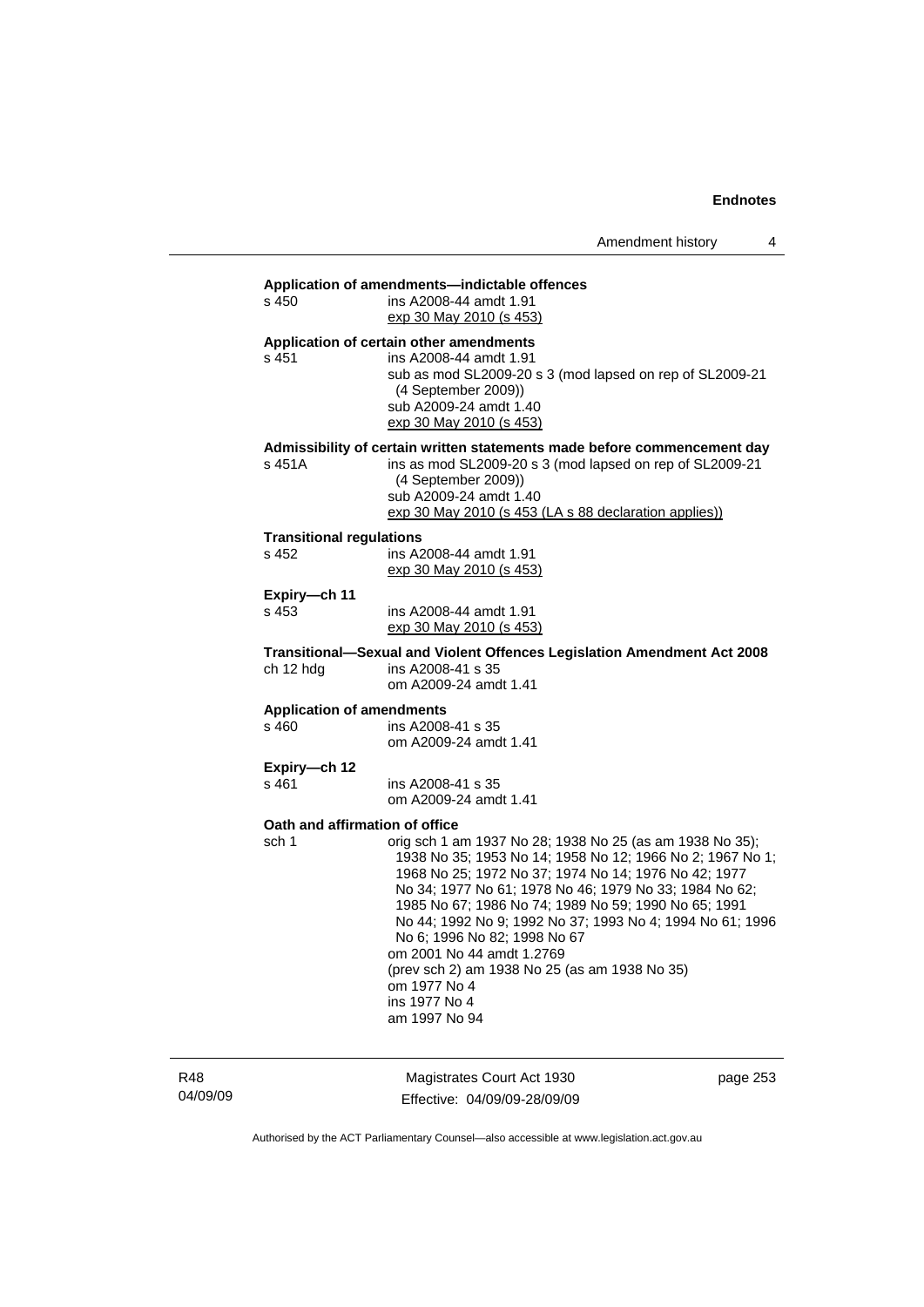|                           | renum 2001 No 44 amdt 1.2770<br>am A2005-20 amdt 3.307                                                                                                                                                                                                                                                                                                                                                                                                                                                                                                                                                                                                                                                                                                                                                                                                                                                                                                                                                                                                                                                                                       |
|---------------------------|----------------------------------------------------------------------------------------------------------------------------------------------------------------------------------------------------------------------------------------------------------------------------------------------------------------------------------------------------------------------------------------------------------------------------------------------------------------------------------------------------------------------------------------------------------------------------------------------------------------------------------------------------------------------------------------------------------------------------------------------------------------------------------------------------------------------------------------------------------------------------------------------------------------------------------------------------------------------------------------------------------------------------------------------------------------------------------------------------------------------------------------------|
| Oath<br>sch 2             | renum as sch 1                                                                                                                                                                                                                                                                                                                                                                                                                                                                                                                                                                                                                                                                                                                                                                                                                                                                                                                                                                                                                                                                                                                               |
| sch 3                     | am 1938 No 25 (as am 1938 No 35); 1976 No 42; 1985 No 67;<br>1991 No 44<br>om 2001 No 44 amdt 1.2771                                                                                                                                                                                                                                                                                                                                                                                                                                                                                                                                                                                                                                                                                                                                                                                                                                                                                                                                                                                                                                         |
|                           |                                                                                                                                                                                                                                                                                                                                                                                                                                                                                                                                                                                                                                                                                                                                                                                                                                                                                                                                                                                                                                                                                                                                              |
| sch 4                     | am 1937 No 5; 1937 No 28<br>om 1953 No 14                                                                                                                                                                                                                                                                                                                                                                                                                                                                                                                                                                                                                                                                                                                                                                                                                                                                                                                                                                                                                                                                                                    |
| sch 5                     | om 1953 No 14                                                                                                                                                                                                                                                                                                                                                                                                                                                                                                                                                                                                                                                                                                                                                                                                                                                                                                                                                                                                                                                                                                                                |
| sch 6                     | om 1953 No 14                                                                                                                                                                                                                                                                                                                                                                                                                                                                                                                                                                                                                                                                                                                                                                                                                                                                                                                                                                                                                                                                                                                                |
| <b>Dictionary</b><br>dict | ins A2004-60 amdt 1.413<br>am A2006-23 amdt 1.264, amdt 1.265; A2008-42 s 17<br>def <i>administering authority</i> ins A2004-60 amdt 1.413<br>def administrator ins A2004-60 amdt 1.413<br>om A2006-23 amdt 1.266<br>def another jurisdiction ins A2004-60 amdt 1.413<br>def appeal ins A2004-60 amdt 1.413<br>def <i>appearance</i> ins A2004-60 amdt 1.413<br>def <i>applicant</i> ins A2004-60 amdt 1.413<br>om A2008-36 amdt 1.488<br>def <i>application</i> ins A2004-60 amdt 1.413<br>om A2008-36 amdt 1.488<br>def authorised person ins A2004-60 amdt 1.413<br>sub A2008-42 s 18<br>def bailiff ins A2004-60 amdt 1.413<br>def certified copies ins A2004-60 amdt 1.413<br>def <i>claim</i> ins A2004-60 amdt 1.413<br>def committal order ins A2006-23 amdt 1.267<br>def common boundaries determination ins A2004-60<br>amdt 1.413<br>om A2008-36 amdt 1.488<br>def contract application ins A2004-60 amdt 1.413<br>om A2008-36 amdt 1.488<br>def conviction ins A2004-60 amdt 1.413<br>def <i>court</i> ins A2004-60 amdt 1.413<br>def court attendance notice ins A2008-42 s 19<br>def <i>Crimes Act</i> ins A2004-60 amdt 1.413 |
|                           | Amendment history<br>Fees<br>Witnesses' expenses                                                                                                                                                                                                                                                                                                                                                                                                                                                                                                                                                                                                                                                                                                                                                                                                                                                                                                                                                                                                                                                                                             |

page 254 Magistrates Court Act 1930 Effective: 04/09/09-28/09/09

R48 04/09/09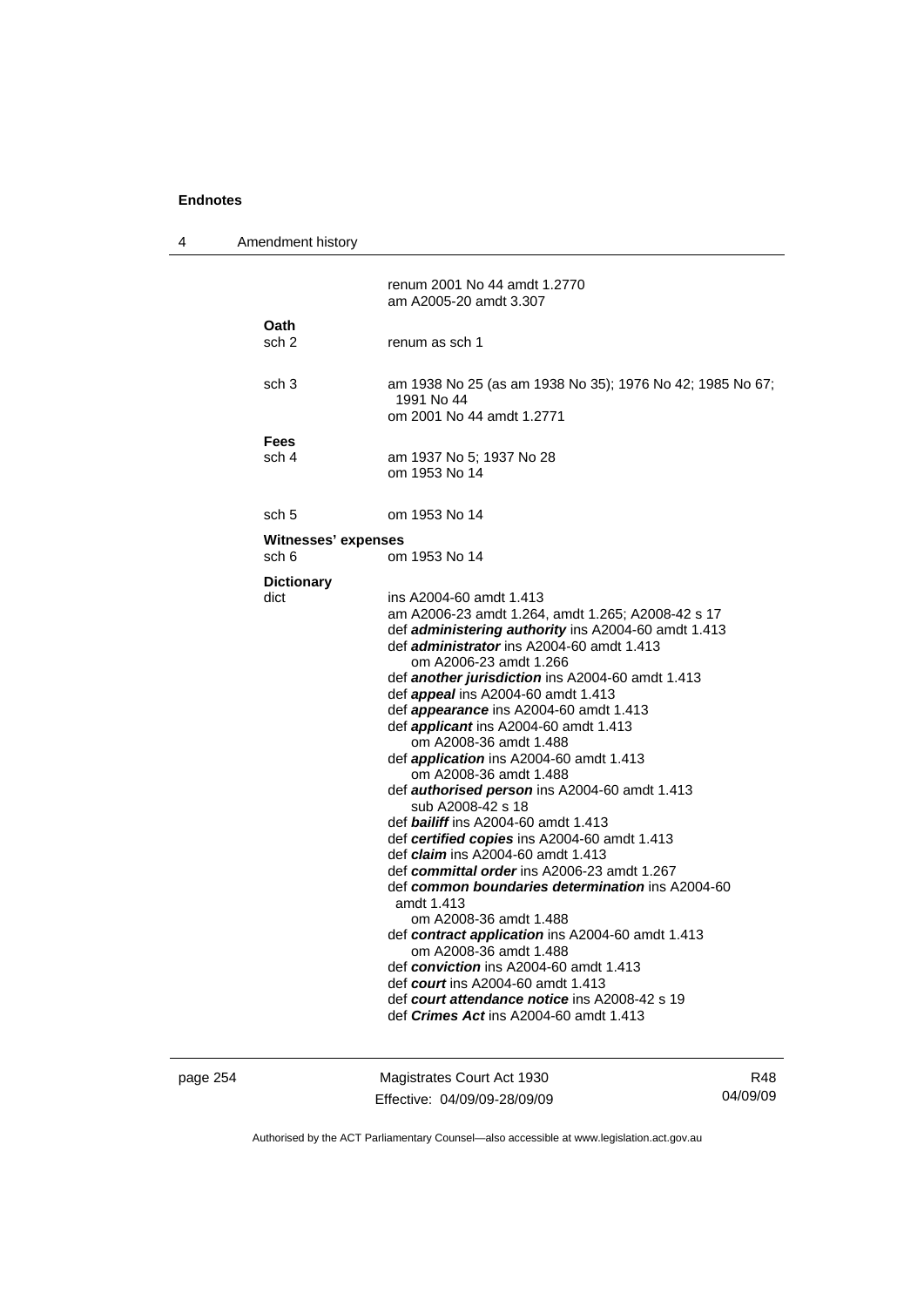def *damages application* ins A2004-60 amdt 1.413 om A2008-36 amdt 1.488 def *date of service* ins A2004-60 amdt 1.413 def *debt application* ins A2004-60 amdt 1.413 om A2008-36 amdt 1.488 def *debt declaration* ins A2004-60 amdt 1.413 om A2008-36 amdt 1.488 def *decision* ins A2004-60 amdt 1.413 def *default notice* ins A2004-60 amdt 1.413 def *defendant* ins A2004-60 amdt 1.413 def *driver* ins A2004-60 amdt 1.413 def *escort* ins A2004-60 amdt 1.413 om A2006-23 amdt 1.268 def *fine* ins A2004-60 amdt 1.413 def *fine defaulter* ins A2004-60 amdt 1.413 def *goods application* ins A2004-60 amdt 1.413 om A2008-36 amdt 1.488 def *government agency* ins A2004-60 amdt 1.413 def *hearing* ins A2004-60 amdt 1.413 def *home address* ins A2004-60 amdt 1.413 def *illegal user declaration* ins A2004-60 amdt 1.413 def *indictable offence* ins A2004-60 amdt 1.413 def *indictment* ins A2004-60 amdt 1.413 def *information* ins A2004-60 amdt 1.413 def *infringement notice* ins A2004-60 amdt 1.413 def *infringement notice offence* ins A2004-60 amdt 1.413 def *infringement notice penalty* ins A2004-60 amdt 1.413 def *inquiry* ins A2004-60 amdt 1.413 om A2008-36 amdt 1.488 def *judgment* ins A2004-60 amdt 1.413 om A2008-36 amdt 1.488 def *jury* ins A2004-60 amdt 1.413 def *known offender declaration* ins A2004-60 amdt 1.413 def *law in force in the ACT* ins A2004-60 amdt 1.413 def *magistrate* ins A2004-60 amdt 1.413 am A2005-20 amdt 3.308 def *notice of intention to defend form* ins A2005-20 amdt 3.309 def *notice to defendant form* ins A2005-20 amdt 3.309 def *nuisance application* ins A2004-60 amdt 1.413 om A2008-36 amdt 1.488 def *outstanding fine* ins A2004-60 amdt 1.413 def *penalty notice* ins A2004-60 amdt 1.413 def *plea of guilty form* ins A2005-20 amdt 3.309 def *prescribed offence* ins A2004-60 amdt 1.413 def *proceeding* ins A2004-60 amdt 1.413 om A2008-36 amdt 1.488

R48 04/09/09

Magistrates Court Act 1930 Effective: 04/09/09-28/09/09 page 255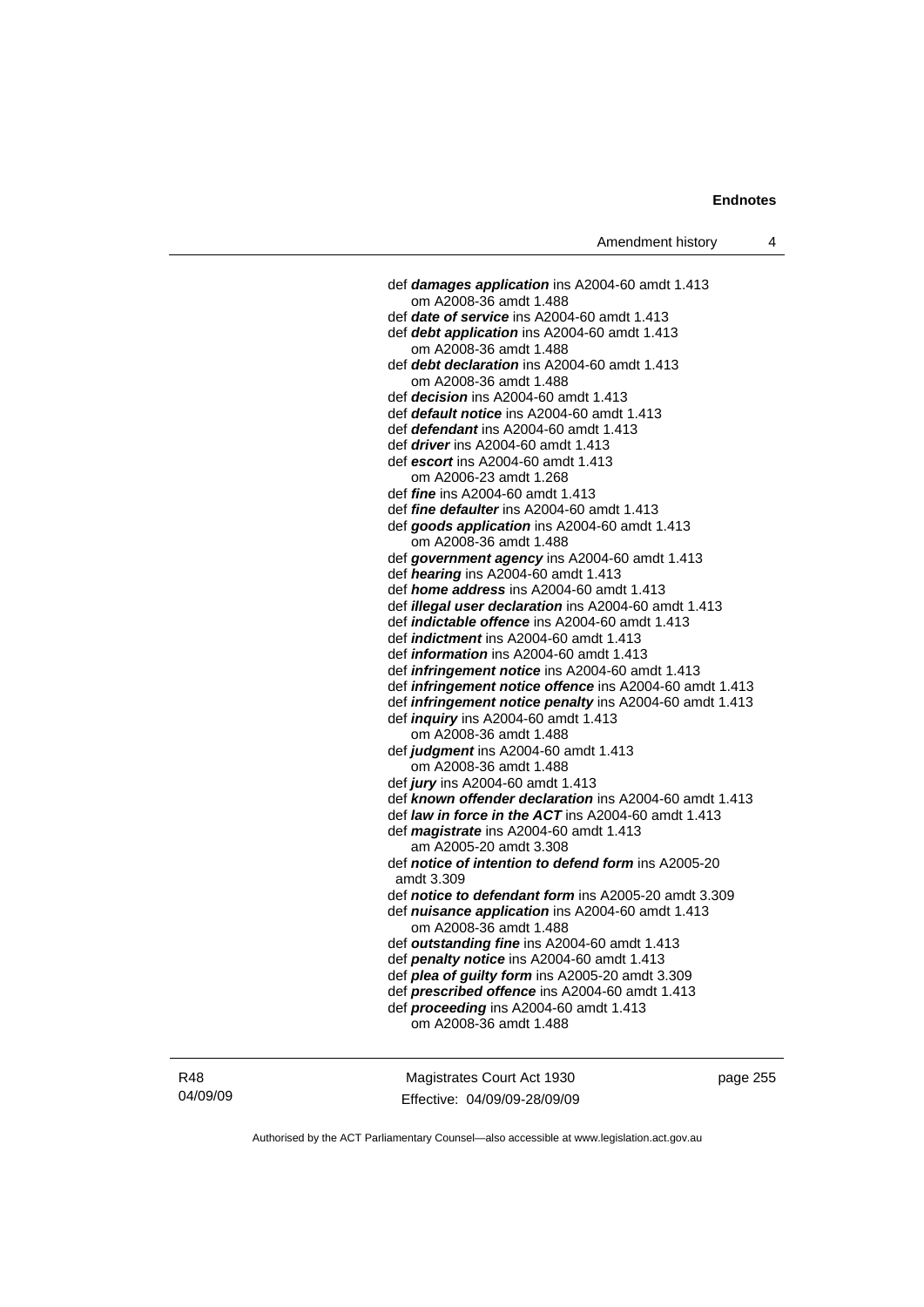4 Amendment history

 def *reciprocating court* ins A2004-60 amdt 1.413 def *referee* ins A2004-60 amdt 1.413 om A2008-36 amdt 1.488 def *reference appeal* ins A2005-5 s 34 def *registered* ins A2004-60 amdt 1.413 def *registered operator* ins A2004-60 amdt 1.413 om A2005-20 amdt 3.310 def *registrar* ins A2004-60 amdt 1.413 def *relevant officer* ins A2004-60 amdt 1.413 def *reminder notice* ins A2004-60 amdt 1.413 def *respondent* ins A2004-60 amdt 1.413 om A2008-36 amdt 1.488 def *responsible person* ins A2004-60 amdt 1.413 def *review appeal* ins A2008-44 amdt 1.92 def *rules* ins A2004-60 amdt 1.413 sub A2008-36 amdt 1.489 def *Small Claims Court* ins A2004-60 amdt 1.413 om A2008-36 amdt 1.490 def *sold vehicle declaration* ins A2004-60 amdt 1.413 def *State* ins A2004-60 amdt 1.413 def *summary conviction* ins A2004-60 amdt 1.413 def *superintendent* ins A2004-60 amdt 1.413 om A2006-23 amdt 1.268 def *Territory entity* ins A2004-60 amdt 1.413 def *Territory fine* ins A2004-60 amdt 1.413 def *trader's plate* ins A2004-60 amdt 1.413 om A2005-20 amdt 3.310 def *trespass application* ins A2004-60 amdt 1.413 om A2008-36 amdt 1.490 def *unknown offender declaration* ins A2004-60 amdt 1.413

def *vehicle* ins A2004-60 amdt 1.413

def *vehicle-related offence* ins A2005-20 amdt 3.311

page 256 Magistrates Court Act 1930 Effective: 04/09/09-28/09/09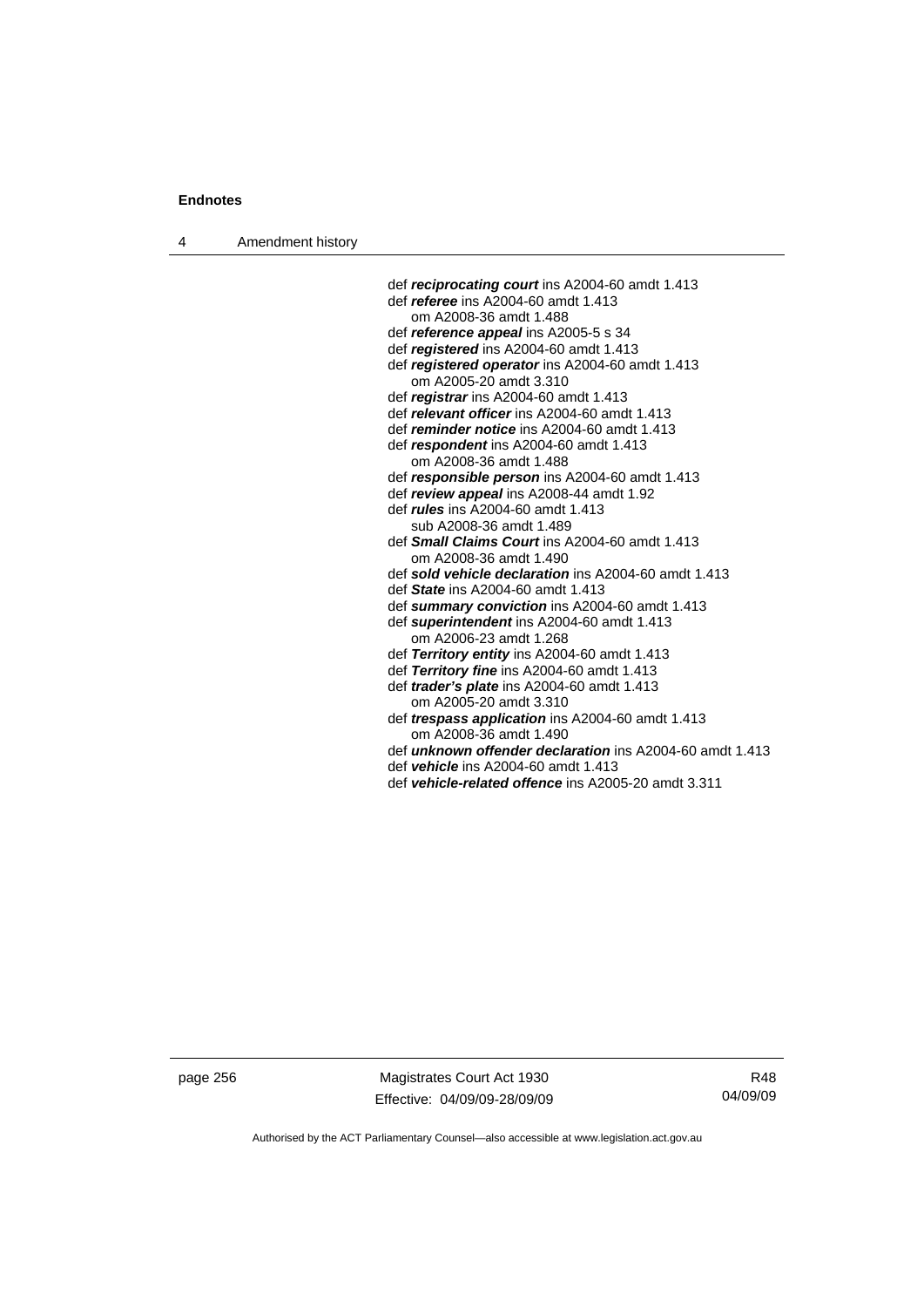## **5 Earlier republications**

Some earlier republications were not numbered. The number in column 1 refers to the publication order.

Since 12 September 2001 every authorised republication has been published in electronic pdf format on the ACT legislation register. A selection of authorised republications have also been published in printed format. These republications are marked with an asterisk (\*) in column 1. Electronic and printed versions of an authorised republication are identical.

| <b>Effective</b>            | Last<br>amendment<br>made by | <b>Republication</b><br>for                                                                                     |
|-----------------------------|------------------------------|-----------------------------------------------------------------------------------------------------------------|
| 3 Aug 1992-<br>27 Nov 1992  | A1992-37                     | initial republication<br>since self-<br>government and<br>includes<br>retrospective<br>amendments by<br>A1996-6 |
| 3 Aug 1992-<br>27 Nov 1992  | A1992-37                     | reissue of printed<br>version                                                                                   |
| 23 Nov 1992-<br>28 Feb 1993 | A1992-37                     | amendments by<br>A1992-9 and<br>includes<br>retrospective<br>amendments by<br>A1996-6                           |
| 1 Mar 1993-<br>7 Mar 1993   | A1993-2                      | amendments by<br>A1993-2 and<br>includes<br>retrospective<br>amendments by<br>A1996-6                           |
| 8 Mar 1993-<br>31 Aug 1993  | A1993-4                      | amendments by<br>A1993-4 and<br>includes<br>retrospective<br>amendments by<br>A1996-6                           |
|                             |                              |                                                                                                                 |

R48 04/09/09

Magistrates Court Act 1930 Effective: 04/09/09-28/09/09 page 257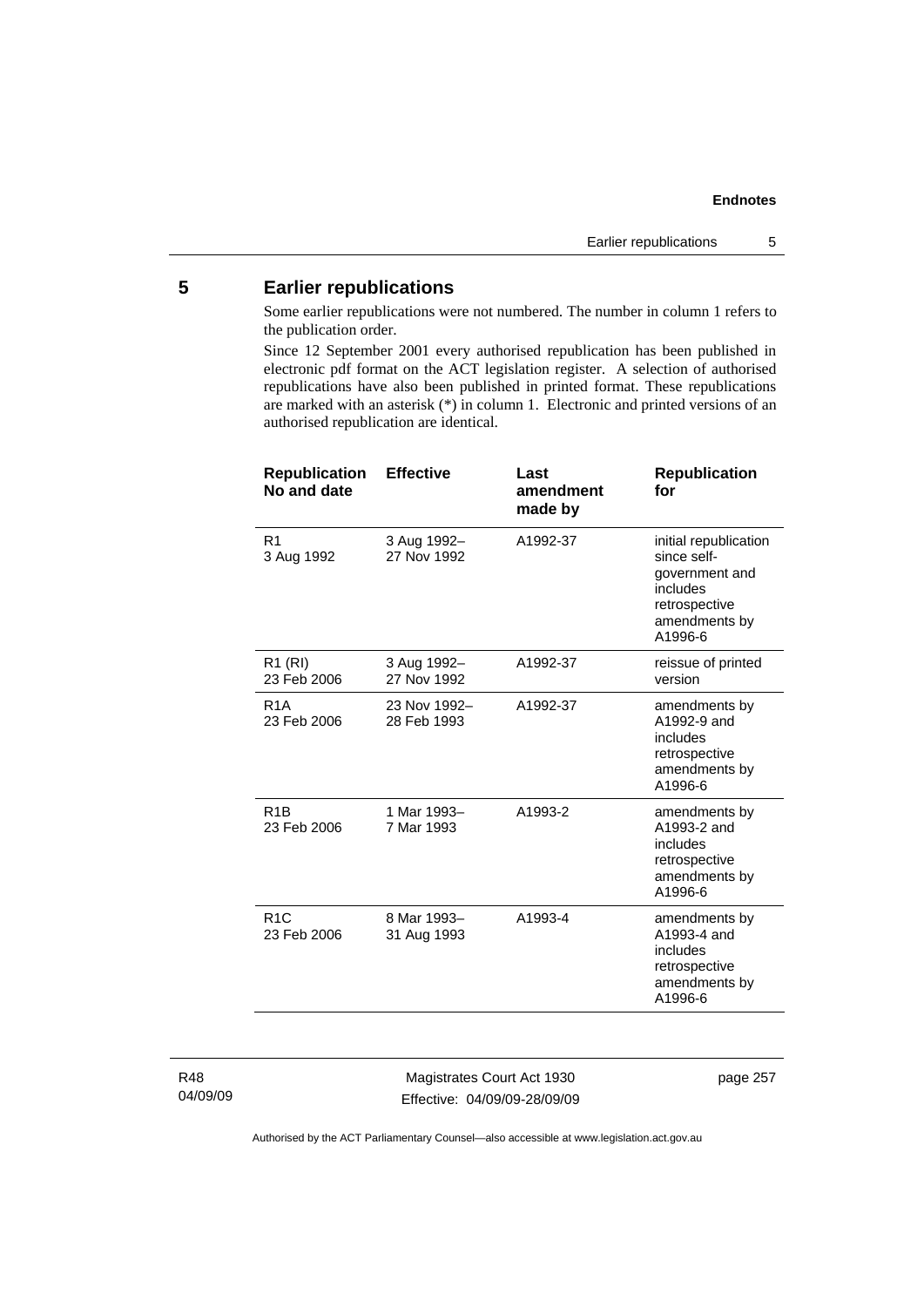#### **Republication No and date Effective Last amendment made by Republication for**  R1D 23 Feb 2006 1 Sept 1993– 26 Sept 1993 A1993-4 amendments by A1993-4 and includes retrospective amendments by A1996-6 R1E 23 Feb 2006 27 Sept 1993– 16 Dec 1993 A1993-48 amendments by A1993-48 and includes retrospective amendments by A1996-6 R2 31 Dec 1993 17 Dec 1993– 13 Mar 1994 A1993-91 amendments by A1993-91 and includes retrospective amendments by A1996-6 R2 (RI) 23 Feb 2006 17 Dec 1993– 13 Mar 1994 A1993-91 reissue of printed version R2A 23 Feb 2006 1 July 1994– 10 Oct 1994 A1994-45 amendments by A1994-4, A1994-10 and A1994-38 and includes retrospective amendments by A1996-6 R2B 23 Feb 2006 11 Oct 1994– 28 Nov 1994 A1994-66 amendments by A1994-66 and includes retrospective amendments by A1996-6

### 5 Earlier republications

page 258 Magistrates Court Act 1930 Effective: 04/09/09-28/09/09

R48 04/09/09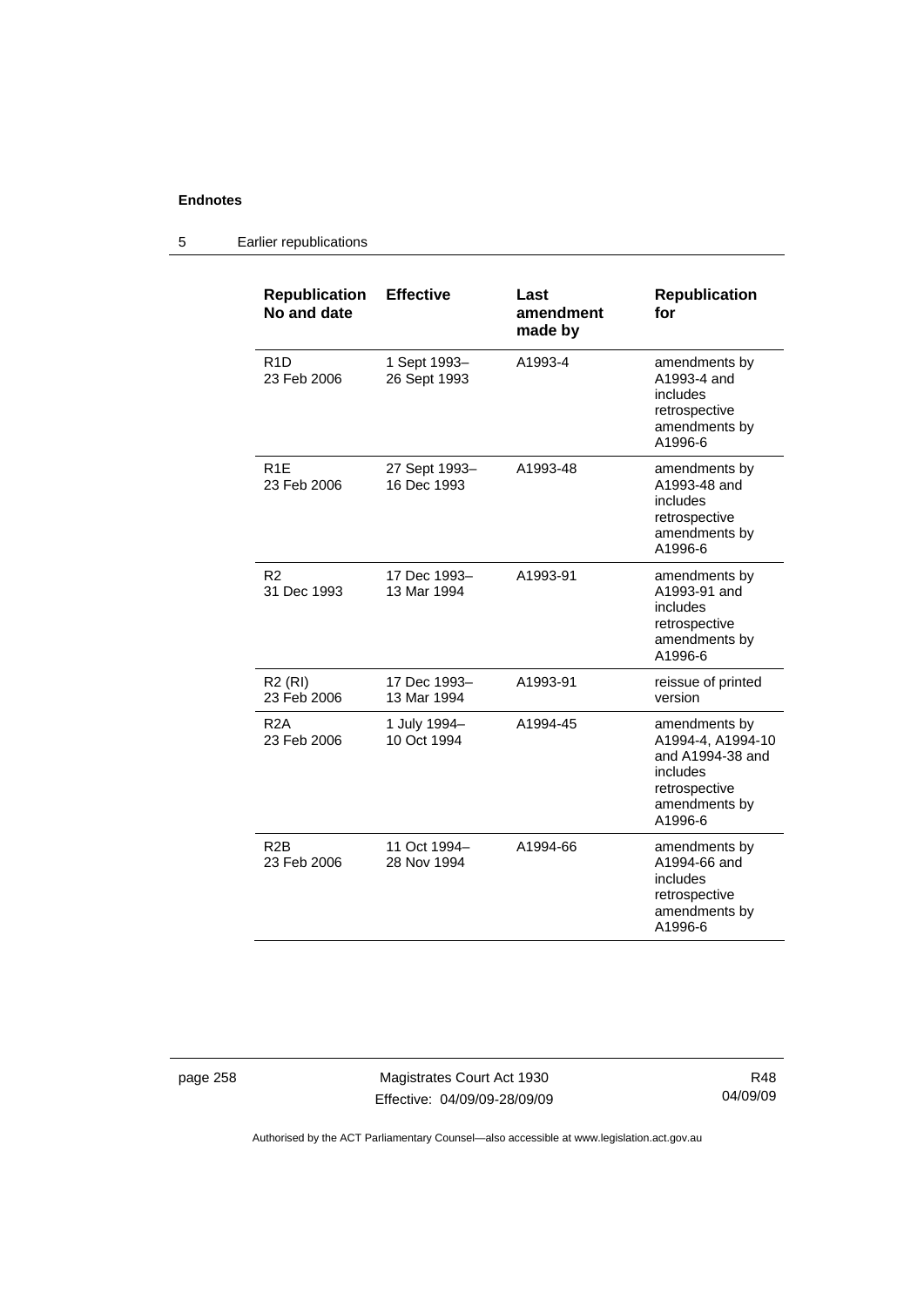Earlier republications 5

| <b>Republication</b><br>No and date | <b>Effective</b>             | Last<br>amendment<br>made by | <b>Republication</b><br>for                                                                                         |
|-------------------------------------|------------------------------|------------------------------|---------------------------------------------------------------------------------------------------------------------|
| R <sub>3</sub><br>10 Apr 1995       | 10 Apr 1995-<br>17 Dec 1995  | A1994-81                     | amendments by<br>A1994-45,<br>A1994-61 and<br>A1994-81 and<br>includes<br>retrospective<br>amendments by<br>A1996-6 |
| <b>R3 (RI)</b><br>23 Feb 2006       | 10 Apr 1995-<br>17 Dec 1995  | A1994-81                     | reissue of printed<br>version                                                                                       |
| R <sub>3</sub> A<br>23 Feb 2006     | 18 Dec 1995-<br>6 May 1996   | A1995-46                     | amendments by<br>A1995-46 and<br>includes<br>retrospective<br>amendments by<br>A1996-6                              |
| R3B<br>23 Feb 2006                  | 12 Sept 1996-<br>31 Dec 1996 | A1996-6                      | amendments by<br>A1995-41 and<br>A1996-6                                                                            |
| R3C<br>23 Feb 2006                  | 17 May 1997-<br>29 May 1997  | A1996-82                     | amendments by<br>A1996-68,<br>A1996-74 and<br>A1996-82                                                              |
| R4<br>30 May 1997                   | 30 May 1997-<br>22 Sept 1997 | A1997-25                     | amendments by<br>A1997-25                                                                                           |
| <b>R4 (RI)</b><br>23 Feb 2006       | 30 May 1997-<br>22 Sept 1997 | A1997-25                     | reissue of printed<br>version                                                                                       |
| R <sub>4</sub> A<br>23 Feb 2006     | 23 Sept 1997-<br>24 May 1998 | A1997-41                     | amendments by<br>A1997-41                                                                                           |
| R5<br>1 June 1998                   | 1 June 1998-<br>18 Oct 1998  | A1997-96                     | amendments by<br>A1997-94 and<br>A1997-96                                                                           |
| <b>R5 (RI)</b><br>23 Feb 2006       | 1 June 1998-<br>18 Oct 1998  | A1997-96                     | reissue of printed<br>version                                                                                       |

R48 04/09/09

Magistrates Court Act 1930 Effective: 04/09/09-28/09/09 page 259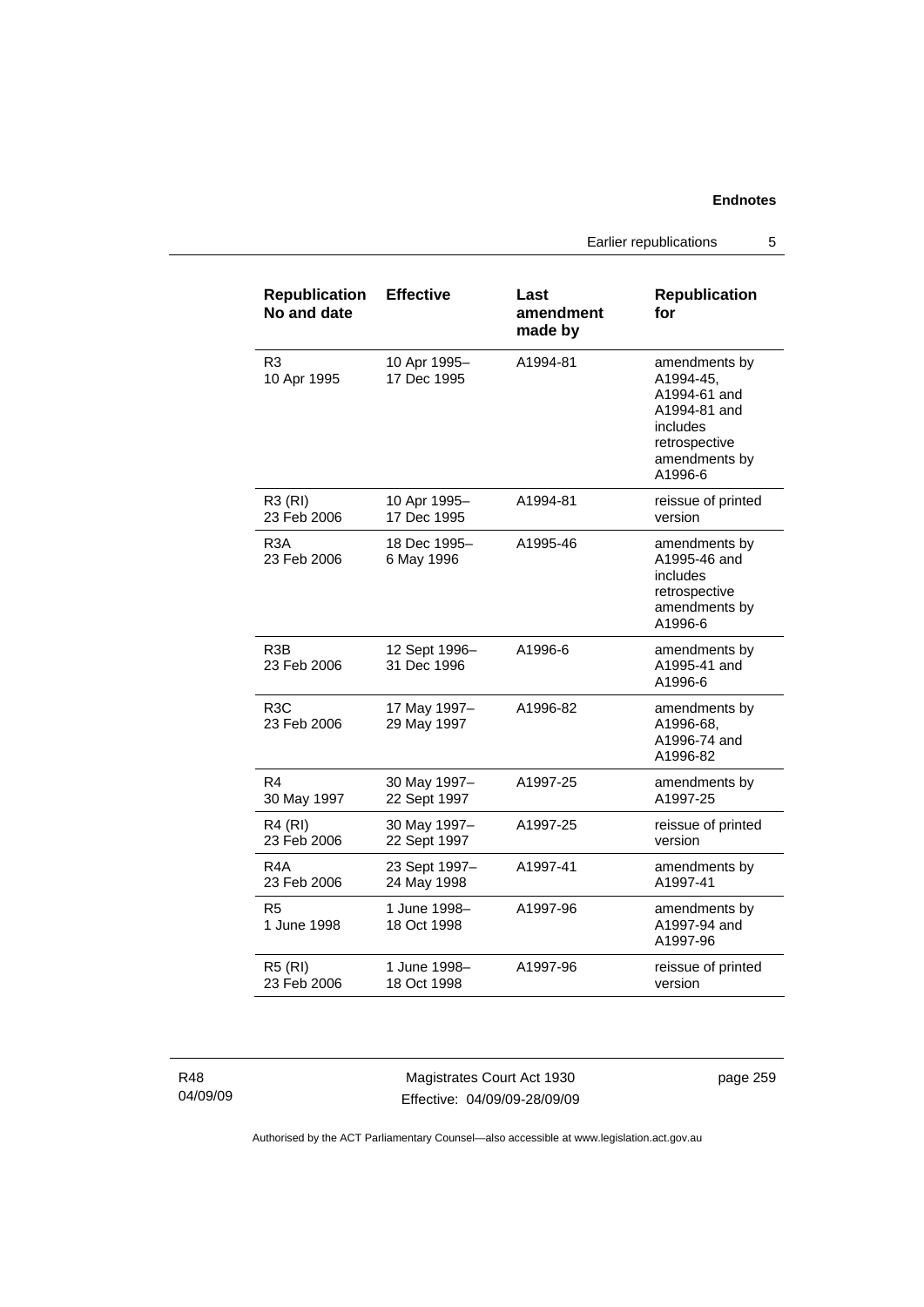### 5 Earlier republications

| <b>Republication</b><br>No and date | <b>Effective</b>             | Last<br>amendment<br>made by | <b>Republication</b><br>for                                         |
|-------------------------------------|------------------------------|------------------------------|---------------------------------------------------------------------|
| R6<br>31 Mar 1999                   | 31 Mar 1999-<br>30 Apr 1999  | A1999-12                     | amendments by<br>A1998-25,<br>A1998-38.<br>A1998-54 and<br>A1998-67 |
| R6 (RI)<br>23 Feb 2006              | 31 Mar 1999-<br>30 Apr 1999  | A1999-12                     | reissue of printed<br>version                                       |
| R6A<br>23 Feb 2006                  | 1 Sept 1999–<br>9 Nov 1999   | A1999-34                     | amendments by<br>A1999-12.<br>A1999-22 and<br>A1999-34              |
| R <sub>6</sub> B<br>23 Feb 2006     | 24 Dec 1999-<br>29 Feb 2000  | A1999-91                     | amendments by<br>A1999-59,<br>A1999-61,<br>A1999-66 and<br>A1999-91 |
| R6C<br>23 Feb 2006                  | 10 May 2000-<br>31 May 2000  | A2000-1                      | amendments by<br>A1999-64,<br>A1999-79 and<br>A2000-1               |
| R6D<br>23 Feb 2006                  | 1 June 2000-<br>8 Sept 2000  | A2000-17                     | amendments by<br>A2000-17                                           |
| R7<br>20 Nov 2000                   | 5 Oct 2000-<br>4 Sept 2001   | A2000-60                     | amendments by<br>A2000-1 and<br>A2000-60                            |
| <b>R7 (RI)</b><br>23 Feb 2006       | 5 Oct 2000-<br>4 Sept 2001   | A2000-60                     | reissue of printed<br>version                                       |
| R8<br>12 Sept 2001                  | 27 Sept 2001-<br>30 Nov 2001 | A2001-90                     | amendments by<br>A2001-44,<br>A2001-56,<br>A2001-63 and<br>A2001-70 |
| R9<br>3 Dec 2001                    | 1 Dec 2001-<br>13 Mar 2002   | A2001-90                     | amendments by<br>A2001-62                                           |

page 260 Magistrates Court Act 1930 Effective: 04/09/09-28/09/09

R48 04/09/09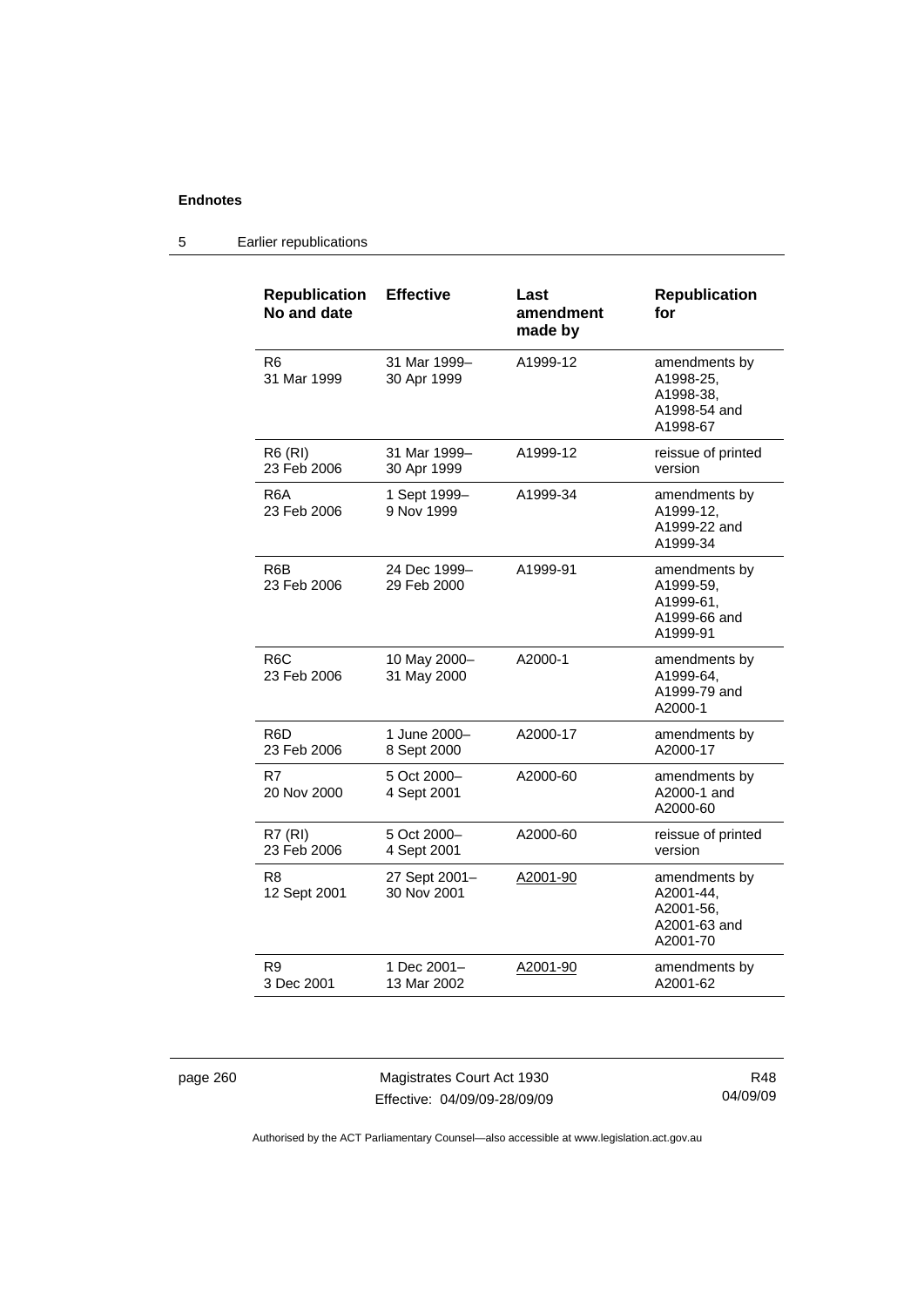Earlier republications 5

| <b>Republication</b><br>No and date | <b>Effective</b>              | Last<br>amendment<br>made by | <b>Republication</b><br>for                                      |
|-------------------------------------|-------------------------------|------------------------------|------------------------------------------------------------------|
| R <sub>10</sub><br>14 Mar 2002      | 14 Mar 2002-<br>26 Mar 2002   | A2002-2                      | amendments by<br>A2001-77 and<br>A2002-2                         |
| R <sub>11</sub> *                   | 27 Mar 2002-                  | A2002-2                      | amendments by                                                    |
| 27 Mar 2002                         | 30 June 2002                  |                              | A2001-90                                                         |
| R <sub>12</sub>                     | 1 July 2002-                  | A2002-2                      | amendments by                                                    |
| 1 July 2002                         | 12 Sept 2002                  |                              | A2001-18                                                         |
| R <sub>13</sub><br>13 Sept 2002     | 13 Sept 2002-<br>16 Sept 2002 | A2002-2                      | commenced expiry                                                 |
| R <sub>14</sub>                     | 17 Sept 2002-                 | A2002-30                     | amendments by                                                    |
| 17 Sept 2002                        | 10 Oct 2002                   |                              | A2002-30                                                         |
| R <sub>15</sub>                     | 11 Oct 2002-                  | A2002-36                     | amendments by                                                    |
| 11 Oct 2002                         | 31 Dec 2002                   |                              | A2002-36                                                         |
| R16<br>1 Jan 2003                   | 1 Jan 2003-<br>30 Mar 2003    | A2002-36                     | repealed<br>amendments by<br>A2001-64                            |
| R <sub>16</sub> (RI)<br>12 Feb 2003 | 1 Jan 2003-<br>30 Mar 2003    | A2002-36                     | reissue to include<br>retrospective<br>amendments by<br>A2002-49 |
| R <sub>17</sub> *                   | 31 Mar 2003-                  | A2003-2                      | amendments by                                                    |
| 31 Mar 2003                         | 11 Oct 2003                   |                              | A2003-2                                                          |
| R <sub>18</sub><br>12 Oct 2003      | 12 Oct 2003-<br>18 Dec 2003   | A2003-2                      | commenced expiry                                                 |
| R <sub>19</sub>                     | 19 Dec 2003-                  | A2003-56                     | amendments by                                                    |
| 19 Dec 2003                         | 21 Mar 2004                   |                              | A2003-56                                                         |
| R <sub>20</sub>                     | 22 Mar 2004-                  | A2004-2                      | amendments by                                                    |
| 22 Mar 2004                         | 8 Apr 2004                    |                              | A2004-2                                                          |
| R <sub>21</sub>                     | 9 Apr 2004-                   | A2004-15                     | amendments by                                                    |
| 9 Apr 2004                          | 29 Apr 2004                   |                              | A2004-15                                                         |
| R <sub>22</sub>                     | 30 Apr 2004-                  | A2004-15                     | amendments by                                                    |
| 30 Apr 2004                         | 25 June 2004                  |                              | A2003-48                                                         |

R48 04/09/09

Magistrates Court Act 1930 Effective: 04/09/09-28/09/09 page 261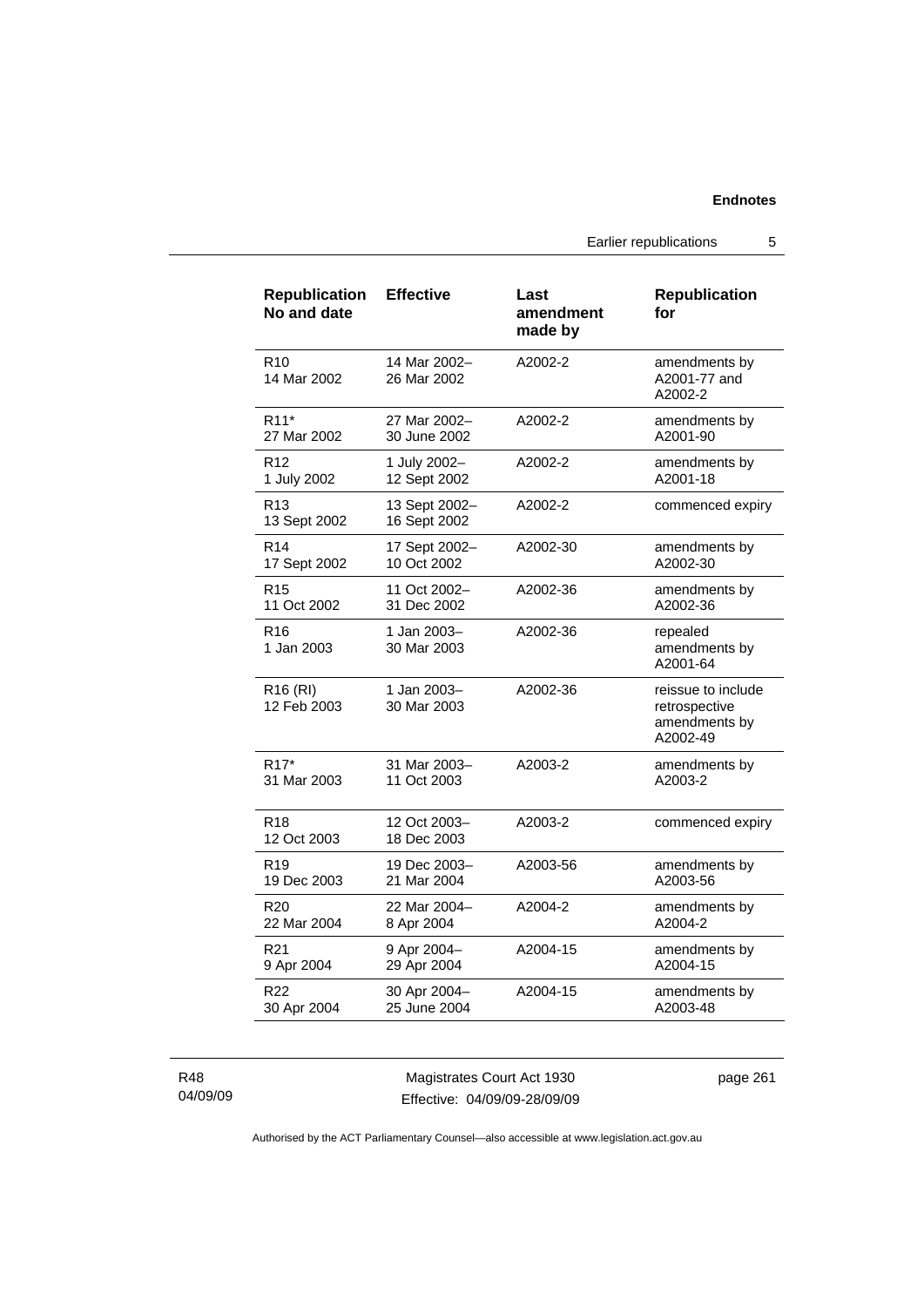| <b>Republication</b><br>No and date | <b>Effective</b>             | Last<br>amendment<br>made by | <b>Republication</b><br>for                                                            |
|-------------------------------------|------------------------------|------------------------------|----------------------------------------------------------------------------------------|
| R <sub>23</sub><br>26 June 2004     | 26 June 2004-<br>24 Aug 2004 | A2004-15                     | amendments by<br>A2004-14                                                              |
| R <sub>24</sub><br>25 Aug 2004      | 25 Aug 2004-<br>29 Sept 2004 | A2004-47                     | amendments by<br>A2004-42                                                              |
| R <sub>25</sub><br>30 Sept 2004     | 30 Sept 2004-<br>9 Jan 2005  | A2004-47                     | amendments by<br>A2004-42 and<br>A2004-47                                              |
| R26 (RI)<br>8 June 2005             | 10 Jan 2005-<br>23 Feb 2005  | A2004-60                     | amendments by<br>A2004-60 and<br>includes textual<br>correction in s 312               |
| R27 (RI)<br>8 June 2005             | 24 Feb 2005-<br>24 Mar 2005  | A2005-7                      | amendments by<br>A2005-5 and<br>A2005-7 and<br>includes textual<br>correction in s 312 |
| R28 (RI)<br>8 June 2005             | 25 Mar 2005-<br>1 June 2005  | A2005-13                     | amendments by<br>A2005-13 and<br>includes textual<br>correction in s 312               |
| R29 (RI)<br>8 June 2005             | 2 June 2005-<br>22 Nov 2005  | A2005-20                     | amendments by<br>A2005-20 and<br>includes textual<br>correction in s 312               |
| R30<br>23 Nov 2005                  | 23 Nov 2005-<br>21 Dec 2005  | A2005-53                     | amendments by<br>A2005-53                                                              |
| R31<br>22 Dec 2005                  | 22 Dec 2005-<br>10 Jan 2006  | A2005-60                     | amendments by<br>A2005-60                                                              |
| R32*<br>11 Jan 2006                 | 11 Jan 2006–<br>1 June 2006  | A2005-60                     | commenced expiry                                                                       |
| R33<br>2 June 2006                  | 2 June 2006-<br>1 July 2006  | A2006-23                     | amendments by<br>A2006-23                                                              |
| R34<br>2 July 2006                  | 2 July 2006-<br>18 Dec 2006  | A2006-23                     | commenced expiry                                                                       |

### 5 Earlier republications

page 262 Magistrates Court Act 1930 Effective: 04/09/09-28/09/09

R48 04/09/09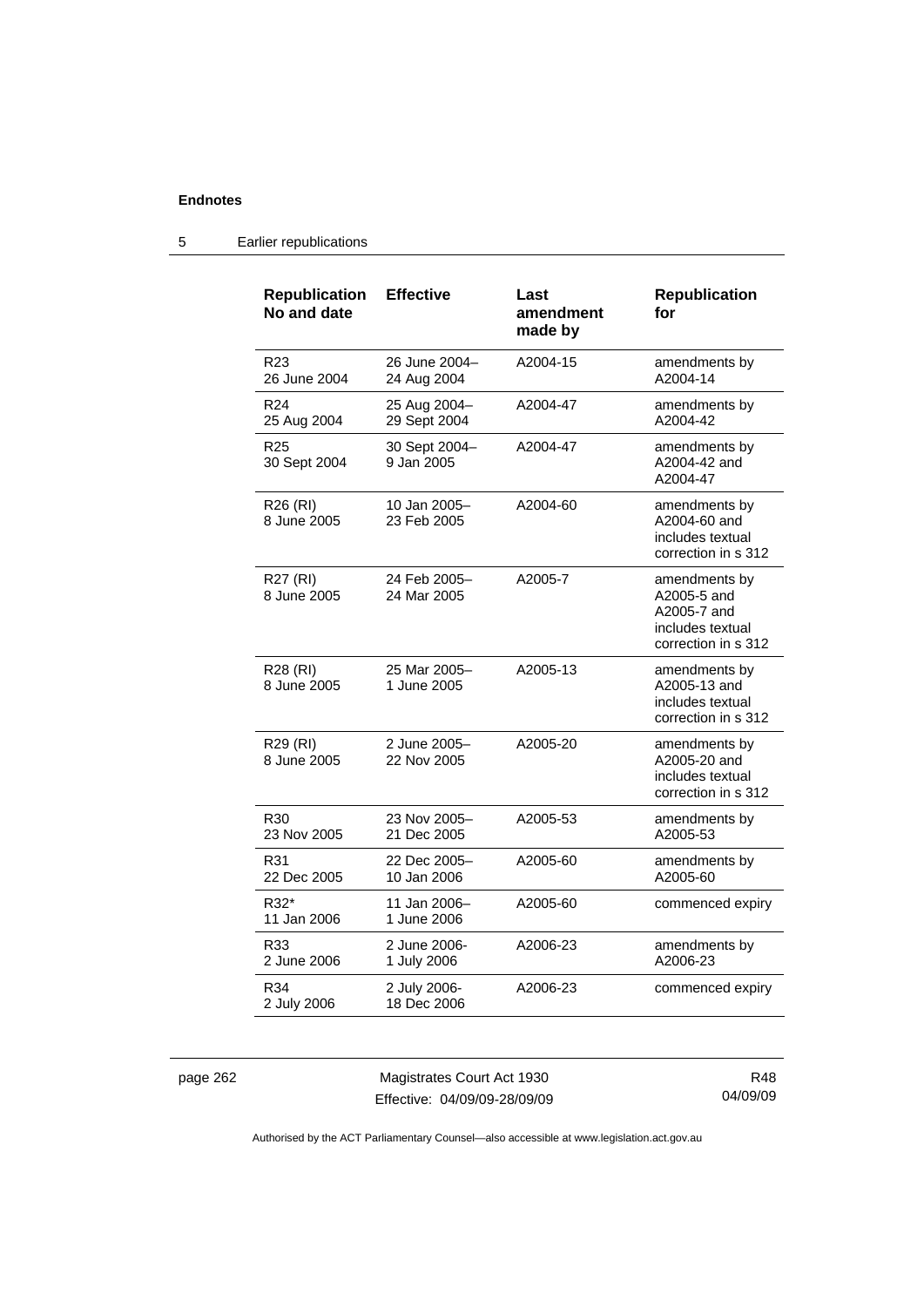Earlier republications 5

| <b>Republication</b><br>No and date | <b>Effective</b>            | Last<br>amendment<br>made by | <b>Republication</b><br>for                                                                |
|-------------------------------------|-----------------------------|------------------------------|--------------------------------------------------------------------------------------------|
| R35                                 | 19 Dec 2006-                | A2006-55                     | amendments by                                                                              |
| 19 Dec 2006                         | 31 Dec 2006                 |                              | A2006-55                                                                                   |
| R36<br>1 Jan 2007                   | 1 Jan 2007-<br>9 Nov 2007   | A2006-55                     | amendments by<br>A2006-40 as<br>amended by<br>A2006-55                                     |
| R37                                 | 10 Nov 2007-                | A2007-15                     | amendments by                                                                              |
| 10 Nov 2007                         | 17 Dec 2007                 |                              | A2007-8                                                                                    |
| R38                                 | 18 Dec 2007-                | A2007-44                     | amendments by                                                                              |
| 18 Dec 2007                         | 19 Dec 2007                 |                              | A2007-15                                                                                   |
| R39                                 | 20 Dec 2007-                | A2007-44                     | amendments by                                                                              |
| 20 Dec 2007                         | 15 Apr 2008                 |                              | A2007-44                                                                                   |
| R40                                 | 16 Apr 2008-                | A2008-6                      | amendments by                                                                              |
| 16 Apr 2008                         | 28 July 2008                |                              | A2008-6                                                                                    |
| R41                                 | 29 July 2008-               | A2008-22                     | amendments by                                                                              |
| 29 July 2008                        | 26 Aug 2008                 |                              | A2008-22                                                                                   |
| R42                                 | 27 Aug 2008-                | A2008-29                     | amendments by                                                                              |
| 27 Aug 2008                         | 1 Feb 2009                  |                              | A2008-29                                                                                   |
| R43<br>2 Feb 2009                   | 2 Feb 2009-<br>26 Feb 2009  | A2008-46                     | amendments by<br>A2008-36 and<br>A2008-37                                                  |
| R44<br>27 Feb 2009                  | 27 Feb 2009-<br>7 Mar 2009  | A2008-46                     | amendments by<br>A2008-19 and<br>A2008-20                                                  |
| R45                                 | 8 Mar 2009-                 | A2009-7                      | amendments by                                                                              |
| 8 Mar 2009                          | 29 Mar 2009                 |                              | A2008-42                                                                                   |
| R46                                 | 30 Mar 2009-                | <u>A2009-7</u>               | amendments by                                                                              |
| 30 Mar 2009                         | 29 May 2009                 |                              | A2008-46                                                                                   |
| R47<br>30 May 2009                  | 30 May 2009-<br>3 Sept 2009 | SL2009-20                    | amendments by<br>A2008-41,<br>A2008-44 and<br>A2009-7 and<br>modifications by<br>SL2009-20 |

R48 04/09/09

Magistrates Court Act 1930 Effective: 04/09/09-28/09/09 page 263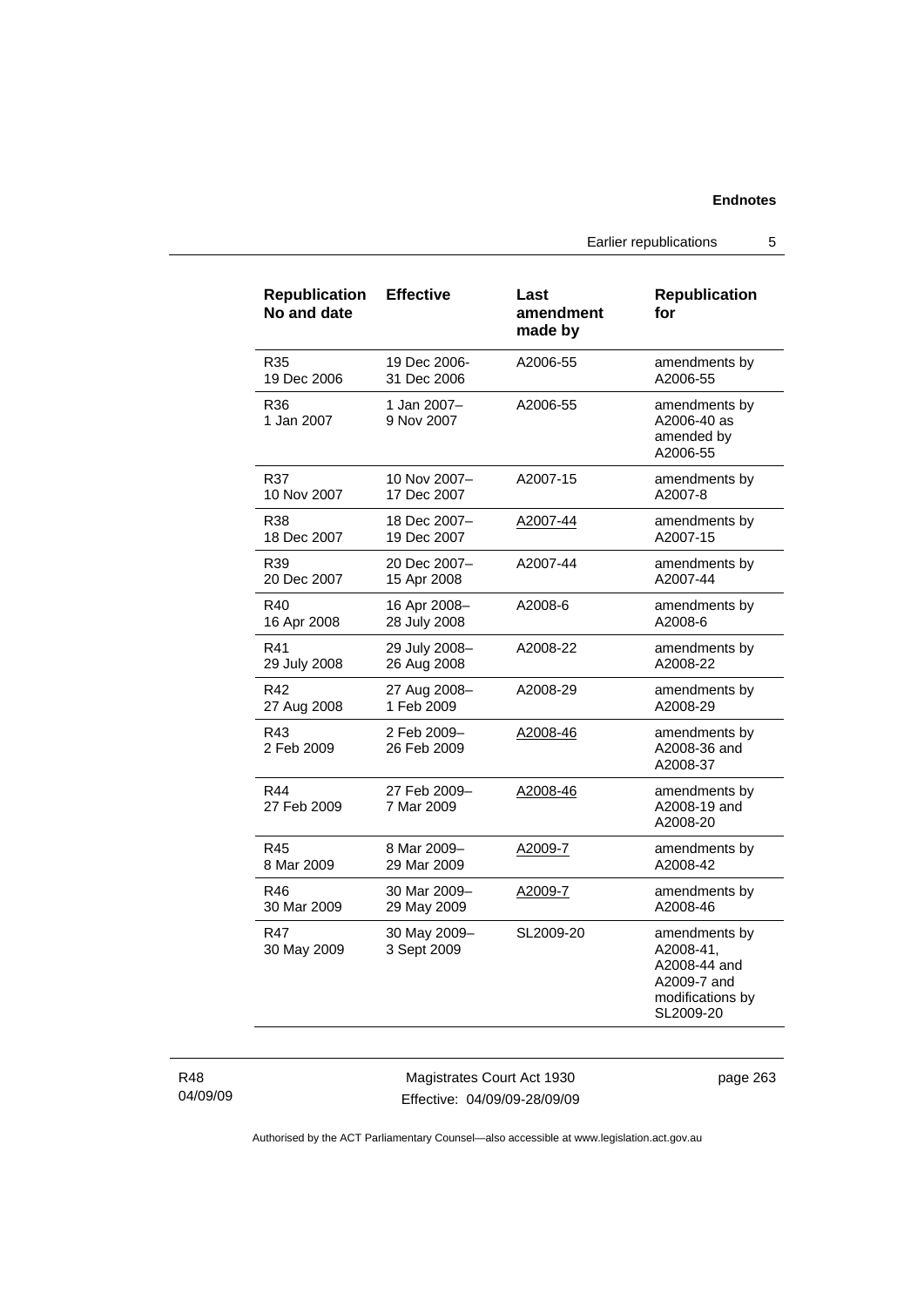| 6 | Uncommenced amendments |
|---|------------------------|
|---|------------------------|

### **6 Uncommenced amendments**

The following amendments have not been included in this republication because they were uncommenced at the republication date:

### **Justice and Community Safety Legislation Amendment Act 2009 (No 2) A2009-19 pt 11**

# **Part 11 Magistrates Court Act 1930**

# **56 Legislation amended—pt 11**  This part amends the *Magistrates Court Act 1930*.

## **57 Section 7F**

*substitute* 

## **7F Retirement**

- (1) This section applies if a magistrate is—
	- (a) an eligible employee for the *Superannuation Act 1976* (Cwlth); or
	- (b) a member of the superannuation scheme for the *Superannuation Act 1990* (Cwlth); or
	- (c) a member of any other superannuation scheme determined by the Attorney-General.
- (2) The Executive may retire the magistrate on the ground of invalidity with the magistrate's consent.
- (3) A determination under subsection (1) (c) is a notifiable instrument.

*Note* A notifiable instrument must be notified under the Legislation Act.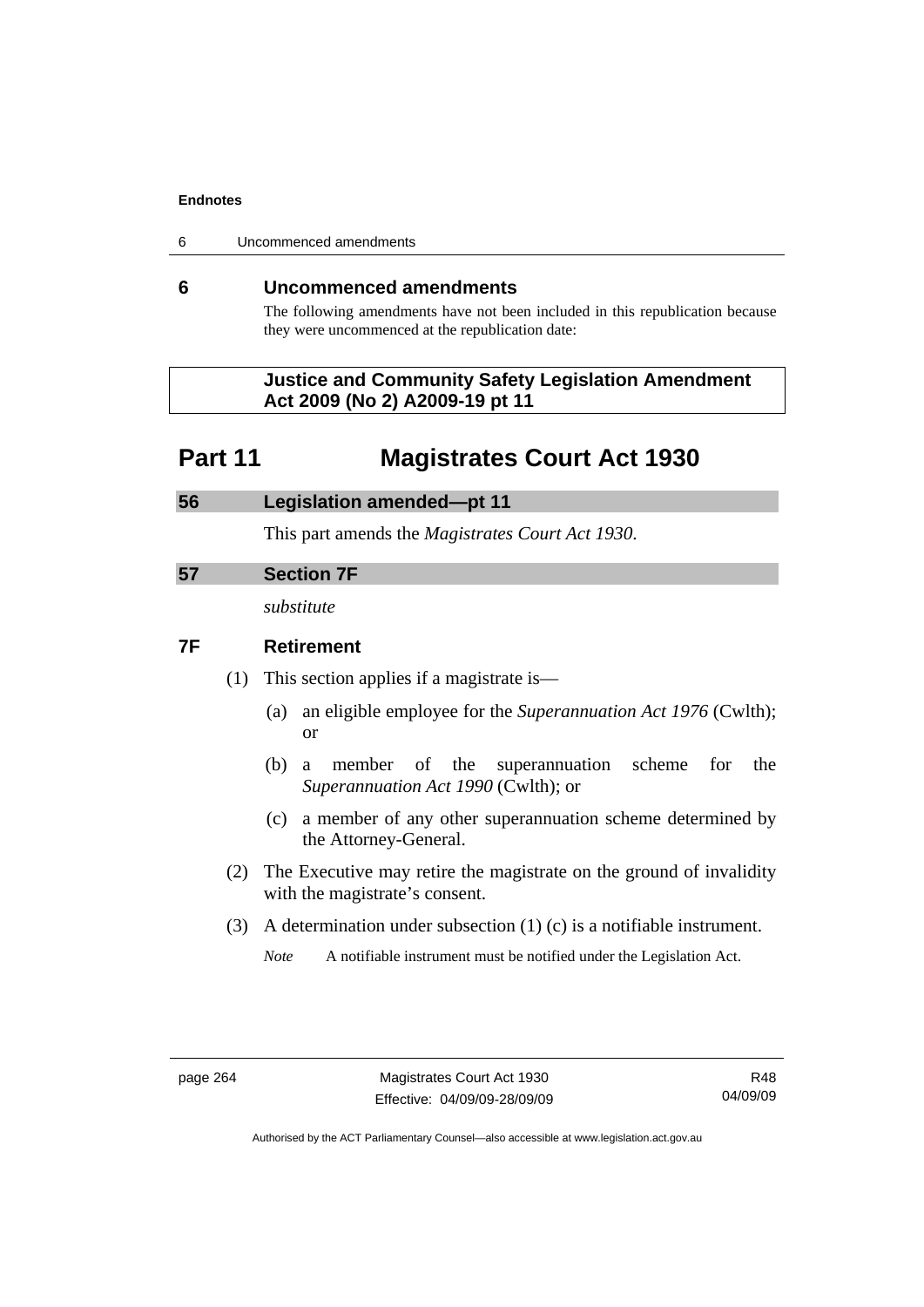### **58 Division 3.4.2**

*substitute* 

# **Division 3.4.2 Warrants for witnesses**

## **62 Definitions—div 3.4.2**

In this division:

*prescribed period* means 18 hours from the time a person is arrested under a warrant.

*reporting officer* means the police officer mentioned in section 67 (2) (b).

*warrant* means a warrant under this division.

## **63 Warrant to bring witness to court**

- (1) The court may issue a warrant for the arrest of a person who is a witness in a hearing if the person—
	- (a) was informed of the time and place of the hearing; and
	- (b) was required to attend to give evidence at the hearing in accordance with—
		- (i) a subpoena served on the person; or
		- (ii) an order of the court; or
		- (iii) an undertaking given to the court by the person; and
	- (c) failed to attend the hearing as required; and
	- (d) did not provide the court with a reasonable explanation for not attending.

page 265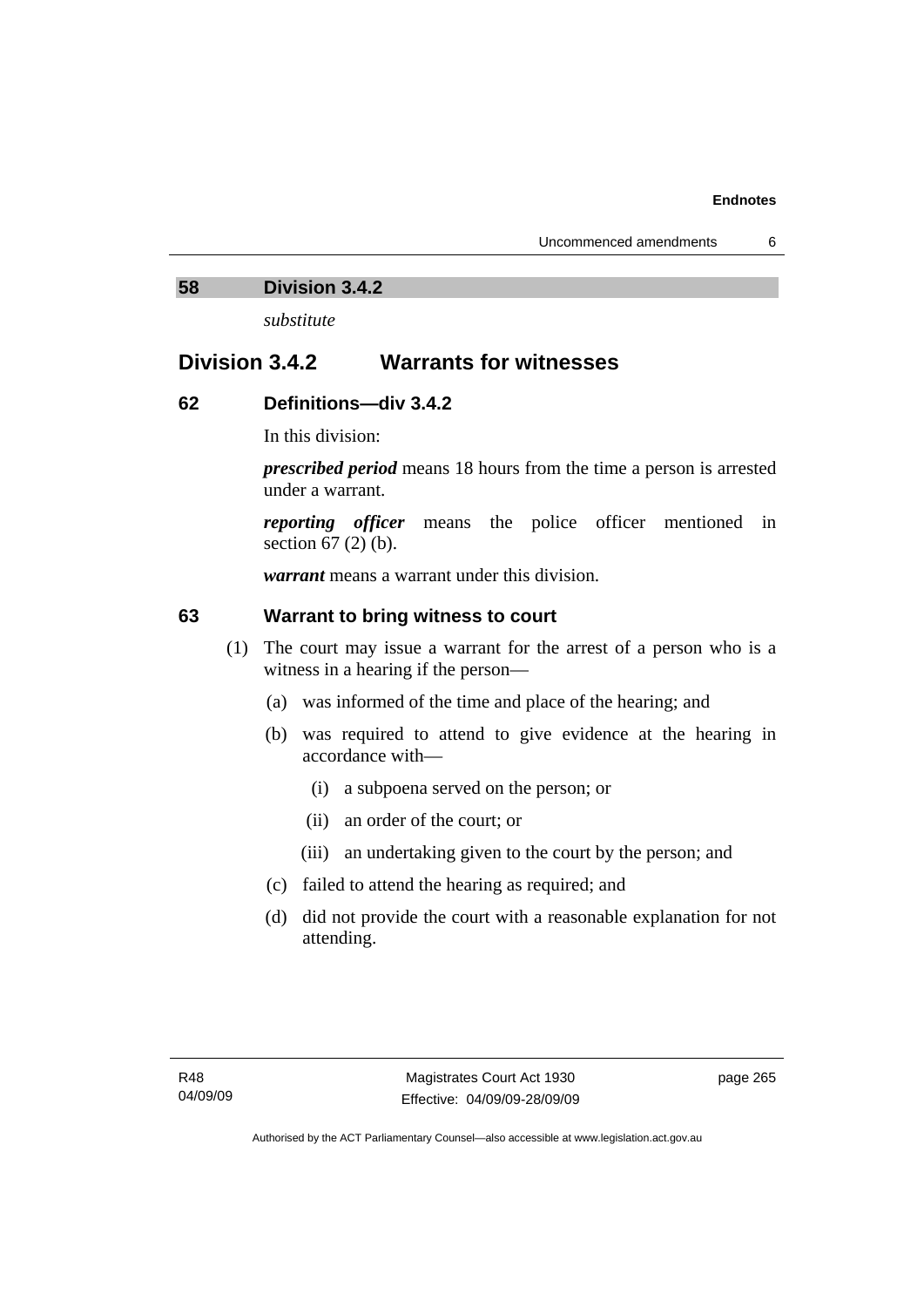| 6 |  | Uncommenced amendments |
|---|--|------------------------|
|---|--|------------------------|

- (2) A warrant must not be issued under subsection (1) unless—
	- (a) the court is satisfied that the party calling the person as a witness in the proceeding has taken reasonably practicable steps to contact the person; and
	- (b) it is in the interests of justice to issue the warrant.
- (3) In deciding whether it is in the interests of justice to issue a warrant, the court must consider the following:
	- (a) the importance of the evidence the person is expected to give;
	- (b) whether the evidence could be obtained by other means;
	- (c) the nature of the matter being heard;
	- (d) the degree of urgency to resolve the matter;
	- (e) the likelihood that the issue of a warrant would secure the person's attendance at the hearing;
	- (f) if the court has been contacted by the person, or the party calling the person as a witness in the proceeding has contacted the person—
		- (i) the reason (if any) given by the person for not attending as required; and
		- (ii) the impact of using a warrant for the arrest of the person.

### **64 First instance warrant**

- (1) The court may, instead of issuing a subpoena for the attendance of a witness in a hearing, issue a warrant in the first instance for the arrest of the person if it is—
	- (a) unlikely that the person will attend the hearing to give evidence unless the person is compelled to do so; and
	- (b) in the interests of justice to do so.

R48 04/09/09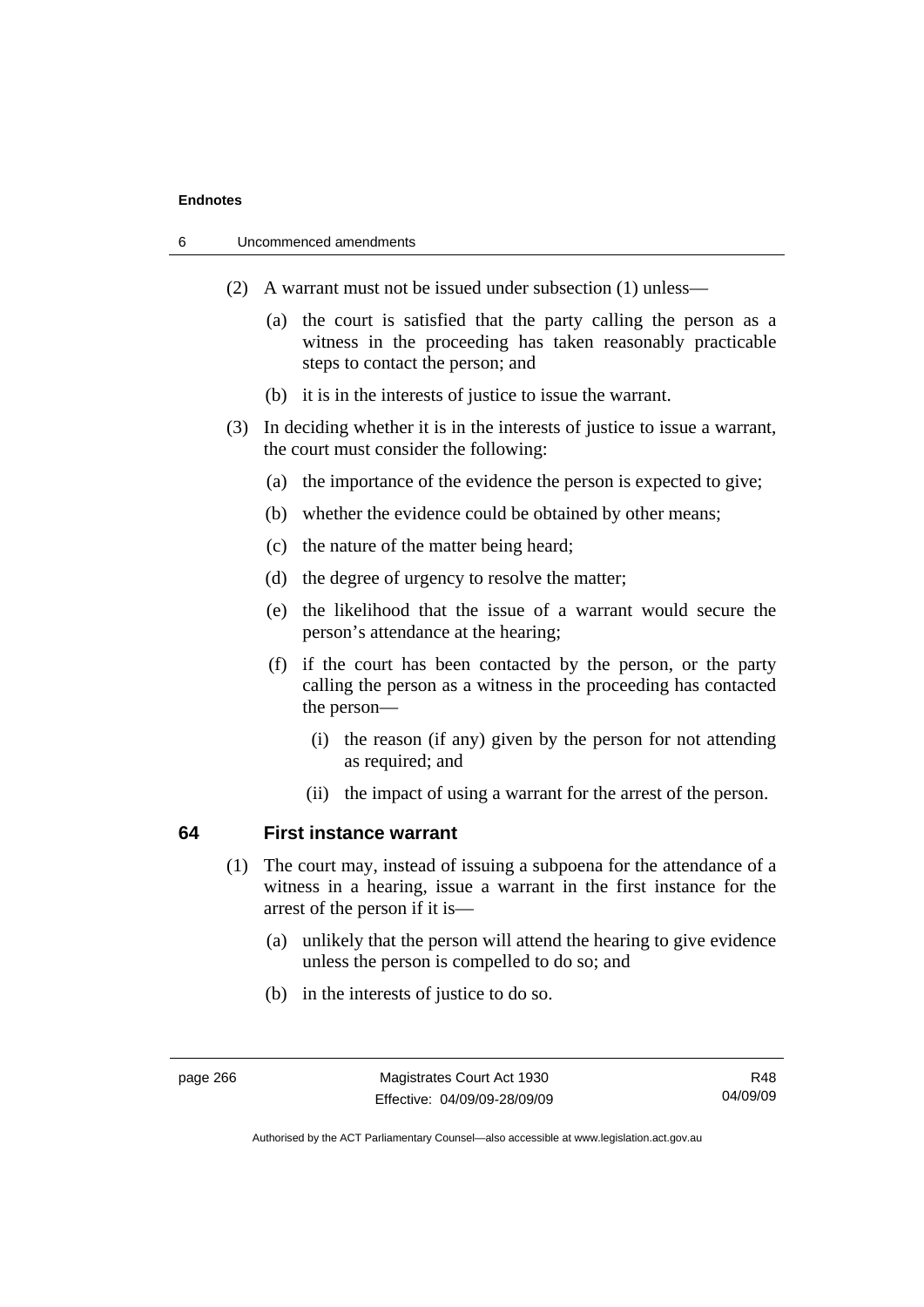- (2) In deciding whether it is in the interests of justice to issue a warrant, the court must consider the following:
	- (a) the importance of the evidence the person is expected to give;
	- (b) whether the evidence could be obtained by other means;
	- (c) the nature of the matter being heard;
	- (d) the degree of urgency to resolve the matter;
	- (e) the likelihood that the issue of a warrant would secure the person's attendance at the hearing;
	- (f) the impact of using a warrant for the arrest of the person.

### **65 Warrant remains in force until executed**

A warrant remains in force until whichever of the following happens first:

- (a) the warrant is executed;
- (b) the court revokes the warrant.

**66 Executing a warrant** 

- (1) A warrant authorises a police officer (an *executing officer*) to—
	- (a) arrest the person named in the warrant; and
	- (b) bring the person before the court.
- (2) If an executing officer believes on reasonable grounds that the person named in the warrant is on any premises, the officer is authorised to enter the premises, using not more than necessary and reasonable force in the circumstances, to execute the warrant.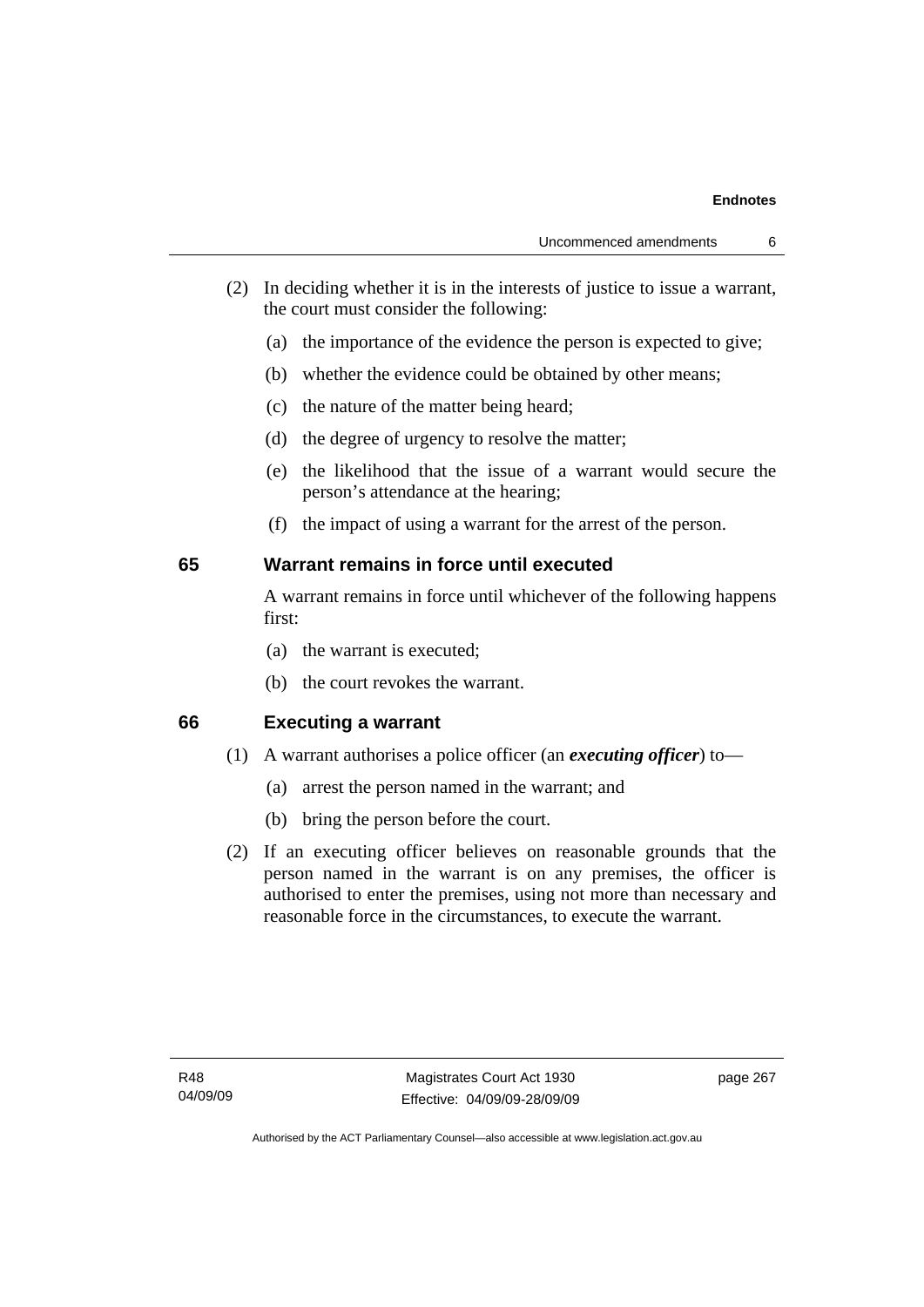### 6 Uncommenced amendments

- (3) However, an executing officer is not authorised to enter a dwelling house to execute the warrant before 6 am or after 9 pm on any day, unless the officer believes on reasonable grounds that it would not be practicable to arrest the person at the dwelling house, or another location, at any other time.
- (4) An executing officer—
	- (a) must use not more force than is necessary to arrest the person and remove the person to the place stated in the warrant; and
	- (b) must, before removing the person, explain to the person the purpose of the warrant; and
	- (c) must tell the person of his or her right to contact a lawyer, and allow the person to contact a lawyer if the person wishes to do so; and
	- (d) if a person is under a legal disability—must inform a parent or guardian of the person of the arrest.
- (5) In this section:

*dwelling house* includes a conveyance, and a room in a hotel, motel, boarding house or club, where people ordinarily sleep at night.

### **67 Procedure after arrest**

- (1) A person who is arrested under a warrant must be brought before the court—
	- (a) as soon as practicable after the person is arrested; and
	- (b) within the prescribed period; and
	- (c) in accordance with this section.
- (2) A person must be brought before the court by a police officer—
	- (a) if the court is sitting at the time the officer is able to bring the person before the court—in person; or

R48 04/09/09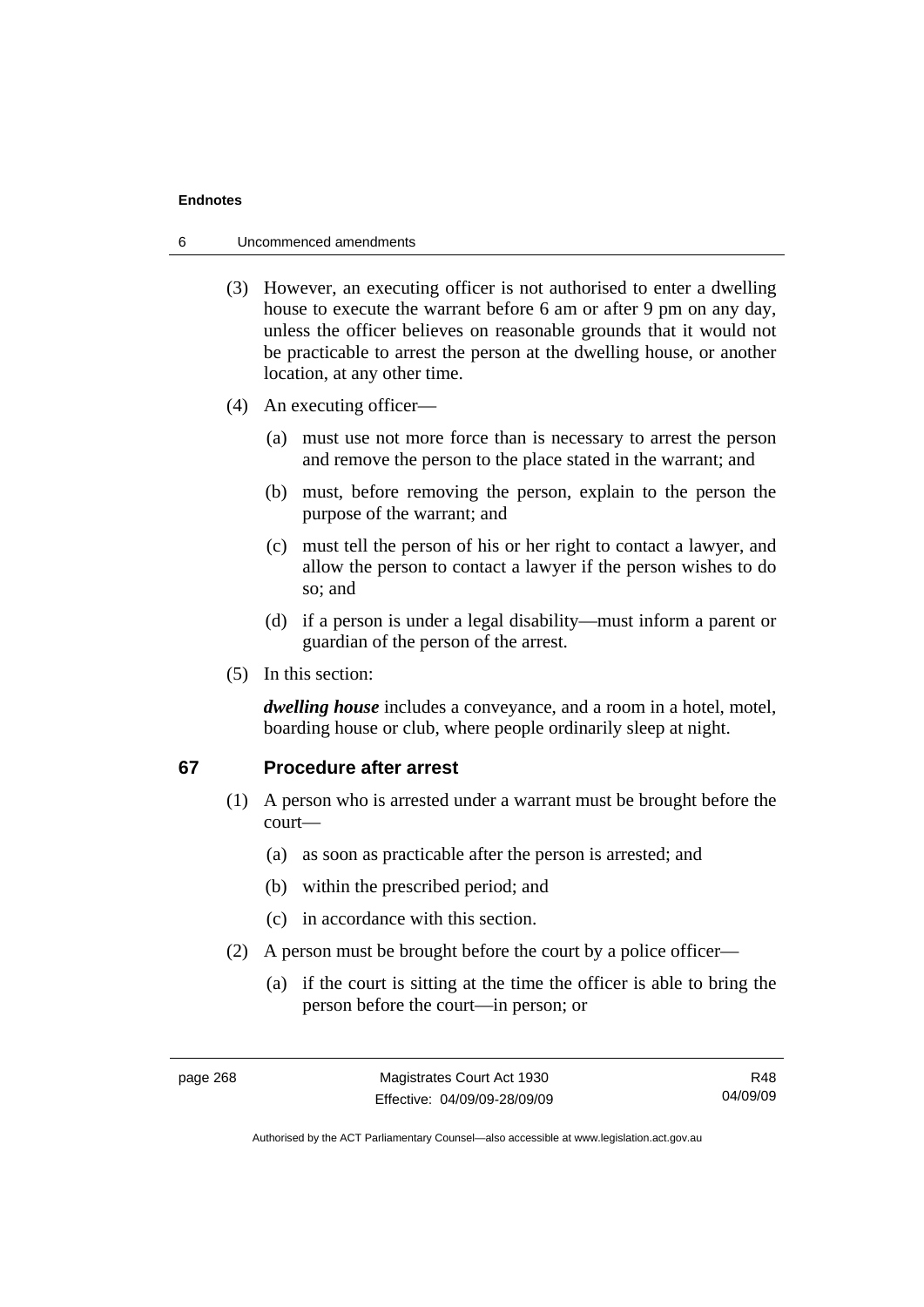- (b) if the court is not sitting at the time the officer is able to bring the person before the court—by telephone call made by the officer to a magistrate to report the execution of the warrant to the court.
- (3) A person brought before the court must be dealt with in accordance with section 68.
- (4) A person arrested under a warrant—
	- (a) may be detained by a police officer for not longer than the prescribed period for the officer to comply with subsection (2); and
	- (b) must be released if the officer cannot comply with that subsection within the prescribed period.

### **68 Orders following executed warrant**

- (1) The court may order that the person—
	- (a) be remanded in custody until the date, time and place specified in the order; or
	- (b) be released on a recognisance, signed by the person, in which the person agrees to appear before the court on a day and at a time and place specified by the court—
		- (i) in the recognisance; and
		- (ii) in any subsequent notice given or sent to the person by the court; or
	- (c) be released unconditionally.
- (2) If the court makes any orders in relation to a person under this section, the person must be given written notice of the orders by—
	- (a) if the court is sitting when the order is made—the court; or
	- (b) if the court is not sitting when the order is made—the reporting officer.

| R48      | Magistrates Court Act 1930   | page 269 |
|----------|------------------------------|----------|
| 04/09/09 | Effective: 04/09/09-28/09/09 |          |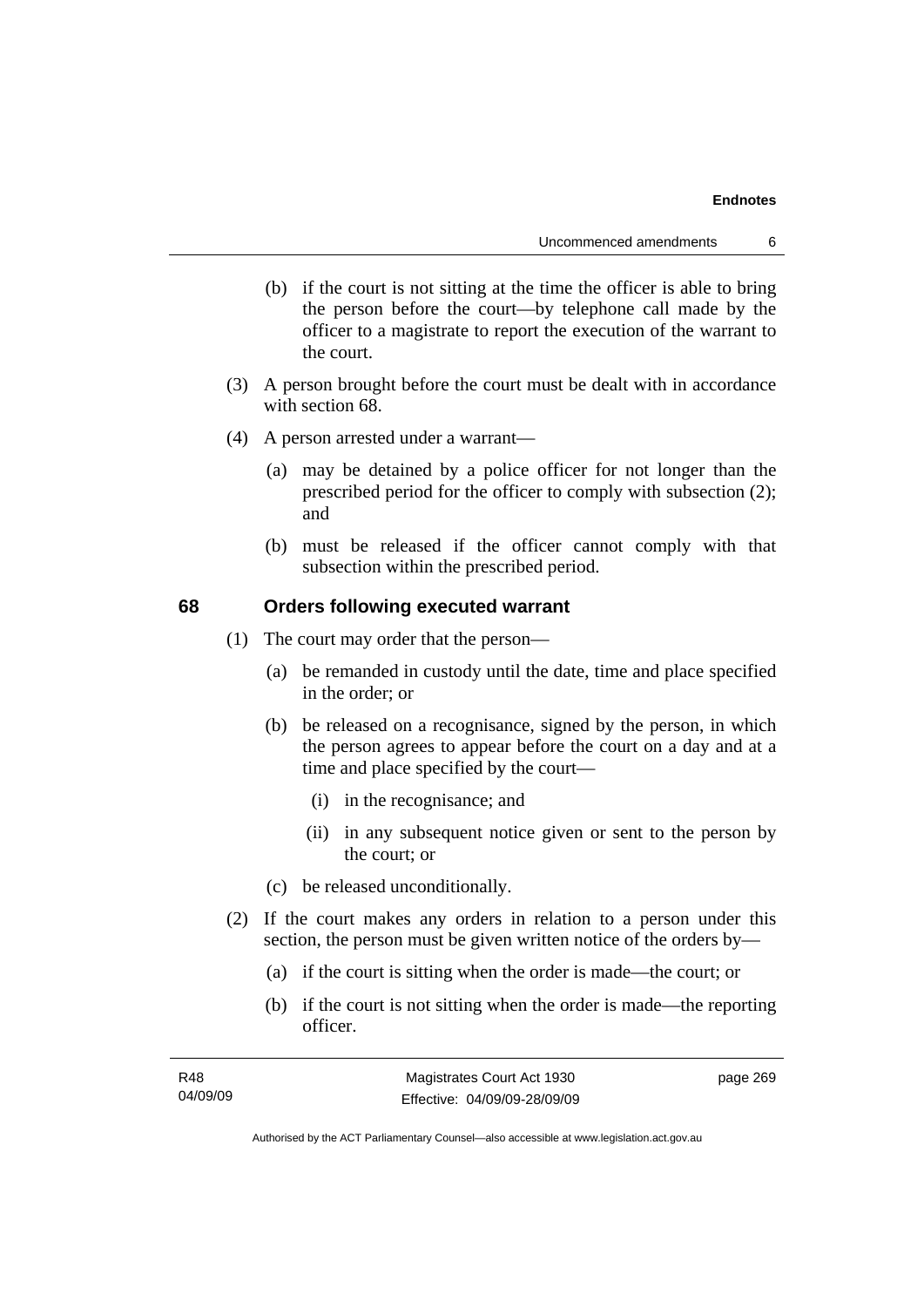- 6 Uncommenced amendments
	- (3) Any single period of remand ordered under this section must not be longer than—
		- (a) 28 days; or
		- (b) if the person chooses to be remanded for a longer period without review—a longer period that the court considers reasonable.
	- (4) Division 3.4.4 applies to a recognisance under this section.

## **Road Transport (Mass, Dimensions and Loading) Act 2009 A2009-22 sch 1 pt 1.1**

# **Part 1.1 Magistrates Court Act 1930**

## **[1.1] Section 116AA (2)**

*substitute* 

(2) In this section:

*road transport legislation* means the following:

- (a) the *Road Transport (Driver Licensing) Act 1999*;
- (b) the *Road Transport (General) Act 1999*;
- (c) the *Road Transport (Mass, Dimensions and Loading) Act 2009*;
- (d) the *Road Transport (Public Passenger Services) Act 2001*;
- (e) the *Road Transport (Safety and Traffic Management) Act 1999*;
- (f) the *Road Transport (Vehicle Registration) Act 1999*;